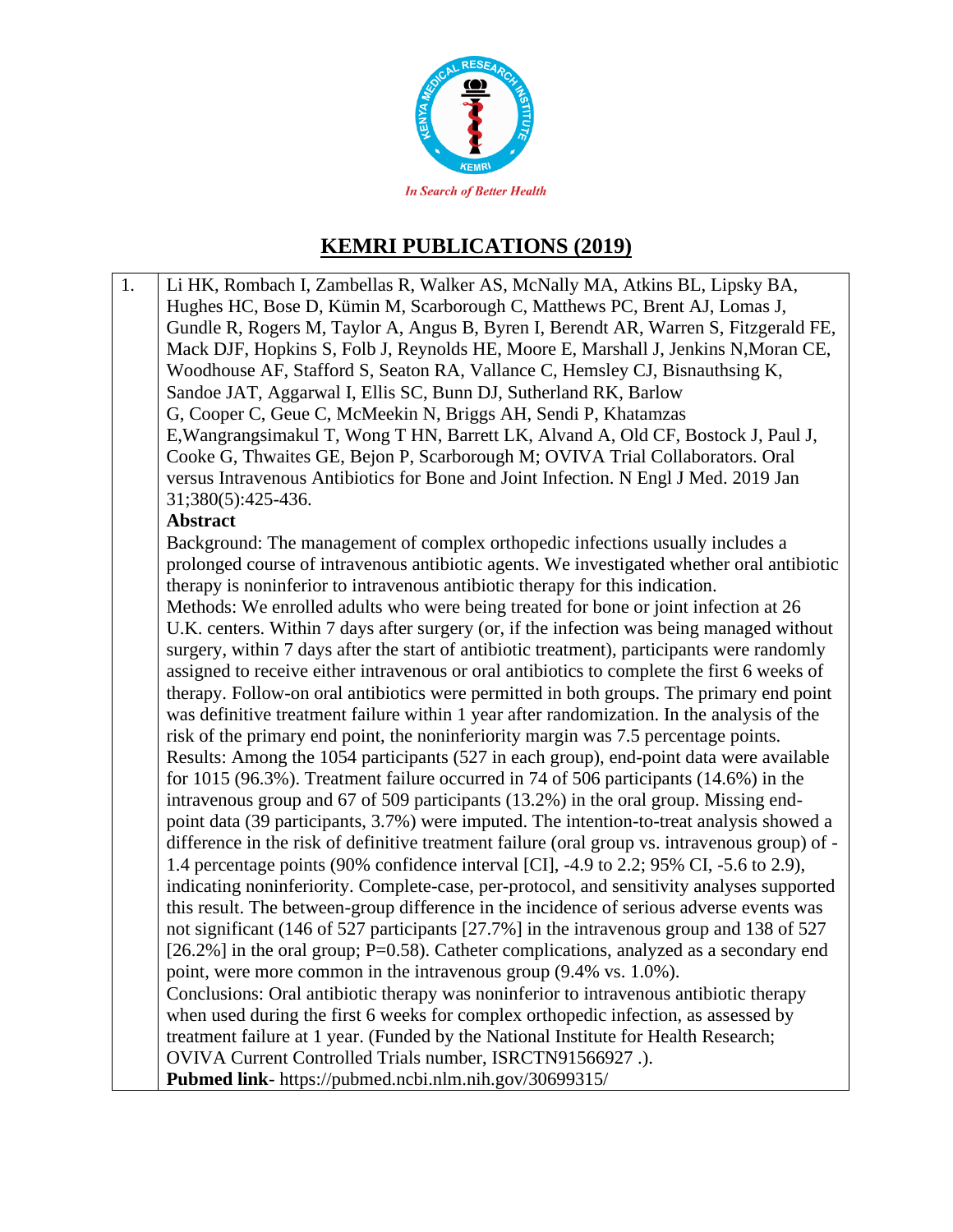

- 2. Wright D, Kortekaas J, Bowden TA, Warimwe GM. Rift Valley fever: biology and epidemiology. J Gen Virol. 2019 Aug;100(8):1187-1199. **Abstract** Rift Valley fever (RVF) is a mosquito-borne viral zoonosis that was first discovered in Kenya in 1930 and is now endemic throughout multiple African countries and the Arabian Peninsula. RVF virus primarily infects domestic livestock (sheep, goats, cattle) causing high rates of neonatal mortality and abortion, with human infection resulting in a wide variety of clinical outcomes, ranging from self-limiting febrile illness to lifethreatening haemorrhagic diatheses, and miscarriage in pregnant women. Since its discovery, RVF has caused many outbreaks in Africa and the Arabian Peninsula with major impacts on human and animal health. However, options for the control of RVF outbreaks are limited by the lack of licensed human vaccines or therapeutics. For this reason, RVF is prioritized by the World Health Organization for urgent research and development of countermeasures for the prevention and control of future outbreaks. In this review, we highlight the current understanding of RVF, including its epidemiology, pathogenesis, clinical manifestations and status of vaccine development.98. **Pubmed link**- https://pubmed.ncbi.nlm.nih.gov/31310198/ 3. Hay K, McDougal L, Percival V, Henry S, Klugman J, Wurie H, Raven J, Shabalala F, Fielding-Miller R, Dey A, Dehingia N, Morgan R, Atmavilas Y, Saggurti N, Yore J,
- Blokhina E, Huque R, Barasa E, Bhan N, Kharel C, Silverman JG, Raj A; Gender Equality, Norms, and Health Steering Committee. Disrupting gender norms in health systems: making the case for change. Lancet. 2019 Jun 22;393(10190):2535-2549.

## **Abstract**

Restrictive gender norms and gender inequalities are replicated and reinforced in health systems, contributing to gender inequalities in health. In this Series paper, we explore how to address all three through recognition and then with disruptive solutions. We used intersectional feminist theory to guide our systematic reviews, qualitative case studies based on lived experiences, and quantitative analyses based on cross-sectional and evaluation research. We found that health systems reinforce patients' traditional gender roles and neglect gender inequalities in health, health system models and clinic-based programmes are rarely gender responsive, and women have less authority as health workers than men and are often devalued and abused. With regard to potential for disruption, we found that gender equality policies are associated with greater representation of female physicians, which in turn is associated with better health outcomes, but that gender parity is insufficient to achieve gender equality. We found that institutional support and respect of nurses improves quality of care, and that women's empowerment collectives can increase health-care access and provider responsiveness. We see promise from social movements in supporting women's reproductive rights and policies. Our findings suggest we must view gender as a fundamental factor that predetermines and shapes health systems and outcomes. Without addressing the role of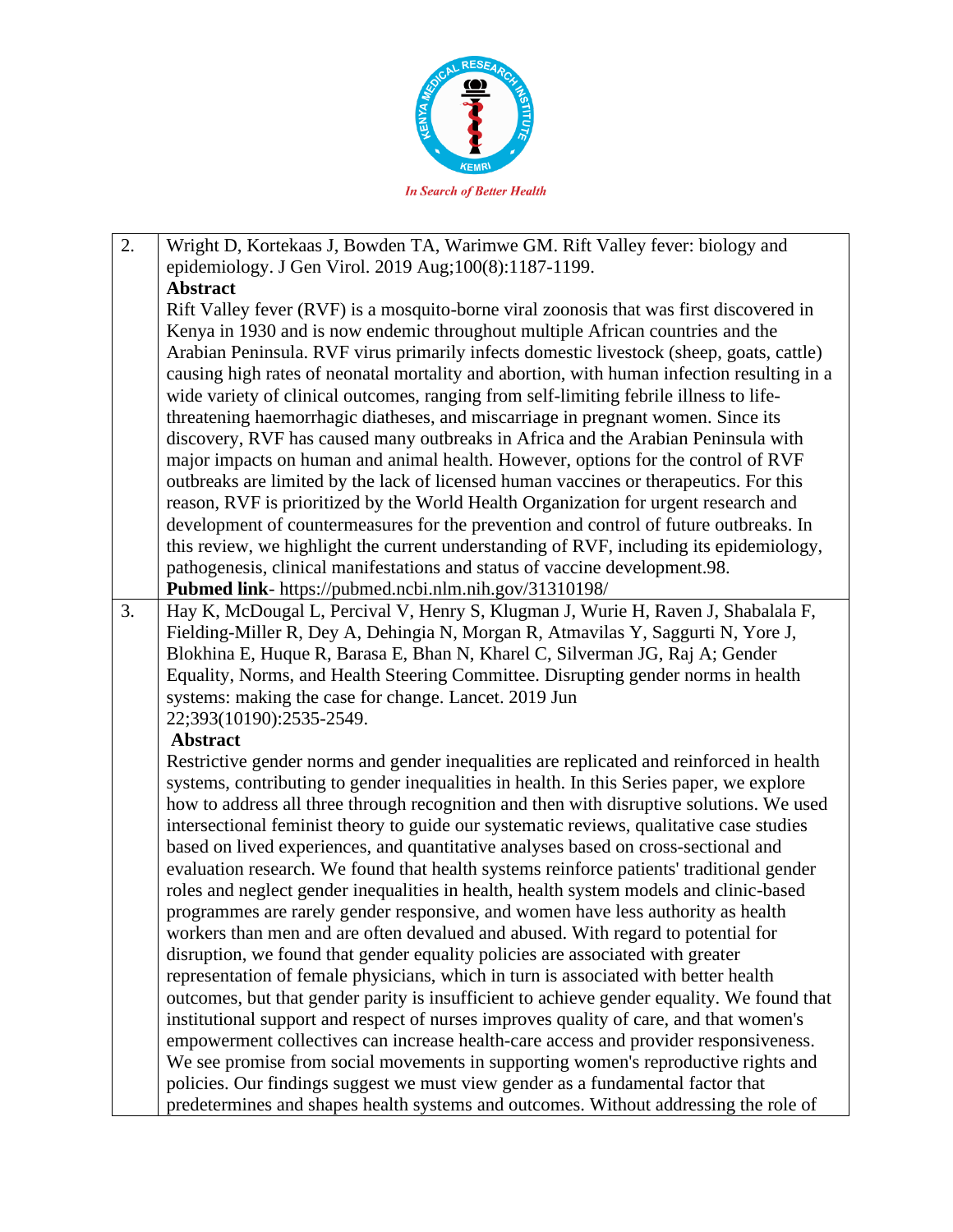

|    | restrictive gender norms and gender inequalities within and outside health systems, we       |
|----|----------------------------------------------------------------------------------------------|
|    | will not reach our collective ambitions of universal health coverage and the Sustainable     |
|    | Development Goals. We propose action to systematically identify and address restrictive      |
|    | gender norms and gender inequalities in health systems.                                      |
|    | Pubmed link- https://pubmed.ncbi.nlm.nih.gov/31155270/                                       |
| 4. | French JA, Brodie MJ, Caraballo R, Devinsky O, Ding D, Jehi L, Jette N, Kanner A,            |
|    | Modi AC, Newton CR, Patel AA, Pennell PB, Perucca E, Sander JW, Scheffer IE, Singh           |
|    | G, Williams E, Wilmshurst J, Cross JH. Keeping people with epilepsy safe during the          |
|    | COVID-19 pandemic. Neurology. 2020 Jun 9;94(23):1032-1037.                                   |
|    | <b>Abstract</b>                                                                              |
|    | Objectives: To provide information on the effect of the coronavirus disease of 2019          |
|    | (COVID-19) pandemic on people with epilepsy and provide consensus recommendations            |
|    | on how to provide the best possible care for people with epilepsy while avoiding visits to   |
|    | urgent care facilities and hospitalizations during the novel coronavirus pandemic.           |
|    | Methods: The authors developed consensus statements in 2 sections. The first was "How        |
|    | should we/clinicians modify our clinical care pathway for people with epilepsy during the    |
|    | COVID-19 pandemic?" The second was "What general advice should we give to people             |
|    | with epilepsy during this crisis? The authors individually scored statements on a scale of - |
|    | 10 (strongly disagree) to $+10$ (strongly agree). Five of 11 recommendations for physicians  |
|    | and 3/5 recommendations for individuals/families were rated by all the authors as 7 or       |
|    | above (strongly agree) on the first round of rating. Subsequently, a teleconference was      |
|    | held where statements for which there was a lack of strong consensus were revised.           |
|    | Results: After revision, all consensus recommendations received a score of 7 or above.       |
|    | The recommendations focus on administration of as much care as possible at home to           |
|    | keep people with epilepsy out of health care facilities, where they are likely to encounter  |
|    | COVID-19 (including strategies for rescue therapy), as well as minimization of risk of       |
|    | seizure exacerbation through adherence, and through ensuring a regular supply of             |
|    | medication. We also provide helpful links to additional helpful information for people       |
|    | with epilepsy and health providers.                                                          |
|    | Conclusion: These recommendations may help health care professionals provide optimal         |
|    | care to people with epilepsy during the coronavirus pandemic.                                |
|    | Pubmed link- https://pubmed.ncbi.nlm.nih.gov/32327490/                                       |
| 4. | Pérez-Mazliah D, Ndungu FM, Aye R, Langhorne J. B-cell memory in malaria: Myths              |
|    | and realities. Immunol Rev. 2020 Jan; 293(1): 57-69.                                         |
|    | <b>Abstract</b>                                                                              |
|    | B-cell and antibody responses to Plasmodium spp., the parasite that causes malaria, are      |
|    | critical for control of parasitemia and associated immunopathology. Antibodies also          |
|    | provide protection to reinfection. Long-lasting B-cell memory has been shown to occur in     |
|    | response to Plasmodium spp. in experimental model infections, and in human malaria.          |
|    | However, there are reports that antibody responses to several malaria antigens in young      |
|    | children living with malaria are not similarly long-lived, suggesting a dysfunction in the   |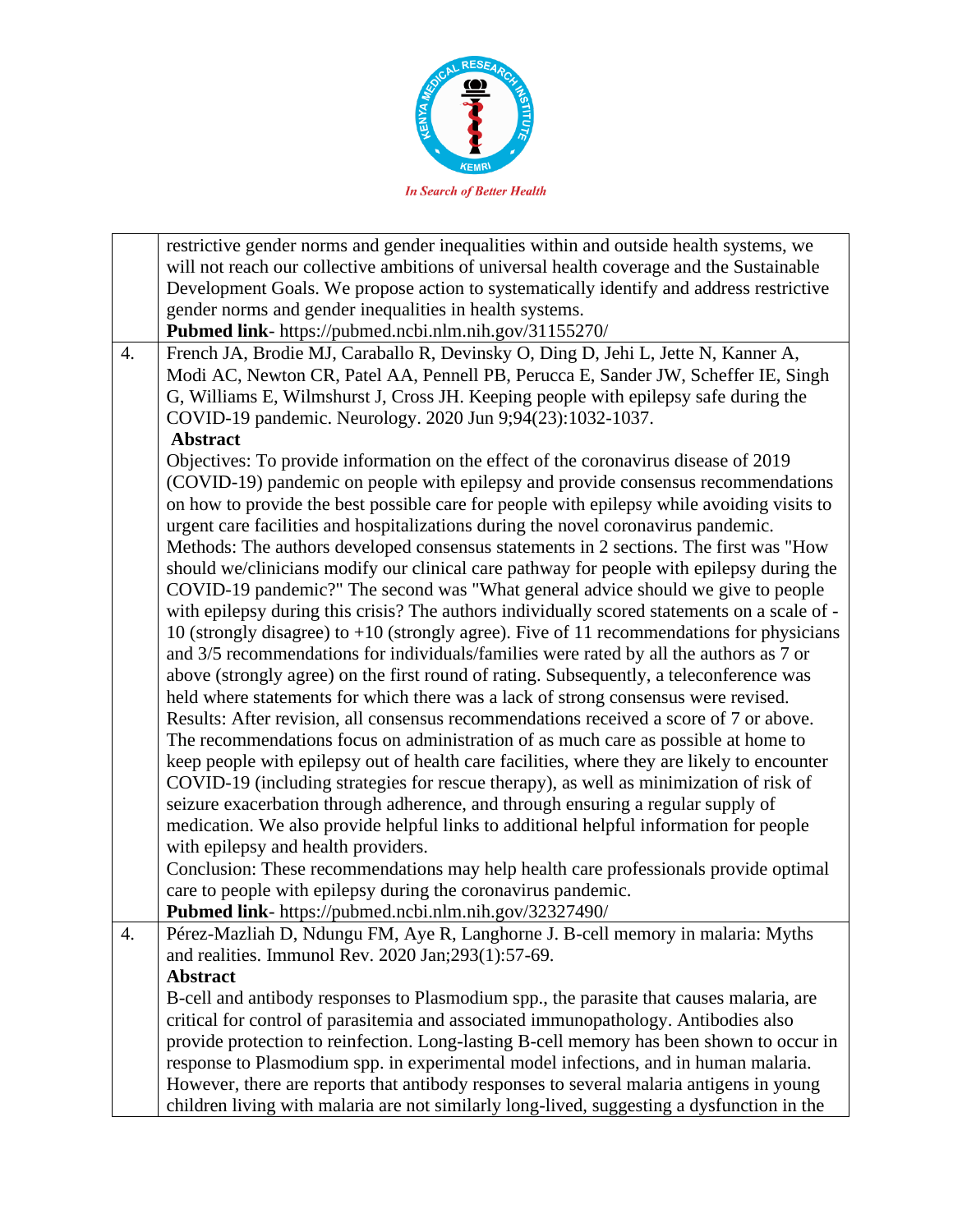

|    | maintenance of circulating antibodies. Some studies attribute this to the expansion of<br>atypical memory B cells (AMB), which express multiple inhibitory receptors and<br>activation markers, and are hyporesponsive to B-cell receptor (BCR) restimulation in<br>vitro. AMB are also expanded in other chronic infections such as tuberculosis, hepatitis B<br>and C, and HIV, as well as in autoimmunity and old age, highlighting the importance of<br>understanding their role in immunity. Whether AMB are dysfunctional remains<br>controversial, as there are also studies in other infections showing that AMB can produce<br>isotype-switched antibodies and in mouse can contribute to protection against infection.<br>In light of these controversies, we review the most recent literature on either side of the<br>debate and challenge some of the currently held views regarding B-cell responses to<br>Plasmodium infections.<br>Pubmed link- https://pubmed.ncbi.nlm.nih.gov/31733075                                                                                                                                                                                                                                                                                                                                                                                                                                                                                                                                                                                                                                                                                                                                                                                                                                                                                                                                                                                                                               |
|----|-----------------------------------------------------------------------------------------------------------------------------------------------------------------------------------------------------------------------------------------------------------------------------------------------------------------------------------------------------------------------------------------------------------------------------------------------------------------------------------------------------------------------------------------------------------------------------------------------------------------------------------------------------------------------------------------------------------------------------------------------------------------------------------------------------------------------------------------------------------------------------------------------------------------------------------------------------------------------------------------------------------------------------------------------------------------------------------------------------------------------------------------------------------------------------------------------------------------------------------------------------------------------------------------------------------------------------------------------------------------------------------------------------------------------------------------------------------------------------------------------------------------------------------------------------------------------------------------------------------------------------------------------------------------------------------------------------------------------------------------------------------------------------------------------------------------------------------------------------------------------------------------------------------------------------------------------------------------------------------------------------------------------------------------|
| 5. | van Eijk AM, Zulaika G, Lenchner M, Mason L, Sivakami M, Nyothach E, Unger H,<br>Laserson K, Phillips-Howard PA. Menstrual cup use, leakage, acceptability, safety, and<br>availability: a systematic review and meta-analysis. Lancet Public Health. 2019<br>Aug;4(8):e376-e393.<br><b>Abstract</b><br>Background: Girls and women need effective, safe, and affordable menstrual products.<br>Single-use products are regularly selected by agencies for resource-poor settings; the<br>menstrual cup is a less known alternative. We reviewed international studies on menstrual<br>cup leakage, acceptability, and safety and explored menstrual cup availability to inform<br>programmes.<br>Methods: In this systematic review and meta-analysis, we searched PubMed, Cochrane<br>Library, Web of Science, Popline, Cinahl, Global Health database, Emerald, Google<br>Scholar, Science.gov, and WorldWideScience from database inception to May 14, 2019,<br>for quantitative or qualitative studies published in English on experiences and leakage<br>associated with menstrual cups, and adverse event reports. We also screened the<br>Manufacturer and User Facility Device Experience database from the US Food and Drug<br>Administration for events related to menstrual cups. To be eligible for inclusion, the<br>material needed to have information on leakage, acceptability, or safety of menstrual<br>cups. The main outcome of interest was menstrual blood leakage when using a menstrual<br>cup. Safety outcomes of interest included serious adverse events; vaginal abrasions and<br>effects on vaginal microflora; effects on the reproductive, digestive, or urinary tract; and<br>safety in poor sanitary conditions. Findings were tabulated or combined by use of forest<br>plots (random-effects meta-analysis). We also did preliminary estimates on costs and<br>environmental savings potentially associated with cups. This systematic review is<br>registered on PROSPERO, number CRD42016047845. |
|    | Findings: Of 436 records identified, 43 studies were eligible for analysis (3319)<br>participants). Most studies reported on vaginal cups (27 [63%] vaginal cups, five [12%]                                                                                                                                                                                                                                                                                                                                                                                                                                                                                                                                                                                                                                                                                                                                                                                                                                                                                                                                                                                                                                                                                                                                                                                                                                                                                                                                                                                                                                                                                                                                                                                                                                                                                                                                                                                                                                                            |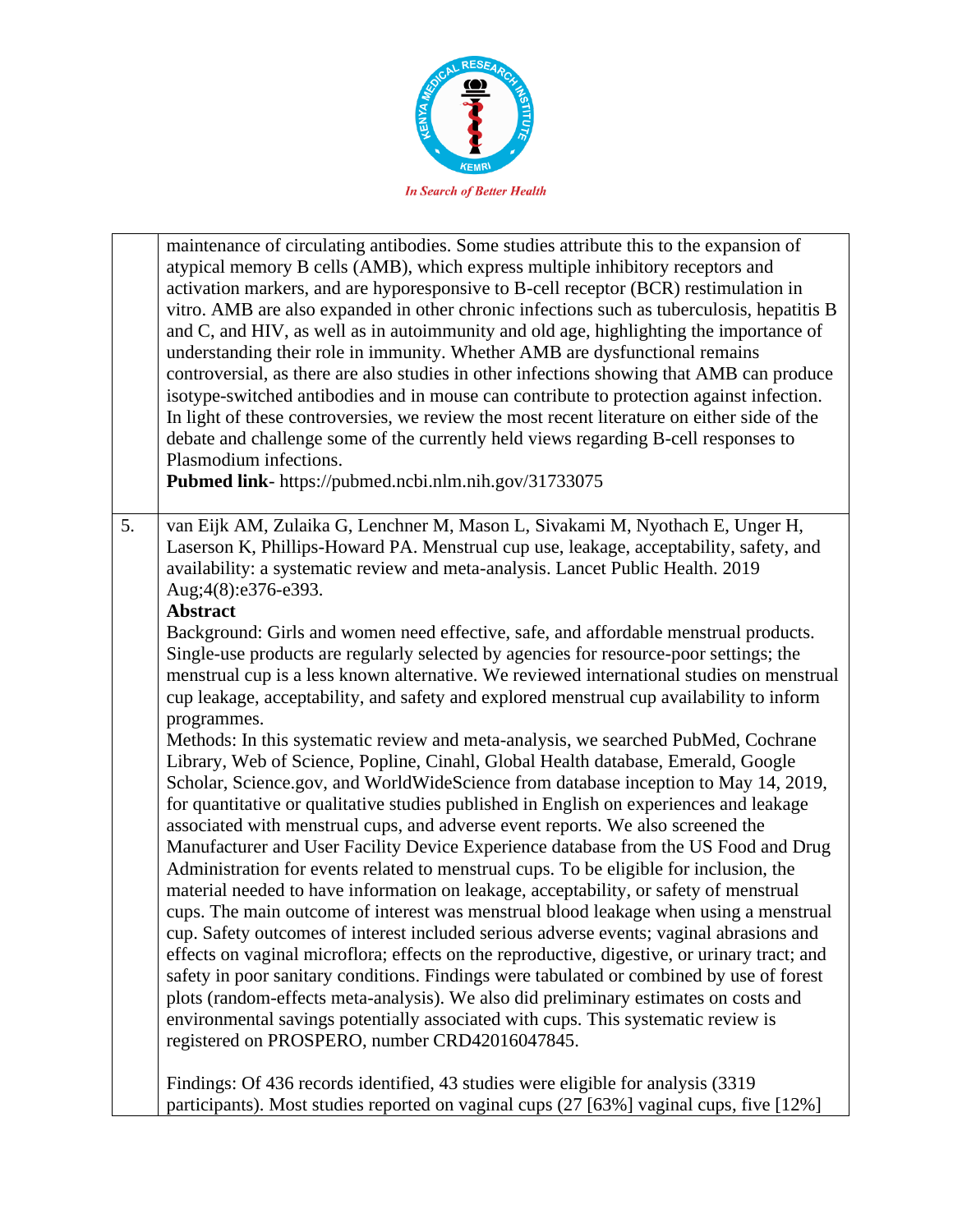

|    | cervical cups, and 11 [25%] mixed types of cups or unknown) and 15 were from low-<br>income and middle-income countries. 22 studies were included in qualitative or<br>quantitative syntheses, of which only three were of moderate-to-high quality. Four studies<br>made a direct comparison between menstrual cups and usual products for the main<br>outcome of leakage and reported leakage was similar or lower for menstrual cups than for<br>disposable pads or tampons $(n=293)$ . In all qualitative studies, the adoption of the<br>menstrual cup required a familiarisation phase over several menstrual cycles and peer<br>support improved uptake (two studies in developing countries). In 13 studies, 73%<br>(pooled estimate: $n=1144$ ; 95% CI 59-84, I2=96%) of participants wished to continue use<br>of the menstrual cup at study completion. Use of the menstrual cup showed no adverse<br>effects on the vaginal flora (four studies, 507 women). We identified five women who<br>reported severe pain or vaginal wounds, six reports of allergies or rashes, nine of urinary<br>tract complaints (three with hydronephrosis), and five of toxic shock syndrome after use<br>of the menstrual cup. Dislodgement of an intrauterine device was reported in 13 women<br>who used the menstrual cup (eight in case reports, and five in one study) between 1 week<br>and 13 months of insertion of the intrauterine device. Professional assistance to aid |
|----|--------------------------------------------------------------------------------------------------------------------------------------------------------------------------------------------------------------------------------------------------------------------------------------------------------------------------------------------------------------------------------------------------------------------------------------------------------------------------------------------------------------------------------------------------------------------------------------------------------------------------------------------------------------------------------------------------------------------------------------------------------------------------------------------------------------------------------------------------------------------------------------------------------------------------------------------------------------------------------------------------------------------------------------------------------------------------------------------------------------------------------------------------------------------------------------------------------------------------------------------------------------------------------------------------------------------------------------------------------------------------------------------------------------------------------------------------------------------------------|
|    | removal of menstrual cup was reported among 47 cervical cup users and two vaginal cup<br>users. We identified 199 brands of menstrual cup, and availability in 99 countries with<br>prices ranging US\$0.72-46.72 (median \$23.3, 145 brands).                                                                                                                                                                                                                                                                                                                                                                                                                                                                                                                                                                                                                                                                                                                                                                                                                                                                                                                                                                                                                                                                                                                                                                                                                                 |
|    | Interpretation: Our review indicates that menstrual cups are a safe option for menstruation<br>management and are being used internationally. Good quality studies in this field are<br>needed. Further studies are needed on cost-effectiveness and environmental effect<br>comparing different menstrual products.<br>Pubmed link- https://pubmed.ncbi.nlm.nih.gov/31324419/                                                                                                                                                                                                                                                                                                                                                                                                                                                                                                                                                                                                                                                                                                                                                                                                                                                                                                                                                                                                                                                                                                 |
| 6. | Tshilolo L, Tomlinson G, Williams TN, Santos B, Olupot-Olupot P, Lane A, Aygun B,<br>Stuber SE, Latham TS, McGann PT, Ware RE; REACH Investigators. Hydroxyurea for<br>Children with Sickle Cell Anemia in Sub-Saharan Africa. N Engl J Med. 2019 Jan<br>10;380(2):121-131.<br><b>Abstract</b>                                                                                                                                                                                                                                                                                                                                                                                                                                                                                                                                                                                                                                                                                                                                                                                                                                                                                                                                                                                                                                                                                                                                                                                 |
|    | Background: Hydroxyurea is an effective treatment for sickle cell anemia, but few studies<br>have been conducted in sub-Saharan Africa, where the burden is greatest. Coexisting<br>conditions such as malnutrition and malaria may affect the feasibility, safety, and benefits<br>of hydroxyurea in low-resource settings.                                                                                                                                                                                                                                                                                                                                                                                                                                                                                                                                                                                                                                                                                                                                                                                                                                                                                                                                                                                                                                                                                                                                                   |
|    | Methods: We enrolled children 1 to 10 years of age with sickle cell anemia in four sub-<br>Saharan countries. Children received hydroxyurea at a dose of 15 to 20 mg per kilogram<br>of body weight per day for 6 months, followed by dose escalation. The end points<br>assessed feasibility (enrollment, retention, and adherence), safety (dose levels, toxic<br>effects, and malaria), and benefits (laboratory variables, sickle cell-related events,<br>transfusions, and survival).                                                                                                                                                                                                                                                                                                                                                                                                                                                                                                                                                                                                                                                                                                                                                                                                                                                                                                                                                                                     |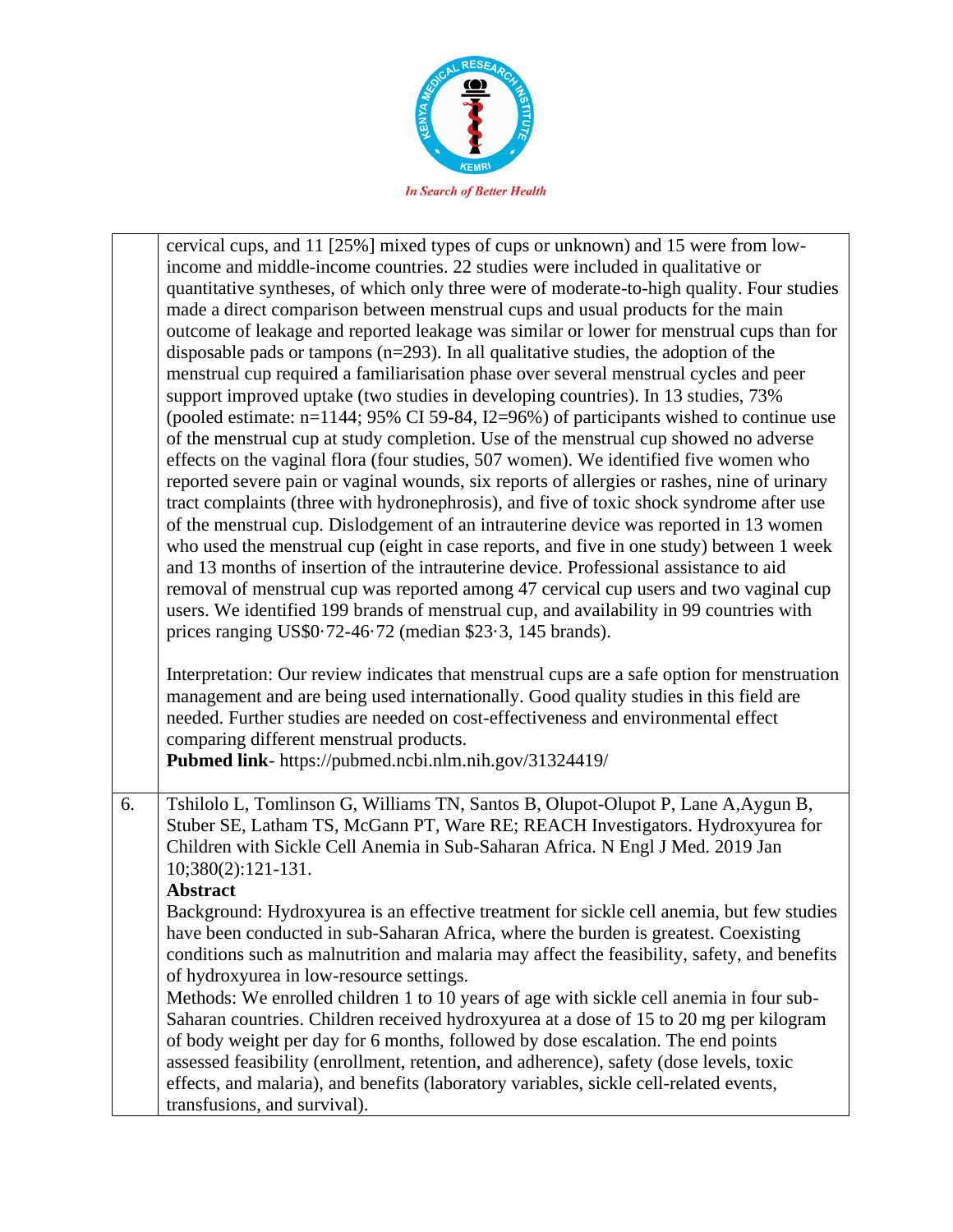

|    | Results: A total of 635 children were fully enrolled; 606 children completed screening<br>and began receiving hydroxyurea at a mean $(\pm SD)$ dose of 17.5 $\pm$ 1.8 mg per kilogram per<br>day. The retention rate was 94.2% at 3 years of treatment. Hydroxyurea therapy led to<br>significant increases in both the hemoglobin and fetal hemoglobin levels. Dose-limiting<br>toxic events regarding laboratory variables occurred in 5.1% of the participants, which<br>was below the protocol-specified threshold for safety. During the treatment phase, 20.6<br>dose-limiting toxic effects per 100 patient-years occurred, as compared with 20.7 events<br>per 100 patient-years before treatment. As compared with the pretreatment period, the<br>rates of clinical adverse events decreased with hydroxyurea use, including rates of vaso-<br>occlusive pain (98.3 vs. 44.6 events per 100 patient-years; incidence rate ratio, 0.45; 95%<br>confidence interval [CI], 0.37 to 0.56), nonmalaria infection (142.5 vs. 90.0 events per<br>100 patient-years; incidence rate ratio, 0.62; 95% CI, 0.53 to 0.72), malaria (46.9 vs. 22.9<br>events per 100 patient-years; incidence rate ratio, 0.49; 95% CI, 0.37 to 0.66), transfusion<br>(43.3 vs. 14.2 events per 100 patient-years; incidence rate ratio, 0.33; 95% CI, 0.23 to<br>0.47), and death (3.6 vs. 1.1 deaths per 100 patient-years; incidence rate ratio, 0.30; 95%<br>CI, 0.10 to 0.88).<br>Conclusions: Hydroxyurea treatment was feasible and safe in children with sickle cell<br>anemia living in sub-Saharan Africa. Hydroxyurea use reduced the incidence of vaso-<br>occlusive events, infections, malaria, transfusions, and death, which supports the need for<br>wider access to treatment. (Funded by the National Heart, Lung, and Blood Institute and<br>others; REACH ClinicalTrials.gov number, NCT01966731.).<br>Puubmed link- https://pubmed.ncbi.nlm.nih.gov/30501550/ |
|----|-------------------------------------------------------------------------------------------------------------------------------------------------------------------------------------------------------------------------------------------------------------------------------------------------------------------------------------------------------------------------------------------------------------------------------------------------------------------------------------------------------------------------------------------------------------------------------------------------------------------------------------------------------------------------------------------------------------------------------------------------------------------------------------------------------------------------------------------------------------------------------------------------------------------------------------------------------------------------------------------------------------------------------------------------------------------------------------------------------------------------------------------------------------------------------------------------------------------------------------------------------------------------------------------------------------------------------------------------------------------------------------------------------------------------------------------------------------------------------------------------------------------------------------------------------------------------------------------------------------------------------------------------------------------------------------------------------------------------------------------------------------------------------------------------------------------------------------------------------------------------------------------------------------------------------------------------------------------|
| 7. | Mogire RM, Mutua A, Kimita W, Kamau A, Bejon P, Pettifor JM, Adeyemo A, Williams<br>TN, Atkinson SH. Prevalence of vitamin D deficiency in Africa: a systematic review and<br>meta-analysis. Lancet Glob Health. 2020 Jan;8(1):e134-e142.<br><b>Abstract</b><br>Background: Vitamin D deficiency is associated with non-communicable and infectious<br>diseases, but the vitamin D status of African populations is not well characterised. We<br>aimed to estimate the prevalence of vitamin D deficiency in children and adults living in<br>Africa.<br>Methods: For this systematic review and meta-analysis, we searched PubMed, Web of<br>Science, Embase, African Journals Online, and African Index Medicus for studies on<br>vitamin D prevalence, published from database inception to Aug 6, 2019, without<br>language restrictions. We included all studies with measured serum 25-hydroxyvitamin D<br>(25[OH]D) concentrations from healthy participants residing in Africa. We excluded case<br>reports and case series, studies that measured 25(OH)D only after a clinical intervention,<br>and studies with only a meeting abstract or unpublished material available. We used a<br>standardised data extraction form to collect information from eligible studies; if the<br>required information was not available in the published report, we requested raw data                                                                                                                                                                                                                                                                                                                                                                                                                                                                                                                                                                               |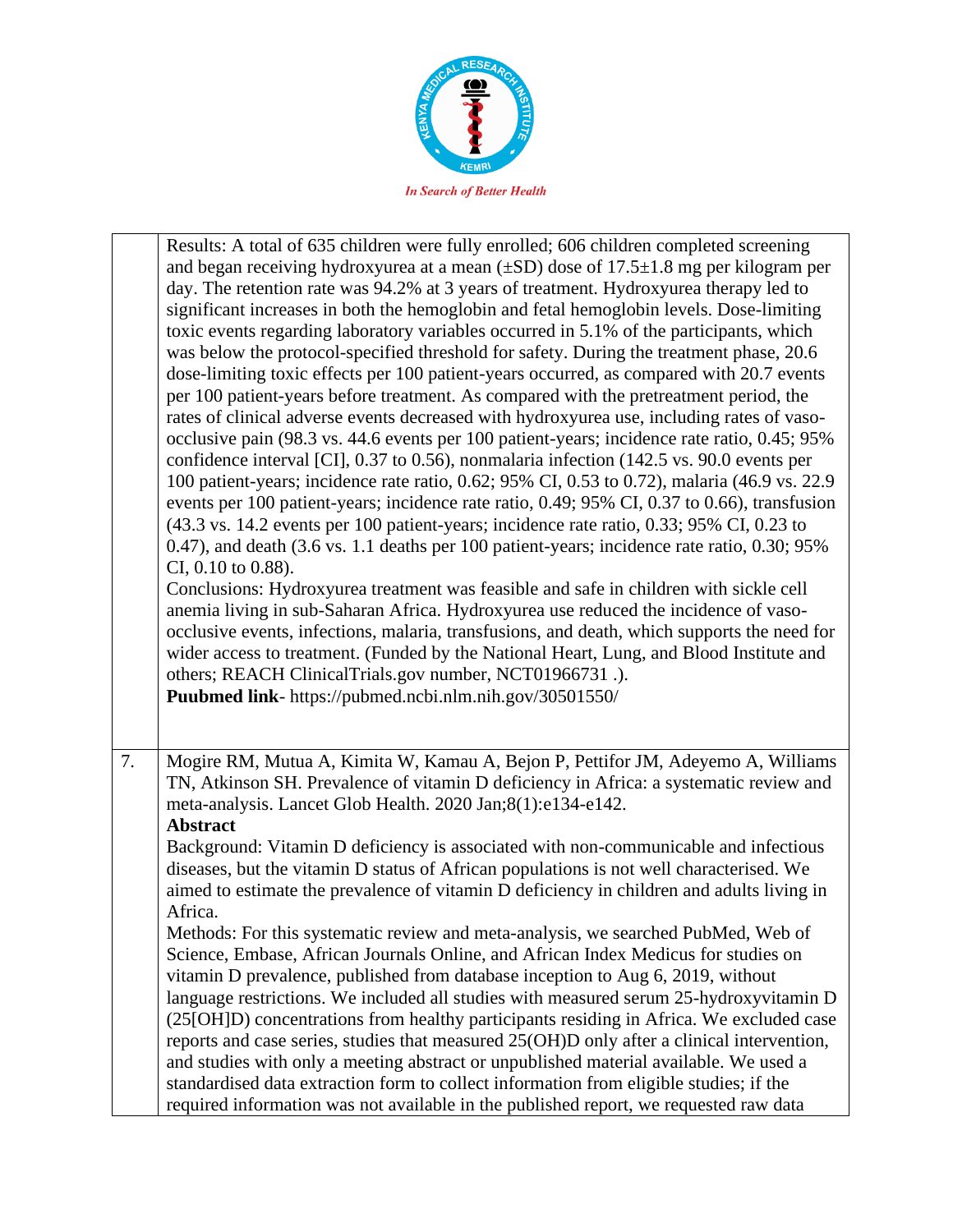

|    | from the authors. We did a random-effects meta-analysis to obtain the pooled prevalence                                                            |
|----|----------------------------------------------------------------------------------------------------------------------------------------------------|
|    | of vitamin D deficiency in African populations, with use of established cutoffs and mean                                                           |
|    | 25(OH)D concentrations. We stratified meta-analyses by participant age group,                                                                      |
|    | geographical region, and residence in rural or urban areas. The study is registered with                                                           |
|    | PROSPERO, number CRD42018112030.                                                                                                                   |
|    | Findings: Our search identified 1692 studies, of which 129 studies with 21 474                                                                     |
|    | participants from 23 African countries were included in the systematic review and 119                                                              |
|    | studies were included in the meta-analyses. The pooled prevalence of low vitamin D                                                                 |
|    | status was $18.46\%$ (95% CI 10.66-27.78) with a cutoff of serum 25(OH)D concentration                                                             |
|    | less than 30 nmol/L; $34.22\%$ (26.22-43.68) for a cutoff of less than 50 nmol/L; and                                                              |
|    | 59.54% (51.32-67.50) for a cutoff of less than 75 nmol/L. The overall mean $25(OH)D$                                                               |
|    | concentration was $67.78$ nmol/L (95% CI $64.50-71.06$ ). There was no evidence of                                                                 |
|    | publication bias, although heterogeneity was high (I2 ranged from 98.26% to 99.82%).                                                               |
|    | Mean serum 25(OH)D concentrations were lower in populations living in northern                                                                     |
|    | African countries or South Africa compared with sub-Saharan Africa, in urban areas                                                                 |
|    | compared with rural areas, in women compared with men, and in newborn babies                                                                       |
|    | compared with their mothers.                                                                                                                       |
|    | Interpretation: The prevalence of vitamin D deficiency is high in African populations.                                                             |
|    | Public health strategies in Africa should include efforts to prevent, detect, and treat                                                            |
|    | vitamin D deficiency, especially in newborn babies, women, and urban populations.                                                                  |
|    | Pubmed link-https://pubmed.ncbi.nlm.nih.gov/31786117/                                                                                              |
| 8. | Kariuki JN, Kaburi J, Musuva R, Njomo DW, Night D, Wandera C, Wodera J, Mwinzi                                                                     |
|    |                                                                                                                                                    |
|    | PN. Research Dissemination Strategies Used by Kenya Medical Research Institute                                                                     |
|    | Scientists. East Afr Health Res J. 2019;3(1):70-78.                                                                                                |
|    | <b>Abstract</b>                                                                                                                                    |
|    | Background: Dissemination of research findings is acknowledged as an important                                                                     |
|    | component of any research process. Implementation of research findings into practice or                                                            |
|    | policy is necessary for improving outcomes in the targeted community. Given the context                                                            |
|    | and dynamic environment in which researchers operate, there is need to find out existing                                                           |
|    | gaps in terms of disseminating research findings to key stakeholders. The objective of this                                                        |
|    | study was to investigate the health research dissemination strategies used by Kenya                                                                |
|    | Medical Research Institute (KEMRI) researchers.                                                                                                    |
|    | Methods: This was a mixed-method study employing concurrent sequence (use of both                                                                  |
|    | qualitative and quantitative) methods of data collection. The study was conducted in                                                               |
|    | KEMRI's 10 centres spread in 3 geographical areas: Kisumu, Kilifi, and Nairobi counties.                                                           |
|    | Potential respondents were identified through purposive sampling. Three inter-related                                                              |
|    | data collection methods were employed in this study. These methods included key                                                                    |
|    | informant interviews with: (a) MoH officials from county government; (b) KEMRI                                                                     |
|    | researchers; and (c) key KEMRI departments, namely Corporate Affairs and the library.                                                              |
|    | Additionally, secondary sources of information, such as scientific reports, KEMRI annual<br>reports, and financial statements, were also reviewed. |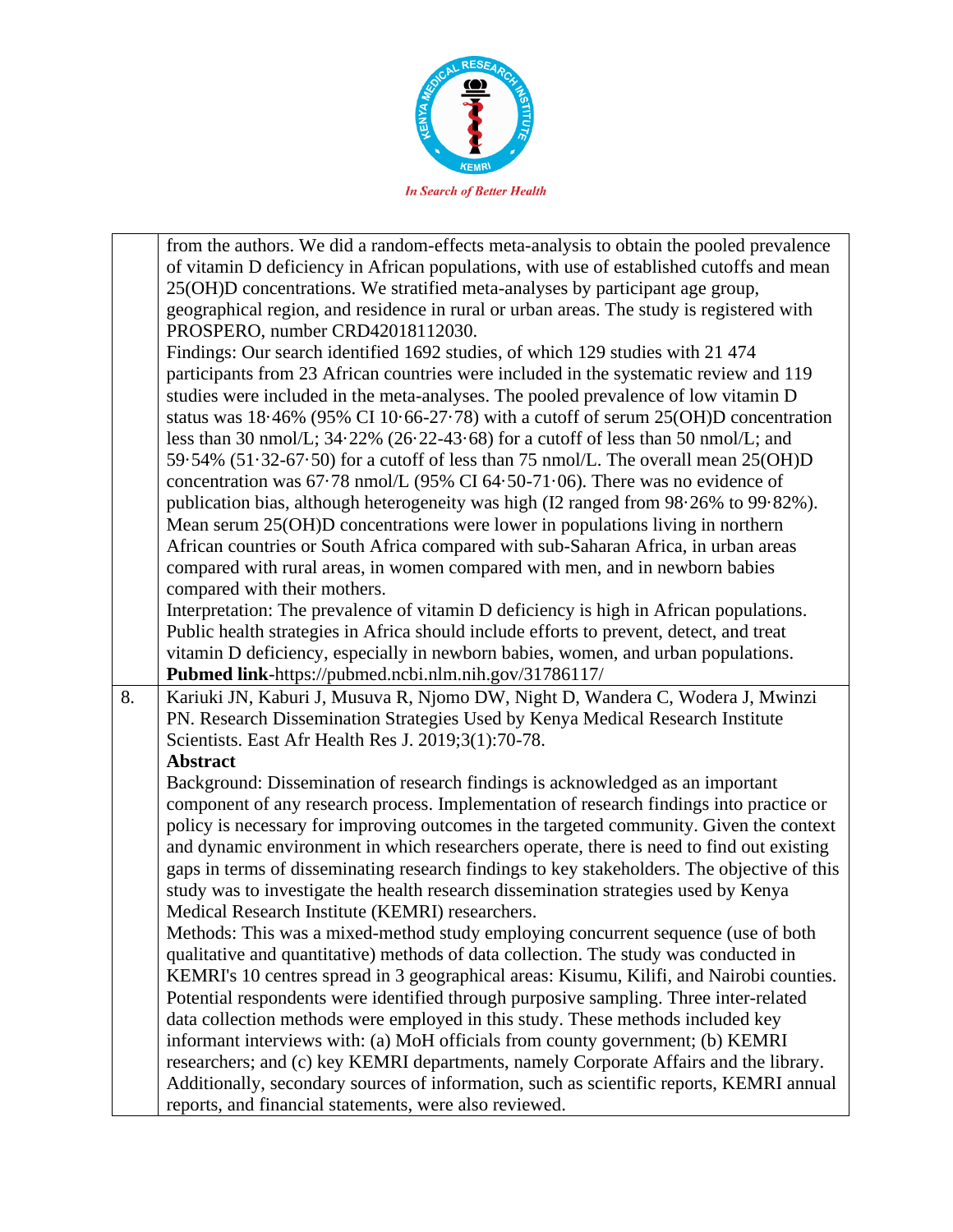

|    | Results: Publication of papers in peer-reviewed journals was mentioned as the most          |
|----|---------------------------------------------------------------------------------------------|
|    | common method of dissemination of research findings. Scientists published in 353 peer-      |
|    | reviewed journals (or publishing houses) between the years 2002 and 2015. Over 92.7%        |
|    | of these publications were in international peer-reviewed journals. Conferences and         |
|    | workshops were also mentioned. In the absence of a centralised electronic KEMRI             |
|    | publication database, the research team extracted and collated a publication lists from     |
|    | KEMRI annual reports and financial statements. This was limiting since it did not have an   |
|    | exhaustive list of all publications by KEMRI scientists. Only 3 respondents mentioned       |
|    | having written policy briefs or engaged the media as part of dissemination channels. The    |
|    | media representatives cited the use of social media (Facebook and Twitter) as another       |
|    | channel that KEMRI scientists could exploit. Challenges in dissemination included lack      |
|    | of knowledge on research translation leading to poor synthesis of research outputs as well  |
|    | as selective reporting by the media.                                                        |
|    | Conclusion: Publications in peer-reviewed journals was the most preferred channel of        |
|    | communicating scientific outputs. Conferences and writing of policy briefs were the other   |
|    | sources of dissemination. We recommend that KEMRI dissemination channels should go          |
|    | well beyond simply making research available through the traditional vehicles of journal    |
|    | publications and scientific conference presentations but establish institutional mechanism  |
|    | which would facilitate extracting the main messages or key implications derived from        |
|    | research results and communicating them to stakeholders in attractive ways that would       |
|    | encourage them to factor the research implications into their work.                         |
|    | Pubmed link- https://pubmed.ncbi.nlm.nih.gov/34308198/                                      |
| 9. | Bandsma RHJ, Voskuijl W, Chimwezi E, Fegan G, Briend A, Thitiri J, Ngari M,                 |
|    | Mwalekwa L, Bandika V, Ali R, Hamid F, Owor B, Mturi N, Potani I, Allubha B, Muller         |
|    | Kobold AC, Bartels RH, Versloot CJ, Feenstra M, van den Brink DA, van Rheenen PF,           |
|    | Kerac M, Bourdon C, Berkley JA. A reduced-carbohydrate and lactose-free formulation         |
|    | for stabilization among hospitalized children with severe acute malnutrition: A double-     |
|    | blind, randomized controlled trial. PLoS Med. 2019 Feb 26;16(2):e1002747.                   |
|    | <b>Abstract</b>                                                                             |
|    | Background: Children with medically complicated severe acute malnutrition (SAM) have        |
|    | high risk of inpatient mortality. Diarrhea, carbohydrate malabsorption, and refeeding       |
|    | syndrome may contribute to early mortality and delayed recovery. We tested the              |
|    | hypothesis that a lactose-free, low-carbohydrate F75 milk would serve to limit these risks, |
|    | thereby reducing the number of days in the stabilization phase.                             |
|    | Methods and findings: In a multicenter double-blind trial, hospitalized severely            |
|    | malnourished children were randomized to receive standard formula (F75) or isocaloric       |
|    | modified F75 (mF75) without lactose and with reduced carbohydrate. The primary              |
|    | endpoint was time to stabilization, as defined by the World Health Organization (WHO),      |
|    | with intention-to-treat analysis. Secondary outcomes included in-hospital mortality,        |
|    | diarrhea, and biochemical features of malabsorption and refeeding syndrome. The trial       |
|    | was registered at clinicaltrials.gov (NCT02246296). Four hundred eighteen and 425           |
|    |                                                                                             |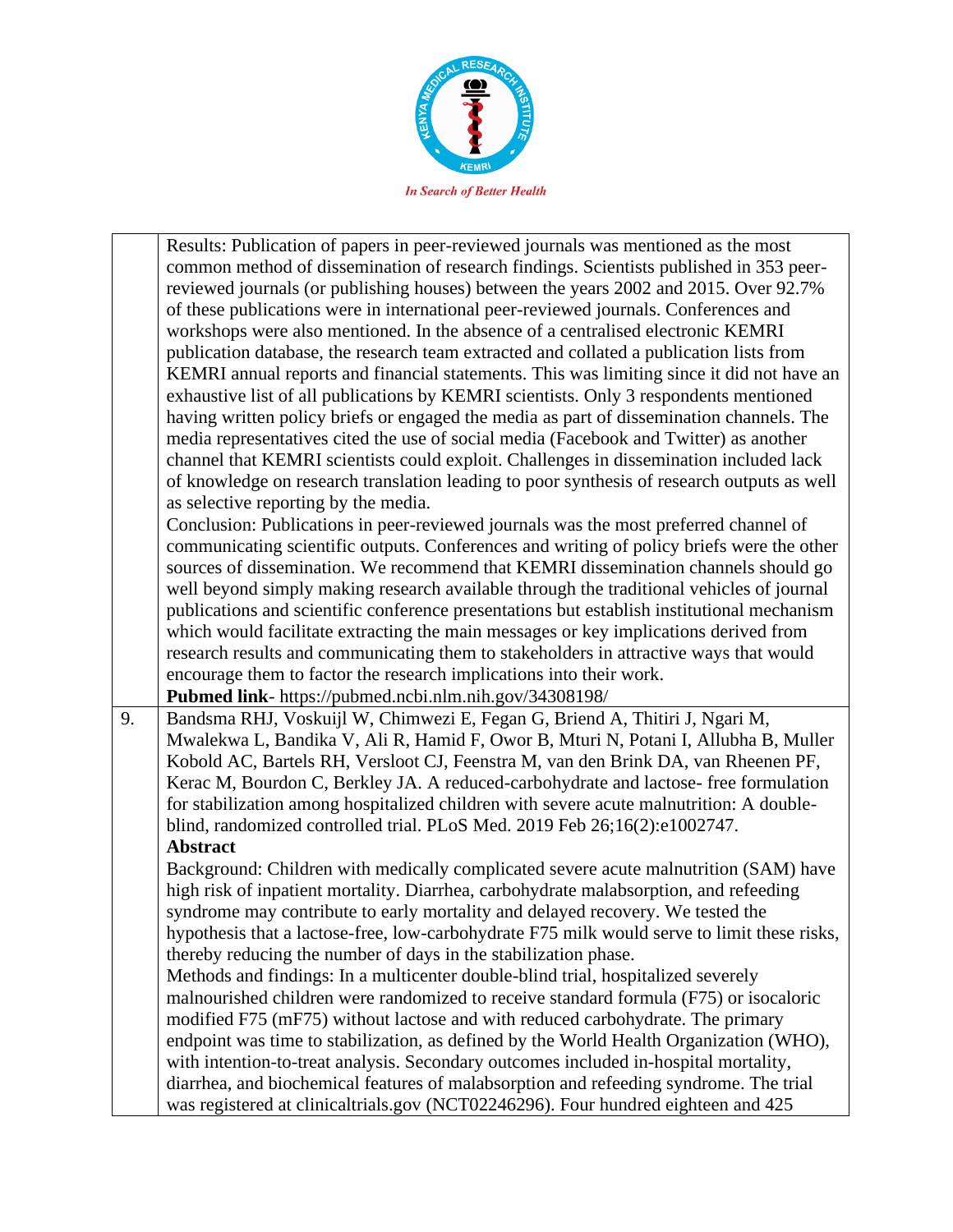

|     | severely malnourished children were randomized to F75 and mF75, respectively, with              |
|-----|-------------------------------------------------------------------------------------------------|
|     | 516 (61%) enrolled in Kenya and 327 (39%) in Malawi. Children with a median age of 16           |
|     | months were enrolled between 4 December 2014 and 24 December 2015. One hundred                  |
|     | ninety-four (46%) children assigned to F75 and 188 (44%) to mF75 had diarrhea at                |
|     | admission. Median time to stabilization was 3 days (IQR 2-5 days), which was similar            |
|     | between randomized groups (0.23 [95% CI -0.13 to 0.60], $P = 0.59$ ). There was no              |
|     | evidence of effect modification by diarrhea at admission, age, edema, or HIV status.            |
|     | Thirty-six and 39 children died before stabilization in the F75 and in mF75 arm,                |
|     | respectively (P = 0.84). Cumulative days with diarrhea (P = 0.27), enteral (P = 0.42) or        |
|     |                                                                                                 |
|     | intravenous fluids ( $P = 0.19$ ), other serious adverse events before stabilization, and serum |
|     | and stool biochemistry at day 3 did not differ between groups. The main limitation was          |
|     | that the primary outcome of clinical stabilization was based on WHO guidelines,                 |
|     | comprising clinical evidence of recovery from acute illness as well as metabolic                |
|     | stabilization evidenced by recovery of appetite.                                                |
|     | Conclusions: Empirically treating hospitalized severely malnourished children during the        |
|     | stabilization phase with lactose-free, reduced-carbohydrate milk formula did not improve        |
|     | clinical outcomes. The biochemical analyses suggest that the lactose-free formulae may          |
|     | still exceed a carbohydrate load threshold for intestinal absorption, which may limit their     |
|     | usefulness in the context of complicated SAM.                                                   |
|     | Pubmed link- https://pubmed.ncbi.nlm.nih.gov/30807589/                                          |
| 10. | Bandsma RHJ, Voskuijl W, Chimwezi E, Fegan G, Briend A, Thitiri J, Ngari M,                     |
|     | Mwalekwa L, Bandika V, Ali R, Hamid F, Owor B, Mturi N, Potani I, Allubha B, Muller             |
|     | Kobold AC, Bartels RH, Versloot CJ, Feenstra M, van den Brink DA, van Rheenen PF,               |
|     | Kerac M, Bourdon C, Berkley JA. A reduced-carbohydrate and lactose-free formulation             |
|     | for stabilization among hospitalized children with severe acute malnutrition: A double-         |
|     | blind, randomized controlled trial. PLoS Med. 2019 Feb 26;16(2):e1002747.                       |
|     | <b>Abstract</b>                                                                                 |
|     | Background: Children with medically complicated severe acute malnutrition (SAM) have            |
|     | high risk of inpatient mortality. Diarrhea, carbohydrate malabsorption, and refeeding           |
|     | syndrome may contribute to early mortality and delayed recovery. We tested the                  |
|     | hypothesis that a lactose-free, low-carbohydrate F75 milk would serve to limit these risks,     |
|     | thereby reducing the number of days in the stabilization phase.                                 |
|     | Methods and findings: In a multicenter double-blind trial, hospitalized severely                |
|     | malnourished children were randomized to receive standard formula (F75) or isocaloric           |
|     | modified F75 (mF75) without lactose and with reduced carbohydrate. The primary                  |
|     | endpoint was time to stabilization, as defined by the World Health Organization (WHO),          |
|     | with intention-to-treat analysis. Secondary outcomes included in-hospital mortality,            |
|     | diarrhea, and biochemical features of malabsorption and refeeding syndrome. The trial           |
|     | was registered at clinicaltrials.gov (NCT02246296). Four hundred eighteen and 425               |
|     | severely malnourished children were randomized to F75 and mF75, respectively, with              |
|     | 516 (61%) enrolled in Kenya and 327 (39%) in Malawi. Children with a median age of 16           |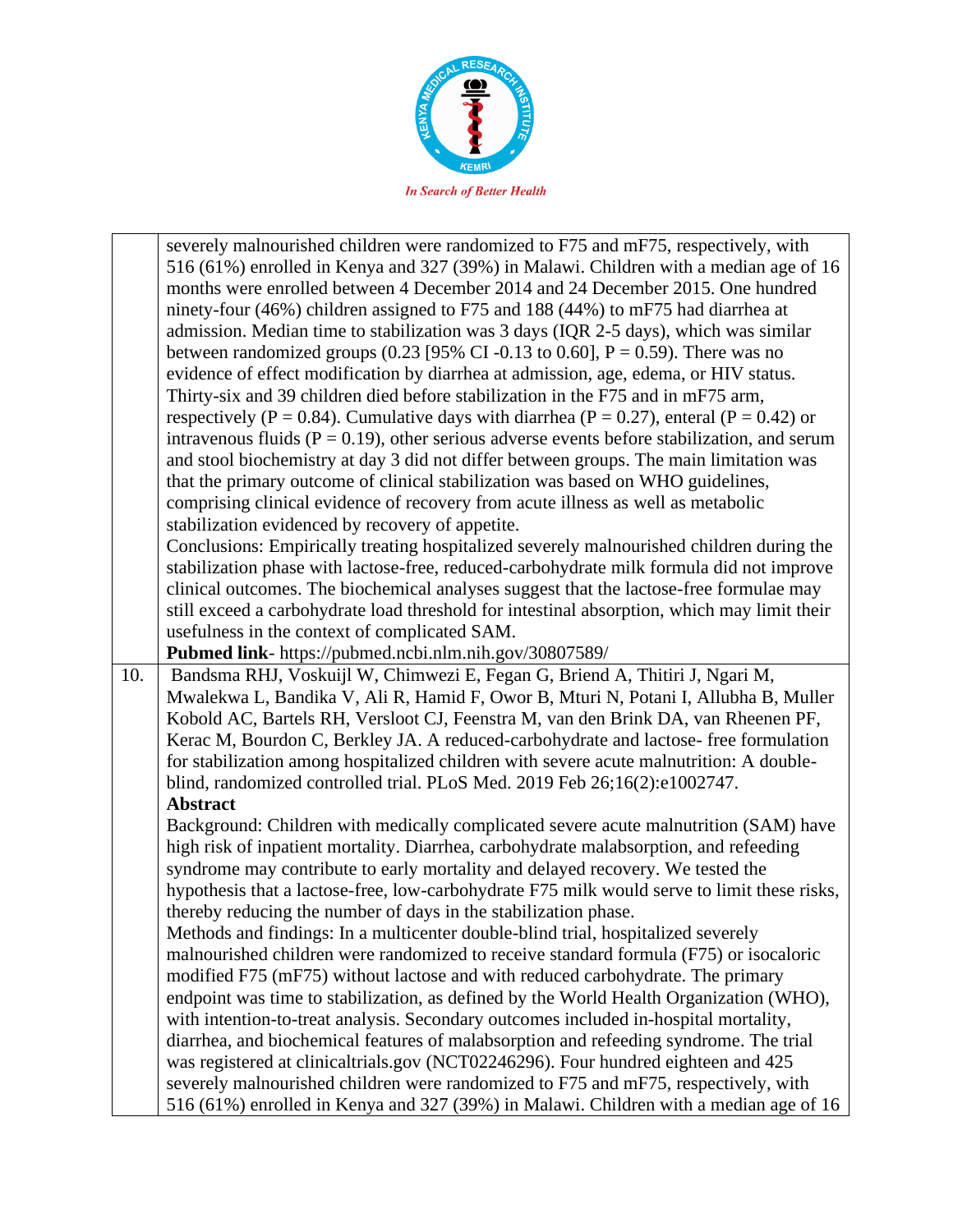

|     | months were enrolled between 4 December 2014 and 24 December 2015. One hundred                                                                                                     |
|-----|------------------------------------------------------------------------------------------------------------------------------------------------------------------------------------|
|     | ninety-four (46%) children assigned to F75 and 188 (44%) to mF75 had diarrhea at                                                                                                   |
|     | admission. Median time to stabilization was 3 days (IQR 2-5 days), which was similar                                                                                               |
|     | between randomized groups (0.23 [95% CI -0.13 to 0.60], $P = 0.59$ ). There was no                                                                                                 |
|     | evidence of effect modification by diarrhea at admission, age, edema, or HIV status.                                                                                               |
|     | Thirty-six and 39 children died before stabilization in the F75 and in mF75 arm,                                                                                                   |
|     |                                                                                                                                                                                    |
|     | respectively (P = 0.84). Cumulative days with diarrhea (P = 0.27), enteral (P = 0.42) or                                                                                           |
|     | intravenous fluids ( $P = 0.19$ ), other serious adverse events before stabilization, and serum                                                                                    |
|     | and stool biochemistry at day 3 did not differ between groups. The main limitation was                                                                                             |
|     | that the primary outcome of clinical stabilization was based on WHO guidelines,                                                                                                    |
|     | comprising clinical evidence of recovery from acute illness as well as metabolic                                                                                                   |
|     | stabilization evidenced by recovery of appetite.                                                                                                                                   |
|     | Conclusions: Empirically treating hospitalized severely malnourished children during the                                                                                           |
|     | stabilization phase with lactose-free, reduced-carbohydrate milk formula did not improve                                                                                           |
|     | clinical outcomes. The biochemical analyses suggest that the lactose-free formulae may                                                                                             |
|     | still exceed a carbohydrate load threshold for intestinal absorption, which may limit their                                                                                        |
|     | usefulness in the context of complicated SAM.                                                                                                                                      |
|     | Pubmed link- https://pubmed.ncbi.nlm.nih.gov/30807589/                                                                                                                             |
| 11. | Gumba H, Waichungo J, Lowe B, Mwanzu A, Musyimi R, Thitiri J, Tigoi C, Kamui M,                                                                                                    |
|     | Berkley JA, Ngetich R, Kavai S, Kariuki S. Implementing a quality management system                                                                                                |
|     | using good clinical laboratory practice guidelines at KEMRI-CMR to support medical                                                                                                 |
|     | research. Wellcome Open Res. 2019 Jun 25;3:137.                                                                                                                                    |
|     | <b>Abstract</b>                                                                                                                                                                    |
|     | Background: Good Clinical Laboratory Practice (GCLP) is a standard that helps ensure                                                                                               |
|     | the quality and reliability of research data through principles of Good Laboratory Practice                                                                                        |
|     | (GLP) and Good Clinical Practice (GCP). The implementation of GCLP includes careful                                                                                                |
|     | documentation of procedures, competencies and safety measures. Implementation of                                                                                                   |
|     | GCLP is influenced by existing resources and quality systems, thus laboratories in low-                                                                                            |
|     | and middle-income countries may face additional challenges. Methods: This paper                                                                                                    |
|     | describes implementation of GCLP at the Kenya Medical Research Institute-Center for                                                                                                |
|     | Microbiology Research (KEMRI-CMR) as part of a quality system to support medical                                                                                                   |
|     | research. This study employed assessment, twinning (institutional mentorship) model,                                                                                               |
|     | conducting relevant training workshops and Kaizen 5S approaches to implement an                                                                                                    |
|     | effective quality management system using GCLP standard. This was achieved through a                                                                                               |
|     | collaboration between the KEMRI/Wellcome Trust Research Programme (KWTRP) and                                                                                                      |
|     | KEMRI-CMR. The aim was compliance and continuous monitoring to meet international                                                                                                  |
|     | GCLP standards in a way that could be replicated in other research organizations.                                                                                                  |
|     |                                                                                                                                                                                    |
|     | Results: Following a baseline assessment in March 2017, training, mentorship and a cycle                                                                                           |
|     | of quality audit and corrective action using a Kaizen 5S approach (sorting, setting in                                                                                             |
|     | order, shining, standardizing and sustaining) was established. Laboratory personnel were<br>trained in writing standard operating procedures and analytical plans, microbiological |
|     |                                                                                                                                                                                    |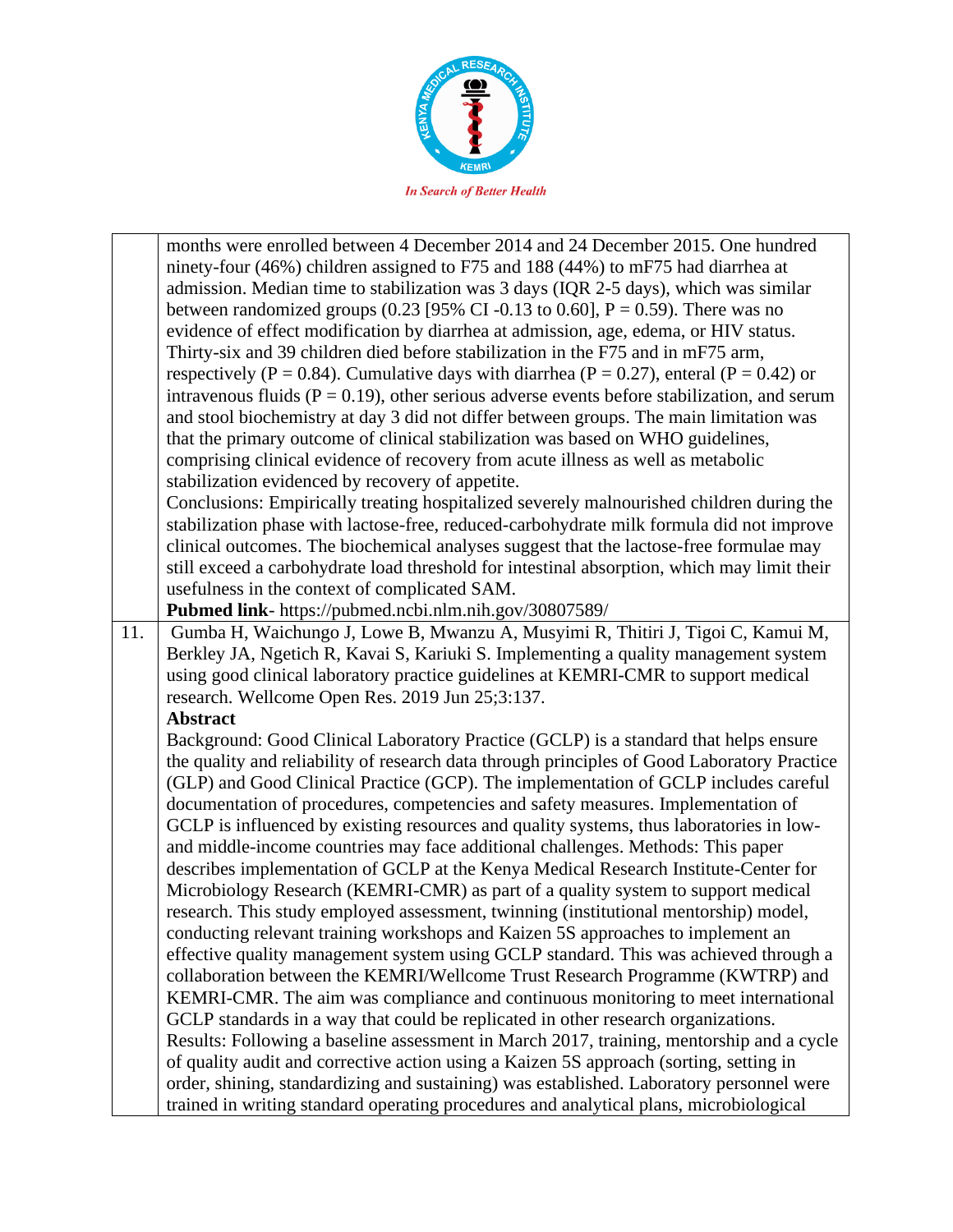

| techniques, and good documentation practice. Mid-term and exit assessments<br>demonstrated significant declines in non-conformances across all GCLP elements. |  |
|---------------------------------------------------------------------------------------------------------------------------------------------------------------|--|
|                                                                                                                                                               |  |
| KEMRI-CMR achieved GCLP accreditation in May 2018 by Qualogy Ltd (UK).                                                                                        |  |
| Conclusions: Involving all the laboratory personnel in implementation of quality                                                                              |  |
|                                                                                                                                                               |  |
| management system processes is critical to success. An institutional mentorship                                                                               |  |
| (twinning) approach shows potential for future collaborations between accredited and                                                                          |  |
| non-accredited organizations to accelerate the implementation of high-quality                                                                                 |  |
| management systems and continuous improvement.                                                                                                                |  |
| Pubmed link-https://pubmed.ncbi.nlm.nih.gov/30607370/                                                                                                         |  |
| Mwangome M, Prentice AM. Tackling the triple threats of childhood malnutrition. BMC<br>12.                                                                    |  |
| Med. 2019 Nov 25;17(1):210.                                                                                                                                   |  |
| <b>Abstract</b>                                                                                                                                               |  |
| The term 'double burden of malnutrition' is usually interpreted in terms of the physical                                                                      |  |
| status of children: stunted and wasted children on the one hand and overweight/obese                                                                          |  |
| children on the other. There is a third category of malnutrition that can occur at either end                                                                 |  |
| of the anthropometric spectrum or, indeed, in children whose physical size may be close                                                                       |  |
| to ideal. This third type is most commonly articulated with the phrase 'hidden hunger' and                                                                    |  |
| is often illustrated by micronutrient deficiencies; thus, we refer to it here as                                                                              |  |
| 'undernutrition'. As understanding of such issues advances, we realise that there is a                                                                        |  |
| myriad of factors that may be influencing a child's road to nutritional health. In this BMC                                                                   |  |
| Medicine article collection we consider these influences and the impact they have, such                                                                       |  |
| as: the state of the child's environment; the effect this has on their risk of, and responses                                                                 |  |
| to, infection and on their gut; the consequences of poor nutrition on cognition and brain                                                                     |  |
| development; the key drivers of the obesity epidemic across the globe; and how                                                                                |  |
| undernourishment can affect a child's body composition. This collection showcases recent                                                                      |  |
|                                                                                                                                                               |  |
| advances in the field, but likewise highlights ongoing challenges in the battle to achieve                                                                    |  |
| adequate nutrition for children across the globe.                                                                                                             |  |
| Pubmed link- https://pubmed.ncbi.nlm.nih.gov/31760952/                                                                                                        |  |
| Obonyo NG, Schlapbach LJ, Fraser JF. Corrigendum: Sepsis: Changing Definitions,<br>13.                                                                        |  |
| Unchanging Treatment. Front Pediatr. 2020 Jan 23;7:538.                                                                                                       |  |
| <b>Abstract</b>                                                                                                                                               |  |
| The recently revised Sepsis-3 definitions were based on criteria that were derived and                                                                        |  |
| validated in adult patient databases from high income countries. Both sepsis and septic                                                                       |  |
| shock continue to account for a substantial proportion of mortality globally, especially                                                                      |  |
| amongst children in low-and-middle income country settings. It is therefore urgent to                                                                         |  |
| develop and validate standardized criteria for sepsis that can be applied to pediatric                                                                        |  |
| populations in different settings, including in- and outside intensive care, both in high-                                                                    |  |
| and low/middle- income countries. This will be a pre-requisite to evaluate the impact of                                                                      |  |
| sepsis treatment strategies to improve clinical outcomes.                                                                                                     |  |
| Pubmed link- https://pubmed.ncbi.nlm.nih.gov/30729101/                                                                                                        |  |
| 14: Obonyo NG, Schlapbach LJ, Fraser JF. Sepsis: Changing Definitions,                                                                                        |  |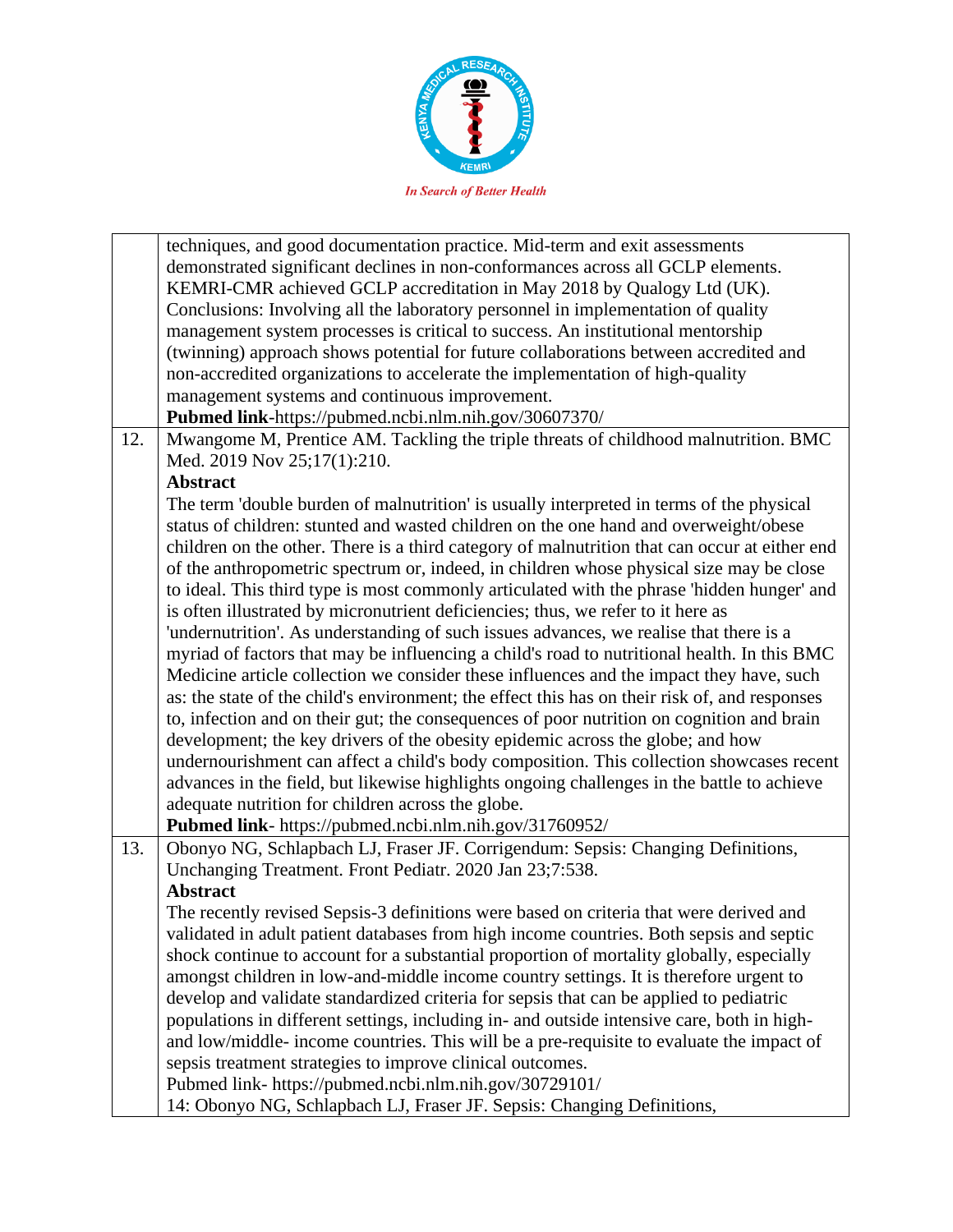

|     | Unchanging Treatment. Front Pediatr. 2019 Jan 23;6:425.                                                 |
|-----|---------------------------------------------------------------------------------------------------------|
|     | Pubmed link-https://pubmed.ncbi.nlm.nih.gov/32039108/                                                   |
| 14. | Gumba H, Musyoki J, Mosobo M, Lowe B. Implementation of Good Clinical Laboratory                        |
|     | Practice in an Immunology Basic Research Laboratory: The KEMRI-Wellcome Trust                           |
|     | Research Laboratories Experience. Am J Clin Pathol. 2019 Feb 4;151(3):270-274.                          |
|     | <b>Abstract</b>                                                                                         |
|     | Objectives: Good Clinical Laboratory Practice (GCLP) is a standard that ensures quality                 |
|     | and reliability of research data by adopting the principles of Good Laboratory Practice                 |
|     | and Good Clinical Practice. Even though implementing a quality system in a basic                        |
|     | research laboratory is still a contentious issue, it ensures that the research data are                 |
|     | accurate, valid, and reliable. GCLP implementation requires proper documented                           |
|     | procedures and safety precautions to achieve this objective.                                            |
|     | Methods: This article describes the Kenya Medical Research Institute (KEMRI)-                           |
|     | Wellcome Trust Research Laboratories experience in the implementation of GCLP                           |
|     | guidelines in a laboratory conducting basic research.                                                   |
|     | Results: The laboratory managed to implement GCLP elements that could be applied to a                   |
|     | basic research laboratory, such as standard operating procedures, equipment management,                 |
|     | laboratory analytical plans, organization, and personnel. The laboratory achieved GCLP                  |
|     | accreditation in October 2015.                                                                          |
|     | Conclusions: The methodology, suggestions, and comments that arose from our                             |
|     | experience in implementing GCLP guidelines can be used by other laboratories to                         |
|     | develop a quality system using GCLP guidelines to support medical research conducted                    |
|     | to ensure the research data are reliable and can be easily reconstructed in other research<br>settings. |
|     | Pubmed link-https://pubmed.ncbi.nlm.nih.gov/30339188/                                                   |
| 15. | Gildenhard M, Rono EK, Diarra A, Boissière A, Bascunan P, Carrillo- Bustamante P,                       |
|     | Camara D, Krüger H, Mariko M, Mariko R, Mireji P, Nsango SE, Pompon J, Reis Y,                          |
|     | Rono MK, Seda PB, Thailayil J, Traorè A, Yapto CV, Awono- Ambene P, Dabiré RK,                          |
|     | Diabaté A, Masiga D, Catteruccia F, Morlais I, Diallo M, Sangare D, Levashina EA.                       |
|     | Mosquito microevolution drives Plasmodium falciparum dynamics. Nat Microbiol. 2019                      |
|     | Jun;4(6):941-947.                                                                                       |
|     | <b>Abstract</b>                                                                                         |
|     | Malaria, a major cause of child mortality in Africa, is engendered by Plasmodium                        |
|     | parasites that are transmitted by anopheline mosquitoes. Fitness of Plasmodium parasites                |
|     | is closely linked to the ecology and evolution of its anopheline vector. However, whether               |
|     | the genetic structure of vector populations impacts malaria transmission remains                        |
|     | unknown. Here, we describe a partitioning of the African malaria vectors into generalists               |
|     | and specialists that evolve along ecological boundaries. We next identify the contribution              |
|     | of mosquito species to Plasmodium abundance using Granger causality tests for time-                     |
|     | series data collected over two rainy seasons in Mali. We find that mosquito                             |
|     | microevolution, defined by changes in the genetic structure of a population over short                  |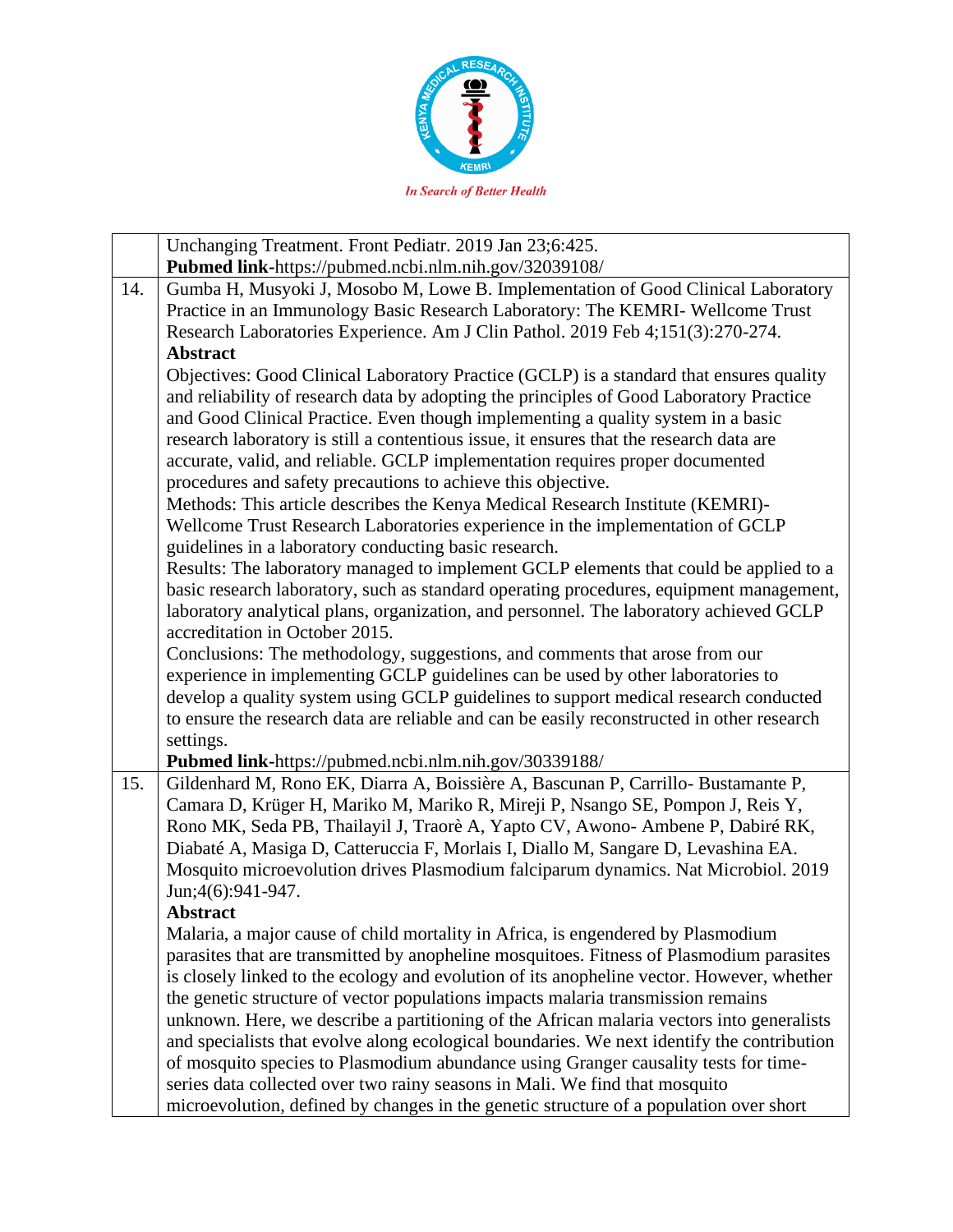

|     | ecological timescales, drives Plasmodium dynamics in nature, whereas vector abundance,<br>infection prevalence, temperature and rain have low predictive values. Our study                                                                         |
|-----|----------------------------------------------------------------------------------------------------------------------------------------------------------------------------------------------------------------------------------------------------|
|     | demonstrates the power of time-series approaches in vector biology and highlights the                                                                                                                                                              |
|     | importance of focusing local vector control strategies on mosquito species that drive                                                                                                                                                              |
|     | malaria dynamics.                                                                                                                                                                                                                                  |
|     | Pubmed link-https://pubmed.ncbi.nlm.nih.gov/30911126/                                                                                                                                                                                              |
| 16. | de Menil V, Hoogenhout M, Kipkemoi P, Kamuya D, Eastman E, Galvin A, Mwangasha<br>K, de Vries J, Kariuki SM, Murugasen S, Mwangi P, Singh I, Stein DJ, Abubakar A,<br>Newton CR, Donald KA, Robinson E. The NeuroDev Study: Phenotypic and Genetic |
|     | Characterization of Neurodevelopmental Disorders in Kenya and South Africa. Neuron.                                                                                                                                                                |
|     | 2019 Jan 2;101(1):15-19.                                                                                                                                                                                                                           |
|     | <b>Abstract</b>                                                                                                                                                                                                                                    |
|     | The NeuroDev study will deeply phenotype cognition, behavior, dysmorphias, and                                                                                                                                                                     |
|     | neuromedical traits on an expected cohort of 5,600 Africans (1,800 child cases, 1,800                                                                                                                                                              |
|     | child controls, and 1,900 parents) and will collect whole blood for exome sequencing and                                                                                                                                                           |
|     | biobanking.                                                                                                                                                                                                                                        |
|     | Pubmed link- https://pubmed.ncbi.nlm.nih.gov/30605655/                                                                                                                                                                                             |
| 17. | Gildenhard M, Rono EK, Diarra A, Boissière A, Bascunan P, Carrillo-Bustamante P,                                                                                                                                                                   |
|     | Camara D, Krüger H, Mariko M, Mariko R, Mireji P, Nsango SE, Pompon J, Reis Y,<br>Rono MK, Seda PB, Thailayil J, Traorè A, Yapto CV, Awono- Ambene P, Dabiré RK,                                                                                   |
|     | Diabaté A, Masiga D, Catteruccia F, Morlais I, Diallo M, Sangare D, Levashina EA.                                                                                                                                                                  |
|     | Mosquito microevolution drives Plasmodium falciparum dynamics. Nat Microbiol. 2019                                                                                                                                                                 |
|     | Jun;4(6):941-947.                                                                                                                                                                                                                                  |
|     | <b>Abstract</b>                                                                                                                                                                                                                                    |
|     | Malaria, a major cause of child mortality in Africa, is engendered by Plasmodium                                                                                                                                                                   |
|     | parasites that are transmitted by anopheline mosquitoes. Fitness of Plasmodium parasites                                                                                                                                                           |
|     | is closely linked to the ecology and evolution of its anopheline vector. However, whether                                                                                                                                                          |
|     | the genetic structure of vector populations impacts malaria transmission remains                                                                                                                                                                   |
|     | unknown. Here, we describe a partitioning of the African malaria vectors into generalists                                                                                                                                                          |
|     | and specialists that evolve along ecological boundaries. We next identify the contribution                                                                                                                                                         |
|     | of mosquito species to Plasmodium abundance using Granger causality tests for time-                                                                                                                                                                |
|     | series data collected over two rainy seasons in Mali. We find that mosquito                                                                                                                                                                        |
|     | microevolution, defined by changes in the genetic structure of a population over short                                                                                                                                                             |
|     | ecological timescales, drives Plasmodium dynamics in nature, whereas vector abundance,                                                                                                                                                             |
|     | infection prevalence, temperature and rain have low predictive values. Our study                                                                                                                                                                   |
|     | demonstrates the power of time-series approaches in vector biology and highlights the                                                                                                                                                              |
|     | importance of focusing local vector control strategies on mosquito species that drive                                                                                                                                                              |
|     | malaria dynamics.                                                                                                                                                                                                                                  |
|     | Pubmed link-https://pubmed.ncbi.nlm.nih.gov/30911126/                                                                                                                                                                                              |
|     |                                                                                                                                                                                                                                                    |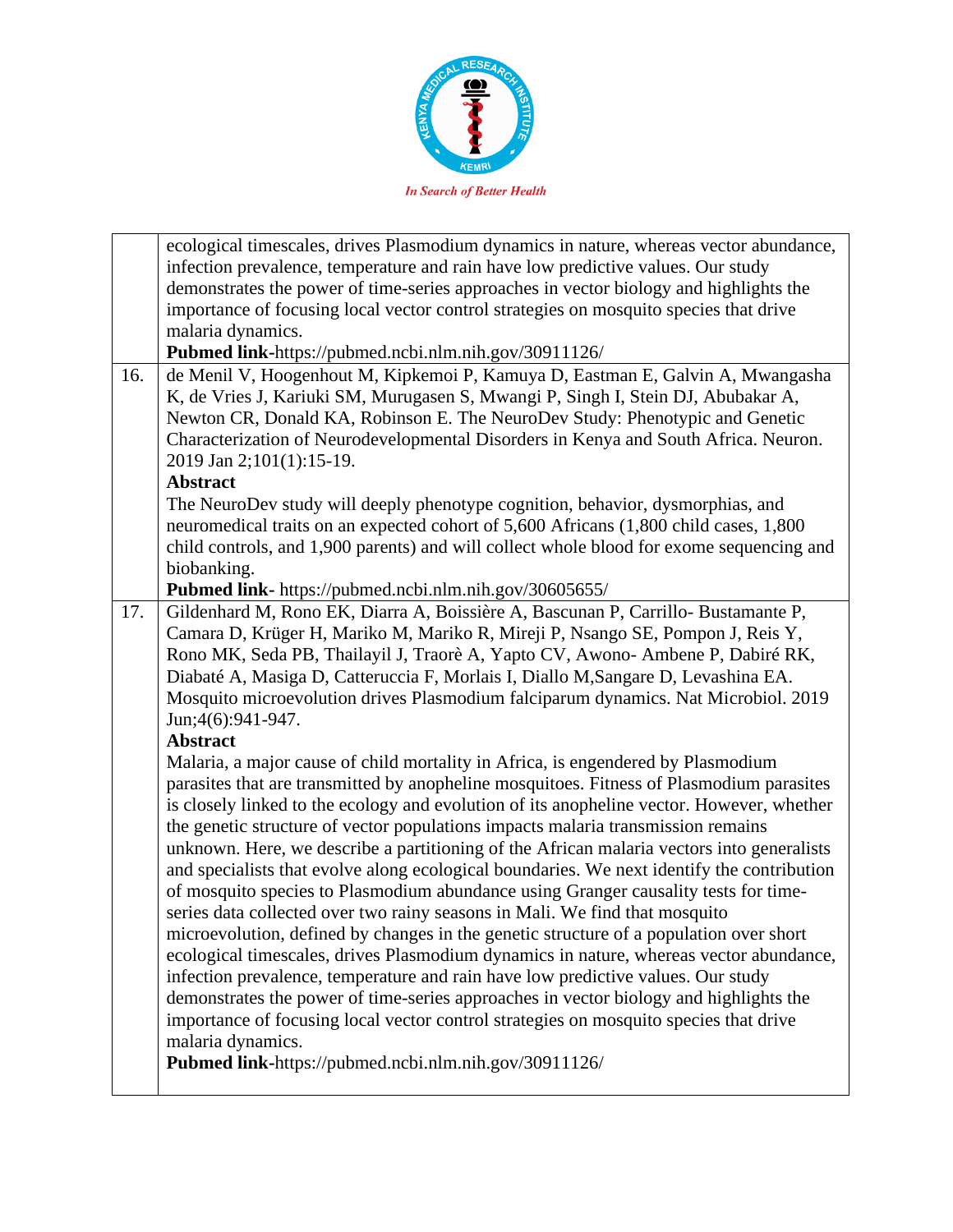

18. Kimenyi KM, Wamae K, Ochola-Oyier LI. Understanding  $\langle i \rangle P$ . falciparum</i>Asymptomatic Infections: A Proposition for a Transcriptomic Approach. Front Immunol. 2019 Oct 15;10:2398. **Abstract** Malaria is still a significant public health burden in the tropics. Infection with malaria causing parasites results in a wide range of clinical disease presentations, from severe to uncomplicated or mild, and in the poorly understood asymptomatic infections. The complexity of asymptomatic infections is due to the intricate interplay between factors derived from the human host, parasite, and environment. Asymptomatic infections often go undetected and provide a silent natural reservoir that sustains malaria transmission. This creates a major obstacle for malaria control and elimination efforts. Numerous studies have tried to characterize asymptomatic infections, unanimously revealing that host immunity is the underlying factor in the maintenance of these infections and in the risk of developing febrile malaria infections. An in-depth understanding of how host immunity and parasite factors interact to cause malaria disease tolerance is thus required. This review primarily focuses on understanding anti-inflammatory and pro-inflammatory responses to asymptomatic infections in malaria endemic areas, to present the view that it is potentially the shift in host immunity toward an anti-inflammatory profile that maintains asymptomatic infections after multiple exposures to malaria. Conversely, symptomatic infections are skewed toward a pro-inflammatory immune profile. Moreover, we propose that these infections can be better interrogated using next generation sequencing technologies, in particular RNA sequencing (RNA-seq), to investigate the immune system using the transcriptome sampled during a clearly defined asymptomatic infection. **Pubmed link-** https://pubmed.ncbi.nlm.nih.gov/31681289/ 19. Miller Iii WA, Teye J, Achieng AO, Mogire RM, Akala H, Ong'echa JM, Rathi B, Durvasula R, Kempaiah P, Kwofie SK. Antimalarials: Review of Plasmepsins as Drug Targets and HIV Protease Inhibitors Interactions. Curr Top Med Chem. 2019;18(23):2022-2028. **Abstract** Malaria is a major global health concern with the majority of cases reported in regions of South-East Asia, Eastern Mediterranean, Western Pacific, the Americas, and Sub-Saharan Africa. The World Health Organization (WHO) estimated 216 million worldwide reported cases of malaria in 2016. It is an infection of the red blood cells by parasites of the genus Plasmodium with most severe and common forms caused by Plasmodium falciparum (P. falciparum or Pf) and Plasmodium vivax (P. vivax or Pv). Emerging parasite resistance to available antimalarial drugs poses great challenges to treatment. Currently, the first line of defense includes artemisinin combination therapies (ACTs), increasingly becoming less effective and challenging to combat new occurrences of drugresistant parasites. This necessitates the urgent need for novel antimalarials that target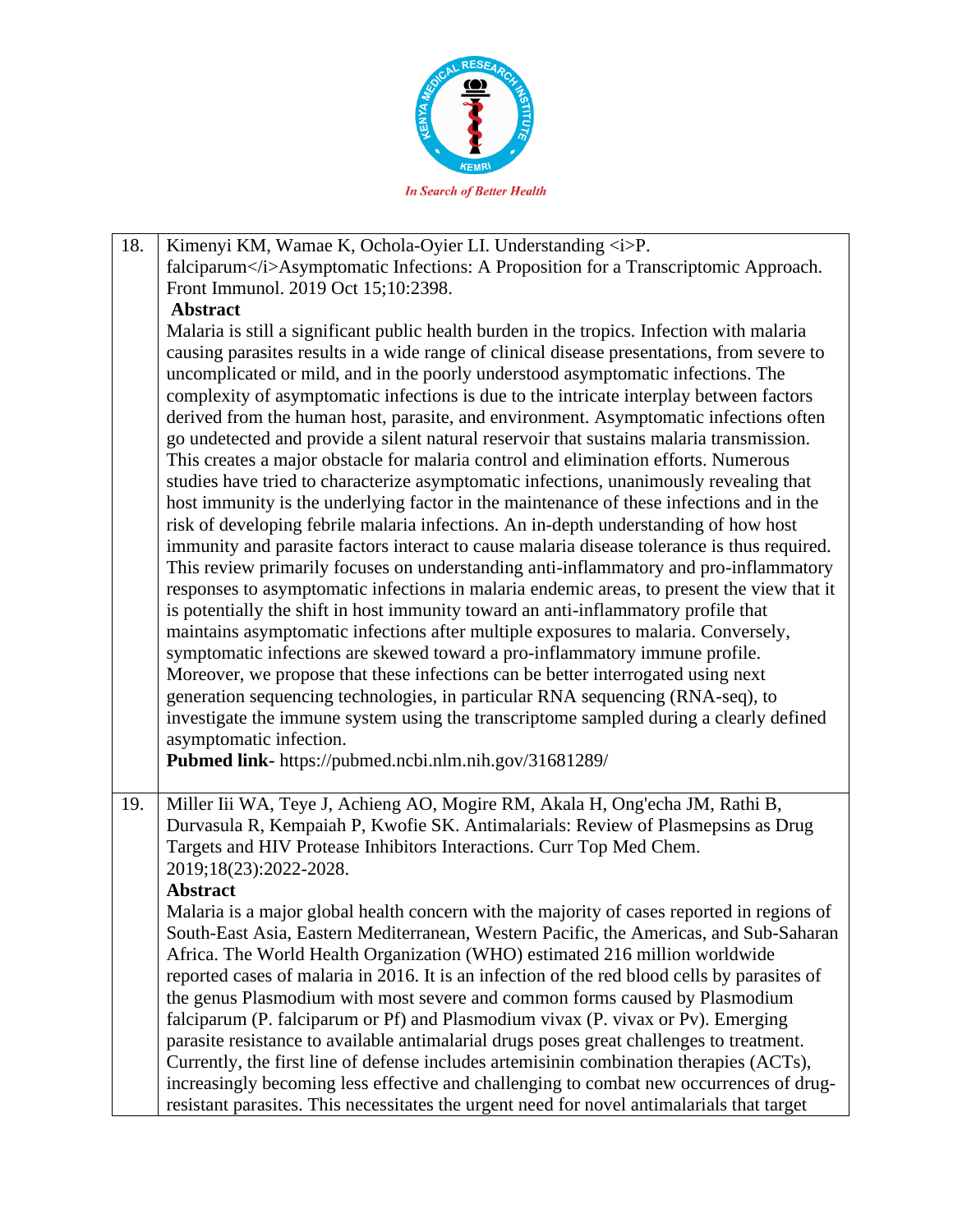

|     | new molecular pathways with a different mechanism of action from the traditional            |
|-----|---------------------------------------------------------------------------------------------|
|     | antimalarials. Several new inhibitors and potential drug targets of the parasites have been |
|     | reported over the years. This review focuses on the malarial aspartic proteases known as    |
|     | plasmepsins (Plms) as novel drug targets and antimalarials targeting Plms. It further       |
|     | discusses inhibitors of hemoglobin-degrading plasmepsins Plm I, Plm II, Plm IV and          |
|     | Histo-aspartic proteases (HAP), as well as HIV protease inhibitors of plasmepsins           |
|     | Pubmed link- https://pubmed.ncbi.nlm.nih.gov/30499404/                                      |
| 20. | Murungi LM, Kimathi RK, Tuju J, Kamuyu G, Osier FHA. Serological Profiling for              |
|     | Malaria Surveillance Using a Standard ELISA Protocol. Methods Mol Biol.                     |
|     | 2019;2013:83-90.                                                                            |
|     | <b>Abstract</b>                                                                             |
|     | The enzyme-linked immunosorbent assay (ELISA) is a reliable and relatively low-cost         |
|     | method for measuring soluble ligands such as antibodies and proteins in biological          |
|     | samples. For analysis of specific antibodies in serum, a capture antigen is immobilized     |
|     | onto a solid polystyrene surface from which it can capture the antibodies. The captured     |
|     | antibodies are subsequently detected using a secondary antibody conjugated to an            |
|     | enzyme. Detection is accomplished by addition of a colorimetric substrate, and the          |
|     | readout is absorbance (optical density). Here, we provide a detailed standardized ELISA     |
|     | protocol for the quantification of antibodies against malaria antigens.                     |
|     | Pubmed link- https://pubmed.ncbi.nlm.nih.gov/31267495/                                      |
| 21. | Kaduka L, Muniu E, Mbui J, Oduor Owuor C, Gakunga R, Kwasa J, Wabwire S, Okerosi            |
|     | N, Korir A, Remick SC. Disability-Adjusted Life-Years Due to Stroke in Kenya.               |
|     | Neuroepidemiology. 2019;53(1-2):48-54.                                                      |
|     | <b>Abstract</b>                                                                             |
|     | Background: There is little information on stroke morbidity in Kenya to inform health       |
|     | care planning. The disability-adjusted life-years (DALYs) are a time-based measure of       |
|     | health status that incorporates both disability and mortality.                              |
|     | Methods: This was a multicenter prospective study in Kenya's public tertiary hospitals      |
|     | conducted in 2015-2017. Data on sex, age, and global disability outcome were collected      |
|     | and used to calculate the sum of years of life lost prematurely due to stroke (YLL), the    |
|     | years of healthy life lost due to disability (YLD), and the DALYs.                          |
|     | Results: Up to 719 adult stroke patients participated in the study. The peak age group for  |
|     | stroke was 60-64 years, with ischemic stroke accounting for 56.1% of the stroke cases.      |
|     | After 1-year follow-up, the YLD were 2,402.50, YLL were 5,335.99, and the DALYs             |
|     | were 7,738.49. YLD contributed 31% of the total DALYs. The DALYs varied by sex              |
|     | (male: 2,835.79; female: 4,902.70 years) and by stroke type (ischemic stroke: 4,652.98;     |
|     | hemorrhagic stroke: 3,085.51). The young age group ( $<$ 45 years) bore a greater burden    |
|     | accounting for 35.6% of the total DALYs.                                                    |
|     | Conclusion: The YLD, YLL, and DALYs observed reinforce the need for targeted                |
|     | prevention of risk factors and comprehensive stroke care initiatives in Kenya.              |
|     | Pubmed link-https://pubmed.ncbi.nlm.nih.gov/30986786/                                       |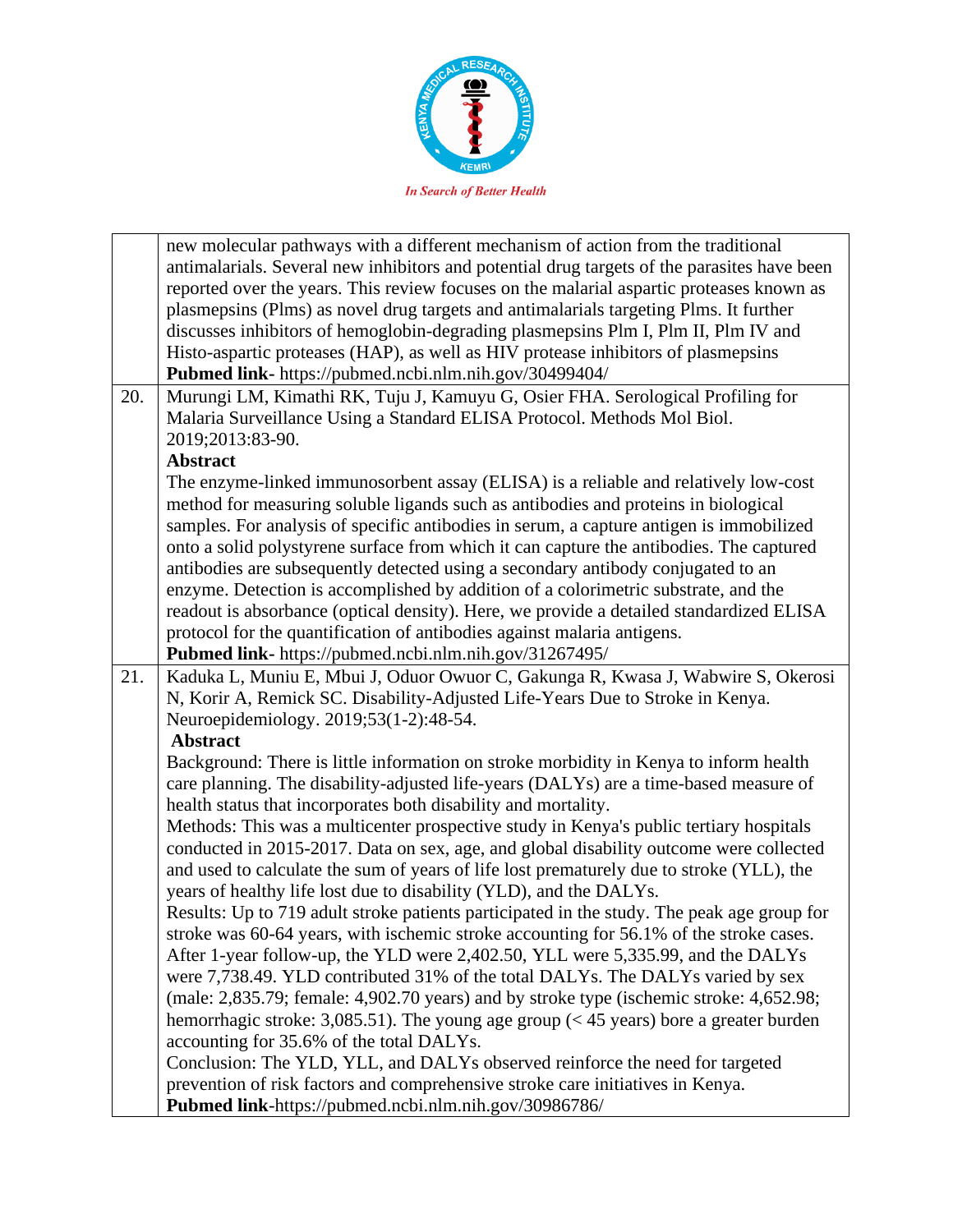

| 22. | Burmen B, Mogunde JO, Kwaro DP. Ethically providing Routine HIV testing services to<br>bereaved populations. Nurs Ethics. 2019 Feb;26(1):195-200. |
|-----|---------------------------------------------------------------------------------------------------------------------------------------------------|
|     | <b>Abstract</b>                                                                                                                                   |
|     | Background: The delivery of public health policies may be in conflict with<br>individualism.                                                      |
|     |                                                                                                                                                   |
|     | Objectives:: To propose measures to ethically provide routine HIV testing services to<br>persons visiting a funeral home.                         |
|     | Research design:: A document analysis of study documents and presentations made to an                                                             |
|     | institutional review board.                                                                                                                       |
|     | Participants and research context:: Institutional review board members (both lay and                                                              |
|     | professionals) and Study investigators attending an `open session' where study                                                                    |
|     | investigators were invited to elaborate on some study procedures.                                                                                 |
|     |                                                                                                                                                   |
|     | Ethical considerations:: Identities of all parties were anonymized.                                                                               |
|     | Findings:: Opt-out approaches to HIV testing, grief counseling, relational ethics, and a                                                          |
|     | modular consenting process were proposed to safeguard clients' autonomy. The golden-                                                              |
|     | rule approach and protective empowering were suggested to protect clientele beneficence.                                                          |
|     | Discussion and conclusion:: It is possible to ethically provide universal HIV testing and                                                         |
|     | counseling services among grieving populations in this setting; elsewhere, this should be                                                         |
|     | contextualized.                                                                                                                                   |
|     | Pubmed link- https://pubmed.ncbi.nlm.nih.gov/29281932/                                                                                            |
| 23. | Boyle MJ, Chan JA, Handayuni I, Reiling L, Feng G, Hilton A, Kurtovic L, Oyong D,                                                                 |
|     | Piera KA, Barber BE, William T, Eisen DP, Minigo G, Langer C, Drew DR, de Labastida                                                               |
|     | Rivera F, Amante FH, Williams TN, Kinyanjui S, Marsh K, Doolan DL, Engwerda C,                                                                    |
|     | Fowkes FJI, Grigg MJ, Mueller I, McCarthy JS, Anstey NM, Beeson JG. IgM in human                                                                  |
|     | immunity to <i>Plasmodium falciparum</i> malaria. Sci Adv. 2019 Sep                                                                               |
|     | 25;5(9):eaax4489.                                                                                                                                 |
|     | Abstract                                                                                                                                          |
|     | Most studies on human immunity to malaria have focused on the roles of                                                                            |
|     | immunoglobulin G (IgG), whereas the roles of IgM remain undefined. Analyzing                                                                      |
|     | multiple human cohorts to assess the dynamics of malaria-specific IgM during                                                                      |
|     |                                                                                                                                                   |
|     | experimentally induced and naturally acquired malaria, we identified IgM activity against                                                         |
|     | blood-stage parasites. We found that merozoite-specific IgM appears rapidly in                                                                    |
|     | Plasmodium falciparum infection and is prominent during malaria in children and adults                                                            |
|     | with lifetime exposure, together with IgG. Unexpectedly, IgM persisted for extended                                                               |
|     | periods of time; we found no difference in decay of merozoite-specific IgM over time                                                              |
|     | compared to that of IgG. IgM blocked merozoite invasion of red blood cells in a                                                                   |
|     | complement-dependent manner. IgM was also associated with significantly reduced risk                                                              |
|     | of clinical malaria in a longitudinal cohort of children. These findings suggest that                                                             |
|     | merozoite-specific IgM is an important functional and long-lived antibody response                                                                |
|     | targeting blood-stage malaria parasites that contributes to malaria immunity.                                                                     |
|     | Pubmed link- https://pubmed.ncbi.nlm.nih.gov/31579826/                                                                                            |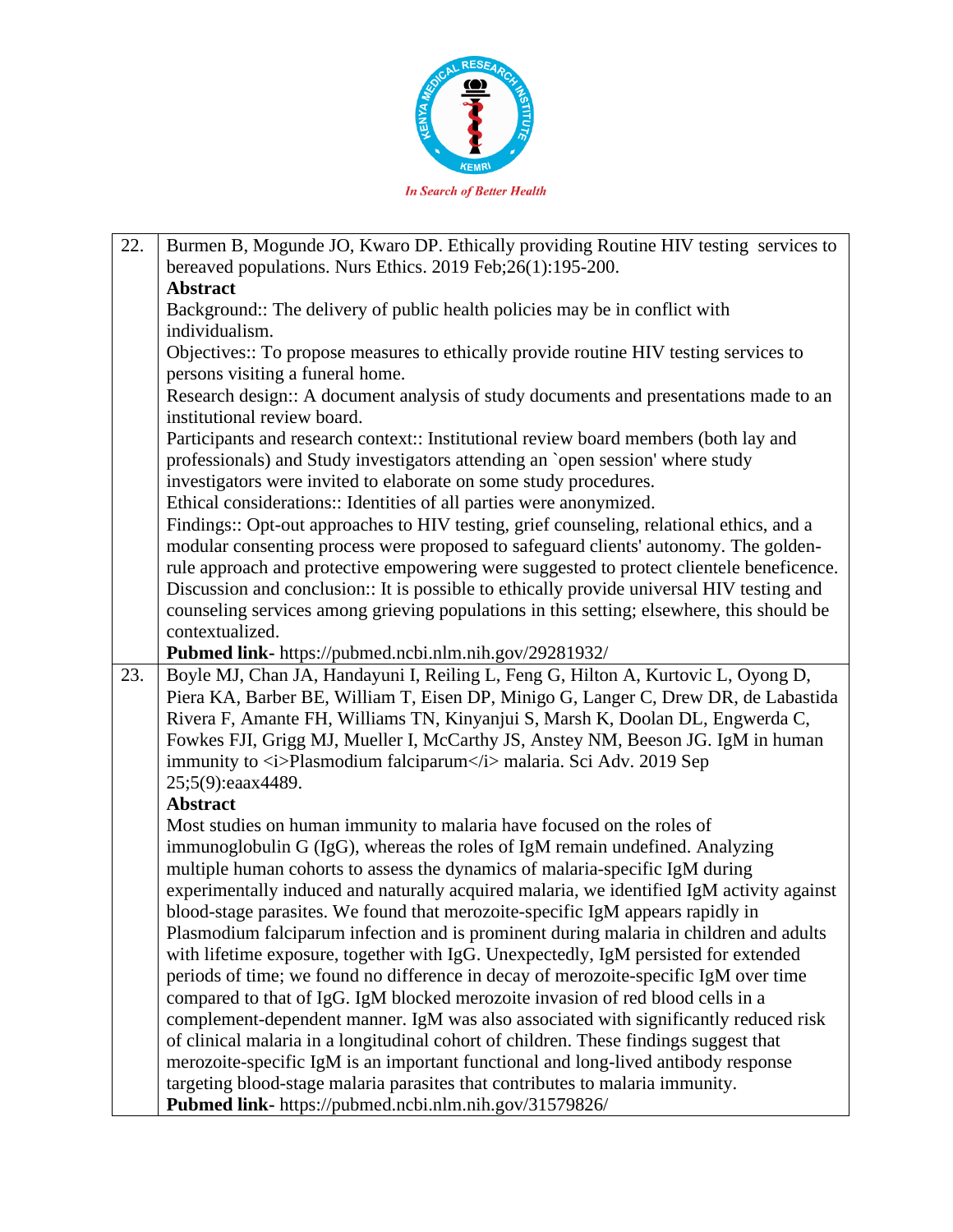

24. Strozzi F, Janssen R, Wurmus R, Crusoe MR, Githinji G, Di Tommaso P, Belhachemi D, Möller S, Smant G, de Ligt J, Prins P. Scalable Workflows andReproducible Data Analysis for Genomics. Methods Mol Biol. 2019;1910:723-745. **Abstract** Biological, clinical, and pharmacological research now often involves analyses of genomes, transcriptomes, proteomes, and interactomes, within and between individuals and across species. Due to large volumes, the analysis and integration of data generated by such high-throughput technologies have become computationally intensive, and analysis can no longer happen on a typical desktop computer.In this chapter we show how to describe and execute the same analysis using a number of workflow systems and how these follow different approaches to tackle execution and reproducibility issues. We show how any researcher can create a reusable and reproducible bioinformatics pipeline that can be deployed and run anywhere. We show how to create a scalable, reusable, and shareable workflow using four different workflow engines: the Common Workflow Language (CWL), Guix Workflow Language (GWL), Snakemake, and Nextflow. Each of which can be run in parallel.We show how to bundle a number of tools used in evolutionary biology by using Debian, GNU Guix, and Bioconda software distributions, along with the use of container systems, such as Docker, GNU Guix, and Singularity. Together these distributions represent the overall majority of software packages relevant for biology, including PAML, Muscle, MAFFT, MrBayes, and BLAST. By bundling software in lightweight containers, they can be deployed on a desktop, in the cloud, and, increasingly, on compute clusters.By bundling software through these public software distributions, and by creating reproducible and shareable pipelines using these workflow engines, not only do bioinformaticians have to spend less time reinventing the wheel but also do we get closer to the ideal of making science reproducible. The examples in this chapter allow a quick comparison of different solutions. **Pubmed link-** https://pubmed.ncbi.nlm.nih.gov/31278683/ 25. Zeinali Z, Muraya K, Govender V, Molyneux S, Morgan R. Intersectionality and global health leadership: parity is not enough. Hum Resour Health. 2019 Apr 27;17(1):29. **Abstract** There has been a welcome emphasis on gender issues in global health in recent years in the discourse around human resources for health. Although it is estimated that up to 75% of health workers are female (World Health Organization, Global strategy on human resources for health: Workforce 2030, 2016), this gender ratio is not reflected in the top levels of leadership in international or national health systems and global health organizations (Global Health 50/50, The Global Health 50/50 report: how gender responsive are the world's leading global health organizations, 2018; Clark, Lancet, 391:918-20, 2018). This imbalance has led to a deeper exploration of the role of women in leadership and the barriers they face through initiatives such as the WHO Global Strategy on Human Resources for Health: Workforce 2030, the UN High Level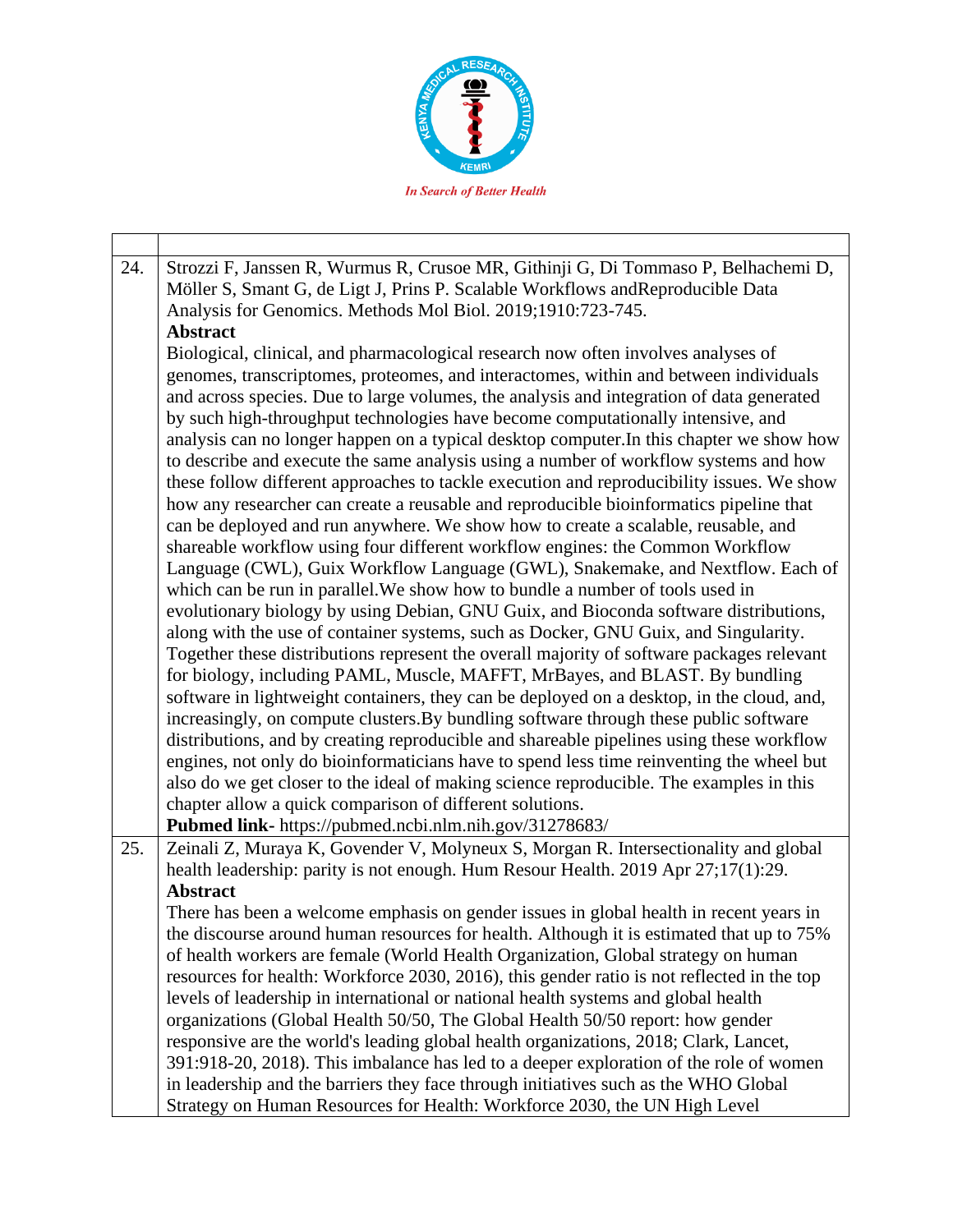

Commission on Health Employment and Economic Growth, the Global Health 50/50 Reports, Women in Global Health, and #LancetWomen. These movements focus on advocating for increasing women's participation in leadership. While efforts to reduce gender imbalance in global health leadership are critical and gaining momentum, it is imperative that we look beyond parity and recognize that women are a heterogeneous group and that the privileges and disadvantages that hinder and enable women's career progression cannot be reduced to a shared universal experience, explained only by gender. Hence, we must take into account the ways in which gender intersects with other social identities and stratifiers to create unique experiences of marginalization and disadvantage.

**Pubmed link-** https://pubmed.ncbi.nlm.nih.gov/31029139/

26. Hunsperger E, Juma B, Onyango C, Ochieng JB, Omballa V, Fields BS, Njenga MK, Mwangi J, Bigogo G, Omore R, Otieno N, Chaves SS, Munyua P, Njau DM, Verani J, Lowther S, Breiman RF, Montgomery JM, De Cock KM, Widdowson MA; CDC and KEMRI laboratory and Epidemiology Team. Building laboratory capacity to detect and characterize pathogens of public and global health security concern in Kenya. BMC Public Health. 2019 May 10;19(Suppl 3):477.

## **Abstract**

Since 1979, multiple CDC Kenya programs have supported the development of diagnostic expertise and laboratory capacity in Kenya. In 2004, CDC's Global Disease Detection (GDD) program within the Division of Global Health Protection in Kenya (DGHP-Kenya) initiated close collaboration with Kenya Medical Research Institute (KEMRI) and developed a laboratory partnership called the Diagnostic and Laboratory Systems Program (DLSP). DLSP built onto previous efforts by malaria, human immunodeficiency virus (HIV) and tuberculosis (TB) programs and supported the expansion of the diagnostic expertise and capacity in KEMRI and the Ministry of Health. First, DLSP developed laboratory capacity for surveillance of diarrheal, respiratory, zoonotic and febrile illnesses to understand the etiology burden of these common illnesses and support evidenced-based decisions on vaccine introductions and recommendations in Kenya. Second, we have evaluated and implemented new diagnostic technologies such as TaqMan Array Cards (TAC) to detect emerging or reemerging pathogens and have recently added a next generation sequencer (NGS). Third, DLSP provided rapid laboratory diagnostic support for outbreak investigation to Kenya and regional countries. Fourth, DLSP has been assisting the Kenya National Public Health laboratory-National Influenza Center and microbiology reference laboratory to obtain World Health Organization (WHO) certification and ISO15189 accreditation respectively. Fifth, we have supported biosafety and biosecurity curriculum development to help Kenyan laboratories safely and appropriately manage infectious pathogens. These achievements, highlight how in collaboration with existing CDC programs working on HIV, tuberculosis and malaria, the Global Health Security Agenda can have significantly improve public health in Kenya and the region. Moreover, Kenya provides an example as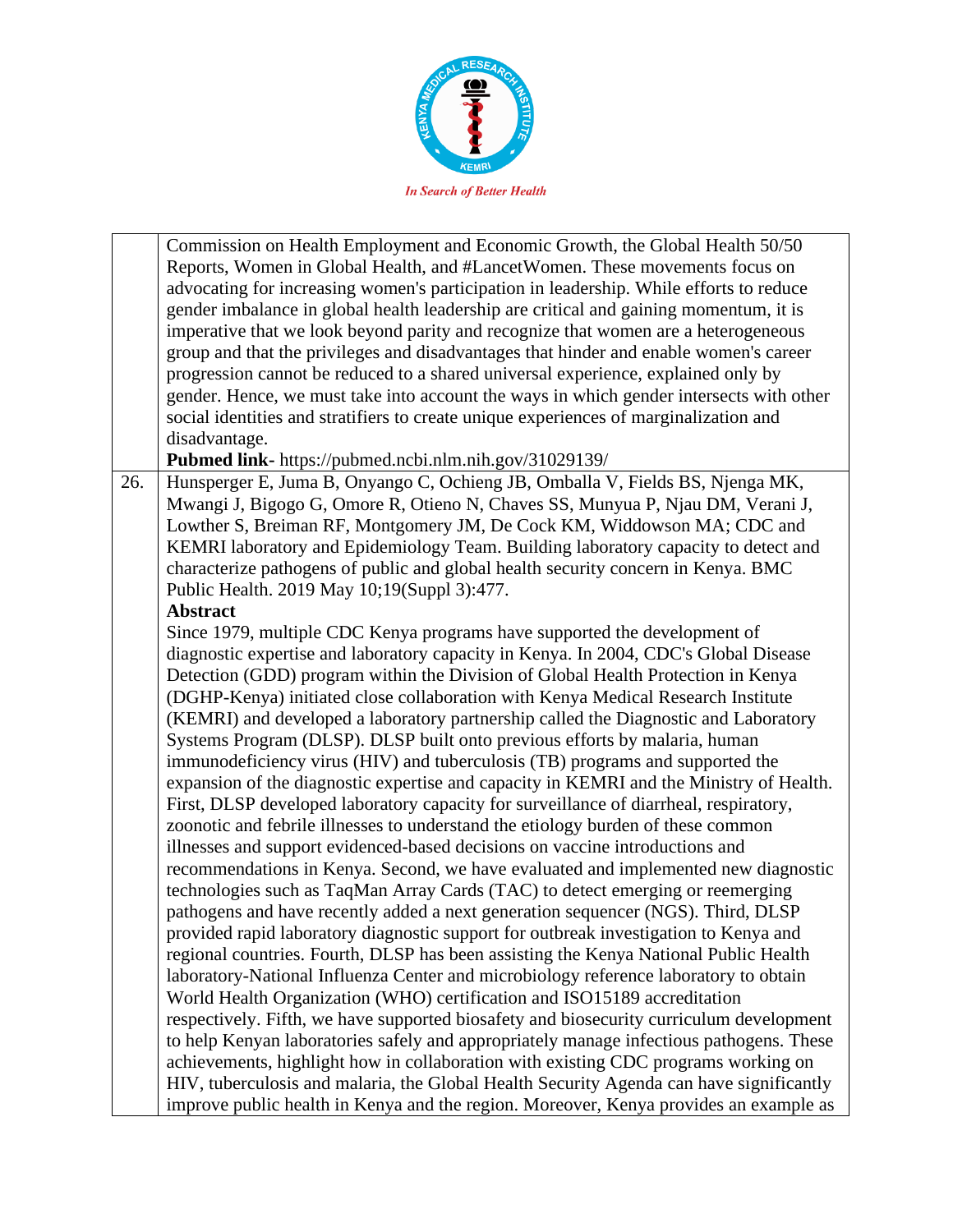

|     | to how laboratory science can help countries detect and control of infectious disease<br>outbreaks and other public health threats more rapidly, thus enhancing global health                                                                                                                                                                                                                                                                                                                                                                                                                                                                                                                                                                                                                                                                                                                                                                                                                                                                                                                                                                                                                                                                                                                                                                                                                                                                                                                                                                                                                                                                                                                                                                                                                                                                                                                                                                                                                                                                                                                                                                                                                                                                                                                                                       |
|-----|-------------------------------------------------------------------------------------------------------------------------------------------------------------------------------------------------------------------------------------------------------------------------------------------------------------------------------------------------------------------------------------------------------------------------------------------------------------------------------------------------------------------------------------------------------------------------------------------------------------------------------------------------------------------------------------------------------------------------------------------------------------------------------------------------------------------------------------------------------------------------------------------------------------------------------------------------------------------------------------------------------------------------------------------------------------------------------------------------------------------------------------------------------------------------------------------------------------------------------------------------------------------------------------------------------------------------------------------------------------------------------------------------------------------------------------------------------------------------------------------------------------------------------------------------------------------------------------------------------------------------------------------------------------------------------------------------------------------------------------------------------------------------------------------------------------------------------------------------------------------------------------------------------------------------------------------------------------------------------------------------------------------------------------------------------------------------------------------------------------------------------------------------------------------------------------------------------------------------------------------------------------------------------------------------------------------------------------|
|     | security.                                                                                                                                                                                                                                                                                                                                                                                                                                                                                                                                                                                                                                                                                                                                                                                                                                                                                                                                                                                                                                                                                                                                                                                                                                                                                                                                                                                                                                                                                                                                                                                                                                                                                                                                                                                                                                                                                                                                                                                                                                                                                                                                                                                                                                                                                                                           |
|     | Pubmed link- https://pubmed.ncbi.nlm.nih.gov/32326916/                                                                                                                                                                                                                                                                                                                                                                                                                                                                                                                                                                                                                                                                                                                                                                                                                                                                                                                                                                                                                                                                                                                                                                                                                                                                                                                                                                                                                                                                                                                                                                                                                                                                                                                                                                                                                                                                                                                                                                                                                                                                                                                                                                                                                                                                              |
|     |                                                                                                                                                                                                                                                                                                                                                                                                                                                                                                                                                                                                                                                                                                                                                                                                                                                                                                                                                                                                                                                                                                                                                                                                                                                                                                                                                                                                                                                                                                                                                                                                                                                                                                                                                                                                                                                                                                                                                                                                                                                                                                                                                                                                                                                                                                                                     |
| 27. | Nyongesa MK, Ssewanyana D, Mutua AM, Chongwo E, Scerif G, Newton CRJC,<br>Abubakar A. Assessing Executive Function in Adolescence: A Scoping Review of<br>Existing Measures and Their Psychometric Robustness. Front Psychol. 2019 Mar<br>1;10:311.<br><b>Abstract</b>                                                                                                                                                                                                                                                                                                                                                                                                                                                                                                                                                                                                                                                                                                                                                                                                                                                                                                                                                                                                                                                                                                                                                                                                                                                                                                                                                                                                                                                                                                                                                                                                                                                                                                                                                                                                                                                                                                                                                                                                                                                              |
|     | Background: There is much research examining adolescents' executive function (EF) but<br>there is little information about tools that measure EF, in particular preference of use,<br>their reliability and validity. This information is important as to help both researchers and<br>practitioners select the most relevant and reliable measure of EF to use with adolescents<br>in their context. Aims: We conducted a scoping review to: (a) identify the measures of EF<br>that have been used in studies conducted among adolescents in the past 15 years; (b)<br>identify the most frequently used measures of EF; and (c) establish the psychometric<br>robustness of existing EF measures used with adolescents. Methods: We searched three<br>bibliographic databases (PsycINFO, Ovid Medline, and Web of Science) using key terms<br>"Adolescents," "Executive Functions," and "measures". The search covered research<br>articles published between 1st January 2002 and 31st July 2017. Results: We identified a<br>total of 338 individual measures of EF from 705 eligible studies. The vast majority of<br>these studies (95%) were conducted in high income countries. Of the identified measures,<br>10 were the most used frequently, with a cumulative percent frequency accounting for<br>nearly half (44%) the frequency of usage of all reported measures of EF. These are: Digit<br>Span (count = 160), Trail Making Test (count = 158), Behavior Rating Inventory of<br>Executive Function (count = 148), Wisconsin Card Sorting Test (count = 140), Verbal<br>Fluency Tasks (count = 88), Stroop Color-Word Test (count = 78), Classical Stroop Task<br>(count = 63), Color-Word Interference Test from Delis-Kaplan battery (count = 62), Rey-<br>Osterrieth Complex Figure Test (count $= 62$ ), and Original Continuous Performance Test<br>(count = 58). In terms of paradigms, tasks from Span (count = 235), Stroop (count = 216),<br>Trails (count = 171), Card sorting (count = 166), Continuous performance (count = 99),<br>and Tower (count $= 94$ ) paradigms were frequently used. Only 48 studies out of the<br>included 705 reported the reliability and/or validity of measures of EF used with<br>adolescents, but limited to studies in high income countries. Conclusion: We conclude |
|     | that there is a wide array of measures for assessing EF among adolescents. Ten of these<br>measures are frequently used. However, the evidence of psychometric robustness of<br>measures of EF used with adolescents remains limited to support the validity of their                                                                                                                                                                                                                                                                                                                                                                                                                                                                                                                                                                                                                                                                                                                                                                                                                                                                                                                                                                                                                                                                                                                                                                                                                                                                                                                                                                                                                                                                                                                                                                                                                                                                                                                                                                                                                                                                                                                                                                                                                                                               |
|     | usage across different contexts.<br>Pubmed link- https://pubmed.ncbi.nlm.nih.gov/30881324/                                                                                                                                                                                                                                                                                                                                                                                                                                                                                                                                                                                                                                                                                                                                                                                                                                                                                                                                                                                                                                                                                                                                                                                                                                                                                                                                                                                                                                                                                                                                                                                                                                                                                                                                                                                                                                                                                                                                                                                                                                                                                                                                                                                                                                          |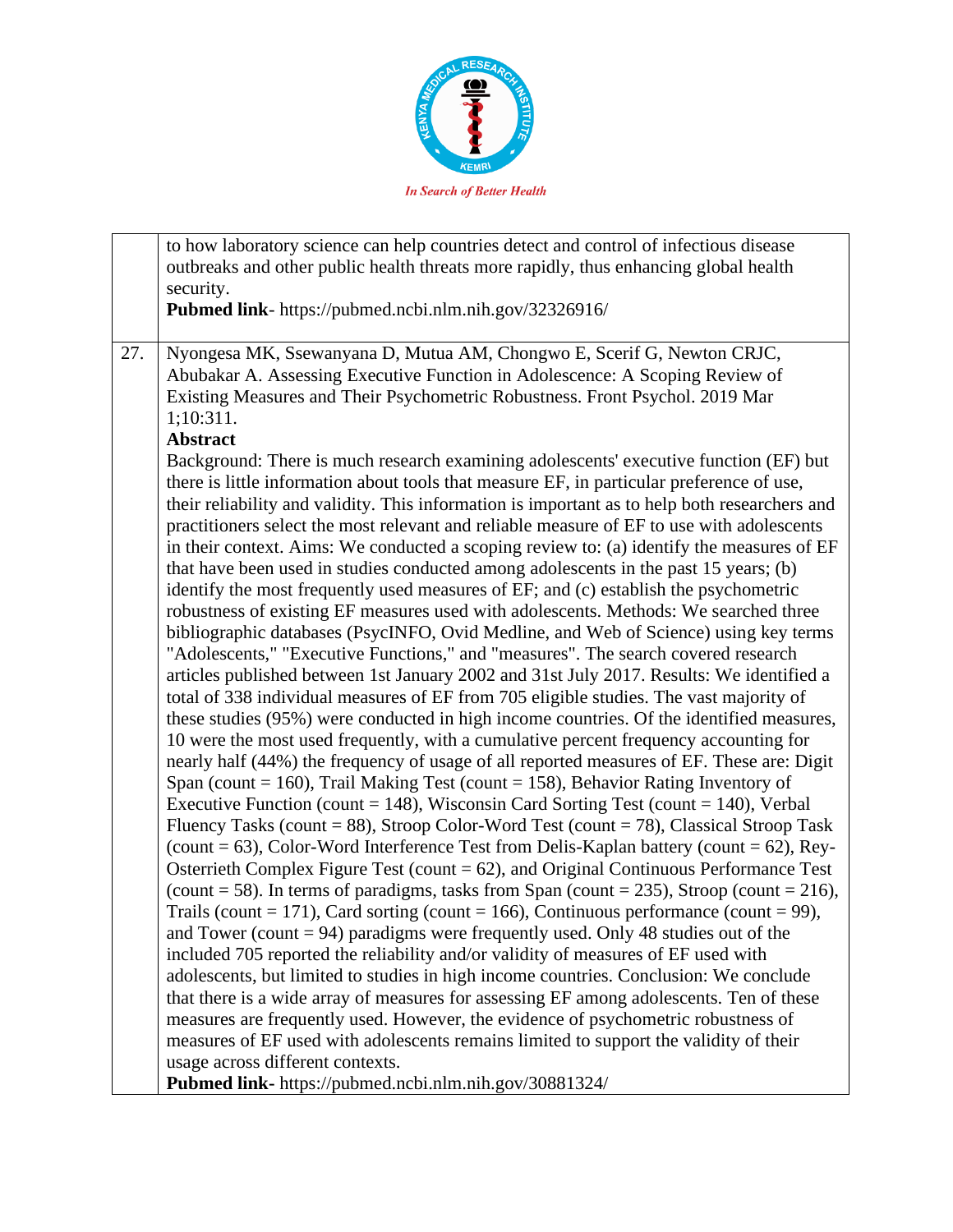

| 28. | Sande CJ, Njunge JM, Mwongeli Ngoi J, Mutunga MN, Chege T, Gicheru ET, Gardiner                                                                                                                                                                                                                                                                                                                                                                                                                                                                                                                                                                                                                                                                                                                                                                                                                                                                                                                                                                                                                                                                                                                                              |
|-----|------------------------------------------------------------------------------------------------------------------------------------------------------------------------------------------------------------------------------------------------------------------------------------------------------------------------------------------------------------------------------------------------------------------------------------------------------------------------------------------------------------------------------------------------------------------------------------------------------------------------------------------------------------------------------------------------------------------------------------------------------------------------------------------------------------------------------------------------------------------------------------------------------------------------------------------------------------------------------------------------------------------------------------------------------------------------------------------------------------------------------------------------------------------------------------------------------------------------------|
|     | EM, Gwela A, Green CA, Drysdale SB, Berkley JA, Nokes DJ, Pollard AJ. Airway<br>response to respiratory syncytial virus has incidental antibacterial effects. Nat Commun.                                                                                                                                                                                                                                                                                                                                                                                                                                                                                                                                                                                                                                                                                                                                                                                                                                                                                                                                                                                                                                                    |
|     | 2019 May 17;10(1):2218.                                                                                                                                                                                                                                                                                                                                                                                                                                                                                                                                                                                                                                                                                                                                                                                                                                                                                                                                                                                                                                                                                                                                                                                                      |
|     | <b>Abstract</b>                                                                                                                                                                                                                                                                                                                                                                                                                                                                                                                                                                                                                                                                                                                                                                                                                                                                                                                                                                                                                                                                                                                                                                                                              |
|     | RSV infection is typically associated with secondary bacterial infection. We hypothesise<br>that the local airway immune response to RSV has incidental antibacterial effects. Using<br>coordinated proteomics and metagenomics analysis we simultaneously analysed the<br>microbiota and proteomes of the upper airway and determined direct antibacterial activity<br>in airway secretions of RSV-infected children. Here, we report that the airway abundance<br>of Streptococcus was higher in samples collected at the time of RSV infection compared<br>with samples collected one month later. RSV infection is associated with neutrophil<br>influx into the airway and degranulation and is marked by overexpression of proteins with<br>known antibacterial activity including BPI, EPX, MPO and AZU1. Airway secretions of<br>children infected with RSV, have significantly greater antibacterial activity compared to<br>RSV-negative controls. This RSV-associated, neutrophil-mediated antibacterial response<br>in the airway appears to act as a regulatory mechanism that modulates bacterial growth in<br>the airways of RSV-infected children.<br>Pubmed link- https://pubmed.ncbi.nlm.nih.gov/31101811/ |
|     |                                                                                                                                                                                                                                                                                                                                                                                                                                                                                                                                                                                                                                                                                                                                                                                                                                                                                                                                                                                                                                                                                                                                                                                                                              |
| 29. | Adhikari B, Vincent R, Wong G, Duddy C, Richardson E, Lavery JV, Molyneux S. A                                                                                                                                                                                                                                                                                                                                                                                                                                                                                                                                                                                                                                                                                                                                                                                                                                                                                                                                                                                                                                                                                                                                               |
|     |                                                                                                                                                                                                                                                                                                                                                                                                                                                                                                                                                                                                                                                                                                                                                                                                                                                                                                                                                                                                                                                                                                                                                                                                                              |
|     | realist review of community engagement with health research. Wellcome Open Res. 2019                                                                                                                                                                                                                                                                                                                                                                                                                                                                                                                                                                                                                                                                                                                                                                                                                                                                                                                                                                                                                                                                                                                                         |
|     | Aug 2;4:87.                                                                                                                                                                                                                                                                                                                                                                                                                                                                                                                                                                                                                                                                                                                                                                                                                                                                                                                                                                                                                                                                                                                                                                                                                  |
|     | <b>Abstract</b>                                                                                                                                                                                                                                                                                                                                                                                                                                                                                                                                                                                                                                                                                                                                                                                                                                                                                                                                                                                                                                                                                                                                                                                                              |
|     | Introduction: Community engagement is increasingly recognized as a critical aspect of<br>global health. Recent years have seen an expansion of community engagement activities                                                                                                                                                                                                                                                                                                                                                                                                                                                                                                                                                                                                                                                                                                                                                                                                                                                                                                                                                                                                                                               |
|     | linked to health research, but debates and inconsistencies remain about the aims of                                                                                                                                                                                                                                                                                                                                                                                                                                                                                                                                                                                                                                                                                                                                                                                                                                                                                                                                                                                                                                                                                                                                          |
|     | different types of engagement, mechanisms underpinning their implementation and                                                                                                                                                                                                                                                                                                                                                                                                                                                                                                                                                                                                                                                                                                                                                                                                                                                                                                                                                                                                                                                                                                                                              |
|     | impact, and influential contextual factors. Greater commitment to and consistency around                                                                                                                                                                                                                                                                                                                                                                                                                                                                                                                                                                                                                                                                                                                                                                                                                                                                                                                                                                                                                                                                                                                                     |
|     | community engagement by health research programs, implementers and funders requires                                                                                                                                                                                                                                                                                                                                                                                                                                                                                                                                                                                                                                                                                                                                                                                                                                                                                                                                                                                                                                                                                                                                          |
|     | a more coherent evidence base. This realist review is designed to improve our                                                                                                                                                                                                                                                                                                                                                                                                                                                                                                                                                                                                                                                                                                                                                                                                                                                                                                                                                                                                                                                                                                                                                |
|     | understanding of how and why community engagement contributes to intended and                                                                                                                                                                                                                                                                                                                                                                                                                                                                                                                                                                                                                                                                                                                                                                                                                                                                                                                                                                                                                                                                                                                                                |
|     | unintended outcomes (including research and ethical outcomes) in different contexts.<br>Given the breadth and diversity of the literature on community engagement in health                                                                                                                                                                                                                                                                                                                                                                                                                                                                                                                                                                                                                                                                                                                                                                                                                                                                                                                                                                                                                                                  |
|     | research, the review will initially focus on malaria research in low- and middle-income                                                                                                                                                                                                                                                                                                                                                                                                                                                                                                                                                                                                                                                                                                                                                                                                                                                                                                                                                                                                                                                                                                                                      |
|     | countries (LMICs) and draw on wider global health literature where needed. Methods and                                                                                                                                                                                                                                                                                                                                                                                                                                                                                                                                                                                                                                                                                                                                                                                                                                                                                                                                                                                                                                                                                                                                       |
|     | analysis: Community engagement in practice is often a complex set of interventions. We                                                                                                                                                                                                                                                                                                                                                                                                                                                                                                                                                                                                                                                                                                                                                                                                                                                                                                                                                                                                                                                                                                                                       |
|     | will conduct a realist review - a theory driven approach to evidence synthesis - to provide                                                                                                                                                                                                                                                                                                                                                                                                                                                                                                                                                                                                                                                                                                                                                                                                                                                                                                                                                                                                                                                                                                                                  |
|     | explanations for how and why community engagement with health research produces the                                                                                                                                                                                                                                                                                                                                                                                                                                                                                                                                                                                                                                                                                                                                                                                                                                                                                                                                                                                                                                                                                                                                          |
|     | pattern of outcomes observed across different contexts of application. We will<br>consolidate evidence from a range of documents, including qualitative, quantitative and                                                                                                                                                                                                                                                                                                                                                                                                                                                                                                                                                                                                                                                                                                                                                                                                                                                                                                                                                                                                                                                    |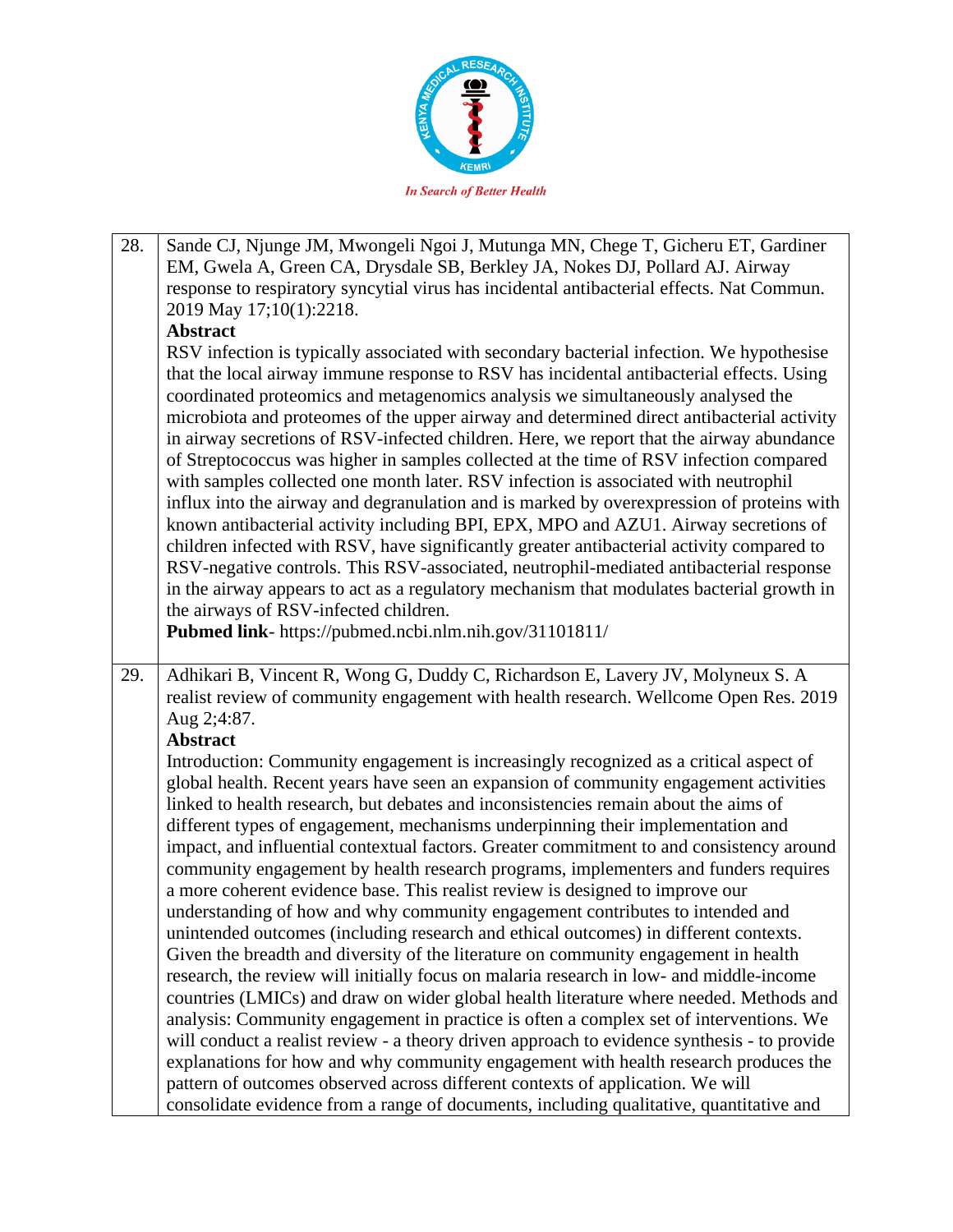

|     | mixed method studies. The review will follow several stages: devising an initial             |
|-----|----------------------------------------------------------------------------------------------|
|     | programme theory, searching evidence, selecting appropriate documents, extracting data,      |
|     | synthesizing and refining the programme theory, and reiteration of these steps as needed.    |
|     | Ethics and dissemination: A formal ethics review is not required for this literature review. |
|     | Findings will be disseminated in a peer reviewed journal, through national and               |
|     | international conferences, and through a set of short briefings tailored for audiences with  |
|     | an interest in community engagement. Outputs and presentations will be informed by and       |
|     | feed into our network of community engagement experts.                                       |
|     | Pubmed link- https://pubmed.ncbi.nlm.nih.gov/31289754/                                       |
| 30. | Muriuki JM, Mentzer AJ, Kimita W, Ndungu FM, Macharia AW, Webb EL, Lule SA,                  |
|     | Morovat A, Hill AVS, Bejon P, Elliott AM, Williams TN, Atkinson SH. Iron Status and          |
|     | Associated Malaria Risk Among African Children. Clin Infect Dis. 2019 May                    |
|     | 17;68(11):1807-1814.                                                                         |
|     | <b>Abstract</b>                                                                              |
|     | Background: It remains unclear whether improving iron status increases malaria risk, and     |
|     | few studies have looked at the effect of host iron status on subsequent malaria infection.   |
|     | We therefore aimed to determine whether a child's iron status influences their subsequent    |
|     | risk of malaria infection in sub-Saharan Africa.                                             |
|     | Methods: We assayed iron and inflammatory biomarkers from community-based cohorts            |
|     | of 1309 Kenyan and 1374 Ugandan children aged 0-7 years and conducted prospective            |
|     |                                                                                              |
|     | surveillance for episodes of malaria. Poisson regression models were fitted to determine     |
|     | the effect of iron status on the incidence rate ratio (IRR) of malaria using longitudinal    |
|     | data covering a period of 6 months. Models were adjusted for age, sex, parasitemia,          |
|     | inflammation, and study site.                                                                |
|     | Results: At baseline, the prevalence of iron deficiency (ID) was 36.9% and 34.6% in          |
|     | Kenyan and Ugandan children, respectively. ID anemia (IDA) affected 23.6% of Kenyan          |
|     | and 17.6% of Ugandan children. Malaria risk was lower in children with ID (IRR, 0.7;         |
|     | 95% confidence interval [CI], 0.6, 0.8; P < .001) and IDA (IRR, 0.7; 95% CI, 0.6, 0.9; P     |
|     | $=$ .006). Low transferrin saturation (<10%) was similarly associated with lower malaria     |
|     | risk (IRR, 0.8; 95% CI, 0.6, 0.9; $P = .016$ ). However, variation in hepcidin, soluble      |
|     | transferrin receptors (sTfR), and hemoglobin/anemia was not associated with altered          |
|     | malaria risk.                                                                                |
|     |                                                                                              |
|     | Conclusions: ID appears to protect against malaria infection in African children when        |
|     | defined using ferritin and transferrin saturation, but not when defined by hepcidin, sTfR,   |
|     | or hemoglobin. Additional research is required to determine causality.                       |
|     | Pubmed link- https://pubmed.ncbi.nlm.nih.gov/30219845/                                       |
| 31. | Obonyo NG, Byrne L, Tung JP, Simonova G, Diab SD, Dunster KR, Passmore MR,                   |
|     | Boon AC, See Hoe L, Engkilde-Pedersen S, Esguerra-Lallen A, Fauzi MH, Pimenta LP,            |
|     | Millar JE, Fanning JP, Van Haren F, Anstey CM, Cullen L, Suen J, Shekar K, Maitland          |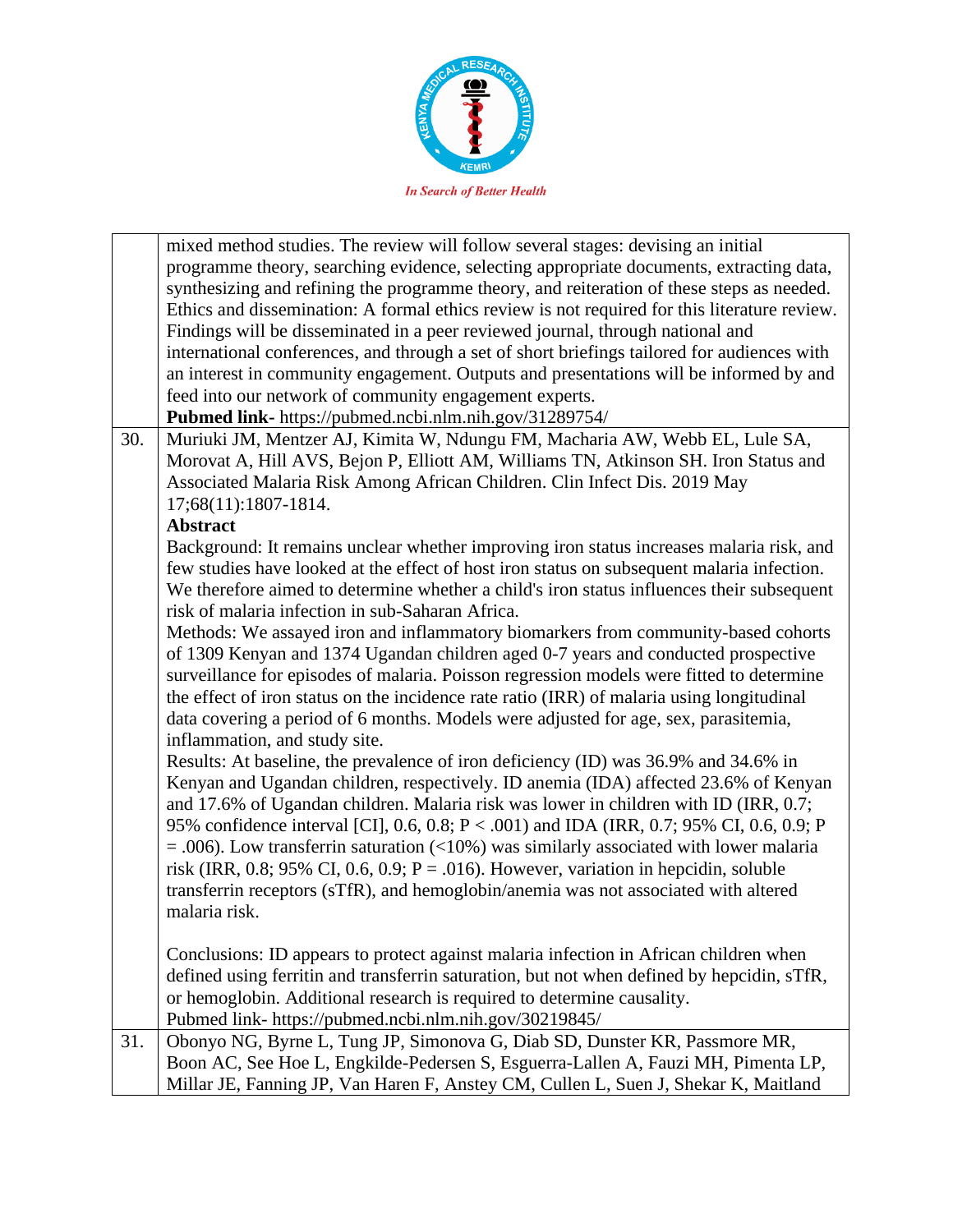

|     | K, Fraser JF. Pre-clinical study protocol: Blood transfusion in endotoxaemic shock.                                                                                                       |
|-----|-------------------------------------------------------------------------------------------------------------------------------------------------------------------------------------------|
|     | MethodsX. 2019 May 9;6:1124-1132.                                                                                                                                                         |
|     | <b>Abstract</b>                                                                                                                                                                           |
|     | The Surviving Sepsis Campaign (SCC) and the American College of Critical Care                                                                                                             |
|     | Medicine (ACCM) guidelines recommend blood transfusion in sepsis when the                                                                                                                 |
|     | haemoglobin concentration drops below 7.0 g/dL and 10.0 g/dL respectively, while the                                                                                                      |
|     | World Health Organisation (WHO) guideline recommends transfusion in septic shock 'if                                                                                                      |
|     | intravenous (IV) fluids do not maintain adequate circulation', as a supportive measure of                                                                                                 |
|     | last resort. Volume expansion using crystalloid and colloid fluid boluses for                                                                                                             |
|     | haemodynamic resuscitation in severe illness/sepsis, has been associated with adverse                                                                                                     |
|     | outcomes in recent literature. However, the volume expansion effect(s) following blood                                                                                                    |
|     | transfusion for haemodynamic circulatory support, in severe illness remain unclear with                                                                                                   |
|     | most previous studies having focused on evaluating effects of either different RBC                                                                                                        |
|     | storage durations (short versus long duration) or haemoglobin thresholds (low versus high                                                                                                 |
|     | threshold) pre-transfusion. •We describe the protocol for a pre-clinical randomised                                                                                                       |
|     | controlled trial designed to examine haemodynamic effect(s) of early volume expansion                                                                                                     |
|     | using packed RBCs (PRBCs) transfusion (before any crystalloids or colloids) in a                                                                                                          |
|     | validated ovine-model of hyperdynamic endotoxaemic shock.•Additional exploration of                                                                                                       |
|     | mechanisms underlying any physiological, haemodynamic, haematological, immunologic                                                                                                        |
|     | and tissue specific-effects of blood transfusion will be undertaken including comparison                                                                                                  |
|     | of effects of short ( $\leq$ 5 days) versus long ( $\geq$ 30 days) storage duration of PRBCs prior to<br>transfusion.                                                                     |
|     | Pubmed link-https://pubmed.ncbi.nlm.nih.gov/31193460/                                                                                                                                     |
| 32. | Omondi WP, Owino EA, Odongo D, Mwangangi JM, Torto B, Tchouassi DP.                                                                                                                       |
|     | Differential response to plant- and human-derived odorants in field surveillance of the                                                                                                   |
|     |                                                                                                                                                                                           |
|     |                                                                                                                                                                                           |
|     | dengue vector, Aedes aegypti. Acta Trop. 2019 Dec;200:105163.                                                                                                                             |
|     | <b>Abstract</b>                                                                                                                                                                           |
|     | Linalool oxide (LO) and hexanoic acid (HA) represent plant- and human-derived                                                                                                             |
|     | odorants, respectively, previously found as attractants for the dengue vector Aedes                                                                                                       |
|     | aegypti. Here, we investigated if a blend of both compounds can improve captures of this                                                                                                  |
|     | mosquito species in field trials in two dengue endemic sites, Kilifi and Busia Counties in<br>Kenya. Ae. aegypti captures were significantly higher in Kilifi than Busia $(\chi21, 142 =$ |
|     | 170.63, P < 0.0001) and varied by treatments $(\chi$ 25,137 = 151.19, P = 0.002). We found                                                                                                |
|     | that CO2-baited BG Sentinel traps combined with a blend of both odorants decreased Ae.                                                                                                    |
|     | aegypti captures about 2- to 4-fold compared to captures with the individual compounds                                                                                                    |
|     | (LO or HA) used as positive controls. This was the case for all blends of LO and HA,                                                                                                      |
|     | irrespective of the doses tested. Our findings indicate that combining plant- and human-                                                                                                  |
|     | derived odors may elicit a masking effect in trapping Ae. aegypti. These results partly                                                                                                   |
|     | corroborate previous findings for malaria mosquitoes which showed that combining lures                                                                                                    |
|     | from both host sources either decreases or increases trap catches depending on the dose.                                                                                                  |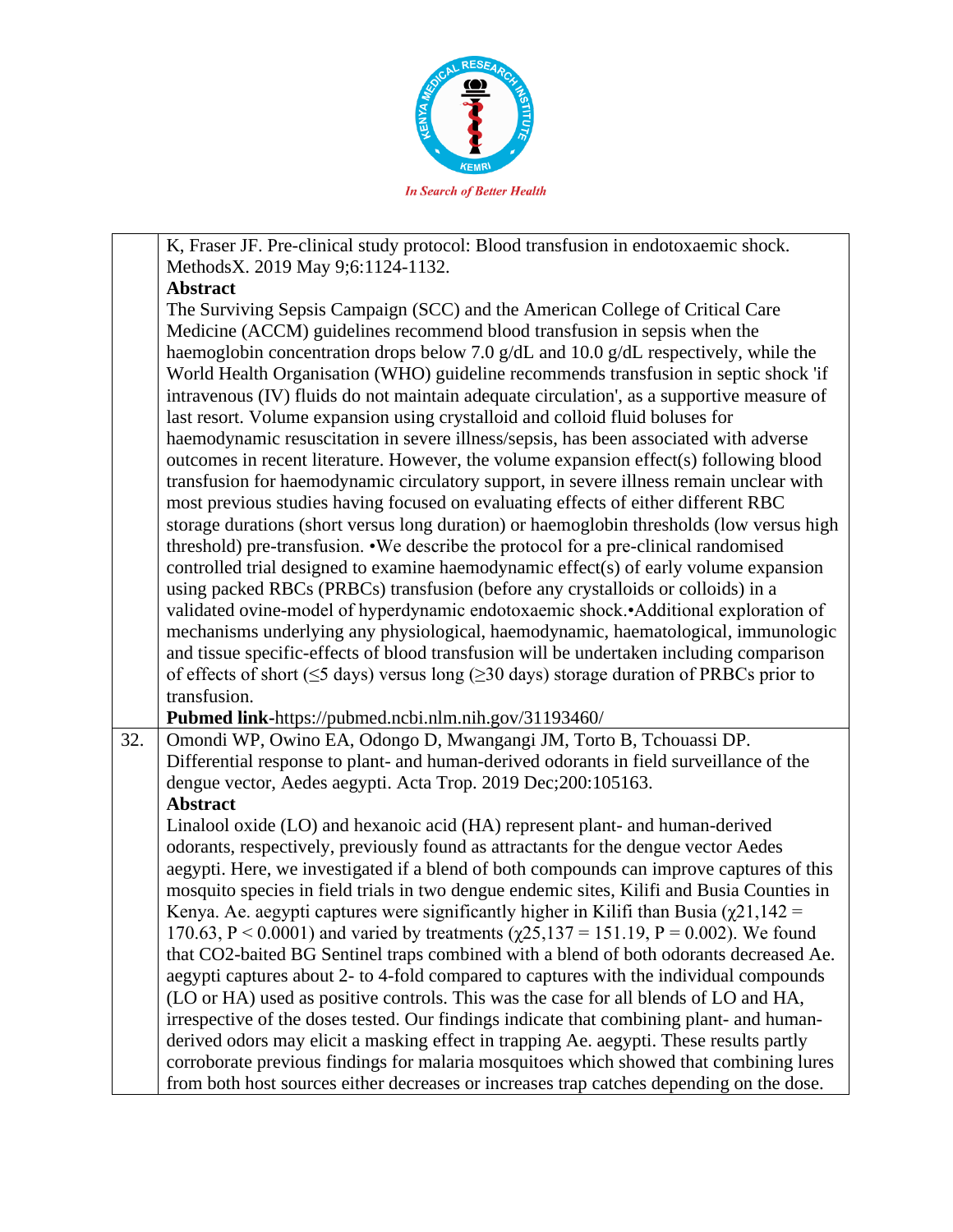

|     | Further investigations in the usefulness of combining plant and animal odorants in                                                                                                                                                                                                                                                                                                                                                                                                                                                                                                                                                                                                                                                                                                                                                                                                                                                                                                                                                                                                                                                                                                                                                                                                                                                                                                                                                                                                                                                                                                                                                                                                                                                                                                                                                                                                                                                                                                                                                                                                                     |
|-----|--------------------------------------------------------------------------------------------------------------------------------------------------------------------------------------------------------------------------------------------------------------------------------------------------------------------------------------------------------------------------------------------------------------------------------------------------------------------------------------------------------------------------------------------------------------------------------------------------------------------------------------------------------------------------------------------------------------------------------------------------------------------------------------------------------------------------------------------------------------------------------------------------------------------------------------------------------------------------------------------------------------------------------------------------------------------------------------------------------------------------------------------------------------------------------------------------------------------------------------------------------------------------------------------------------------------------------------------------------------------------------------------------------------------------------------------------------------------------------------------------------------------------------------------------------------------------------------------------------------------------------------------------------------------------------------------------------------------------------------------------------------------------------------------------------------------------------------------------------------------------------------------------------------------------------------------------------------------------------------------------------------------------------------------------------------------------------------------------------|
|     | mosquito trapping are therefore necessary.                                                                                                                                                                                                                                                                                                                                                                                                                                                                                                                                                                                                                                                                                                                                                                                                                                                                                                                                                                                                                                                                                                                                                                                                                                                                                                                                                                                                                                                                                                                                                                                                                                                                                                                                                                                                                                                                                                                                                                                                                                                             |
|     | Pubmed link- https://pubmed.ncbi.nlm.nih.gov/31494122/                                                                                                                                                                                                                                                                                                                                                                                                                                                                                                                                                                                                                                                                                                                                                                                                                                                                                                                                                                                                                                                                                                                                                                                                                                                                                                                                                                                                                                                                                                                                                                                                                                                                                                                                                                                                                                                                                                                                                                                                                                                 |
| 33. | Barsosio HC, Gitonga JN, Karanja HK, Nyamwaya DK, Omuoyo DO, Kamau E,<br>Hamaluba MM, Nyiro JU, Kitsao BS, Nyaguara A, Mwakio S, Newton CR, Sang R,<br>Wright D, Sanders EJ, Seale AC, Agoti CN, Berkley JA, Bejon P, Warimwe GM.<br>Congenital microcephaly unrelated to flavivirus exposure in coastal Kenya. Wellcome<br>Open Res. 2019 Nov 15;4:179.                                                                                                                                                                                                                                                                                                                                                                                                                                                                                                                                                                                                                                                                                                                                                                                                                                                                                                                                                                                                                                                                                                                                                                                                                                                                                                                                                                                                                                                                                                                                                                                                                                                                                                                                               |
|     | <b>Abstract</b>                                                                                                                                                                                                                                                                                                                                                                                                                                                                                                                                                                                                                                                                                                                                                                                                                                                                                                                                                                                                                                                                                                                                                                                                                                                                                                                                                                                                                                                                                                                                                                                                                                                                                                                                                                                                                                                                                                                                                                                                                                                                                        |
|     | Background: Zika virus (ZIKV) was first discovered in East Africa in 1947. ZIKV has<br>caused microcephaly in the Americas, but it is not known whether ZIKV is a cause of<br>microcephaly in East Africa. Methods: We used surveillance data from 11,061 live births<br>at Kilifi County Hospital in coastal Kenya between January 2012 and October 2016 to<br>identify microcephaly cases and conducted a nested case-control study to determine risk<br>factors for microcephaly. Gestational age at birth was estimated based on antenatal<br>ultrasound scanning ('Scanned cohort') or last menstrual period ('LMP cohort', including<br>births $\geq$ 37 weeks' gestation only). Controls were newborns with head circumference Z<br>scores between $>2$ and $\leq$ 2 SD that were compared to microcephaly cases in relation to<br>ZIKV exposure and other maternal and newborn factors. Results: Of the 11,061<br>newborns, 214 (1.9%, 95%CI 1.69, 2.21) had microcephaly. Microcephaly prevalence<br>was 1.0% (95%CI 0.64, 1.70, n=1529) and 2.1% (95%CI 1.81, 2.38, n=9532) in the<br>scanned and LMP cohorts, respectively. After excluding babies $\langle 2500 \text{ g} \rangle$ (n=1199) in the<br>LMP cohort the prevalence was 1.1% (95%CI 0.93, 1.39). Microcephaly showed an<br>association with being born small for gestational age $(p<0.001)$ but not with ZIKV<br>neutralising antibodies ( $p=0.6$ ) or anti-ZIKV NS1 IgM response ( $p=0.9$ ). No samples had<br>a ZIKV neutralising antibody titre that was at least fourfold higher than the corresponding<br>dengue virus (DENV) titre. No ZIKV or other flavivirus RNA was detected in cord blood<br>from cases or controls. Conclusions: Microcephaly was prevalent in coastal Kenya, but<br>does not appear to be related to ZIKV exposure; the ZIKV response observed in our study<br>population was largely due to cross-reactive responses to DENV or other related<br>flaviviruses. Further research into potential causes and the clinical consequences of<br>microcephaly in this population is urgently needed. |
|     | Pubmed link- https://pubmed.ncbi.nlm.nih.gov/32175480/                                                                                                                                                                                                                                                                                                                                                                                                                                                                                                                                                                                                                                                                                                                                                                                                                                                                                                                                                                                                                                                                                                                                                                                                                                                                                                                                                                                                                                                                                                                                                                                                                                                                                                                                                                                                                                                                                                                                                                                                                                                 |
| 34. | Emukule GO, Ndegwa LK, Washington ML, Paget JW, Duque J, Chaves SS, Otieno NA,                                                                                                                                                                                                                                                                                                                                                                                                                                                                                                                                                                                                                                                                                                                                                                                                                                                                                                                                                                                                                                                                                                                                                                                                                                                                                                                                                                                                                                                                                                                                                                                                                                                                                                                                                                                                                                                                                                                                                                                                                         |
|     | Wamburu K, Ndigirigi IW, Muthoka PM, van der Velden K, Mott JA. The cost of                                                                                                                                                                                                                                                                                                                                                                                                                                                                                                                                                                                                                                                                                                                                                                                                                                                                                                                                                                                                                                                                                                                                                                                                                                                                                                                                                                                                                                                                                                                                                                                                                                                                                                                                                                                                                                                                                                                                                                                                                            |
|     | influenza-associated hospitalizations and outpatient visits in Kenya. BMC Public Health.                                                                                                                                                                                                                                                                                                                                                                                                                                                                                                                                                                                                                                                                                                                                                                                                                                                                                                                                                                                                                                                                                                                                                                                                                                                                                                                                                                                                                                                                                                                                                                                                                                                                                                                                                                                                                                                                                                                                                                                                               |
|     | 2019 May 10;19(Suppl 3):471.                                                                                                                                                                                                                                                                                                                                                                                                                                                                                                                                                                                                                                                                                                                                                                                                                                                                                                                                                                                                                                                                                                                                                                                                                                                                                                                                                                                                                                                                                                                                                                                                                                                                                                                                                                                                                                                                                                                                                                                                                                                                           |
|     | <b>Abstract</b>                                                                                                                                                                                                                                                                                                                                                                                                                                                                                                                                                                                                                                                                                                                                                                                                                                                                                                                                                                                                                                                                                                                                                                                                                                                                                                                                                                                                                                                                                                                                                                                                                                                                                                                                                                                                                                                                                                                                                                                                                                                                                        |
|     | Background: We estimated the cost-per-episode and the annual economic burden                                                                                                                                                                                                                                                                                                                                                                                                                                                                                                                                                                                                                                                                                                                                                                                                                                                                                                                                                                                                                                                                                                                                                                                                                                                                                                                                                                                                                                                                                                                                                                                                                                                                                                                                                                                                                                                                                                                                                                                                                           |
|     | associated with influenza in Kenya.                                                                                                                                                                                                                                                                                                                                                                                                                                                                                                                                                                                                                                                                                                                                                                                                                                                                                                                                                                                                                                                                                                                                                                                                                                                                                                                                                                                                                                                                                                                                                                                                                                                                                                                                                                                                                                                                                                                                                                                                                                                                    |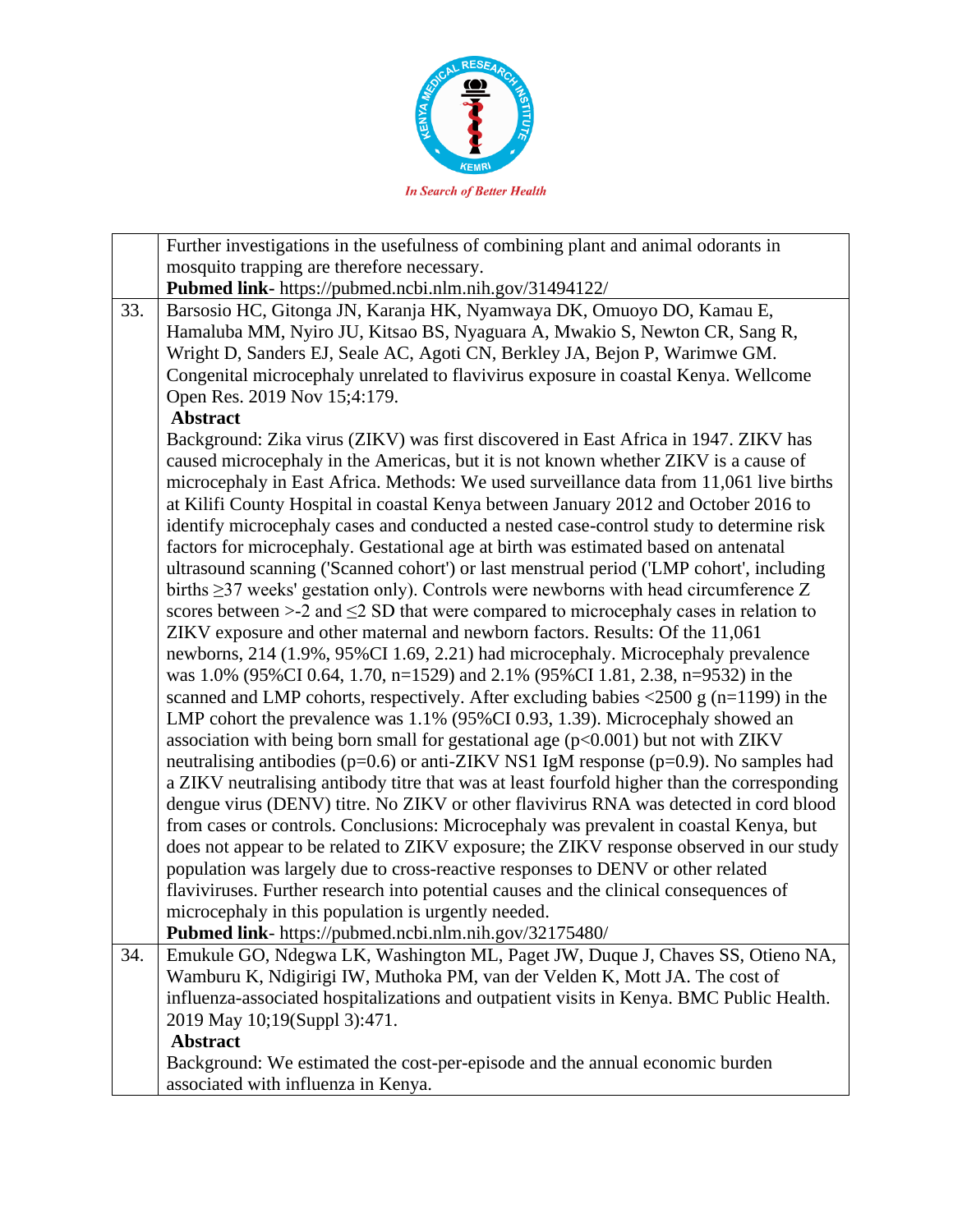

|     | Methods: From July 2013-August 2014, we recruited patients with severe acute                                                                                                    |
|-----|---------------------------------------------------------------------------------------------------------------------------------------------------------------------------------|
|     | respiratory illness (SARI) or influenza-like illness (ILI) associated with laboratory-                                                                                          |
|     | confirmed influenza from 5 health facilities. A structured questionnaire was used to                                                                                            |
|     | collect direct costs (medications, laboratory investigations, hospital bed fees, hospital                                                                                       |
|     | management costs, transportation) and indirect costs (productivity losses) associated with                                                                                      |
|     | an episode of influenza. We used published incidence of laboratory-confirmed influenza                                                                                          |
|     | associated with SARI and ILI, and the national population census data from 2014, to                                                                                             |
|     | estimate the annual national number of influenza-associated hospitalizations and                                                                                                |
|     | outpatient visits and calculated the annual economic burden by multiplying cases by the                                                                                         |
|     | mean cost.                                                                                                                                                                      |
|     | Results: We enrolled 275 patients (105 inpatients and 170 outpatients). The mean cost-                                                                                          |
|     |                                                                                                                                                                                 |
|     | per-episode of influenza was US\$117.86 (standard deviation [SD], 88.04) among                                                                                                  |
|     | inpatients; US\$114.25 (SD, 90.03) for children $<$ 5 years, and US\$137.45 (SD, 76.24) for                                                                                     |
|     | persons aged $\geq$ 5 years. Among outpatients, the mean cost-per-episode of influenza was                                                                                      |
|     | US\$19.82 (SD, 27.29); US\$21.49 (SD, 31.42) for children < 5 years, and US\$16.79 (SD,                                                                                         |
|     | 17.30) for persons aged $\geq$ 5 years. National annual influenza-associated cost estimates                                                                                     |
|     | ranged from US\$2.96-5.37 million for inpatients and US\$5.96-26.35 million for                                                                                                 |
|     | outpatients.                                                                                                                                                                    |
|     | Conclusions: Our findings highlight influenza as causing substantial economic burden in                                                                                         |
|     | Kenya. Further studies may be warranted to assess the potential benefit of targeted                                                                                             |
|     | influenza vaccination strategies.                                                                                                                                               |
|     |                                                                                                                                                                                 |
|     |                                                                                                                                                                                 |
|     | Pubmed link- https://pubmed.ncbi.nlm.nih.gov/32326937/                                                                                                                          |
| 35. | Kombe IK, Munywoki PK, Baguelin M, Nokes DJ, Medley GF. Model-based estimates                                                                                                   |
|     | of transmission of respiratory syncytial virus within households. Epidemics. 2019                                                                                               |
|     | Jun;27:1-11.                                                                                                                                                                    |
|     | <b>Abstract</b>                                                                                                                                                                 |
|     | Introduction: Respiratory syncytial virus (RSV) causes a significant respiratory disease                                                                                        |
|     |                                                                                                                                                                                 |
|     | burden in the under 5 population. The transmission pathway to young children is not fully                                                                                       |
|     | quantified in low-income settings, and this information is required to design                                                                                                   |
|     | interventions.                                                                                                                                                                  |
|     | Methods: We used an individual level transmission model to infer transmission                                                                                                   |
|     | parameters using data collected from 493 individuals distributed across 47 households                                                                                           |
|     | over a period of 6 months spanning the 2009/2010 RSV season. A total of 208 episodes                                                                                            |
|     | of RSV were observed from 179 individuals. We model competing transmission risk from                                                                                            |
|     | within household exposure and community exposure while making a distinction between                                                                                             |
|     | RSV groups A and B.                                                                                                                                                             |
|     | Results: We find that 32-53% of all RSV transmissions are between members of the same                                                                                           |
|     | household; the rate of pair-wise transmission is 58% (95% CrI: 30-74%) lower in larger                                                                                          |
|     | households ( $\geq$ 8 occupants) than smaller households; symptomatic individuals are 2-7<br>times more infectious than asymptomatic individuals i.e. 2.48 (95% CrI: 1.22-5.57) |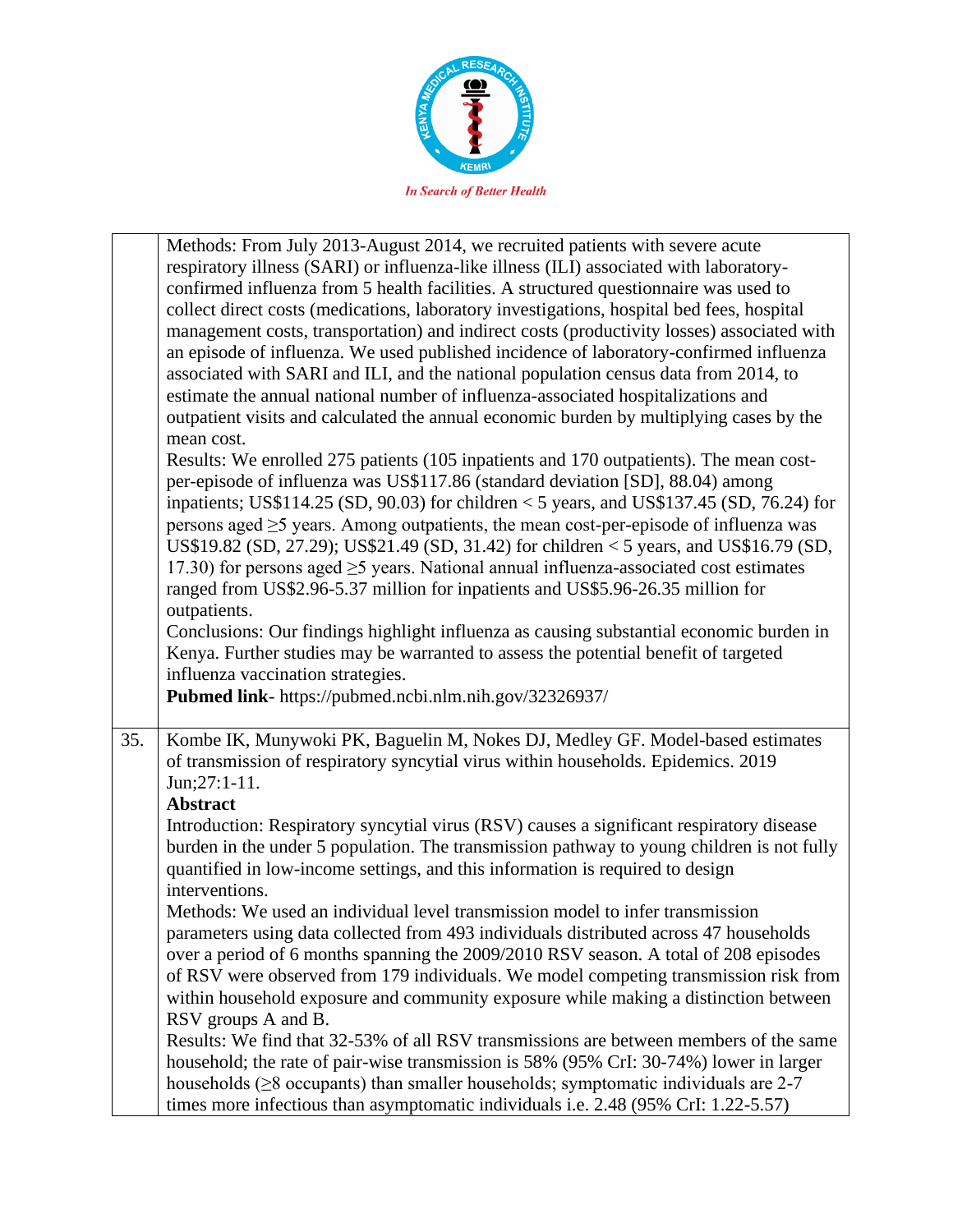

|     | among symptomatic individuals with low viral load and 6.7(95% CrI: 2.56-16) among<br>symptomatic individuals with high viral load; previous infection reduces susceptibility to<br>re-infection within the same epidemic by 47% (95% CrI: 17%-68%) for homologous<br>RSV group and 39% (95%CrI: -8%-69%) for heterologous group; RSV B is more<br>frequently introduced into the household, and RSV A is more rapidly transmitted once in<br>the household.                                                                         |
|-----|-------------------------------------------------------------------------------------------------------------------------------------------------------------------------------------------------------------------------------------------------------------------------------------------------------------------------------------------------------------------------------------------------------------------------------------------------------------------------------------------------------------------------------------|
|     | Discussion: Our analysis presents the first transmission modelling of cohort data for RSV<br>and we find that it is important to consider the household social structuring and household<br>size when modelling transmission. The increased infectiousness of symptomatic<br>individuals implies that a vaccine against RSV related disease would also have an impact<br>on infection transmission. Together, the weak cross immunity between RSV groups and                                                                        |
|     | the possibility of different transmission niches could form part of the explanation for the                                                                                                                                                                                                                                                                                                                                                                                                                                         |
|     | group co-existence.                                                                                                                                                                                                                                                                                                                                                                                                                                                                                                                 |
|     | Pubmed link-https://pubmed.ncbi.nlm.nih.gov/30591267/                                                                                                                                                                                                                                                                                                                                                                                                                                                                               |
| 36. | Seale AC, Baker CJ, Berkley JA, Madhi SA, Ordi J, Saha SK, Schrag SJ, Sobanjo-Ter<br>Meulen A, Vekemans J. Vaccines for maternal immunization against Group B<br>Streptococcus disease: WHO perspectives on case ascertainment and case definitions.<br>Vaccine. 2019 Aug 14;37(35):4877-4885.<br><b>Abstract</b>                                                                                                                                                                                                                   |
|     | Group B Streptococcus (GBS) is an important cause of disease in young infants,                                                                                                                                                                                                                                                                                                                                                                                                                                                      |
|     | stillbirths, pregnant and post-partum women. GBS vaccines for maternal immunization<br>are in development aiming to reduce this burden. Standardisation of case definitions and<br>ascertainment methodologies for GBS disease is needed to support future trials of<br>maternal GBS vaccines. Considerations presented here may also serve to promote<br>consistency in observational studies and surveillance, to better establish disease burden.<br>The World Health Organization convened a working group to provide consensus |
|     | guidance for case ascertainment and case definitions of GBS disease in stillbirths, infants,<br>pregnant and post-partum women, with feedback sought from external stakeholders. In<br>intervention studies, case capture and case ascertainment for GBS disease should be<br>based on antenatal recruitment of women, with active follow-up, systematic clinical<br>assessment, standardised sampling strategies and optimised laboratory methods.                                                                                 |
|     | Confirmed cases of invasive GBS disease in stillbirths or infants should be included in a<br>primary composite endpoint for vaccine efficacy studies, with GBS cultured from a<br>usually sterile body site (may be post-mortem). For additional endpoints, or observational                                                                                                                                                                                                                                                        |
|     | studies, confirmed cases of GBS sepsis in pregnant and post-partum women should be<br>assessed. Culture independent diagnostic tests (CIDTs) may detect additional presumed<br>cases, however, the use of these diagnostics needs further evaluation. Efficacy of                                                                                                                                                                                                                                                                   |
|     | vaccination against maternal and neonatal GBS colonisation, and maternal GBS urinary<br>tract infection could be included as additional, separate, endpoints and/or in observational<br>studies. Whilst the focus here is on specific GBS disease outcomes, intervention studies                                                                                                                                                                                                                                                    |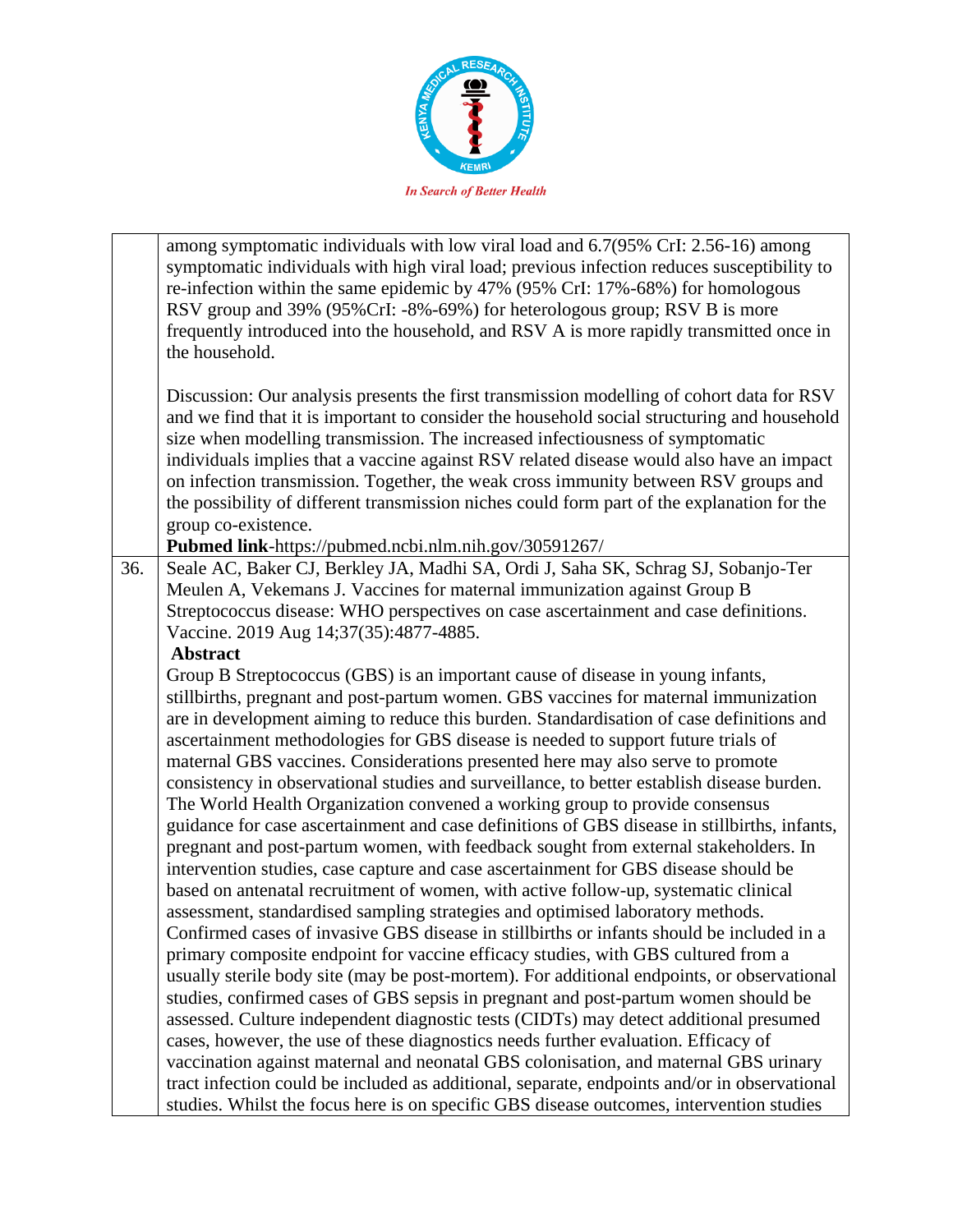

|     | also present an opportunity to establish the contribution of GBS across adverse perinatal<br>outcomes, including all-cause stillbirth, preterm birth and neonatal encephalopathy.<br>Pubmed link- https://pubmed.ncbi.nlm.nih.gov/31303524/ |
|-----|---------------------------------------------------------------------------------------------------------------------------------------------------------------------------------------------------------------------------------------------|
| 37. | Maia MF, Kapulu M, Muthui M, Wagah MG, Ferguson HM, Dowell FE, Baldini F,                                                                                                                                                                   |
|     | Ranford-Cartwright L. Detection of Plasmodium falciparum infected Anopheles gambiae                                                                                                                                                         |
|     | using near-infrared spectroscopy. Malar J. 2019 Mar 19;18(1):85.                                                                                                                                                                            |
|     | <b>Abstract</b>                                                                                                                                                                                                                             |
|     | Background: Large-scale surveillance of mosquito populations is crucial to assess the                                                                                                                                                       |
|     | intensity of vector-borne disease transmission and the impact of control interventions.                                                                                                                                                     |
|     | However, there is a lack of accurate, cost-effective and high-throughput tools for mass-                                                                                                                                                    |
|     | screening of vectors.                                                                                                                                                                                                                       |
|     | Methods: A total of 750 Anopheles gambiae (Keele strain) mosquitoes were fed                                                                                                                                                                |
|     | Plasmodium falciparum NF54 gametocytes through standard membrane feeding assay                                                                                                                                                              |
|     | (SMFA) and afterwards maintained in insectary conditions to allow for oocyst (8 days)                                                                                                                                                       |
|     | and sporozoite development (14 days). Thereupon, each mosquito was scanned using near                                                                                                                                                       |
|     | infra-red spectroscopy (NIRS) and processed by quantitative polymerase chain reaction                                                                                                                                                       |
|     | (qPCR) to determine the presence of infection and infection load. The spectra collected                                                                                                                                                     |
|     | were randomly assigned to either a training dataset, used to develop calibrations for                                                                                                                                                       |
|     | predicting oocyst- or sporozoite-infection through partial least square regressions (PLS);                                                                                                                                                  |
|     | or to a test dataset, used for validating the calibration's prediction accuracy.                                                                                                                                                            |
|     | Results: NIRS detected oocyst- and sporozoite-stage P. falciparum infections with 88%                                                                                                                                                       |
|     | and 95% accuracy, respectively. This study demonstrates proof-of-concept that NIRS is                                                                                                                                                       |
|     | capable of rapidly identifying laboratory strains of human malaria infection in African                                                                                                                                                     |
|     | mosquito vectors.                                                                                                                                                                                                                           |
|     | Conclusions: Accurate, low-cost, reagent-free screening of mosquito populations enabled                                                                                                                                                     |
|     | by NIRS could revolutionize surveillance and elimination strategies for the most                                                                                                                                                            |
|     | important human malaria parasite in its primary African vector species. Further research                                                                                                                                                    |
|     | is needed to evaluate how the method performs in the field following adjustments in the                                                                                                                                                     |
|     | training datasets to include data from wild-caught infected and uninfected mosquitoes.                                                                                                                                                      |
|     | Pubmed link-https://pubmed.ncbi.nlm.nih.gov/30890179/                                                                                                                                                                                       |
| 38. | Ogola EO, Odero JO, Mwangangi JM, Masiga DK, Tchouassi DP. Population genetics                                                                                                                                                              |
|     | of Anopheles funestus, the African malaria vector, Kenya. Parasit Vectors. 2019 Jan                                                                                                                                                         |
|     | 8;12(1):15.                                                                                                                                                                                                                                 |
|     | <b>Abstract</b>                                                                                                                                                                                                                             |
|     | Background: Anopheles funestus is among the major malaria vectors in Kenya and sub-                                                                                                                                                         |
|     | Saharan Africa and has been recently implicated in persistent malaria transmission.                                                                                                                                                         |
|     | However, its ecology and genetic diversity remain poorly understood in Kenya.                                                                                                                                                               |
|     | Methods: Using 16 microsatellite loci, we examined the genetic structure of An. funestus                                                                                                                                                    |
|     | sampled from 11 locations ( $n = 426$ individuals) across a wide geographical range in                                                                                                                                                      |
|     | Kenya spanning coastal, western and Rift Valley areas.                                                                                                                                                                                      |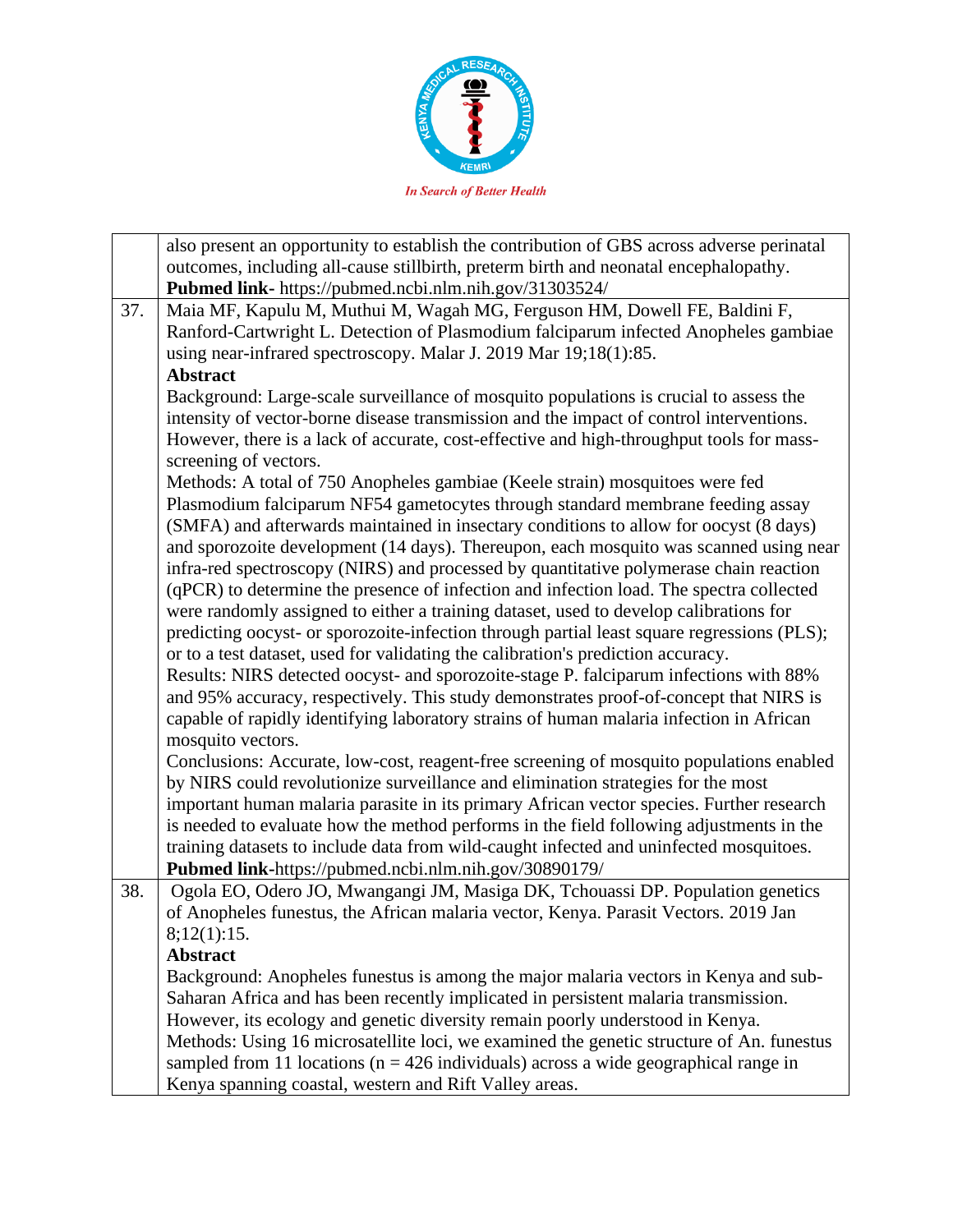

|     | Results: Kenyan An. funestus resolved as three genetically distinct clusters. The largest        |
|-----|--------------------------------------------------------------------------------------------------|
|     | cluster (FUN1) broadly included samples from western and Rift Valley areas of Kenya              |
|     | with two clusters identified from coastal Kenya (FUN2 and FUN3), not previously                  |
|     | reported. Geographical distance had no effect on population differentiation of An.               |
|     | funestus. We found a significant variation in the mean Plasmodium infectivity between            |
|     | the clusters ( $\chi$ 2 = 12.1, df = 2, P = 0.002) and proportional to the malaria prevalence in |
|     | the different risk zones of Kenya. Notably, there was variation in estimated effective           |
|     | population sizes between the clusters, suggesting possible differential impact of anti-          |
|     | vector interventions in represented areas.                                                       |
|     | Conclusions: Heterogeneity among Kenyan populations of An. funestus will impact                  |
|     | malaria vector control with practical implications for the development of gene-drive             |
|     |                                                                                                  |
|     | technologies. The difference in Plasmodium infectivity and effective population size             |
|     | between the clusters could suggest potential variation in phenotypic characteristics             |
|     | relating to competence or insecticide resistance. This is worth examining in future              |
|     | studies.                                                                                         |
|     | Pubmed link- https://pubmed.ncbi.nlm.nih.gov/30621756/                                           |
| 39. | Talbert A, Ngari M, Bauni E, Mwangome M, Mturi N, Otiende M, Maitland K, Walson J,               |
|     | Berkley JA. Mortality after inpatient treatment for diarrhea in children: a cohort study.        |
|     | BMC Med. 2019 Jan 28;17(1):20.                                                                   |
|     | <b>Abstract</b>                                                                                  |
|     | Background: There is an increasing recognition that children remain at elevated risk of          |
|     | death following discharge from health facilities in resource-poor settings. Diarrhea has         |
|     | previously been highlighted as a risk factor for post-discharge mortality.                       |
|     | Methods: A retrospective cohort study was conducted to estimate the incidence and                |
|     | demographic, clinical, and biochemical features associated with inpatient and 1-year post-       |
|     | discharge mortality amongst children aged 2-59 months admitted with diarrhea from 2007           |
|     | to 2015 at Kilifi County Hospital and who were residents of Kilifi Health and                    |
|     | Demographic Surveillance System (KHDSS). Log-binomial regression was used to                     |
|     | identify risk factors for inpatient mortality. Time at risk was from the date of discharge to    |
|     | the date of death, out-migration, or 365 days later. Post-discharge mortality rate was           |
|     | computed per 1000 child-years of observation, and Cox proportion regression used to              |
|     | identify risk factors for mortality.                                                             |
|     | Results: Two thousand six hundred twenty-six child KHDSS residents were admitted                 |
|     | with diarrhea, median age 13 (IQR 8-21) months, of which 415 (16%) were severely                 |
|     | malnourished and 130 (5.0%) had a positive HIV test. One hundred twenty-one (4.6%)               |
|     | died in the hospital, and of 2505 children discharged alive, 49 (2.1%) died after                |
|     | discharge: 21.4 (95% CI 16.1-28.3) deaths per 1000 child-years. Admission with signs of          |
|     | both diarrhea and severe pneumonia or severe pneumonia alone had a higher risk of both           |
|     | inpatient and post-discharge mortality than admission for diarrhea alone. There was no           |
|     | significant difference in inpatient and post-discharge mortality between children admitted       |
|     | with diarrhea alone and those with other diagnoses excluding severe pneumonia. HIV,              |
|     |                                                                                                  |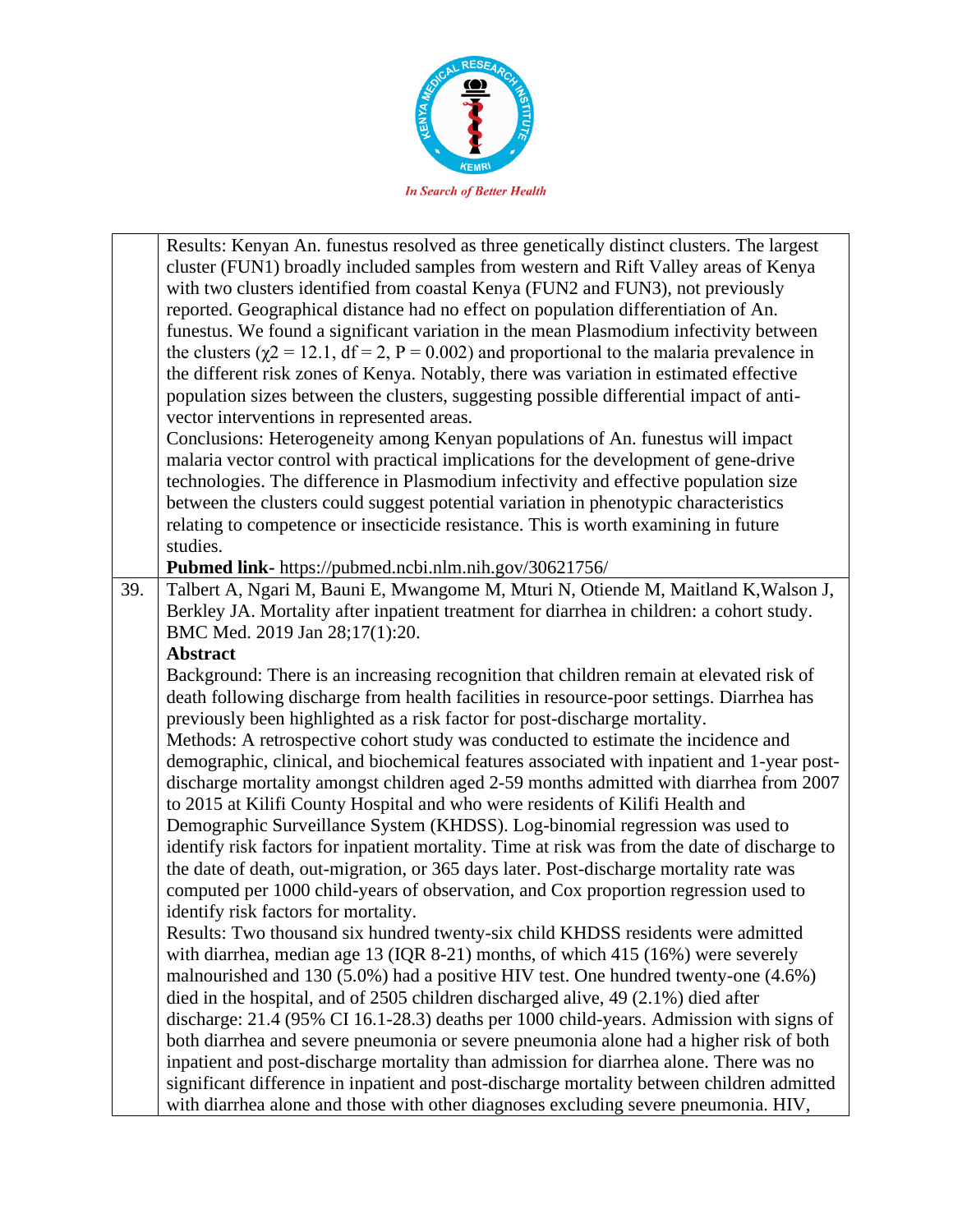

|     | low mid-upper arm circumference (MUAC), and bacteremia were associated with both              |
|-----|-----------------------------------------------------------------------------------------------|
|     | inpatient and post-discharge mortality. Signs of circulatory impairment, sepsis, and          |
|     | abnormal electrolytes were associated with inpatient but not post-discharge mortality.        |
|     | Prior admission and lower chest wall indrawing were associated with post-discharge            |
|     | mortality but not inpatient mortality. Age, stuntedness, and persistent or bloody diarrhea    |
|     | were not associated with mortality before or after discharge.                                 |
|     | Conclusions: Our results accentuate the need for research to improve the uptake and           |
|     | outcomes of services for malnutrition and HIV as well as to elucidate causal pathways         |
|     | and test interventions to mitigate these risks.                                               |
|     | Pubmed link-https://pubmed.ncbi.nlm.nih.gov/30686268/                                         |
| 40. | Njunge JM, Gwela A, Kibinge NK, Ngari M, Nyamako L, Nyatichi E, Thitiri J, Gonzales           |
|     | GB, Bandsma RHJ, Walson JL, Gitau EN, Berkley JA. Biomarkers of post-discharge                |
|     | mortality among children with complicated severe acute malnutrition. Sci Rep. 2019 Apr        |
|     | 12;9(1):5981.                                                                                 |
|     | <b>Abstract</b>                                                                               |
|     | Background: There is an increasing recognition that children remain at elevated risk of       |
|     | death following discharge from health facilities in resource-poor settings. Diarrhea has      |
|     | previously been highlighted as a risk factor for post-discharge mortality.                    |
|     | Methods: A retrospective cohort study was conducted to estimate the incidence and             |
|     | demographic, clinical, and biochemical features associated with inpatient and 1-year post-    |
|     | discharge mortality amongst children aged 2-59 months admitted with diarrhea from 2007        |
|     | to 2015 at Kilifi County Hospital and who were residents of Kilifi Health and                 |
|     | Demographic Surveillance System (KHDSS). Log-binomial regression was used to                  |
|     | identify risk factors for inpatient mortality. Time at risk was from the date of discharge to |
|     | the date of death, out-migration, or 365 days later. Post-discharge mortality rate was        |
|     | computed per 1000 child-years of observation, and Cox proportion regression used to           |
|     | identify risk factors for mortality.                                                          |
|     | Results: Two thousand six hundred twenty-six child KHDSS residents were admitted              |
|     | with diarrhea, median age 13 (IQR 8-21) months, of which 415 (16%) were severely              |
|     | malnourished and 130 (5.0%) had a positive HIV test. One hundred twenty-one (4.6%)            |
|     | died in the hospital, and of 2505 children discharged alive, 49 (2.1%) died after             |
|     | discharge: 21.4 (95% CI 16.1-28.3) deaths per 1000 child-years. Admission with signs of       |
|     | both diarrhea and severe pneumonia or severe pneumonia alone had a higher risk of both        |
|     | inpatient and post-discharge mortality than admission for diarrhea alone. There was no        |
|     | significant difference in inpatient and post-discharge mortality between children admitted    |
|     | with diarrhea alone and those with other diagnoses excluding severe pneumonia. HIV,           |
|     | low mid-upper arm circumference (MUAC), and bacteremia were associated with both              |
|     | inpatient and post-discharge mortality. Signs of circulatory impairment, sepsis, and          |
|     | abnormal electrolytes were associated with inpatient but not post-discharge mortality.        |
|     | Prior admission and lower chest wall indrawing were associated with post-discharge            |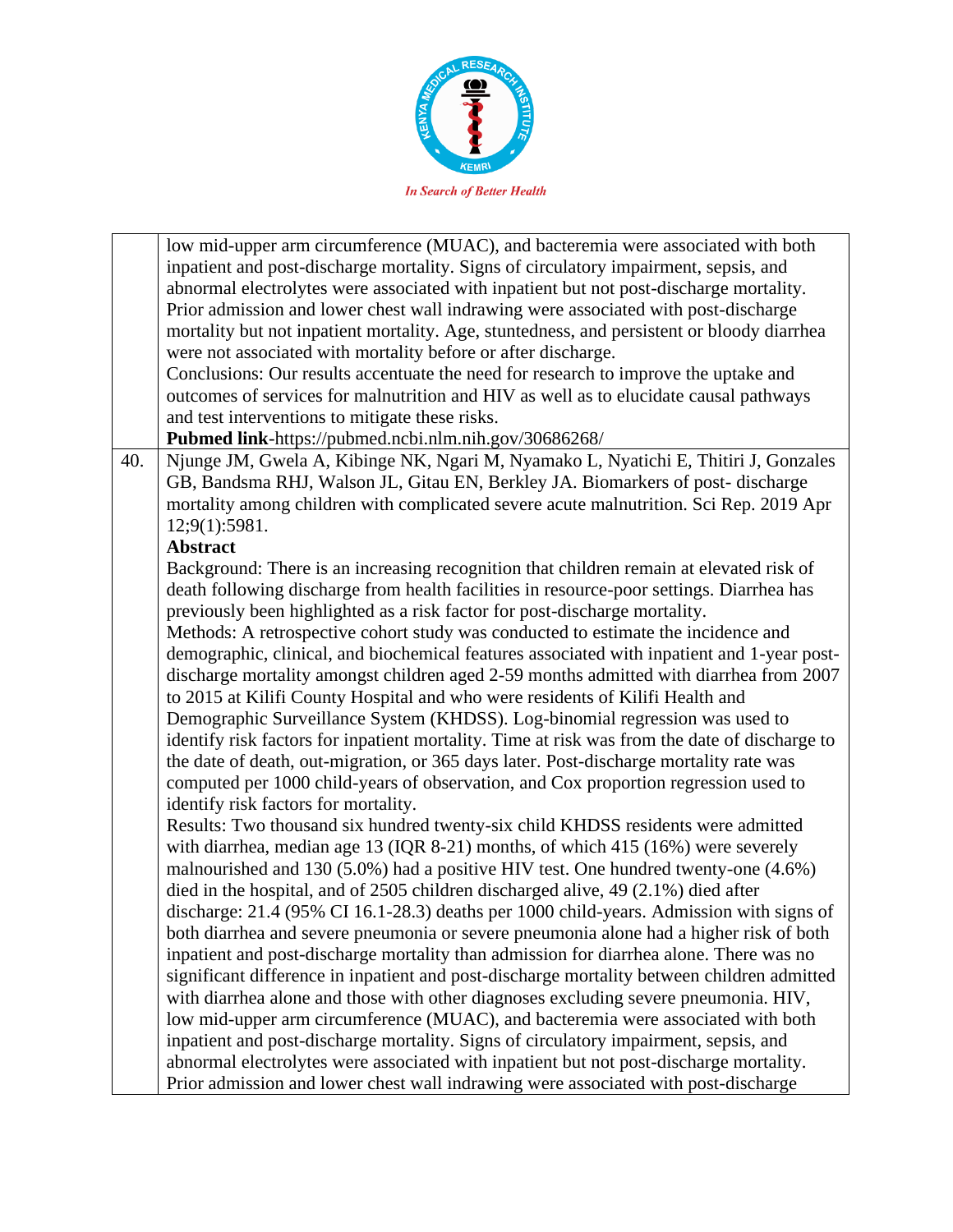

mortality but not inpatient mortality. Age, stuntedness, and persistent or bloody diarrhea were not associated with mortality before or after discharge. Conclusions: Our results accentuate the need for research to improve the uptake and outcomes of services for malnutrition and HIV as well as to elucidate causal pathways and test interventions to mitigate these risks. **Pubmed link-**https://pubmed.ncbi.nlm.nih.gov/30686268/ 41. Khayeka-Wandabwa C, Zhou G, Magak NG, Choge JK, Kemei WK, Makwali JA, Karani LW, Kisavi MP, Ndulu JV, Anjili CO. Combined chemotherapy manifest less severe immunopathology effects in helminth-protozoa comorbidity. Exp Parasitol. 2019 Sep;204:107728. **Abstract** Background: Co-infection with Leishmania major and Schistosoma mansoni may have significant consequences for disease progression, severity and subsequent transmission dynamics. Pentavalent antimonials and Praziquantel (PZQ) are used as first line of treatment for Leishmania and Schistosoma infections respectively. However, there is limited insight on how combined therapy with the standard drugs impacts the host in comorbidity. The study aimed to determine the efficacy of combined chemotherapy using Pentostam (P) and PZQ in murine model co-infected with L. major and S. mansoni. Methods: A  $3 \times 4$  factorial design with three parasite infection groups (Lm, Sm, Lm + Sm to represent L. major, S. mansoni and L. major + S. mansoni respectively) and four treatment regimens  $[P, PZQ, P + PZQ,$  and PBS designating Pentostam (GlaxoSmithKline UK), Praziquantel (Biltricide®, Bayer Ag. Leverkusen, Germany), Pentostam + Praziquantel and Phosphate buffered saline] as factors was applied. Results: Significant changes were observed in the serum Interferon gamma (IFN-γ), and Macrophage inflammatory protein-one alpha (MIP-1 $\alpha$ ) levels among various treatment groups between week 8 and week 10 ( $p < 0.05$ ). There was increased IFN- $\gamma$  in the L. major infected mice subjected to PZQ and PBS, and in L. major + S. mansoni infected BALB/c mice treated with P + PZQ. Subsequently, MIP-1 $\alpha$  levels increased significantly in both the L. major infected mice under PZQ and PBS and in L. major + S. mansoni infected BALB/c mice undergoing concurrent chemotherapy with  $P + PZQ$  between 8 and 10 weeks ( $p < 0.05$ ). In the comorbidity, simultaneous chemotherapy resulted in less severe histopathological effects in the liver. Conclusion: It was evident, combined first line of treatment is a more effective strategy in managing co-infection of L. major and S. mansoni. The findings denote simultaneous chemotherapy compliments immunomodulation in the helminth-protozoa comorbidity hence, less severe pathological effects following the parasites infection. Recent cases of increased incidences of polyparasitism in vertebrates call for better ways to manage coinfections. The findings presented necessitate intrinsic biological interest on examining optimal combined chemotherapeutic agents strategies in helminth-protozoa concomitance and the related infections abatement trends vis-a-vis host-parasite relationships. **Pubmed link**- https://pubmed.ncbi.nlm.nih.gov/31348915/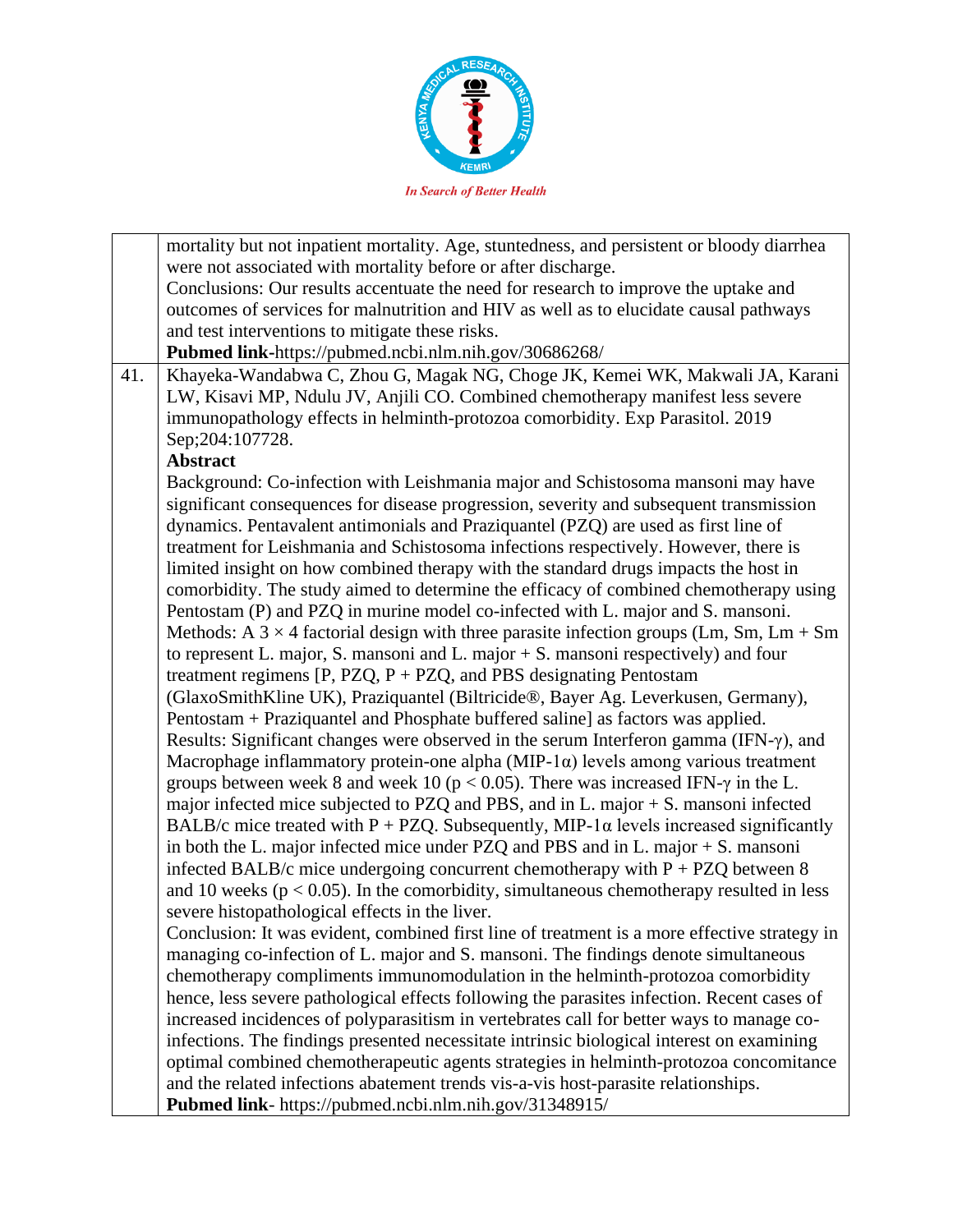

42. Njuguna P, Maitland K, Nyaguara A, Mwanga D, Mogeni P, Mturi N, Mohammed S,Mwambingu G, Ngetsa C, Awuondo K, Lowe B, Adetifa I, Scott JAG, Williams TN, Atkinson S, Osier F, Snow RW, Marsh K, Tsofa B, Peshu N, Hamaluba M, Berkley JA,Newton CRJ, Fondo J, Omar A, Bejon P. Observational study: 27 years of severe malaria surveillance in Kilifi, Kenya. BMC Med. 2019 Jul 8;17(1):124. **Abstract** Background: Many parts of Africa have witnessed reductions in Plasmodium falciparum transmission over the last 15 years. Since immunity to malaria is acquired more rapidly at higher transmission, the slower acquisition of immunity at lower transmission may partially offset the benefits of reductions in transmission. We examined the clinical spectrum of disease and predictors of mortality after sustained changes in transmission intensity, using data collected from 1989 to 2016. Methods: We conducted a temporal observational analysis of 18,000 children, aged 14 days to 14 years old, who were admitted to Kilifi County Hospital, Kenya, from 1989 to 2016 with malaria. We describe the trends over time of the clinical and laboratory criteria for severe malaria and associated risk of mortality. Results: During the time periods 1989-2003, 2004-2008, and 2009-2016, Kilifi County Hospital admitted averages of 657, 310, and 174 cases of severe malaria per year including averages of 48, 14, and 12 malaria-associated deaths per year, respectively. The median ages in years of children admitted with cerebral malaria, severe anaemia, and malaria-associated mortality were 3.0 (95% confidence interval (CI) 2.2-3.9), 1.1 (95% CI 0.9-1.4), and 1.1 (95% CI 0.3-2.2) in the year 1989, rising to 4.9 (95% CI 3.9-5.9), 3.8 (95% CI 2.5-7.1), and 5 (95% CI 3.3-6.3) in the year 2016. The ratio of children with cerebral malaria to severe anaemia rose from 1:2 before 2004 to 3:2 after 2009. Hyperparasitaemia was a risk factor for death after 2009 but not in earlier time periods. Conclusion: Despite the evidence of slower acquisition of immunity, continued reductions in the numbers of cases of severe malaria resulted in lower overall mortality. Our temporal data are limited to a single site, albeit potentially applicable to a secular trend present in many parts of Africa. **Pubmed link-** https://pubmed.ncbi.nlm.nih.gov/31280724/ 43. Denckla CA, Ongeri L, Ouma L, Singa B, Maingi C, Bosire R, Otieno P, Omolo D, Henderson DC, Chibnik LB, Koenen KC, Manduku V. Prevalence of parental bereavement among female sex workers (FSW) in Kibra, Kenya. J Loss Trauma. 2019;24(2):129-142. **Abstract** Female sex workers (FSW) residing in Kibra, Kenya experience elevated exposure to adverse events, yet the prevalence of parental bereavement is not well characterized. This cross-sectional pilot study on 301 FSWs residing in Kibra, Kenya found that 67.7% of these women were parentally bereaved. Significantly fewer parentally bereaved women reported historical use of condoms and emergency contraception compared to nonbereaved women, and older age of paternal bereavement was significantly associated with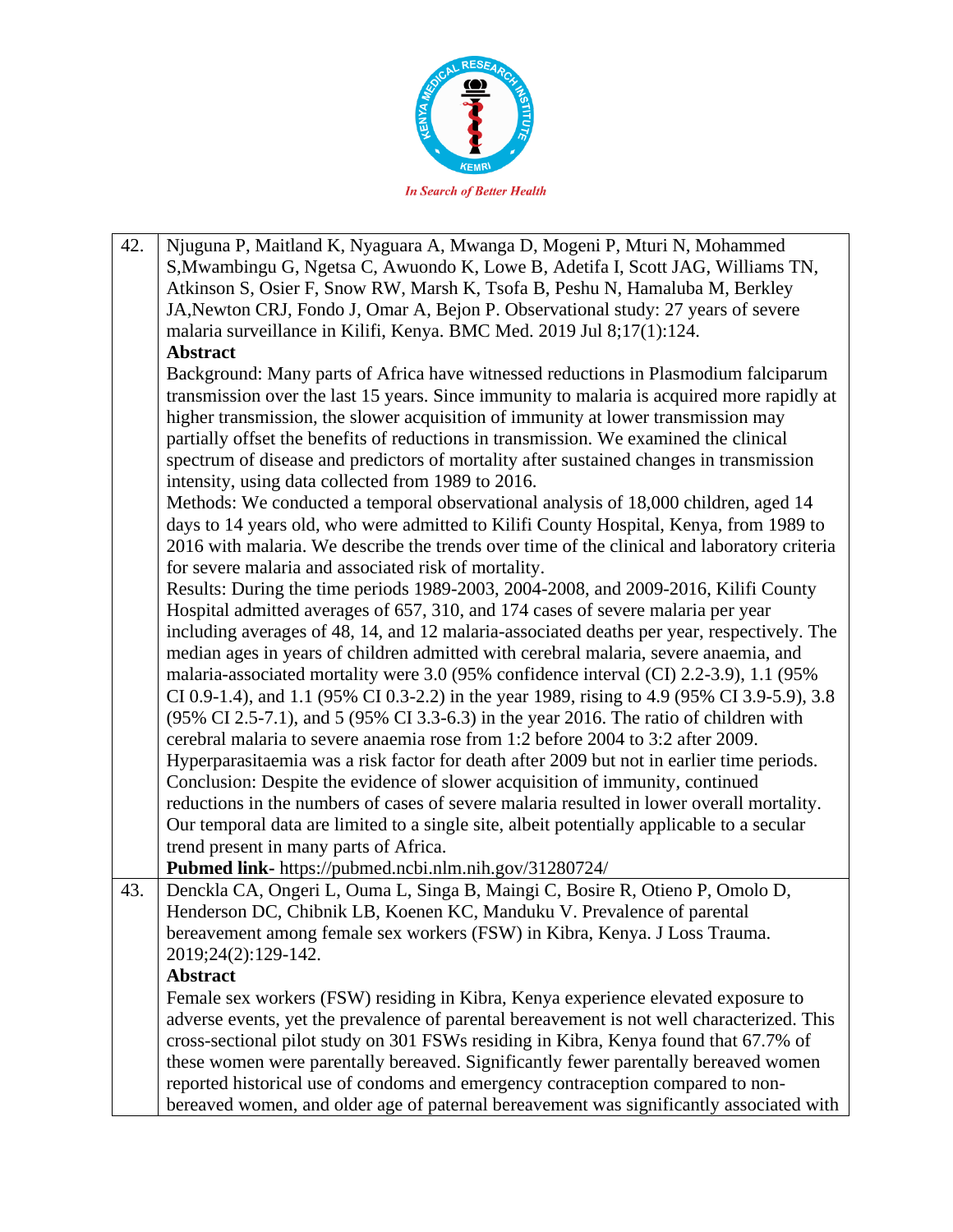

|     | current contraceptive use. Prevalence rates of bereavement among this cohort are well     |
|-----|-------------------------------------------------------------------------------------------|
|     | over the national Kenyan average, and further research on the specific impact of          |
|     | bereavement is warranted.                                                                 |
|     | Pubmed link-https://pubmed.ncbi.nlm.nih.gov/31598099/                                     |
| 44. | Kamau E, Agoti CN, Ngoi JM, de Laurent ZR, Gitonga J, Cotten M, Phan MVT, Nokes           |
|     | DJ, Delwart E, Sanders E, Warimwe GM. Complete Genome Sequences of Dengue Virus           |
|     | Type 2 Strains from Kilifi, Kenya. Microbiol Resour Announc. 2019 Jan 24;8(4):e01566-     |
|     | 18.                                                                                       |
|     | <b>Abstract</b>                                                                           |
|     | Dengue infection remains poorly characterized in Africa and little is known regarding its |
|     | associated viral genetic diversity. Here, we report dengue virus type 2 (DENV-2)          |
|     | sequence data from 10 clinical samples, including 5 complete genome sequences of the      |
|     | cosmopolitan genotype, obtained from febrile adults seeking outpatient care in coastal    |
|     | Kenya.                                                                                    |
|     | Pubmed link- https://pubmed.ncbi.nlm.nih.gov/30701251/                                    |
| 45. | Tusting LS, Bisanzio D, Alabaster G, Cameron E, Cibulskis R, Davies M, Flaxman S,         |
|     | Gibson HS, Knudsen J, Mbogo C, Okumu FO, von Seidlein L, Weiss DJ, Lindsay SW,            |
|     | Gething PW, Bhatt S. Mapping changes in housing in sub-Saharan Africa from 2000 to        |
|     | 2015. Nature. 2019 Apr;568(7752):391-394.                                                 |
|     | <b>Abstract</b>                                                                           |
|     | Access to adequate housing is a fundamental human right, essential to human security,     |
|     | nutrition and health, and a core objective of the United Nations Sustainable Development  |
|     | Goals1,2. Globally, the housing need is most acute in Africa, where the population will   |
|     | more than double by 2050. However, existing data on housing quality across Africa are     |
|     | limited primarily to urban areas and are mostly recorded at the national level. Here we   |
|     | quantify changes in housing in sub-Saharan Africa from 2000 to 2015 by combining          |
|     | national survey data within a geostatistical framework. We show a marked transformation   |
|     | of housing in urban and rural sub-Saharan Africa between 2000 and 2015, with the          |
|     | prevalence of improved housing (with improved water and sanitation, sufficient living     |
|     | area and durable construction) doubling from 11% (95% confidence interval, 10-12%) to     |
|     | 23% (21-25%). However, 53 (50-57) million urban Africans (47% (44-50%) of the urban       |
|     | population analysed) were living in unimproved housing in 2015. We provide high-          |
|     | resolution, standardized estimates of housing conditions across sub-Saharan Africa. Our   |
|     | maps provide a baseline for measuring change and a mechanism to guide interventions       |
|     | during the era of the Sustainable Development Goals.                                      |
|     | Pubmed link- https://pubmed.ncbi.nlm.nih.gov/30918405/                                    |
| 46. | Malinga J, Maia M, Moore S, Ross A. Can trials of spatial repellents be used to estimate  |
|     | mosquito movement? Parasit Vectors. 2019 Sep 3;12(1):421.                                 |
|     | <b>Abstract</b>                                                                           |
|     | Background: Knowledge of mosquito movement would aid the design of effective              |
|     | intervention strategies against malaria. However, data on mosquito movement through       |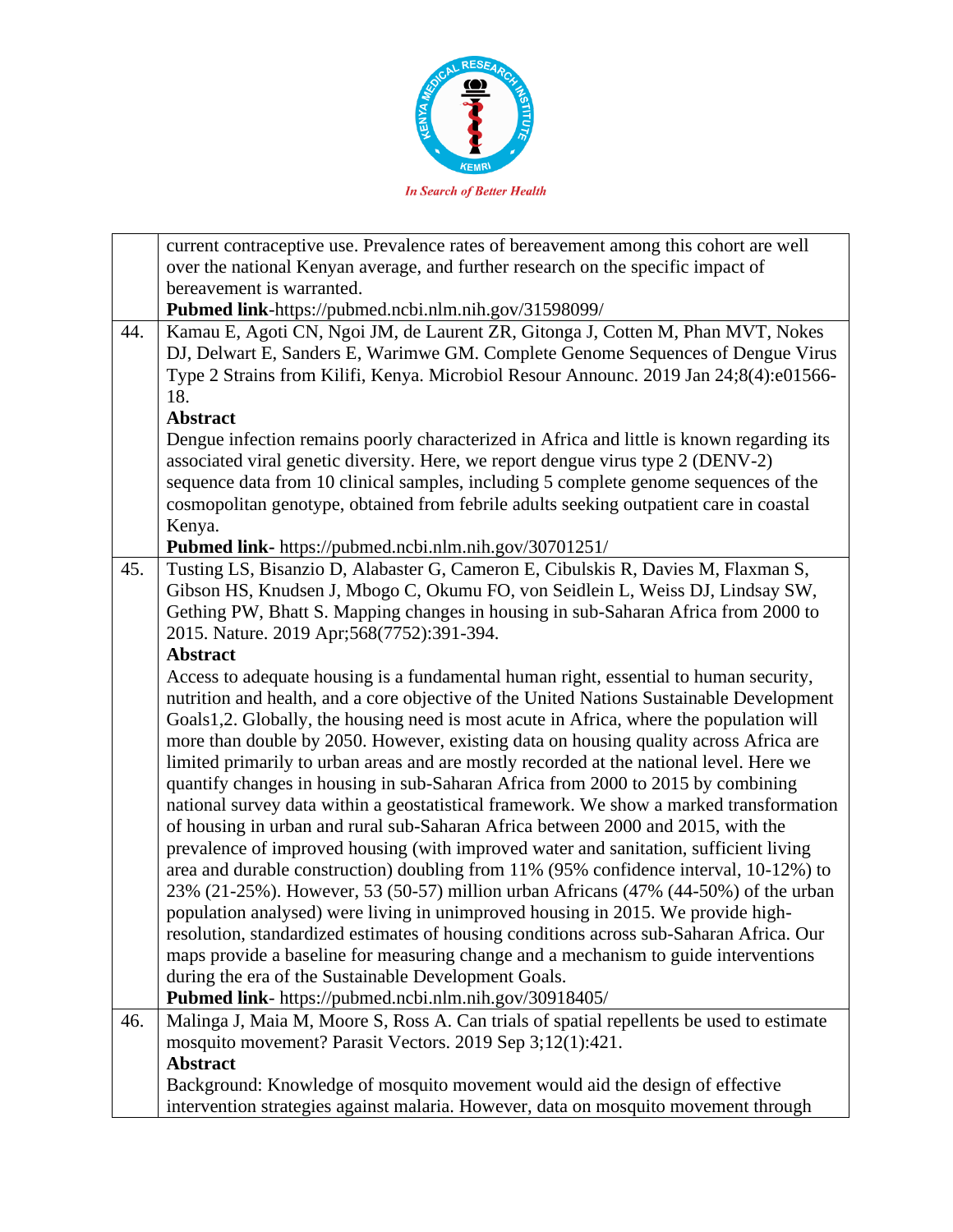

mark-recapture or genetics studies are challenging to collect, and so are not available for many sites. An additional source of information may come from secondary analyses of data from trials of repellents where household mosquito densities are collected. Using the study design of published trials, we developed a statistical model which can be used to estimate the movement between houses for mosquitoes displaced by a spatial repellent. The method uses information on the different distributions of mosquitoes between houses when no households are using spatial repellents compared to when there is incomplete coverage. The parameters to be estimated are the proportion of mosquitoes repelled, the proportion of those repelled that go to another house and the mean distance of movement between houses. Estimation is by maximum likelihood. Results: We evaluated the method using simulation and found that data on the seasonal pattern of mosquito densities were required, which could be additionally collected during a trial. The method was able to provide accurate estimates from simulated data, except when the setting has few mosquitoes overall, few repelled, or the coverage with spatial repellent is low. The trial that motivated our analysis was found to have too few mosquitoes caught and repelled for our method to provide accurate results. Conclusions: We propose that the method could be used as a secondary analysis of trial data to gain estimates of mosquito movement in the presence of repellents for trials with sufficient numbers of mosquitoes caught and repelled and with coverage levels which allow sufficient numbers of houses with and without repellent. Estimates from this method may supplement those from mark-release-recapture studies, and be used in designing effective malaria intervention strategies, parameterizing mathematical models and in designing trials of vector control interventions.

**Pubmed link**-https://pubmed.ncbi.nlm.nih.gov/31477155/

47. | Muriuki JM, Mentzer AJ, Band G, Gilchrist JJ, Carstensen T, Lule SA, Goheen MM, Joof F, Kimita W, Mogire R, Cutland CL, Diarra A, Rautanen A, Pomilla C,Gurdasani D, Rockett K, Mturi N, Ndungu FM, Scott JAG, Sirima SB, Morovat A, Prentice AM, Madhi SA, Webb EL, Elliott AM, Bejon P, Sandhu MS, Hill AVS, Kwiatkowski DP, Williams TN, Cerami C, Atkinson SH. The ferroportin Q248H mutation protects from anemia, but not malaria or bacteremia. Sci Adv. 2019 Sep 4;5(9):eaaw0109.

Abstract

Iron acquisition is critical for life. Ferroportin (FPN) exports iron from mature erythrocytes, and deletion of the Fpn gene results in hemolytic anemia and increased fatality in malaria-infected mice. The FPN Q248H mutation (glutamine to histidine at position 248) renders FPN partially resistant to hepcidin-induced degradation and was associated with protection from malaria in human studies of limited size. Using data from cohorts including over 18,000 African children, we show that the Q248H mutation is associated with modest protection against anemia, hemolysis, and iron deficiency, but we found little evidence of protection against severe malaria or bacteremia. We additionally observed no excess Plasmodium growth in Q248H erythrocytes ex vivo, nor evidence of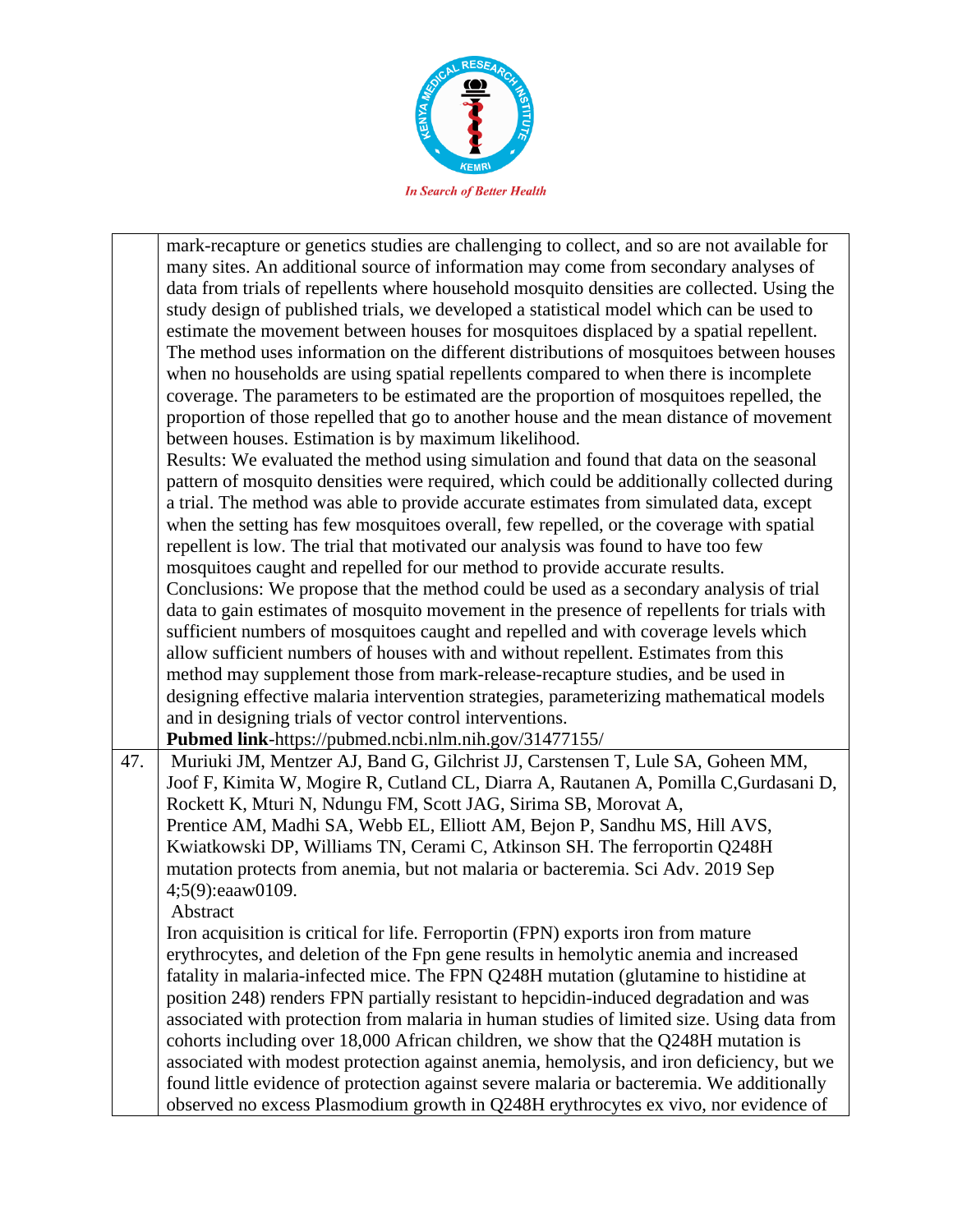

|     | selection driven by malaria exposure, suggesting that the Q248H mutation does not             |
|-----|-----------------------------------------------------------------------------------------------|
|     | protect from malaria and is unlikely to deprive malaria parasites of iron essential for their |
|     | growth.                                                                                       |
|     | Pubmed link- https://pubmed.ncbi.nlm.nih.gov/31517041/                                        |
| 48. | Pyra MN, Haberer JE, Hasen N, Reed J, Mugo NR, Baeten JM. Global implementation               |
|     |                                                                                               |
|     | of PrEP for HIV prevention: setting expectations for impact. J Int AIDS Soc. 2019             |
|     | Aug;22(8):e25370.                                                                             |
|     | <b>Abstract</b>                                                                               |
|     | Introduction: Questions remain whether HIV pre-exposure prophylaxis (PrEP) can be             |
|     | translated into a successful public health intervention, leading to a decrease in population- |
|     | level HIV incidence. We use examples from HIV treatment and contraceptives to discuss         |
|     | expectations for PrEP uptake, adherence, and persistence and their combined impact on         |
|     | the epidemic.                                                                                 |
|     | Discussion: Targets for PrEP uptake must be based on the local HIV epidemic and will          |
|     | depend on appropriate estimates of the key populations at risk for HIV. However, there is     |
|     | evidence that targets, once established, can successfully be met and that uptake may          |
|     | increase with awareness. Messaging around adherence should include that daily                 |
|     | adherence is the goal (except for those MSM for whom event-driven dosing is a good fit),      |
|     | but perfect adherence should not be a barrier. Ideally, clients persist on PrEP for as long   |
|     | as they are at risk for HIV. While PrEP will be most effective when coverage is focused       |
|     | on high-risk populations, normalizing rather than stigmatizing PrEP will be highly            |
|     | beneficial.                                                                                   |
|     | Conclusions: While many challenges to PrEP implementation exist, we focused on the            |
|     | three key steps of uptake, adherence and persistence as measurable processes that can         |
|     | lead to improved coverage and decreased HIV incidence.                                        |
|     | Pubmed link- https://pubmed.ncbi.nlm.nih.gov/31456348/                                        |
| 49. | Kamau E, Luka MM, de Laurent ZR, Adema I, Agoti CN, Nokes DJ. Genome Sequences                |
|     | of Human Coronavirus OC43 and NL63, Associated with Respiratory Infections in Kilifi,         |
|     | Kenya. Microbiol Resour Announc. 2019 Nov 14;8(46):e00730-19.                                 |
|     | <b>Abstract</b>                                                                               |
|     | Coding-complete genomes of two human coronavirus OC43 strains and one NL63 strain             |
|     | were obtained by metagenomic sequencing of clinical samples collected in 2017 and             |
|     | 2018 in Kilifi, Kenya. Maximum likelihood phylogenies showed that the OC43 strains            |
|     | were genetically dissimilar and that the NL63 strain was closely related to NL63              |
|     | genotype B viruses.                                                                           |
|     | Pubmed link- https://pubmed.ncbi.nlm.nih.gov/31727697/                                        |
| 50. | Cook J, Owaga C, Marube E, Baidjoe A, Stresman G, Migiro R, Cox J, Drakeley C,                |
|     | Stevenson JC. Risk factors for Plasmodium falciparum infection in the Kenyan                  |
|     | Highlands: a cohort study. Trans R Soc Trop Med Hyg. 2019 Mar 1;113(3):152-159.               |
|     | Abstract                                                                                      |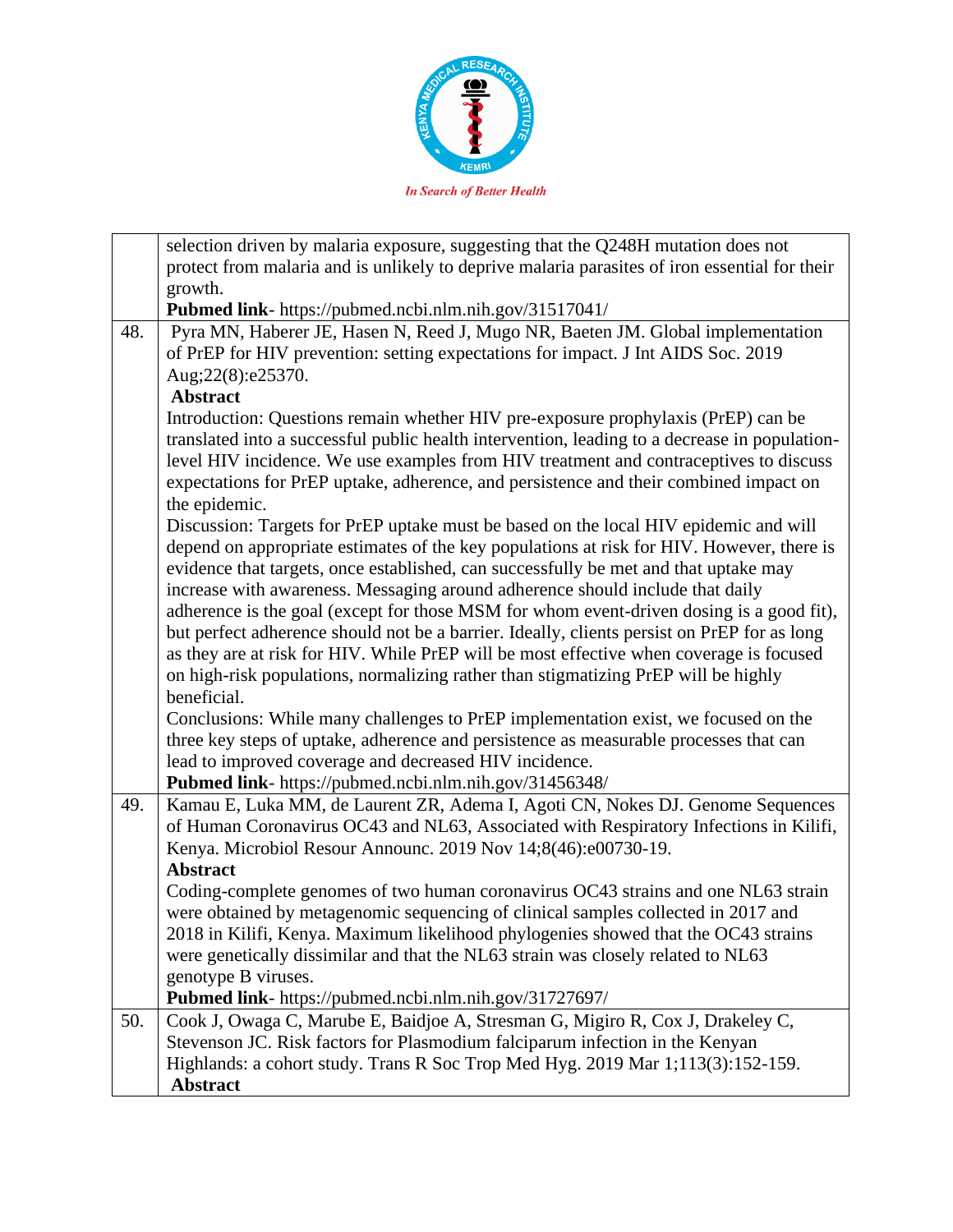

|     | Background: Malaria transmission in African highland areas can be prone to epidemics,<br>with minor fluctuations in temperature or altitude resulting in highly heterogeneous<br>transmission. In the Kenyan Highlands, where malaria prevalence has been increasing,<br>characterising malaria incidence and identifying risk factors for infection is complicated |
|-----|---------------------------------------------------------------------------------------------------------------------------------------------------------------------------------------------------------------------------------------------------------------------------------------------------------------------------------------------------------------------|
|     | by asymptomatic infection.                                                                                                                                                                                                                                                                                                                                          |
|     | Methods: This all-age cohort study, one element of the Malaria Transmission                                                                                                                                                                                                                                                                                         |
|     | Consortium, involved monthly follow-up of 3155 residents of the Kisii and Rachuonyo                                                                                                                                                                                                                                                                                 |
|     | South districts during June 2009-June 2010. Participants were tested for malaria using                                                                                                                                                                                                                                                                              |
|     | rapid diagnostic testing at every visit, regardless of symptoms.                                                                                                                                                                                                                                                                                                    |
|     | Results: The incidence of Plasmodium falciparum infection was 0.2 cases per person,                                                                                                                                                                                                                                                                                 |
|     | although infections were clustered within individuals and over time, with the majority of                                                                                                                                                                                                                                                                           |
|     | infections detected in the last month of the cohort study. Overall, incidence was higher in                                                                                                                                                                                                                                                                         |
|     | the Rachuonyo district and infections were detected most frequently in 5-10-year-olds.                                                                                                                                                                                                                                                                              |
|     | The majority of infections were asymptomatic (58%). Travel away from the study area<br>was a notable risk factor for infection.                                                                                                                                                                                                                                     |
|     | Conclusions: Identifying risk factors for malaria infection can help to guide targeting of                                                                                                                                                                                                                                                                          |
|     | interventions to populations most likely to be exposed to malaria.                                                                                                                                                                                                                                                                                                  |
|     | Pubmed link- https://pubmed.ncbi.nlm.nih.gov/30496556/                                                                                                                                                                                                                                                                                                              |
| 51. | Karuitha M, Bargul J, Lutomiah J, Muriu S, Nzovu J, Sang R, Mwangangi J, Mbogo C.                                                                                                                                                                                                                                                                                   |
|     | Larval habitat diversity and mosquito species distribution along the coast of Kenya.                                                                                                                                                                                                                                                                                |
|     | Wellcome Open Res. 2019 Nov 13;4:175.                                                                                                                                                                                                                                                                                                                               |
|     | <b>Abstract</b>                                                                                                                                                                                                                                                                                                                                                     |
|     | Background: Management of arboviruses relies heavily on vector control.                                                                                                                                                                                                                                                                                             |
|     | Implementation and sustenance of effective control measures requires regular                                                                                                                                                                                                                                                                                        |
|     | surveillance of mosquito occurrences, species abundance and distribution. The current                                                                                                                                                                                                                                                                               |
|     | study evaluated larval habitat diversity and productivity, mosquito species diversity and                                                                                                                                                                                                                                                                           |
|     | distribution in selected sites along the coast of Kenya. Methods: A cross-sectional survey                                                                                                                                                                                                                                                                          |
|     | of mosquito breeding habitats, species diversity and distribution was conducted in urban,                                                                                                                                                                                                                                                                           |
|     | peri-urban and forested ecological zones in Mombasa and Kilifi counties. Results: A total                                                                                                                                                                                                                                                                           |
|     | of 13,009 immature mosquitoes were collected from 17 diverse aquatic habitats along the                                                                                                                                                                                                                                                                             |
|     | coast of Kenya. Larval productivity differed significantly (F $(16, 243) = 3.21$ , P < 0.0001)                                                                                                                                                                                                                                                                      |
|     | among the aquatic habitats, with tyre habitats recording the highest larval population.                                                                                                                                                                                                                                                                             |
|     | Culex pipiens (50.17%) and Aedes aegypti (38.73%) were the dominant mosquito species                                                                                                                                                                                                                                                                                |
|     | in urban areas, while Ae. vittatus (89%) was the dominant species in forested areas. In                                                                                                                                                                                                                                                                             |
|     | total, 4,735 adult mosquitoes belonging to 19 species were collected in Haller Park,                                                                                                                                                                                                                                                                                |
|     | Bamburi, Gede and Arabuko Sokoke forest. Urban areas supported higher densities of<br>Ae. aegypti compared to peri-urban and forest areas, which, on the other hand, supported                                                                                                                                                                                      |
|     | greater mosquito species diversity. Conclusions: High Ae. aegypti production in urban                                                                                                                                                                                                                                                                               |
|     | and peri-urban areas present a greater risk of arbovirus outbreaks. Targeting productive                                                                                                                                                                                                                                                                            |
|     | habitats of Aedes aegypti, such as discarded tyres, containers and poorly maintained                                                                                                                                                                                                                                                                                |
|     | drainage systems in urban areas and preventing human-vector contact in peri-urban and                                                                                                                                                                                                                                                                               |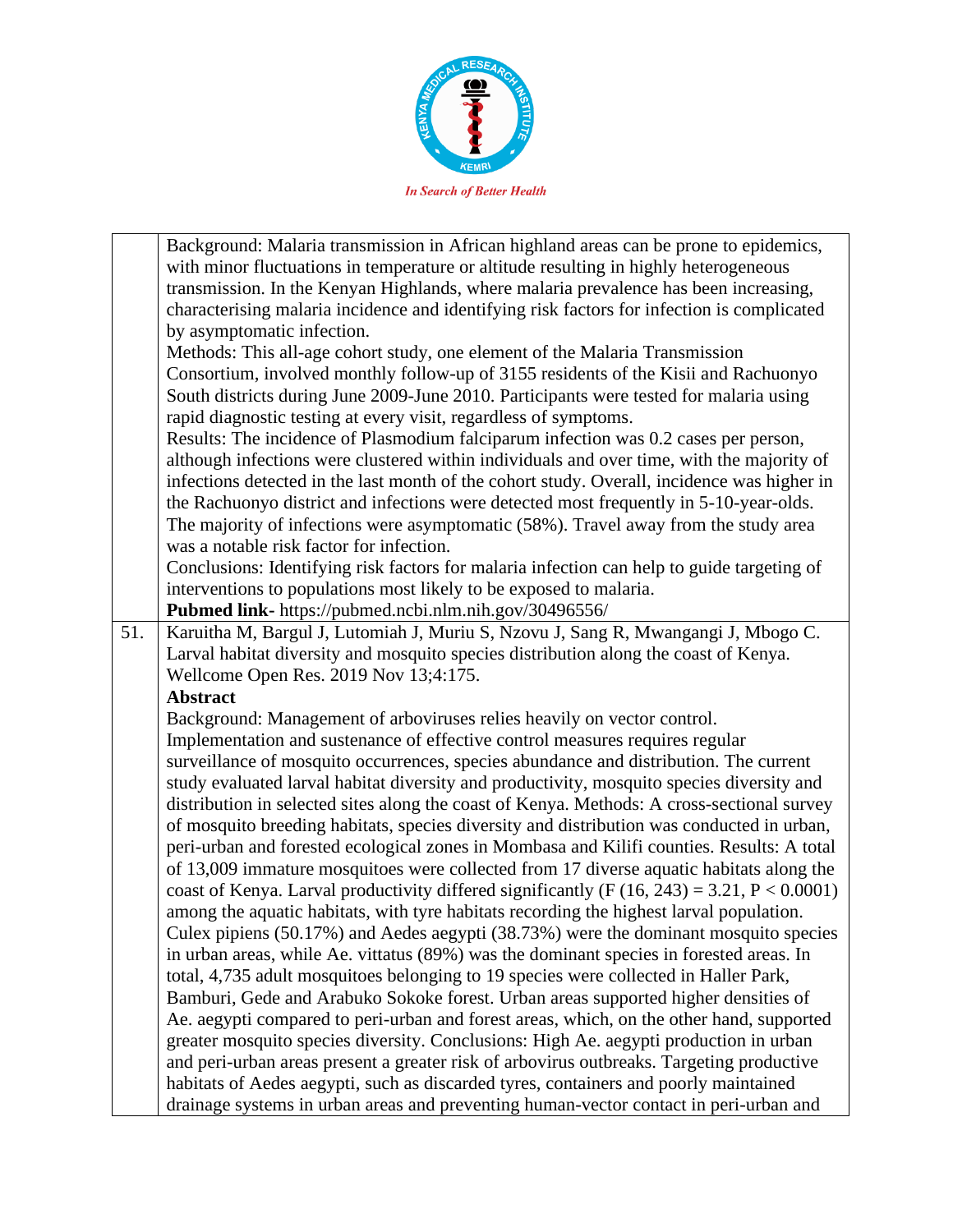

forested areas could have a significant impact on the prevalence of arboviruses along the coast of Kenya, forestalling the periodic outbreaks experienced in the region. **Pubmed link-** https://pubmed.ncbi.nlm.nih.gov/32509966/ 52. Maitland K, Ohuma EO, Mpoya A, Uyoga S, Hassall O, Williams TN. Informing thresholds for paediatric transfusion in Africa: the need for a trial. Wellcome Open Res. 2019 Aug 12;4:27. **Abstract** Background: Owing to inadequate supplies of donor blood for transfusion in sub-Saharan Africa (sSA) World Health Organization paediatric guidelines recommend t transfusion practices, based on expert opinion. We examined whether survival amongst hospitalised children by admission haemoglobin and whether this was influenced by malaria infection and/or transfusion. Methods: A retrospective analysis of standardised clinical digital records in an unselected population of children admitted to a rural hospital in Kenya over an 8-year period. We describe baseline parameters with respect to categories of anaemia and outcome (in-hospital death) by haemoglobin (Hb), malaria and transfusion status. Results: Among 29,226 children, 1,143 (3.9%) had profound anaemia (Hb <4g/dl) and 3,469 (11.9%) had severe anaemia (Hb 4-6g/d). In-hospital mortality rate was 97/1,143 (8.5%) if Hb<4g/dl or 164/2,326 (7.1%) in those with severe anaemia (Hb  $\geq$ 4.0- $\leq$ 6g/dl). Admission Hb <3g/dl was associated with higher risk of death versus those with higher Hbs (OR=2.41 (95%CI: 1.8 - 3.24; P<0.001), increasing to OR=6.36, (95%CI: 4.21-9.62; P<0.001) in malaria positive children. Conversely, mortality in non-malaria admissions was unrelated to Hb level. Transfusion was associated with a non-significant improvement in outcome if Hb<3g/dl (malaria-only) OR 0.72 (95%CI 0.29 - 1.78), albeit the number of cases were too few to show a statistical difference. For those with Hb levels above 4g/dl, mortality was significantly higher in those receiving a transfusion compared to the non-transfused group. For non-malarial cases, transfusion did not affect survival-status, irrespective of baseline Hb level compared to children who were not transfused at higher Hb levels. Conclusion: Although severe anaemia is common among children admitted to hospital in  $S A$  ( $\sim$ 16%), our data do not indicate that outcome is improved by transfusion irrespective of malaria status. Given the limitations of observational studies, clinical trials investigating the role of transfusion in outcomes in children with severe anaemia are warranted. **Pubmed link**-https://pubmed.ncbi.nlm.nih.gov/31633055/ 53. Davies A, Mwangome N, Yeri B, Mwango G, Mumba N, Marsh V, Kamuya D, Molyneux S, Kinyanjui S, Jones C. Evolution of a programme to engage school students with health research and science in Kenya. Wellcome Open Res. 2019 Feb 28;4:39. **Abstract** Facilitating mutually-beneficial educational activities between researchers and school students is an increasingly popular way for research institutes to engage with communities who host health research, but these activities have rarely been formally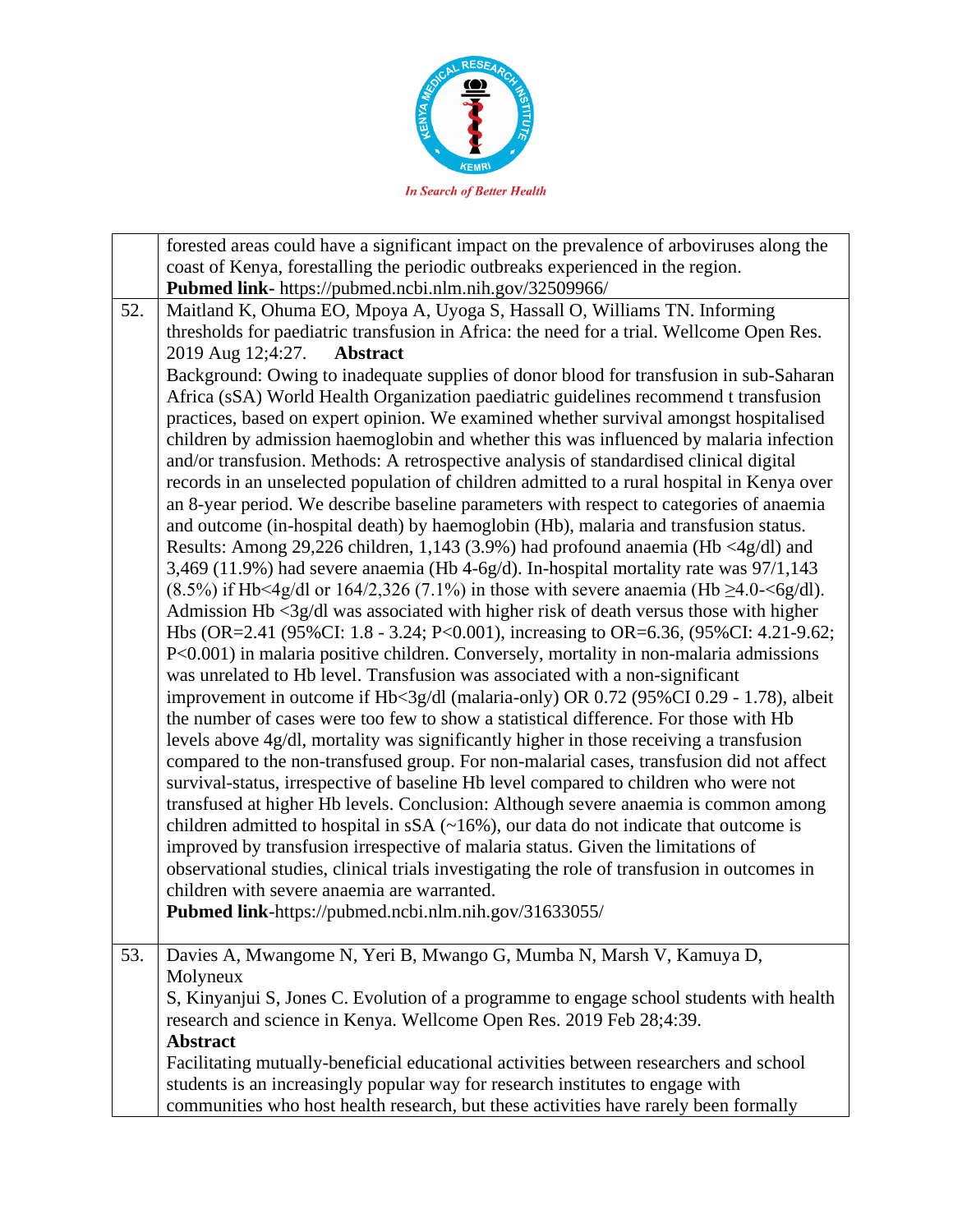

|     | examined as a community or public engagement approach in health research. The                 |
|-----|-----------------------------------------------------------------------------------------------|
|     | KEMRI-Wellcome Trust Research Programme (KWTRP) in Kilifi, Kenya, through a                   |
|     | Participatory Action Research (PAR) approach involving students, teachers, researchers        |
|     | and education stakeholders, has incorporated 'school engagement' as a key component           |
|     | into their community engagement (CE) strategy. School engagement activities at KWTRP          |
|     | aim at strengthening the ethical practice of the institution in two ways: through promoting   |
|     | an interest in science and research among school students as a form of benefit-sharing;       |
|     | and through creating forums for dialogue aimed at promoting mutual understanding              |
|     | between researchers and school students. In this article, we provide a background of CE       |
|     | in Kilifi and describe the diverse ways in which health researchers have engaged with         |
|     | communities and schools in different parts of the world. We then describe the way in          |
|     |                                                                                               |
|     | which the KWTRP school engagement programme (SEP) was developed and scaled-up.                |
|     | We conclude with a discussion about the challenges, benefits and lessons learnt from the      |
|     | SEP implementation and scale-up in Kilifi, which can inform the establishment of SEPs         |
|     | in other settings.                                                                            |
|     | Pubmed link-https://pubmed.ncbi.nlm.nih.gov/30906884/                                         |
| 53. | Smit MR, Ochomo EO, Waterhouse D, Kwambai TK, Abong'o BO, Bousema T, Bayoh                    |
|     | NM, Gimnig JE, Samuels AM, Desai MR, Phillips-Howard PA, Kariuki SK, Wang D,                  |
|     | Ter Kuile FO, Ward SA, Aljayyoussi G. Pharmacokinetics-Pharmacodynamics of High-              |
|     | Dose Ivermectin with Dihydroartemisinin-Piperaquine on Mosquitocidal Activity and             |
|     | QT-Prolongation (IVERMAL). Clin Pharmacol Ther. 2019 Feb;105(2):388-401.                      |
|     | <b>Abstract</b>                                                                               |
|     | High-dose ivermectin, co-administered for 3 days with dihydroartemisinin-piperaquine          |
|     | (DP), killed mosquitoes feeding on individuals for at least 28 days posttreatment in a        |
|     | recent trial (IVERMAL), whereas 7 days was predicted pretrial. The current study              |
|     | assessed the relationship between ivermectin blood concentrations and the observed            |
|     | mosquitocidal effects against Anopheles gambiae s.s. Three days of ivermectin 0, 300, or      |
|     | 600 mcg/kg/day plus DP was randomly assigned to 141 adults with uncomplicated                 |
|     | malaria in Kenya. During 28 days of follow-up, 1,393 venous and 335 paired capillary          |
|     | plasma samples, 850 mosquito-cluster mortality rates, and 524 QTcF-intervals were             |
|     | collected. Using pharmacokinetic/pharmacodynamic (PK/PD) modeling, we show a                  |
|     | consistent correlation between predicted ivermectin concentrations and observed               |
|     | mosquitocidal-effects throughout the 28-day study duration, without invoking an               |
|     | unidentified mosquitocidal metabolite or drug-drug interaction. Ivermectin had no effect      |
|     | on piperaquine's PKs or QTcF-prolongation. The PK/PD model can be used to design              |
|     | new treatment regimens with predicted mosquitocidal effect. This methodology could be         |
|     | used to evaluate effectiveness of other endectocides.                                         |
|     | Pubmed link-https://pubmed.ncbi.nlm.nih.gov/30125353/                                         |
| 55. | van den Berg M, Ogutu B, Sewankambo NK, Biller-Andorno N, Tanner M. RTS,S                     |
|     | malaria vaccine pilot studies: addressing the human realities in large-scale clinical trials. |
|     | Trials. 2019 May 31;20(1):316.                                                                |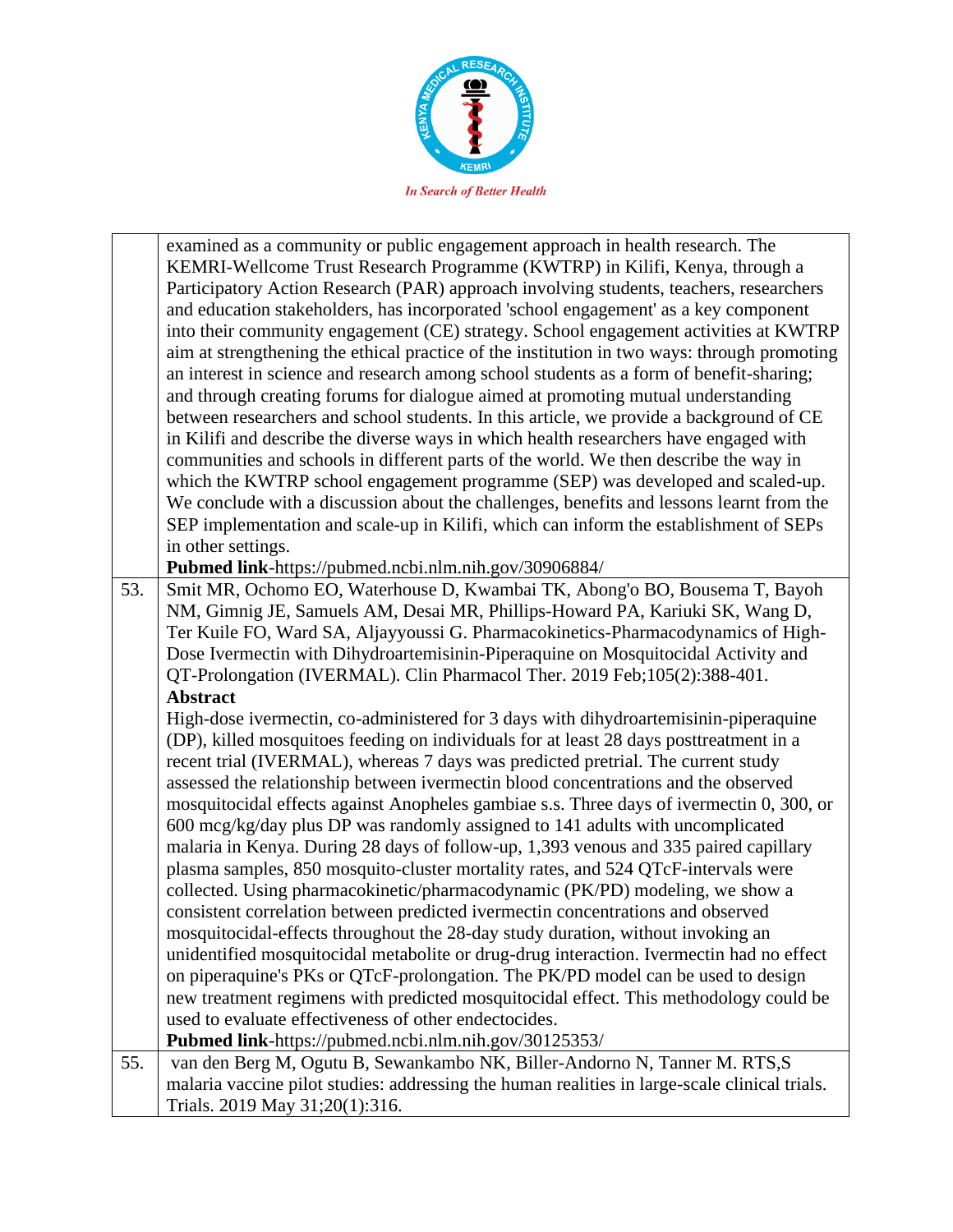

|     | <b>Abstract</b>                                                                                                                                                                                                                                                                                                                                                                                                                                                                                                                                                                                                                                                                                                                                                                                                                                                                                                                                                                                                                                                           |
|-----|---------------------------------------------------------------------------------------------------------------------------------------------------------------------------------------------------------------------------------------------------------------------------------------------------------------------------------------------------------------------------------------------------------------------------------------------------------------------------------------------------------------------------------------------------------------------------------------------------------------------------------------------------------------------------------------------------------------------------------------------------------------------------------------------------------------------------------------------------------------------------------------------------------------------------------------------------------------------------------------------------------------------------------------------------------------------------|
|     | A malaria vaccine as part of the integrated malaria control and elimination efforts will<br>have a major impact on public health in sub-Sahara Africa. The first malaria vaccine,<br>RTS, S, now enters pilot implementation in three African countries. These pilot<br>implementation studies are being initiated in Kenya, Malawi, and Ghana to inform the<br>broader roll-out recommendation. Based on the malaria vaccine clinical trial experiences,<br>key ethical practices for effective clinical trial research in low-resource settings are<br>described. For successful vaccine integration into malaria intervention programs, the<br>relational dynamics between researchers and trial communities must be made explicit.<br>Incorporating community values and returning to research practices that serve the<br>intended benefactors are key strategies that address the human realities in large-scale<br>clinical trials and pilot implementation, leading to positive public health outcomes.<br>Pubmed link- https://pubmed.ncbi.nlm.nih.gov/31151473/ |
| 56. | Oyando R, Njoroge M, Nguhiu P, Kirui F, Mbui J, Sigilai A, Bukania Z, Obala A, Munge                                                                                                                                                                                                                                                                                                                                                                                                                                                                                                                                                                                                                                                                                                                                                                                                                                                                                                                                                                                      |
|     | K, Etyang A, Barasa E. Patient costs of hypertension care in public health care facilities                                                                                                                                                                                                                                                                                                                                                                                                                                                                                                                                                                                                                                                                                                                                                                                                                                                                                                                                                                                |
|     | in Kenya. Int J Health Plann Manage. 2019 Apr;34(2):e1166-e1178.                                                                                                                                                                                                                                                                                                                                                                                                                                                                                                                                                                                                                                                                                                                                                                                                                                                                                                                                                                                                          |
|     | <b>Abstract</b>                                                                                                                                                                                                                                                                                                                                                                                                                                                                                                                                                                                                                                                                                                                                                                                                                                                                                                                                                                                                                                                           |
|     | Objective: To estimate the direct and indirect costs of diabetes mellitus care at five public<br>health facilities in Kenya.                                                                                                                                                                                                                                                                                                                                                                                                                                                                                                                                                                                                                                                                                                                                                                                                                                                                                                                                              |
|     | Methods: We conducted a cross-sectional study in two counties where diabetes patients                                                                                                                                                                                                                                                                                                                                                                                                                                                                                                                                                                                                                                                                                                                                                                                                                                                                                                                                                                                     |
|     | aged 18 years and above were interviewed. Data on care-seeking costs were obtained                                                                                                                                                                                                                                                                                                                                                                                                                                                                                                                                                                                                                                                                                                                                                                                                                                                                                                                                                                                        |
|     | from 163 patients seeking diabetes care at five public facilities using the cost-of-illness                                                                                                                                                                                                                                                                                                                                                                                                                                                                                                                                                                                                                                                                                                                                                                                                                                                                                                                                                                               |
|     | approach. Medicines and user charges were classified as direct health care costs while                                                                                                                                                                                                                                                                                                                                                                                                                                                                                                                                                                                                                                                                                                                                                                                                                                                                                                                                                                                    |
|     | expenses on transport, food, and accommodation were classified as direct non-health care                                                                                                                                                                                                                                                                                                                                                                                                                                                                                                                                                                                                                                                                                                                                                                                                                                                                                                                                                                                  |
|     | costs. Productivity losses due to diabetes were classified as indirect costs. We computed                                                                                                                                                                                                                                                                                                                                                                                                                                                                                                                                                                                                                                                                                                                                                                                                                                                                                                                                                                                 |
|     | annual direct and indirect costs borne by these patients.                                                                                                                                                                                                                                                                                                                                                                                                                                                                                                                                                                                                                                                                                                                                                                                                                                                                                                                                                                                                                 |
|     | Results: More than half (57.7%) of sampled patients had hypertension comorbidity.<br>Overall, the mean annual direct patient cost was KES 53 907 (95% CI, 43 625.4-64                                                                                                                                                                                                                                                                                                                                                                                                                                                                                                                                                                                                                                                                                                                                                                                                                                                                                                     |
|     | 188.6) (US\$ 528.5 [95% CI, 427.7-629.3]). Medicines accounted for 52.4%, transport                                                                                                                                                                                                                                                                                                                                                                                                                                                                                                                                                                                                                                                                                                                                                                                                                                                                                                                                                                                       |
|     | 22.6%, user charges 17.5%, and food 7.5% of total direct costs. Overall mean annual                                                                                                                                                                                                                                                                                                                                                                                                                                                                                                                                                                                                                                                                                                                                                                                                                                                                                                                                                                                       |
|     | indirect cost was KES 23 174 (95% CI, 20 910-25 438.8) (US\$ 227.2 [95% CI, 205-                                                                                                                                                                                                                                                                                                                                                                                                                                                                                                                                                                                                                                                                                                                                                                                                                                                                                                                                                                                          |
|     | 249.4]). Patients reporting hypertension comorbidity incurred higher costs compared with                                                                                                                                                                                                                                                                                                                                                                                                                                                                                                                                                                                                                                                                                                                                                                                                                                                                                                                                                                                  |
|     | diabetes-only patients. The incidence of catastrophic costs was 63.1% (95% CI, 55.7-                                                                                                                                                                                                                                                                                                                                                                                                                                                                                                                                                                                                                                                                                                                                                                                                                                                                                                                                                                                      |
|     | 70.7) and increased to 75.4% (95% CI, 68.3-82.1) when transport costs were included.                                                                                                                                                                                                                                                                                                                                                                                                                                                                                                                                                                                                                                                                                                                                                                                                                                                                                                                                                                                      |
|     | Conclusion: There are substantial direct and indirect costs borne by diabetic patients in                                                                                                                                                                                                                                                                                                                                                                                                                                                                                                                                                                                                                                                                                                                                                                                                                                                                                                                                                                                 |
|     | seeking care from public facilities in Kenya. High incidence of catastrophic costs                                                                                                                                                                                                                                                                                                                                                                                                                                                                                                                                                                                                                                                                                                                                                                                                                                                                                                                                                                                        |
|     | suggests diabetes services are unaffordable to majority of diabetic patients and illustrate                                                                                                                                                                                                                                                                                                                                                                                                                                                                                                                                                                                                                                                                                                                                                                                                                                                                                                                                                                               |
|     | the urgent need to improve financial risk protection to ensure access to care.<br>Pubmed link- https://pubmed.ncbi.nlm.nih.gov/31621953/                                                                                                                                                                                                                                                                                                                                                                                                                                                                                                                                                                                                                                                                                                                                                                                                                                                                                                                                  |
|     |                                                                                                                                                                                                                                                                                                                                                                                                                                                                                                                                                                                                                                                                                                                                                                                                                                                                                                                                                                                                                                                                           |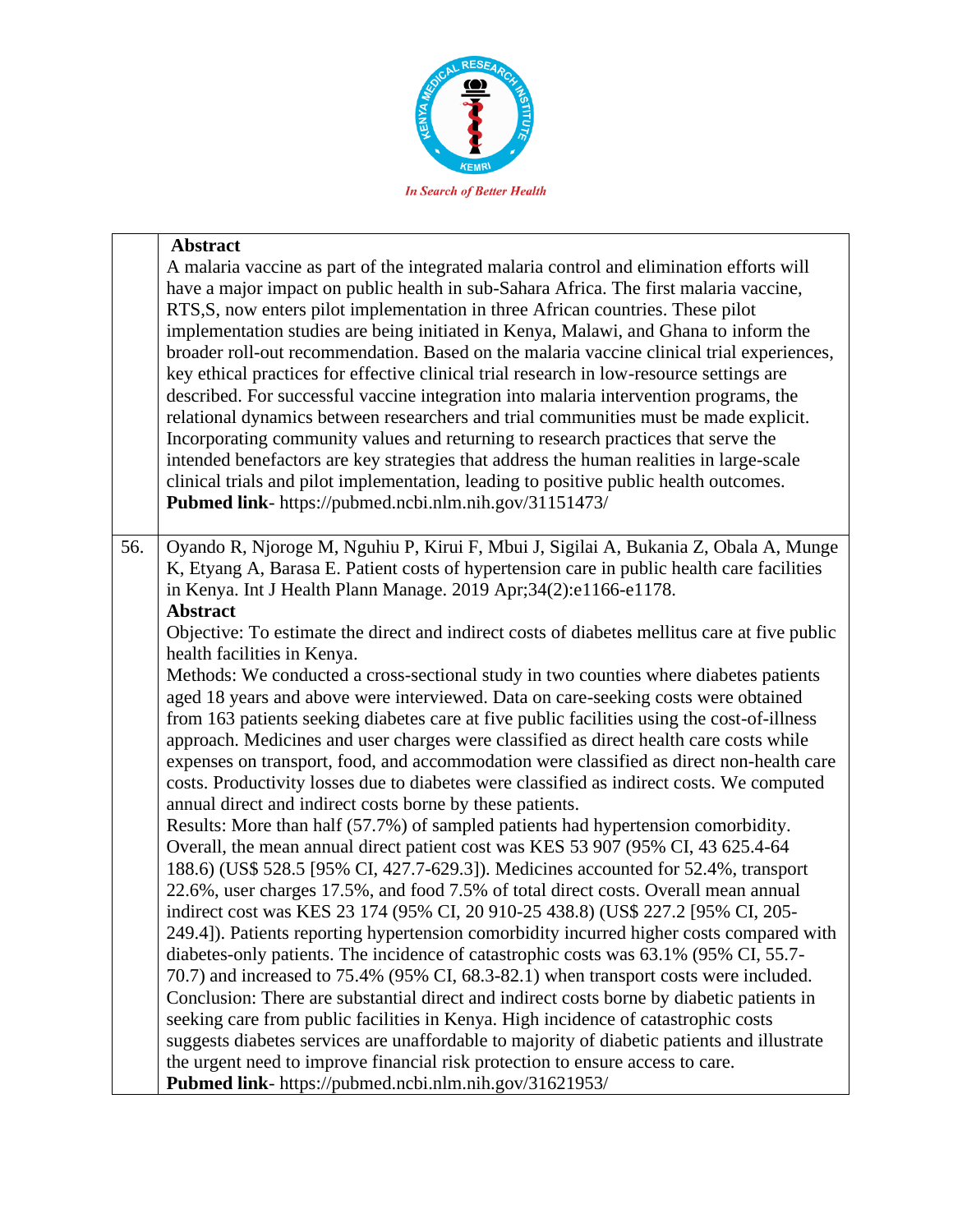

57. Githang'a D, Anzala O, Mutegi C, Agweyu A. The effects of exposures to mycotoxins on immunity in children: A systematic review. Curr Probl Pediatr Adolesc Health Care. 2019 May; 49(5): 109-116.

## **Abstract**

The majority of childhood deaths occur in low-income countries, with vaccinepreventable infections contributing greatly. Of the many possible environmental factors that could hamper a child's immune response, mycotoxins rank among the least studied in spite of the high exposure in vulnerable populations. Aflatoxin crosses the placenta, is secreted in breast milk and is consumed widely in weaning diets by children with developing organ systems. This review describes the effects of mycotoxin exposure on immunity in children that may contribute to sub-optimal vaccine effectiveness. We searched electronic databases and references of identified articles for relevant studies on the effects of mycotoxins on the immune system in children. Geographical location, publication year, study design, sample selection, sample size, mean age, route of exposure were extracted on a standard template. Quality was assessed using Joanna Briggs Institute tool for appraisal of systematic reviews for prevalence studies. Our analyses and reporting were conducted in accordance with the preferred reporting items for systematic reviews and meta-analyses (PRISMA) guidelines. Out of 806 articles screened, 5 observational studies met criteria for inclusion for review. The definition of exposures to mycotoxins and outcomes varied across the studies. Exposure to mycotoxins was positively associated with low birth weight and concentration of antibodies to asexual malaria parasites and hepatitis B surface antigen, and negatively associated with death and sIgA, antibodies to pneumococcal antigen 23. Despite the far-reaching clinical and public health effects of mycotoxin exposure among children, studies on the effects of mycotoxin exposure on immunity in children were few, small and mostly of low quality. There is an urgent need for carefully designed prospective studies in this neglected field to inform policy interventions for child health in settings where exposure to mycotoxins is high. **Pubmed link**- https://pubmed.ncbi.nlm.nih.gov/31126742/

58. Uyoga S, Macharia AW, Ndila CM, Nyutu G, Shebe M, Awuondo KO, Mturi N, Peshu N, Tsofa B, Scott JAG, Maitland K, Williams TN. The indirect health effects of malaria estimated from health advantages of the sickle cell trait. Nat Commun. 2019 Feb 20;10(1):856.

## **Abstract**

Most estimates of the burden of malaria are based on its direct impacts; however, its true burden is likely to be greater because of its wider effects on overall health. Here we estimate the indirect impact of malaria on children's health in a case-control study, using the sickle cell trait (HbAS), a condition associated with a high degree of specific malaria resistance, as a proxy indicator for an effective intervention. We estimate the odds ratios for HbAS among cases (all children admitted to Kilifi County Hospital during 2000- 2004) versus community controls. As expected, HbAS protects strongly against malaria admissions (aOR 0.26; 95%CI 0.22-0.31), but it also protects against other syndromes,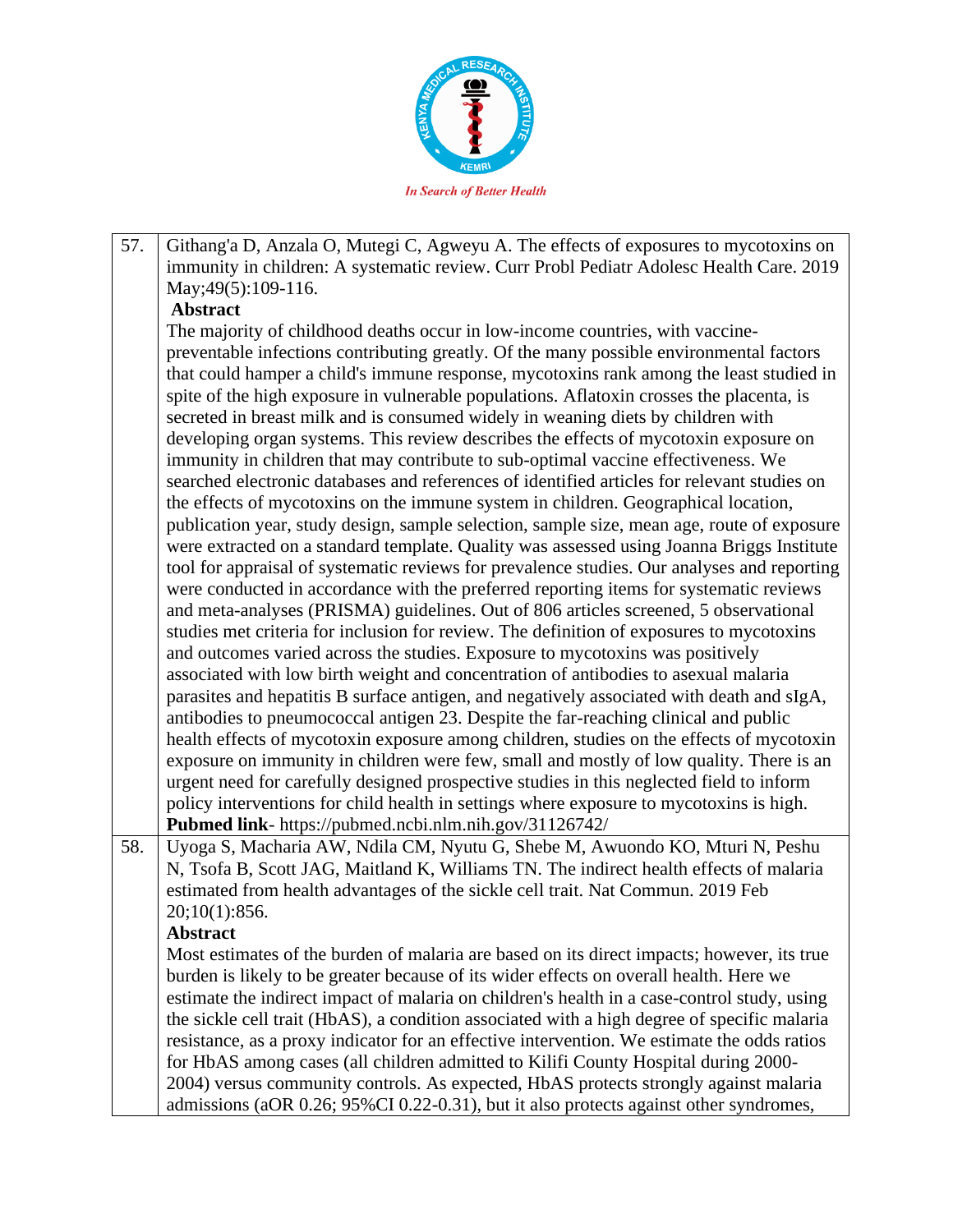

|     | including neonatal conditions (aOR 0.79; 0.67-0.93), bacteraemia (aOR 0.69; 0.54-0.88)<br>and severe malnutrition (aOR 0.67; 0.55-0.83). The wider health impacts of malaria<br>should be considered when estimating the potential added benefits of effective malaria<br>interventions.<br>Pubmed link- https://pubmed.ncbi.nlm.nih.gov/30787300/                                                                                                                                                                                                                                                                                                                                                                                                                                                                                                                                                                                                                                                                                                                                                                                                                                                                                                                                                                                                                                                                                                                                                                                                                                                                                                                                                                                                                                                                                  |
|-----|-------------------------------------------------------------------------------------------------------------------------------------------------------------------------------------------------------------------------------------------------------------------------------------------------------------------------------------------------------------------------------------------------------------------------------------------------------------------------------------------------------------------------------------------------------------------------------------------------------------------------------------------------------------------------------------------------------------------------------------------------------------------------------------------------------------------------------------------------------------------------------------------------------------------------------------------------------------------------------------------------------------------------------------------------------------------------------------------------------------------------------------------------------------------------------------------------------------------------------------------------------------------------------------------------------------------------------------------------------------------------------------------------------------------------------------------------------------------------------------------------------------------------------------------------------------------------------------------------------------------------------------------------------------------------------------------------------------------------------------------------------------------------------------------------------------------------------------|
| 59. | Kivata MW, Mbuchi M, Eyase FL, Bulimo WD, Kyanya CK, Oundo V, Muriithi SW,<br>Andagalu B, Mbinda WM, Soge OO, McClelland RS, Sang W, Mancuso JD. gyrA and<br>parC mutations in fluoroquinolone-resistant Neisseria gonorrhoeae isolates from Kenya.<br>BMC Microbiol. 2019 Apr 8;19(1):76.<br><b>Abstract</b>                                                                                                                                                                                                                                                                                                                                                                                                                                                                                                                                                                                                                                                                                                                                                                                                                                                                                                                                                                                                                                                                                                                                                                                                                                                                                                                                                                                                                                                                                                                       |
|     | Background: Phenotypic fluoroquinolone resistance was first reported in Western Kenya<br>in 2009 and later in Coastal Kenya and Nairobi. Until recently gonococcal<br>fluoroquinolone resistance mechanisms in Kenya had not been elucidated. The aim of this<br>paper is to analyze mutations in both gyrA and parC responsible for elevated<br>fluoroquinolone Minimum Inhibitory Concentrations (MICs) in Neisseria gonorrhoeae<br>(GC) isolated from heterosexual individuals from different locations in Kenya between<br>2013 and 2017.                                                                                                                                                                                                                                                                                                                                                                                                                                                                                                                                                                                                                                                                                                                                                                                                                                                                                                                                                                                                                                                                                                                                                                                                                                                                                       |
|     | Methods: Antimicrobial Susceptibility Tests were done on 84 GC in an ongoing Sexually<br>Transmitted Infections (STI) surveillance program. Of the 84 isolates, 22 resistant to two<br>or more classes of antimicrobials were chosen for analysis. Antimicrobial susceptibility<br>tests were done using E-test (BioMerieux) and the results were interpreted with reference<br>to European Committee on Antimicrobial Susceptibility Testing (EUCAST) standards.<br>The isolates were sub-cultured, and whole genomes were sequenced using Illumina<br>platform. Reads were assembled de novo using Velvet, and mutations in the GC<br>Quinolone Resistant Determining Regions identified using Bioedit sequence alignment<br>editor. Single Nucleotide Polymorphism based phylogeny was inferred using RaxML.<br>Results: Double GyrA amino acid substitutions; S91F and D95G/D95A were identified in<br>20 isolates. Of these 20 isolates, 14 had an additional E91G ParC substitution and<br>significantly higher ciprofloxacin MICs ( $p = 0.0044$ <sup>*</sup> ). On the contrary, norfloxacin MICs<br>of isolates expressing both GyrA and ParC QRDR amino acid changes were not<br>significantly high ( $p = 0.82$ ) compared to MICs of isolates expressing GyrA substitutions<br>alone. No single GyrA substitution was found in the analyzed isolates, and no isolate<br>contained a ParC substitution without the simultaneous presence of double GyrA<br>substitutions. Maximum likelihood tree clustered the 22 isolates into 6 distinct clades.<br>Conclusion: Simultaneous presence of amino acid substitutions in ParC and GyrA has<br>been reported to increase gonococcal fluoroquinolone resistance from different regions in<br>the world. Our findings indicate that GyrA S91F, D95G/D95A and ParC E91G amino |
|     | acid substitutions mediate high fluoroquinolone resistance in the analyzed Kenyan GC.<br>Pubmed link- https://pubmed.ncbi.nlm.nih.gov/30961546/                                                                                                                                                                                                                                                                                                                                                                                                                                                                                                                                                                                                                                                                                                                                                                                                                                                                                                                                                                                                                                                                                                                                                                                                                                                                                                                                                                                                                                                                                                                                                                                                                                                                                     |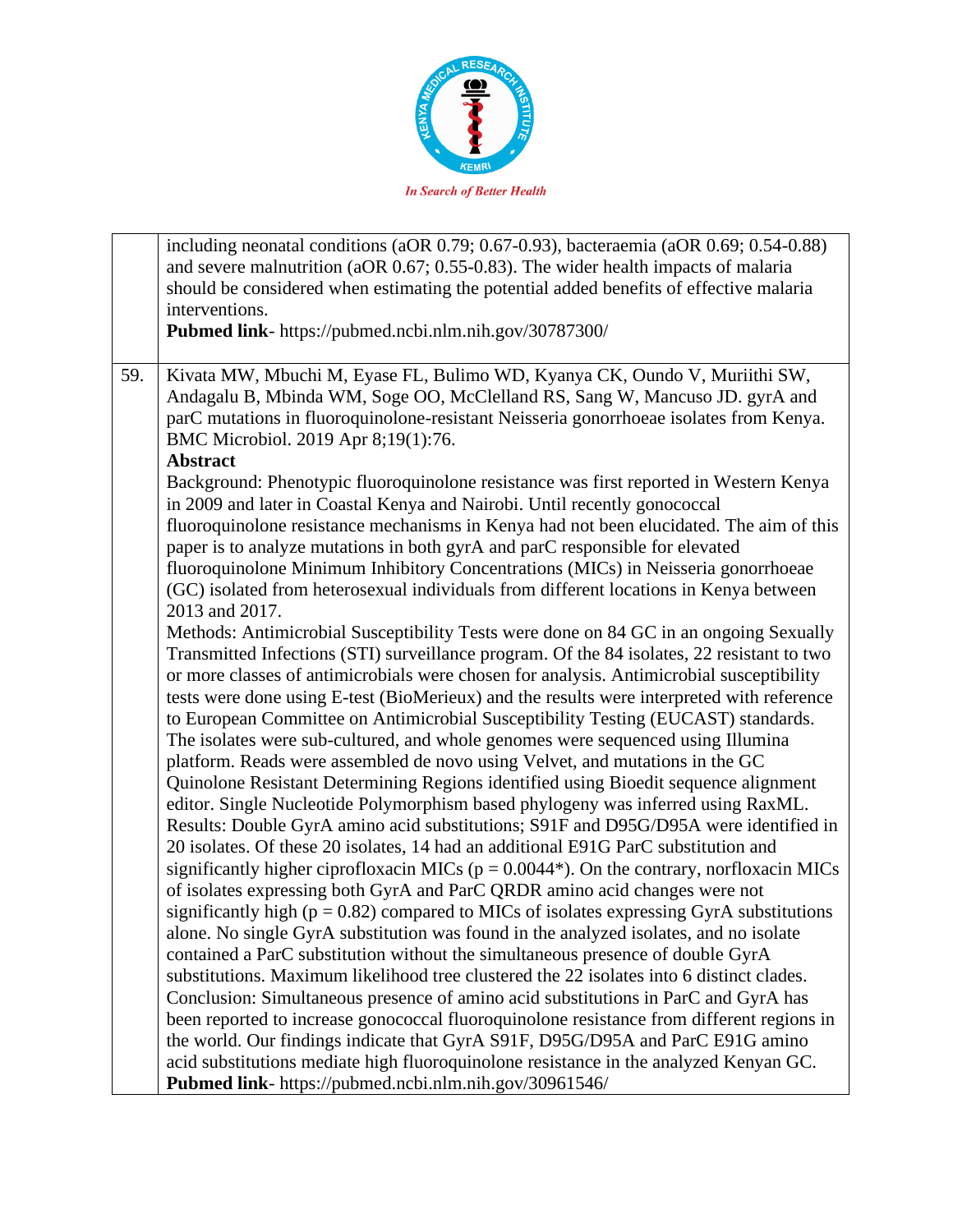

60. Hendriksen RS, Lukjancenko O, Munk P, Hjelmsø MH, Verani JR, Ng'eno E, Bigogo G, Kiplangat S, Oumar T, Bergmark L, Röder T, Neatherlin JC, Clayton O, Hald T, Karlsmose S, Pamp SJ, Fields B, Montgomery JM, Aarestrup FM. Pathogen surveillance in the informal settlement, Kibera, Kenya, using a metagenomic approach. PLoS One. 2019 Oct 10;14(10):e0222531. **Abstract** Background: Worldwide, the number of emerging and re-emerging infectious diseases is increasing, highlighting the importance of global disease pathogen surveillance. Traditional population-based methods may fail to capture important events, particularly in settings with limited access to health care, such as urban informal settlements. In such environments, a mixture of surface water runoff and human feces containing pathogenic microorganisms could be used as a surveillance surrogate. Method: We conducted a temporal metagenomic analysis of urban sewage from Kibera, an urban informal settlement in Nairobi, Kenya, to detect and quantify bacterial and associated antimicrobial resistance (AMR) determinants, viral and parasitic pathogens. Data were examined in conjunction with data from ongoing clinical infectious disease surveillance. Results: A large variation of read abundances related to bacteria, viruses, and parasites of medical importance, as well as bacterial associated antimicrobial resistance genes over time were detected. Significant increased abundances were observed for a number of bacterial pathogens coinciding with higher abundances of AMR genes. Vibrio cholerae as well as rotavirus A, among other virus peaked in several weeks during the study period whereas Cryptosporidium spp. and Giardia spp, varied more over time. Conclusion: The metagenomic surveillance approach for monitoring circulating pathogens in sewage was able to detect putative pathogen and resistance loads in an urban informal settlement. Thus, valuable if generated in real time to serve as a comprehensive infectious disease agent surveillance system with the potential to guide disease prevention and treatment. The approach may lead to a paradigm shift in conducting real-time global genomics-based surveillance in settings with limited access to health care. **Pubmed link**- https://pubmed.ncbi.nlm.nih.gov/31600207/ 61. Ochola-Oyier LI, Wamae K, Omedo I, Ogola C, Matharu A, Musabyimana JP, Njogu FK, Marsh K. Few Plasmodium falciparum merozoite ligand and erythrocyte receptor pairs show evidence of balancing selection. Infect Genet Evol. 2019 Apr;69:235-245. **Abstract** Erythrocyte surface proteins have been identified as receptors of Plasmodium falciparum merozoite proteins. The ligand-receptor interactions enable the parasite to invade human erythrocytes, initiating the clinical symptoms of malaria. These interactions are likely to have had an evolutionary impact on the genes that encode the ligand and receptor proteins. We used sequence data from Kilifi, Kenya to detect departures from neutrality in a paired analysis of P. falciparum merozoite ligands and their erythrocyte receptor genes from the same population. We genotyped parasite and human DNA obtained from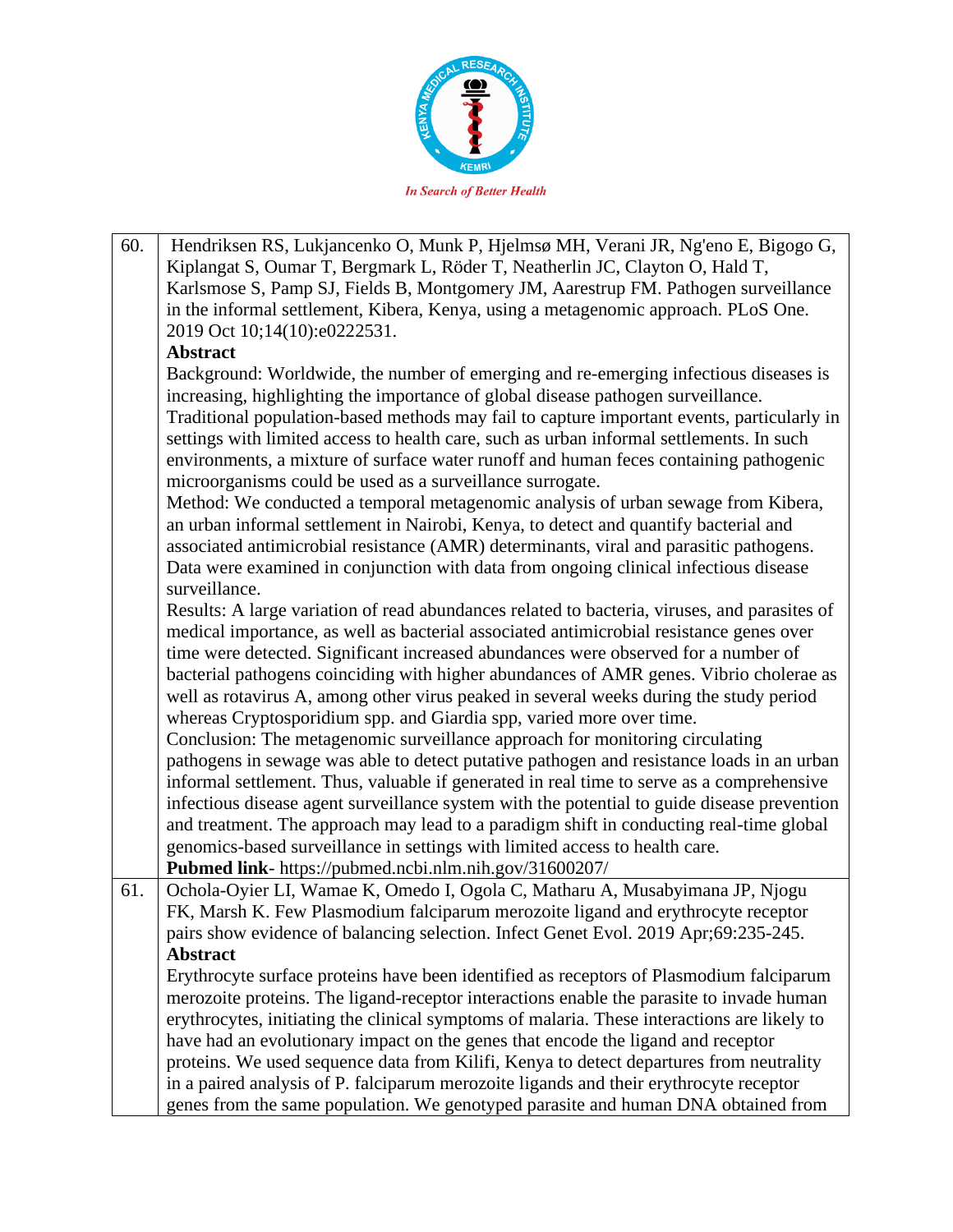

|     | 93 individuals with severe malaria. We examined six merozoite ligands EBA175, EBL1,                   |
|-----|-------------------------------------------------------------------------------------------------------|
|     | EBA140, MSP1, Rh4 and Rh5, and their corresponding erythrocyte receptors,                             |
|     | glycophorin (Gyp) A, GypB, GypC, band 3, complement receptor (CR) 1 and basigin,                      |
|     | focusing on the regions involved in the ligand-receptor interactions. Positive Tajima's D             |
|     | values $(>1)$ were observed only in the MSP1 C-terminal region and EBA175 region II,                  |
|     | while negative values $(<1)$ were observed in EBL-1 region II, Rh4, basigin exons 3 and               |
|     |                                                                                                       |
|     | 5, CR1 exon 5, Gyp B exons 2, 3 and 4 and Gyp C exon 2. Additionally, ebl-1 region II                 |
|     | and basigin exon 3 showed extreme negative values in all three tests, Tajima's D, Fu & Li             |
|     | $D^*$ and $F^*$ , $\leq$ - 2. A large majority of the erythrocyte receptor and merozoite genes have a |
|     | negative Tajima's D even when compared with previously published whole genome data.                   |
|     | Thus, highlighting EBA175 region II and MSP1-33, as outlier genes with a positive                     |
|     | Tajima's $D$ ( $>1$ ). Both these genes contain multiple polymorphisms, which in the case of          |
|     | EBA175 may counteract receptor polymorphisms and/or evade host immune responses                       |
|     | and in MSP1 the polymorphisms may primarily evade host immune responses.                              |
|     | Pubmed link- https://pubmed.ncbi.nlm.nih.gov/30735814/                                                |
| 62. | George EC, Kiguli S, Olupot PO, Opoka RO, Engoru C, Akech SO, Nyeko R, Mtove G,                       |
|     | Mpoya A, Thomason MJ, Crawley J, Evans JA, Gibb DM, Babiker AG, Maitland K,                           |
|     | Walker AS. Mortality risk over time after early fluid resuscitation in African children.              |
|     | Crit Care. 2019 Nov 27;23(1):377.                                                                     |
|     | <b>Abstract</b>                                                                                       |
|     | Background: African children hospitalised with severe febrile illness have a high risk of             |
|     | mortality. The Fluid Expansion As Supportive Therapy (FEAST) trial (ISCRTN                            |
|     | 69856593) demonstrated increased mortality risk associated with fluid boluses, but the                |
|     | temporal relationship to bolus therapy and underlying mechanism remains unclear.                      |
|     | Methods: In a post hoc retrospective analysis, flexible parametric models were used to                |
|     | compare change in mortality risk post-randomisation in children allocated to bolus                    |
|     | therapy with 20-40 ml/kg 5% albumin or 0.9% saline over 1-2 h or no bolus (control, 4                 |
|     | ml/kg/hour maintenance), overall and for different terminal clinical events (cardiogenic,             |
|     | neurological, respiratory, or unknown/other).                                                         |
|     | Results: Two thousand ninety-seven and 1041 children were randomised to bolus vs no                   |
|     | bolus, of whom 254 (12%) and 91 (9%) respectively died within 28 days. Median (IQR)                   |
|     | bolus fluid in the bolus groups received by 4 h was $20(20, 40)$ ml/kg and was the same at            |
|     | 8 h; total fluids received in bolus groups at 4 h and 8 h were 38 (28, 43) ml/kg and 40 (30,          |
|     | 50) ml/kg, respectively. Total fluid volumes received in the control group by 4 h and 8 h             |
|     | were median (IQR) $10(6, 15)$ ml/kg and $10(10, 26)$ ml/kg, respectively. Mortality risk              |
|     | was greatest 30 min post-randomisation in both groups, declining sharply to 4 h and then              |
|     | more slowly to 28 days. Maximum mortality risk was similar in bolus and no bolus                      |
|     | groups; however, the risk declined more slowly in the bolus group, with significantly                 |
|     | higher mortality risk compared to the no bolus group from 1.6 to 101 h (4 days) post-                 |
|     | randomisation. The delay in decline in mortality risk in the bolus groups was most                    |
|     | pronounced for cardiogenic modes of death.                                                            |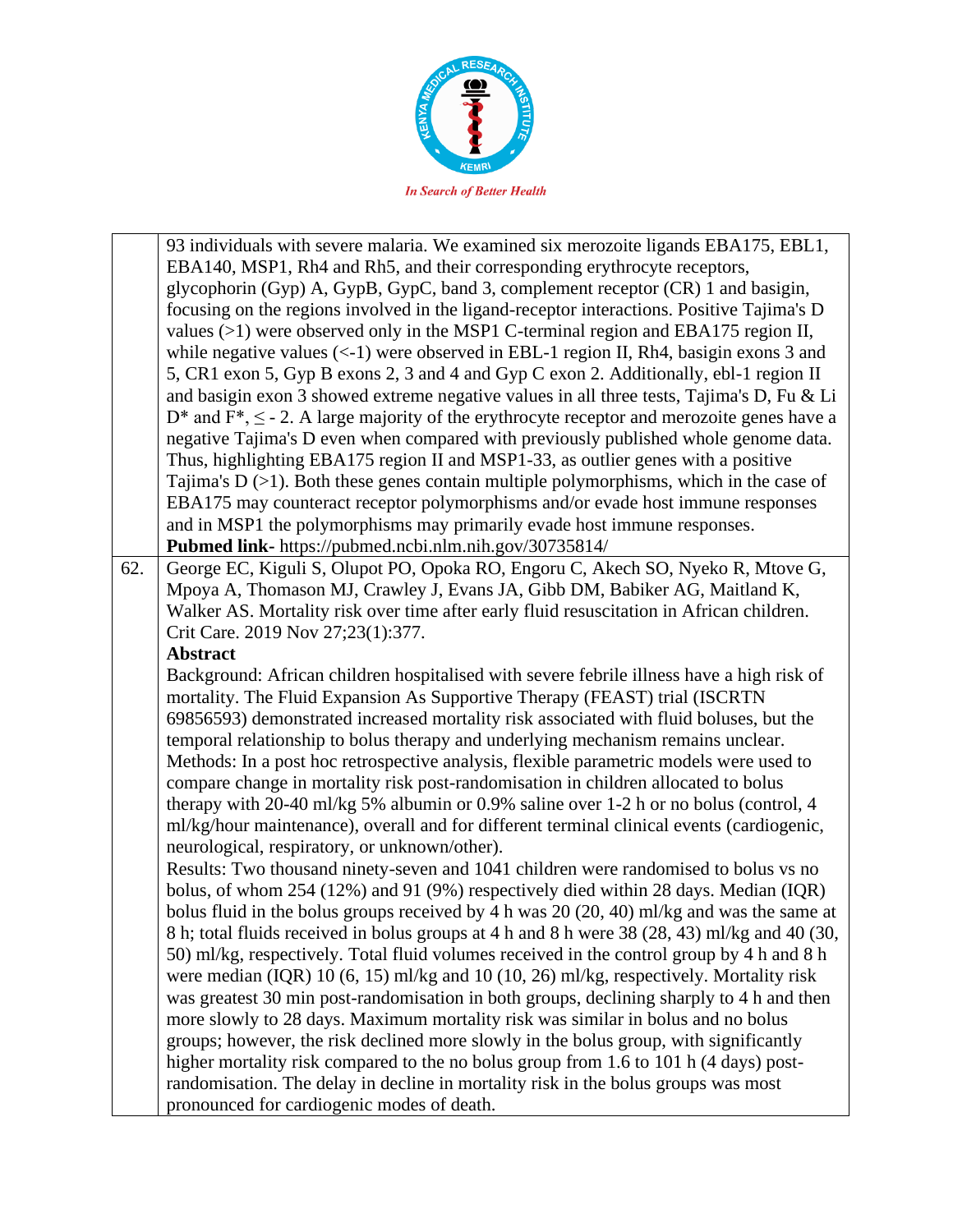

|     | Conclusions: The increased risk from bolus therapy was not due to a mechanism                                                                                           |
|-----|-------------------------------------------------------------------------------------------------------------------------------------------------------------------------|
|     | occurring immediately after bolus administration. Excess mortality risk in the bolus group                                                                              |
|     | resulted from slower decrease in mortality risk over the ensuing 4 days. Thus,                                                                                          |
|     | administration of modest bolus volumes appeared to prevent mortality risk declining at                                                                                  |
|     | the same rate that it would have done without a bolus, rather than harm associated with                                                                                 |
|     | bolus resulting from a concurrent increased risk of death peri-bolus administration.                                                                                    |
|     | Pubmed link- https://pubmed.ncbi.nlm.nih.gov/31775837/                                                                                                                  |
| 63. | Chadeka EA, Nagi S, Cheruiyot NB, Bahati F, Sunahara T, Njenga SM, Hamano S. A                                                                                          |
|     | high-intensity cluster of <i>Schistosoma mansoni</i> infection around Mbita cause way,                                                                                  |
|     | western Kenya: a confirmatory cross-sectional survey. Trop Med Health. 2019 Apr                                                                                         |
|     | 15;47:26.                                                                                                                                                               |
|     | <b>Abstract</b>                                                                                                                                                         |
|     | In Kenya, communities residing along the shores and islands of Lake Victoria bear a                                                                                     |
|     | substantial burden of schistosomiasis. Although there is a school-based deworming                                                                                       |
|     | program in place, the transmission of Schistosoma mansoni varies even at a fine scale.                                                                                  |
|     | Given the focal nature of schistosomes' transmission, we aim to identify areas with high                                                                                |
|     | intensity of S. mansoni infection in Mbita, Homabay County, western Kenya, for                                                                                          |
|     | prioritized integrated control measures. Our findings confirm a high intensity of S.                                                                                    |
|     |                                                                                                                                                                         |
|     | mansoni infection cluster around Mbita causeway. While the current efforts to curtail                                                                                   |
|     | morbidity due to schistosomiasis through preventive chemotherapy in schools are crucial,                                                                                |
|     | fine-scale mapping of risk areas is necessary for specific integrated control measures.                                                                                 |
|     | Pubmed link- https://pubmed.ncbi.nlm.nih.gov/31015786/                                                                                                                  |
| 64. | Munge K, Mulupi S, Barasa E, Chuma J. A critical analysis of purchasing arrangements                                                                                    |
|     | in Kenya: the case of micro health insurance. BMC Health Serv Res. 2019 Jan                                                                                             |
|     | 18;19(1):45.                                                                                                                                                            |
|     | <b>Abstract</b>                                                                                                                                                         |
|     | Background: Strategic purchasing can ensure that financial resources are used in a way                                                                                  |
|     | that optimally enhances the attainment of health system goals. A number of low- and                                                                                     |
|     | middle-income countries, including Kenya, have experimented with micro health                                                                                           |
|     | insurance (MHIs) as a means to purchase health services for the informal sector. This                                                                                   |
|     | study aimed to examine the purchasing practices of MHIs in Kenya.                                                                                                       |
|     | Methods: The study was guided by an analytical framework that compared purchasing                                                                                       |
|     | practices of MHIs with the ideal actions for strategic purchasing along three pairs of                                                                                  |
|     | principal-agent relationships (government-purchaser, purchaser-provider and citizen-                                                                                    |
|     | purchaser). The study adopted a qualitative descriptive case study design with 2 MHIs as                                                                                |
|     | cases. Data were collected through document reviews (regulation, marketing materials,                                                                                   |
|     |                                                                                                                                                                         |
|     | websites) and semi-structured interviews with key informants ( $n = 27$ ).                                                                                              |
|     | Results: The regulatory framework for MHIs did not adequately support strategic                                                                                         |
|     |                                                                                                                                                                         |
|     | purchasing practice and was exacerbated by poor coordination between health and<br>financial sectors. The MHIs strategically contracted health providers over whom they |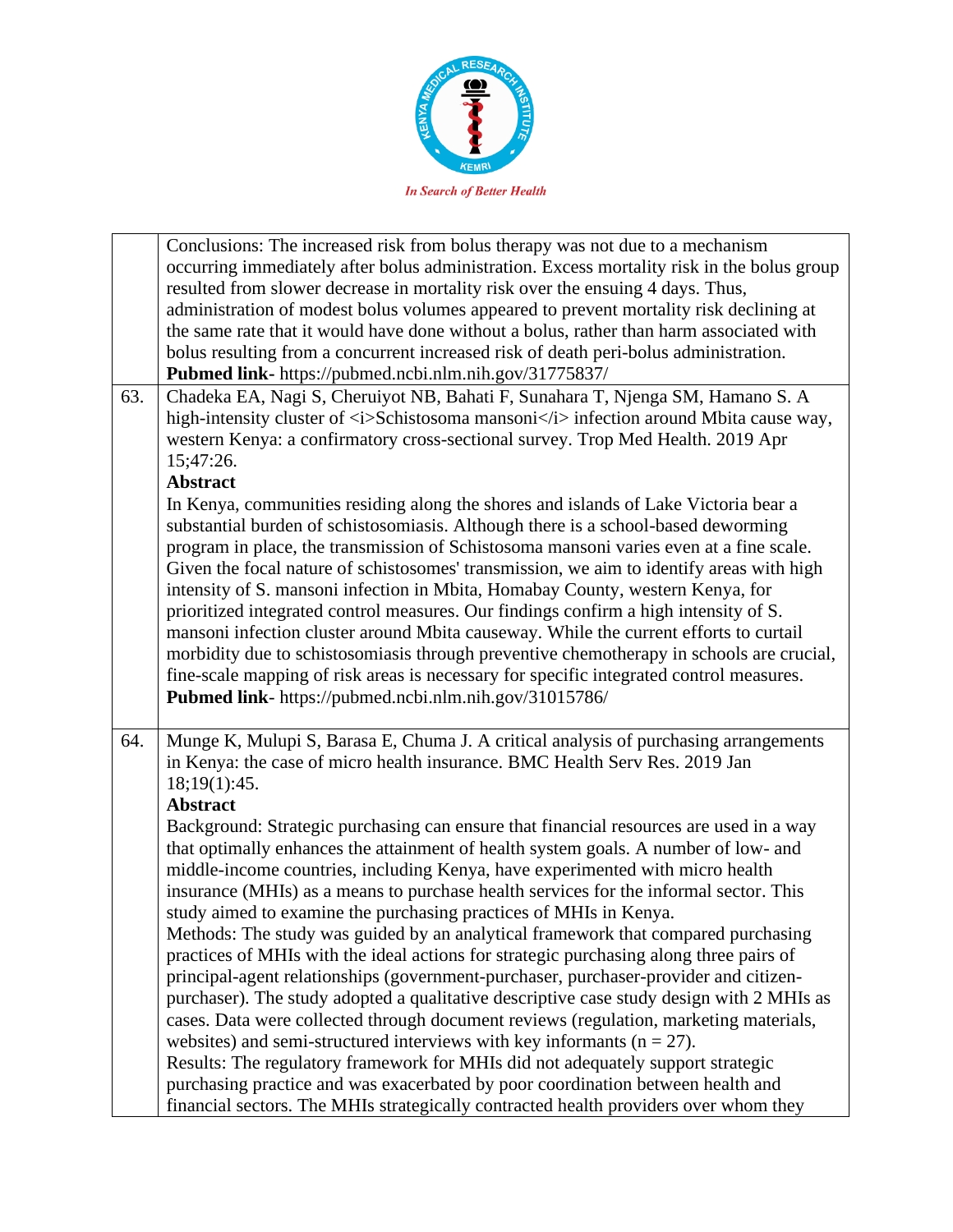

| 65. | could exercise bargaining power, sometimes at the expense of quality. There were no<br>clear channels for beneficiaries to provide timely feedback to the purchaser. MHIs<br>premium payments were family-based, low-cost and offered limited benefits. Coverage<br>was based on ability to pay, which may have excluded low-income households from<br>membership.<br>Conclusions: Adequate policy, legal and regulatory frameworks that integrate MHIs into<br>the broader health financing system and support strategic purchasing practices are<br>required. The state departments responsible for finance and health should form<br>coordinating structures that ensure that MHI's role in universal health coverage is owned<br>across all relevant sectors, and that actors, such as regulators, perform in a coordinated<br>manner. The frameworks should also seek to align purchasers' relationships with<br>providers so that clear and consistent signals are received by providers from all<br>purchasing mechanisms present within the health system.<br>Pubmed link- https://pubmed.ncbi.nlm.nih.gov/30658639/<br>Campbell ZA, Thumbi SM, Marsh TL, Quinlan MB, Shirima GM, Palmer GH. Why isn't<br>everyone using the thermotolerant vaccine? Preferences for Newcastle disease vaccines<br>by chicken-owning households in Tanzania. PLoS One. 2019 Aug 15;14(8):e0220963.<br><b>Abstract</b><br>Understanding preferences for veterinary vaccines in low and middle-income countries is<br>important for increasing vaccination coverage against infectious diseases, especially<br>when the consumer is responsible for choosing between similar vaccines. Over-the-<br>counter sales of vaccines without a prescription gives decision-making power to<br>consumers who may value vaccine traits differently from national or international experts<br>and vaccine producers and distributers. We examine consumer preferences for La Sota<br>and I-2 Newcastle disease vaccines in Tanzania to understand why two vaccines co-exist<br>in the market when I-2 is considered technically superior because of its thermotolerance.<br>Household survey and focus group results indicate consumers perceive both vaccines to<br>be effective, use the two vaccines interchangeably when the preferred vaccine is<br>unavailable, and base preferences more on administration style than thermotolerance.<br>Considering the consumers' perspectives provides a way to increase vaccination coverage<br>by targeting users with a vaccine that fits their preferences.<br>Pubmed link- https://pubmed.ncbi.nlm.nih.gov/31415629/ |
|-----|--------------------------------------------------------------------------------------------------------------------------------------------------------------------------------------------------------------------------------------------------------------------------------------------------------------------------------------------------------------------------------------------------------------------------------------------------------------------------------------------------------------------------------------------------------------------------------------------------------------------------------------------------------------------------------------------------------------------------------------------------------------------------------------------------------------------------------------------------------------------------------------------------------------------------------------------------------------------------------------------------------------------------------------------------------------------------------------------------------------------------------------------------------------------------------------------------------------------------------------------------------------------------------------------------------------------------------------------------------------------------------------------------------------------------------------------------------------------------------------------------------------------------------------------------------------------------------------------------------------------------------------------------------------------------------------------------------------------------------------------------------------------------------------------------------------------------------------------------------------------------------------------------------------------------------------------------------------------------------------------------------------------------------------------------------------------------------------------------------------------------------------------------------------------------------------------------------------------------------------------------------------------------------------------------------------------------------------------------------------------------------------------------------------------------------------------------------------------------------------------------------------------------------------------------------------------------------------------------------------------------------------------------|
|     |                                                                                                                                                                                                                                                                                                                                                                                                                                                                                                                                                                                                                                                                                                                                                                                                                                                                                                                                                                                                                                                                                                                                                                                                                                                                                                                                                                                                                                                                                                                                                                                                                                                                                                                                                                                                                                                                                                                                                                                                                                                                                                                                                                                                                                                                                                                                                                                                                                                                                                                                                                                                                                                  |
| 66. | Samia P, Hassell J, Hudson JA, Murithi MK, Kariuki SM, Newton CR, Wilmshurst JM.<br>Epilepsy diagnosis and management of children in Kenya: review of current literature.<br>Res Rep Trop Med. 2019 Jun 28;10:91-102.<br><b>Abstract</b><br>Introduction: The growing impact of non-communicable diseases in low- to middle-<br>income countries makes epilepsy a key research priority. We evaluated peer-reviewed                                                                                                                                                                                                                                                                                                                                                                                                                                                                                                                                                                                                                                                                                                                                                                                                                                                                                                                                                                                                                                                                                                                                                                                                                                                                                                                                                                                                                                                                                                                                                                                                                                                                                                                                                                                                                                                                                                                                                                                                                                                                                                                                                                                                                              |
|     | published literature on childhood epilepsy specific to Kenya to identify knowledge gaps                                                                                                                                                                                                                                                                                                                                                                                                                                                                                                                                                                                                                                                                                                                                                                                                                                                                                                                                                                                                                                                                                                                                                                                                                                                                                                                                                                                                                                                                                                                                                                                                                                                                                                                                                                                                                                                                                                                                                                                                                                                                                                                                                                                                                                                                                                                                                                                                                                                                                                                                                          |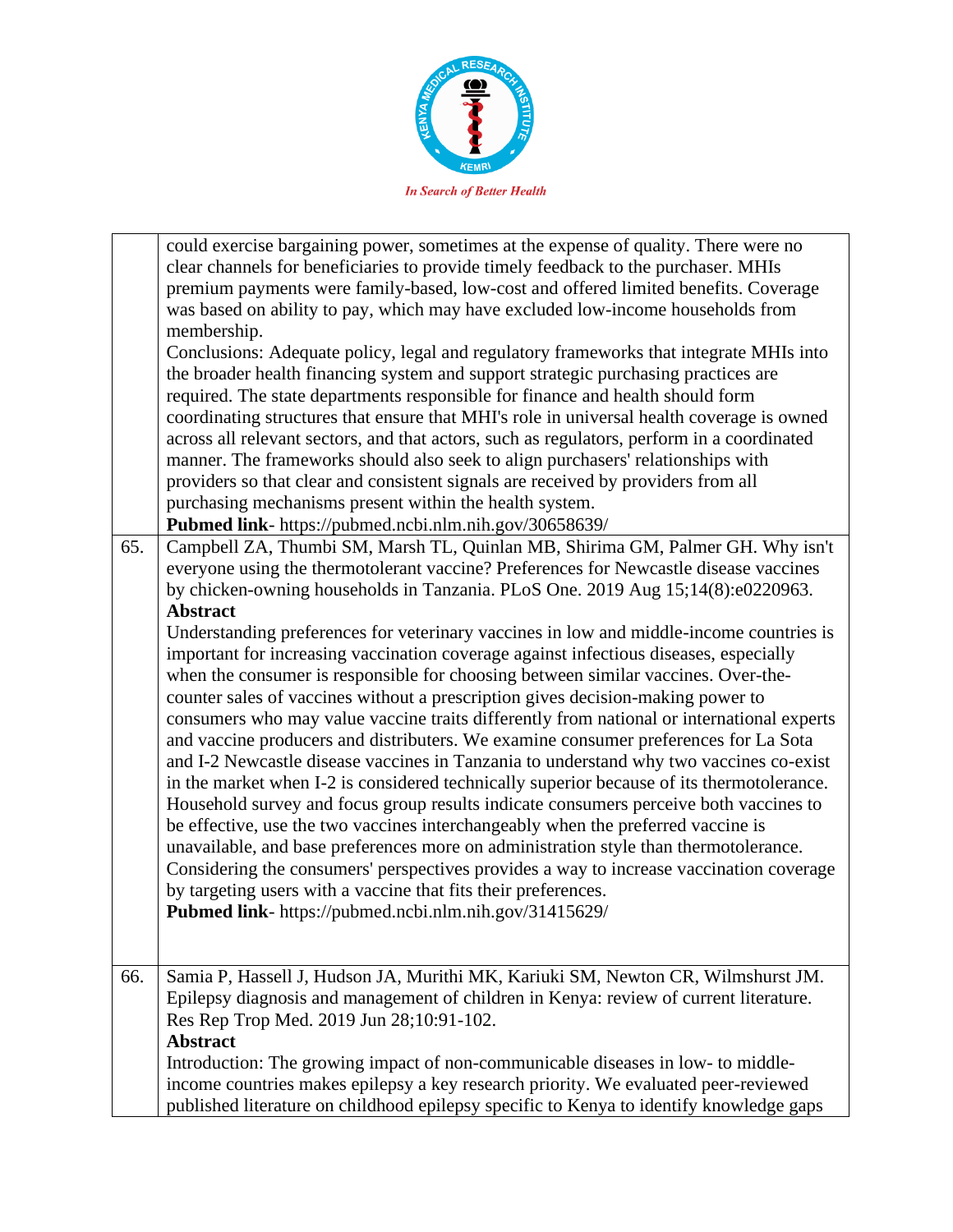

and inform future priorities. Methodology: A literature search utilizing the terms "epilepsy" OR "seizure" as exploded subject headings AND "Kenya" was conducted. Relevant databases were searched, generating 908 articles. After initial screening to remove duplications, irrelevant articles, and publications older than 15 years, 154 papers remained for full-article review, which identified 35 publications containing relevant information. Data were extracted from these reports on epidemiology, etiology, clinical features, management, and outcomes. Results: The estimated prevalence of lifetime epilepsy in children was 21-41 per 1,000, while the incidence of active convulsive epilepsy was 39-187 cases per 100,000 children per year. The incidence of acute seizures was 312-879 per 100,000 children per year and neonatal seizures 3,950 per 100,000 live births per year. Common risk factors for both epilepsy and acute seizures included adverse perinatal events, meningitis, malaria, febrile seizures, and family history of epilepsy. Electroencephalography abnormalities were documented in 20%-41% and neurocognitive comorbidities in more than half. Mortality in children admitted with acute seizures was 3%-6%, and neurological sequelae were identified in 31% following convulsive status epilepticus. Only 7%-29% children with epilepsy were on antiseizure medication. Conclusion: Active convulsive epilepsy is a common condition among Kenyan children, remains largely untreated, and leads to extremely poor outcomes. The high proportion of epilepsy attributable to preventable causes, in particular neonatal morbidity, contributes significantly to the lifetime burden of the condition. This review reaffirms the ongoing need for better public awareness of epilepsy as a treatable disease and for national-level action that targets both prevention and management. **Pubmed link**- https://pubmed.ncbi.nlm.nih.gov/31388319/ 67. Lee JC, Westgate K, Boit MK, Mwaniki DL, Kiplamai FK, Friis H, Tetens I,Christensen DL, Brage S. Physical activity energy expenditure and cardiometabolic health in three rural Kenyan populations. Am J Hum Biol. 2019 Jan;31(1):e23199. **Abstract** Objectives: Physical activity is beneficial for metabolic health but the extent to which this may differ by ethnicity is still unclear. Here, the objective was to characterize the association between physical activity energy expenditure (PAEE) and cardiometabolic risk among the Luo, Kamba, and Maasai ethnic groups of rural Kenya. Methods: In a cross-sectional study of 1084 rural Kenyans, free-living PAEE was objectively measured using individually-calibrated heart rate and movement sensing. A clustered metabolic syndrome risk score (zMS) was developed by averaging the sexspecific z-scores of five risk components measuring central adiposity, blood pressure, lipid levels, glucose tolerance, and insulin resistance. Results: zMS was 0.08 (-0.09; -0.06) SD lower for every 10 kJ/kg/day difference in

PAEE after adjustment for age and sex; this association was modified by ethnicity (interaction with PAEE  $P < 0.05$ ). When adjusted for adiposity, each 10 kJ/kg/day difference in PAEE was predicted to lower zMS by 0.04 (-0.05, -0.03) SD, without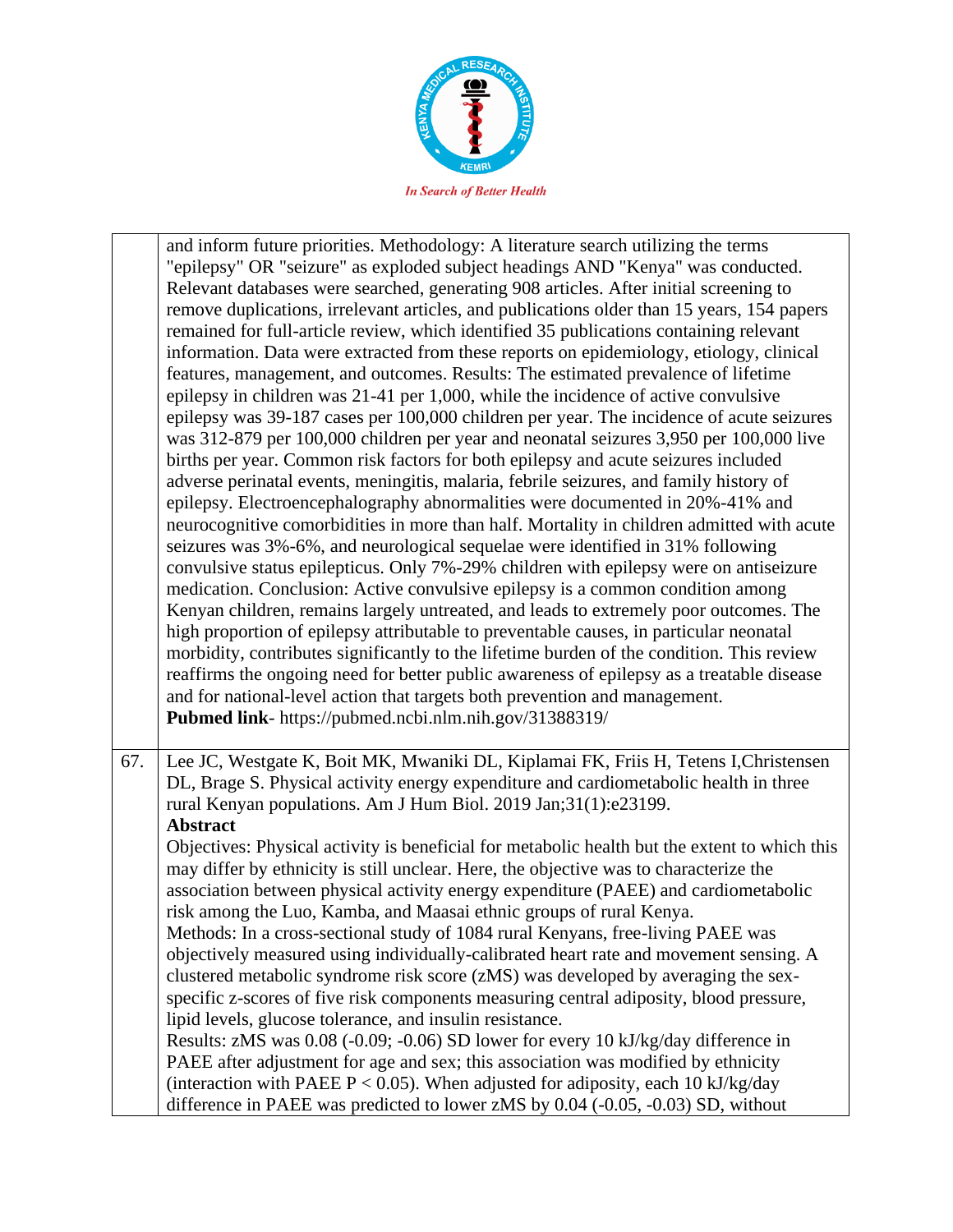

|     | evidence of interaction by ethnicity. The Maasai were predicted to have higher                                          |
|-----|-------------------------------------------------------------------------------------------------------------------------|
|     | cardiometabolic risk than the Kamba and Luo at every quintile of PAEE, with a strong                                    |
|     | dose-dependent decreasing trend among all ethnicities.                                                                  |
|     | Conclusion: Free-living PAEE is strongly inversely associated with cardiometabolic risk                                 |
|     | in rural Kenyans. Differences between ethnic groups in this association were observed but                               |
|     | were explained by differences in central adiposity. Therefore, targeted interventions to                                |
|     | increase PAEE are more likely to be effective in subgroups with high central adiposity,                                 |
|     | such as Maasai with low levels of PAEE.                                                                                 |
|     | Pubmed link- https://pubmed.ncbi.nlm.nih.gov/30537282/                                                                  |
| 68. | Deichsel EL, Pavlinac PB, Richardson BA, Mbori-Ngacha D, Walson JL, McGrath CJ,                                         |
|     | Farquhar C, Bosire R, Maleche-Obimbo E, John-Stewart GC. Birth size and early                                           |
|     | pneumonia predict linear growth among HIV-exposed uninfected infants. Matern Child                                      |
|     | Nutr. 2019 Oct;15(4):e12861.                                                                                            |
|     | <b>Abstract</b>                                                                                                         |
|     | Stunting remains a global health priority, particularly in sub-Saharan Africa. Identifying                              |
|     | determinants of linear growth in HIV-exposed uninfected (HEU) infants can inform                                        |
|     | interventions to prevent stunting in this vulnerable population. HIV-infected mothers and                               |
|     | their uninfected infants were followed monthly from pregnancy to 12-month post-partum                                   |
|     | in Nairobi, Kenya. Mixed-effects models estimated the change in length-for-age z-score                                  |
|     | (LAZ) from birth to 12 months by environmental, maternal, and infant characteristics.                                   |
|     | Multivariable models included factors univariately associated with LAZ. Among 372                                       |
|     | HEU infants, mean LAZ decreased from -0.54 (95% confidence interval [CI] [-0.67, -                                      |
|     | 0.41]) to $-1.09$ (95% CI [ $-1.23$ , $-0.96$ ]) between 0 and 12 months. Declines in LAZ were                          |
|     | associated with crowding $(≥2$ persons per room; adjusted difference [AD] in 0-12 month                                 |
|     |                                                                                                                         |
|     | change: $-0.46$ ; 95% CI $[-0.87, -0.05]$ , use of a pit latrine versus a flush toilet (AD: $-0.29$ ;                   |
|     | 95% CI [-0.57, -0.02]), and early infant pneumonia (AD: -1.14; 95% CI [-1.99, -0.29]).                                  |
|     | Infants with low birthweight $(\leq 2,500 \text{ g}; \text{AD}: 1.08; 95\% \text{ CI} [0.40, 1.76])$ and birth stunting |
|     | (AD: 1.11; 95% CI [0.45, 1.78]) experienced improved linear growth. By 12 months of                                     |
|     | age, 46 infants were stunted, of whom 11 (24%) were stunted at birth. Of the 34 infants                                 |
|     | stunted at birth with an available 12-month LAZ, 68% were not stunted at 12 months.                                     |
|     | Some low birthweight and birth-stunted HEU infants had significant linear growth                                        |
|     | recovery. Early infant pneumonia and household environment predicted poor linear                                        |
|     | growth and may identify a subgroup of HEU infants for whom to provide growth-                                           |
|     | promoting interventions.                                                                                                |
|     | Pubmed link- https://pubmed.ncbi.nlm.nih.gov/31222958/                                                                  |
| 69. | Ngari MM, Iversen PO, Thitiri J, Mwalekwa L, Timbwa M, Fegan GW, Berkley JA.                                            |
|     | Linear growth following complicated severe malnutrition: 1-year follow-up cohort of                                     |
|     | Kenyan children. Arch Dis Child. 2019 Mar; 104(3):229-235.                                                              |
|     | <b>Abstract</b>                                                                                                         |
|     | Background: Stunting is the most common manifestation of childhood undernutrition                                       |
|     | worldwide. Children presenting with severe acute malnutrition (SAM) are often also                                      |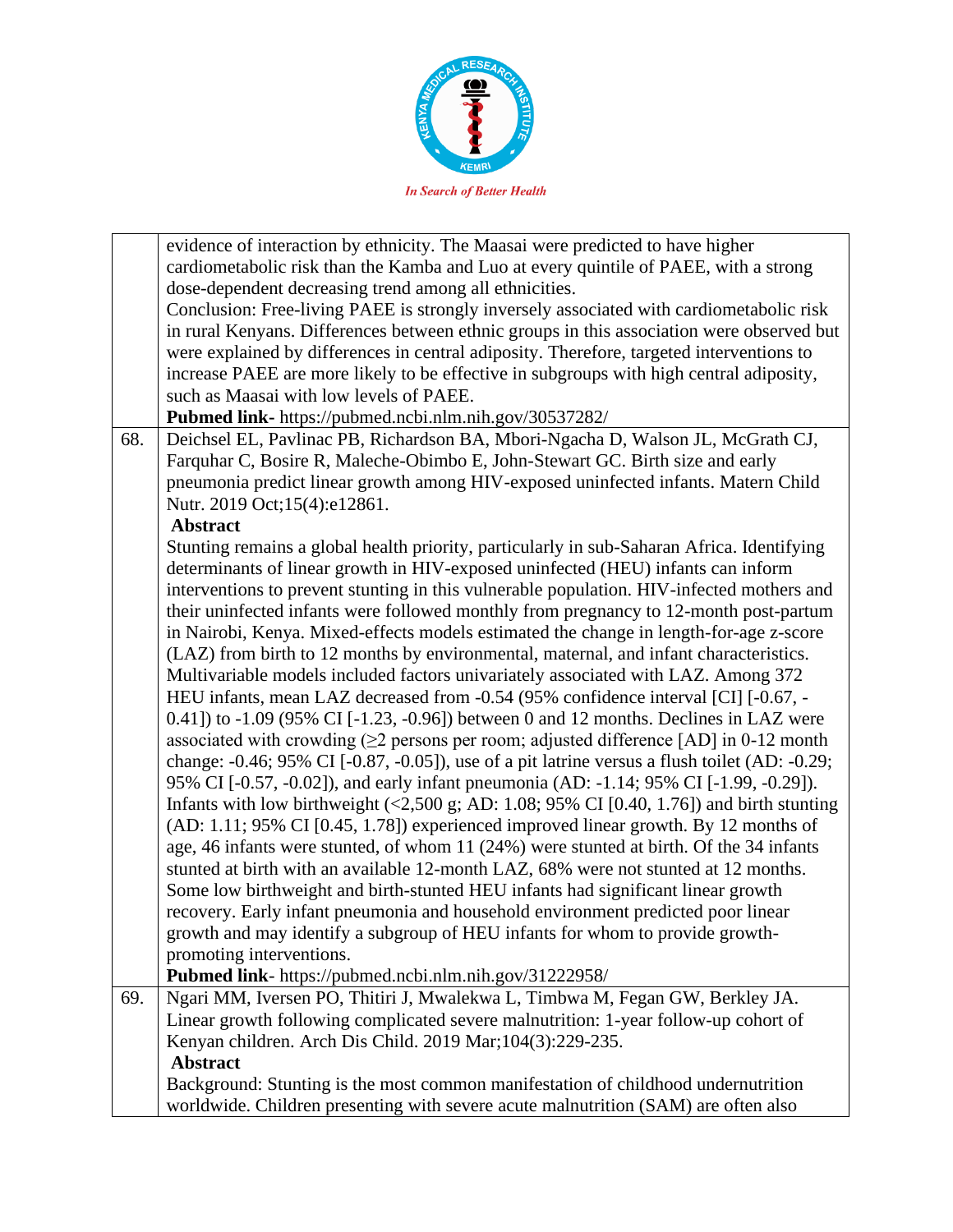

|     | severely stunted. We evaluated linear growth and its determinants after medically            |
|-----|----------------------------------------------------------------------------------------------|
|     | complicated SAM.                                                                             |
|     | Methods: We performed secondary analysis of clinical trial data (NCT00934492) from           |
|     | HIV-uninfected Kenyan children aged 2-59 months hospitalised with SAM. Outcome was           |
|     | change in height/length-for-age z-score (HAZ) between enrolment and 12 months later.         |
|     | Exposures were demographic, clinical, anthropometric characteristics and illness episodes    |
|     | during follow-up.                                                                            |
|     | Results: Among 1169 children with HAZ values at month 12 (66% of those in original           |
|     | trial), median (IQR) age 11 (7-17) months and mean (SD) HAZ -2.87 (1.6) at enrolment,        |
|     | there was no change in mean HAZ between enrolment and month 12: -0.006Z (95% CI -            |
|     | 0.07 to 0.05Z). While 262 (23%) children experienced minimal HAZ change (within              |
|     | $\pm 0.25$ HAZ), 472 (40%) lost >0.25 and 435 (37%) gained >0.25 HAZ. After adjusting for    |
|     | regression to the mean, inpatient or outpatient episodes of diarrhoea and inpatient severe   |
|     | pneumonia during follow-up were associated with HAZ loss. Premature birth and not            |
|     | being cared by the biological parent were associated with HAZ gain. Increases in mid-        |
|     | upper arm circumference and weight-for-age were associated with HAZ gain and                 |
|     | protected against HAZ loss. Increase in weight-for-height was not associated with HAZ        |
|     | gain but protected against HAZ loss. No threshold of weight gain preceding linear catch-     |
|     | up growth was observed.                                                                      |
|     | Conclusions: Interventions to improve dietary quality and prevent illness over a longer      |
|     | period may provide opportunities to improve linear growth.                                   |
|     | Pubmed link- https://pubmed.ncbi.nlm.nih.gov/30266874/                                       |
| 70. | Kagaya W, Gitaka J, Chan CW, Kongere J, Md Idris Z, Deng C, Kaneko A. Malaria                |
|     | resurgence after significant reduction by mass drug administration on Ngodhe Island,         |
|     | Kenya. Sci Rep. 2019 Dec 13;9(1):19060.                                                      |
|     | <b>Abstract</b>                                                                              |
|     | Although WHO recommends mass drug administration (MDA) for malaria elimination,              |
|     | further evidence is required for understanding the obstacles for the optimum                 |
|     | implementation of MDA. Just before the long rain in 2016, two rounds of MDA with             |
|     | artemisinin/piperaquine (Artequick) and low-dose primaquine were conducted with a 35-        |
|     | day interval for the entire population of Ngodhe Island $(\sim 500$ inhabitants) in Lake     |
|     | Victoria, Kenya, which is surrounded by areas with moderate and high transmission. With      |
|     | approximately 90% compliance, Plasmodium prevalence decreased from 3% to 0% by               |
|     | microscopy and from 10% to 2% by PCR. However, prevalence rebounded to 9% by                 |
|     | PCR two months after conclusion of MDA. Besides the remained local transmission,             |
|     | parasite importation caused by human movement likely contributed to the resurgence.          |
|     | Analyses of 419 arrivals to Ngodhe between July 2016 and September 2017 revealed             |
|     | Plasmodium prevalence of 4.6% and 16.0% by microscopy and PCR, respectively. Risk            |
|     | factors for infection among arrivals included age (0 to 5 and 11 to 15 years), and travelers |
|     |                                                                                              |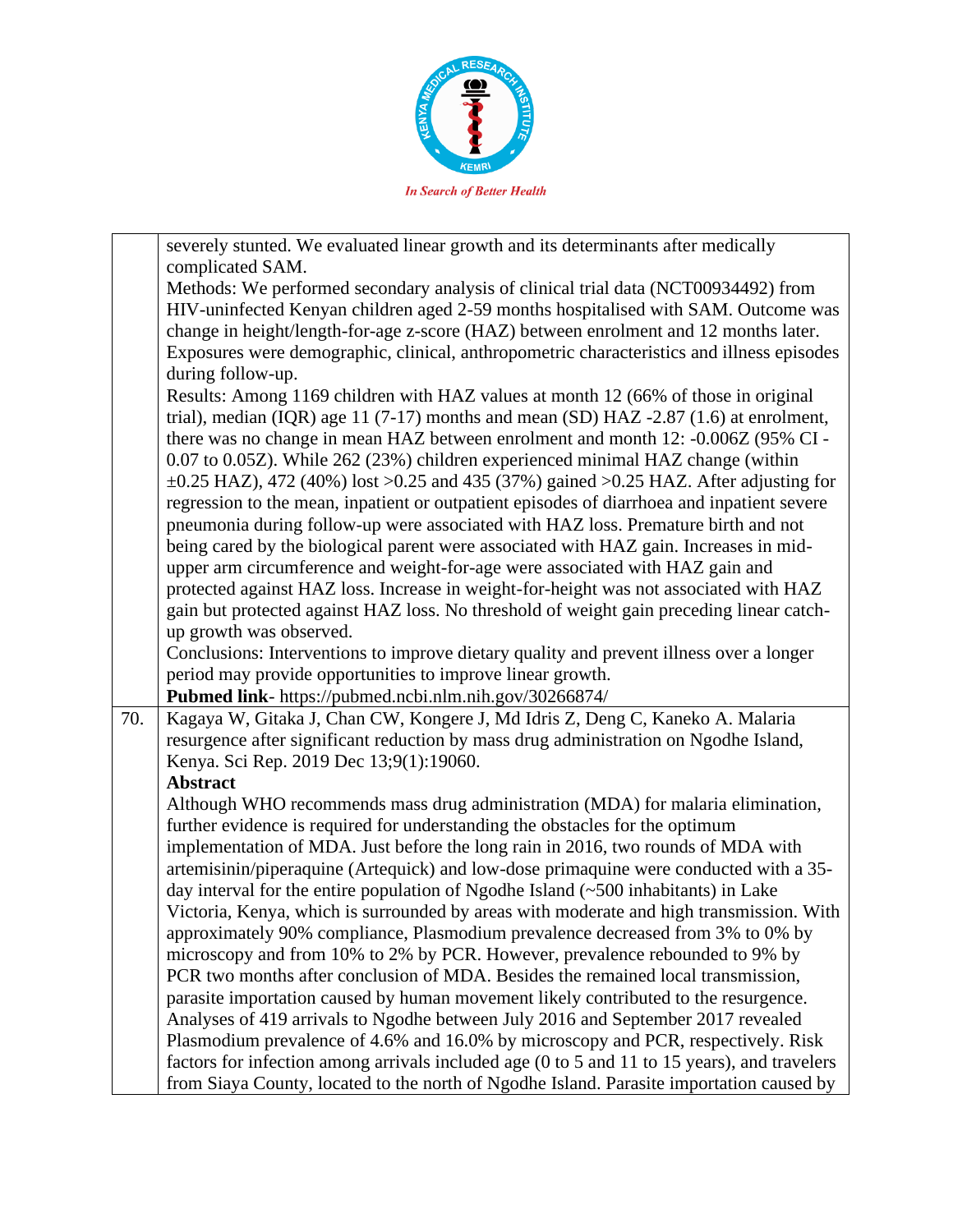

|     | human movement is one of major obstacles to sustain malaria elimination, suggesting the                                                                                                                                                                                                                                                                                                                                                                                                                                                                                                                                                                                                                                                                                                                                                                                                                                                                                                                                                                                                                                                                                                                                                                                                              |
|-----|------------------------------------------------------------------------------------------------------------------------------------------------------------------------------------------------------------------------------------------------------------------------------------------------------------------------------------------------------------------------------------------------------------------------------------------------------------------------------------------------------------------------------------------------------------------------------------------------------------------------------------------------------------------------------------------------------------------------------------------------------------------------------------------------------------------------------------------------------------------------------------------------------------------------------------------------------------------------------------------------------------------------------------------------------------------------------------------------------------------------------------------------------------------------------------------------------------------------------------------------------------------------------------------------------|
|     | importance of cross-regional initiatives together with local vector control.                                                                                                                                                                                                                                                                                                                                                                                                                                                                                                                                                                                                                                                                                                                                                                                                                                                                                                                                                                                                                                                                                                                                                                                                                         |
|     | Pubmed link- https://pubmed.ncbi.nlm.nih.gov/31836757/                                                                                                                                                                                                                                                                                                                                                                                                                                                                                                                                                                                                                                                                                                                                                                                                                                                                                                                                                                                                                                                                                                                                                                                                                                               |
| 71. | Moyes CL, Wiebe A, Gleave K, Trett A, Hancock PA, Padonou GG, Chouaïbou MS, Sovi<br>A, Abuelmaali SA, Ochomo E, Antonio-Nkondjio C, Dengela D, Kawada H, Dabire RK,<br>Donnelly MJ, Mbogo C, Fornadel C, Coleman M. Analysis-ready datasets for insecticide<br>resistance phenotype and genotype frequency in African malaria vectors. Sci Data. 2019<br>Jul 15;6(1):121.                                                                                                                                                                                                                                                                                                                                                                                                                                                                                                                                                                                                                                                                                                                                                                                                                                                                                                                            |
|     | <b>Abstract</b>                                                                                                                                                                                                                                                                                                                                                                                                                                                                                                                                                                                                                                                                                                                                                                                                                                                                                                                                                                                                                                                                                                                                                                                                                                                                                      |
|     | The impact of insecticide resistance in malaria vectors is poorly understood and<br>quantified. Here a series of geospatial datasets for insecticide resistance in malaria vectors<br>are provided, so that trends in resistance in time and space can be quantified, and the<br>impact of resistance found in wild populations on malaria transmission in Africa can be<br>assessed. Specifically, data have been collated and geopositioned for the prevalence of<br>insecticide resistance, as measured by standard bioassays, in representative samples of<br>individual species or species complexes. Data are provided for the Anopheles gambiae<br>species complex, the Anopheles funestus subgroup, and for nine individual vector<br>species. Data are also given for common genetic markers of resistance to support analyses<br>of whether these markers can improve the ability to monitor resistance in low resource<br>settings. Allele frequencies for known resistance-associated markers in the Voltage-gated<br>sodium channel (Vgsc) are provided. In total, eight analysis-ready, standardised,<br>geopositioned datasets encompassing over 20,000 African mosquito collections between<br>1957 and 2017 are released.<br>Pubmed link- https://pubmed.ncbi.nlm.nih.gov/31308378/ |
| 72. | Ojal J, Griffiths U, Hammitt LL, Adetifa I, Akech D, Tabu C, Scott JAG, Flasche S.                                                                                                                                                                                                                                                                                                                                                                                                                                                                                                                                                                                                                                                                                                                                                                                                                                                                                                                                                                                                                                                                                                                                                                                                                   |
|     | Sustaining pneumococcal vaccination after transitioning from Gavi support: a modelling<br>and cost-effectiveness study in Kenya. Lancet Glob Health. 2019 May;7(5):e644-e654.<br><b>Abstract</b>                                                                                                                                                                                                                                                                                                                                                                                                                                                                                                                                                                                                                                                                                                                                                                                                                                                                                                                                                                                                                                                                                                     |
|     | Background: In 2009, Gavi, the World Bank, and donors launched the pneumococcal                                                                                                                                                                                                                                                                                                                                                                                                                                                                                                                                                                                                                                                                                                                                                                                                                                                                                                                                                                                                                                                                                                                                                                                                                      |
|     | Advance Market Commitment, which helped countries access more affordable                                                                                                                                                                                                                                                                                                                                                                                                                                                                                                                                                                                                                                                                                                                                                                                                                                                                                                                                                                                                                                                                                                                                                                                                                             |
|     | pneumococcal vaccines. As many low-income countries begin to reach the threshold at                                                                                                                                                                                                                                                                                                                                                                                                                                                                                                                                                                                                                                                                                                                                                                                                                                                                                                                                                                                                                                                                                                                                                                                                                  |
|     | which countries transition from Gavi support to self-financing (3-year average gross                                                                                                                                                                                                                                                                                                                                                                                                                                                                                                                                                                                                                                                                                                                                                                                                                                                                                                                                                                                                                                                                                                                                                                                                                 |
|     | national income per capita of US\$1580), they will need to consider whether to continue                                                                                                                                                                                                                                                                                                                                                                                                                                                                                                                                                                                                                                                                                                                                                                                                                                                                                                                                                                                                                                                                                                                                                                                                              |
|     | pneumococcal conjugate vaccine (PCV) use at full cost or to discontinue PCV in their<br>childhood immunisation programmes. Using Kenya as a case study, we assessed the                                                                                                                                                                                                                                                                                                                                                                                                                                                                                                                                                                                                                                                                                                                                                                                                                                                                                                                                                                                                                                                                                                                              |
|     | incremental cost-effectiveness of continuing PCV use.                                                                                                                                                                                                                                                                                                                                                                                                                                                                                                                                                                                                                                                                                                                                                                                                                                                                                                                                                                                                                                                                                                                                                                                                                                                |
|     | Methods: In this modelling and cost-effectiveness study, we fitted a dynamic                                                                                                                                                                                                                                                                                                                                                                                                                                                                                                                                                                                                                                                                                                                                                                                                                                                                                                                                                                                                                                                                                                                                                                                                                         |
|     | compartmental model of pneumococcal carriage to annual carriage prevalence surveys                                                                                                                                                                                                                                                                                                                                                                                                                                                                                                                                                                                                                                                                                                                                                                                                                                                                                                                                                                                                                                                                                                                                                                                                                   |
|     | and invasive pneumococcal disease (IPD) incidence in Kilifi, Kenya. We predicted                                                                                                                                                                                                                                                                                                                                                                                                                                                                                                                                                                                                                                                                                                                                                                                                                                                                                                                                                                                                                                                                                                                                                                                                                     |
|     | disease incidence and related mortality for either continuing PCV use beyond 2022, the                                                                                                                                                                                                                                                                                                                                                                                                                                                                                                                                                                                                                                                                                                                                                                                                                                                                                                                                                                                                                                                                                                                                                                                                               |
|     | start of Kenya's transition from Gavi support, or its discontinuation. We calculated the                                                                                                                                                                                                                                                                                                                                                                                                                                                                                                                                                                                                                                                                                                                                                                                                                                                                                                                                                                                                                                                                                                                                                                                                             |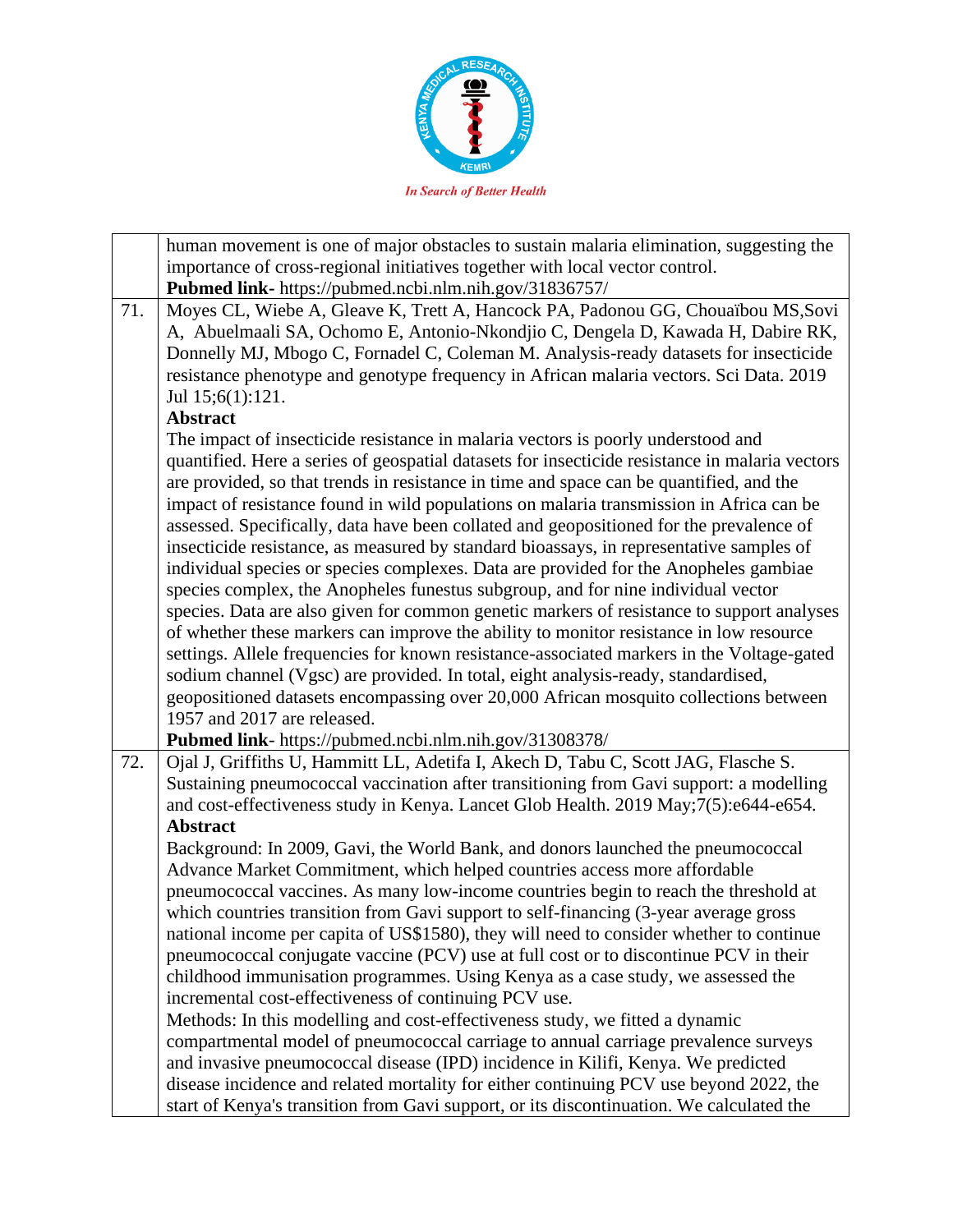

|     | costs per disability-adjusted life-year (DALY) averted and associated 95% prediction                                                                                                                                                                                                                                                                                                                                                                                                                                                                                                                                                                                                   |
|-----|----------------------------------------------------------------------------------------------------------------------------------------------------------------------------------------------------------------------------------------------------------------------------------------------------------------------------------------------------------------------------------------------------------------------------------------------------------------------------------------------------------------------------------------------------------------------------------------------------------------------------------------------------------------------------------------|
|     | intervals (PI).                                                                                                                                                                                                                                                                                                                                                                                                                                                                                                                                                                                                                                                                        |
|     | Findings: We predicted that if PCV use is discontinued in Kenya in 2022, overall IPD<br>incidence will increase from 8.5 per 100 000 in 2022, to 16.2 per 100 000 per year in<br>2032. Continuing vaccination would prevent 14 329 (95% PI 6130-25 256) deaths and<br>101 513 (4386-196 674) disease cases during that time. Continuing PCV after 2022 will<br>require an estimated additional US\$15.8 million annually compared with discontinuing<br>vaccination. We predicted that the incremental cost per DALY averted of continuing PCV<br>would be \$153 (95% PI 70-411) in 2032.<br>Interpretation: Continuing PCV use is essential to sustain its health gains. Based on the |
|     | Kenyan GDP per capita of \$1445, and in comparison to other vaccines, continued PCV                                                                                                                                                                                                                                                                                                                                                                                                                                                                                                                                                                                                    |
|     | use at full costs is cost-effective (on the basis of the assumption that any reduction in                                                                                                                                                                                                                                                                                                                                                                                                                                                                                                                                                                                              |
|     | disease will translate to a reduction in mortality). Although affordability is likely to be a<br>concern, our findings support an expansion of the vaccine budget in Kenya.                                                                                                                                                                                                                                                                                                                                                                                                                                                                                                            |
|     | Pubmed link- https://pubmed.ncbi.nlm.nih.gov/31000132/                                                                                                                                                                                                                                                                                                                                                                                                                                                                                                                                                                                                                                 |
| 73. | Macharia PM, Giorgi E, Thuranira PN, Joseph NK, Sartorius B, Snow RW, Okiro EA.                                                                                                                                                                                                                                                                                                                                                                                                                                                                                                                                                                                                        |
|     | Sub national variation and inequalities in under-five mortality in Kenya since 1965. BMC                                                                                                                                                                                                                                                                                                                                                                                                                                                                                                                                                                                               |
|     | Public Health. 2019 Feb 4;19(1):146.                                                                                                                                                                                                                                                                                                                                                                                                                                                                                                                                                                                                                                                   |
|     | <b>Abstract</b>                                                                                                                                                                                                                                                                                                                                                                                                                                                                                                                                                                                                                                                                        |
|     | Background: Despite significant declines in under five mortality (U5M) over the last 3<br>decades, Kenya did not achieve Millennium Development Goal 4 (MDG 4) by 2015. To<br>better understand trends and inequalities in child mortality, analysis of U5M variation at<br>subnational decision making units is required. Here the comprehensive compilation and<br>analysis of birth history data was used to understand spatio-temporal variation,<br>inequalities and progress towards achieving the reductions targets of U5M between 1965<br>and 2013 and projected to 2015 at decentralized health planning units (counties) in<br>Kenya.                                       |
|     | Methods: Ten household surveys and three censuses with data on birth histories                                                                                                                                                                                                                                                                                                                                                                                                                                                                                                                                                                                                         |
|     | undertaken between 1989 and 2014 were assembled. The birth histories were allocated to<br>the respective counties and demographic methods applied to estimate U5M per county by                                                                                                                                                                                                                                                                                                                                                                                                                                                                                                        |
|     | survey. To generate a single U5M estimate for year and county, a Bayesian spatio-                                                                                                                                                                                                                                                                                                                                                                                                                                                                                                                                                                                                      |
|     | temporal Gaussian process regression was fitted accounting for variation in sample size,<br>surveys and demographic methods. Inequalities and the progress in meeting the goals set                                                                                                                                                                                                                                                                                                                                                                                                                                                                                                    |
|     | to reduce U5M were evaluated subnationally.                                                                                                                                                                                                                                                                                                                                                                                                                                                                                                                                                                                                                                            |
|     | Results: Nationally, U5M reduced by 61.6%, from 141.7 (121.6-164.0) in 1965 to 54.5                                                                                                                                                                                                                                                                                                                                                                                                                                                                                                                                                                                                    |
|     | (44.6-65.5) in 2013. The declining U5M was uneven ranging between 19 and 80% across                                                                                                                                                                                                                                                                                                                                                                                                                                                                                                                                                                                                    |
|     | the counties with some years when rates increased. By 2000, 25 counties had achieved                                                                                                                                                                                                                                                                                                                                                                                                                                                                                                                                                                                                   |
|     | the World Summit for Children goals. However, as of 2015, no county had achieved                                                                                                                                                                                                                                                                                                                                                                                                                                                                                                                                                                                                       |
|     | MDG 4. There was a striking decline in the levels of inequality between counties over                                                                                                                                                                                                                                                                                                                                                                                                                                                                                                                                                                                                  |
|     | time, however, disparities persist. By 2013 there persists a $3.8$ times difference between                                                                                                                                                                                                                                                                                                                                                                                                                                                                                                                                                                                            |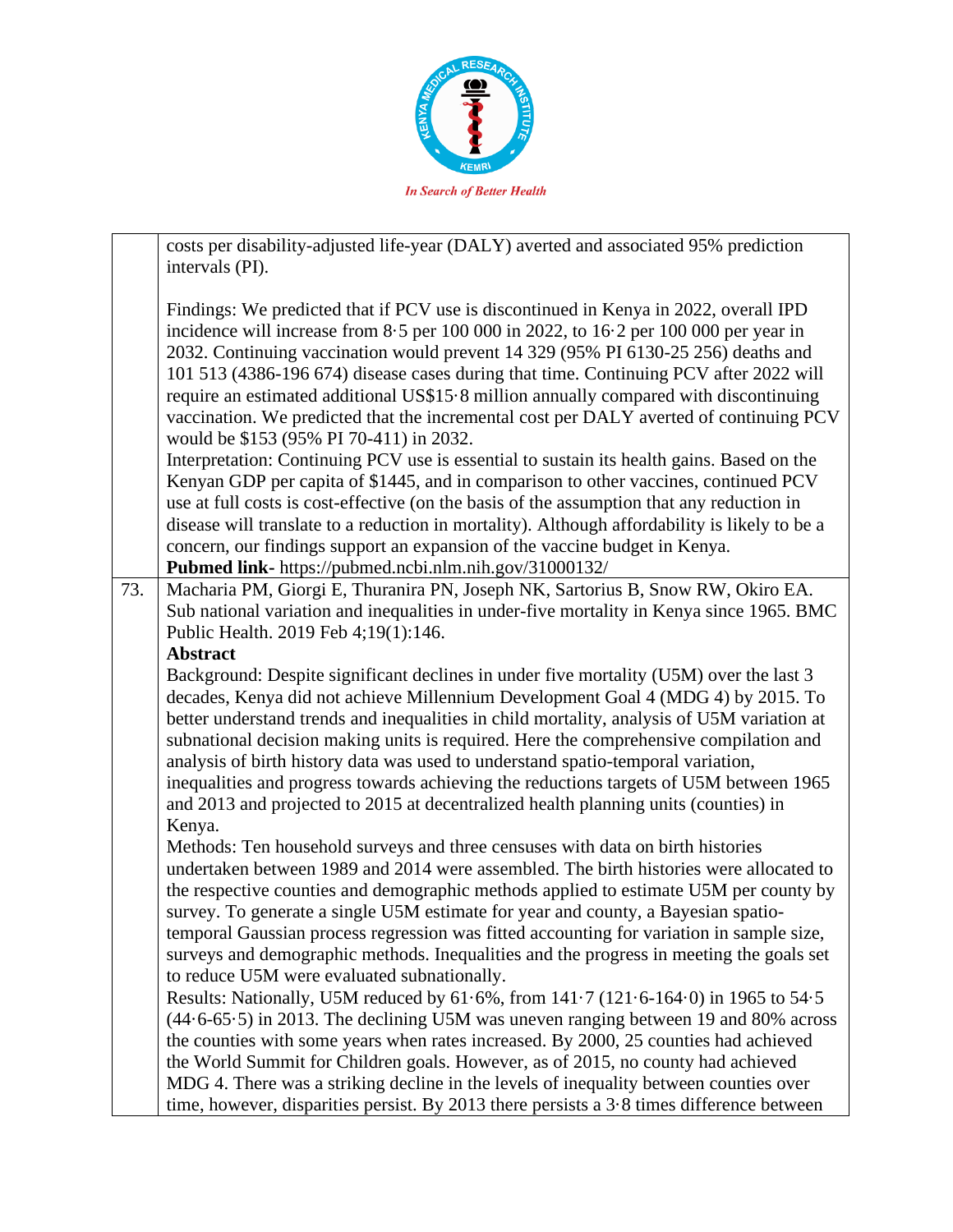

|     | predicted U5M rates when comparing counties with the highest U5M rates against those        |
|-----|---------------------------------------------------------------------------------------------|
|     | with the lowest U5M rates.                                                                  |
|     | Conclusion: Kenya has made huge progress in child survival since independence.              |
|     | However, U5M remains high and heterogeneous with substantial differences between            |
|     | counties. Better use of the current resources through focused allocation is required to     |
|     | achieve further reductions, reduce inequalities and increase the likelihood of achieving    |
|     | Sustainable Development Goal 3.2 on U5M by 2030.                                            |
|     | Pubmed link- https://pubmed.ncbi.nlm.nih.gov/30717714/                                      |
| 74. | Kubicek-Sutherland JZ, Vu DM, Noormohamed A, Mendez HM, Stromberg LR,                       |
|     | Pedersen CA, Hengartner AC, Klosterman KE, Bridgewater HA, Otieno V, Cheng Q,               |
|     | Anyona SB, Ouma C, Raballah E, Perkins DJ, McMahon BH, Mukundan H. Direct                   |
|     | detection of bacteremia by exploiting host-pathogen interactions of lipoteichoic acid and   |
|     | lipopolysaccharide. Sci Rep. 2019 Apr 17;9(1):6203.                                         |
|     | <b>Abstract</b>                                                                             |
|     | Bacteremia is a leading cause of death in sub-Saharan Africa where childhood mortality      |
|     | rates are the highest in the world. The early diagnosis of bacteremia and initiation of     |
|     | treatment saves lives, especially in high-disease burden areas. However, diagnosing         |
|     | bacteremia is challenging for clinicians, especially in children presenting with co-        |
|     | infections such as malaria and HIV. There is an urgent need for a rapid method for          |
|     | detecting bacteremia in pediatric patients with co-morbidities to inform treatment. In this |
|     | manuscript, we have developed and clinically validated a novel method for the direct        |
|     | detection of amphiphilic pathogen biomarkers indicative of bacteremia, directly in          |
|     | aqueous blood, by mimicking innate immune recognition. Specifically, we have exploited      |
|     | the interaction of amphiphilic pathogen biomarkers such as lipopolysaccharides (LPS)        |
|     | from Gram-negative bacteria and lipoteichoic acids (LTA) from Gram-positive bacteria        |
|     | with host lipoprotein carriers in blood, in order to develop two tailored assays -          |
|     | lipoprotein capture and membrane insertion - for their direct detection. Our assays         |
|     | demonstrate a sensitivity of detection of 4 ng/mL for LPS and 2 ng/mL for LTA using a       |
|     | waveguide-based optical biosensor platform that was developed at LANL. In this              |
|     | manuscript, we also demonstrate the application of these methods for the detection of       |
|     | LPS in serum from pediatric patients with invasive Salmonella Typhimurium bacteremia        |
|     | $(n = 7)$ and those with Staphylococcal bacteremia $(n = 7)$ with 100% correlation with     |
|     | confirmatory culture. Taken together, these results demonstrate the significance of         |
|     | biochemistry in both our understanding of host-pathogen biology, and development of         |
|     | assay methodology, as well as demonstrate a potential new approach for the rapid,           |
|     | sensitive and accurate diagnosis of bacteremia at the point of need.                        |
|     | Pubmed link-https://pubmed.ncbi.nlm.nih.gov/30996333/                                       |
| 75. | Tanaka J, Yoshizawa K, Hirayama K, Karama M, Wanjihia V, Changoma MS, Kaneko S.             |
|     | Relationship between dietary patterns and stunting in preschool children: a cohort          |
|     | analysis from Kwale, Kenya. Public Health. 2019 Aug; 173:58-68.                             |
|     | <b>Abstract</b>                                                                             |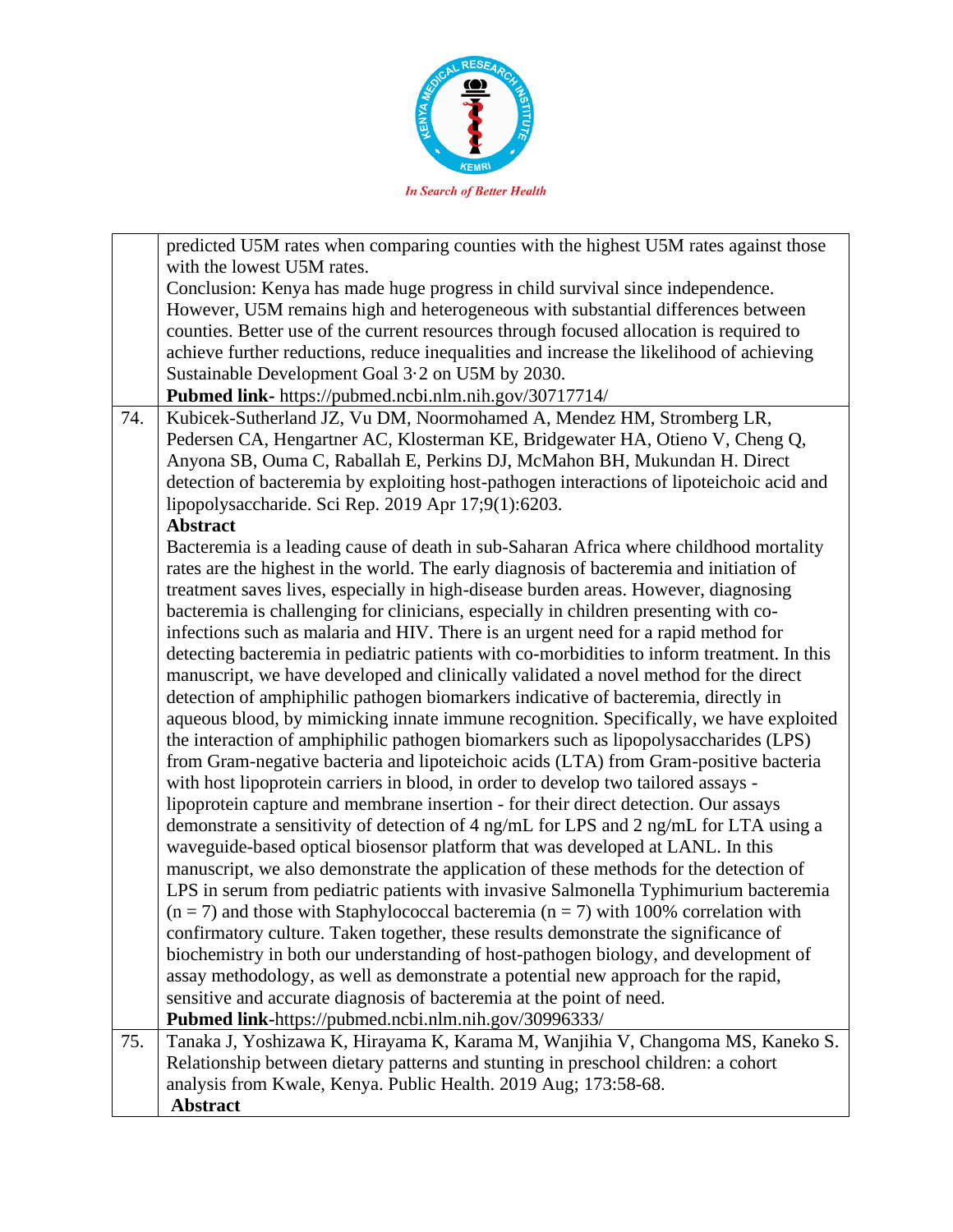

Objectives: Stunting is a significant cause of poor cognitive performance and lower school achievement. Stunting is observed among pre-school children in several areas in Africa; however, not all children are affected, and children with and without stunting are seen in the same communities. Therefore, this study aimed to identify nutritional and other factors that prevent stunting that may exist in local communities. Study design: This is a prospective cohort study.

Methods: Data were extracted from the Health and Demographic Surveillance System conducted in Kwale County, Kenya. The cohort consisted of all households with children less than five years old, within a radius of 2.2 km from a local health centre. A dietary pattern (DP) survey with a semi-quantitative food frequency questionnaire was conducted on caretakers of children who were voluntary participated from the cohort between June 2012 and August 2012. Using cluster analysis, the children were assigned to a DP group. Logistic regression analysis was applied to calculate the adjusted odds ratios (aORs) of DPs for stunting controlling for other factors.

Results: In total, 402 children were included in the analysis. By cluster analysis, three DPs were identified: protein-rich DP; traditional DP; and traditional DP complemented by breastfeeding. The aOR of a child becoming stunted from a normal height during the study period among children who received a traditional DP compared with those who had a protein-rich DP was 2.78 (95% confidence interval [CI]: 1.02-7.55). However, the aOR for children who were already stunted at the start of the study and had a traditional DP was 1.49 (95% CI: 0.82-2.72). Increased aORs of stunting were observed among children aged over 12 months compared with children aged 6-11 months, and the effects of DPs were modified by age in months from 12 to 35 months; however, the effects were near the null value for children over 36 months of age, although these were not statistically significant.

Conclusions: We found that the traditional DP showed a higher risk for stunting compared with the protein-rich DP, and the most vulnerable age range for stunting was between 12 and 35 months. Interventions to prevent stunting should focus on providing 12- to 35-month-old children with locally available, protein-rich foods.

76. Fiorella KJ, Gavenus ER, Milner EM, Moore M, Wilson-Anumudu F, Adhiambo F, Mattah B, Bukusi E, Fernald LCH. Evaluation of a social network intervention on child feeding practices and caregiver knowledge. Matern Child Nutr. 2019 Jul;15(3):e12782. **Abstract**

Food insecurity and poor infant and young child feeding (IYCF) practices contribute to undernutrition. The Kanyakla Nutrition Program was developed in rural Kenya to provide knowledge alongside social support for recommended IYCF practices. Utilizing a social network approach, the Kanyakla Nutrition Program trained community health workers (CHWs) to engage mothers, fathers, and grandparents in nutrition education and discussions about strategies to provide instrumental, emotional, and information support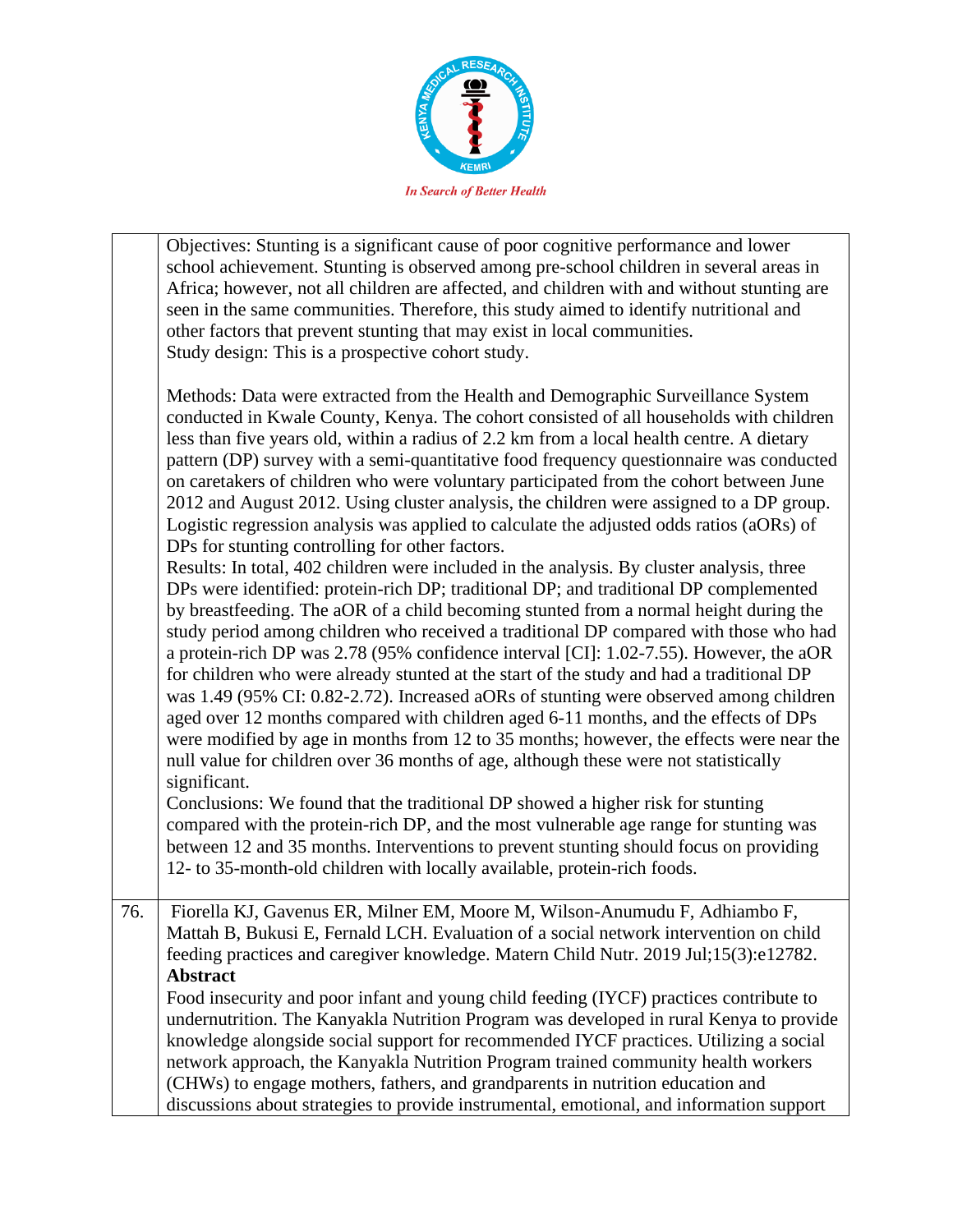

within their community. The 12-week programme included six sessions and was implemented on Mfangano Island, Kenya, in 2014-2015. We analysed intervention effects on (a) nutrition knowledge among community members or CHWs and (2) IYCF practices among children 1-3 years. Nutrition knowledge was assessed using a postintervention comparison among intervention (community,  $n = 43$ ; CHW,  $n = 22$ ) and comparison groups (community,  $n = 149$ ; CHW,  $n = 64$ ). We used a quasi-experimental design and difference-in-difference to assess IYCF indicators using dietary recall data from an ongoing cohort study among intervention participants ( $n = 48$ ) with individuals living on Mfangano Island where the intervention was not implemented ( $n = 178$ ) before the intervention, within 1 month postintervention, and 6 months postintervention. Findings showed no effect of the intervention on IYCF indicators (e.g., dietary diversity and meal frequency), and less than 15% of children met minimum acceptable diet criteria at any time point. However, knowledge and confidence among community members and CHWs were significantly higher 2 years postintervention. Thus, a social network approach had an enduring effect on nutrition knowledge, but no effects on improved IYCF practices.

**Pubmed link**- https://pubmed.ncbi.nlm.nih.gov/30676696/

77. Tuju J, Mackinnon MJ, Abdi AI, Karanja H, Musyoki JN, Warimwe GM, Gitau EN, Marsh K, Bull PC, Urban BC. Antigenic cartography of immune responses to Plasmodium falciparum erythrocyte membrane protein 1 (PfEMP1). PLoS Pathog. 2019 Jul 1;15(7):e1007870.

#### **Abstract**

Naturally acquired clinical immunity to Plasmodium falciparum is partly mediated by antibodies directed at parasite-derived antigens expressed on the surface of red blood cells which mediate disease and are extremely diverse. Unlike children, adults recognize a broad range of variant surface antigens (VSAs) and are protected from severe disease. Though crucial to the design and feasibility of an effective malaria vaccine, it is not yet known whether immunity arises through cumulative exposure to each of many antigenic types, cross-reactivity between antigenic types, or some other mechanism. In this study, we measured plasma antibody responses of 36 children with symptomatic malaria to a diverse panel of 36 recombinant proteins comprising part of the DBLα domain (the 'DBLα-tag') of PfEMP1, a major class of VSAs. We found that although plasma antibody responses were highly specific to individual antigens, serological profiles of responses across antigens fell into one of just two distinct types. One type was found almost exclusively in children that succumbed to severe disease (19 out of 20) while the other occurred in all children with mild disease (16 out of 16). Moreover, children with severe malaria had serological profiles that were narrower in antigen specificity and shorterlived than those in children with mild malaria. Borrowing a novel technique used in influenza-antigenic cartography-we mapped these dichotomous serological profiles to amino acid sequence variation within a small sub-region of the PfEMP1 DBLα domain. By applying our methodology on a larger scale, it should be possible to identify epitopes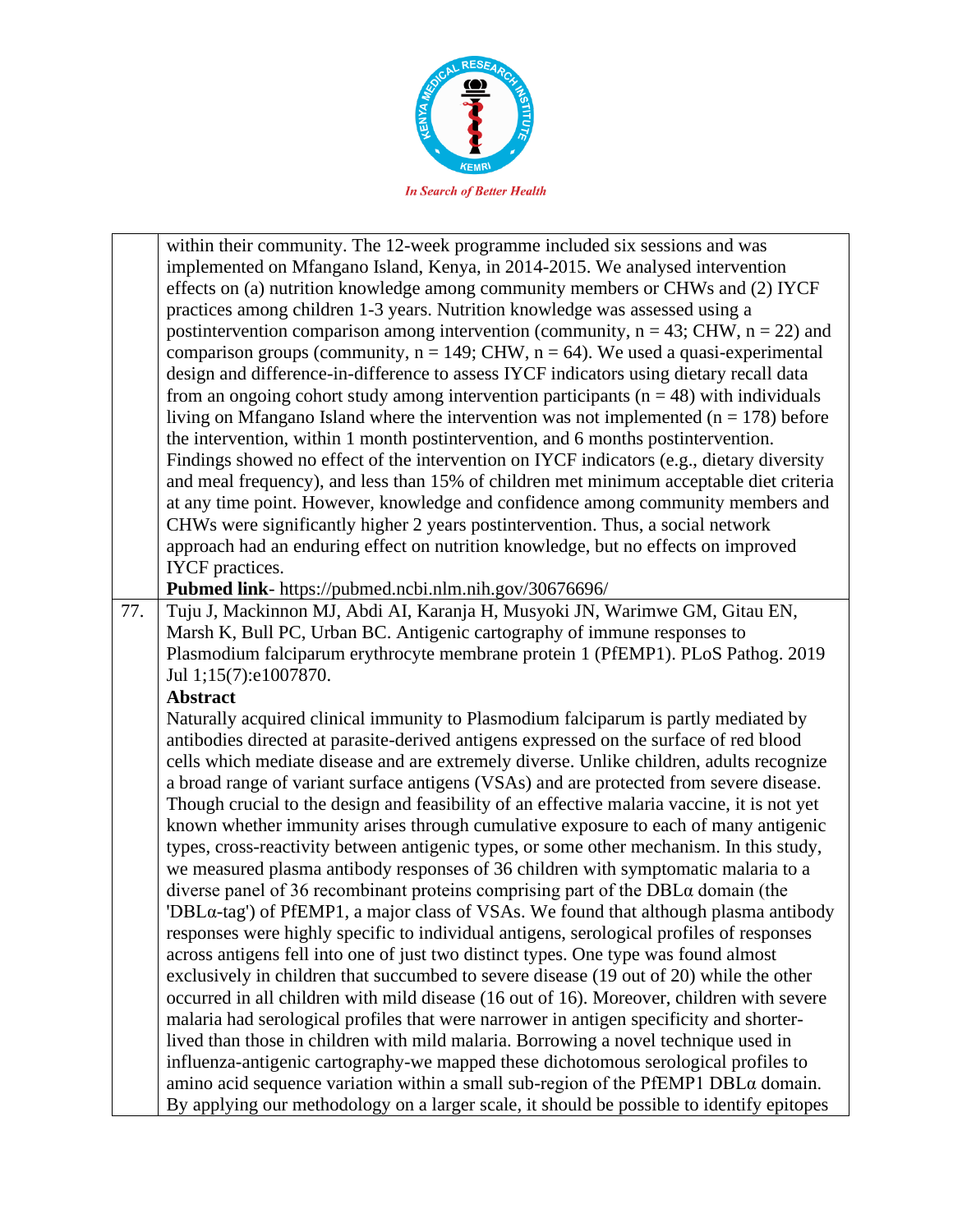

|     | responsible for eliciting the protective version of serological profiles to PfEMP1 thereby |
|-----|--------------------------------------------------------------------------------------------|
|     | accelerating development of a broadly effective anti-disease malaria vaccine.              |
|     | Pubmed link- https://pubmed.ncbi.nlm.nih.gov/31260501/                                     |
| 78. | Bediako Y, Adams R, Reid AJ, Valletta JJ, Ndungu FM, Sodenkamp J, Mwacharo J,              |
|     | Ngoi JM, Kimani D, Kai O, Wambua J, Nyangweso G, de Villiers EP, Sanders M,                |
|     | Lotkowska ME, Lin JW, Manni S, Addy JWG, Recker M, Newbold C, Berriman M,                  |
|     | Bejon P, Marsh K, Langhorne J. Repeated clinical malaria episodes are associated with      |
|     | modification of the immune system in children. BMC Med. 2019 Mar 13;17(1):60.              |
|     | <b>Abstract</b>                                                                            |
|     | Background: There are over 200 million reported cases of malaria each year, and most       |
|     | children living in endemic areas will experience multiple episodes of clinical disease     |
|     | before puberty. We set out to understand how frequent clinical malaria, which elicits a    |
|     | strong inflammatory response, affects the immune system and whether these                  |
|     |                                                                                            |
|     | modifications are observable in the absence of detectable parasitaemia.                    |
|     | Methods: We used a multi-dimensional approach comprising whole blood transcriptomic,       |
|     | cellular and plasma cytokine analyses on a cohort of children living with endemic          |
|     | malaria, but uninfected at sampling, who had been under active surveillance for malaria    |
|     | for 8 years. Children were categorised into two groups depending on the cumulative         |
|     | number of episodes experienced: high $(\geq 8)$ or low (< 5).                              |
|     | Results: We observe that multiple episodes of malaria are associated with modification of  |
|     | the immune system. Children who had experienced a large number of episodes                 |
|     | demonstrated upregulation of interferon-inducible genes, a clear increase in circulating   |
|     | levels of the immunoregulatory cytokine IL-10 and enhanced activation of neutrophils, B    |
|     | cells and CD8+ T cells.                                                                    |
|     | Conclusion: Transcriptomic analysis together with cytokine and immune cell profiling of    |
|     | peripheral blood can robustly detect immune differences between children with different    |
|     | numbers of prior malaria episodes. Multiple episodes of malaria are associated with        |
|     | modification of the immune system in children. Such immune modifications may have          |
|     | implications for the initiation of subsequent immune responses and the induction of        |
|     | vaccine-mediated protection.                                                               |
|     | Pubmed link- https://pubmed.ncbi.nlm.nih.gov/30862316/                                     |
| 79. | Kamaara E, Oketch D, Chesire I, Coats CS, Thomas G, Ransome Y, Willie TC, Nunn A.          |
|     | Faith and healthcare providers' perspectives about enhancing HIV biomedical                |
|     | interventions in Western Kenya. Glob Public Health. 2019 Dec;14(12):1744-1756.             |
|     | <b>Abstract</b>                                                                            |
|     | Adult HIV prevalence in Kenya was 5.9% in 2017. However, in the counties of Kisumu,        |
|     | Siaya, and Homa Bay, HIV prevalence was over 15%. Biomedical interventions,                |
|     | including home-based testing and counselling (HBTC), HIV treatment and pre-exposure        |
|     | prophylaxis (PrEP) provide opportunities to reduce HIV transmission, particularly in rural |
|     | communities with limited access to health services. Faith-based institutions play an       |
|     | important role in the Kenyan social fabric, providing over 40% of all health care services |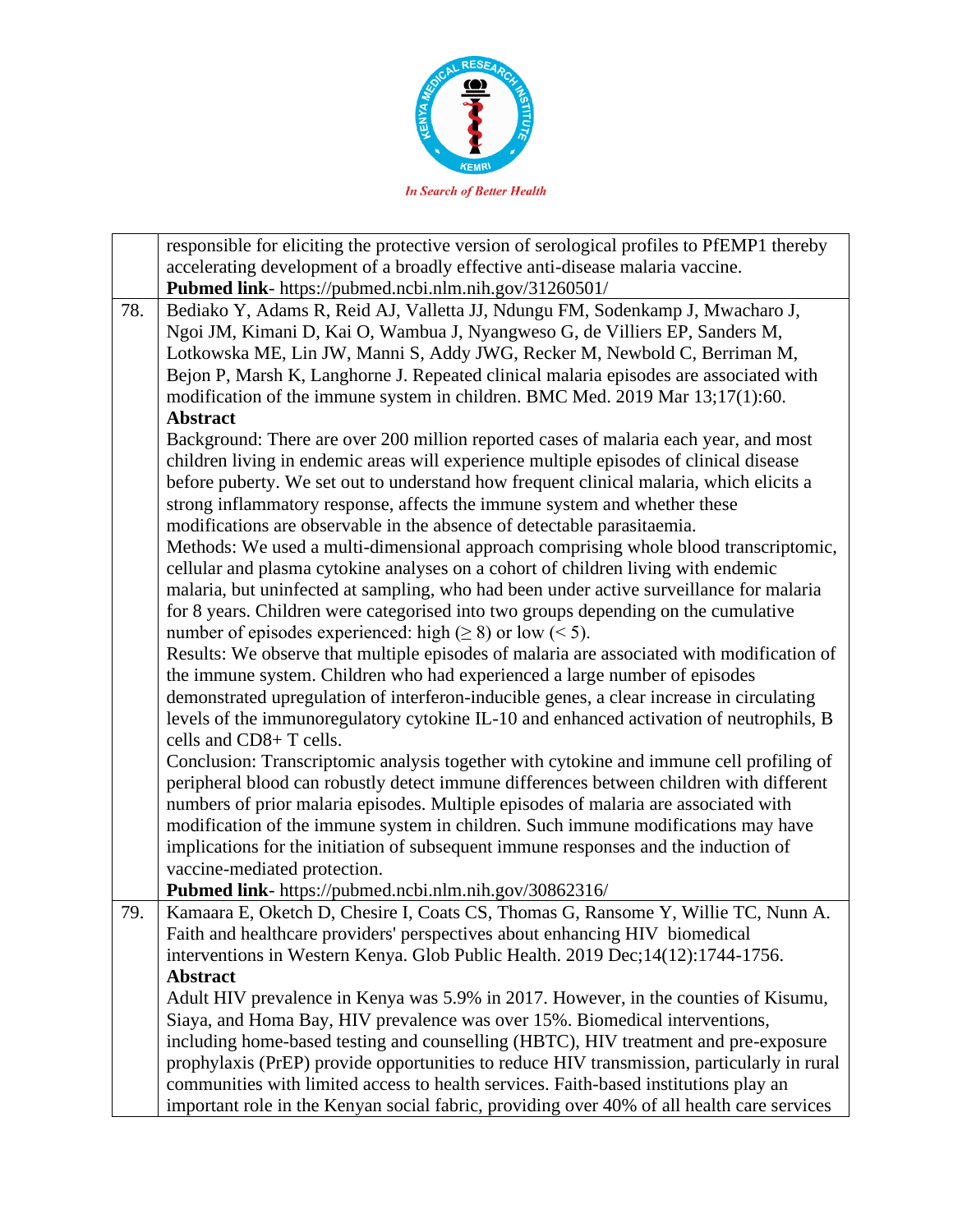

in Kenya, but have played limited roles in promoting HIV prevention interventions. We conducted qualitative interviews with 45 medical professionals and focus groups with 93 faith leaders in Kisumu and Busia Counties, Kenya. We explored their knowledge, opinions, and experiences in promoting biomedical HIV prevention modalities, including HBTC and PrEP. Knowledge about and engagement in efforts to promote HIV prevention modalities varied; few health providers had partnered with faith leaders on HIV prevention programmes. Faith leaders and health providers agreed about the importance of increasing faith leaders' participation in HIV prevention and were positive about increasing their HIV prevention partnerships. Most faith leaders requested capacity building to better understand biomedical HIV prevention modalities and expressed interest in collaborating with clinical partners to spread awareness about HIV prevention modalities.

**Pubmed link-** https://pubmed.ncbi.nlm.nih.gov/31390958/

80. Slater HC, Ross A, Felger I, Hofmann NE, Robinson L, Cook J, Gonçalves BP, Björkman A, Ouedraogo AL, Morris U, Msellem M, Koepfli C, Mueller I, Tadesse F, Gadisa E, Das S, Domingo G, Kapulu M, Midega J, Owusu-Agyei S, Nabet C, Piarroux R, Doumbo O, Doumbo SN, Koram K, Lucchi N, Udhayakumar V, Mosha J, Tiono A, Chandramohan D, Gosling R, Mwingira F, Sauerwein R, Paul R, Riley EM, White NJ, Nosten F, Imwong M, Bousema T, Drakeley C, Okell LC. The temporal dynamics and infectiousness of subpatent Plasmodium falciparum infections in relation to parasite density. Nat Commun. 2019 Mar 29;10(1):1433.

#### **Abstract**

Malaria infections occurring below the limit of detection of standard diagnostics are common in all endemic settings. However, key questions remain surrounding their contribution to sustaining transmission and whether they need to be detected and targeted to achieve malaria elimination. In this study we analyse a range of malaria datasets to quantify the density, detectability, course of infection and infectiousness of subpatent infections. Asymptomatically infected individuals have lower parasite densities on average in low transmission settings compared to individuals in higher transmission settings. In cohort studies, subpatent infections are found to be predictive of future periods of patent infection and in membrane feeding studies, individuals infected with subpatent asexual parasite densities are found to be approximately a third as infectious to mosquitoes as individuals with patent (asexual parasite) infection. These results indicate that subpatent infections contribute to the infectious reservoir, may be long lasting, and require more sensitive diagnostics to detect them in lower transmission settings. **Pubmed link**- https://pubmed.ncbi.nlm.nih.gov/30926893/

81. Kimani M, van der Elst EM, Chiro O, Oduor C, Wahome E, Kazungu W, Shally M, Rinke de Wit TF, Graham SM, Operario D, Sanders EJ. PrEP interest and HIV-1 incidence among MSM and transgender women in coastal Kenya. J Int AIDS Soc. 2019 Jun;22(6):e25323. **Abstract**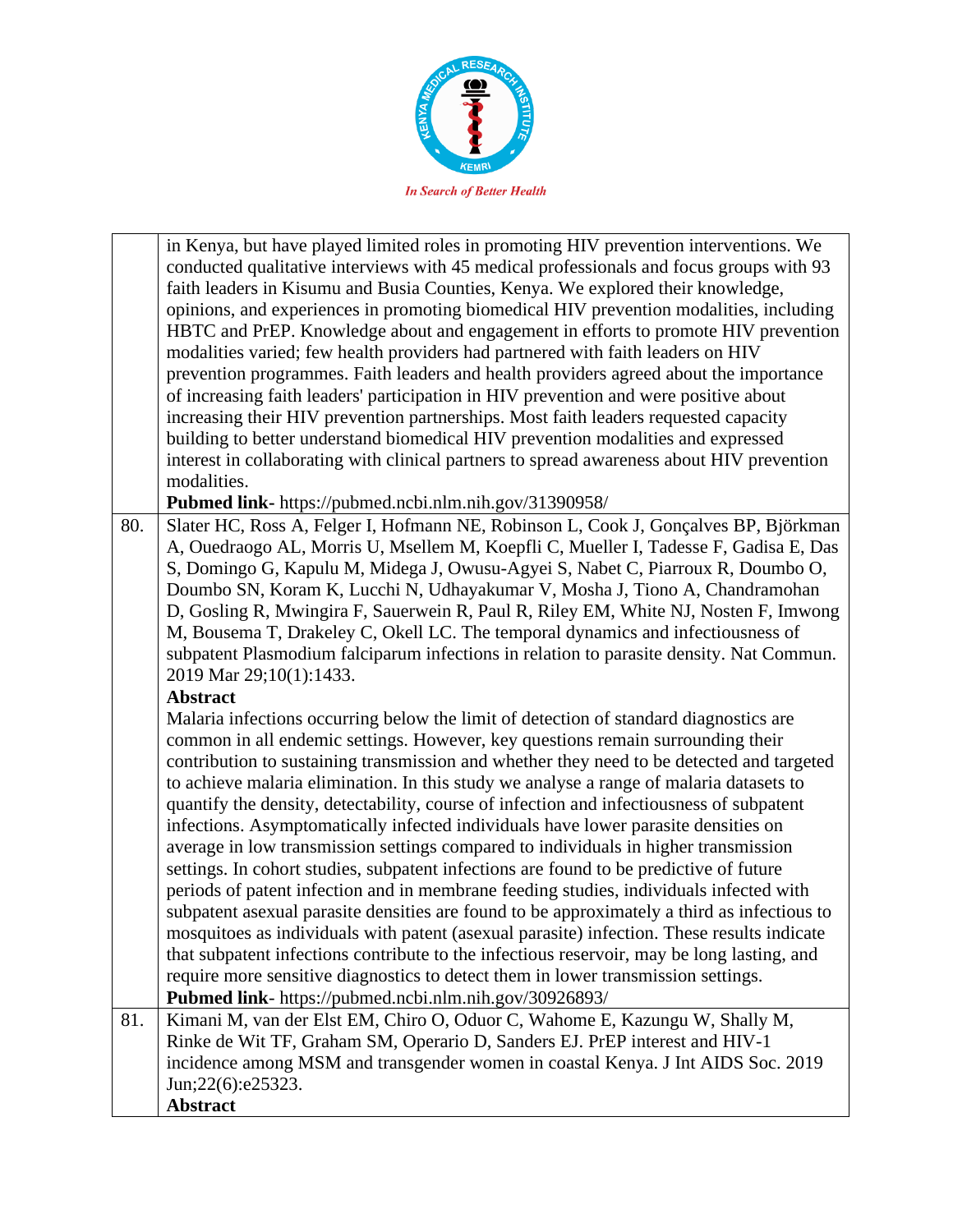

|     | Introduction: There is emerging data on HIV-1 incidence among MSM in sub-Saharan<br>Africa (SSA), but no known estimate of HIV-1 incidence among transgender women<br>(TGW) in the region has yet been reported. We assessed HIV-1 incidence and pre-<br>exposure prophylaxis (PrEP) interest in men who have sex with men exclusively<br>(MSME), men who have sex with men and women (MSMW) and TGW in coastal Kenya.<br>Methods: HIV-1-seronegative individuals who had participated in an HIV testing study in<br>2016 were traced and retested in 2017 according to Kenyan guidelines. All participants<br>were assigned male sex at birth and had male sex partners; additional data on gender<br>identity and sexual orientation were obtained. We assessed the factors associated with<br>HIV-1 acquisition using Poisson regression and calculated HIV-1 incidence in MSME,<br>MSMW and TGW. PrEP interest was assessed through focus group discussions to<br>characterize subcategories' perceived PrEP needs.<br>Results: Of the 168 cohort participants, 42 were classified as MSME, 112 as MSMW and<br>14 as TGW. Overall, HIV-1 incidence was 5.1 (95% confidence interval (CI): 2.6 to 9.8)<br>per 100 person-years (PY): 4.5 (95% CI: 1.1 to 17.8] per 100 PY among MSME, 3.4<br>(95% CI: 1.3 to 9.1) per 100 PY among MSMW and 20.6 (95% CI: 6.6 to 63.8] per 100 |
|-----|-----------------------------------------------------------------------------------------------------------------------------------------------------------------------------------------------------------------------------------------------------------------------------------------------------------------------------------------------------------------------------------------------------------------------------------------------------------------------------------------------------------------------------------------------------------------------------------------------------------------------------------------------------------------------------------------------------------------------------------------------------------------------------------------------------------------------------------------------------------------------------------------------------------------------------------------------------------------------------------------------------------------------------------------------------------------------------------------------------------------------------------------------------------------------------------------------------------------------------------------------------------------------------------------------------------------------------------------------------------------------------------|
|     | PY among TGW. HIV-1 acquisition was associated with exclusive receptive anal                                                                                                                                                                                                                                                                                                                                                                                                                                                                                                                                                                                                                                                                                                                                                                                                                                                                                                                                                                                                                                                                                                                                                                                                                                                                                                      |
|     | intercourse (aIRR 13.0, 95% CI 1.9 to 88.6), history of an STI in preceding six months<br>(aIRR 10.3, 95% CI 2.2 to 49.4) and separated/divorced marital status (aIRR 8.2 (95%:                                                                                                                                                                                                                                                                                                                                                                                                                                                                                                                                                                                                                                                                                                                                                                                                                                                                                                                                                                                                                                                                                                                                                                                                   |
|     | 1.1 to 62.2). Almost all (98.8%) participants were interested in initiating PrEP. MSME                                                                                                                                                                                                                                                                                                                                                                                                                                                                                                                                                                                                                                                                                                                                                                                                                                                                                                                                                                                                                                                                                                                                                                                                                                                                                            |
|     | and TGW felt that PrEP would lead to increases in condomless anal or group sex.                                                                                                                                                                                                                                                                                                                                                                                                                                                                                                                                                                                                                                                                                                                                                                                                                                                                                                                                                                                                                                                                                                                                                                                                                                                                                                   |
|     | Conclusions: TGW had a very high HIV-1 incidence compared with MSME and MSMW.<br>Subcategories of MSM anticipated different PrEP needs and post-PrEP risk behaviour.                                                                                                                                                                                                                                                                                                                                                                                                                                                                                                                                                                                                                                                                                                                                                                                                                                                                                                                                                                                                                                                                                                                                                                                                              |
|     | Further studies should assess if TGW may have been wrongly categorized as MSM in                                                                                                                                                                                                                                                                                                                                                                                                                                                                                                                                                                                                                                                                                                                                                                                                                                                                                                                                                                                                                                                                                                                                                                                                                                                                                                  |
|     | other HIV-1 incidence studies in the region.                                                                                                                                                                                                                                                                                                                                                                                                                                                                                                                                                                                                                                                                                                                                                                                                                                                                                                                                                                                                                                                                                                                                                                                                                                                                                                                                      |
|     | Pubmed link- https://pubmed.ncbi.nlm.nih.gov/31194291/                                                                                                                                                                                                                                                                                                                                                                                                                                                                                                                                                                                                                                                                                                                                                                                                                                                                                                                                                                                                                                                                                                                                                                                                                                                                                                                            |
| 82. | Ghansah A, Kamau E, Amambua-Ngwa A, Ishengoma DS, Maiga-Ascofare O, Amenga-<br>Etego L, Deme A, Yavo W, Randrianarivelojosia M; Plasmodium Diversity Network<br>Africa, Ochola-Oyier LI, Helegbe GK, Bailey J, Alifrangis M, Djimde A. Targeted Next<br>Generation Sequencing for malaria research in Africa: current status and outlook. Malar<br>J. 2019 Sep 23;18(1):324.<br><b>Abstract</b>                                                                                                                                                                                                                                                                                                                                                                                                                                                                                                                                                                                                                                                                                                                                                                                                                                                                                                                                                                                   |
|     | Targeted Next Generation Sequencing (TNGS) is an efficient and economical Next                                                                                                                                                                                                                                                                                                                                                                                                                                                                                                                                                                                                                                                                                                                                                                                                                                                                                                                                                                                                                                                                                                                                                                                                                                                                                                    |
|     | Generation Sequencing (NGS) platform and the preferred choice when specific genomic                                                                                                                                                                                                                                                                                                                                                                                                                                                                                                                                                                                                                                                                                                                                                                                                                                                                                                                                                                                                                                                                                                                                                                                                                                                                                               |
|     | regions are of interest. So far, only institutions located in middle and high-income                                                                                                                                                                                                                                                                                                                                                                                                                                                                                                                                                                                                                                                                                                                                                                                                                                                                                                                                                                                                                                                                                                                                                                                                                                                                                              |
|     | countries have developed and implemented the technology, however, the efficiency and                                                                                                                                                                                                                                                                                                                                                                                                                                                                                                                                                                                                                                                                                                                                                                                                                                                                                                                                                                                                                                                                                                                                                                                                                                                                                              |
|     | cost savings, as opposed to more traditional sequencing methodologies (e.g. Sanger<br>sequencing) make the approach potentially well suited for resource-constrained regions as                                                                                                                                                                                                                                                                                                                                                                                                                                                                                                                                                                                                                                                                                                                                                                                                                                                                                                                                                                                                                                                                                                                                                                                                   |
|     | well. In April 2018, scientists from the Plasmodium Diversity Network Africa (PDNA)                                                                                                                                                                                                                                                                                                                                                                                                                                                                                                                                                                                                                                                                                                                                                                                                                                                                                                                                                                                                                                                                                                                                                                                                                                                                                               |
|     | and collaborators met during the 7th Pan African Multilateral Initiative of Malaria (MIM)                                                                                                                                                                                                                                                                                                                                                                                                                                                                                                                                                                                                                                                                                                                                                                                                                                                                                                                                                                                                                                                                                                                                                                                                                                                                                         |
|     | conference held in Dakar, Senegal to explore the feasibility of applying TNGS to genetic                                                                                                                                                                                                                                                                                                                                                                                                                                                                                                                                                                                                                                                                                                                                                                                                                                                                                                                                                                                                                                                                                                                                                                                                                                                                                          |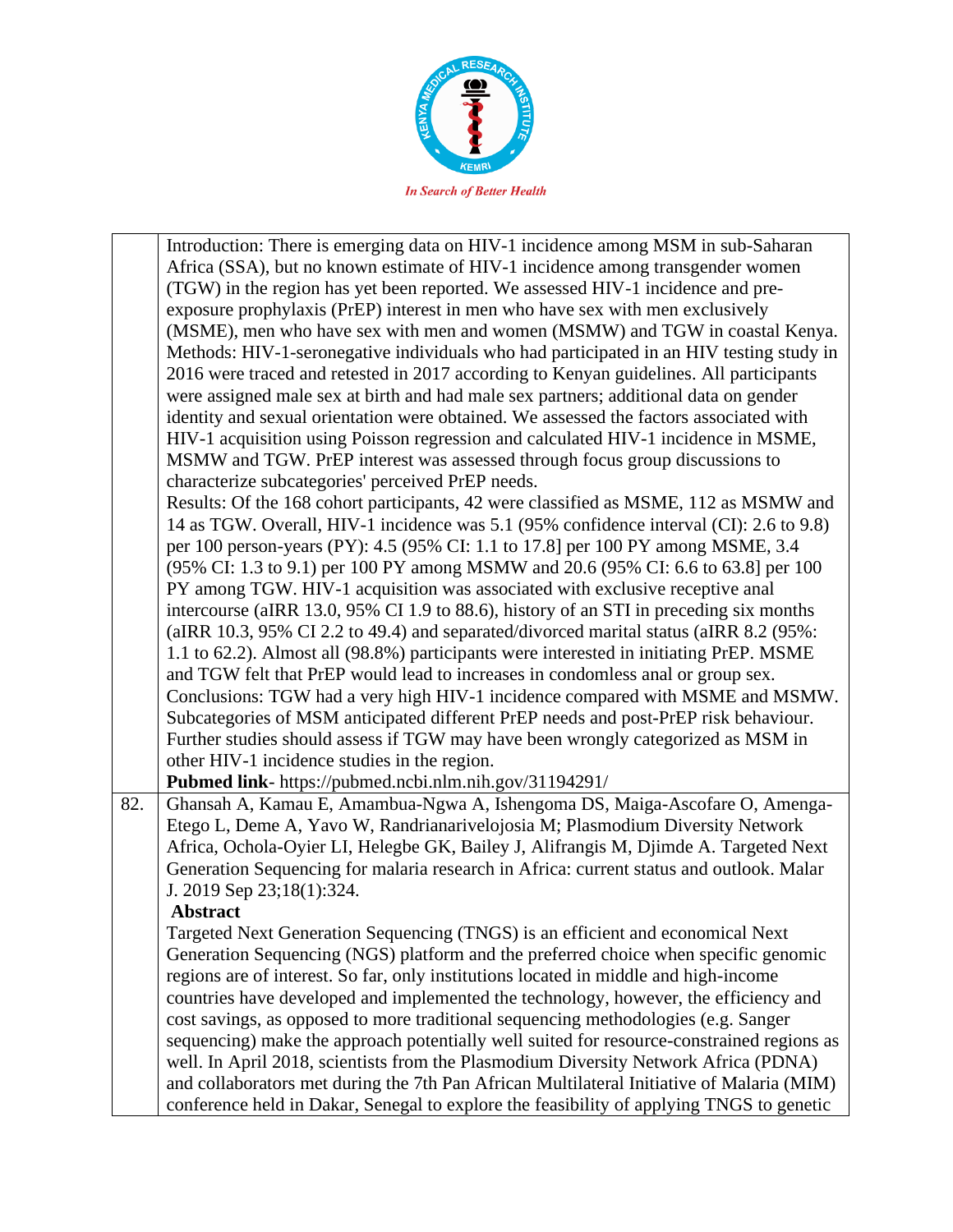

|     | studies and malaria surveillance in Africa. The group of scientists reviewed the current<br>experience with TNGS platforms in sub-Saharan Africa (SSA) and identified potential<br>roles the technology might play to accelerate malaria research, scientific discoveries and<br>improved public health in SSA. Research funding, infrastructure and human resources<br>were highlighted as challenges that will have to be mitigated to enable African scientists<br>to drive the implementation of TNGS in SSA. Current roles of important stakeholders and<br>strategies to strengthen existing networks to effectively harness this powerful technology<br>for malaria research of public health importance were discussed.<br>Pubmed link- https://pubmed.ncbi.nlm.nih.gov/31547818/ |
|-----|-------------------------------------------------------------------------------------------------------------------------------------------------------------------------------------------------------------------------------------------------------------------------------------------------------------------------------------------------------------------------------------------------------------------------------------------------------------------------------------------------------------------------------------------------------------------------------------------------------------------------------------------------------------------------------------------------------------------------------------------------------------------------------------------|
| 83. | Lockhart A, Senkomago V, Ting J, Chitwa M, Kimani J, Gakure H, Kwatampora J, Patel<br>S, Mugo N, Smith JS. Prevalence and Risk Factors of Trichomonas vaginalis Among<br>Female Sexual Workers in Nairobi, Kenya. Sex Transm Dis. 2019 Jul;46(7):458-464.                                                                                                                                                                                                                                                                                                                                                                                                                                                                                                                                 |
|     | <b>Abstract</b>                                                                                                                                                                                                                                                                                                                                                                                                                                                                                                                                                                                                                                                                                                                                                                           |
|     | Background: Trichomonas vaginalis (TV) is the most common curable sexually<br>transmitted infection (STI) worldwide. Trichomonas vaginalis infection is associated with                                                                                                                                                                                                                                                                                                                                                                                                                                                                                                                                                                                                                   |
|     | an increased risk of pelvic inflammatory disease, human immunodeficiency virus                                                                                                                                                                                                                                                                                                                                                                                                                                                                                                                                                                                                                                                                                                            |
|     | transmission, and preterm birth in women. Data on the prevalence and risk factors for TV                                                                                                                                                                                                                                                                                                                                                                                                                                                                                                                                                                                                                                                                                                  |
|     | infection in sub-Saharan African countries remain scarce.                                                                                                                                                                                                                                                                                                                                                                                                                                                                                                                                                                                                                                                                                                                                 |
|     | Methods: A total of 350 Kenyan female sex workers, aged 18 to 50 years, participated in                                                                                                                                                                                                                                                                                                                                                                                                                                                                                                                                                                                                                                                                                                   |
|     | a 2-year longitudinal study of the acquisition of STIs, including TV infection. Every 3                                                                                                                                                                                                                                                                                                                                                                                                                                                                                                                                                                                                                                                                                                   |
|     | months, cervical and vaginal brush samples were collected for STI testing. At baseline, a<br>sociodemographic and behavior questionnaire was administered. Testing for TV,                                                                                                                                                                                                                                                                                                                                                                                                                                                                                                                                                                                                                |
|     | Chlamydia trachomatis (CT), Neisseria gonorrhoeae, Mycoplasma genitalium, and high-                                                                                                                                                                                                                                                                                                                                                                                                                                                                                                                                                                                                                                                                                                       |
|     | risk human papillomavirus was performed using APTIMA assays.                                                                                                                                                                                                                                                                                                                                                                                                                                                                                                                                                                                                                                                                                                                              |
|     | Results: The TV baseline prevalence was 9.2% (95% confidence interval [95% CI], 6.3-                                                                                                                                                                                                                                                                                                                                                                                                                                                                                                                                                                                                                                                                                                      |
|     | 12.7%) and 2-year cumulative TV incidence was 8.1 per 1000 person months (6.9-9.3).                                                                                                                                                                                                                                                                                                                                                                                                                                                                                                                                                                                                                                                                                                       |
|     | Risk factors for higher TV prevalence at baseline were CT infection (adjusted prevalence                                                                                                                                                                                                                                                                                                                                                                                                                                                                                                                                                                                                                                                                                                  |
|     | ratio [PR], 8.53; 95% CI, 3.35-21.71), human immunodeficiency virus seropositivity (PR,                                                                                                                                                                                                                                                                                                                                                                                                                                                                                                                                                                                                                                                                                                   |
|     | 3.01; 95% CI, 1.45, 6.24) and greater than 4 years of sex work (PR, 2.66; 95% CI, 1.07-                                                                                                                                                                                                                                                                                                                                                                                                                                                                                                                                                                                                                                                                                                   |
|     | 6.60). Risk factors for elevated 2-year TV incidence were CT (hazard ratio [HR], 4.28;<br>95% CI, 1.36-13.50), high-risk human papillomavirus infection (HR, 1.91; 95% CI, 1.06-                                                                                                                                                                                                                                                                                                                                                                                                                                                                                                                                                                                                          |
|     | 3.45) and history of smoking (HR, 2.66; 95% CI, 1.24-5.73).                                                                                                                                                                                                                                                                                                                                                                                                                                                                                                                                                                                                                                                                                                                               |
|     | Discussion: CT infection was positively associated with both prevalent and 2-year                                                                                                                                                                                                                                                                                                                                                                                                                                                                                                                                                                                                                                                                                                         |
|     | incident TV infections.                                                                                                                                                                                                                                                                                                                                                                                                                                                                                                                                                                                                                                                                                                                                                                   |
|     | Pubmed link-https://pubmed.ncbi.nlm.nih.gov/31194717/                                                                                                                                                                                                                                                                                                                                                                                                                                                                                                                                                                                                                                                                                                                                     |
| 84. | McCollum R, Taegtmeyer M, Otiso L, Tolhurst R, Mireku M, Martineau T, Karuga                                                                                                                                                                                                                                                                                                                                                                                                                                                                                                                                                                                                                                                                                                              |
|     | R, Theobald S. Applying an intersectionality lens to examine health for vulnerable                                                                                                                                                                                                                                                                                                                                                                                                                                                                                                                                                                                                                                                                                                        |
|     | individuals following devolution in Kenya. Int J Equity Health. 2019 Jan 30;18(1):24.                                                                                                                                                                                                                                                                                                                                                                                                                                                                                                                                                                                                                                                                                                     |
|     | <b>Abstract</b>                                                                                                                                                                                                                                                                                                                                                                                                                                                                                                                                                                                                                                                                                                                                                                           |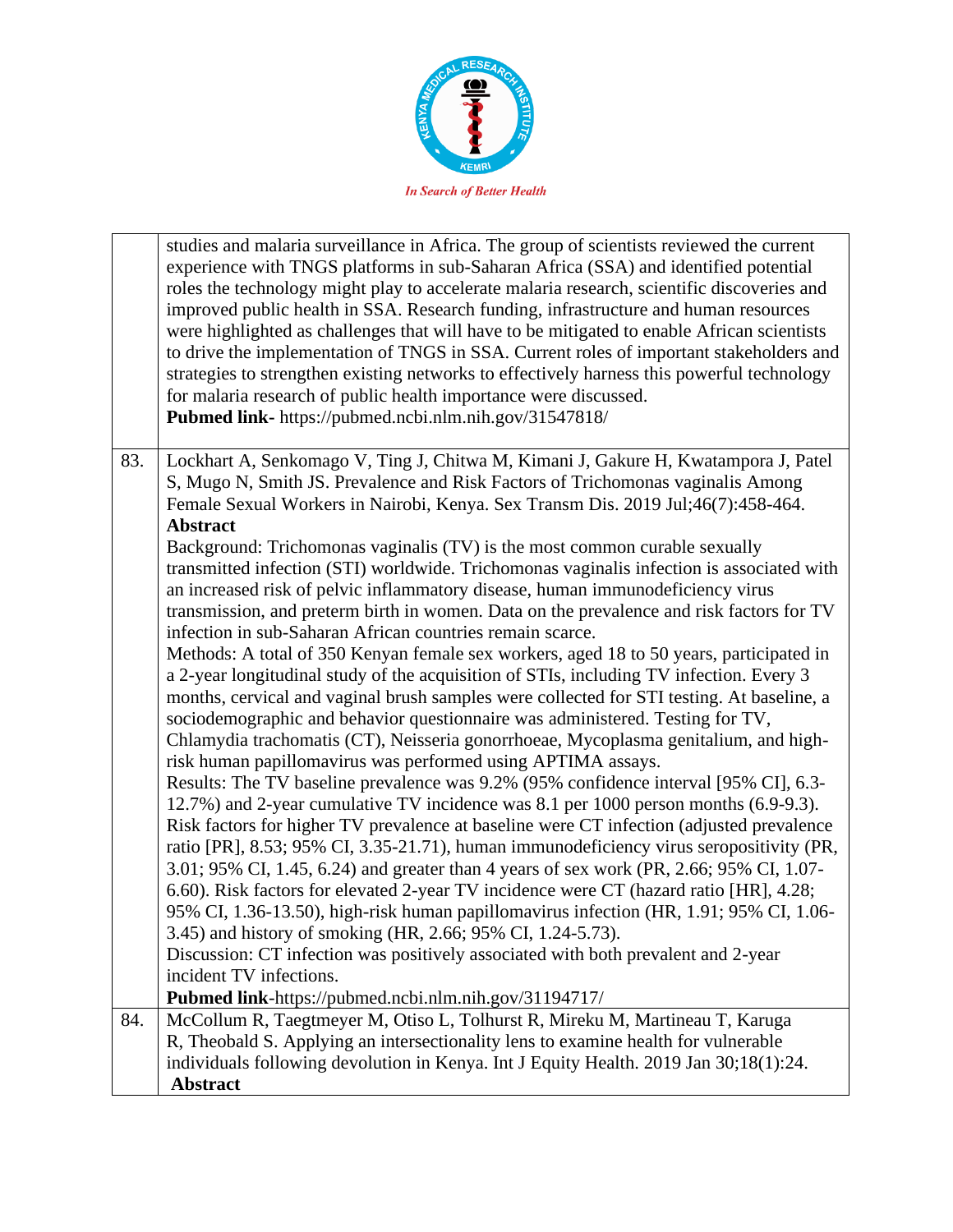

Background: Power imbalances are a key driver of avoidable, unfair and unjust differences in health. Devolution shifts the balance of power in health systems. Intersectionality approaches can provide a 'lens' for analysing how power relations contribute to complex and multiple forms of health advantage and disadvantage. These approaches have not to date been widely used to analyse health systems reforms. While the stated objectives of devolution often include improved equity, efficiency and community participation, past evidence demonstrates that that there is a need to create space and capacity for people to transform existing power relations these within specific contexts. Methods: We carried out a qualitative study between March 2015 and April 2016, involving 269 key informant and in-depth interviews from across the health system in ten counties, 14 focus group discussions with community members in two of these counties and photovoice participatory research with nine young people. We adopted an intersectionality lens to reveal how power relations intersect to produce vulnerabilities for specific groups in specific contexts, and to identify examples of the tacit knowledge about these vulnerabilities held by priority-setting stakeholders, in the wake of the introduction of devolution reforms in Kenya. Results: Our study identified a range of ways in which longstanding social forces and discriminations limit the power and agency individuals can exercise, but are mediated by their unique circumstances at a given point in their life. These are the social determinants of health, influencing an individual's exposure to risk of ill health from their living environment, their work, or their social context, including social norms relating to their gender, age, geographical residence or socio-economic status. While a range of policy measures have been introduced to encourage participation by typically 'unheard voices', devolution processes have yet to adequately challenge the social norms, and intersecting power relations which contribute to discrimination and marginalisation.

Conclusions: If key actors in devolved decision-making structures are to ensure progress towards universal health coverage, there is need for intersectoral policy action to address social determinants, promote equity and identify ways to challenge and shift power imbalances in priority-setting processes.

**Pubmed link**- https://pubmed.ncbi.nlm.nih.gov/30700299/

85. Kitsao-Wekulo P, Holding PA, Kvalsvig JD, Alcock KJ, Taylor HG. Measurement of expressive vocabulary in school-age children: Development and application of the Kilifi Naming Test (KNT). Appl Neuropsychol Child. 2019 Jan-Mar;8(1):24-39. **Abstract**

The dearth of locally developed measures of language makes it difficult to detect language and communication problems among school-age children in sub-Saharan African settings. We sought to describe variability in vocabulary acquisition as an important element of global cognitive functioning. Our primary aims were to establish the psychometric properties of an expressive vocabulary measure, examine sources of variability, and investigate the measure's associations with non-verbal reasoning and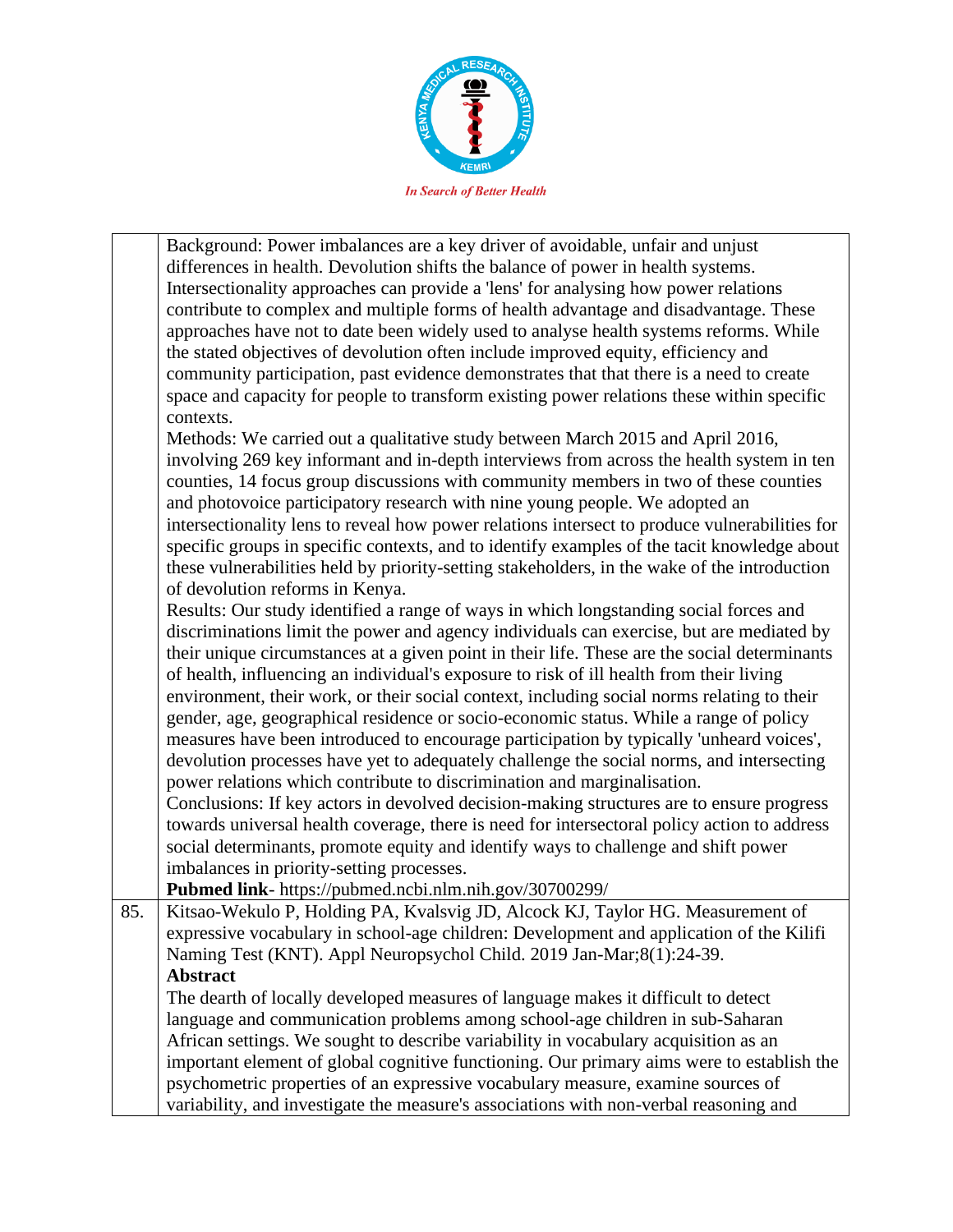

educational achievement. The study included 308 boys and girls living in a predominantly rural district in Kenya. The developed measure, the Kilifi Naming Test (KNT), had excellent reliability and acceptable convergent validity. However, concurrent validity was not adequately demonstrated. In the final regression model, significant effects of schooling and area of residence were recorded. Contextual factors should be taken into account in the interpretation of test scores. There is need for future studies to explore the concurrent validity of the KNT further. **Pubmed link-** https://pubmed.ncbi.nlm.nih.gov/29023138/ 86. | Mauti J, Gautier L, De Neve JW, Beiersmann C, Tosun J, Jahn A. Kenya's Health in All Policies strategy: a policy analysis using Kingdon's multiple streams. Health Res Policy Syst. 2019 Feb 6;17(1):15. **Abstract** Background: Health in All Policies (HiAP) is an intersectoral approach that facilitates decision-making among policy-makers to maximise positive health impacts of other public policies. Kenya, as a member of WHO, has committed to adopting HiAP, which has been included in the Kenya Health Policy for the period 2014-2030. This study aims to assess the extent to which this commitment is being translated into the process of governmental policy-making and supported by international development partners as well as non-state actors. Methods: To examine HiAP in Kenya, a qualitative case study was performed, including a review of relevant policy documents. Furthermore, 40 key informants with diverse backgrounds (government, UN agencies, development agencies, civil society) were interviewed. Analysis was carried out using the main dimensions of Kingdon's Multiple Streams Approach (problems, policy, politics). Results: Kenya is facing major health challenges that are influenced by various social determinants, but the implementation of intersectoral action focusing on health promotion is still arbitrary. On the policy level, little is known about HiAP in other government ministries. Many health-related collaborations exist under the concept of intersectoral collaboration, which is prominent in the country's development framework - Vision 2030 - but with no specific reference to HiAP. Under the political stream, the study highlights that political commitment from the highest office would facilitate mainstreaming the HiAP strategy, e.g. by setting up a department under the President's Office. The budgeting process and planning for the Sustainable Development Goals were found to be potential windows of opportunity. Conclusion: While HiAP is being adopted as policy in Kenya, it is still perceived by many stakeholders as the business of the health sector, rather than a policy for the whole government and beyond. Kenya's Vision 2030 should use HiAP to foster progress in all sectors with health promotion as an explicit goal. **Pubmed link**- https://pubmed.ncbi.nlm.nih.gov/30728042/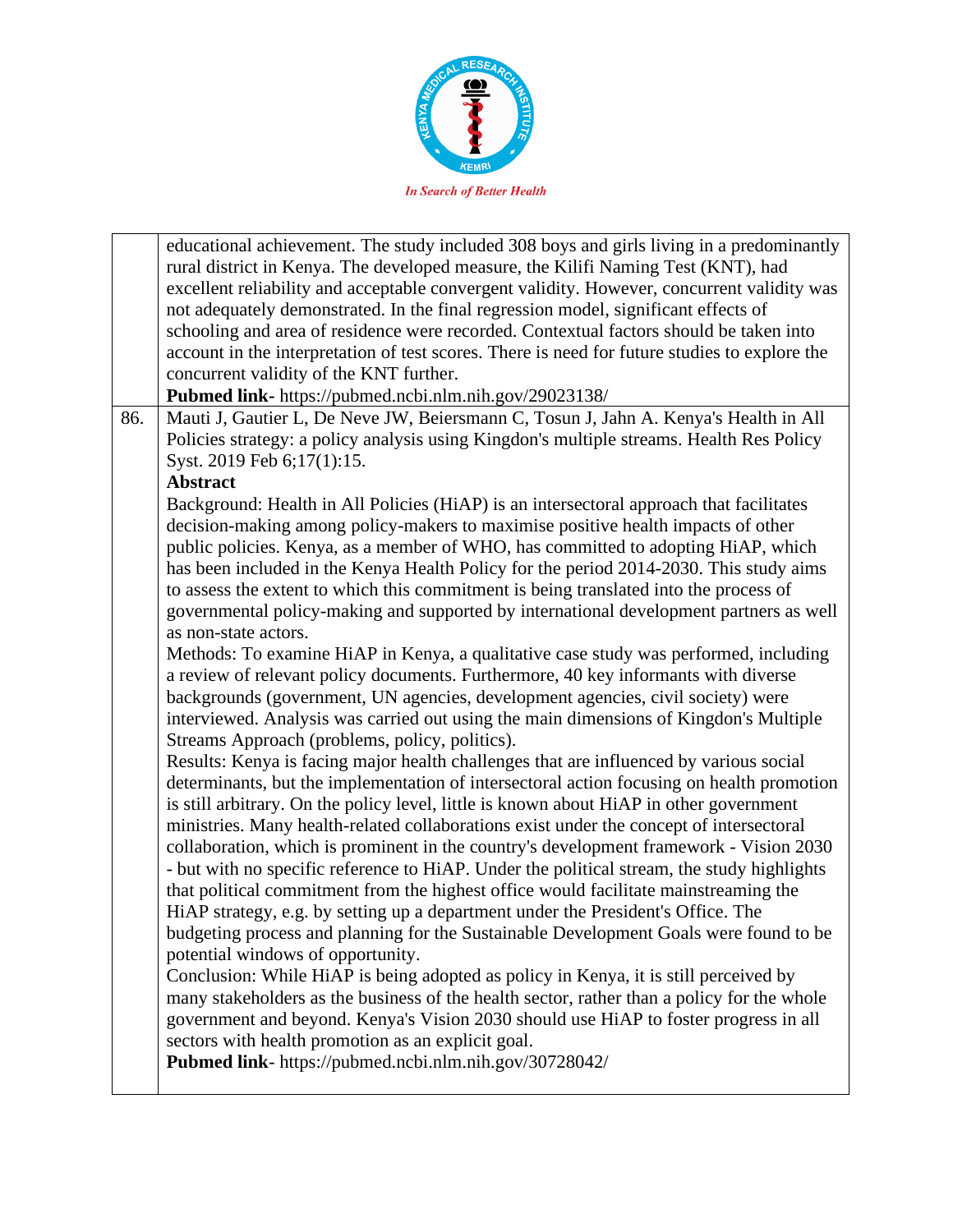

87. Tickell KD, Mangale DI, Tornberg-Belanger SN, Bourdon C, Thitiri J, Timbwa M, Njirammadzi J, Voskuijl W, Chisti MJ, Ahmed T, Shahid ASMSB, Diallo AH, Ouédrago I, Khan AF, Saleem AF, Arif F, Kazi Z, Mupere E, Mukisa J, Sukhtankar P, Berkley JA, Walson JL, Denno DM; Childhood Acute Illness and Nutrition Network. A mixed method multi-country assessment of barriers to implementing pediatric inpatient care guidelines. PLoS One. 2019 Mar 25;14(3):e0212395. **Abstract** Introduction: Accelerating progress in reducing child deaths is needed in order to achieve the Sustainable Development Goal child mortality target. This will require a focus on vulnerable children-including young children, those who are undernourished or with acute illnesses requiring hospitalization. Improving adherence to inpatient guidelines may be an important strategy to reduce child mortality, including among the most vulnerable. The aim of our assessment of nine sub-Saharan African and South Asian hospitals was to determine adherence to pediatric inpatient care recommendations, in addition to capacity for and barriers to implementation of guideline-adherent care prior to commencing the Childhood Acute Illness and Nutrition (CHAIN) Cohort study. The CHAIN Cohort study aims to identify modifiable risk factors for poor inpatient and post discharge outcomes above and beyond implementation of guidelines. Methods: Hospital infrastructure, staffing, durable equipment, and consumable supplies such as medicines and laboratory reagents, were evaluated through observation and key informant interviews. Inpatient medical records of 2-23 month old children were assessed for adherence to national and international guidelines. The records of children with severe acute malnutrition (SAM) were oversampled to reflect the CHAIN study population. Seven core adherence indicators were examined: oximetry and oxygen therapy, fluids, anemia diagnosis and transfusion, antibiotics, malaria testing and antimalarials, nutritional assessment and management, and HIV testing. Results: All sites had facilities and equipment necessary to implement care consistent with World Health Organization and national guidelines. However, stockouts of essential medicines and laboratory reagents were reported to be common at some sites, even though they were mostly present during the assessment visits. Doctor and nurse to patient ratios varied widely. We reviewed the notes of 261 children with admission diagnoses of sepsis (17), malaria (47), pneumonia (70), diarrhea (106), and SAM (119); 115 had

multiple diagnoses. Adherence to oxygen therapy, antimalarial, and malnutrition refeeding guidelines was >75%. Appropriate antimicrobials were prescribed for 75% of antibiotic-indicative conditions. However, 20/23 (87%) diarrhea and 20/27 (74%) malaria cases without a documented indication were prescribed antibiotics. Only 23/122 (19%) with hemoglobin levels meeting anemia criteria had recorded anemia diagnoses. HIV test results were infrequently documented even at hospitals with universal screening policies (66/173, 38%). Informants at all sites attributed inconsistent guideline implementation to inadequate staffing.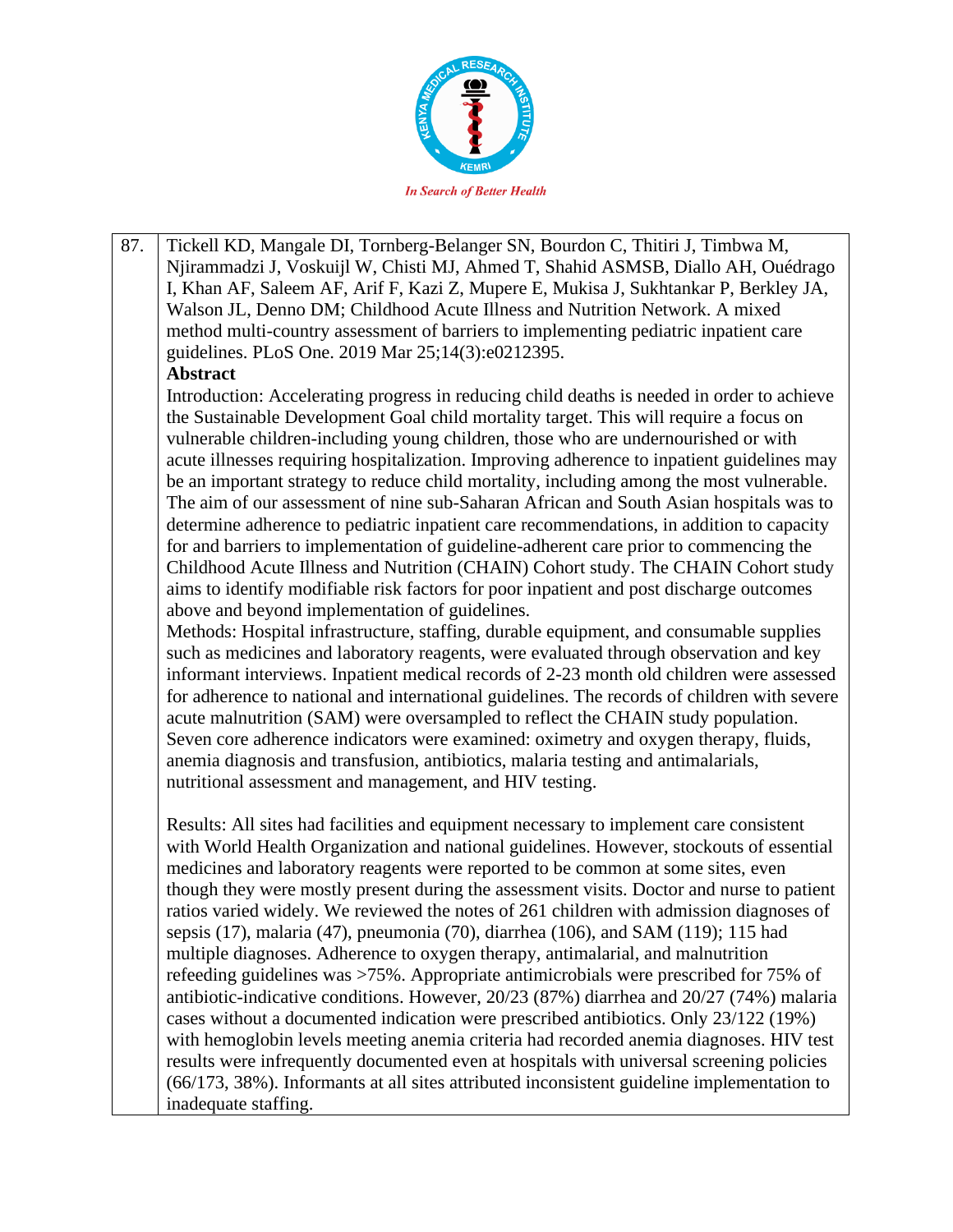

Conclusion: Assessed hospitals had the infrastructure and equipment to implement guideline-consistent care. While fluids, appropriate antimalarials and antibiotics, and malnutrition refeeding adherence was comparable to published estimates from low- and high-resource settings, there were inconsistencies in implementation of some other recommendations. Stockouts of essential therapeutics and laboratory reagents were a noted barrier, but facility staff perceived inadequate human resources as the primary constraint to consistent guideline implementation. **Pubmed link-** https://pubmed.ncbi.nlm.nih.gov/30908499/ 88. Tagoe N, Molyneux S, Pulford J, Murunga VI, Kinyanjui S. Managing health research capacity strengthening consortia: a systematised review of the published literature. BMJ Glob Health. 2019 Apr 14;4(2):e001318. **Abstract** Background: Locally relevant research is considered critical for advancing health and development in low- and middle-income countries (LMICs). Accordingly, health research capacity strengthening (HRCS) efforts have intensified, increasingly through consortia. Yet, the knowledge base for managing such consortia is not well defined. This review aimed to ascertain the scope and quality of published literature on HRCS consortium management processes, management-related factors influencing consortium operations and outcomes, and the knowledge gaps. Methods: Given the paucity of published HRCS literature, a 'systematised review' as outlined by Grant and Booth was conducted, modelling the systematic review process without restriction to research-based publications. A systematic search in PubMed and Scopus was carried out coupled with a manual search for papers using reference checking and citation searching. A quality appraisal of eligible articles using the Mixed Method Appraisal Tool was undertaken. Thematic synthesis was used to analyse the extracted data. Results: The search identified 55 papers, made up of 18 empirical papers and 37 commentaries focusing on consortium-based HRCS initiatives involving LMICs and reporting management-related data. The review indicates increasing efforts being made in the HRCS field in reporting consortia outcomes. However, it highlights the dearth of high-quality empirical research on HRCS consortium management and the nascent nature of the field with most papers published after 2010. The available literature highlights the importance of relational management factors such as equity and power relations in influencing consortium success, though these factors were not explored in depth. Operational management processes and their role in the capacity strengthening pathway were rarely examined. Conclusion: Findings indicate a weak evidence base for HRCS consortium management both in terms of quantity and conceptual depth, demonstrating the need for an expanded research effort to inform HRCS practice. Pubmed link- https://pubmed.ncbi.nlm.nih.gov/31139450/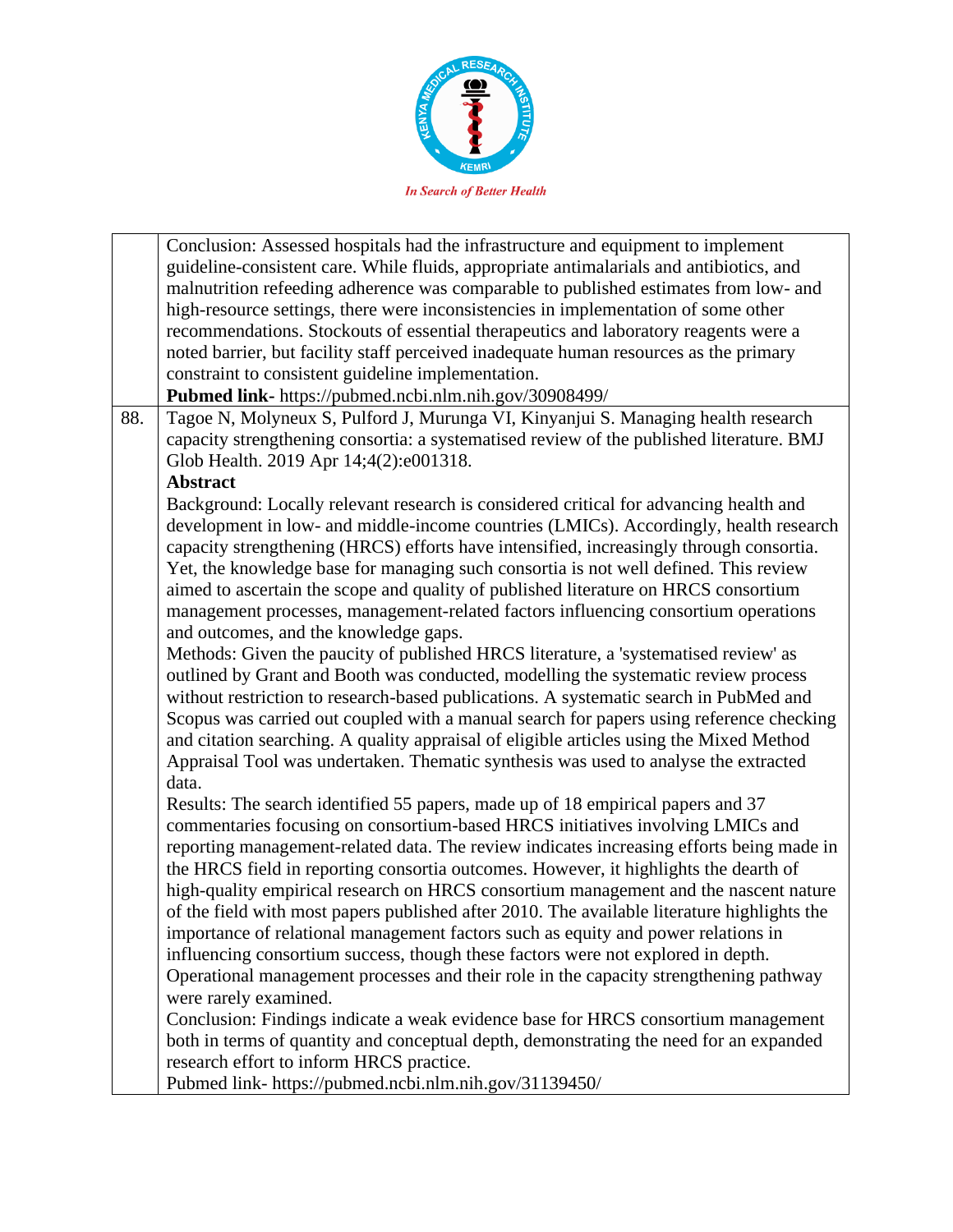

| 89. | Ssewanyana D, van Baar A, Mwangala PN, Newton CR, Abubakar A. Inter-relatedness<br>of underlying factors for injury and violence among adolescents in rural coastal Kenya: A<br>qualitative study. Health Psychol Open. 2019 May 13;6(1):2055102919849399.<br><b>Abstract</b><br>We utilized a socio-ecological model to explore views from 85 young people and 10 local<br>stakeholders on forms and underlying factors for unintentional injury, violence, self-<br>harm, and suicidal behavior of adolescents in Kilifi County, Kenya. Young people took<br>part in 11 focus group discussions, whereas 10 in-depth interviews were conducted with<br>the local stakeholders. Road traffic accidents, falls, fights, sexual and gender-based<br>violence, theft, and vandalism were viewed as common. There was an overlap of risk<br>factors, especially at intra- and interpersonal levels (gender, poverty, substance use,<br>parenting behavior, school drop-out). Some broader-level risk factors were insecure<br>neighborhoods and risky sources of livelihood. Research is needed to quantify burden and<br>to pilot feasible injury prevention interventions in this setting.<br>Pubmed link- https://pubmed.ncbi.nlm.nih.gov/31205735/                                                                                                                                                                                                                                                                                                                                                                                                                                                                                                                                                                                                                                                                                          |
|-----|----------------------------------------------------------------------------------------------------------------------------------------------------------------------------------------------------------------------------------------------------------------------------------------------------------------------------------------------------------------------------------------------------------------------------------------------------------------------------------------------------------------------------------------------------------------------------------------------------------------------------------------------------------------------------------------------------------------------------------------------------------------------------------------------------------------------------------------------------------------------------------------------------------------------------------------------------------------------------------------------------------------------------------------------------------------------------------------------------------------------------------------------------------------------------------------------------------------------------------------------------------------------------------------------------------------------------------------------------------------------------------------------------------------------------------------------------------------------------------------------------------------------------------------------------------------------------------------------------------------------------------------------------------------------------------------------------------------------------------------------------------------------------------------------------------------------------------------------------------------------------------------------------------------------------------------------|
| 90. | Nyongesa MK, Mwangi P, Wanjala SW, Mutua AM, Newton CRJC, Abubakar A.<br>Prevalence and correlates of depressive symptoms among adults living with HIV in rural<br>Kilifi, Kenya. BMC Psychiatry. 2019 Nov 1;19(1):333.<br><b>Abstract</b><br>Background: Published research on depression among people living with HIV/AIDS<br>(PLWHA) from Africa is increasing, but data from Kenya remains scarce. This cross-<br>sectional study measured the prevalence and correlates of depressive symptoms among<br>PLWHA in rural Kilifi, on the Kenyan coast.<br>Methods: Between February and April 2018, we consecutively recruited and interviewed<br>450 adults living with HIV and on combination antiretroviral therapy (cART). Depressive<br>symptoms were assessed with the 9-item Patient Health Questionnaire (PHQ-9), with a<br>positive depression screen defined as PHQ-9 score $\geq$ 10. Measures of psychosocial,<br>health, and treatment characteristics were also administered.<br>Results: The overall prevalence of depressive symptoms was 13.8% (95% Confidence<br>Interval (95%CI): 10.9, 17.3). Multivariable logistic regression analysis identified current<br>comorbid chronic illness (adjusted Odds Ratio (aOR) 5.72, 95% CI: 2.28, 14.34; p <<br>0.001), cART regimen (aOR 6.93, 95%CI: 2.34, 20.49; p < 0.001), perceived HIV-related<br>stigma (aOR 1.10, 95%CI: 1.05, 1.14, $p < 0.001$ ) and difficulties accessing HIV care and<br>treatment services (aOR 2.37, 95%CI: 1.14, 4.91; $p = 0.02$ ) as correlates of depressive<br>symptoms.<br>Conclusion: The prevalence of depressive symptoms among adults living with HIV on<br>the Kenyan coast is high. Those at high risk for elevated depressive symptoms (e.g., with<br>comorbid chronic illnesses, on second-line cART, experiencing perceived HIV-stigma or<br>with problems accessing HIV care) may benefit from early identification, treatment or |
|     | referral, which requires integration of mental health programmes into HIV primary care.                                                                                                                                                                                                                                                                                                                                                                                                                                                                                                                                                                                                                                                                                                                                                                                                                                                                                                                                                                                                                                                                                                                                                                                                                                                                                                                                                                                                                                                                                                                                                                                                                                                                                                                                                                                                                                                      |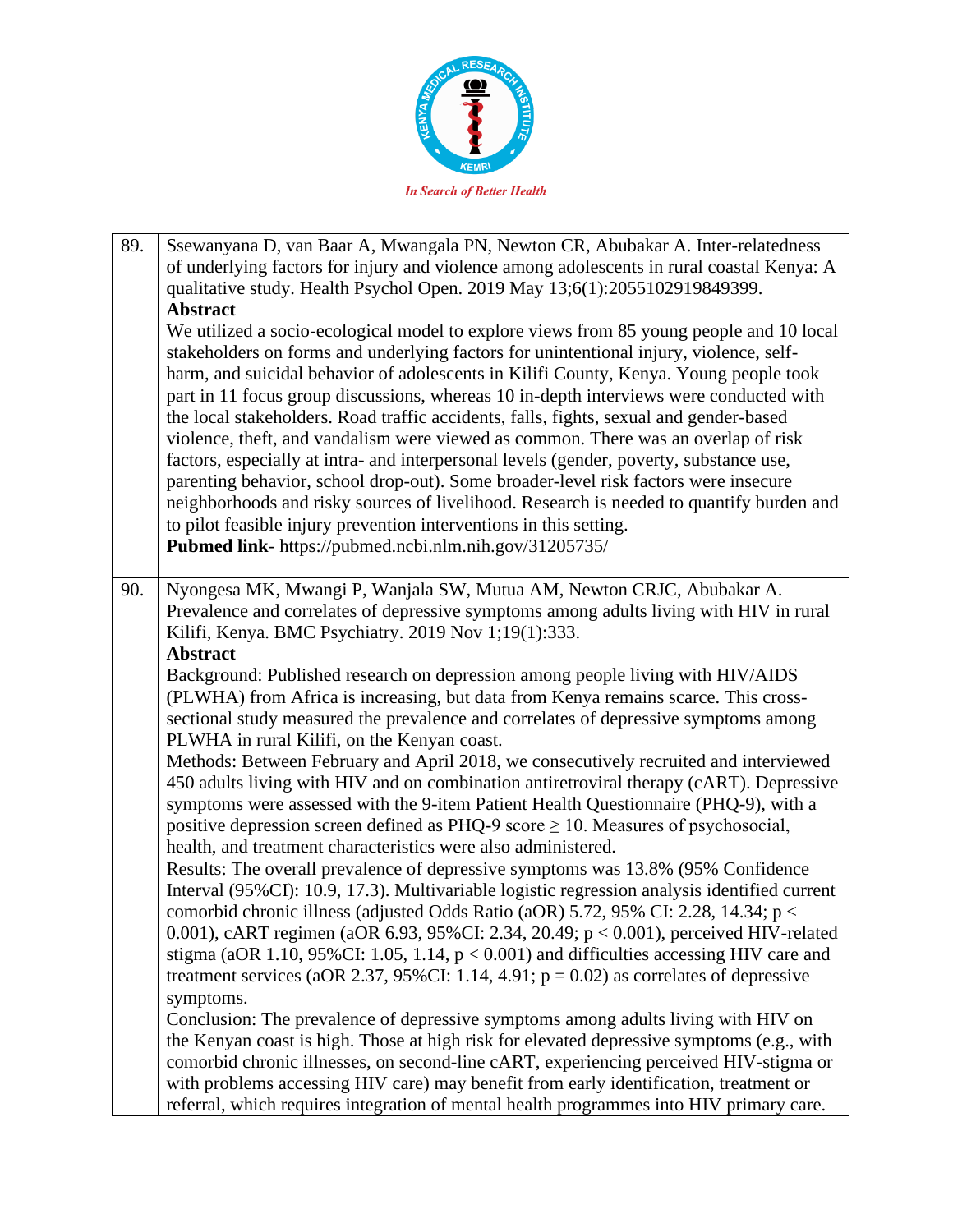

**Pubmed link**- https://pubmed.ncbi.nlm.nih.gov/31675938/ 91. Githang'a D, Wangia RN, Mureithi MW, Wandiga SO, Mutegi C, Ogutu B, Agweyu A, Wang JS, Anzala O. The effects of aflatoxin exposure on Hepatitis B-vaccine induced immunity in Kenyan children. Curr Probl Pediatr Adolesc Health Care. 2019 May;49(5):117-130. **Abstract** Background: Globally, approximately three million children die each year from vaccine

preventable infectious diseases mainly in developing countries. Despite the success

of the expanded immunization program, not all infants and children around the world develop the same protective immune response to the same vaccine. A vaccine must induce a response over the basal immune response that may be driven by population-specific, environmental or socio-economic factors. Mycotoxins like aflatoxins are immune suppressants that are confirmed to interfere with both cell-mediated and acquired immunity. The mechanism of aflatoxin toxicity is through the binding of the bio-activated AFB1-8, 9-epoxide to cellular macromolecules.

Methods: We studied Hepatitis B surface antibodies [anti-HBs] levels to explore the immune modulation effects of dietary exposure to aflatoxins in children aged between one and fourteen years in Kenya. Hepatitis B vaccine was introduced for routine administration for Kenyan infants in November 2001. To assess the effects of aflatoxin on immunogenicity of childhood vaccines Aflatoxin B1-lysine in blood serum samples were determined using High Performance Liquid Chromatography with Fluorescence detection while anti-HBs were measured using Bio-ELISA anti-HBs kit.

Results: The mean  $\pm$  SD of AFB1-lysine adducts in our study population was  $45.38 \pm 87.03$ pg/mg of albumin while the geometric mean was 20.40 pg/mg. The distribution of AFB1 lysine adducts was skewed to the right. Only 98/205 (47.8%) of the study population tested positive for Hepatitis B surface antibodies. From regression analysis, we noted that for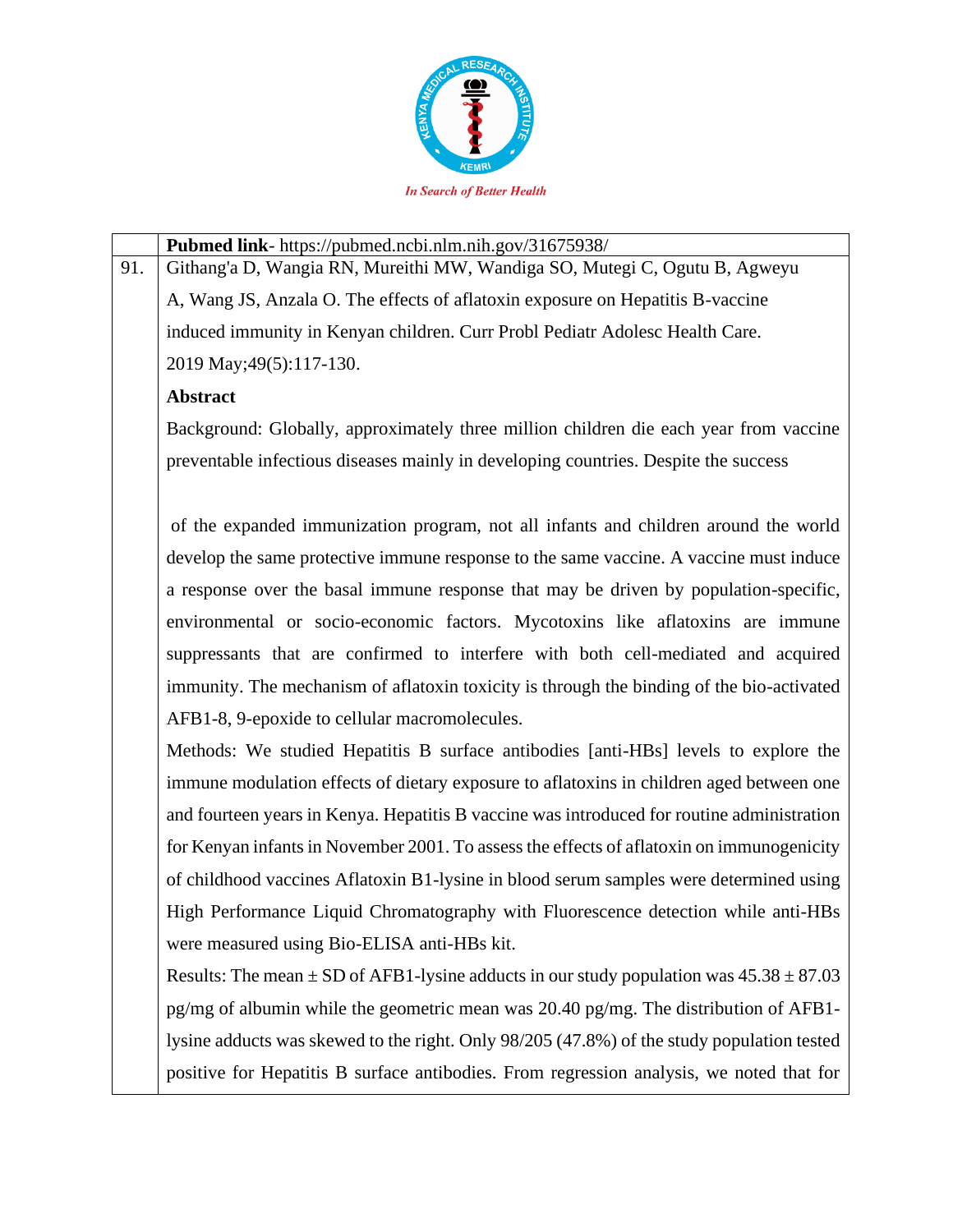

|    | every unit rise in serum aflatoxin level, anti-HBs dropped by 0.91 mIU/ml (-0.9110038;      |
|----|---------------------------------------------------------------------------------------------|
|    | 95% C.I -1.604948, -0.21706).                                                               |
|    | Conclusion: Despite high coverage of routine immunization, less than half of the study      |
|    | population had developed immunity to HepB. Exposure to aflatoxin was high and weakly        |
|    | associated with low anti-HBs antibodies. These findings highlight a potentially significant |
|    | role for environmental factors that may contribute to vaccine effectiveness warranting      |
|    | further research.                                                                           |
|    | Pubmed link-https://pubmed.ncbi.nlm.nih.gov/31103452/                                       |
|    |                                                                                             |
| 92 | Radovich E, Dennis ML, Barasa E, Cavallaro FL, Wong KL, Borghi J, Lynch CA,                 |
|    | Lyons-Amos M, Abuya T, Benova L. Who pays and how much? A cross-sectional study             |
|    | of out-of-pocket payment for modern contraception in Kenya. BMJ Open. 2019 Feb              |
|    | 20;9(2):e022414.                                                                            |
|    | <b>Abstract</b>                                                                             |
|    | Objectives: Out-of-pocket (OOP) payment for modern contraception is an understudied         |
|    | component of healthcare financing in countries like Kenya, where wealth gradients in met    |
|    | need have prompted efforts to expand access to free contraception. This study aims to       |
|    | examine whether, among public sector providers, the poor are more likely to receive free    |
|    | contraception and to compare how OOP payment for injectables and implants-two popular       |
|    | by public/private provider type and user's sociodemographic<br>methods-differs              |
|    | characteristics.                                                                            |
|    | Design, setting and participants: Secondary analyses of nationally representative, cross-   |
|    | sectional household data from the 2014 Kenya Demographic and Health Survey.                 |
|    | Respondents were women of reproductive age (15-49 years). The sample comprised 5717         |
|    | current modern contraception users, including 2691 injectable and 1073 implant users with   |
|    | non-missing expenditure values.                                                             |
|    |                                                                                             |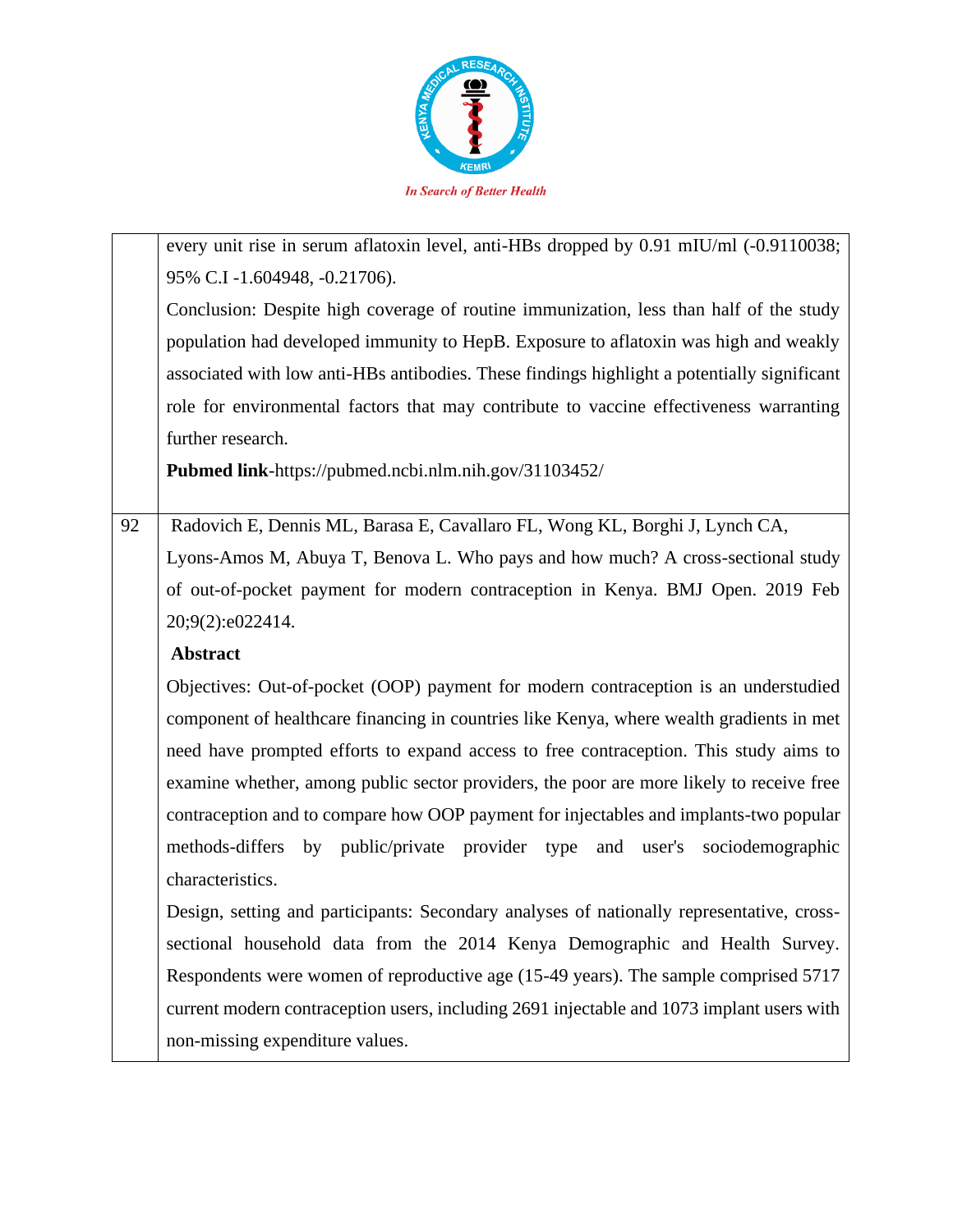

Main outcome: Respondent's self-reported source and payment to obtain their current modern contraceptive method.

Methods: We used multivariable logistic regression to examine predictors of free public sector contraception and compared average expenditure for injectable and implant. Quintile ratios examined progressivity of non-zero expenditure by wealth.

Results: Half of public sector users reported free contraception; this varied considerably by method and region. Users of implants, condoms, pills and intrauterine devices were all more likely to report receiving their method for free  $(p<0.001)$  compared with injectable users. The poorest were as likely to pay for contraception as the wealthiest users at public providers (OR: 1.10, 95% CI: 0.64 to 1.91). Across all providers, among users with nonzero expenditure, injectable and implant users reported a mean OOP payment of Kenyan shillings (KES) 80 (US\$0.91), 95% CI: KES 78 to 82 and KES 378 (US\$4.31), 95% CI: KES 327 to 429, respectively. In the public sector, expenditure was pro-poor for injectable users yet weakly pro-rich for implant users.

Conclusions: More attention is needed to targeting subsidies to the poorest and ensuring government facilities are equipped to cope with lost user fee revenue.

**Pubmed link**- https://pubmed.ncbi.nlm.nih.gov/30787074/

93 | Morobe JM, Nyiro JU, Brand S, Kamau E, Gicheru E, Eyase F, Otieno GP, Munywoki PK, Agoti CN, Nokes DJ. Human rhinovirus spatial-temporal epidemiology in rural coastal Kenya, 2015-2016, observed through outpatient surveillance.Wellcome Open Res. 2019 Mar 27:3:128.

## **Abstract**

Background: Human rhinovirus (HRV) is the predominant cause of upper respiratory tract infections, resulting in a significant public health burden. The virus circulates as many different types (168), each generating strong homologous, but weak heterotypic, immunity. The influence of these features on transmission patterns of HRV in the community is understudied. Methods: Nasopharyngeal swabs were collected from patients with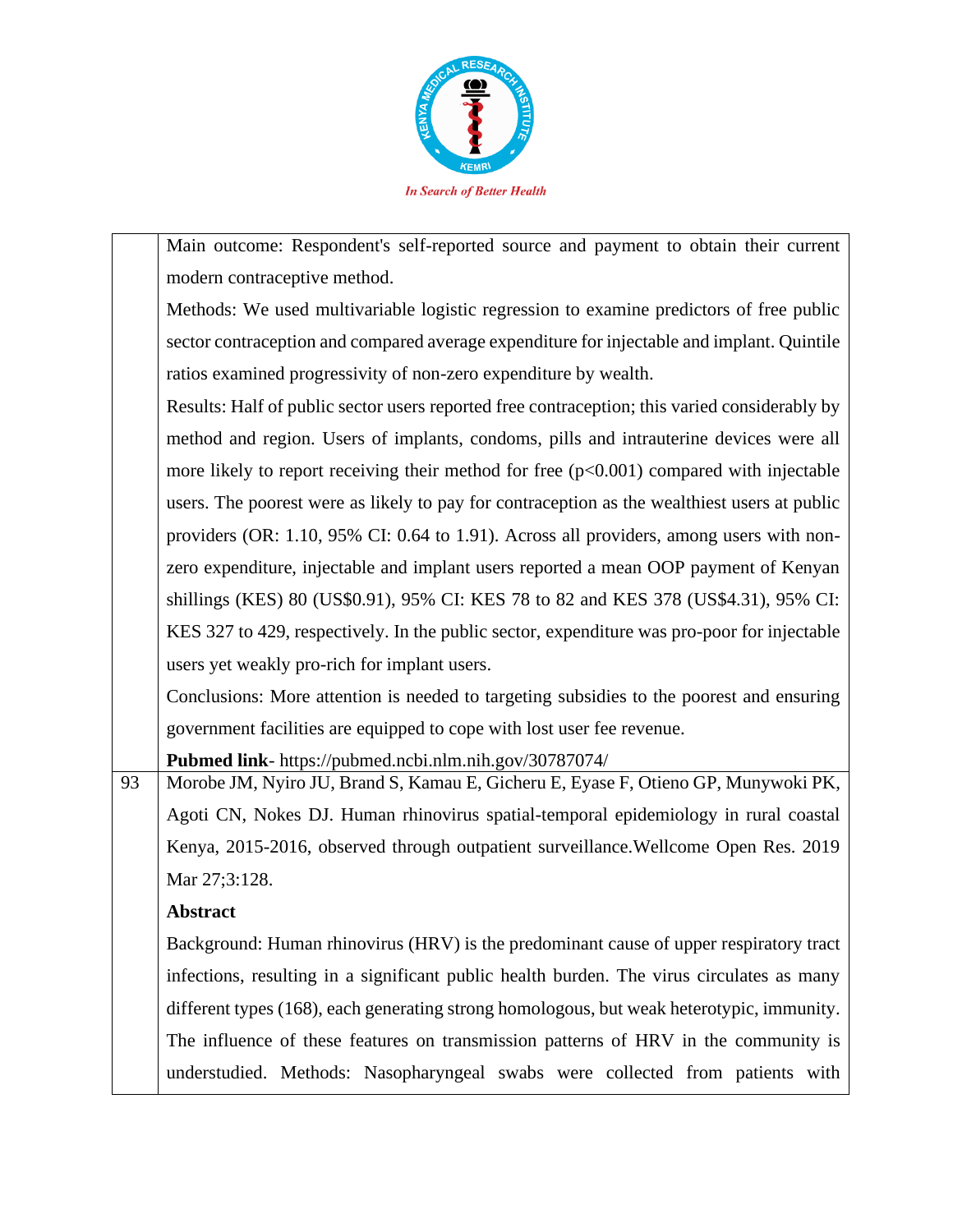

symptoms of acute respiratory infection (ARI) at nine out-patient facilities across a Health and Demographic Surveillance System between December 2015 and November 2016. HRV was diagnosed by real-time RT-PCR, and the VP4/VP2 genomic region of the positive samples sequenced. Phylogenetic analysis was used to determine the HRV types. Classification models and G-test statistic were used to investigate HRV type spatial distribution. Demographic characteristics and clinical features of ARI were also compared. Results: Of 5,744 NPS samples collected, HRV was detected in 1057 (18.4%), of which 817 (77.3%) were successfully sequenced. HRV species A, B and C were identified in 360 (44.1%), 67 (8.2%) and 390 (47.7%) samples, respectively. In total, 87 types were determined: 39, 10 and 38 occurred within species A, B and C, respectively. HRV types presented heterogeneous temporal patterns of persistence. Spatially, identical types occurred over a wide distance at similar times, but there was statistically significant evidence for clustering of types between health facilities in close proximity or linked by major road networks. Conclusion: This study records a high prevalence of HRV in outpatient presentations exhibiting high type diversity. Patterns of occurrence suggest frequent and independent community invasion of different types. Temporal differences of persistence between types may reflect variation in type-specific population immunity. Spatial patterns suggest either rapid spread or multiple invasions of the same type, but evidence of similar types amongst close health facilities, or along road systems, indicate type partitioning structured by local spread.

**Pubmed link**- https://pubmed.ncbi.nlm.nih.gov/30483602/

94 Abdullahi OA, Ngari MM, Sanga D, Katana G, Willetts A. Mortality during treatment for tuberculosis; a review of surveillance data in a rural county in Kenya. PLoS One. 2019 Jul 11;14(7):e0219191. **Abstract**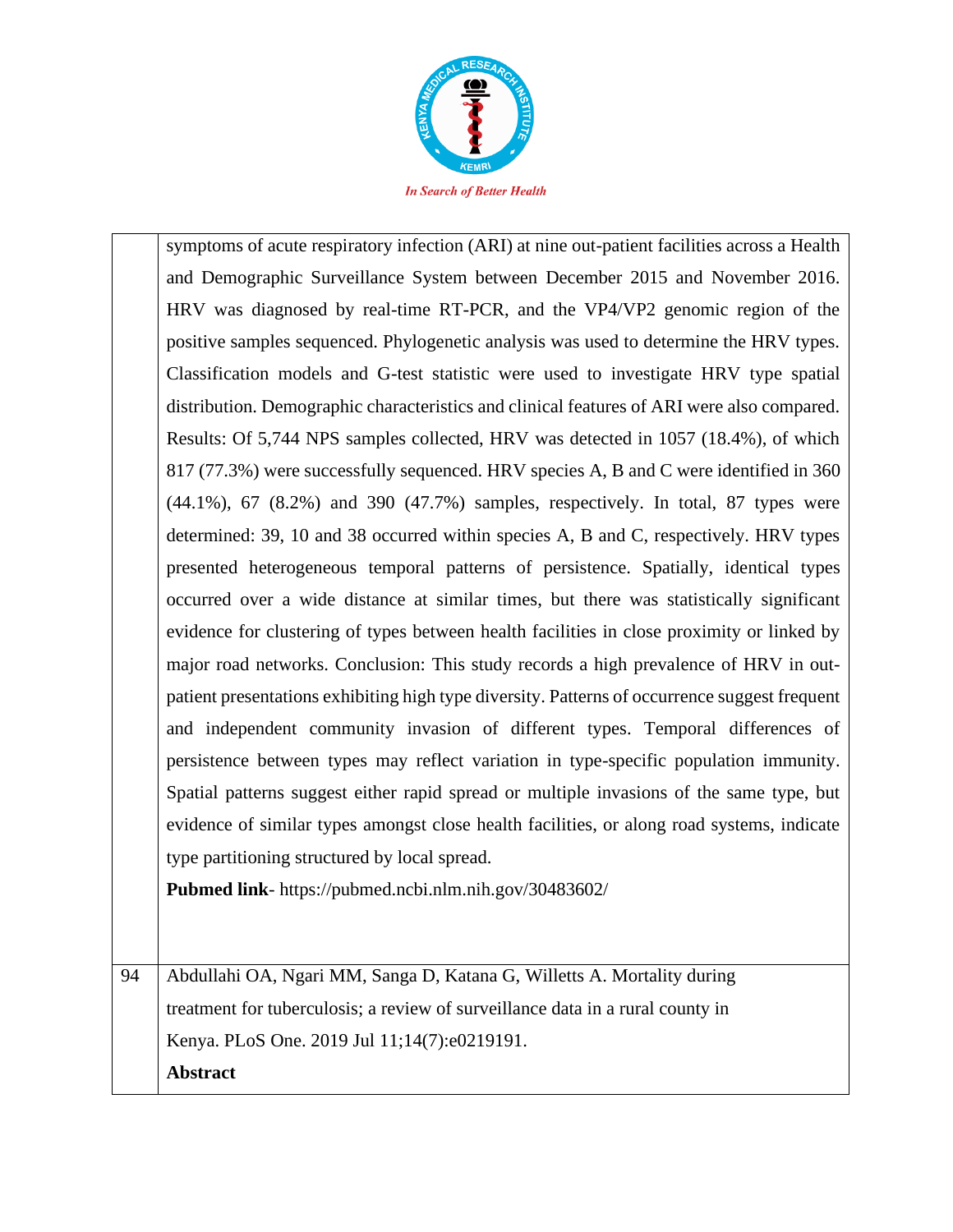

Background: Globally in 2016, 1.7 million people died of Tuberculosis (TB). This study aimed to estimate all-cause mortality rate, identify features associated with mortality and describe trend in mortality rate from treatment initiation.

Method: A 5-year (2012-2016) retrospective analysis of electronic TB surveillance data from Kilifi County, Kenya. The outcome was all-cause mortality within 180 days after starting TB treatment. The risk factors examined were demographic and clinical features at the time of starting anti-TB treatment. We performed survival analysis with time at risk defined from day of starting TB treatment to time of death, lost-to-follow-up or completing treatment. To account for 'lost-to-follow-up' we used competing risk analysis method to examine risk factors for all-cause mortality.

Results: 10,717 patients receiving TB treatment, median (IQR) age 33 (24-45) years were analyzed; 3,163 (30%) were HIV infected. Overall, 585 (5.5%) patients died; mortality rate of 12.2 (95% CI 11.3-13.3) deaths per 100 person-years (PY). Mortality rate increased from 7.8 (95% CI 6.4-9.5) in 2012 to 17.7 (95% CI 14.9-21.1) in 2016 per 100PY (Ptrend<0.0001). 449/585 (77%) of the deaths occurred within the first three months after starting TB treatment. The median time to death (IQR) declined from 87 (40-100) days in 2012 to 46 (18-83) days in 2016 (Ptrend = 0·04). Mortality rate per 100PY was 7.3 (95% CI 6.5-7.8) and 23.1 (95% CI 20.8-25.7) among HIV-uninfected and HIV-infected patients respectively. Age, being a female, extrapulmonary TB, being undernourished, HIV infected and year of diagnosis were significantly associated with mortality.

Conclusions: We found most deaths occurred within three months and an increasing mortality rate during the time under review among patients on TB treatment. Our results therefore warrant further investigation to explore host, disease or health system factors that may explain this trend.

**Pubmed link**-https://pubmed.ncbi.nlm.nih.gov/31295277/

95 Etyang AO, Sigilai A, Odipo E, Oyando R, Ong'ayo G, Muthami L, Munge K,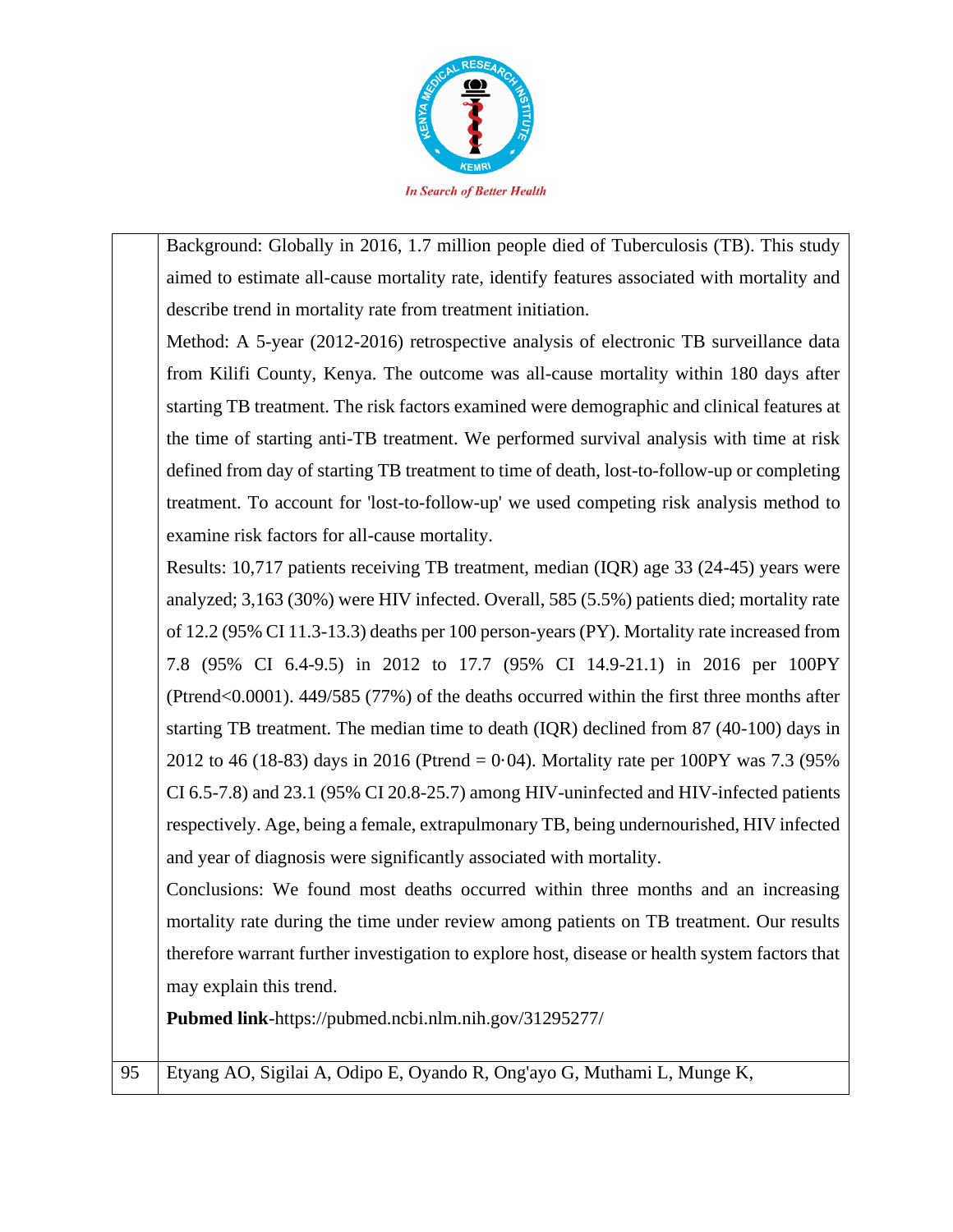

Kirui F, Mbui J, Bukania Z, Mwai J, Obala A, Barasa E. Diagnostic Accuracy of Unattended Automated Office Blood Pressure Measurement in Screening for Hypertension in Kenya. Hypertension. 2019 Dec;74(6):1490-1498.

# **Abstract**

Despite increasing adoption of unattended automated office blood pressure (uAOBP) measurement for determining clinic blood pressure (BP), its diagnostic performance in screening for hypertension in low-income settings has not been determined. We determined the validity of uAOBP in screening for hypertension, using 24-hour ambulatory BP monitoring as the reference standard. We studied a random population sample of 982 Kenyan adults; mean age, 42 years; 60% women; 2% with diabetes mellitus; none taking antihypertensive medications. We calculated sensitivity using 3 different screen positivity cutoffs ( $\geq$ 130/80,  $\geq$ 135/85, and  $\geq$ 140/90 mm Hg) and other measures of validity/agreement. Mean 24-hour ambulatory BP monitoring systolic BP was similar to mean uAOBP systolic BP (mean difference, 0.6 mm Hg; 95% CI, -0.6 to 1.9), but the 95% limits of agreement were wide (-39 to 40 mm Hg). Overall discriminatory accuracy of uAOBP was the same (area under receiver operating characteristic curves, 0.66-0.68; 95% CI range, 0.64-0.71) irrespective of uAOBP cutoffs used. Sensitivity of uAOBP displayed an inverse association (P<0.001) with the cutoff selected, progressively decreasing from 67% (95% CI, 62-72) when using a cutoff of  $\geq$ 130/80 mm Hg to 55% (95% CI, 49-60) at  $\geq$ 135/85 mm Hg to 44% (95% CI, 39-49) at  $\geq$ 140/90 mm Hg. Diagnostic performance was significantly better (P<0.001) in overweight and obese individuals (body mass index, >25 kg/m2). No differences in results were present in other subanalyses. uAOBP misclassifies significant proportions of individuals undergoing screening for hypertension in Kenya. Additional studies on how to improve screening strategies in this setting are needed.

**Pubmed link**-https://pubmed.ncbi.nlm.nih.gov/31587589/

96 | Kabia E, Mbau R, Oyando R, Oduor C, Bigogo G, Khagayi S, Barasa E. "We are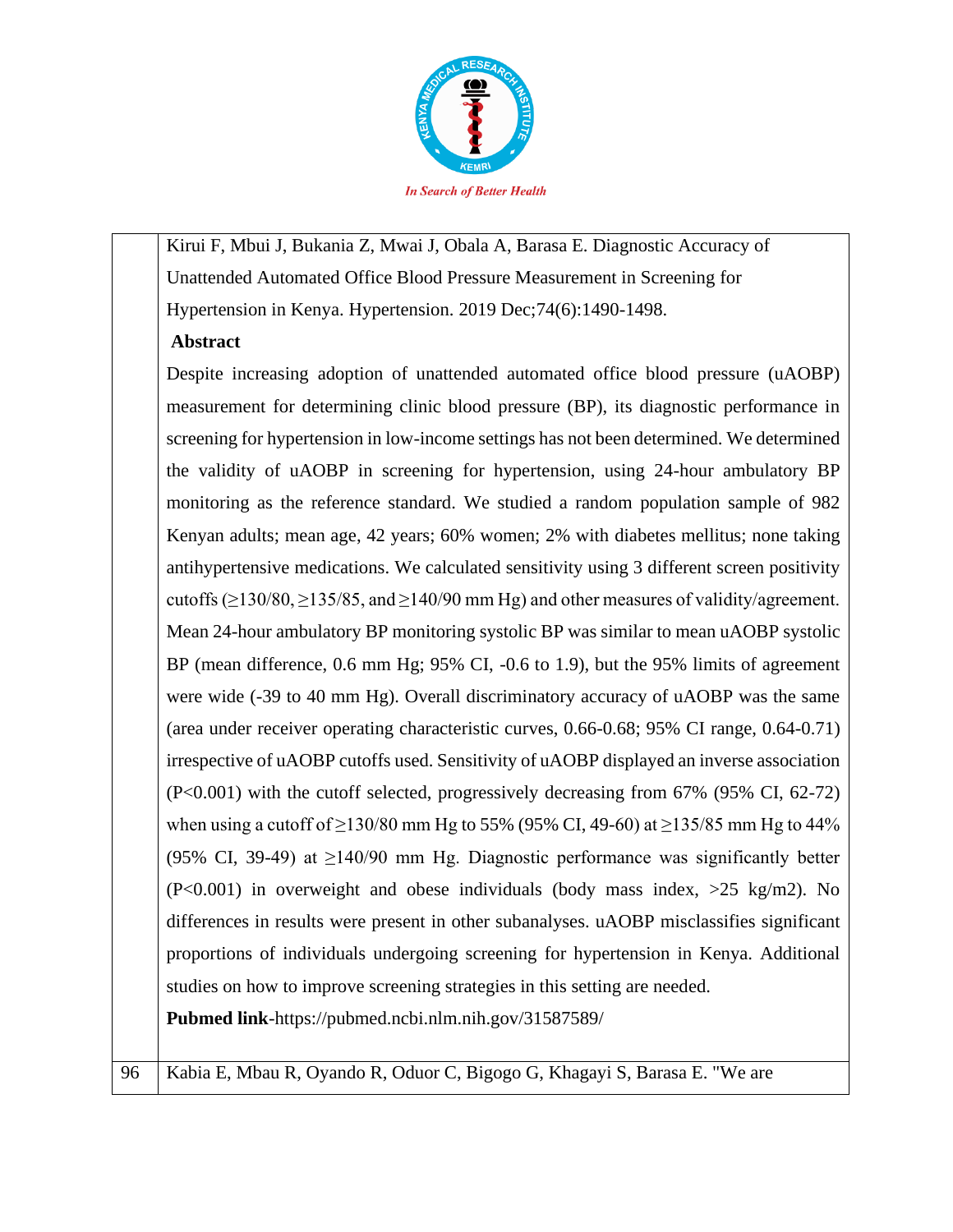

called the et cetera": experiences of the poor with health financing reforms that target them in Kenya. Int J Equity Health. 2019 Jun 24;18(1):98.

## **Abstract**

Background: Through a number of healthcare reforms, Kenya has demonstrated its intention to extend financial risk protection and service coverage for poor and vulnerable groups. These reforms include the provision of free maternity services, user-fee removal in public primary health facilities and a health insurance subsidy programme (HISP) for the poor. However, the available evidence points to inequity and the likelihood that the poor will still be left behind with regards to financial risk protection and service coverage. This study examined the experiences of the poor with health financing reforms that target them. Methods: We conducted a qualitative cross-sectional study in two purposively selected counties in Kenya. We collected data through focus group discussions  $(n = 8)$  and in-depth interviews  $(n = 30)$  with people in the lowest wealth quintile residing in the health and demographic surveillance systems, and HISP beneficiaries. We analyzed the data using a framework approach focusing on four healthcare access dimensions; geographical accessibility, affordability, availability, and acceptability.

Results: Health financing reforms reduced financial barriers and improved access to health services for the poor in the study counties. However, various access barriers limited the extent to which they benefited from these reforms. Long distances, lack of public transport, poor condition of the roads and high transport costs especially in rural areas limited access to health facilities. Continued charging of user fees despite their abolition, delayed insurance reimbursements to health facilities that HISP beneficiaries were seeking care from, and informal fees exposed the poor to out of pocket payments. Stock-outs of medicine and other medical supplies, dysfunctional medical equipment, shortage of healthcare workers, and frequent strikes adversely affected the availability of health services. Acceptability of care was further limited by discrimination by healthcare workers and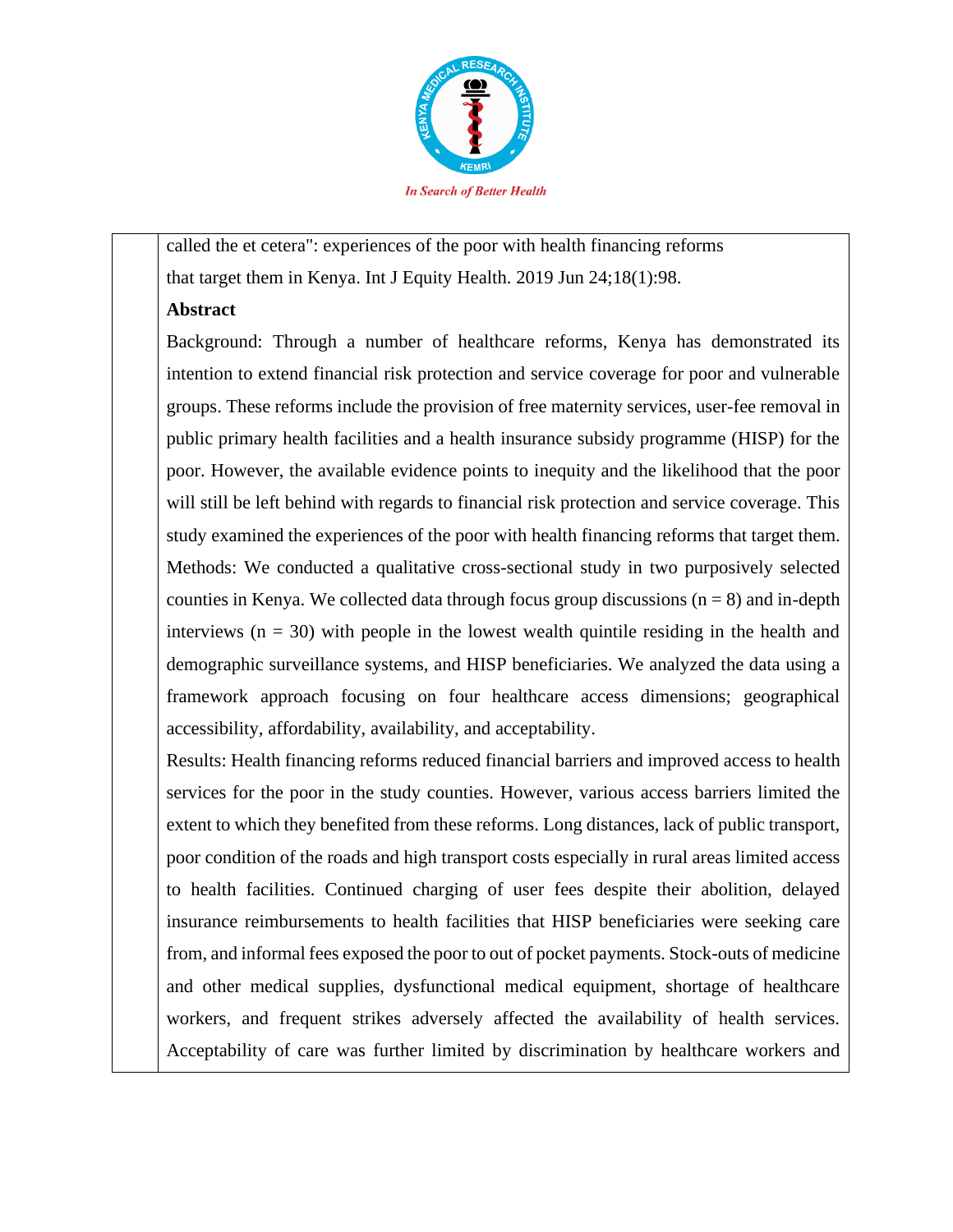

ineffective grievance redress mechanisms which led to a feeling of disempowerment among the poor.

Conclusions: Pro-poor health financing reforms improved access to care for the poor to some extent. However, to enhance the effectiveness of pro-poor reforms and to ensure that the poor in Kenya benefit fully from them, there is a need to address barriers to healthcare seeking across all access dimensions.

**Pubmed link**- https://pubmed.ncbi.nlm.nih.gov/31234940/

## 97

Roxby AC, Yuhas K, Farquhar C, Bosire R, Mbori-Ngacha D, Richardson BA,

Totten PA, John-Stewart G. Mycoplasma genitalium infection among HIV-infected pregnant African women and implications for mother-to-child transmission of HIV. AIDS. 2019 Nov 15;33(14):2211-2217.

## **Abstract**

Objective: Many sexually transmitted infections increase risk of mother-to-child transmission (MTCT) of HIV, but the effect of Mycoplasma genitalium is not known. We hypothesized that M. genitalium infection would be common among HIV-infected pregnant women and could be associated with in-utero and intrapartum MTCT.

Design: Observational case-cohort study.

Methods: The current study used specimens from a Kenyan perinatal MTCT cohort (1999- 2005) involving HIV-infected women and their infants, who received short-course zidovudine for prevention of MTCT. Vaginal swabs collected at 32 weeks gestation were tested for M. genitalium using a transcription-mediated amplification assay. Infant perinatal HIV infection was determined at birth and 4 weeks of age by DNA PCR. Using a casecohort design, a random sample was generated with 3 : 1 control : case ratio; prevalence and correlates of M. genitalium were assessed with chi-squared and t tests; predictors of infant outcomes were analyzed using logistic regression.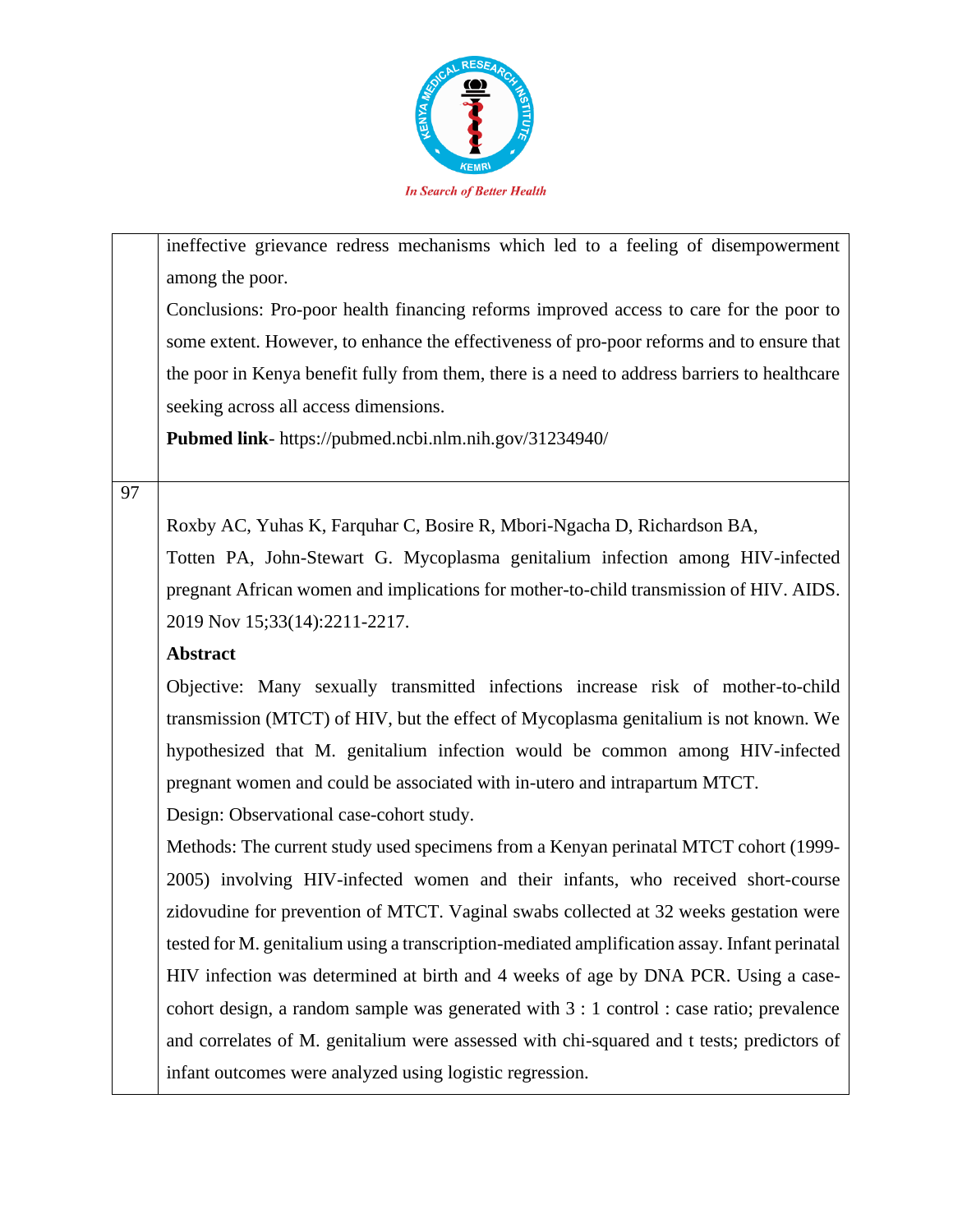

|    | Results: Among 220 HIV-infected pregnant women evaluated, 47 women (21.4%) had M.               |
|----|-------------------------------------------------------------------------------------------------|
|    | genitalium. Antenatal M. genitalium infection was associated with higher HIV RNA in             |
|    | plasma (5.0 vs. 4.6 log10 copies/ml in M. genitalium-positive vs. M. genitalium-negative        |
|    | women, $P = 0.02$ ) at 32 weeks. Women with M. genitalium were less likely to report prior      |
|    | sexually transmitted infections and genital ulcers (both $P = 0.05$ ). There was no association |
|    | found between exposure to M. genitalium and perinatal MTCT (odds ratio $= 0.72$ , 95%           |
|    | confidence interval 0.35, 1.51, $P = 0.39$ .                                                    |
|    | Conclusion: Vaginal M. genitalium infection was frequently detected among Kenyan HIV-           |
|    | infected pregnant women and was associated with higher plasma HIV levels, but was not           |
|    | associated with perinatal transmission of HIV.                                                  |
|    | Pubmed link- https://pubmed.ncbi.nlm.nih.gov/31385863/                                          |
| 98 | Mwandawiro C, Okoyo C, Kihara J, Simiyu E, Kepha S, Campbell SJ, Freeman MC,                    |
|    | Brooker SJ, Njenga SM. Results of a national school-based deworming programme on                |
|    | soil-transmitted helminths infections and schistosomiasis in Kenya: 2012-2017.                  |
|    | Parasit Vectors. 2019 Feb 7;12(1):76.                                                           |
|    | Abstract                                                                                        |
|    | Background: Soil-transmitted helminth (STH) and schistosome infections are among the            |
|    | most prevalent neglected tropical diseases (NTDs) in the world. School-aged children are        |
|    | particularly vulnerable to these chronic infections that can impair growth, nutritional status  |
|    | and cognitive ability. Mass drug administration (MDA) delivered either once or twice            |
|    | annually is a safe and effective approach recommended by the World Health Organization          |
|    | (WHO) to reduce worm burden. In 2012, Kenya began a national school-based deworming             |
|    | programme (NSBDP) aimed at reducing infection and associated morbidity. The change in           |
|    | prevalence and intensity of these infections was monitored over five years (2012-2017).         |
|    | Here, we present the changes in STH and schistosome infections between baseline and             |
|    | endline assessments, as well as explore the yearly patterns of infection reductions.            |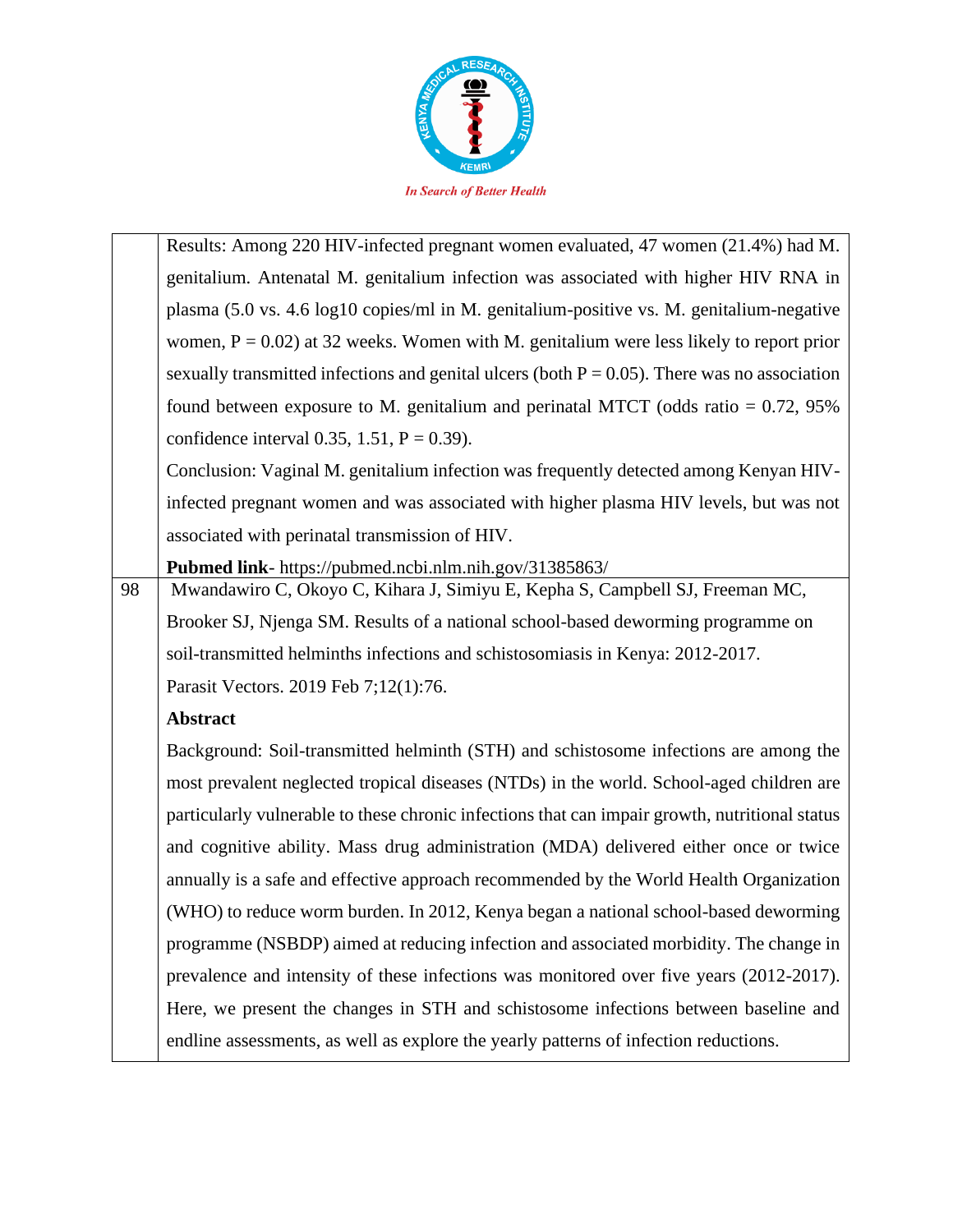

Methods: We used series of pre- and post-MDA intervention, repeat cross-sectional surveys in a representative, stratified, two-stage sample of schools in 16 counties of Kenya. The programme consisted of two tiers of monitoring; a national baseline, midterm and endline surveys consisting of 200 schools, and pre- and post-MDA surveys conducted yearly consisting of 60 schools. Stool and urine samples were collected from randomly selected school children and examined for STH and schistosome infections using Kato-Katz and urine filtration techniques respectively.

Results: Overall, 32.3%, 16.4% and 13.5% of the children were infected with any STH species during baseline, midterm and endline assessment, respectively, with a relative reduction of 58.2% over the five-year period. The overall prevalence of S. mansoni was 2.1%, 1.5% and 1.7% and of S. haematobium was 14.8%, 6.8% and 2.4%, respectively, for baseline, midterm and endline surveys. We observed inter-region and inter-county heterogeneity variation in the infection levels.

Conclusions: The analysis provided robust assessment of the programme and outlined the current prevalence, mean intensity and re-infection pattern of these infections. Our findings will allow the Government of Kenya to make informed decisions on the strategy to control and eliminate these NTDs. Our results suggest that complimentary interventions may have to be introduced to sustain the chemotherapeutic gains of MDA and accelerate attainment of elimination of these NTDs as a public health problem in Kenya.

**Pubmed link**- https://pubmed.ncbi.nlm.nih.gov/30732642/

99 Toy T, Pak GD, Duc TP, Campbell JI, El Tayeb MA, Von Kalckreuth V, Im J, Panzner U, Cruz Espinoza LM, Eibach D, Dekker DM, Park SE, Jeon HJ, Konings F, Mogeni OD, Cosmas L, Bjerregaard-Andersen M, Gasmelseed N, Hertz JT, Jaeger A, Krumkamp R, Ley B, Thriemer K, Kabore LP, Niang A, Raminosoa TM, Sampo E, Sarpong N, Soura A, Owusu-Dabo E, Teferi M, Yeshitela B, Poppert S, May J, Kim JH, Chon Y, Park JK, Aseffa A, Breiman RF, Schütt-Gerowitt H, Aaby P, Adu-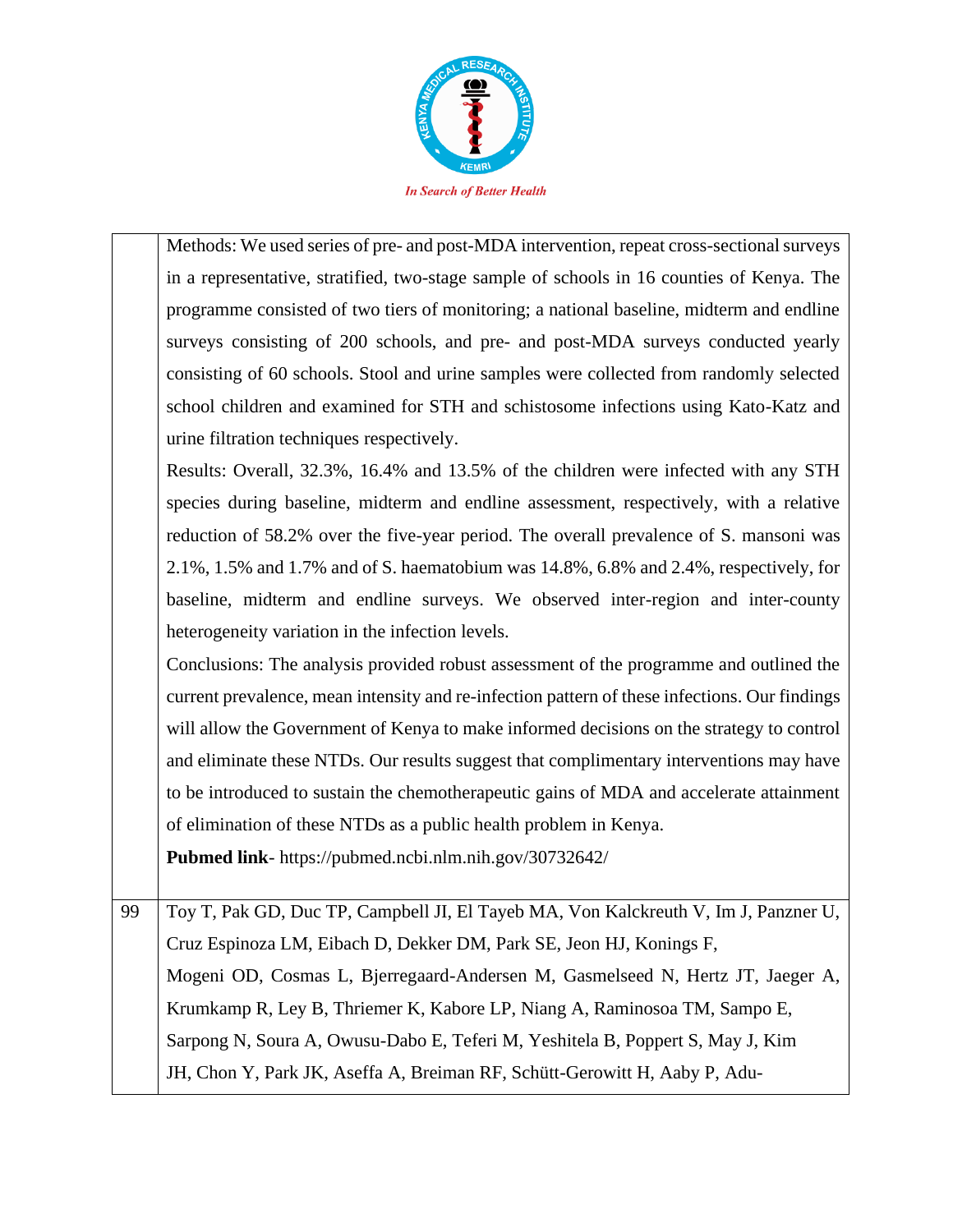

Sarkodie Y, Crump JA, Rakotozandrindrainy R, Meyer CG, Sow AG, Clemens JD, Wierzba TF, Baker S, Marks F. Multicountry Distribution and Characterization of Extended-spectrum β-Lactamase-associated Gram-negative Bacteria From Bloodstream Infections in Sub-Saharan Africa. Clin Infect Dis. 2019 Oct 30;69(Suppl 6):S449-S458.

# **Abstract**

Background: Antimicrobial resistance (AMR) is a major global health concern, yet, there are noticeable gaps in AMR surveillance data in regions such as sub-Saharan Africa. We aimed to measure the prevalence of extended-spectrum β-lactamase (ESBL) producing Gram-negative bacteria in bloodstream infections from 12 sentinel sites in sub-Saharan Africa.

Methods: Data were generated during the Typhoid Fever Surveillance in Africa Program (TSAP), in which standardized blood cultures were performed on febrile patients attending 12 health facilities in 9 sub-Saharan African countries between 2010 and 2014. Pathogenic bloodstream isolates were identified at the sites and then subsequently confirmed at a central reference laboratory. Antimicrobial susceptibility testing, detection of ESBL production, and conventional multiplex polymerase chain reaction (PCR) testing for genes encoding for β-lactamase were performed on all pathogens.

Results: Five hundred and five pathogenic Gram-negative bloodstream isolates were isolated during the study period and available for further characterization. This included 423 Enterobacteriaceae. Phenotypically, 61 (12.1%) isolates exhibited ESBL activity, and genotypically, 47 (9.3%) yielded a PCR amplicon for at least one of the screened ESBL genes. Among specific Gram-negative isolates, 40 (45.5%) of 88 Klebsiella spp., 7 (5.7%) of 122 Escherichia coli, 6 (16.2%) of 37 Acinetobacter spp., and 2 (1.3%) of 159 of nontyphoidal Salmonella (NTS) showed phenotypic ESBL activity.

Conclusions: Our findings confirm the presence of ESBL production among pathogens causing bloodstream infections in sub-Saharan Africa. With few alternatives for managing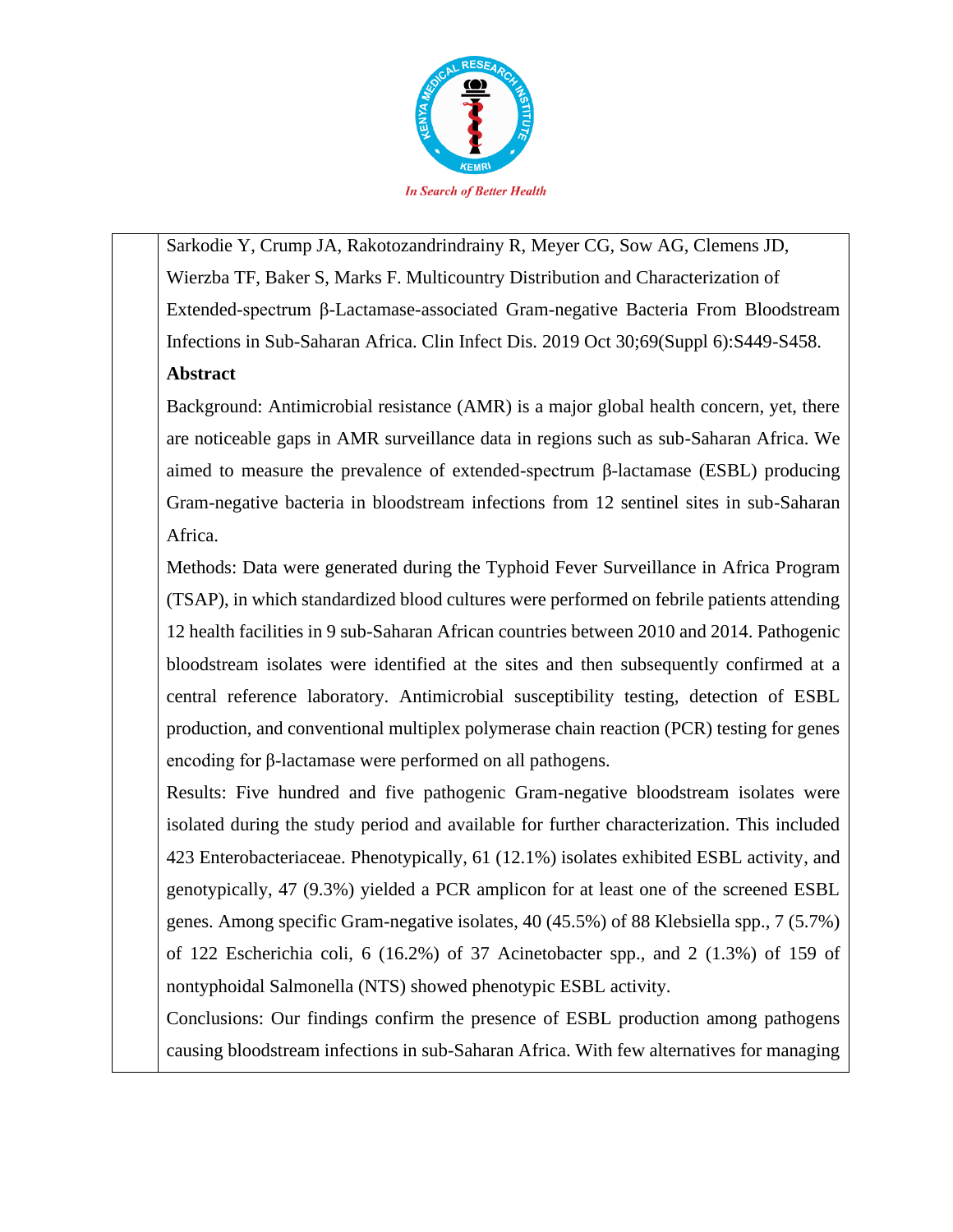

ESBL-producing pathogens in the African setting, measures to control the development and proliferation of AMR organisms are urgently needed. **Pubmed link**-https://pubmed.ncbi.nlm.nih.gov/31665776/

100 Camlin CS, Akullian A, Neilands TB, Getahun M, Bershteyn A, Ssali S, Geng E, Gandhi M, Cohen CR, Maeri I, Eyul P, Petersen ML, Havlir DV, Kamya MR, Bukusi EA, Charlebois ED. Gendered dimensions of population mobility associated with HIV across three epidemics in rural Eastern Africa. Health Place. 2019 May;57:339-351.

## **Abstract**

Mobility in sub-Saharan Africa links geographically-separate HIV epidemics, intensifies transmission by enabling higher-risk sexual behavior, and disrupts care. This populationbased observational cohort study measured complex dimensions of mobility in rural Uganda and Kenya. Survey data were collected every 6 months beginning in 2016 from a random sample of 2308 adults in 12 communities across three regions, stratified by intervention arm, baseline residential stability and HIV status. Analyses were surveyweighted and stratified by sex, region, and HIV status. In this study, there were large differences in the forms and magnitude of mobility across regions, between men and women, and by HIV status. We found that adult migration varied widely by region, higher proportions of men than women migrated within the past one and five years, and men predominated across all but the most localized scales of migration: a higher proportion of women than men migrated within county of origin. Labor-related mobility was more common among men than women, while women were more likely to travel for non-labor reasons. Labor-related mobility was associated with HIV positive status for both men and women, adjusting for age and region, but the association was especially pronounced in women. The forms, drivers, and correlates of mobility in eastern Africa are complex and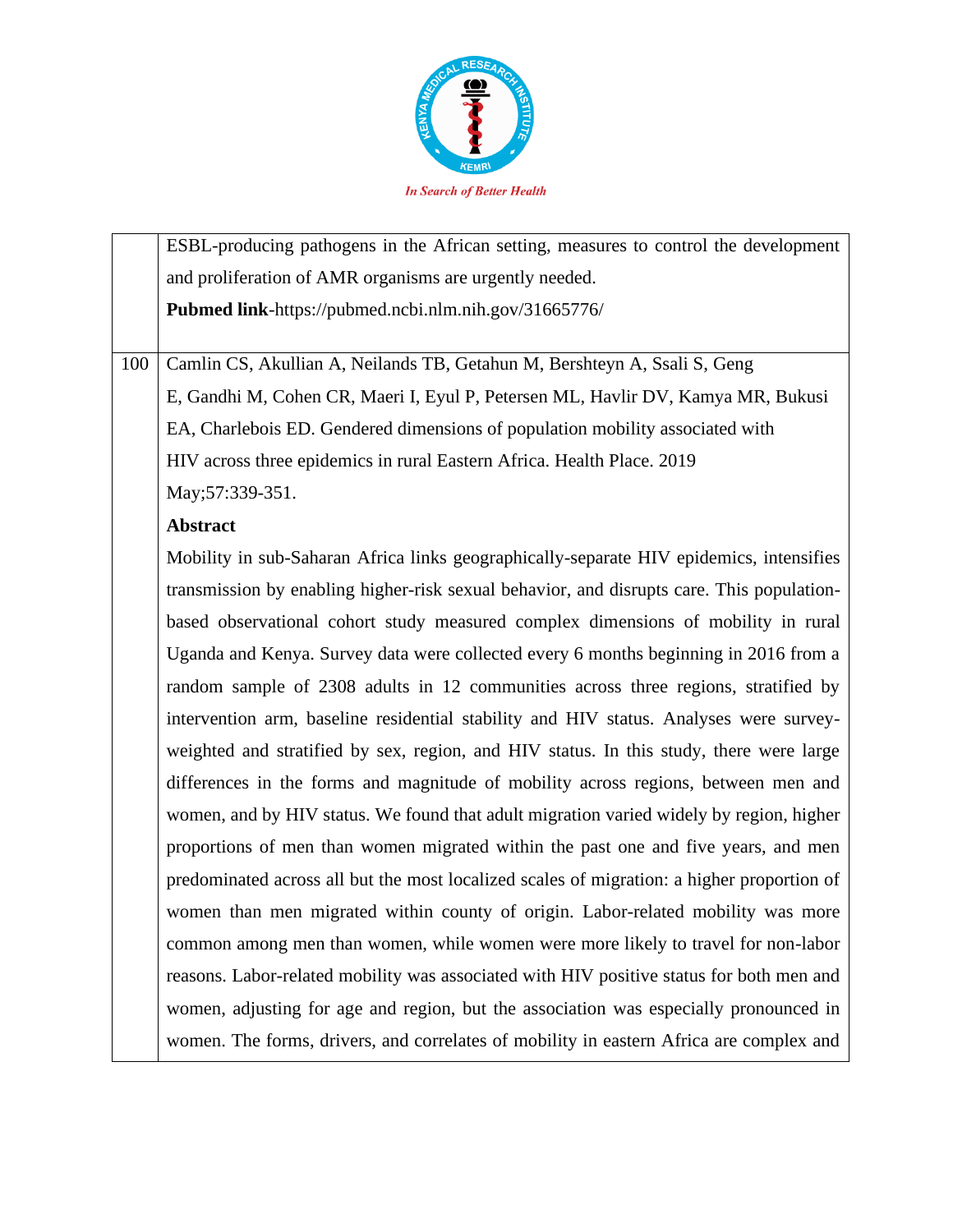

highly gendered. An in-depth understanding of mobility may help improve implementation and address gaps in the HIV prevention and care continua. **Pubmed link**- https://pubmed.ncbi.nlm.nih.gov/31152972/

101 Laidemitt MR, Brant SV, Mutuku MW, Mkoji GM, Loker ES. The diverse echinostomes from East Africa: With a focus on species that use Biomphalaria and Bulinus as intermediate hosts. Acta Trop. 2019 May;193:38-49.

### **Abstract**

Echinostomes are a diverse group of digenetic trematodes that are globally distributed. The diversity of echinostomes in Africa remains largely unknown, particularly in analyses using molecular markers. Therefore, we were interested in the composition and host usage patterns of African echinostomes, especially those that also use schistosome transmitting snails as intermediate hosts. We collected adults and larval stages of echinostomes from 19 different localities in East Africa (1 locality in Uganda and 18 in Kenya). In this study we provide locality information, host use, museum vouchers, and genetic data for two loci (28S and nad1) from 98 samples of echinostomes from East Africa. Combining morphological features, host use information, and phylogenetic analyses we found 17 clades of echinostomes in East Africa. Four clades were found to use more than one genus of freshwater snails as their first intermediate hosts. We also determined at least partial life cycles (2 of the 3) of four clades using molecular markers. Of the 17 clades, 13 use Biomphalaria or Bulinus as a first intermediate host. The overlap in host usage creates opportunities for competition, including against human schistosomes. Thus, our study can be used as a foundation for future studies to ascertain the interactions between schistosomes and echinostomes in their respective intermediate hosts.

**Pubmed link**- https://pubmed.ncbi.nlm.nih.gov/30710531/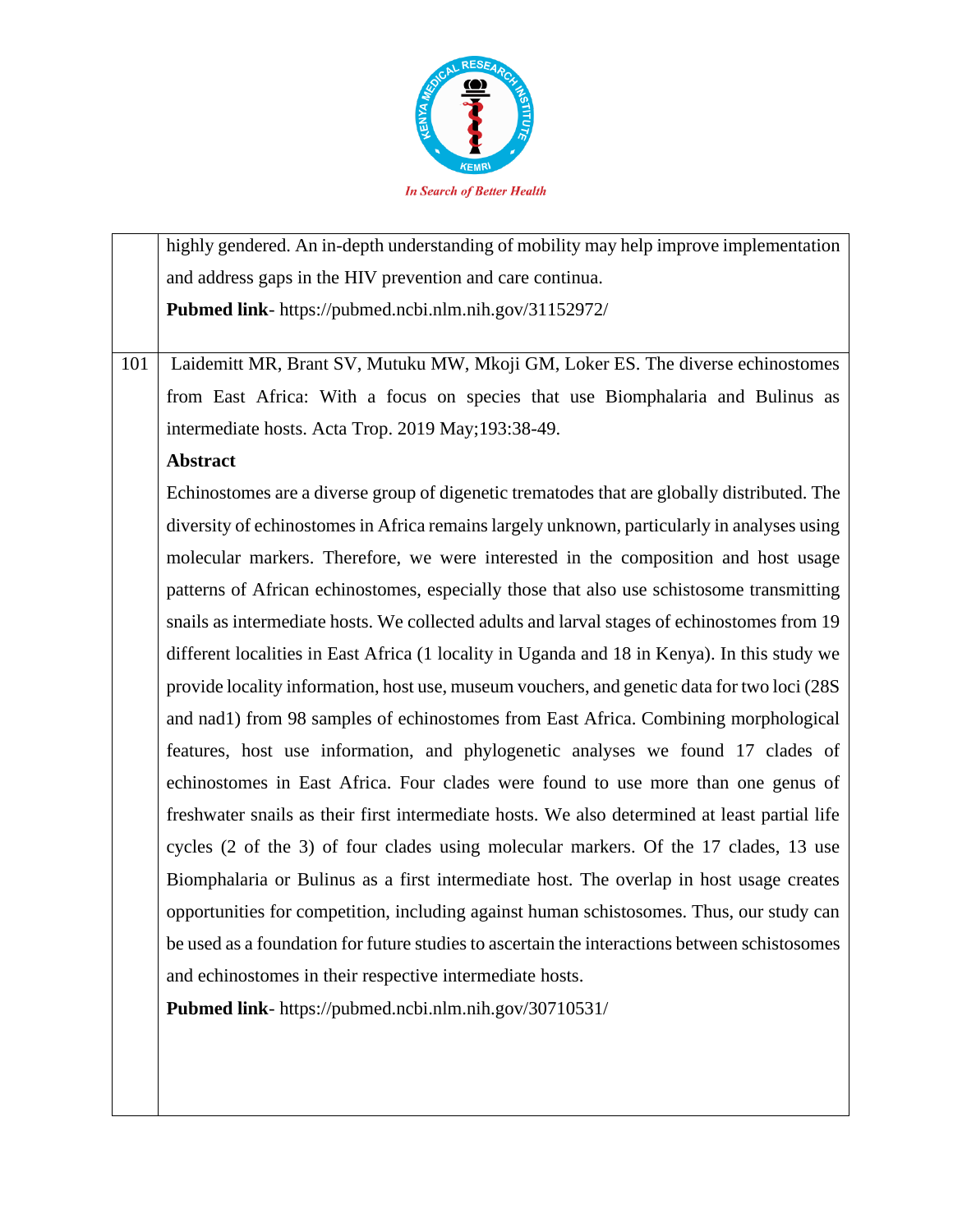

102 Huerga H, Ferlazzo G, Wanjala S, Bastard M, Bevilacqua P, Ardizzoni E,Sitienei J, Bonnet M. Mortality in the first six months among HIV-positive and HIV-negative patients empirically treated for tuberculosis. BMC Infect Dis. 2019 Feb 11;19(1):132.

## **Abstract**

Background: Empirical treatment of tuberculosis (TB) may be necessary in patients with negative or no Xpert MTB/RIF results. In a context with access to Xpert, we assessed mortality in the 6 months after the initial TB consultation among HIV-positive and HIVnegative patients who received empirical TB treatment or TB treatment based on bacteriological confirmation and we compared it with the mortality among those who did not receive TB treatment.

Methods: This prospective cohort study included consecutively adult patients with signs and symptoms of TB attending an outpatient TB clinic in Western Kenya. At the first consultation, patients received a clinical exam and chest X-ray. Sputum was collected for microscopy, Xpert and Mycobacterium tuberculosis complex (MTB) culture. Patients not started on TB treatment were reassessed after 5 days. All patients bacteriologically confirmed (positive Xpert or culture) received TB treatment. Empirical treatment was defined as a decision to start TB treatment without bacteriological confirmation. Patients were reassessed after 6 months.

Results: Of 606 patients included, 344/606 (56.8%) were women. Median age was 35 years [Interquartile Range (IQR):27-47] and 398/594 (67.0%) were HIV-positive. In total, 196/606 (32.3%) patients were Xpert- or culture-positive and 331/606 (54.6%) started TB treatment. Overall, 100/398 (25.1%) HIV-positive and 31/196 (15.8%) HIV-negative patients received empirical treatment. Mortality in the 6 months following the first consultation was 1.6 and 0.8/100 patient-months among HIV-positive and HIV-negative patients respectively. In the multivariate analyses, TB treatment - whether empirical or based on bacteriological confirmation- was not associated with increased mortality among HIV-positive patients (aHR:2.51, 95%CI:0.79-7.90 and aHR:1.25, 95%CI:0.37-4.21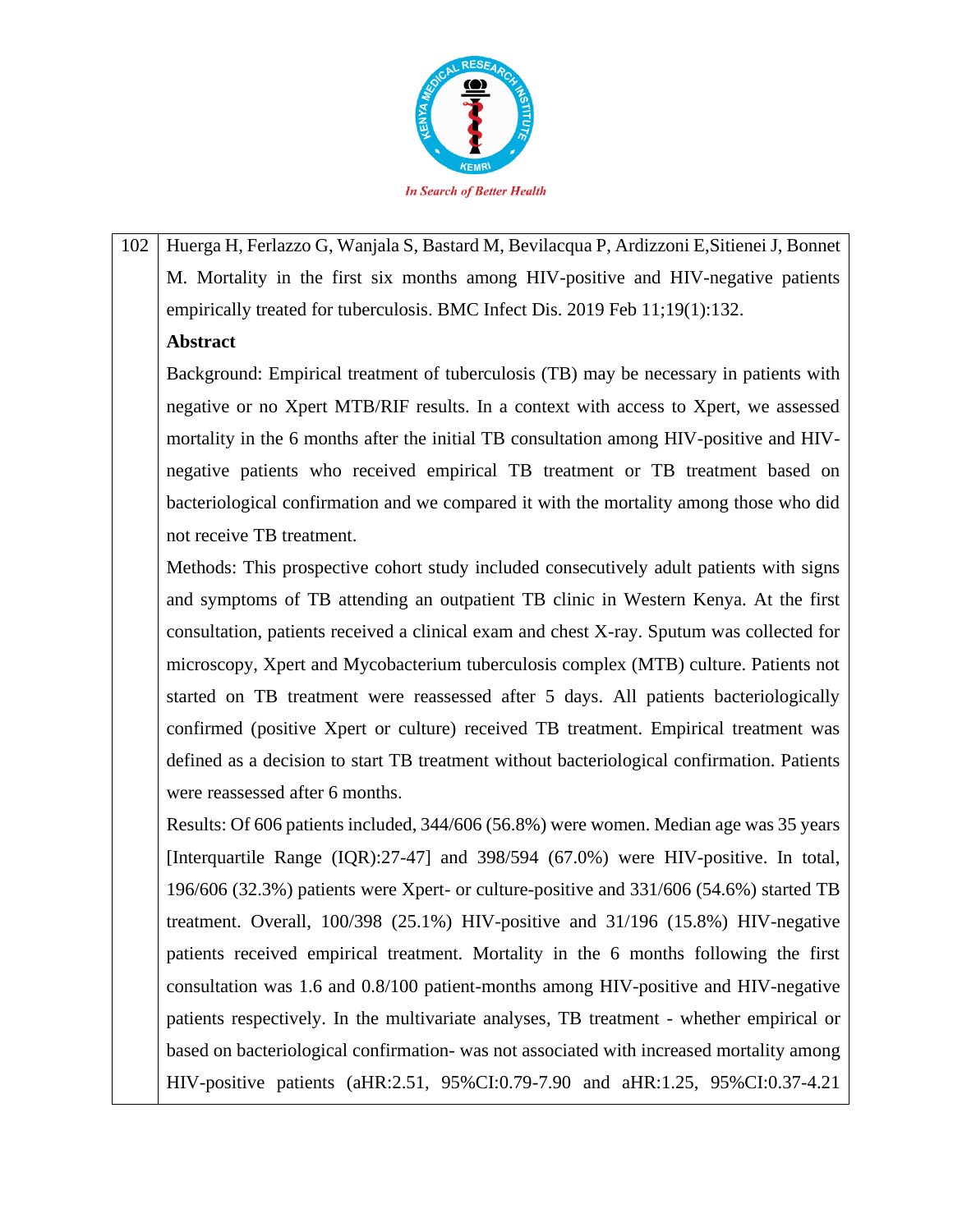

|     | respectively). However, HIV-negative patients who received empirical treatment had a          |
|-----|-----------------------------------------------------------------------------------------------|
|     | higher risk of mortality (aHR:4.85, 95%CI:1.08-21.67) compared to those not started on        |
|     | treatment. HIV-negative patients treated for TB based on bacteriological confirmation did     |
|     | not have a different risk of mortality (aHR:0.77, 95%CI:0.08-7.41).                           |
|     | Conclusions: Our findings suggest that in a context with access to Xpert, clinicians should   |
|     | continue using empirical TB treatment in HIV-positive patients with signs and symptoms        |
|     | of TB and negative Xpert results. However, differential diagnoses other than TB should be     |
|     | actively sought before initiating empirical TB treatment, particularly in HIV-negative        |
|     | patients.                                                                                     |
|     | Pubmed link- https://pubmed.ncbi.nlm.nih.gov/30744603/                                        |
| 103 | Maina J, Ouma PO, Macharia PM, Alegana VA, Mitto B, Fall IS, Noor AM, Snow                    |
|     | RW, Okiro EA. A spatial database of health facilities managed by the public                   |
|     | health sector in sub Saharan Africa. Sci Data. 2019 Jul 25;6(1):134.                          |
|     |                                                                                               |
|     | <b>Abstract</b>                                                                               |
|     | Health facilities form a central component of health systems, providing curative and          |
|     | preventative services and structured to allow referral through a pyramid of increasingly      |
|     | complex service provision. Access to health care is a complex and multidimensional            |
|     | concept, however, in its most narrow sense, it refers to geographic availability. Linking     |
|     | health facilities to populations has been a traditional per capita index of heath care        |
|     | coverage, however, with locations of health facilities and higher resolution population data, |
|     | Geographic Information Systems allow for a more refined metric of health access, define       |
|     | geographic inequalities in service provision and inform planning. Maximizing the value of     |
|     | spatial heath access requires a complete census of providers and their locations. To-date     |
|     | there has not been a single, geo-referenced and comprehensive public health facility          |
|     | database for sub-Saharan Africa. We have assembled national master health facility lists      |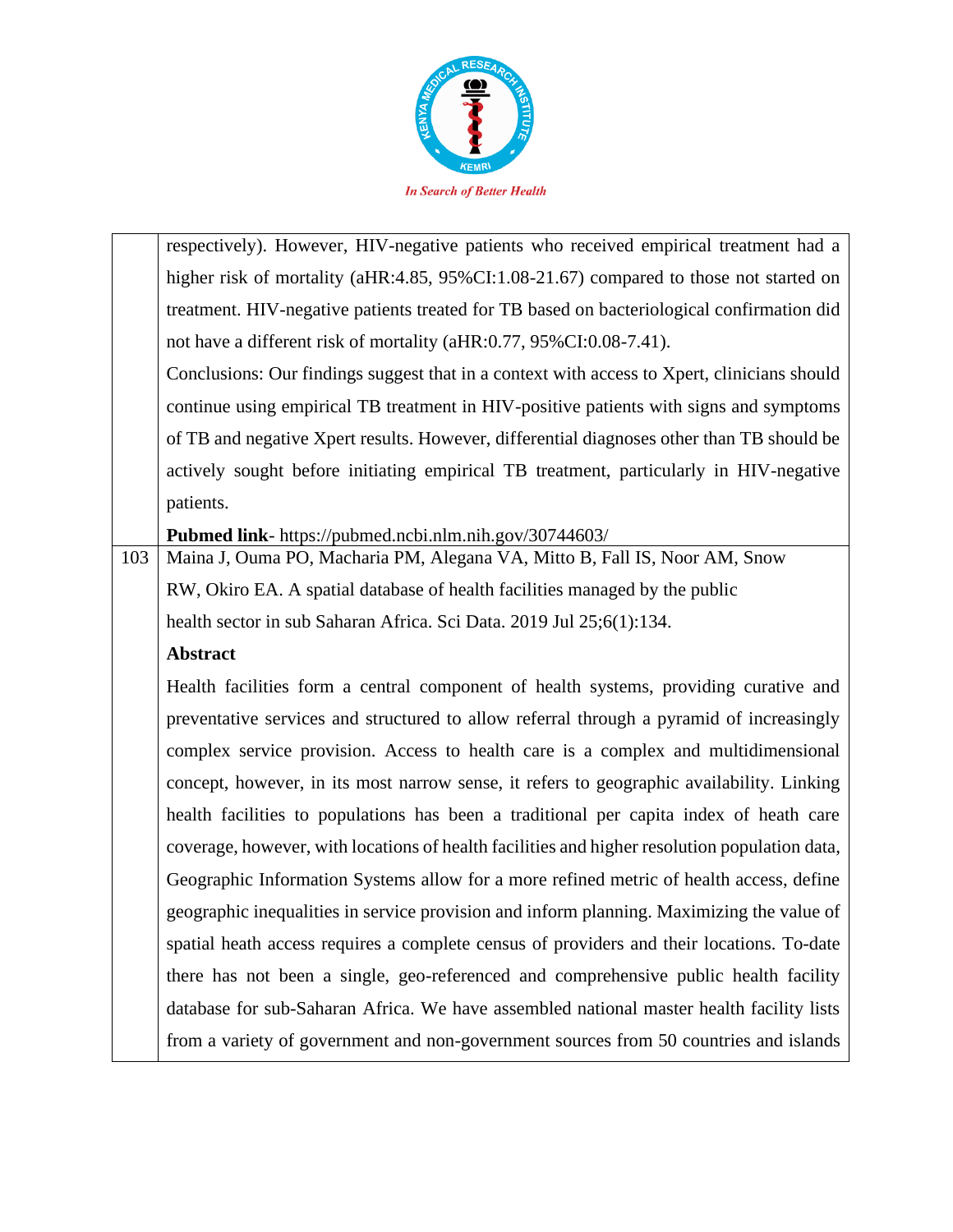

|     | in sub Saharan Africa and used multiple geocoding methods to provide a comprehensive        |
|-----|---------------------------------------------------------------------------------------------|
|     | spatial inventory of 98,745 public health facilities.                                       |
|     | Pubmed link- https://pubmed.ncbi.nlm.nih.gov/31346183/                                      |
| 104 | Musimbi ZD, Rono MK, Otieno JR, Kibinge N, Ochola-Oyier LI, de Villiers EP,                 |
|     | Nduati EW. Peripheral blood mononuclear cell transcriptomes reveal an over-                 |
|     | representation of down-regulated genes associated with immunity in HIV-exposed              |
|     | uninfected infants. Sci Rep. 2019 Dec 2;9(1):18124.                                         |
|     | <b>Abstract</b>                                                                             |
|     | HIV-exposed uninfected (HEU) infants are disproportionately at a higher risk of morbidity   |
|     | and mortality, as compared to HIV-unexposed uninfected (HUU) infants. Here, we used         |
|     | transcriptional profiling of peripheral blood mononuclear cells to determine immunological  |
|     | signatures of in utero HIV exposure. We identified 262 differentially expressed genes       |
|     | (DEGs) in HEU compared to HUU infants. Weighted gene co-expression network analysis         |
|     | (WGCNA) identified six modules that had significant associations with clinical traits.      |
|     | Functional enrichment analysis on both DEGs and the six significantly associated modules    |
|     | revealed an enrichment of G-protein coupled receptors and the immune system, specifically   |
|     | affecting neutrophil function and antibacterial responses. Additionally, malaria            |
|     | pathogenicity genes (thrombospondin 1-(THBS 1), interleukin 6 (IL6), and arginine           |
|     | decarboxylase 2 (ADC2)) were down-regulated. Of interest, the down-regulated immunity       |
|     | genes were positively correlated to the expression of epigenetic factors of the histone     |
|     | family and high-mobility group protein B2 (HMGB2), suggesting their role in the             |
|     | dysregulation of the HEU transcriptional landscape. Overall, we show that genes primarily   |
|     | associated with neutrophil mediated immunity were repressed in the HEU infants. Our         |
|     | results suggest that this could be a contributing factor to the increased susceptibility to |
|     | bacterial infections associated with higher morbidity and mortality commonly reported in    |
|     | HEU infants.                                                                                |
|     |                                                                                             |

**Pubmed link**- https://pubmed.ncbi.nlm.nih.gov/31792230/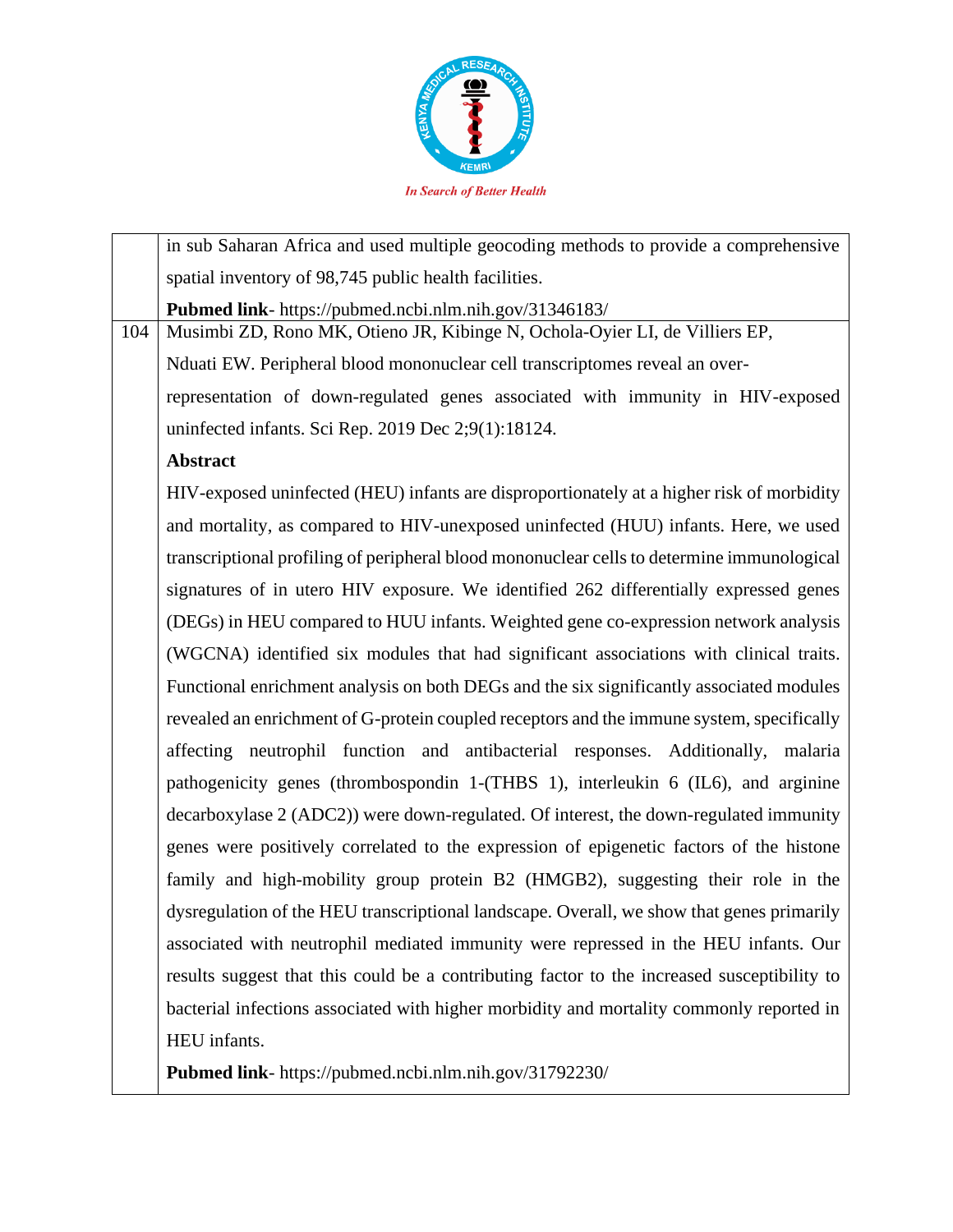

Musimbi ZD, Rono MK, Otieno JR, Kibinge N, Ochola-Oyier LI, de Villiers EP, Nduati EW. Peripheral blood mononuclear cell transcriptomes reveal an overrepresentation of down-regulated genes associated with immunity in HIV-exposed uninfected infants. Sci Rep. 2019 Dec 2;9(1):18124.

### **Abstract**

HIV-exposed uninfected (HEU) infants are disproportionately at a higher risk of morbidity and mortality, as compared to HIV-unexposed uninfected (HUU) infants. Here, we used transcriptional profiling of peripheral blood mononuclear cells to determine immunological signatures of in utero HIV exposure. We identified 262 differentially expressed genes (DEGs) in HEU compared to HUU infants. Weighted gene co-expression network analysis (WGCNA) identified six modules that had significant associations with clinical traits. Functional enrichment analysis on both DEGs and the six significantly associated modules revealed an enrichment of G-protein coupled receptors and the immune system, specifically affecting neutrophil function and antibacterial responses. Additionally, malaria pathogenicity genes (thrombospondin 1-(THBS 1), interleukin 6 (IL6), and arginine decarboxylase 2 (ADC2)) were down-regulated. Of interest, the down-regulated immunity genes were positively correlated to the expression of epigenetic factors of the histone family and high-mobility group protein B2 (HMGB2), suggesting their role in the dysregulation of the HEU transcriptional landscape. Overall, we show that genes primarily associated with neutrophil mediated immunity were repressed in the HEU infants. Our results suggest that this could be a contributing factor to the increased susceptibility to bacterial infections associated with higher morbidity and mortality commonly reported in HEU infants.

**Pubmed link**- https://pubmed.ncbi.nlm.nih.gov/31792230/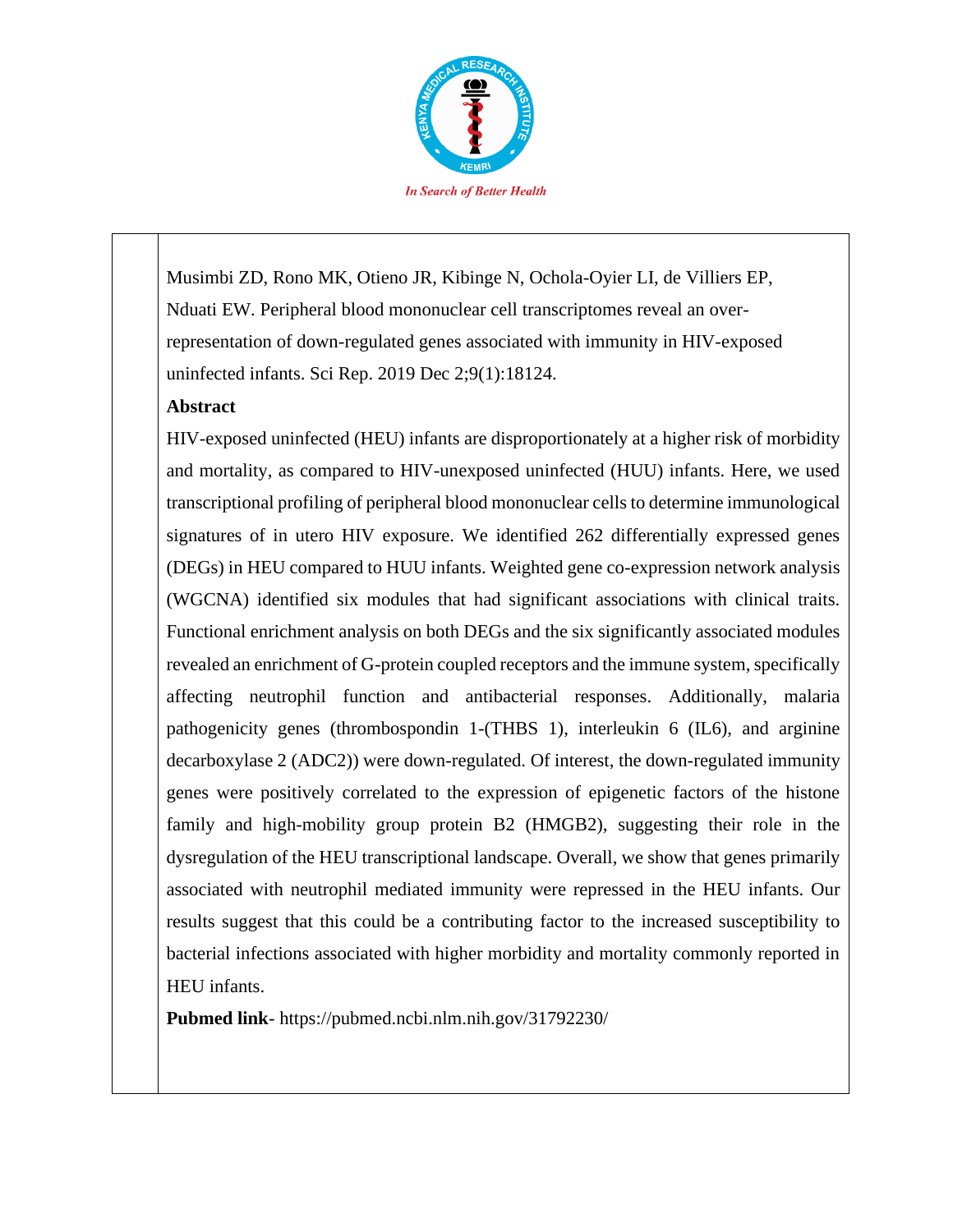

105 | Masha SC, Owuor C, Ngoi JM, Cools P, Sanders EJ, Vaneechoutte M, Crucitti T, de Villiers EP. Comparative analysis of the vaginal microbiome of pregnant women with either Trichomonas vaginalis or Chlamydia trachomatis. PLoS One. 2019 Dec 12;14(12):e0225545.

## **Abstract**

Background: Although the significance of the human vaginal microbiome for health and disease is increasingly acknowledged, there is paucity of data on the differences in the composition of the vaginal microbiome upon infection with different sexually transmitted pathogens.

Method: The composition of the vaginal bacterial community of women with Trichomonas vaginalis (TV,  $N = 18$ ) was compared to that of women with Chlamydia trachomatis (CT,  $N = 14$ ), and to that of controls ( $N = 21$ ) (women negative for TV, CT and bacterial vaginosis). The vaginal bacterial composition was determined using high throughput sequencing with the Ion 16S metagenomics kit of the variable regions 2, 4 and 8 of the bacterial 16S ribosomal RNA gene from the vaginal swab DNA extract of the women. QIIME and R package "Phyloseq" were used to assess the α- and β-diversity and absolute abundance of the 16S rRNA gene per sample in the three groups. Differences in taxa at various levels were determined using the independent T-test.

Results: A total of 545 operational taxonomic units (OTUs) were identified in all the three groups of which 488 occurred in all three groups (core OTUs). Bacterial α-diversity, by both Simpson's and Shannon's indices, was significantly higher,  $(p = 0.056)$  and  $(p = 0.001)$ respectively, among women with either TV or CT than among controls (mean α-diversity TV-infected > CT-infected > Controls). At the genus level, women infected with TV had a significantly  $(p < 0.01)$  higher abundance of Parvimonas and Prevotella species compared to both controls and CT-infected women, whereas women infected with CT had a significantly ( $p < 0.05$ ) higher abundance of Anaerococcus, Collinsella, Corynebacterium and Dialister.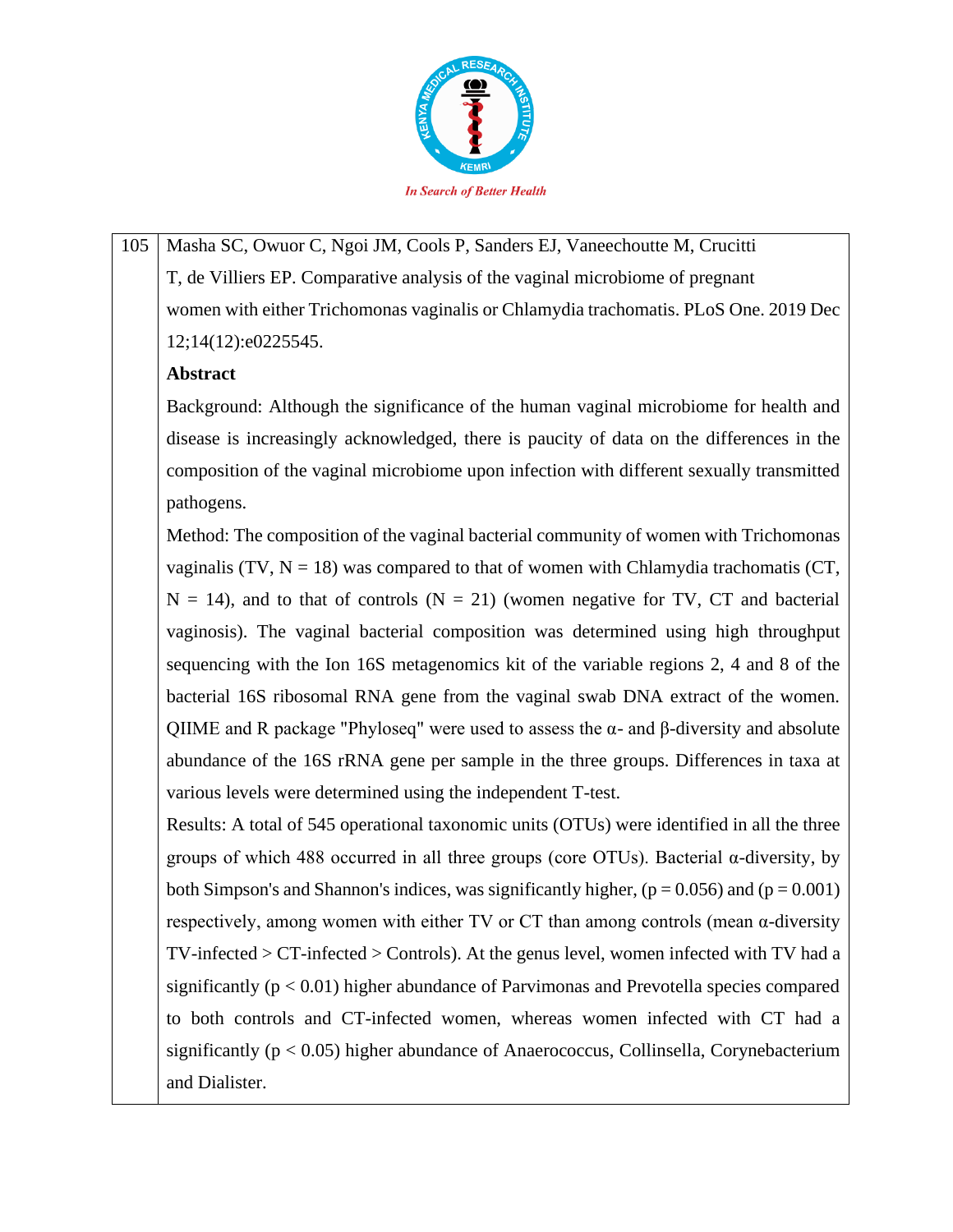

|     | Conclusion: The vaginal microbiomes of TV and CT-infected women were markedly                       |
|-----|-----------------------------------------------------------------------------------------------------|
|     | different from each other and from women without TV and CT. Future studies should                   |
|     | determine whether the altered microbiomes are merely markers of disease, or whether they            |
|     | actively contribute to the pathology of the two genital infections.                                 |
|     | Pubmed link-https://pubmed.ncbi.nlm.nih.gov/31830061/                                               |
| 106 | Agoti CN, Phan MVT, Munywoki PK, Githinji G, Medley GF, Cane PA, Kellam P,                          |
|     | Cotten M, Nokes DJ. Genomic analysis of respiratory syncytial virus infections                      |
|     | in households and utility in inferring who infects the infant. Sci Rep. 2019 Jul                    |
|     | 11;9(1):10076.                                                                                      |
|     | <b>Abstract</b>                                                                                     |
|     | Infants (under 1-year-old) are at most risk of life threatening respiratory syncytial virus         |
|     | (RSV) disease. RSV epidemiological data alone has been insufficient in defining who                 |
|     | acquires infection from whom (WAIFW) within households. We investigated RSV                         |
|     | genomic variation within and between infected individuals and assessed its potential utility        |
|     | in tracking transmission in households. Over an entire single RSV season in coastal Kenya,          |
|     | nasal swabs were collected from members of 20 households every 3-4 days regardless of               |
|     | symptom status and screened for RSV nucleic acid. Next generation sequencing was used               |
|     | to generate >90% RSV full-length genomes for 51.1% of positive samples (191/374).                   |
|     | Single nucleotide polymorphisms (SNPs) observed during household infection outbreaks                |
|     | ranged from 0-21 (median: 3) while SNPs observed during single-host infection episodes              |
|     | ranged from 0-17 (median: 1). Using the viral genomic data alone there was insufficient             |
|     | resolution to fully reconstruct within-household transmission chains. For households with           |
|     | clear index cases, the most likely source of infant infection was via a toddler (aged 1 to $\leq$ 3 |
|     | years-old) or school-aged (aged 6 to <12 years-old) co-occupant. However, for best                  |
|     | resolution of WAIFW within households, we suggest an integrated analysis of RSV                     |
|     | genomic and epidemiological data.                                                                   |
|     | Pubmed link-https://pubmed.ncbi.nlm.nih.gov/31296922/                                               |

107 Murphy JL, Ayers T, Foote A, Woods E, Wamola N, Fagerli K, Waiboci L, Mugoh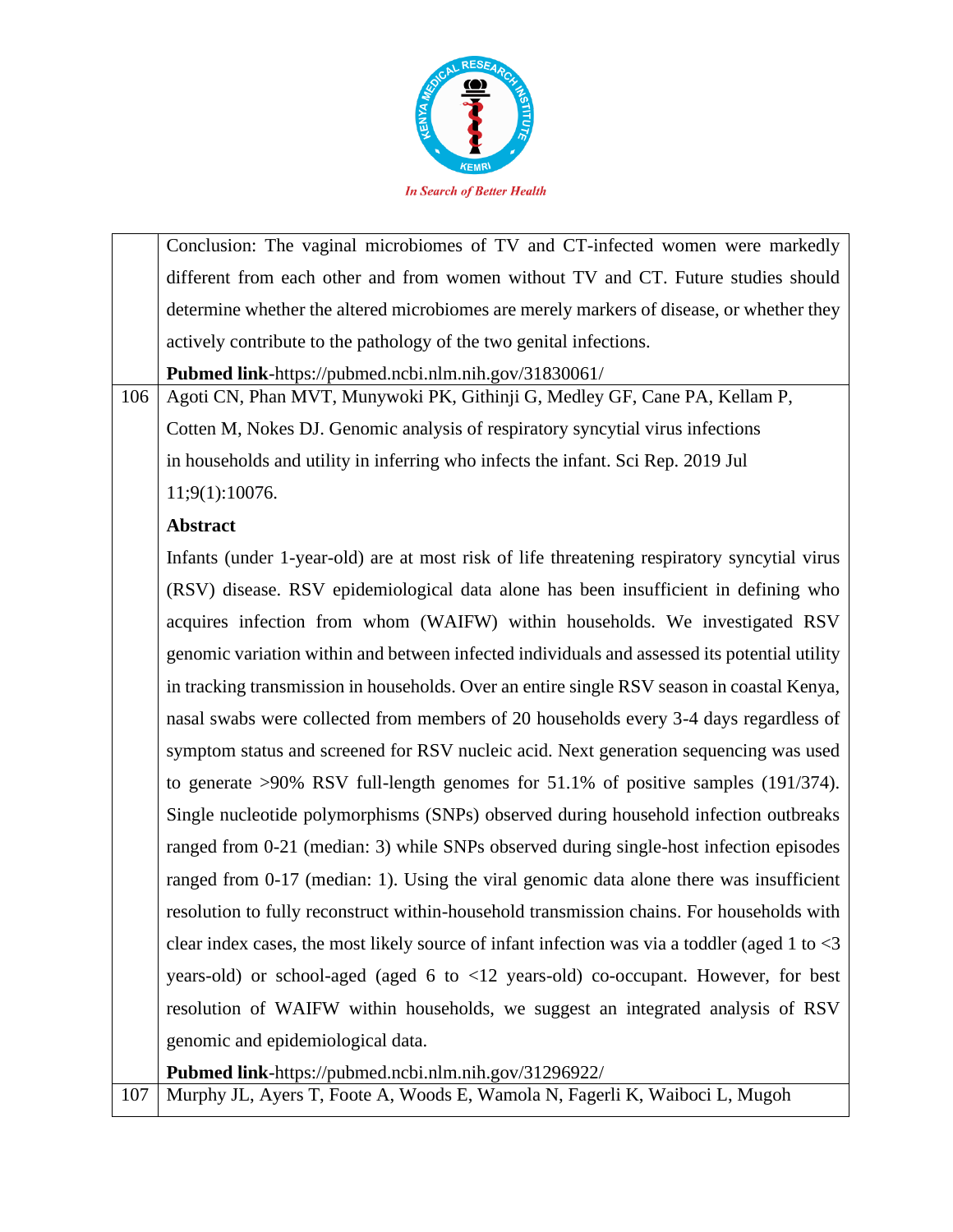

R, Mintz ED, Zhao K, Marano N, O'Reilly CE, Hill VR. Efficacy of a solar concentrator to Inactivate E. coli and C. perfringens spores in latrine waste in

Kenya. Sci Total Environ. 2019 Nov 15;691:401-406.

# **Abstract**

Alternative sanitation options are needed for effective waste management in low-income countries where centralized, large-scale waste treatment is not easily achievable. A newly designed solar concentrator technology utilizes solar thermal energy to treat feces contained in drums. This pilot study assessed the efficacy of the new design to inactivate microbes in 13 treatment drums under field conditions in Kenya. Three-quarters of the drums contained <1000 E. coli/g of total solids following 6 h of solar thermal treatment and inactivation of thermotolerant C. perfringens spores ranged from  $\langle 1.8 \text{ to } \rangle 5.0 \text{ log}10$ . Nearly all (94%) samples collected from treatment drums achieved thermophilic temperatures (>50 °C) during the treatment period, however this alone did not ensure samples met the WHO E. coli guideline; higher, sustained thermophilic temperatures tended to be more effective in reaching this guideline. The newly designed solar concentrator was capable of inactivating thermotolerant, environmentally-stable microorganisms as, or possibly more, efficiently than a previous design. Additional data are needed to better characterize how temperature, time, and other parameters affect the ability of the solar concentrator to inactivate microbes in feces.

**Pubmed link**-https://pubmed.ncbi.nlm.nih.gov/31323585/

108 Sande CJ, Njunge JM, Ngoi JM, Mutunga MN, Chege T, Gicheru ET, Gardiner EM, Gwela A, Green CA, Drysdale SB, Berkley JA, Nokes DJ, Pollard AJ. Author Correction: Airway response to respiratory syncytial virus has incidental antibacterial effects. Nat Commun. 2019 Jul 18;10(1):3291. **Abstract**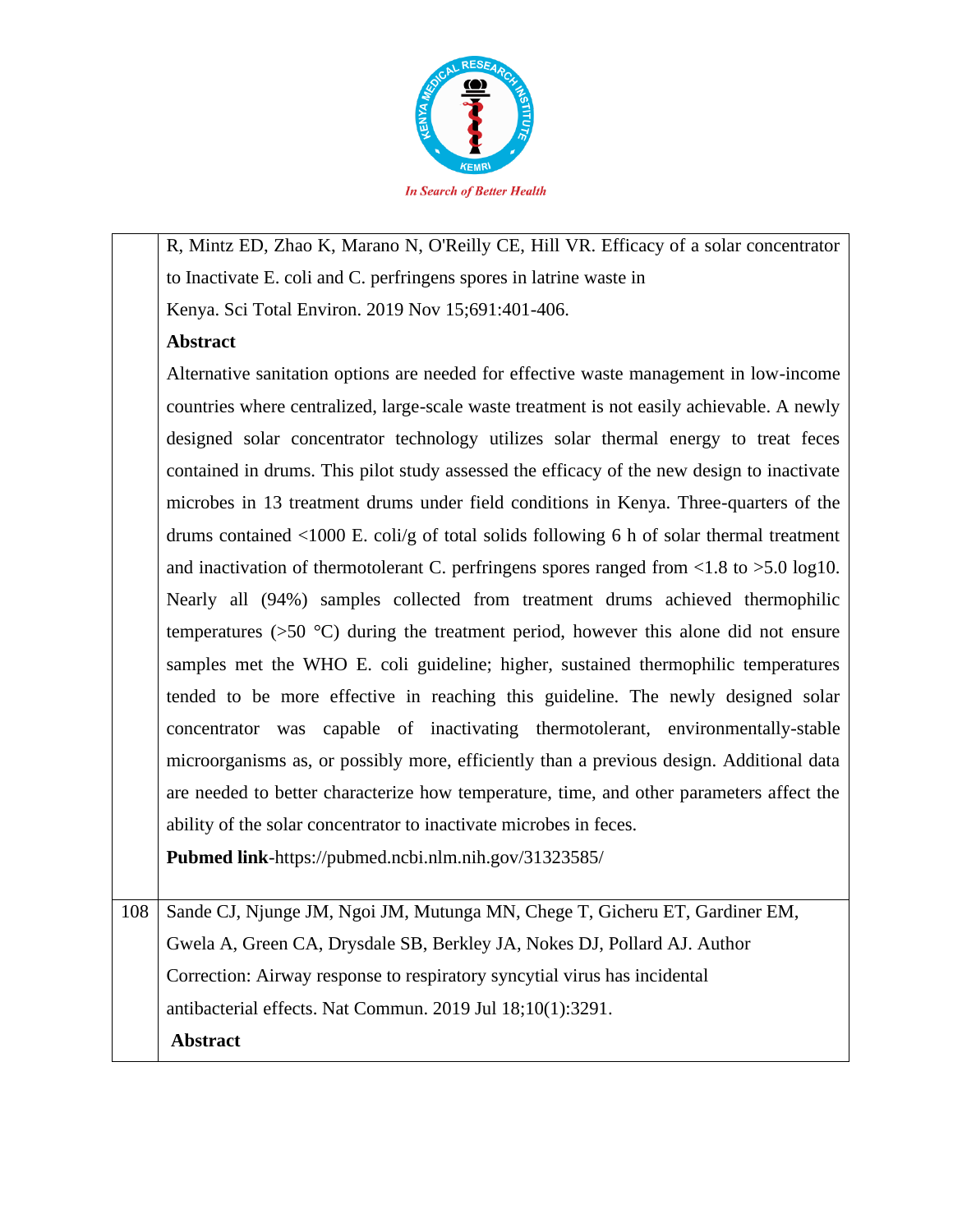

RSV infection is typically associated with secondary bacterial infection. We hypothesise that the local airway immune response to RSV has incidental antibacterial effects. Using coordinated proteomics and metagenomics analysis we simultaneously analysed the microbiota and proteomes of the upper airway and determined direct antibacterial activity in airway secretions of RSV-infected children. Here, we report that the airway abundance of Streptococcus was higher in samples collected at the time of RSV infection compared with samples collected one month later. RSV infection is associated with neutrophil influx into the airway and degranulation and is marked by overexpression of proteins with known antibacterial activity including BPI, EPX, MPO and AZU1. Airway secretions of children infected with RSV, have significantly greater antibacterial activity compared to RSVnegative controls. This RSV-associated, neutrophil-mediated antibacterial response in the airway appears to act as a regulatory mechanism that modulates bacterial growth in the airways of RSV-infected children.

**Pubmed link**-https://pubmed.ncbi.nlm.nih.gov/31101811/

109 : Maia MF, Kapulu M, Muthui M, Wagah MG, Ferguson HM, Dowell FE, Baldini F, Ranford-Cartwright L. Correction to: Detection of Plasmodium falciparum infected Anopheles gambiae using near-infrared spectroscopy. Malar J. 2019 Apr 17;18(1):137.

# **Abstract**

Background: Large-scale surveillance of mosquito populations is crucial to assess the intensity of vector-borne disease transmission and the impact of control interventions. However, there is a lack of accurate, cost-effective and high-throughput tools for massscreening of vectors.

Methods: A total of 750 Anopheles gambiae (Keele strain) mosquitoes were fed Plasmodium falciparum NF54 gametocytes through standard membrane feeding assay (SMFA) and afterwards maintained in insectary conditions to allow for oocyst (8 days) and sporozoite development (14 days). Thereupon, each mosquito was scanned using near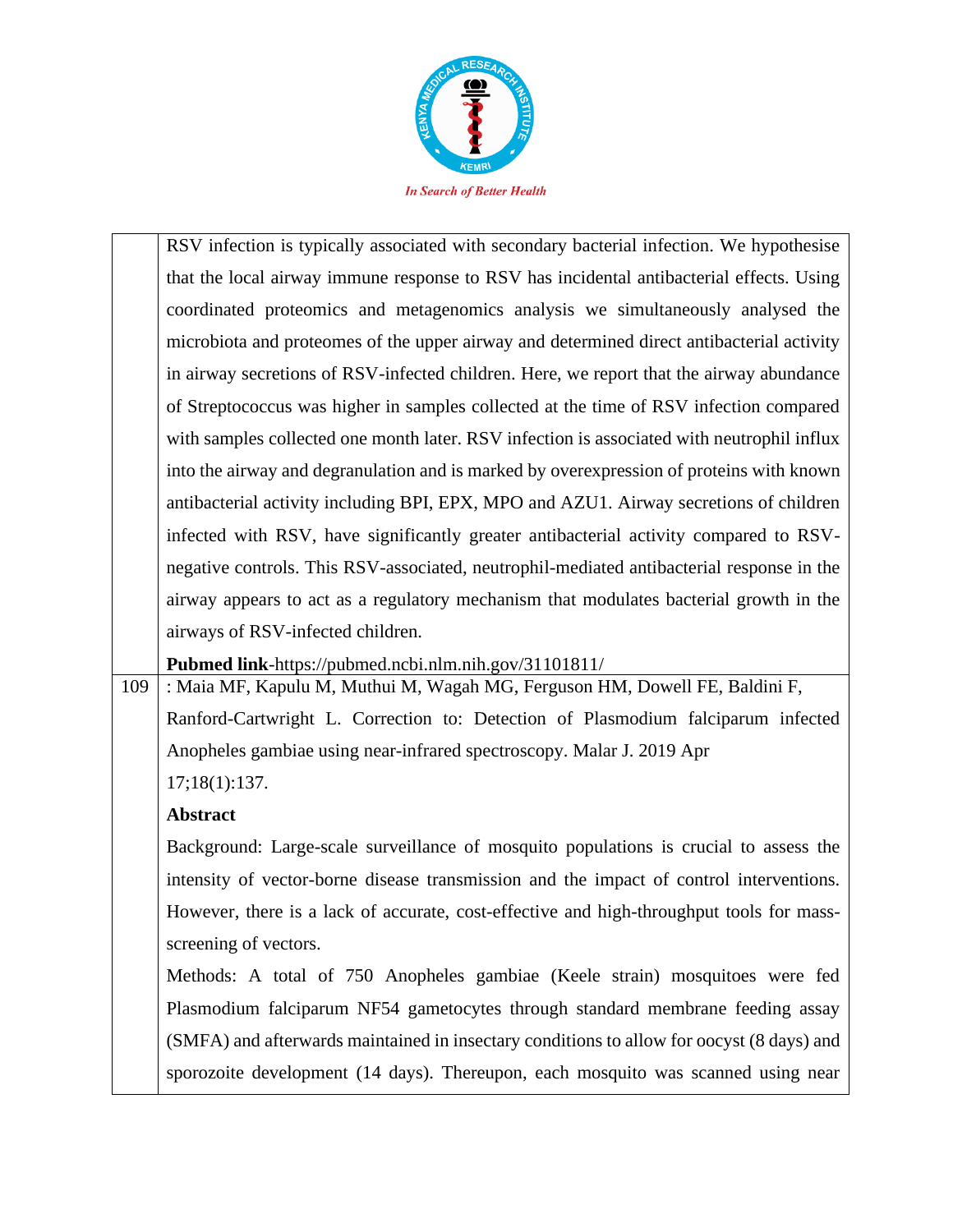

|     | infra-red spectroscopy (NIRS) and processed by quantitative polymerase chain reaction       |
|-----|---------------------------------------------------------------------------------------------|
|     | (qPCR) to determine the presence of infection and infection load. The spectra collected     |
|     | were randomly assigned to either a training dataset, used to develop calibrations for       |
|     | predicting oocyst- or sporozoite-infection through partial least square regressions (PLS);  |
|     | or to a test dataset, used for validating the calibration's prediction accuracy.            |
|     | Results: NIRS detected oocyst- and sporozoite-stage P. falciparum infections with 88% and   |
|     | 95% accuracy, respectively. This study demonstrates proof-of-concept that NIRS is capable   |
|     | of rapidly identifying laboratory strains of human malaria infection in African mosquito    |
|     | vectors.                                                                                    |
|     | Conclusions: Accurate, low-cost, reagent-free screening of mosquito populations enabled     |
|     | by NIRS could revolutionize surveillance and elimination strategies for the most important  |
|     | human malaria parasite in its primary African vector species. Further research is needed to |
|     | evaluate how the method performs in the field following adjustments in the training         |
|     | datasets to include data from wild-caught infected and uninfected mosquitoes.               |
|     | Pubmed link- https://pubmed.ncbi.nlm.nih.gov/30890179/                                      |
|     |                                                                                             |
| 110 | Kibe LW, Kamau AW, Gachigi JK, Habluetzel A, Mbogo CM. A formative study of                 |
|     | disposal and re-use of old mosquito nets by communities in Malindi, Kenya.                  |
|     | Malariaworld J. 2019 Jul 3;6:9. Epub 2015 Jun 29. PMID: 31293898; PMCID:                    |
|     | PMC6616035.                                                                                 |
|     | <b>Abstract</b>                                                                             |
|     | Background: About 30 million insecticide treated mosquito nets have been distributed in     |
|     | Kenya since 2001 and ownership is approaching full coverage. As a consequence of this       |
|     | achievement, Kenya is faced with the challenge of disposing old mosquito nets that are no   |
|     | longer in use. The study aimed at investigating ways of disposal and re-use of old and torn |
|     | nets by end users.                                                                          |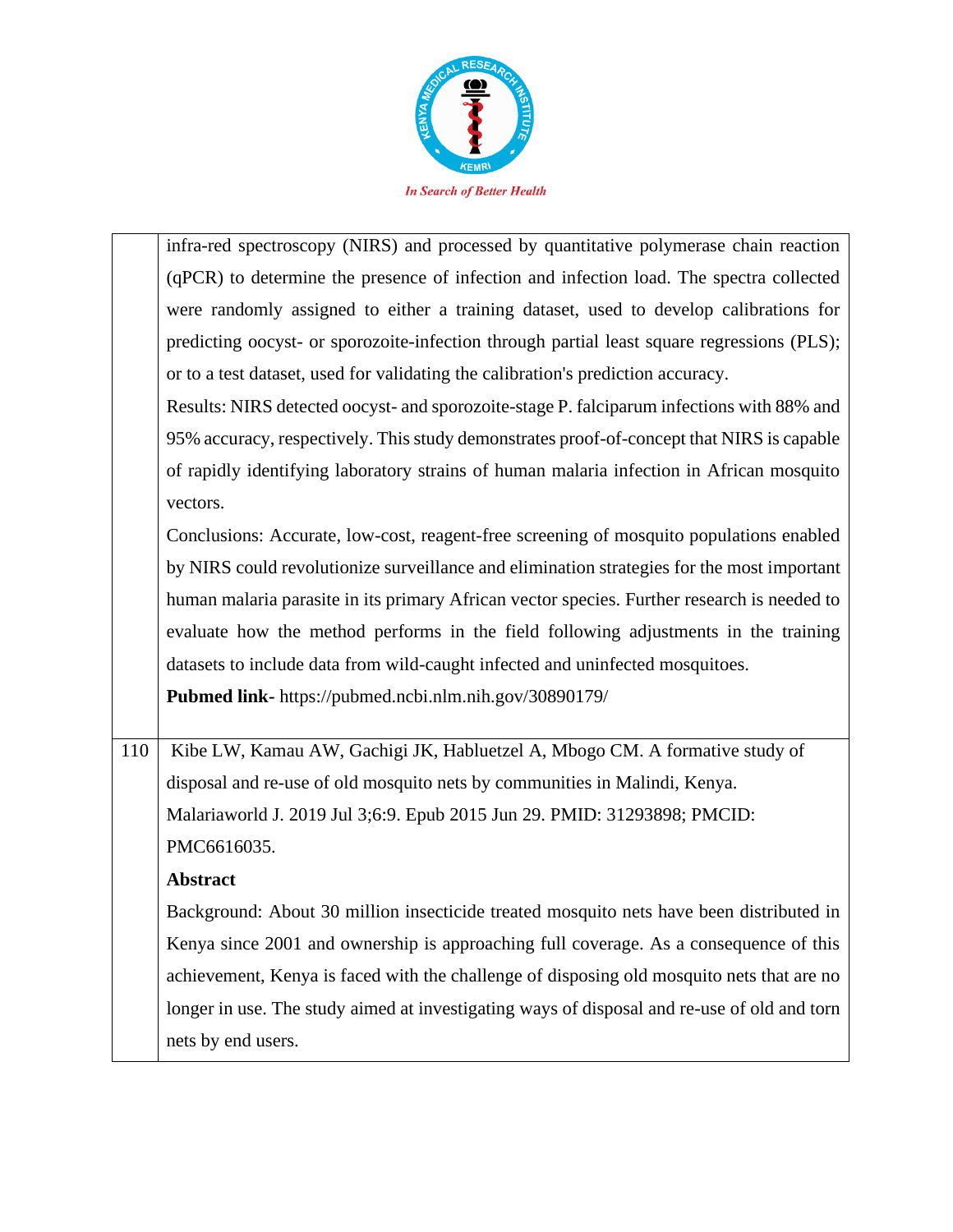

Materials and methods: A formative study was conducted in the former Malindi District, which is comprised of Malindi and Magarini sub-counties of Kilifi County in Coastal Kenya. A total of 6 Focus Group Discussions, 10 Key Informant Interviews and 9 transect walks/drives were undertaken. Data from the different sources were analysed separately and triangulated for similarities and differences.

Results: There were variations in disposal and re-use of old nets between urban and rural or peri-urban residents. In all settings, people adopted innovative and beneficial ways of re-using old, expired nets, and those that were damaged beyond repair. Common causes of damage were fire, children, domestic animals sharing the sleeping room and friction from the bed poles while hanging or tacking it in under a sleeping mat. Re-use was most prominent in farming activities (78%) and less to for use in mosquito control, like window screening (15%). The remaining 8% was related to making ropes, swings, footballs, goal posts and fishing nets. Advantageous texture and nature of the netting material, perceived economic benefit and lack of guidelines for disposal were the main reasons cited by residents for re-using old nets.

Conclusions: It is important that re-use and disposal of old mosquito nets is distinguished from misuse of newly distributed mosquito nets. Alternative uses of old nets as opposed to misuse of new nets was found to be common in our study.

**Pubmed link**- https://pubmed.ncbi.nlm.nih.gov/31293898/

111 Truscott JE, Ower AK, Werkman M, Halliday K, Oswald WE, Gichuki PM, Mcharo C, Brooker S, Njenga SM, Mwandariwo C, Walson JL, Pullan R, Anderson R. Heterogeneity in transmission parameters of hookworm infection within the baseline data from the TUMIKIA study in Kenya. Parasit Vectors. 2019 Sep 16;12(1):442. **Abstract**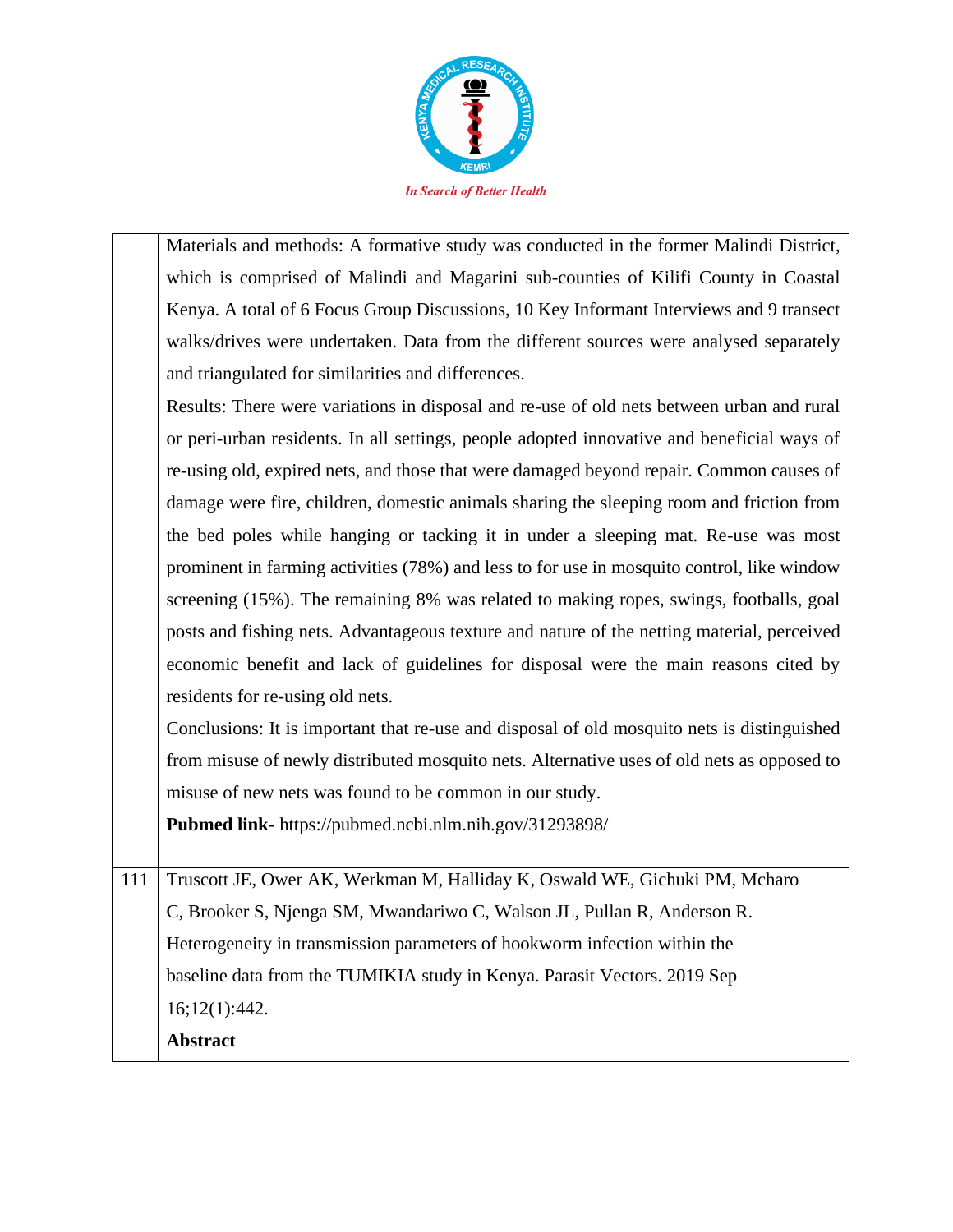

Background: As many countries with endemic soil-transmitted helminth (STH) burdens achieve high coverage levels of mass drug administration (MDA) to treat school-aged and pre-school-aged children, understanding the detailed effects of MDA on the epidemiology of STH infections is desirable in formulating future policies for morbidity and/or transmission control. Prevalence and mean intensity of infection are characterized by heterogeneity across a region, leading to uncertainty in the impact of MDA strategies. In this paper, we analyze this heterogeneity in terms of factors that govern the transmission dynamics of the parasite in the host population.

Results: Using data from the TUMIKIA study in Kenya (cluster STH prevalence range at baseline: 0-63%), we estimated these parameters and their variability across 120 population clusters in the study region, using a simple parasite transmission model and Gibbs-sampling Monte Carlo Markov chain techniques. We observed great heterogeneity in R0 values, with estimates ranging from 1.23 to 3.27, while k-values (which vary inversely with the degree of parasite aggregation within the human host population) range from 0.007 to 0.29 in a positive association with increasing prevalence. The main finding of this study is the increasing trend for greater parasite aggregation as prevalence declines to low levels, reflected in the low values of the negative binomial parameter k in clusters with low hookworm prevalence. Localized climatic and socioeconomic factors are investigated as potential drivers of these observed epidemiological patterns.

Conclusions: Our results show that lower prevalence is associated with higher degrees of aggregation and hence prevalence alone is not a good indicator of transmission intensity. As a consequence, approaches to MDA and monitoring and evaluation of community infection status may need to be adapted as transmission elimination is aimed for by targeted treatment approaches.

**Pubmed link**- https://pubmed.ncbi.nlm.nih.gov/31522687/

112 Ong'ayo G, Ooko M, Wang'ondu R, Bottomley C, Nyaguara A, Tsofa BK, Williams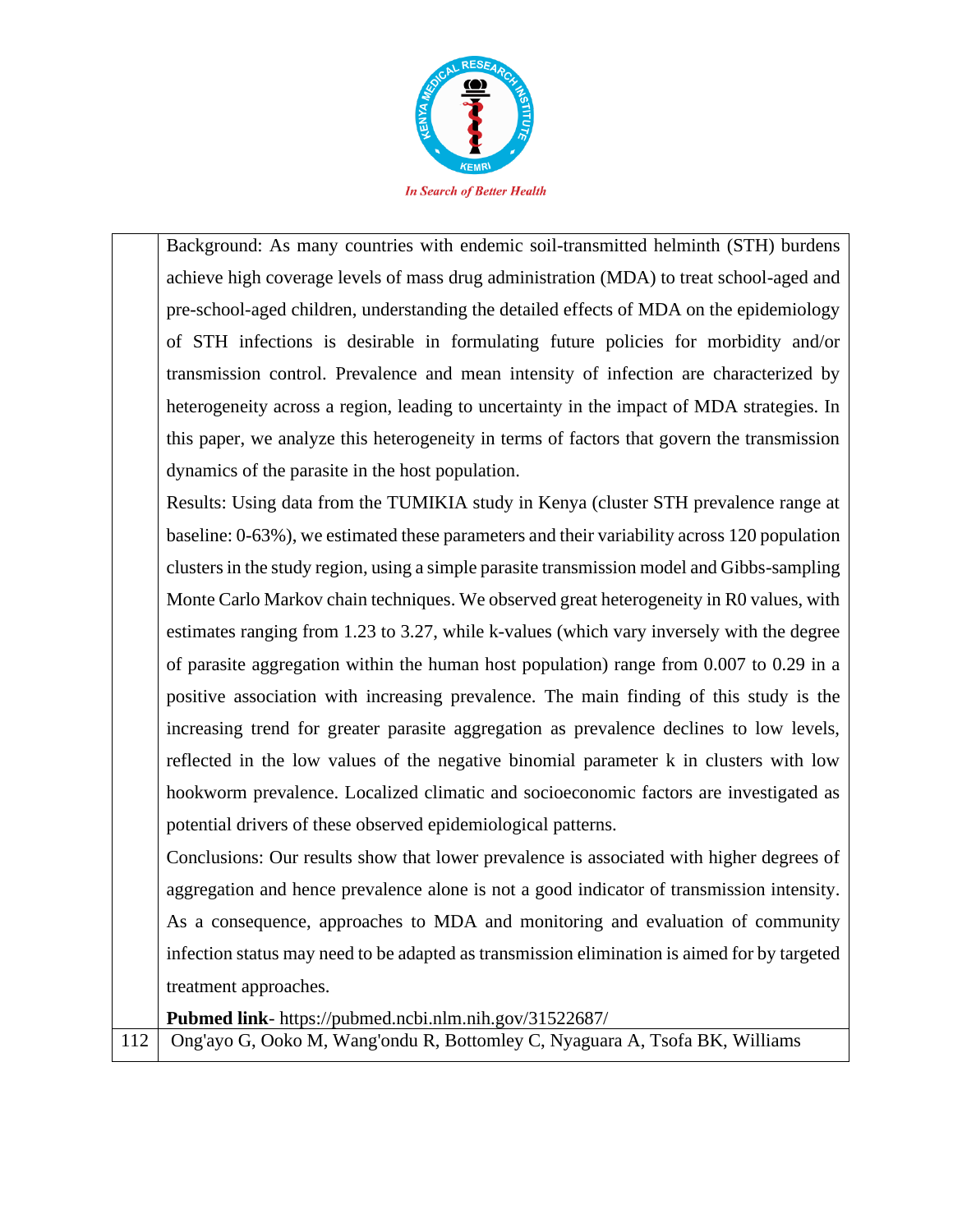

TN, Bejon P, Scott JAG, Etyang AO. Effect of strikes by health workers on mortality between 2010 and 2016 in Kilifi, Kenya: a population-based cohort analysis. Lancet Glob Health. 2019 Jul;7(7):e961-e967.

## **Abstract**

Background: Health workers' strikes are a global occurrence. Kenya has had several strikes by health workers in recent years but their effect on mortality is unknown. We assessed the effect on mortality of six strikes by health workers that occurred from 2010 to 2016 in Kilifi, Kenya.

Methods: Using daily mortality data obtained from the Kilifi Health and Demographic Surveillance System, we fitted a negative binomial regression model to estimate the change in mortality during strike periods and in the 2 weeks immediately after strikes. We did subgroup analyses by age, cause of death, and strike week.

Findings: Between Jan 1, 2010, and Nov 30, 2016, we recorded 1 829 929 person-years of observation, 6396 deaths, and 128 strike days (median duration of strikes, 18·5 days [range 9-42]). In the primary analysis, no change in all-cause mortality was noted during strike periods (adjusted rate ratio [RR] 0·93, 95% CI 0·81-1·08; p=0·34). Weak evidence was recorded of variation in mortality rates by age group, with an apparent decrease among infants aged 1-11 months (adjusted RR  $0.58$ , 95% CI  $0.33$ -1 $0.03$ ; p=0 $0.064$ ) and an increase among children aged 12-59 months  $(1.75, 1.11-2.76; p=0.016)$ . No change was noted in mortality rates in post-strike periods and for any category of cause of death.

Interpretation: The brief strikes by health workers during the period 2010-16 were not associated with obvious changes in overall mortality in Kilifi. The combined effects of private (and some public) health care during strike periods, a high proportion of out-ofhospital deaths, and a low number of events might have led us to underestimate the effect. **Pubmed link**- https://pubmed.ncbi.nlm.nih.gov/31129126/

113 Marsh V, Mwangome N, Jao I, Wright K, Molyneux S, Davies A. Who should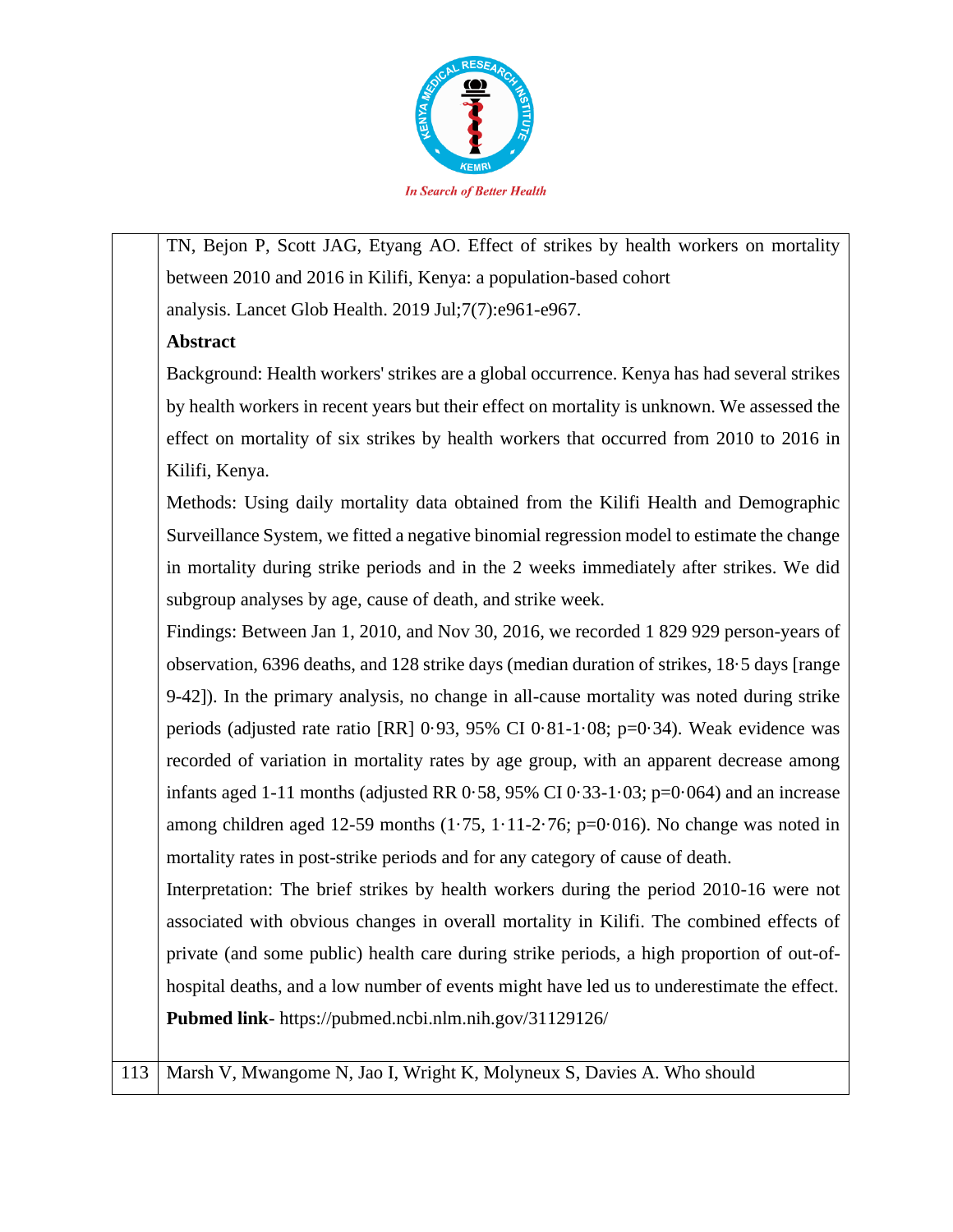

decide about children's and adolescents' participation in health research? The views of children and adults in rural Kenya. BMC Med Ethics. 2019 Jun 14;20(1):41.

### **Abstract**

Background: International research guidance has shifted towards an increasingly proactive inclusion of children and adolescents in health research in recognition of the need for more evidence-based treatment. Strong calls have been made for the active involvement of children and adolescents in developing research proposals and policies, including in decision-making about research participation. Much evidence and debate on this topic has focused on high-income settings, while the greatest health burdens and research gaps occur in low-middle income countries, highlighting the need to take account of voices from more diverse contexts.

Methods: Between January and March 2014, 56 community representatives and secondary school students were involved in eight group discussions to explore views on the acceptability of involving children and adolescents in research, and how these groups should be involved in decision-making about their own participation. Discussions were voice-recorded and transcriptions analyzed using Framework Analysis, combining deductive and inductive approaches.

Results: Across these discussions, the idea of involving children and adolescents in decision-making about research participation was strongly supported given similar levels of responsibility carried in everyday life; existing capacity that should be recognized; the opportunity for learning involved; varying levels of parental control; and generational shifts towards greater understanding of science for adolescents than their parents. Joint decisionmaking processes were supported for older children and adolescents, with parental control influenced by perceptions of the risks involved in participation.

Conclusions: Moves towards more active involvement of children and adolescents in planning studies and in making decisions about their participation are supported by these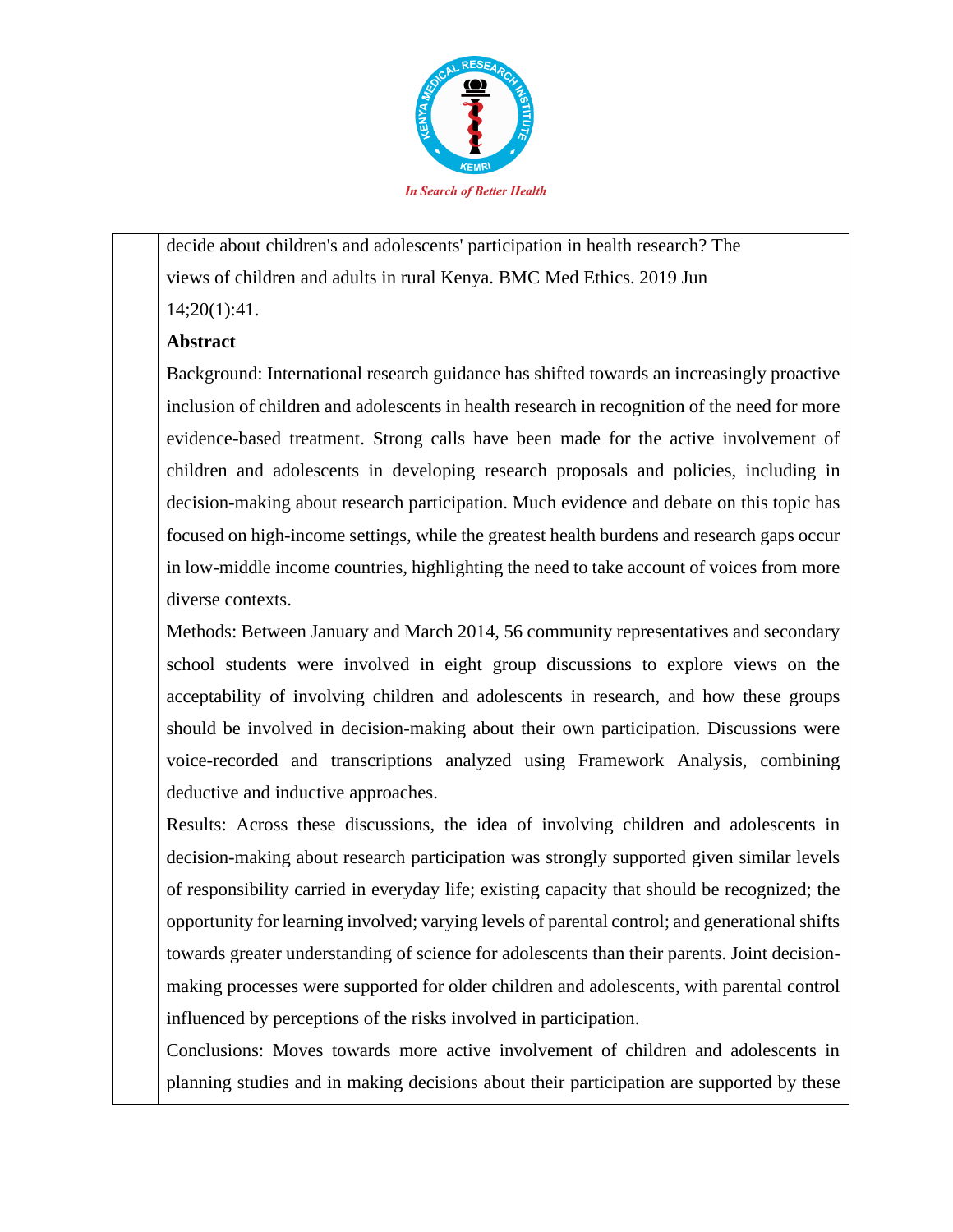

|     | findings from Kenya. Important emerging considerations include the need to take account      |
|-----|----------------------------------------------------------------------------------------------|
|     | of the nature proposed studies and prevailing attitudes and understanding of research in     |
|     | identifying children's and adolescents' roles. More research is needed to expand diversity   |
|     | and develop approaches to joint assent and consent processes that would fairly represent     |
|     | children's and adolescents' wishes and interests, towards their long term benefit.           |
|     | Pubmed link- https://pubmed.ncbi.nlm.nih.gov/31200697/                                       |
| 114 | Ndegwa L, Hatfield KM, Sinkowitz-Cochran R, D'Iorio E, Gupta N, Kimotho J,                   |
|     | Woodard T, Chaves SS, Ellingson K. Evaluation of a program to improve hand                   |
|     | hygiene in Kenyan hospitals through production and promotion of alcohol-based                |
|     | Handrub - 2012-2014. Antimicrob Resist Infect Control. 2019 Jan 3;8:2.<br>Abstract           |
|     | Although critical to prevent healthcare-associated infections, hand hygiene (HH)             |
|     | compliance is poor in resource-limited settings. In 2012, three Kenyan hospitals began       |
|     | onsite production of alcohol-based handrub (ABHR) and HH promotion. Our aim is to            |
|     | determine the impact of local production of ABHR on HH compliance and perceptions of         |
|     | ABHR. We observed 25,738 HH compliance opportunities and conducted 15 baseline and           |
|     | post-intervention focus group discussions. Hand Hygiene compliance increased from 28%        |
|     | (baseline) to 38% (post-intervention, $p = 0.0003$ ). Healthcare workers liked the increased |
|     | accessibility of ABHR, but disliked its smell, feel, and sporadic availability. Onsite       |
|     | production and promotion of ABHR resulted in modest HH improvement. Enhancing the            |
|     | quality of ABHR and addressing logistical barriers could improve program impact.             |
|     | Pubmed link- https://pubmed.ncbi.nlm.nih.gov/30622703/                                       |
|     |                                                                                              |
| 115 | Fogel JM, Sandfort T, Zhang Y, Guo X, Clarke W, Breaud A, Cummings V,                        |
|     | Hamilton EL, Ogendo A, Kayange N, Panchia R, Dominguez K, Chen YQ, Eshleman SH.              |
|     | Accuracy of Self-Reported HIV Status Among African Men and Transgender Women Who             |
|     | Have Sex with Men Who were Screened for Participation in a Research Study: HPTN 075.         |
|     | AIDS Behav. 2019 Jan;23(1):289-294.                                                          |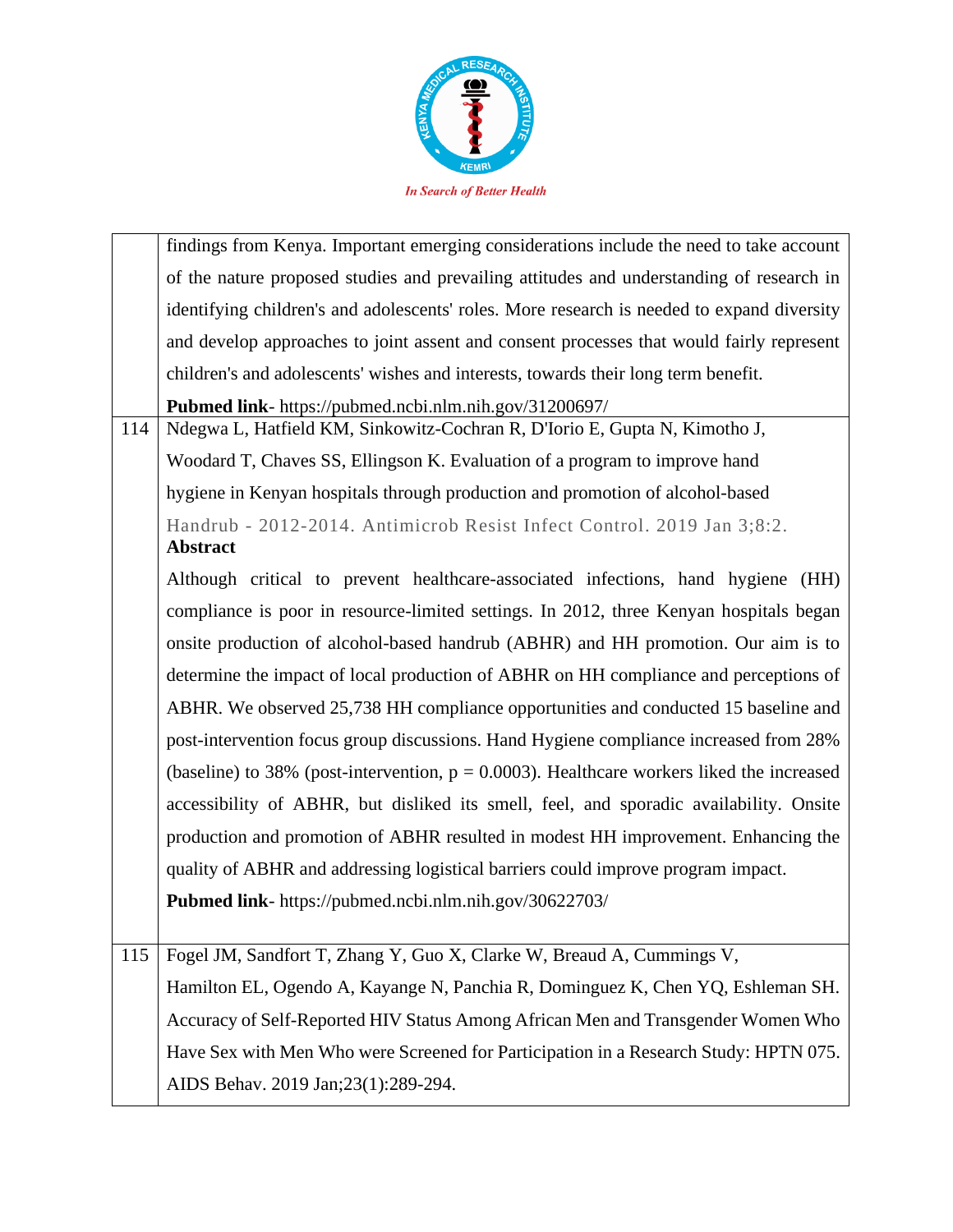

#### **Abstract**

| Some HIV-infected individuals in research studies may choose not to disclose knowledge         |
|------------------------------------------------------------------------------------------------|
| of their HIV status to study staff. We evaluated the accuracy of self-reported HIV status      |
| among African men and transgender women who have sex with men and who were                     |
| screened for a research study. Sixty-seven of 183 HIV-infected participants reported a prior   |
| HIV diagnosis. Samples from the remaining 116 participants were tested for antiretroviral      |
| (ARV) drugs. Thirty-six of the 116 participants had ARV drugs detected, indicating that        |
| they were on antiretroviral treatment; these participants were classified as previously        |
| diagnosed based on ARV drug testing. Among participants classified as previously               |
| diagnosed, disclosure of a prior HIV diagnosis varied among study sites ( $p = 0.006$ ) and    |
| was more common among those who reported having sex with men only ( $p = 0.002$ ). ARV         |
| drug testing in addition to self-report improves the accuracy for identifying individuals with |
| a prior HIV diagnosis.                                                                         |
|                                                                                                |

**Pubmed link**- https://pubmed.ncbi.nlm.nih.gov/30051192/

116 Etyang AO, Kapesa S, Odipo E, Bauni E, Kyobutungi C, Abdalla M, Muntner P, Musani SK, Macharia A, Williams TN, Cruickshank JK, Smeeth L, Scott JAG. Effect of Previous Exposure to Malaria on Blood Pressure in Kilifi, Kenya: A Mendelian Randomization Study. J Am Heart Assoc. 2019 Mar 19;8(6):e011771.

## **Abstract**

Background Malaria exposure in childhood may contribute to high blood pressure ( BP ) in adults. We used sickle cell trait (  $SCT$  ) and  $\alpha$ +thalassemia, genetic variants conferring partial protection against malaria, as tools to test this hypothesis. Methods and Results Study sites were Kilifi, Kenya, which has malaria transmission, and Nairobi, Kenya, and Jackson, Mississippi, where there is no malaria transmission. The primary outcome was 24-hour systolic BP. Prevalent hypertension, diagnosed using European Society of Hypertension thresholds was a secondary outcome. We performed regression analyses adjusting for age, sex, and estimated glomerular filtration rate. We studied 1127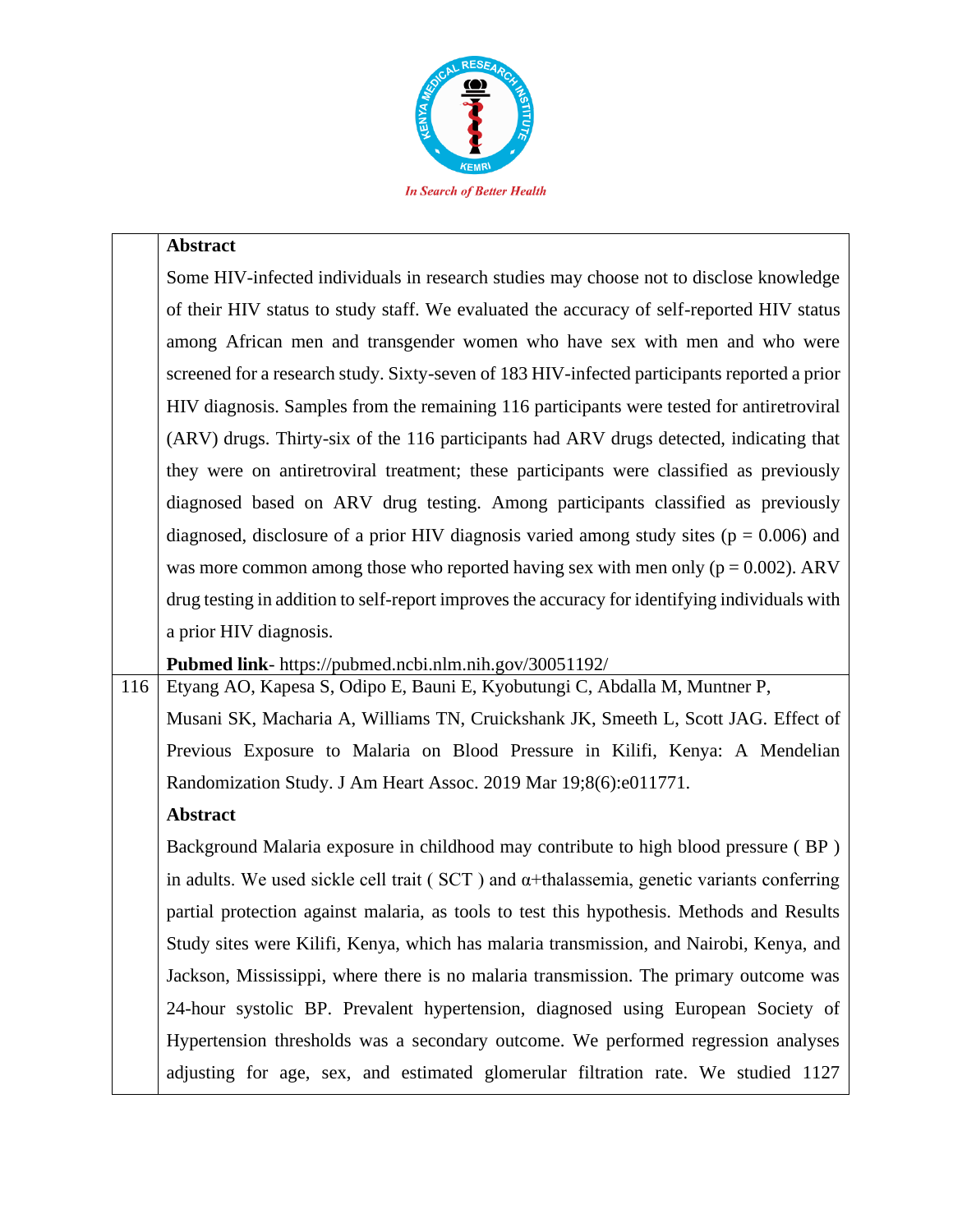

participants in Kilifi, 516 in Nairobi, and 651 in Jackson. SCT frequency was 21% in Kilifi, 16% in Nairobi, and 9% in Jackson. SCT was associated with -2.4 (95% CI , -4.7 to -0.2) mm Hg lower 24-hour systolic BP in Kilifi but had no effect in Nairobi/Jackson. The effect of SCT in Kilifi was limited to 30- to 59-year-old participants, among whom it was associated with -6.1 mm Hg ( CI , -10.5 to -1.8) lower 24-hour systolic BP. In pooled analysis allowing interaction by site, the effect of SCT on 24-hour systolic BP in Kilifi was  $-3.5$  mm Hg (CI,  $-6.9$  to  $-0.1$ ), increasing to  $-5.2$  mm Hg (CI,  $-9.5$  to  $-0.9$ ) when replacing estimated glomerular filtration rate with urine albumin to creatinine ratio as a covariate. In Kilifi, the prevalence ratio for hypertension was 0.86 ( CI , 0.76-0.98) for SCT and 0.89 ( CI , 0.80-0.99) for α+thalassemia. Conclusions Lifelong malaria protection is associated with lower BP in Kilifi. Confirmation of this finding at other sites and elucidating the mechanisms involved may yield new preventive and therapeutic targets. **Pubmed link**-https://pubmed.ncbi.nlm.nih.gov/30879408/

117 | Mandal RK, Crane RJ, Berkley JA, Gumbi W, Wambua J, Ngoi JM, Ndungu FM, Schmidt NW. Longitudinal Analysis of Infant Stool Bacteria Communities Before and After Acute Febrile Malaria and Artemether-Lumefantrine Treatment. J Infect Dis. 2019 Jul 19;220(4):687-698.

## **Abstract**

Background: Gut microbiota were recently shown to impact malaria disease progression and outcome, and prior studies have shown that Plasmodium infections increase the likelihood of enteric bacteria causing systemic infections. Currently, it is not known whether Plasmodium infection impacts human gut microbiota as a prelude to bacteremia or whether antimalarials affect gut microbiota. Our goal was to determine to what degree Plasmodium infections and antimalarial treatment affect human gut microbiota.

Methods: One hundred Kenyan infants underwent active surveillance for malaria from birth to 10 months of age. Each malaria episode was treated with artemether-lumefantrine (AL).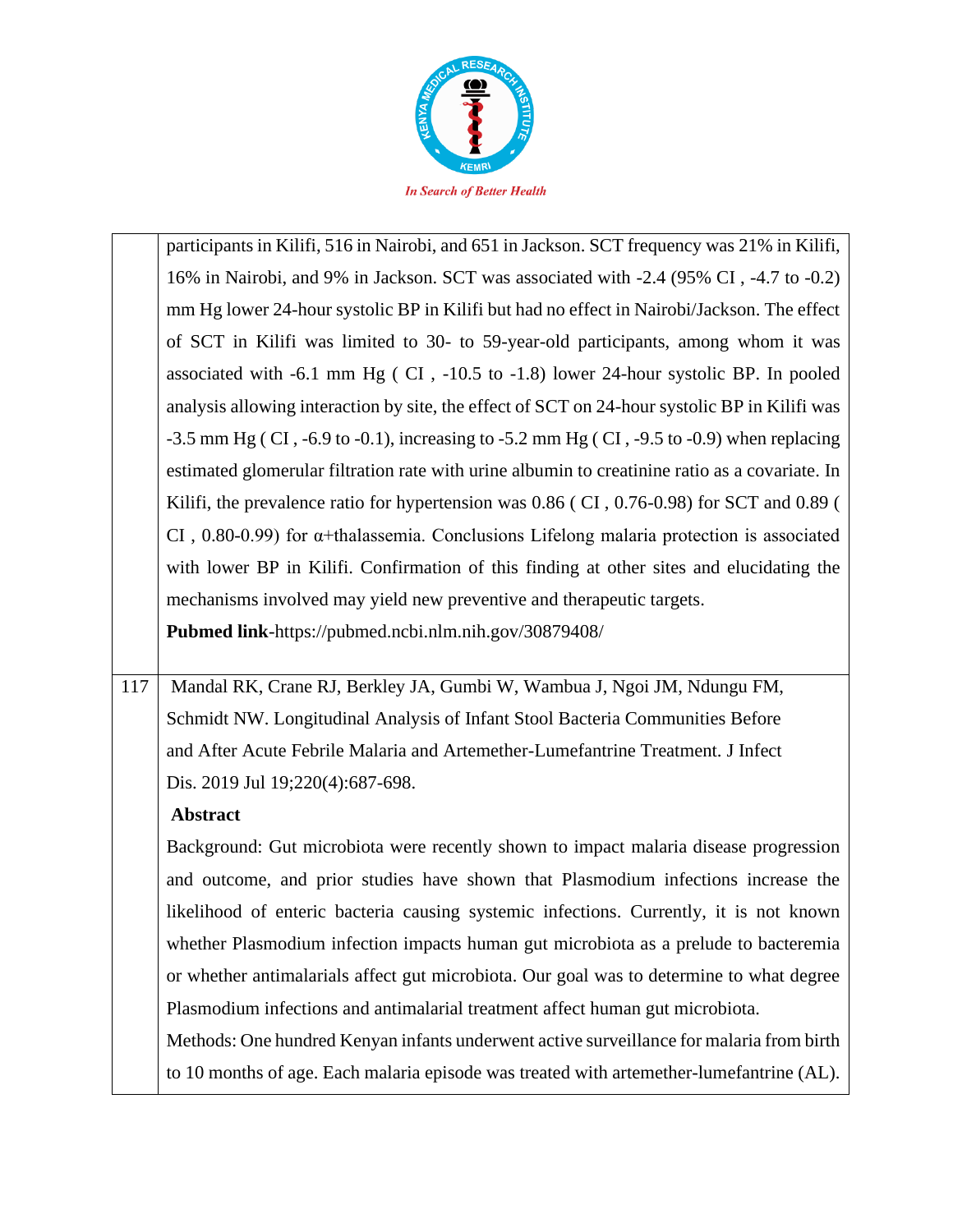

Any other treatments, including antibiotics, were recorded. Stool samples were collected on an approximately biweekly basis. Ten children were selected on the basis of stool samples having been collected before ( $n = 27$ ) or after ( $n = 17$ ) a malaria episode and without antibiotics having been administered between collections. These samples were subjected to 16S ribosomal ribonucleic acid gene (V3-V4 region) sequencing.

Results: Bacterial community network analysis revealed no obvious differences in the before and after malaria/AL samples, which was consistent with no difference in alpha and beta diversity and taxonomic analysis at the family and genus level with one exception. At the sequence variant (SV) level, akin to bacterial species, only 1 of the top 100 SVs was significantly different. In addition, predicted metagenome analysis revealed no significant difference in metagenomic capacity between before and after malaria/AL samples. The number of malaria episodes, 1 versus 2, explained significant variation in gut microbiota composition of the infants.

Conclusions: In-depth bioinformatics analysis of stool bacteria has revealed for the first time that human malaria episode/AL treatment have minimal effects on gut microbiota in Kenyan infants.

**Pubmed link**- https://pubmed.ncbi.nlm.nih.gov/30590681/

118 | Bunei M, Muturi P, Otiato F, Njuguna HN, Emukule GO, Otieno NA, Dawa J, Chaves SS. Factors Influencing Acceptance of Post-Mortem Examination of Children at a Tertiary Care Hospital in Nairobi, Kenya. Ann Glob Health. 2019 Jul

 $3;85(1):95.$ 

# **Abstract**

Background: Clinical autopsies are not often part of routine care, despite their role in clarifying cause of death. In fact, autopsy rates across the world have declined and are especially low in sub-Saharan Africa.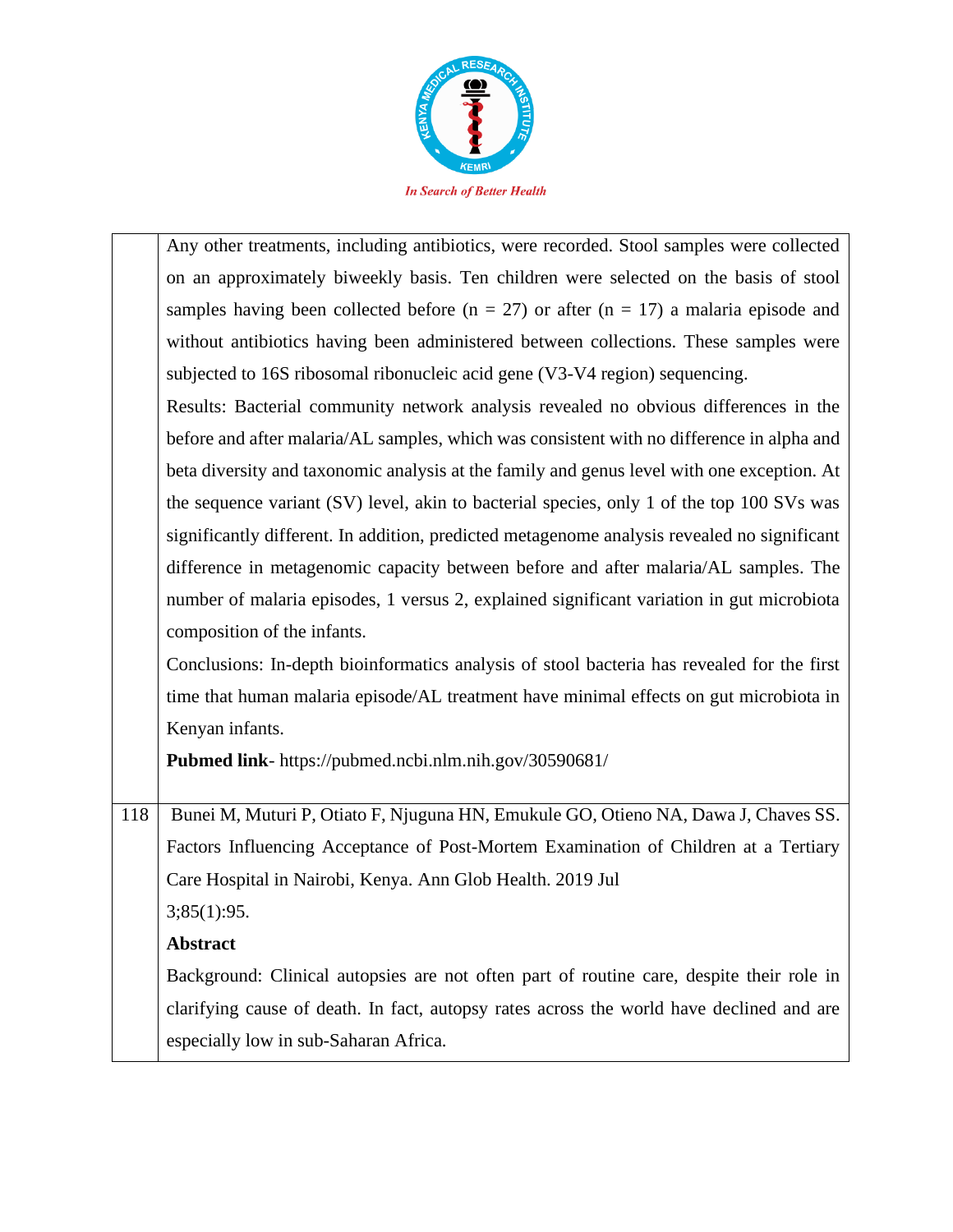

Objectives: We set out to identify factors associated with acceptance of pediatric autopsies among parents of deceased children less than five years old, and examined local preferences for minimally invasive tissue sampling (MITS) procedures during post-mortem (PM) examinations.

Methods: From December 2016 to September 2017, we contacted 113 parents/next of kin who had been previously approached to consent to a PM examination of their deceased child as part of a Kenyan study on cause of death. Interviews occurred up to three years after the death of their child.

Findings: Seventy-three percent (83/113) of eligible study participants were enrolled, of whom 62/83 (75%) had previously consented to PM examination of their child. Those who previously consented to PM had higher levels of education, were more likely employed, and had more knowledge about certain aspects of autopsies than non-consenters. The majority (97%) of PM consenters did so because they wanted to know the cause of death of their child, and up to a third believed autopsy studies helped advance medical knowledge. Reasons for non-consent to PM examination included: parents felt there was no need for further examination (29%) or they were satisfied with the clinical diagnosis (24%). Overall, only 40% of study participants would have preferred MITS procedures to conventional autopsy. However, 81% of autopsy non-consenters would have accepted PM examination if it only involved MITS techniques.

Conclusion: There is potential to increase autopsy rates by strengthening reasons for acceptance and addressing modifiable reasons for refusals. Although MITS procedures have the potential to improve autopsy acceptance rates, they were not significantly preferred over conventional autopsies in our study population.

**Pubmed link**- https://pubmed.ncbi.nlm.nih.gov/31276331/

119 Wandera EA, Komoto S, Mohammad S, Ide T, Bundi M, Nyangao J, Kathiiko C, Odoyo E, Galata A, Miring'u G, Fukuda S, Hatazawa R, Murata T, Taniguchi K,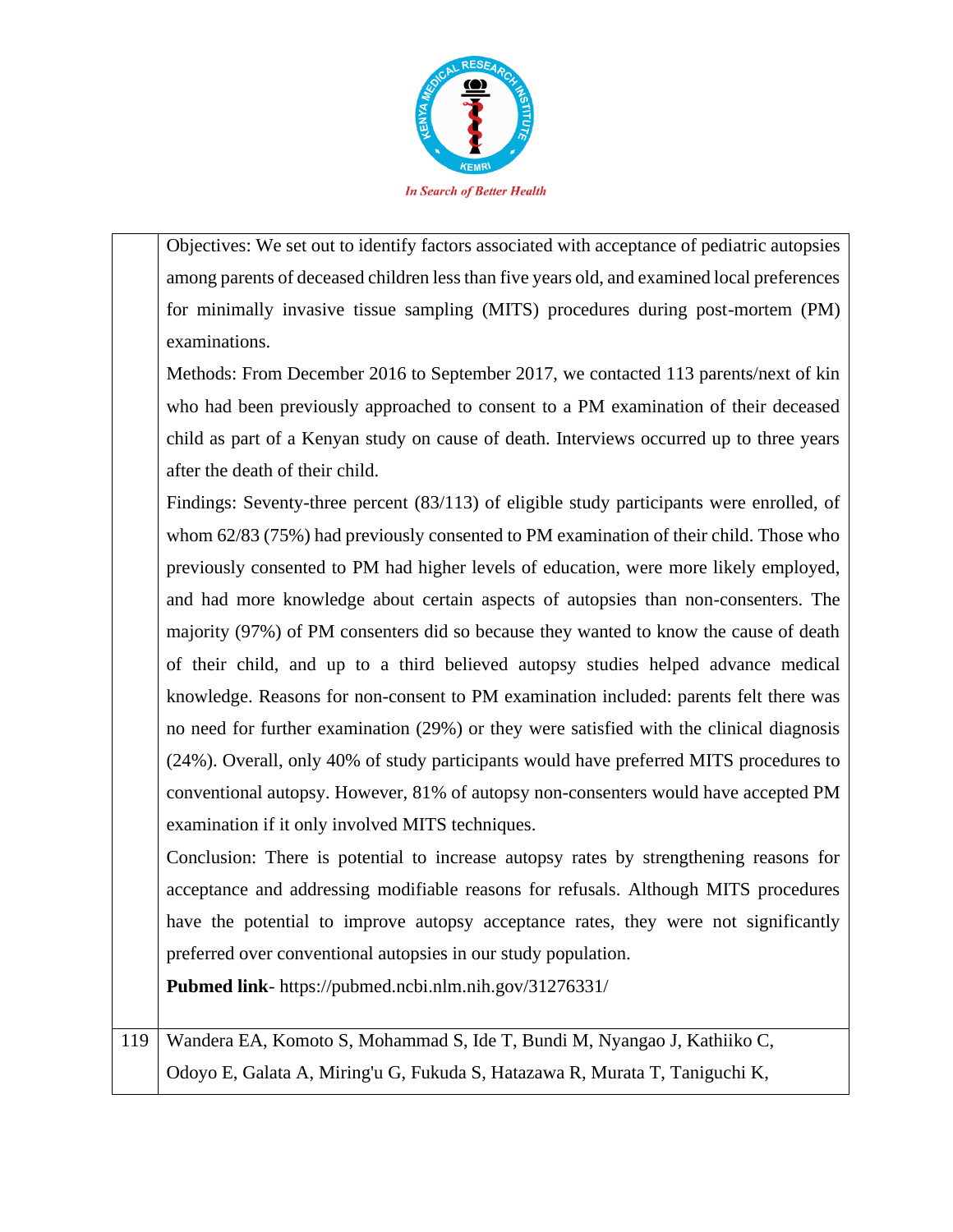

Ichinose Y. Genomic characterization of uncommon human G3P[6] rotavirus strains that have emerged in Kenya after rotavirus vaccine introduction, and pre-vaccine human G8P[4] rotavirus strains. Infect Genet Evol. 2019 Mar;68:231-248.

## **Abstract**

A monovalent rotavirus vaccine (RV1) was introduced to the national immunization program in Kenya in July 2014. There was increased detection of uncommon G3P[6] strains that coincided temporally with the timing of this vaccine introduction. Here, we sequenced and characterized the full genomes of two post-vaccine G3P[6] strains, RVA/Human-wt/KEN/KDH1951/2014/G3P[6] and RVA/Humanwt/KEN/KDH1968/2014/G3P[6], as representatives of these uncommon strains. On fullgenomic analysis, both strains exhibited a DS-1-like genotype constellation: G3-P[6]-I2- R2-C2-M2-A2-N2-T2-E2-H2. Phylogenetic analysis revealed that all 11 genes of strains KDH1951 and KDH1968 were very closely related to those of human G3P[6] strains isolated in Uganda in 2012-2013, indicating the derivation of these G3P[6] strains from a common ancestor. Because the uncommon G3P[6] strains that emerged in Kenya are fully heterotypic as to the introduced vaccine strain regarding the genotype constellation, vaccine effectiveness against these G3P[6] strains needs to be closely monitored.

**Pubmed link**- https://pubmed.ncbi.nlm.nih.gov/30543939/

120 Magai DN, Mwaniki M, Abubakar A, Mohammed S, Gordon AL, Kalu R, Mwangi P, Koot HM, Newton CR. A randomized control trial of phototherapy and 20% albumin versus phototherapy and saline in Kilifi, Kenya. BMC Res Notes. 2019 Sep 23;12(1):617. **Abstract**

Objective: The study evaluated the efficacy of phototherapy and 20% albumin infusion to reduce total serum bilirubin (TSB) in neonates with severe hyperbilirubinemia. The primary outcome was a reduction of TSB at the end of treatment. The secondary outcomes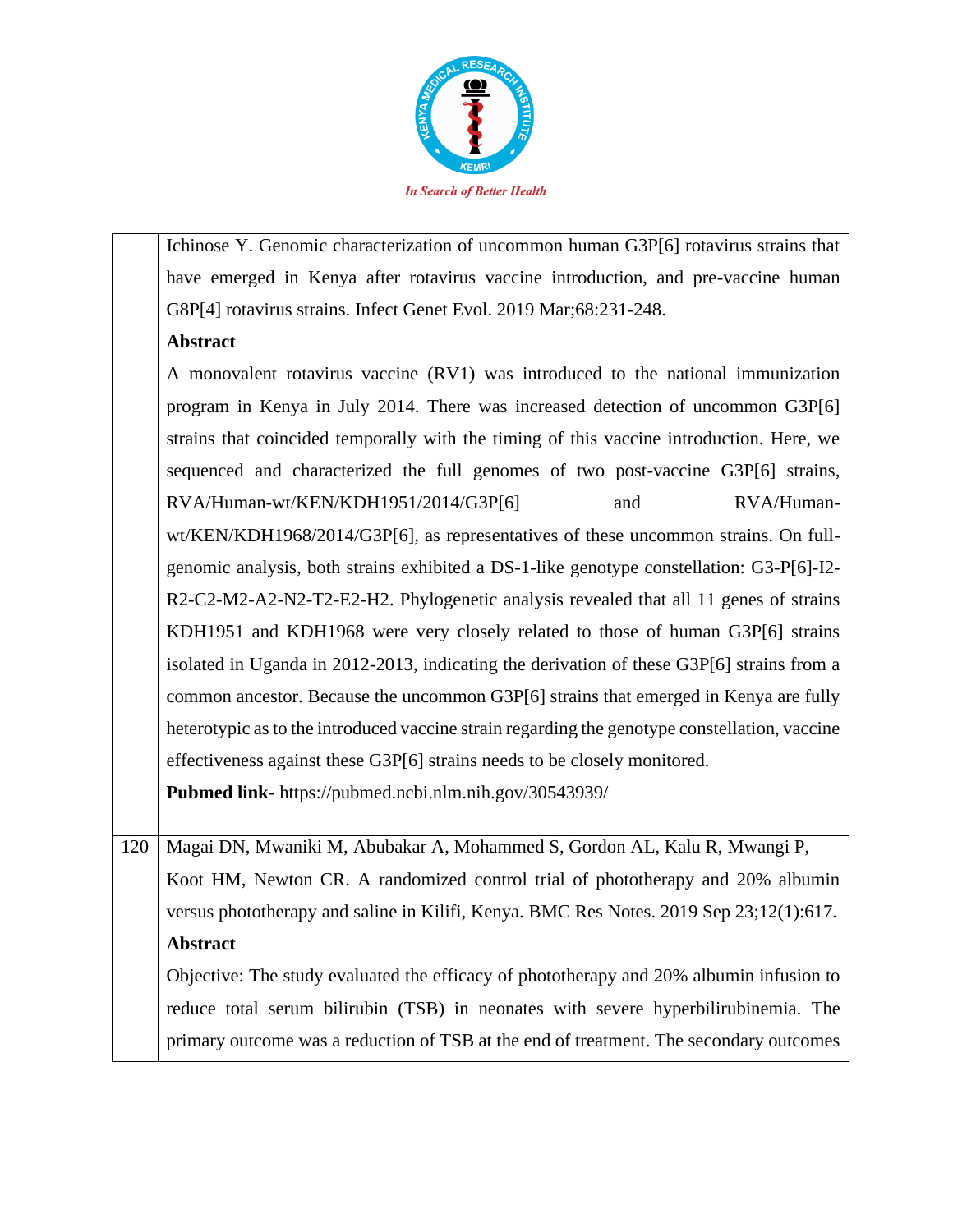

were the need for exchange transfusion, inpatient mortality, neurological outcomes at discharge, and development outcomes at 12-months follow-up. Results: One hundred and eighteen neonates were randomly assigned to phototherapy and 20% albumin ( $n = 59$ ) and phototherapy and saline ( $n = 69$ ). The median age at admission was 5 (interquartile range (IQR) 3-6) days, and the median gestation was 36 (IQR 36-38) weeks. No significant differences were found in the change in TSB (Mann-Whitney U  $=609$ ,  $p = 0.98$ ) and rate of change in TSB per hour after treatment (Mann-Whitney U = 540,  $p = 0.39$ ) between the two groups. There were no significant differences between the two groups in the proportion of participants who required exchange transfusion ( $\chi$ 2 (2) = 0.36, p = 0.546); repeat phototherapy ( $\chi$ 2 (2) = 2.37, p = 0.123); and those who died ( $\chi$ 2 (2)  $= 0.92$ ,  $p = 0.337$ ). Trial registration The trial was registered in the International Standardized Randomized Controlled Trial Number (ISRCTN); trial registration number ISRCTN89732754.

**Pubmed link**- https://pubmed.ncbi.nlm.nih.gov/31547861/

121 Kibe LW, Habluetzel A, Gachigi JK, Kamau AW, Mbogo CM. Exploring communities' and health workers' perceptions of indicators and drivers of malaria decline in Malindi, Kenya. Malariaworld J. 2019 Jul 3;8:21. Epub 2017 Dec 8. PMID: 31338302; PMCID: PMC6650290.

## **Abstract**

Background: Since 2000, a decrease in malaria burden has been observed in most endemic countries. Declining infection rates and disease burden and reduction in asymptomatic carriers are the outcome of improved quality of care and related health system factors. These include improved case management through better diagnosis, implementation of highly effective antimalarial drugs and increased use of bednets. We studied communities' and health workers' perceptions of indicators and drivers in the context of decreasing malaria transmission in Malindi, Kenya.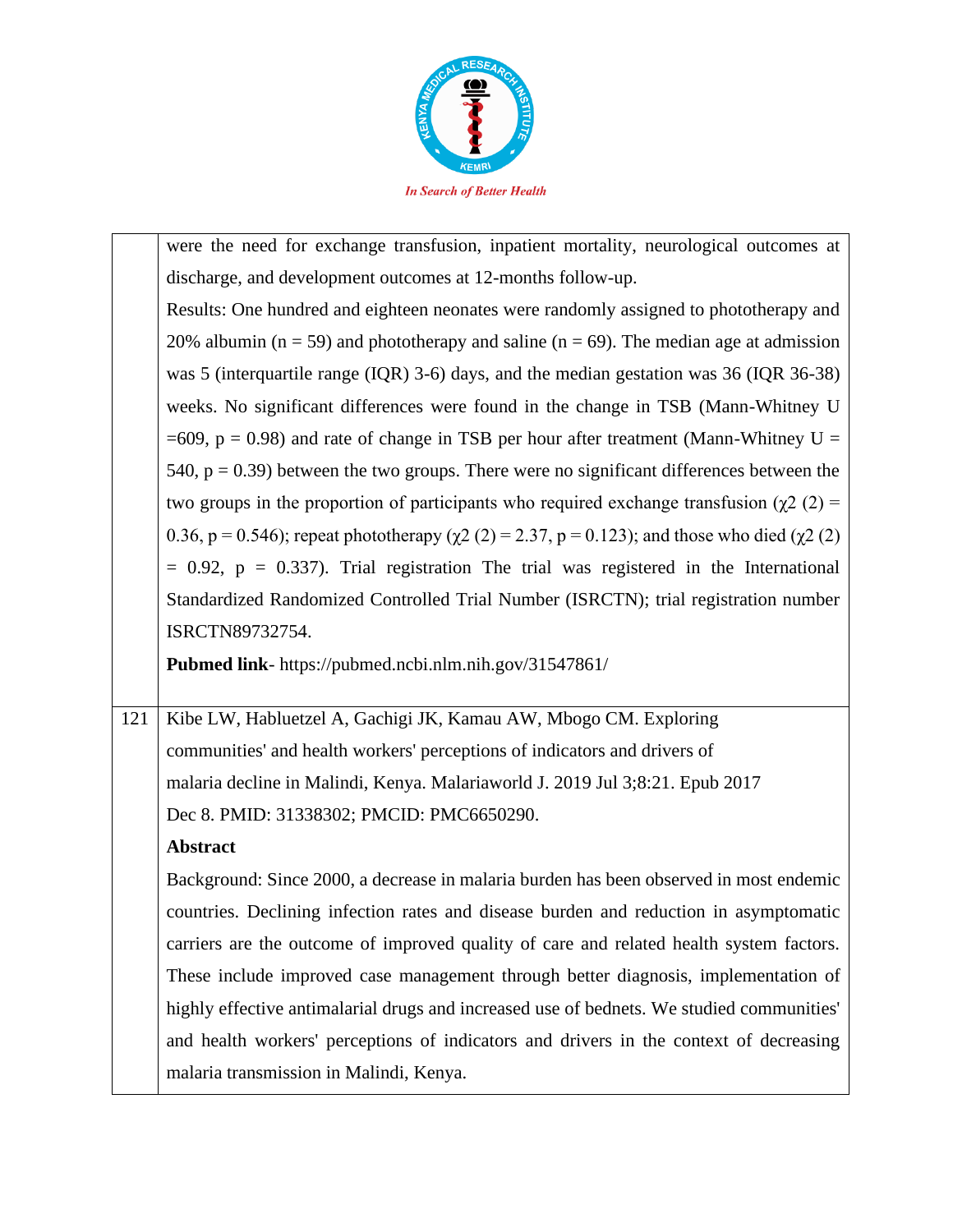

Materials and methods: A variety of qualitative methods that included participatory rural appraisal (PRA) tools such as community river of life and trend lines, focus group discussions (FGDs) and key informant interviews were used. Studies took place between November 2013 and April 2014.

Results: Providing residents with bednets contributed to malaria reduction, and increasing community awareness on the causes and symptoms of malaria and improved malaria treatment were also perceived to contribute to the decline of malaria. The study identified three perceived drivers to the reported decline in malaria: a) community health workers' enhanced awareness creation towards household owners regarding malaria-related activities through visitations and awareness sessions, b) Women involvement in Savings Internal Lending Community was perceived to have increased their financial base, thereby improving their decision-making power towards the care of their sick child(ren), c) Non-Governmental Organizations (NGOs) and partners played a promoter part in health and general economic development initiatives.

Conclusions: To achieve the goal of malaria elimination, collaboration between governmental and NGOs will be crucial when improving the financial base of women and enhancing participation of community health workers.

**Pubmed link**- https://pubmed.ncbi.nlm.nih.gov/31338302/

122 Mang'era CM, Hassanali A, Khamis FM, Rono MK, Lwande W, Mbogo C, Mireji PO.Growth-disrupting Murraya koenigii leaf extracts on Anopheles gambiae larvae and identification of associated candidate bioactive constituents. Acta Trop. 2019 Feb;190:304- 311.

# **Abstract**

Plant-based constituents have been proposed as eco-friendly alternatives to synthetic insecticides for control of mosquito vectors of malaria. In this study, we first screened the effects of methanolic leaf extracts of curry tree (Murraya koenigii) growing in tropical (Mombasa, Malindi) and semi-arid (Kibwezi, and Makindu) ecological zones of Kenya on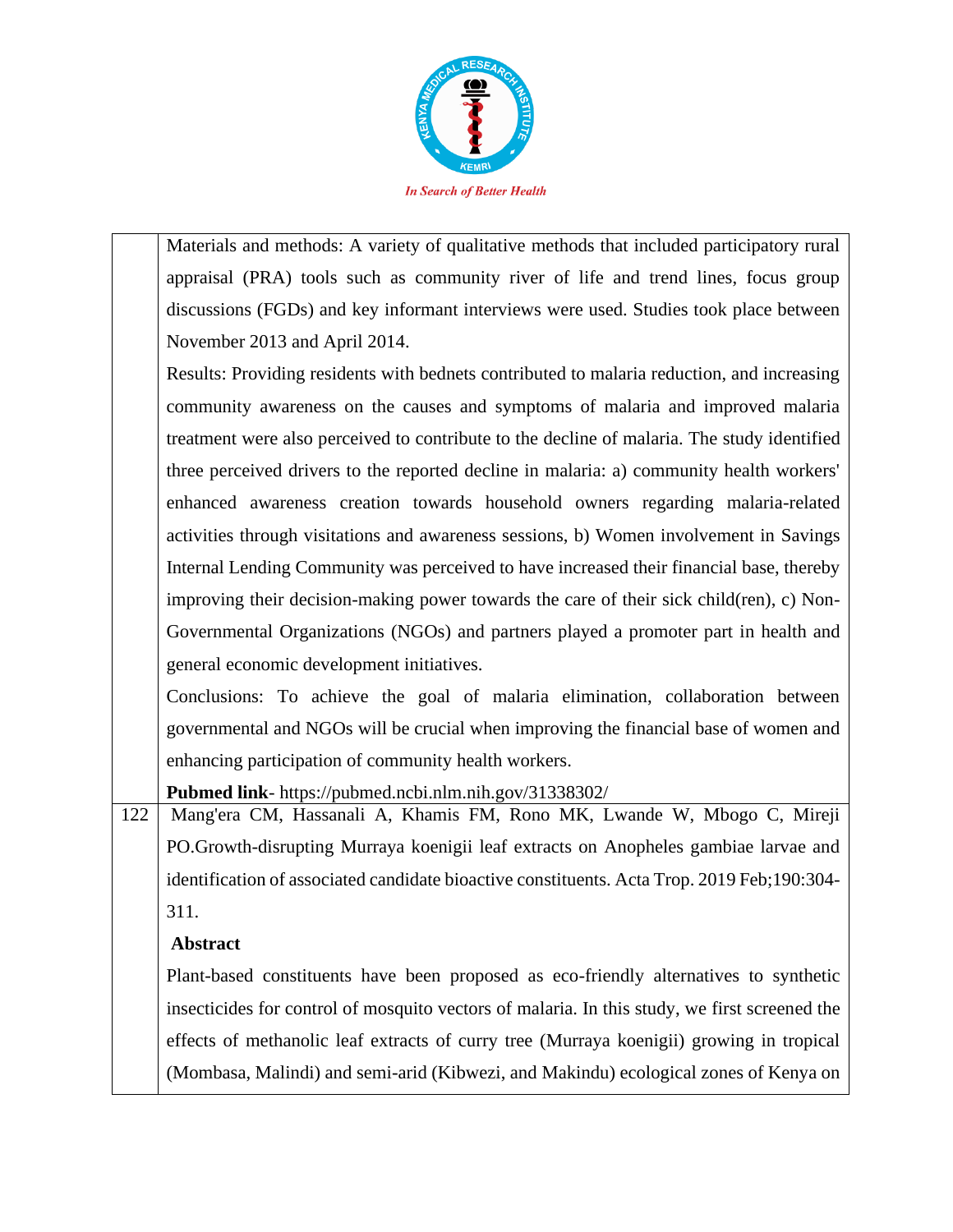

third instar An. gambiae s.s. larvae. Extracts of the plant from the semi-arid region, and particularly from Kibwezi, led to high mortality of the larvae. Bioassay-guided fractionation of the methanolic extract of the leaves of the plants from Kibwezi was then undertaken and the most active fraction (20 fold more potent than the crude extract) was then analyzed by Liquid chromatography quadruple time of flight coupled with mass spectrometry (LC-QtoF-MS) and a number of constituents were identified, including a major alkaloid constituent, Neplanocin A (5). Exposure of the third instar larvae to a sublethal dose (4.43 ppm) of this fraction over 7-day periods induced gross morphogenetic abnormalities in the larvae, with reduced locomotion, and delayed pupation. Moreover, the few adults that emerged from some pupae failed to fly from the water surface, unlike in the untreated control group. These results demonstrate subtle growth-disrupting effects of the phytochemical blend from M. koenigii leaves on aquatic stages An. gambiae mosquito. The study lays down some useful groundwork for the downstream development of phytochemical blends that can be evaluated for integration into eco-friendly control of An. gambiae vector population targeting the often overlooked but important immature stages of the malaria vector.

**Pubmed link**- https://pubmed.ncbi.nlm.nih.gov/30529445/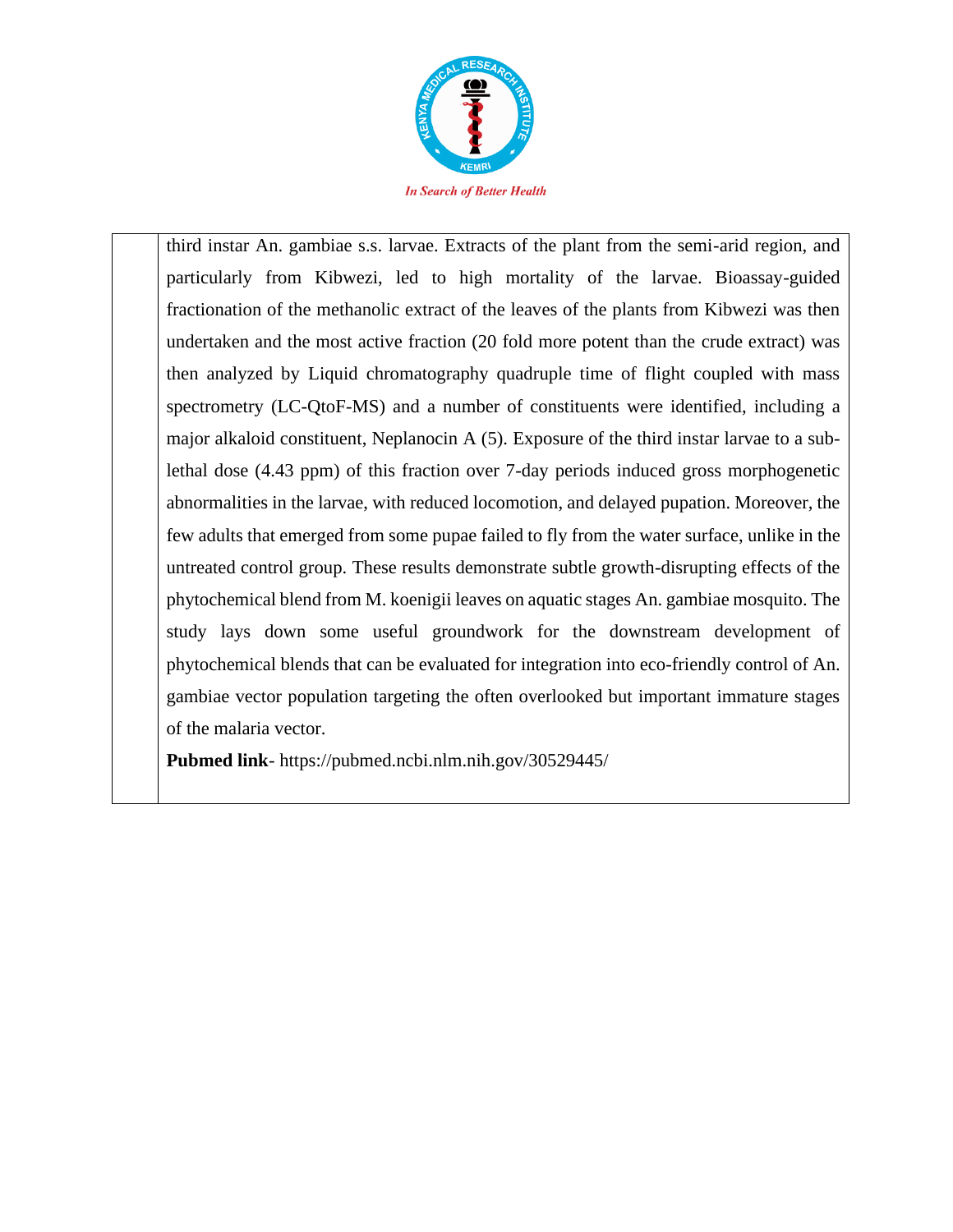

123 Hounsome N, Kassahun MM, Ngari M, Berkley JA, Kivaya E, Njuguna P, Fegan G, Tamiru A, Kelemework A, Amberbir T, Clarke A, Lang T, Newport MJ, McKay A, Enquoselassie F, Davey G. Cost-effectiveness and social outcomes of a community-based treatment for podoconiosis lymphoedema in the East Gojjam zone, Ethiopia. PLoS Negl Trop Dis. 2019 Oct 23;13(10):e0007780.

### **Abstract**

Background: Podoconiosis is a disease of the lymphatic vessels of the lower extremities that is caused by chronic exposure to irritant soils. It results in leg swelling, commonly complicated by acute dermatolymphangioadenitis (ADLA), characterised by severe pain, fever and disability.

Methods: We conducted cost-effectiveness and social outcome analyses of a pragmatic, randomised controlled trial of a hygiene and foot-care intervention for people with podoconiosis in the East Gojjam zone of northern Ethiopia. Participants were allocated to the immediate intervention group or the delayed intervention group (control). The 12 month intervention included training in foot hygiene, skin care, bandaging, exercises, and use of socks and shoes, and was supported by lay community assistants. The costeffectiveness analysis was conducted using the cost of productivity loss due to acute dermatolymphangioadenitis. Household costs were not included. Health outcomes in the cost-effectiveness analysis were: the incidence of ADLA episodes, health-related quality of life captured using the Dermatology Life Quality Index (DLQI), and disability scores measured using the WHO Disability Assessment Schedule 2.0 (WHODAS 2.0).

Results: The cost of the foot hygiene and lymphoedema management supplies was 529 ETB (69 I\$, international dollars) per person per year. The cost of delivery of the intervention as part of the trial, including transportation, storage, training of lay community assistants and administering the intervention was 1,890 ETB (246 I\$) per person. The intervention was effective in reducing the incidence of acute dermatolymphangioadenitis episodes and improving DLQI scores, while there were no significant improvements in the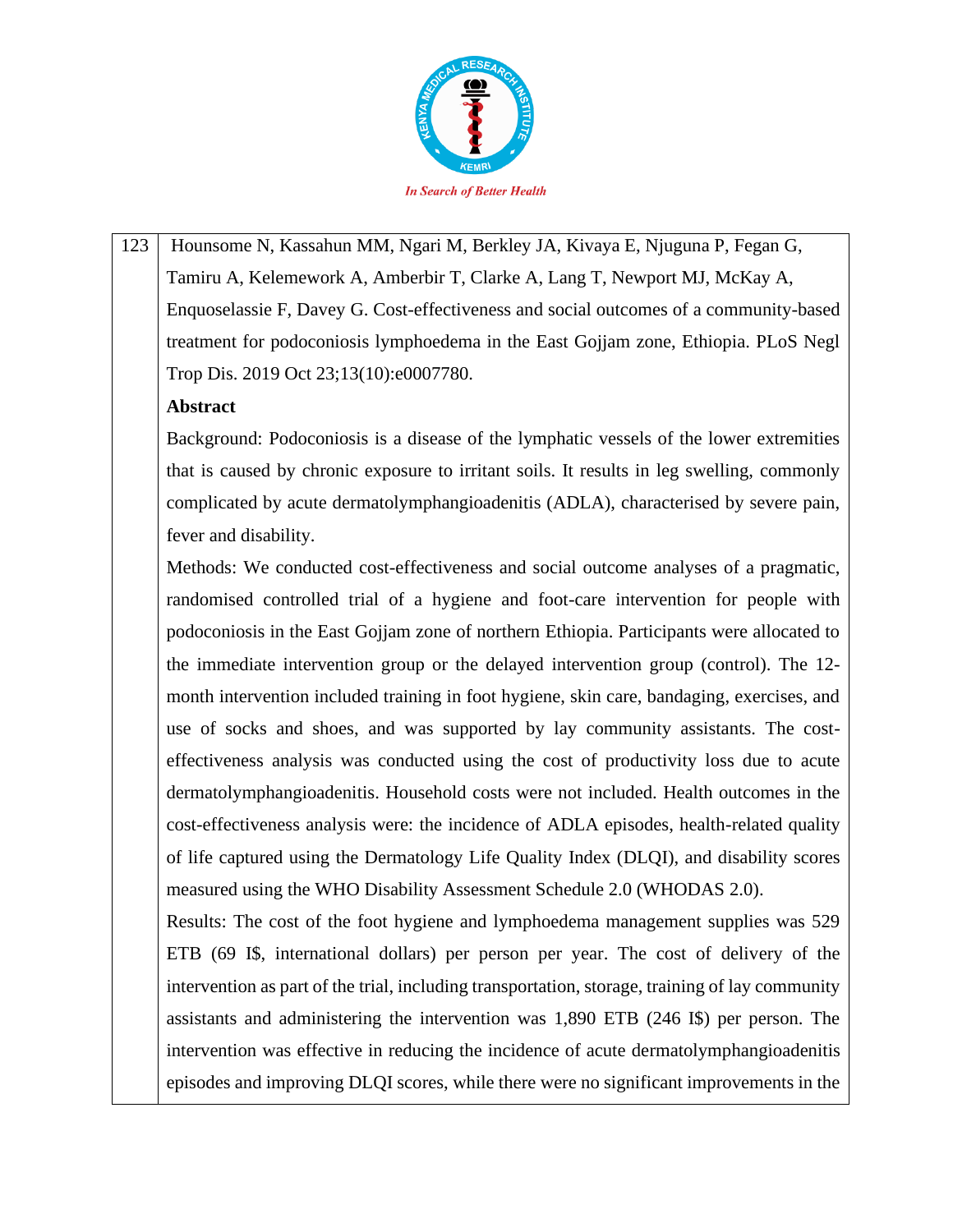

| disability scores measured using WHODAS 2.0. In 75% of estimations, the intervention               |
|----------------------------------------------------------------------------------------------------|
| was less costly than the control. This was due to improved work productivity. Subgroup             |
| analyses based on income group showed that the intervention was cost-effective (both less          |
| costly and more effective) in reducing the number of acute dermatolymphangioadenitis               |
| episodes and improving health-related quality of life in families with monthly income              |
| $\leq$ 1,000 ETB (130 I\$). For the subgroup with family income $\geq$ 1,000 ETB, the intervention |
| was more effective but more costly than the control.                                               |

Conclusions: Whilst there is evident benefit of the intervention for all, the economic impact would be greatest for the poorest.

**Pubmed link**- https://pubmed.ncbi.nlm.nih.gov/31644556/

124 Hanson K, Barasa E, Honda A, Panichkriangkrai W, Patcharanarumol W. Strategic Purchasing: The Neglected Health Financing Function for Pursuing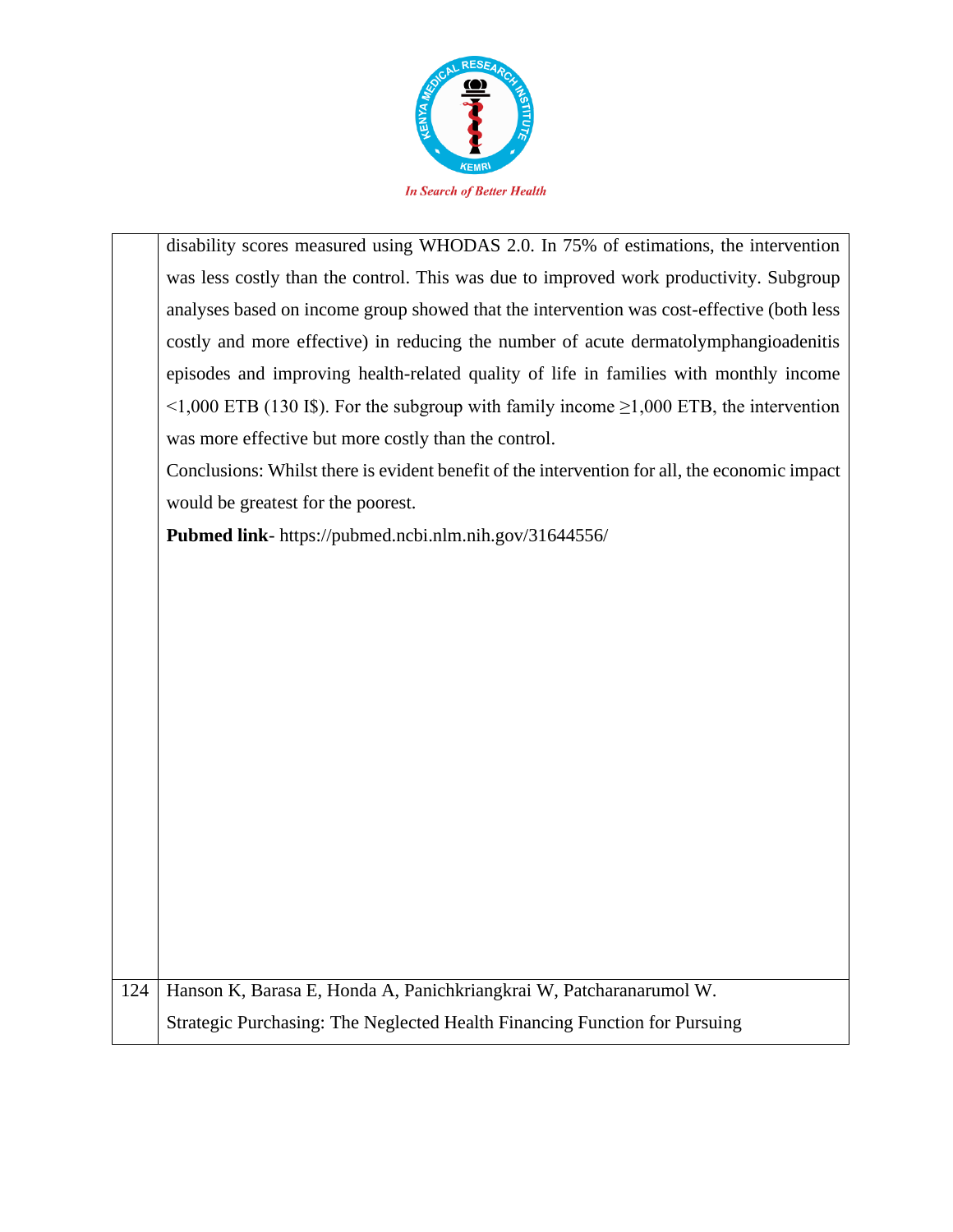

Universal Health Coverage in Low-and Middle-Income Countries Comment on "What's Needed to Develop Strategic Purchasing in Healthcare? Policy Lessons from a Realist Review". Int J Health Policy Manag. 2019 Aug 1;8(8):501-504.

### **Abstract**

Sanderson et al's realist review of strategic purchasing identifies insights from two strands of theory: the economics of organisation and inter-organisational relationships. Our findings from a programme of research conducted by the RESYST (Resilient and Responsive Health Systems) consortium in seven countries echo these results, and add to them the crucial area of organisational capacity to implement complex reforms. We identify key areas for policy development. These are the need for: (1) a policy design with clearly delineated responsibilities; (2) a task network of organisations to engage in the broad set of functions needed; (3) more effective means of engaging with populations; (4) a range of technical and management capacities; and (5) an awareness of the multiple agency relationships that are created by the broader financing environment and the provider incentives generated by multiple financing flows.

**Pubmed link**- https://pubmed.ncbi.nlm.nih.gov/31441291/

125 Lucas ER, Rockett KA, Lynd A, Essandoh J, Grisales N, Kemei B, Njoroge H, Hubbart C, Rippon EJ, Morgan J, Van't Hof AE, Ochomo EO, Kwiatkowski DP, Weetman D, Donnelly MJ. A high throughput multi-locus insecticide resistance marker panel for tracking resistance emergence and spread in Anopheles gambiae. Sci Rep. 2019 Sep 16;9(1):13335.

## **Abstract**

The spread of resistance to insecticides in disease-carrying mosquitoes poses a threat to the effectiveness of control programmes, which rely largely on insecticide-based interventions. Monitoring mosquito populations is essential, but obtaining phenotypic measurements of resistance is laborious and error-prone. High-throughput genotyping offers the prospect of quick and repeatable estimates of resistance, while also allowing resistance markers to be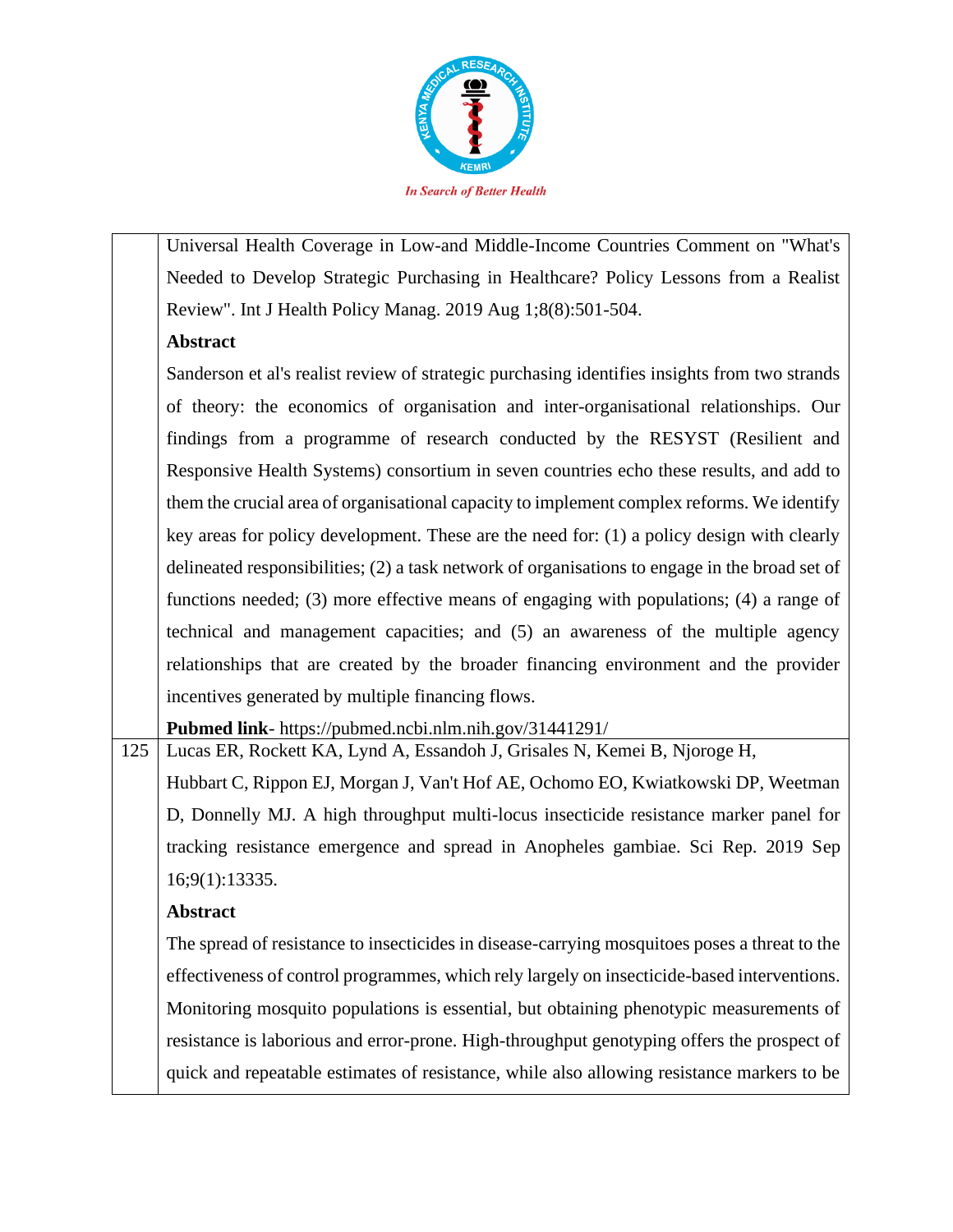

|     | tracked and studied. To demonstrate the potential of highly-mulitplexed genotypic            |
|-----|----------------------------------------------------------------------------------------------|
|     | screening for measuring resistance-association of mutations and tracking their spread, we    |
|     | developed a panel of 28 known or putative resistance markers in the major malaria vector     |
|     | Anopheles gambiae, which we used to screen mosquitoes from a wide swathe of Sub-             |
|     | Saharan Africa (Burkina Faso, Ghana, Democratic Republic of Congo (DRC) and Kenya).          |
|     | We found resistance association in four markers, including a novel mutation in the           |
|     | detoxification gene Gste2 (Gste2-119V). We also identified a duplication in Gste2            |
|     | combining a resistance-associated mutation with its wild-type counterpart, potentially       |
|     | alleviating the costs of resistance. Finally, we describe the distribution of the multiple   |
|     | origins of kdr resistance, finding unprecedented diversity in the DRC. This panel represents |
|     | the first step towards a quantitative genotypic model of insecticide resistance that can be  |
|     | used to predict resistance status in An. gambiae.                                            |
|     | Pubmed link- https://pubmed.ncbi.nlm.nih.gov/31527637/                                       |
| 126 | Muthui MK, Mogeni P, Mwai K, Nyundo C, Macharia A, Williams TN, Nyangweso                    |
|     | G, Wambua J, Mwanga D, Marsh K, Bejon P, Kapulu MC. Gametocyte carriage in an era            |
|     | of changing malaria epidemiology: A 19-year analysis of a malaria                            |
|     | longitudinal cohort. Wellcome Open Res. 2019 May 28;4:66.                                    |
|     | Abstract                                                                                     |
|     | Background: Interventions to block malaria transmission from humans to mosquitoes are        |
|     | currently in development. To be successfully implemented, key populations need to be         |
|     | identified where the use of these transmission-blocking and/or reducing strategies will have |
|     | greatest impact. Methods: We used data from a longitudinally monitored cohort of children    |
|     | from Kilifi county located along the Kenyan coast collected between 1998-2016 to describe    |
|     | the distribution and prevalence of gametocytaemia in relation to transmission intensity,     |
|     | time and age. Data from 2,223 children accounting for 9,134 person-years of follow-up        |
|     | assessed during cross-sectional surveys for asexual parasites and gametocytes were used in   |
|     | logistic regression models to identify factors predictive of gametocyte carriage in this     |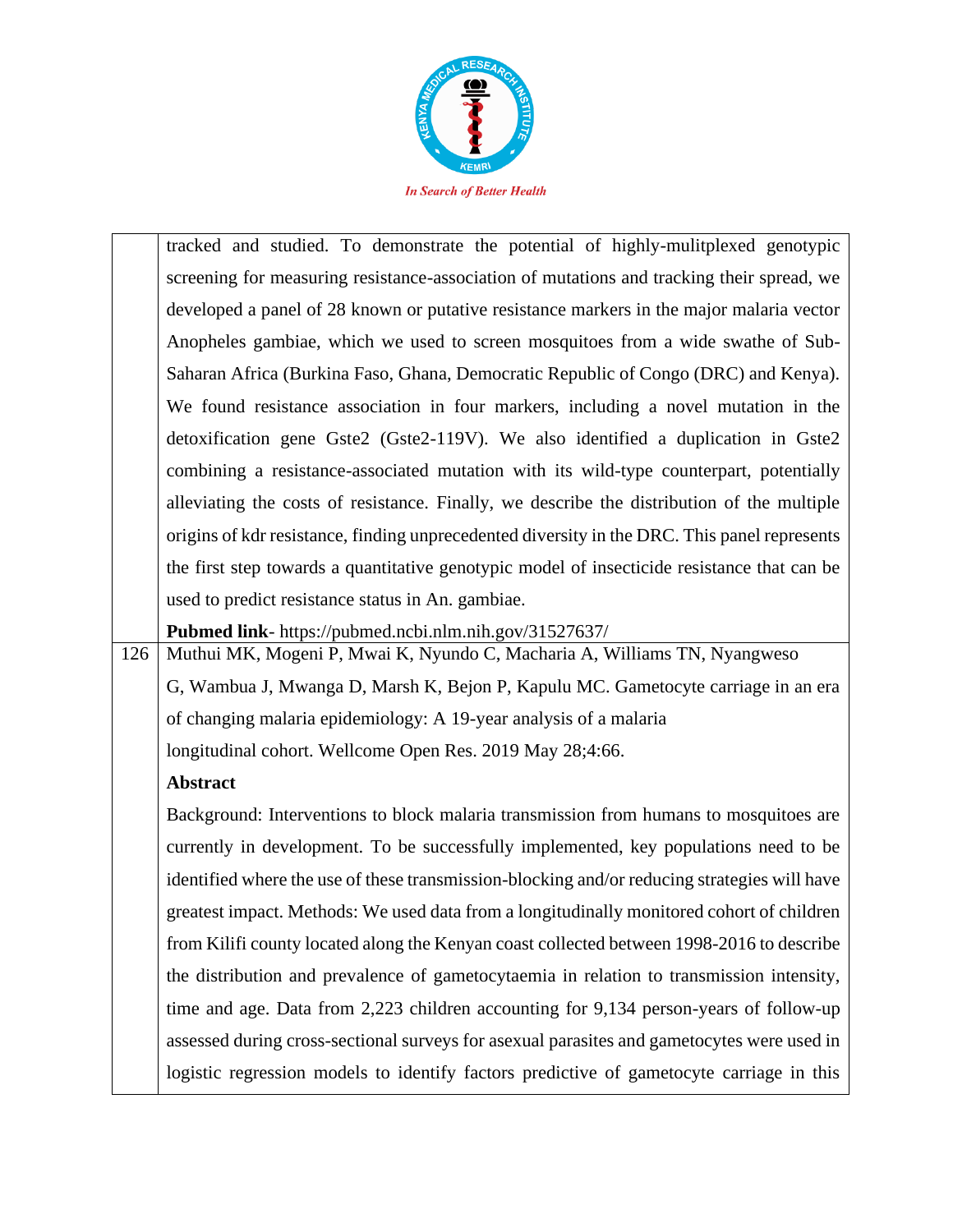

|     | cohort. Results: Our analysis showed that children 1-5 years of age were more likely to   |
|-----|-------------------------------------------------------------------------------------------|
|     | carry microscopically detectable gametocytes than their older counterparts. Carrying      |
|     | asexual parasites and recent episodes of clinical malaria were also strong predictors of  |
|     | gametocyte carriage. The prevalence of asexual parasites and of gametocyte carriage       |
|     | declined over time, and after 2006, when artemisinin combination therapy (ACT) was        |
|     | introduced, recent episodes of clinical malaria ceased to be a predictor of gametocyte    |
|     | carriage. Conclusions: Gametocyte carriage in children in Kilifi has fallen over time.    |
|     | Previous episodes of clinical malaria may contribute to the development of carriage, but  |
|     | this appears to be mitigated by the use of ACTs highlighting the impact that gametocidal  |
|     | antimalarials can have in reducing the overall prevalence of gametocytaemia when targeted |
|     | on acute febrile illness.                                                                 |
|     | Pubmed link- https://pubmed.ncbi.nlm.nih.gov/31223663/                                    |
| 127 | Mwanga EP, Minja EG, Mrimi E, Jiménez MG, Swai JK, Abbasi S, Ngowo HS,                    |
|     | Siria DJ, Mapua S, Stica C, Maia MF, Olotu A, Sikulu-Lord MT, Baldini F,                  |
|     | Ferguson HM, Wynne K, Selvaraj P, Babayan SA, Okumu FO. Detection of malaria              |
|     | parasites in dried human blood spots using mid-infrared spectroscopy and                  |
|     | logistic regression analysis. Malar J. 2019 Oct 7;18(1):341.                              |
|     | <b>Abstract</b>                                                                           |
|     | Background: Epidemiological surveys of malaria currently rely on microscopy, polymerase   |

chain reaction assays (PCR) or rapid diagnostic test kits for Plasmodium infections (RDTs). This study investigated whether mid-infrared (MIR) spectroscopy coupled with supervised machine learning could constitute an alternative method for rapid malaria screening, directly from dried human blood spots.

Methods: Filter papers containing dried blood spots (DBS) were obtained from a crosssectional malaria survey in 12 wards in southeastern Tanzania in 2018/19. The DBS were scanned using attenuated total reflection-Fourier Transform Infrared (ATR-FTIR)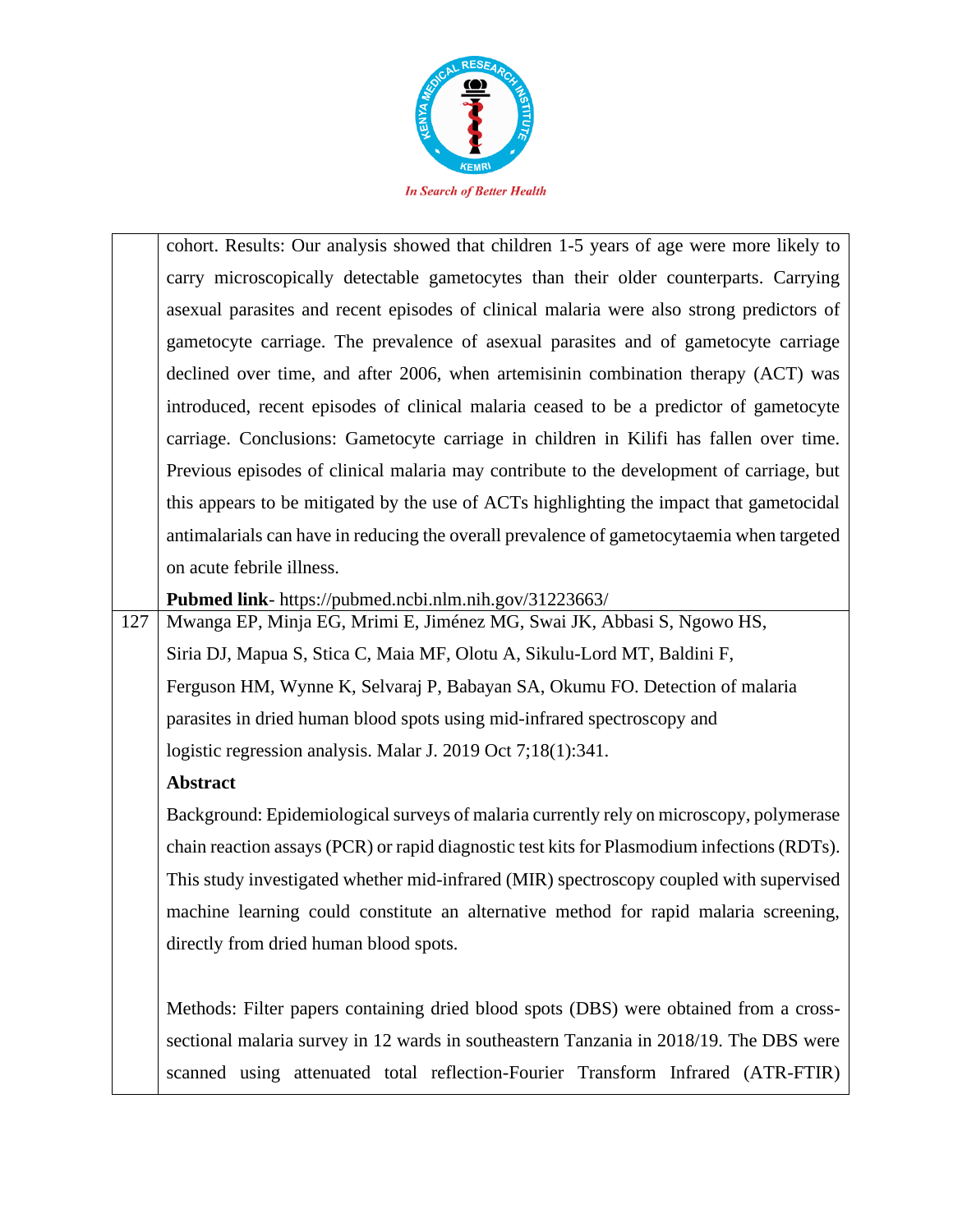

spectrometer to obtain high-resolution MIR spectra in the range 4000 cm-1 to 500 cm-1. The spectra were cleaned to compensate for atmospheric water vapour and CO2 interference bands and used to train different classification algorithms to distinguish between malaria-positive and malaria-negative DBS papers based on PCR test results as reference. The analysis considered 296 individuals, including 123 PCR-confirmed malaria positives and 173 negatives. Model training was done using 80% of the dataset, after which the best-fitting model was optimized by bootstrapping of 80/20 train/test-stratified splits. The trained models were evaluated by predicting Plasmodium falciparum positivity in the 20% validation set of DBS.

Results: Logistic regression was the best-performing model. Considering PCR as reference, the models attained overall accuracies of 92% for predicting P. falciparum infections (specificity  $= 91.7\%$ ; sensitivity  $= 92.8\%$ ) and 85% for predicting mixed infections of P. falciparum and Plasmodium ovale (specificity  $= 85\%$ , sensitivity  $= 85\%$ ) in the fieldcollected specimen.

Conclusion: These results demonstrate that mid-infrared spectroscopy coupled with supervised machine learning (MIR-ML) could be used to screen for malaria parasites in human DBS. The approach could have potential for rapid and high-throughput screening of Plasmodium in both non-clinical settings (e.g., field surveys) and clinical settings (diagnosis to aid case management). However, before the approach can be used, we need additional field validation in other study sites with different parasite populations, and indepth evaluation of the biological basis of the MIR signals. Improving the classification algorithms, and model training on larger datasets could also improve specificity and sensitivity. The MIR-ML spectroscopy system is physically robust, low-cost, and requires minimum maintenance.

**Pubmed link-** https://pubmed.ncbi.nlm.nih.gov/31590669/

128 | Akama E, Nimz A, Blat C, Moghadassi M, Oyaro P, Maloba M, Cohen CR, Bukusi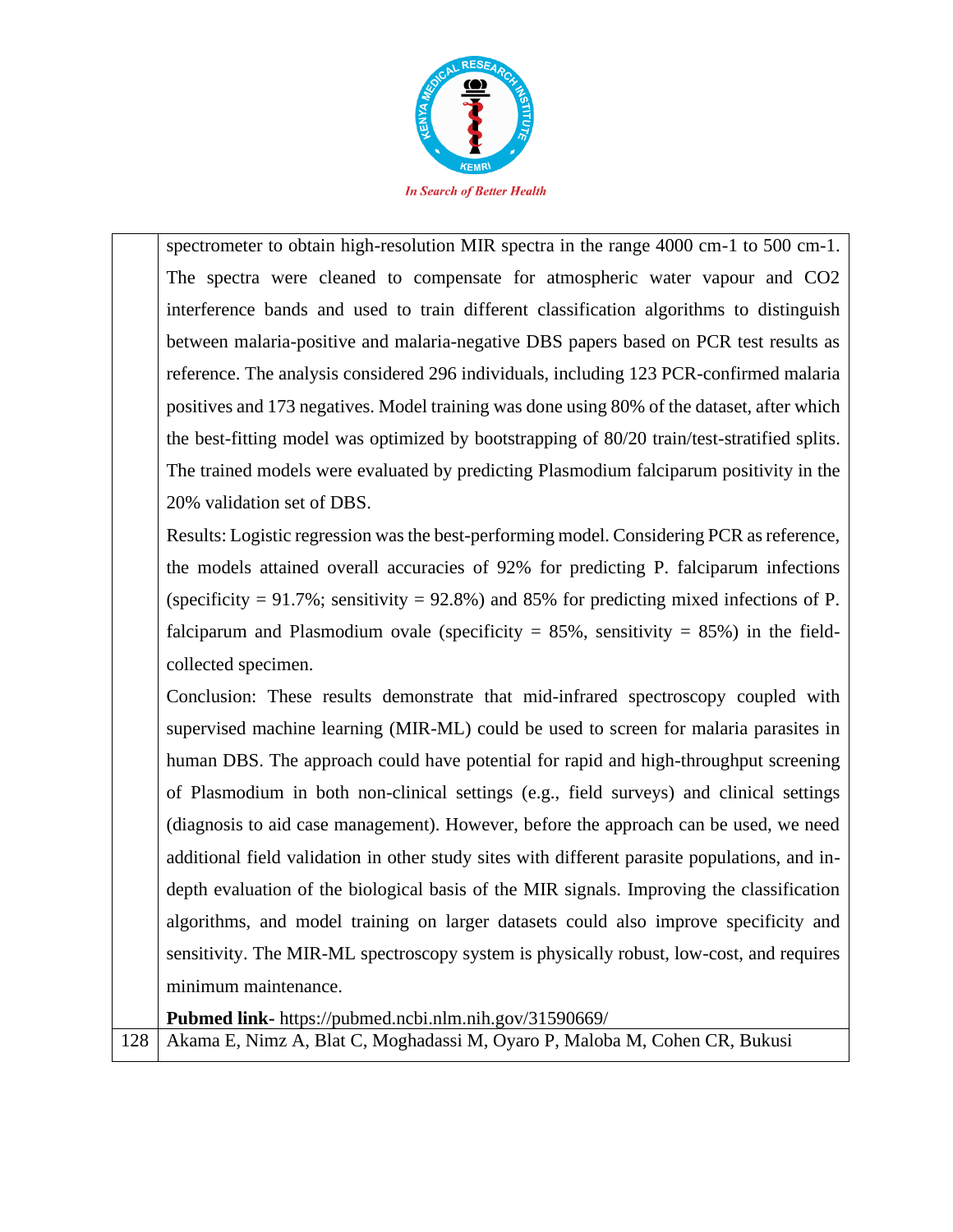

EA, Abuogi LL. Retention and viral suppression of newly diagnosed and known HIV positive pregnant women on Option B+ in Western Kenya. AIDS Care. 2019 Mar; 31(3): 333-339.

### **Abstract**

Kenya introduced universal antiretroviral treatment (ART) for pregnant and breastfeeding women living with HIV (Option B+) in 2014. A retrospective study was conducted to review consecutive records for HIV positive pregnant women presenting for antenatal care (ANC) at five clinics in western Kenya. Known positive women (KP :HIV diagnosis prior to current pregnancy) were compared to newly positive (NP) women regarding virologic suppression and retention in care. Among 165 women included, 71 (43%) NP and 94 (57%) KP, NP were younger (24.5 years (SD 4.6) vs. 28.1 years (SD 5.6) compared to KP ( $p <$ .001). Almost all NP (97%) were initiated on Option B+ while over half of KP (59%) started ART for clinical/immunological criteria (p < .0001). KPs were more likely than NPs to have a VL performed following Kenyan guidelines  $(64\% \text{ vs. } 31\%; \text{ p} < .001)$ . Among those tested, virologic suppression was high in both groups (92% KP vs. 100% NP;  $p =$ .31). More KPs (82%) vs. NPs (66%) remained active in care at 15-18 months of followup ( $p = .02$ ). Women newly diagnosed with HIV during pregnancy show poorer uptake of VL testing and worse retention in care than those diagnosed prior to pregnancy.

**Pubmed link**- https://pubmed.ncbi.nlm.nih.gov/30261742/

129 Gilbertson A, Ongili B, Odongo FS, Hallfors DD, Rennie S, Kwaro D, Luseno WK. Voluntary medical male circumcision for HIV prevention among adolescents in Kenya: Unintended consequences of pursuing service-delivery targets. PLoS One. 2019 Nov 4;14(11):e0224548.

## **Abstract**

Introduction: Voluntary medical male circumcision (VMMC) provides significant reductions in the risk of female-to-male HIV transmission. Since 2007, VMMC has been a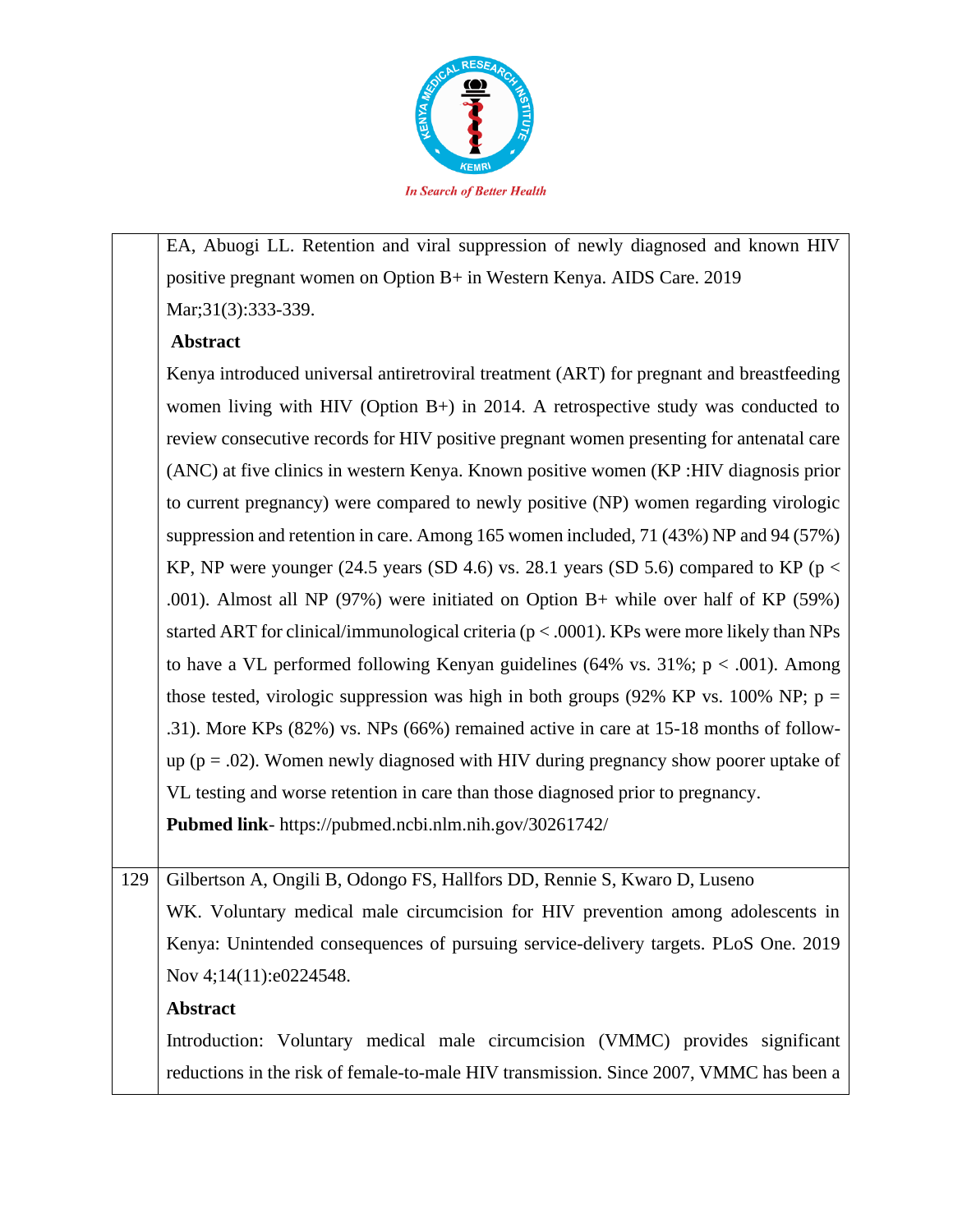

key component of the United States President's Emergency Plan for AIDS Relief's (PEPFAR) strategy to mitigate the HIV epidemic in countries with high HIV prevalence and low circumcision rates. To ensure intended effects, PEPFAR sets ambitious annual circumcision targets and provides funding to implementation partners to deliver local VMMC services. In Kenya to date, 1.9 million males have been circumcised; in 2017, 60% of circumcisions were among 10-14-year-olds. We conducted a qualitative field study to learn more about VMMC program implementation in Kenya.

Methods and results: The study setting was a region in Kenya with high HIV prevalence and low male circumcision rates. From March 2017 through April 2018, we carried out indepth interviews with 29 VMMC stakeholders, including "mobilizers", HIV counselors, clinical providers, schoolteachers, and policy professionals. Additionally, we undertook observation sessions at 14 VMMC clinics while services were provided and observed mobilization activities at 13 community venues including, two schools, four public marketplaces, two fishing villages, and five inland villages. Analysis of interview transcripts and observation field notes revealed multiple unintended consequences linked to the pursuit of targets. Ebbs and flows in the availability of school-age youths together with the drive to meet targets may result in increased burdens on clinics, long waits for care, potentially misleading mobilization practices, and deviations from the standard of care.

Conclusion: Our findings indicate shortcomings in the quality of procedures in VMMC programs in a low-resource setting, and more importantly, that the pursuit of ambitious public health targets may lead to compromised service delivery and protocol adherence. There is a need to develop improved or alternative systems to balance the goal of increasing service uptake with the responsible conduct of VMMC.

**Pubmed link-**https://pubmed.ncbi.nlm.nih.gov/31682626/ 130 Elson L, Wiese S, Feldmeier H, Fillinger U. Prevalence, intensity and risk factors of tungiasis in Kilifi County, Kenya II: Results from a school-based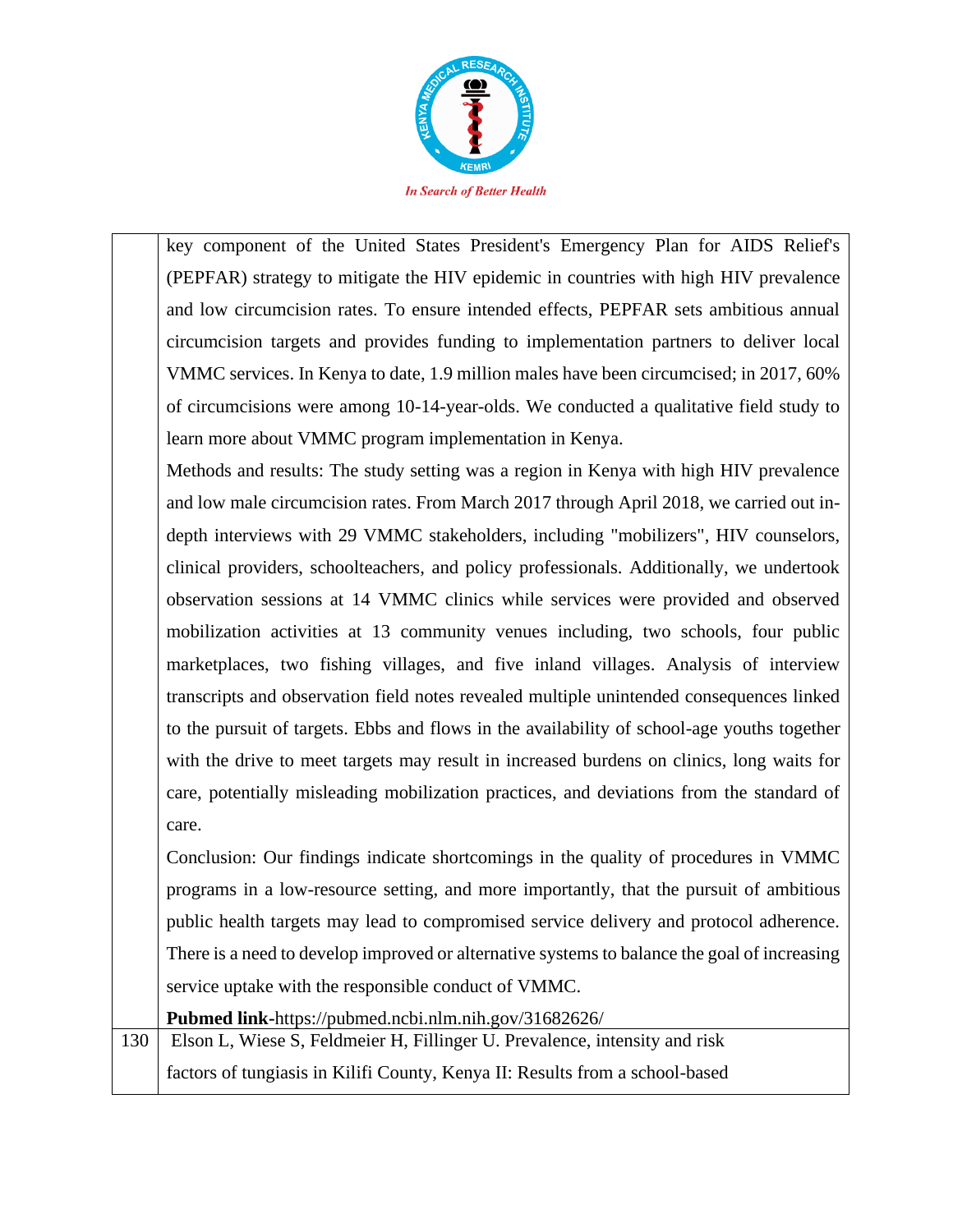

### observational study. PLoS Negl Trop Dis. 2019 May 16;13(5):e0007326.

### **Abstract**

Introduction: Awareness of the public health importance of tungiasis has been growing in East Africa in recent years, but data on epidemiological characteristics necessary for the planning and implementation of control measures do not exist. The work presented here was part of a larger cross-sectional study on the epidemiology of tungiasis in coastal Kenya and aims at identifyingrisk factors of tungiasis and severe disease in school children.

Methods: A total of 1,829 students of all age groups from five schools and 56 classes were clinically examined for tungiasis on their feet based on standardized procedures and observations made about the school infrastructure. To investigate the impact of school holidays, observations were repeated after school holidays in a subset of children in one school. In an embedded case-control study, structured interviews were conducted with 707 students in the five schools to investigate associations between tungiasis and household infrastructure, behaviour and socio-economic status.

Results: The overall prevalence of tungiasis was 48%; children below the age of 15 years were the most affected, and boys were twice as likely as girls to be infected. The highest risk of disease was associated with the socio-economic circumstances of the individual student at home. The study indicated that mild to moderate tungiasis could be reduced by a third, and severe tungiasis by over half, if sleeping places of children had hardened floors, whilst approximately a seventh of the cases could be prevented by sealing classroom floors in schools, and another fifth by using soap for daily feet washing.

Conclusion: There is a clear role for public health workers to expand the WASH policy to include washing of feet with soap in school-aged children to fight tungiasis and to raise awareness of the importance of sealed floors.

**Pubmed link**- https://pubmed.ncbi.nlm.nih.gov/31095558/

131 Mwangala PN, Newton CR, Abas M, Abubakar A. Screening tools for HIV-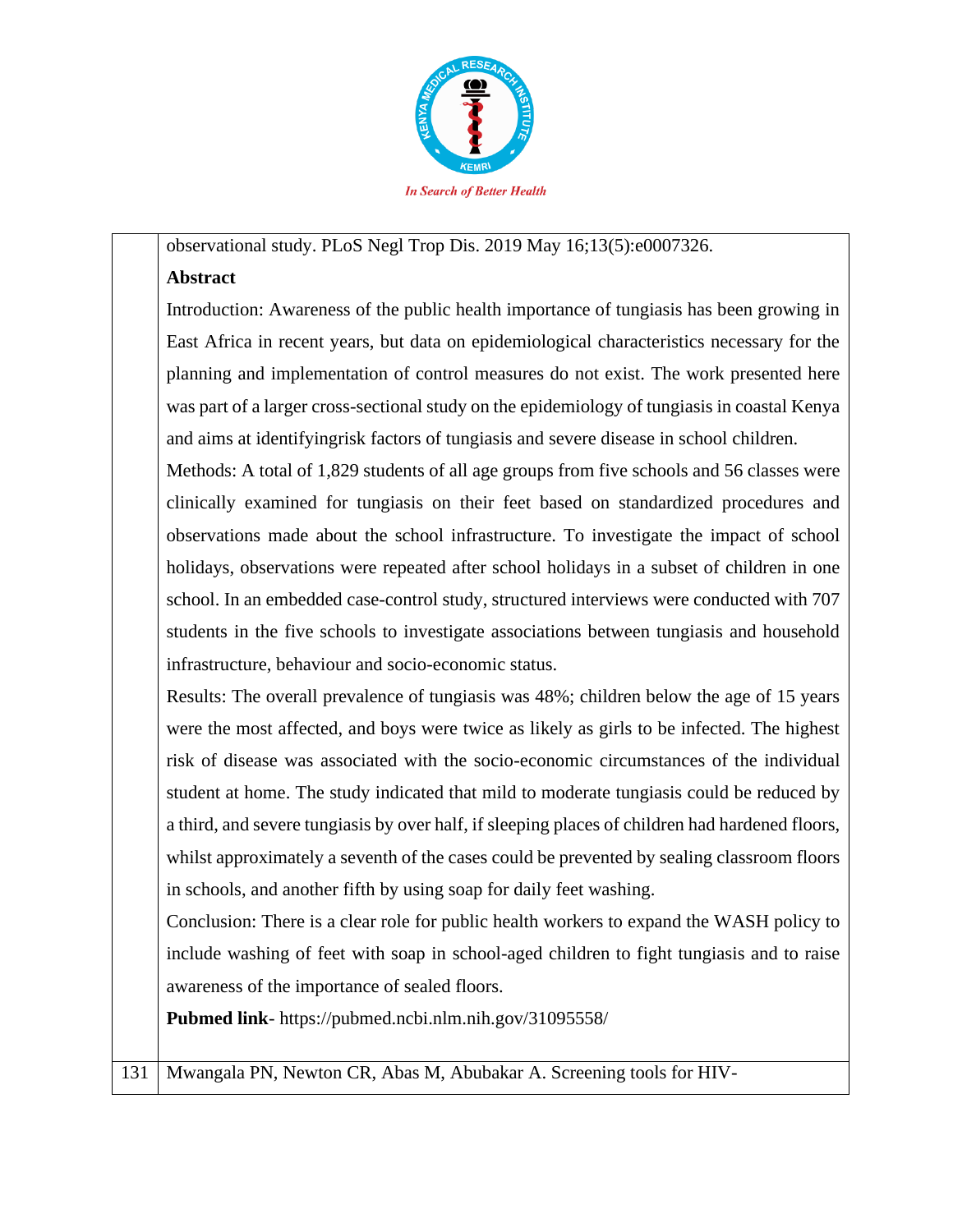

associated neurocognitive disorders among adults living with HIV in sub-Saharan Africa: A scoping review. AAS Open Res. 2019 Oct 30;1:28.

#### **Abstract**

Background: People living with HIV are at risk of developing HIV-associated neurocognitive disorders (HAND) which adversely affects their quality of life. Routine screening of HAND in HIV care is recommended to identify clinically important changes in cognitive functioning and allow for early interventions. However, HAND detection in routine clinical practice has never been reported in sub-Saharan Africa (SSA), partly due to a lack of adequately standardized screening tools. This review was conducted to identify the commonly used screening tools for HAND in SSA and document their psychometric properties and diagnostic accuracy. Methods: We searched Ovid Medline, PsycINFO and Web of Sciences databases for empirical studies published from 1/1/1980 to 31/8/2018 on HAND among adults living with HIV in SSA. Results: We identified 14 eligible studies, of which 9 were from South Africa. The International HIV Dementia Scale (IHDS) was the most frequently reported tool, being used in more than half of the studies. However most studies only reported the diagnostic accuracy of this and other tools, with specificity ranging from 37% to 81% and sensitivity ranging from 45% to 100%. Appropriate data on construct validity and reliability of tools was rarely documented. Although most tools performed well in screening for severe forms of HAND, they lacked sensitivity and specificity for mild forms of HAND. NeuroScreen, one of the newer tools, yielded good diagnostic accuracy in its initial evaluation in South Africa (81% to 93% sensitivity and 71% to 81% specificity). Conclusions: This review identified a lack of adequately standardized and contextually relevant HAND screening tools in SSA. Most screening tools for HAND used in SSA possess inadequate psychometric properties and diagnostic accuracy. There is a need for further validation of existing tools and development of new HAND screening tools in SSA.

**Pubmed link**- https://pubmed.ncbi.nlm.nih.gov/31844836/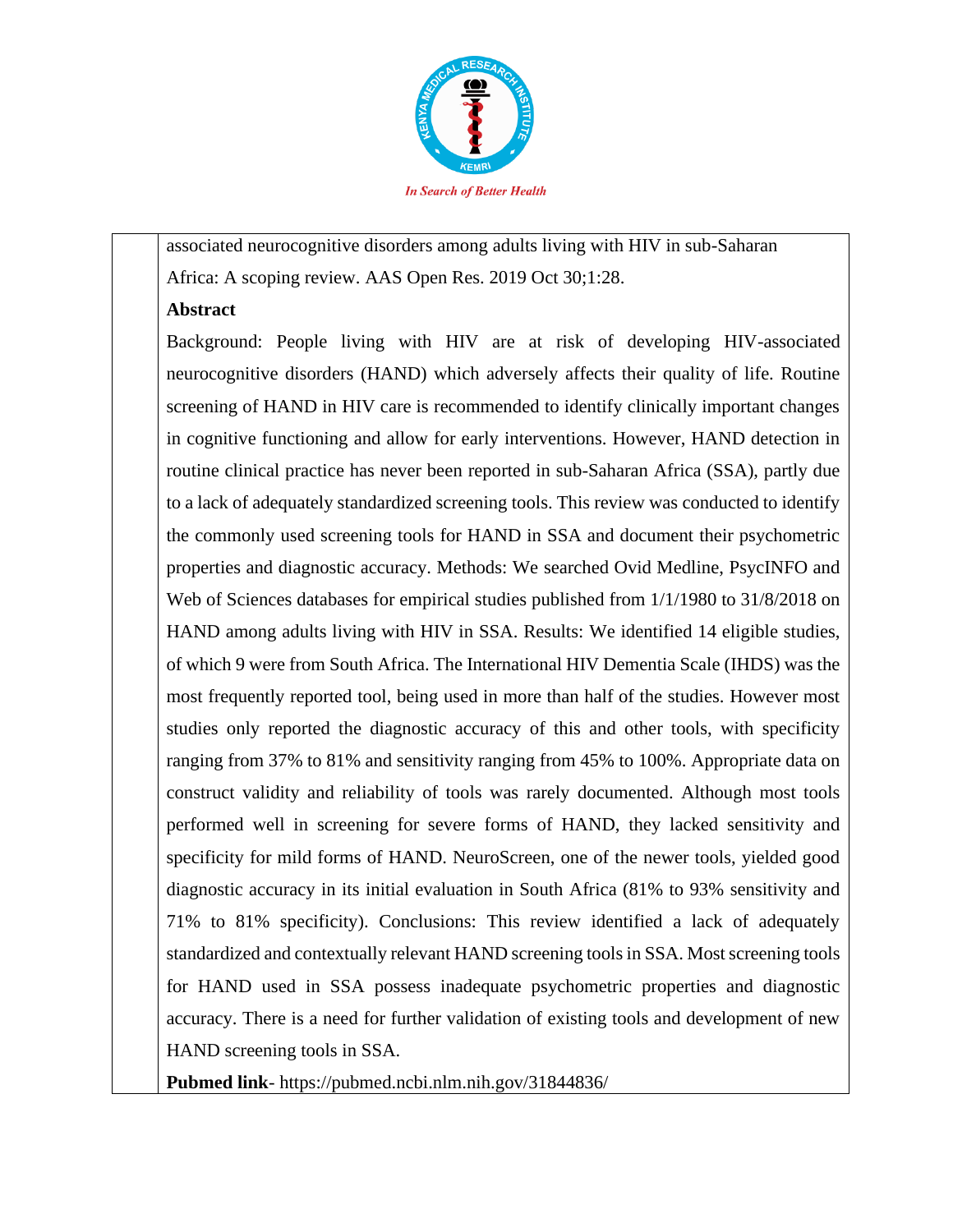

132 Luseno WK, Field SH, Iritani BJ, Rennie S, Gilbertson A, Odongo FS, Kwaro D, Ongili B, Hallfors DD. Consent Challenges and Psychosocial Distress in the Scale-up of Voluntary Medical Male Circumcision Among Adolescents in Western Kenya. AIDS Behav. 2019 Dec;23(12):3460-3470.

## **Abstract**

In priority sub-Saharan African countries, on the ground observations suggest that the success of voluntary medical male circumcision (VMMC) programs should not be based solely on numbers of males circumcised. We identify gaps in the consent process and poor psychosocial outcomes among a key target group: male adolescents. We assessed compliance with consent and assent requirements for VMMC in western Kenya among males aged 15-19 ( $N = 1939$ ). We also examined differences in quality of life, depression, and anticipated HIV stigma between uncircumcised and circumcised adolescents. A substantial proportion reported receiving VMMC services as minors without parent/guardian consent. In addition, uncircumcised males were significantly more likely than their circumcised peers to have poor quality of life and symptoms of depression. Careful monitoring of male adolescents' well-being is needed in large-scale VMMC programs. There is also urgent need for research to identify effective strategies to address gaps in the delivery of VMMC services.

**Pubmed link**- https://pubmed.ncbi.nlm.nih.gov/31375957/

133 Mbuthia D, Molyneux S, Njue M, Mwalukore S, Marsh V. Kenyan health stakeholder views on individual consent, general notification and governance processes for the re-use of hospital inpatient data to support learning on healthcare systems. BMC Med Ethics. 2019 Jan 8;20(1):3.

## **Abstract**

Background: Increasing adoption of electronic health records in hospitals provides new opportunities for patient data to support public health advances. Such learning healthcare models have generated ethical debate in high-income countries, including on the role of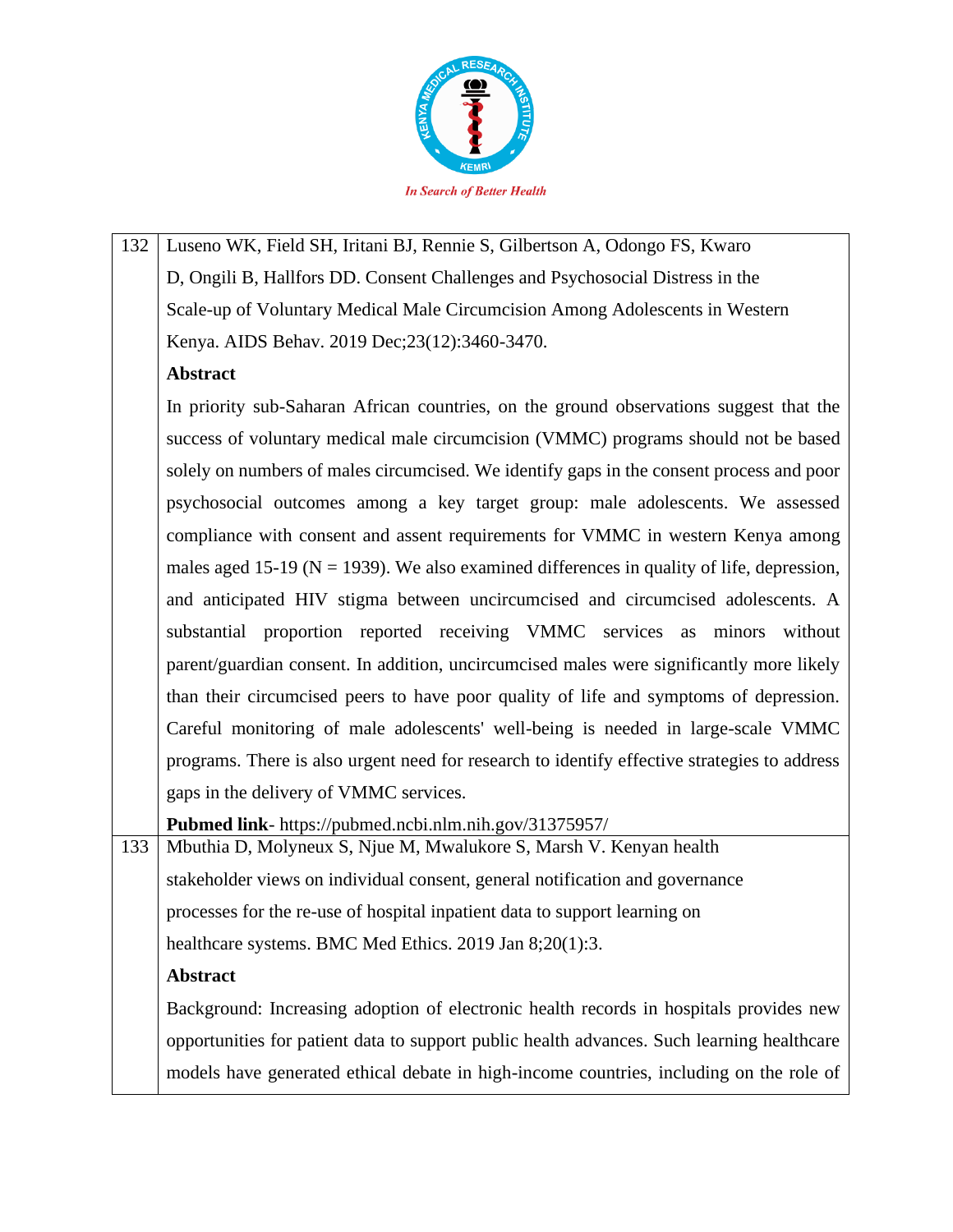

patient and public consent and engagement. Increasing use of electronic health records in low-middle income countries offers important potential to fast-track healthcare improvements in these settings, where a disproportionate burden of global morbidity occurs. Core ethical issues have been raised around the role and form of information sharing processes for learning healthcare systems, including individual consent and individual and public general notification processes, but little research has focused on this perspective in low-middle income countries.

Methods: We conducted a qualitative study on the role of information sharing and governance processes for inpatient data re-use, using in-depth interviews with 34 health stakeholders at two public hospitals on the Kenyan coast, including health managers, providers and researchers. Data were collected between March and July 2016 and analysed using a framework approach, with Nvivo 10 software to support data management.

Results: Most forms of clinical data re-use were seen as an important public health good. Individual consent and general notification processes were often argued as important, but contingent on interrelated influences of the type of data, use and secondary user. Underlying concerns were linked to issues of patient privacy and autonomy; perceived risks to trust in health systems; and fairness in how data would be used, particularly for nonpublic sector re-users. Support for engagement often turned on the anticipated outcomes of information-sharing processes, as building or undermining trust in healthcare systems.

Conclusions: As reported in high income countries, learning healthcare systems in lowmiddle counties may generate a core ethical tension between supporting a public good and respecting patient autonomy and privacy, with the maintenance of public trust acting as a core requirement. While more evidence is needed on patient and public perspectives on learning healthcare activities, greater collaboration between public health and research governance systems is likely to support the development of efficient and locally responsive learning healthcare activities in LMICs.

**Pubmed link**- https://pubmed.ncbi.nlm.nih.gov/30621693/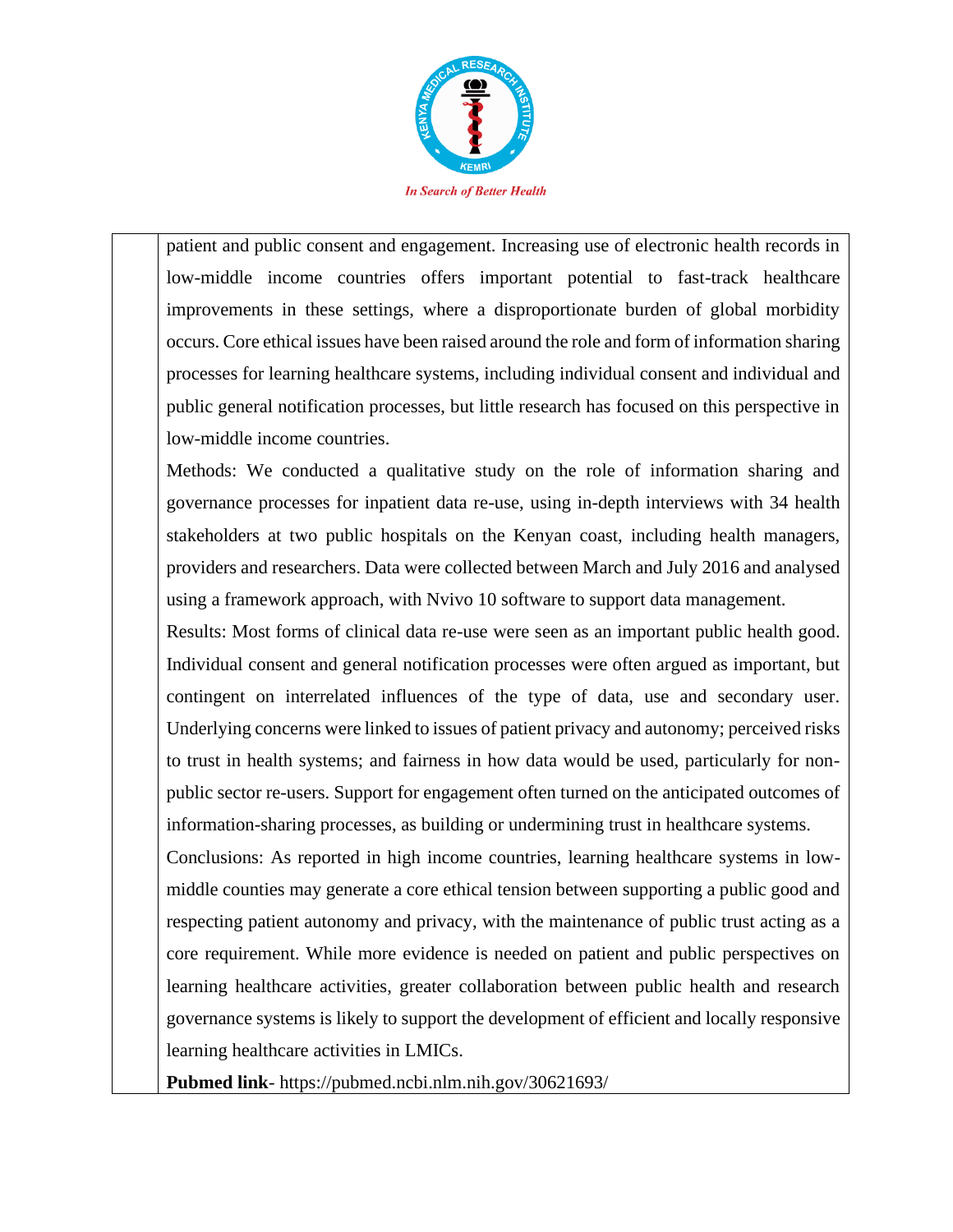

134 Owor BE, Mwanga MJ, Njeru R, Mugo R, Ngama M, Otieno GP, Nokes DJ, Agoti CN. Molecular characterization of rotavirus group A strains circulating prior to vaccine introduction in rural coastal Kenya, 2002-2013. Wellcome Open Res. 2019 May 15;3:150.

## **Abstract**

Background: Kenya introduced the monovalent Rotarix® rotavirus group A (RVA) vaccine nationally in mid-2014. Long-term surveillance data is important prior to wide-scale vaccine use to assess the impact on disease and to investigate the occurrence of heterotypic strains arising through immune selection. This report presents baseline data on RVA genotype circulation patterns and intra-genotype genetic diversity over a 7-year period in the pre-vaccine era in Kilifi, Kenya, from 2002 to 2004 and from 2010 to 2013. Methods: A total of 745 RVA strains identified in children admitted with acute gastroenteritis to a referral hospital in Coastal Kenya, were sequenced using the di-deoxy sequencing method in the VP4 and VP7 genomic segments (encoding P and G proteins, respectively). Sequencing successfully generated 569 (76%) and 572 (77%) consensus sequences for the VP4 and VP7 genes respectively. G and P genotypes were determined by use of BLAST and the online RotaC v2 RVA classification tool. Results: The most common GP combination was G1P[8] (51%), similar to the Rotarix® strain, followed by G9P[8] (15%) , G8P[4] (14%) and G2P[4] (5%). Unusual GP combinations-G1P[4], G2P[8], G3P[4,6], G8P[8,14], and G12P[4,6,8]-were observed at frequencies of  $\leq$ 5%. Phylogenetic analysis showed that the infections were caused by both locally persistent strains as evidenced by divergence of local strains occurring over multiple seasons from the global ones, and newly introduced strains, which were closely related to global strains. The circulating RVA diversity showed temporal fluctuations both season by season and over the longer-term. None of the unusual strains increased in frequency over the observation period. Conclusions: The circulating RVA diversity showed temporal fluctuations with several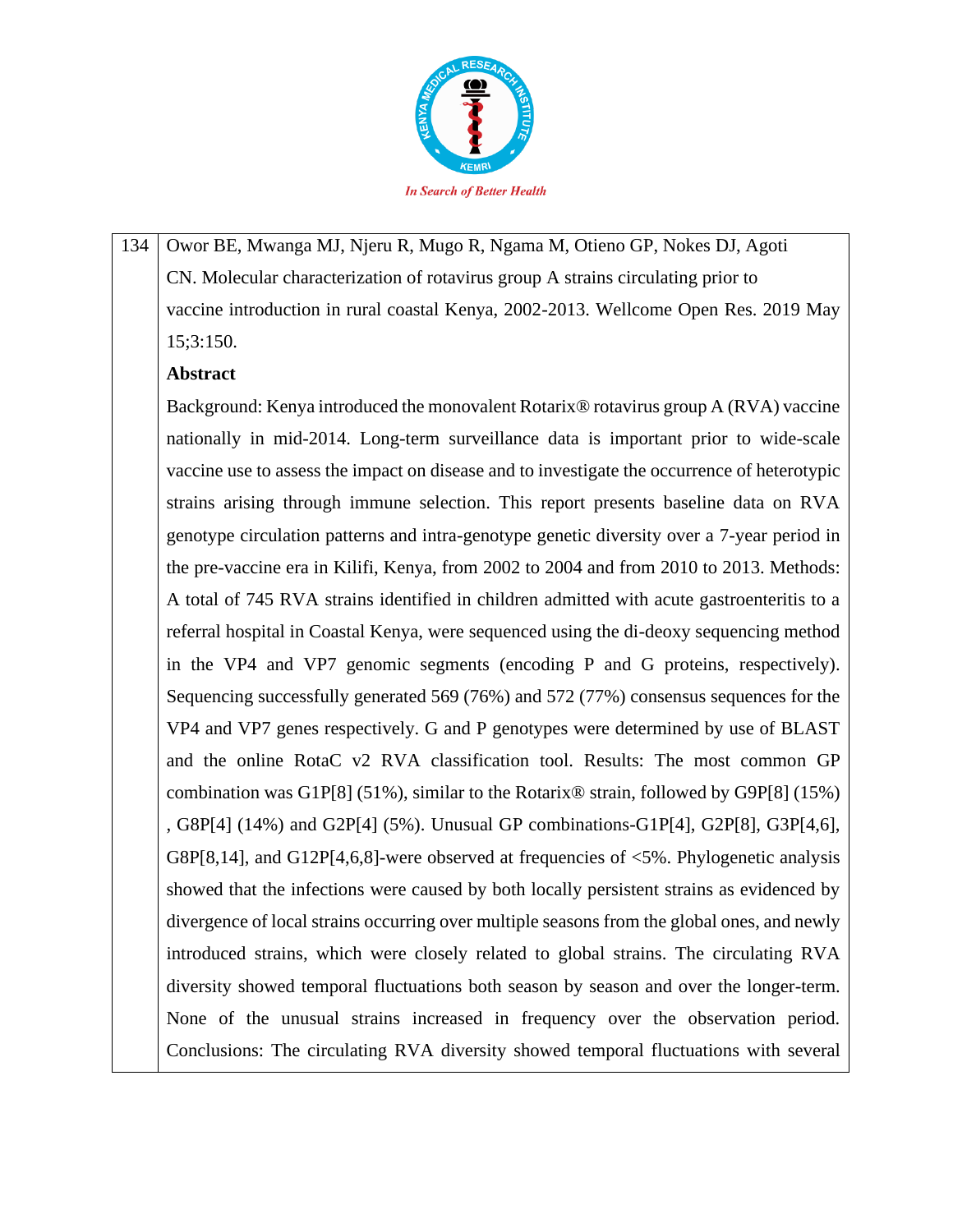

|     | unusual strains recorded, which rarely caused major outbreaks. These data will be useful     |
|-----|----------------------------------------------------------------------------------------------|
|     | in interpreting genotype patterns observed in the region during the vaccine era.             |
|     | Pubmed link- https://pubmed.ncbi.nlm.nih.gov/31020048/                                       |
|     |                                                                                              |
|     |                                                                                              |
|     |                                                                                              |
|     |                                                                                              |
|     |                                                                                              |
|     |                                                                                              |
|     |                                                                                              |
| 135 | Dauncey JW, Olupot-Olupot P, Maitland K. Healthcare-provider perceptions of                  |
|     | barriers to oxygen therapy for paediatric patients in three government-funded                |
|     | eastern Ugandan hospitals; a qualitative study. BMC Health Serv Res. 2019 May                |
|     | 24;19(1):335.                                                                                |
|     | <b>Abstract</b>                                                                              |
|     | Background: This study aimed to assess on-the-ground barriers to the provision of oxygen     |
|     | therapy for paediatric patients in three government-funded Eastern Ugandan district general  |
|     | hospitals (DGHs).                                                                            |
|     | Methods: Site visits to DGHs during March 2017 involved semi-structured interviews with      |
|     | medical officers, clinical officers, paediatric nurses and non-clinical staff ( $n = 29$ ).  |
|     | MAXQDA qualitative data software was used to assist with response analysis.                  |
|     | Results: The healthcare professionals reported that erratic electricity supplies, few and/or |
|     | malfunctioning oxygen cylinders and concentrators, limited or no access to pulse oximetry,   |
|     | inadequate staffing and lack of continued professional training were key barriers to the     |
|     | delivery of oxygen therapy. Local populations were reportedly fearful of oxygen therapy      |
|     | and reluctant to consent for oxygen therapy to be administered to their children.            |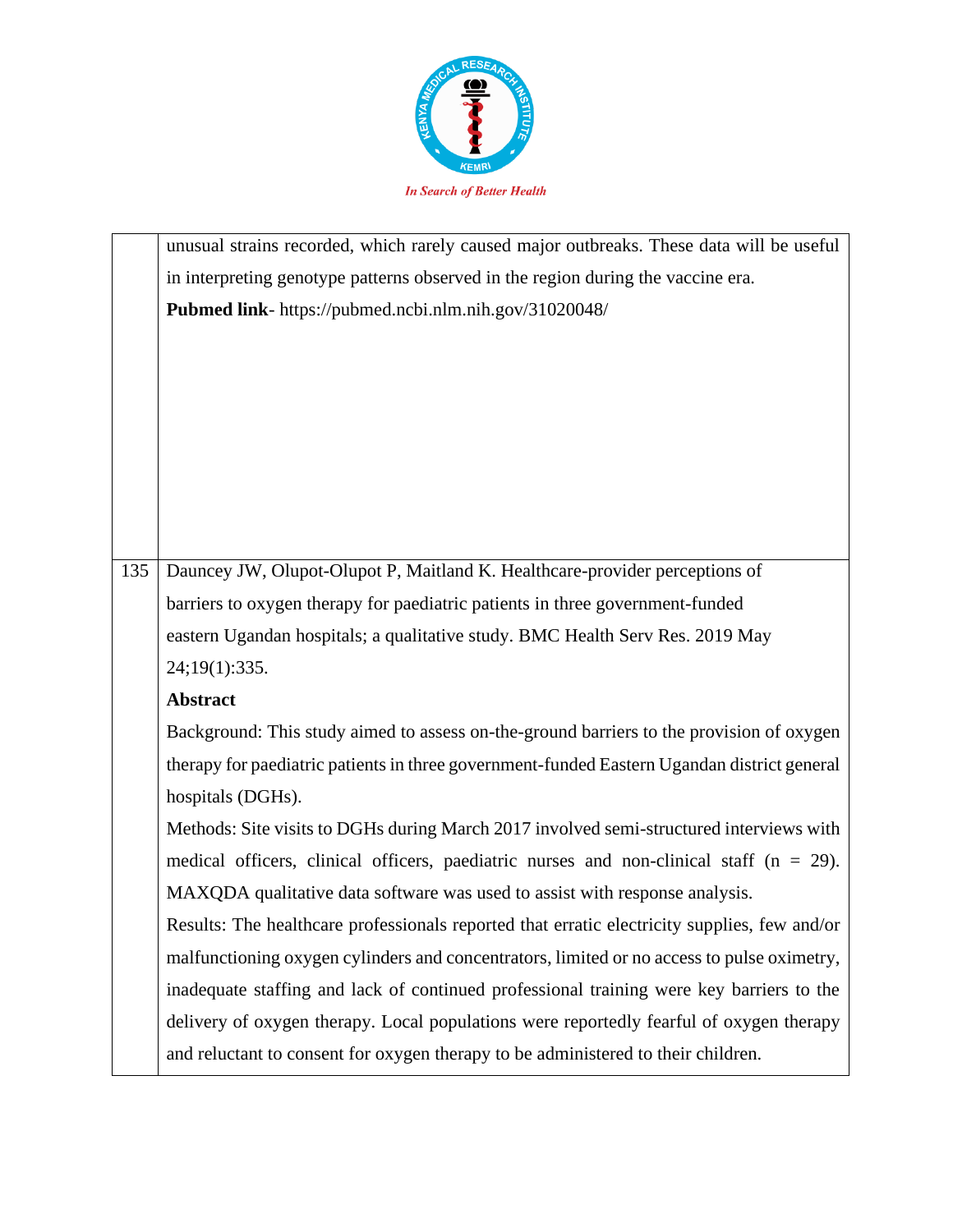

Conclusion: According to healthcare providers in three Eastern Ugandan DGHs, numerous barriers exist to oxygen therapy for paediatric patients. Healthcare professionals reported lack of facilities and training to effectively deliver oxygen therapy. Quality improvement work prioritising oxygen therapy in government-funded district general hospitals should focus on oxygen supply and delivery issues on a site-specific level and sensitizing communities to the potential benefits of oxygen.

**Pubmed link**-https://pubmed.ncbi.nlm.nih.gov/31126269/

136 Luseno WK, Iritani BJ, Maman S, Mbai I, Ongili B, Otieno FA, Hallfors DD. "If the mother does not know, there is no way she can tell the adolescent to go for drugs": Challenges in promoting health and preventing transmission among pregnant and parenting Kenyan adolescents living with HIV. Child Youth Serv Rev. 2019 Aug;103:100-106.

# **Abstract**

Adolescents living with HIV (ALHIV) who are pregnant, or parenting, are an important but understudied group. This study explores the challenges in promoting the health of these adolescents and preventing onward transmission. We used existing semi-structured interview data from a 2014 study conducted among Kenyan ALHIV (ages 15-19), their family members, and local health staff to examine adolescent HIV-testing, disclosure, and treatment engagement, focusing on participants who were pregnant, had given birth, or had fathered a child. A total of 28 participant interviews were analyzed, including those conducted with nine ALHIV, four family members, and 15 HIV providers. Four adolescent participants were not in care at the time of their interview. Our analysis also included a transcript from a stakeholder meeting involving HIV providers and associated administrators, held to disseminate and garner feedback on, preliminary findings from the original study. Based on our analysis, adolescents frequently reported being alone during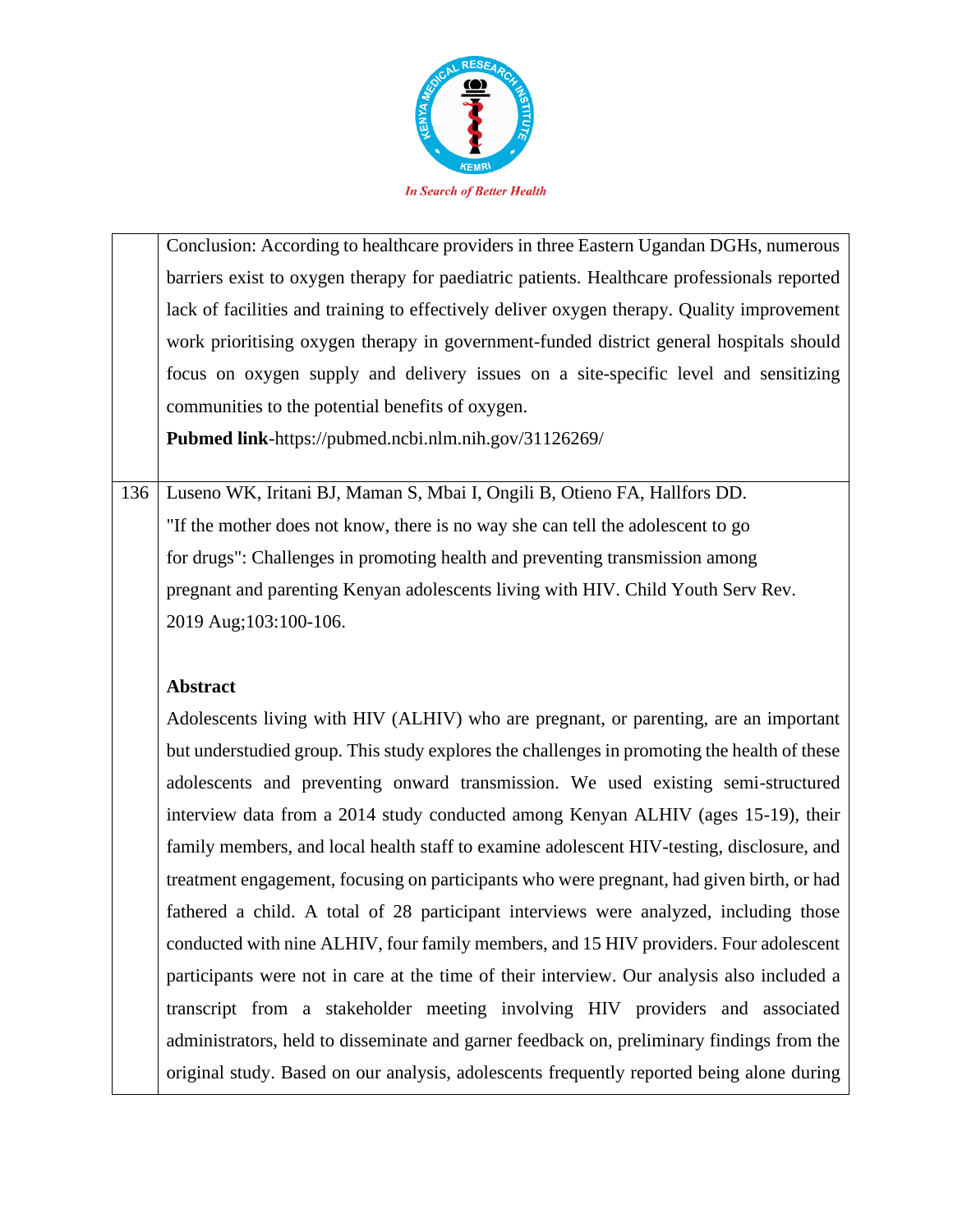

testing, experiencing fear and denial on receiving their results, and delaying disclosure to family and linkage to treatment. They also mentioned a lack of contraceptive counseling, with some reporting multiple pregnancies. Providers voiced misgivings and uncertainty about disclosing HIV diagnoses to minor adolescents without a family member present and reported severe shortages of personnel and resources to adequately serve ALHIV in rural clinics. These findings highlight gaps in services that limit adolescent engagement in HIV treatment prior to sexual debut and conceiving a child, and in PMTCT during and after pregnancy. Greater research attention is needed to address ALHIV reproductive health needs, improve linkage to HIV treatment, and prevent onward sexual transmission. Empirical ethics studies of current adolescent disclosure policies are also warranted to examine cultural and developmental appropriateness, and effectiveness in fostering support and engagement in HIV services.

**Pubmed link-**https://pubmed.ncbi.nlm.nih.gov/31308586/

137 Muthui MK, Kamau A, Bousema T, Blagborough AM, Bejon P, Kapulu MC. Immune Responses to Gametocyte Antigens in a Malaria Endemic Population-The African  $\langle i \rangle$ falciparum $\langle i \rangle$  Context: A Systematic Review and Meta-Analysis. Front Immunol. 2019 Oct 22;10:2480.

### **Abstract**

Background: Malaria elimination remains a priority research agenda with the need for interventions that reduce and/or block malaria transmission from humans to mosquitoes. Transmission-blocking vaccines (TBVs) are in development, most of which target the transmission stage (i.e., gametocyte) antigens Pfs230 and Pfs48/45. For these interventions to be implemented, there is a need to understand the naturally acquired immunity to gametocytes. Several studies have measured the prevalence of immune responses to Pfs230 and Pfs48/45 in populations in malaria-endemic areas. Methods: We conducted a systematic review of studies carried out in African populations that measured the prevalence of immune responses to the gametocyte antigens Pfs230 and Pfs48/45. We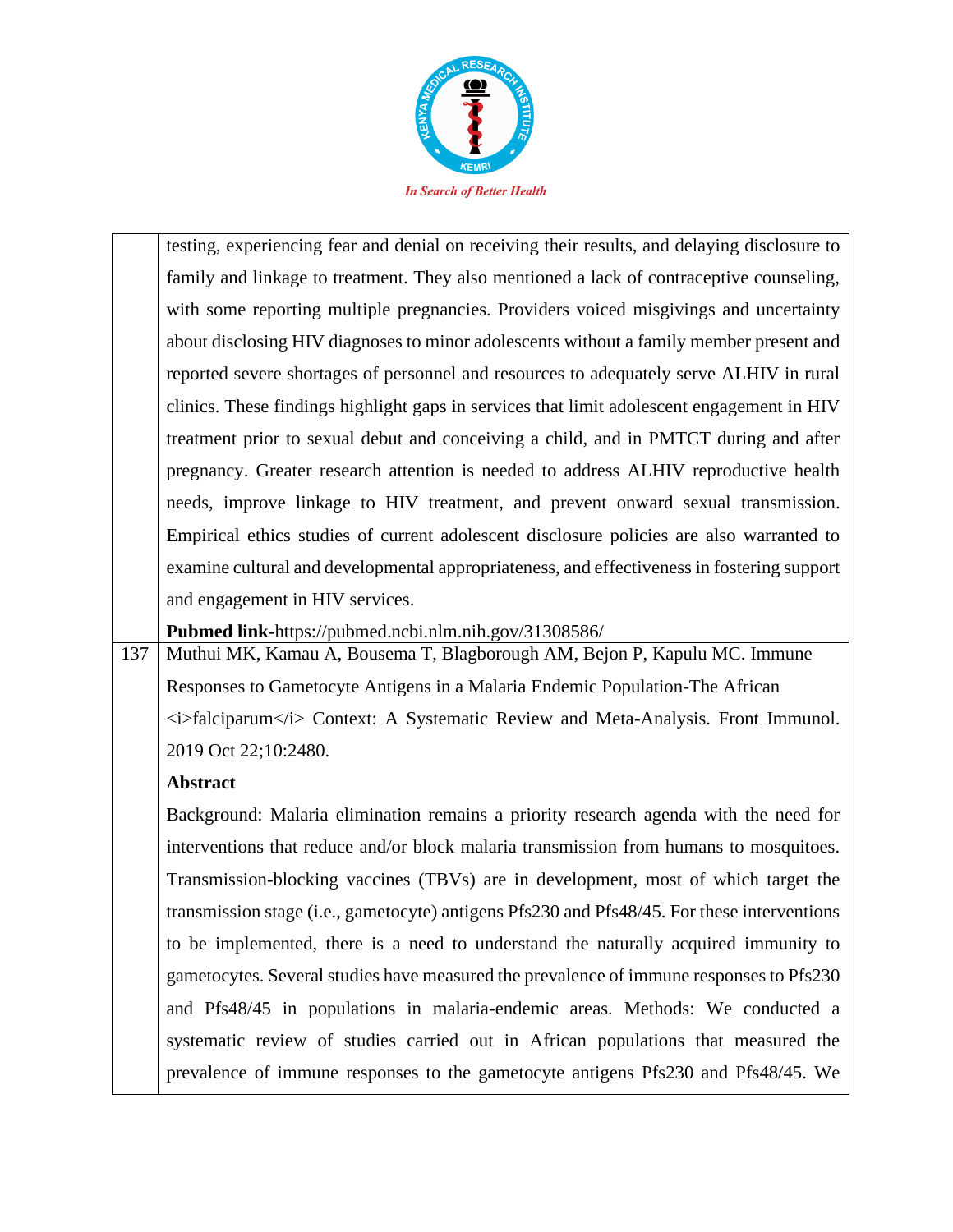

|     | assessed seroprevalence of antibody responses to the two antigens and investigated the                |
|-----|-------------------------------------------------------------------------------------------------------|
|     | effects of covariates such as age, transmission intensity/endemicity, season, and parasite            |
|     | prevalence on the prevalence of these antibody responses by meta-regression. Results: We              |
|     | identified 12 studies covering 23 sites for inclusion in the analysis. We found that the range        |
|     | of reported seroprevalence to Pfs230 and Pfs48/45 varied widely across studies, from 0 to             |
|     | 64% for Pfs48/45 and from 6 to 72% for Pfs230. We also found a modest association                     |
|     | between increased age and increased seroprevalence to Pfs230: adults were associated with             |
|     | higher seroprevalence estimates in comparison to children ( $\beta$ coefficient 0.21, 95% CI:         |
|     | 0.05-0.38, $p = 0.042$ ). Methodological factors were the most significant contributors to            |
|     | heterogeneity between studies which prevented calculation of pooled prevalence estimates.             |
|     | Conclusions: Naturally acquired sexual stage immunity, as detected by antibodies to Pfs230            |
|     | and Pfs48/45, was present in most studies analyzed. Significant between-study                         |
|     | heterogeneity was seen, and methodological factors were a major contributor to this, and              |
|     | prevented further analysis of epidemiological and biological factors. This demonstrates a             |
|     | need for standardized protocols for conducting and reporting seroepidemiological analyses.            |
|     | Pubmed link-https://pubmed.ncbi.nlm.nih.gov/31695697/                                                 |
| 138 | Omore R, Khagayi S, Ogwel B, Onkoba R, Ochieng JB, Juma J, Munga S, Tabu C,                           |
|     | Kibet S, Nuorti JP, Odhiambo F, Mwenda JM, Breiman RF, Parashar UD, Tate JE.                          |
|     | Rates of hospitalization and death for all-cause and rotavirus acute                                  |
|     | gastroenteritis before rotavirus vaccine introduction in Kenya, 2010-2013. BMC                        |
|     | Infect Dis. 2019 Jan 11;19(1):47.                                                                     |
|     | <b>Abstract</b>                                                                                       |
|     | Background: Rotavirus vaccine was introduced in Kenya immunization program in July                    |
|     | 2014. Pre-vaccine disease burden estimates are important for assessing vaccine impact.                |
|     | Methods: Children with acute gastroenteritis (AGE) ( $\geq$ 3 loose stools and/or $\geq$ 1 episode of |
|     | unexplained vomiting followed by loose stool within a 24-h period), hospitalized in Siaya             |
|     | County Referral Hospital (SCRH) from January 2010 through December 2013 were                          |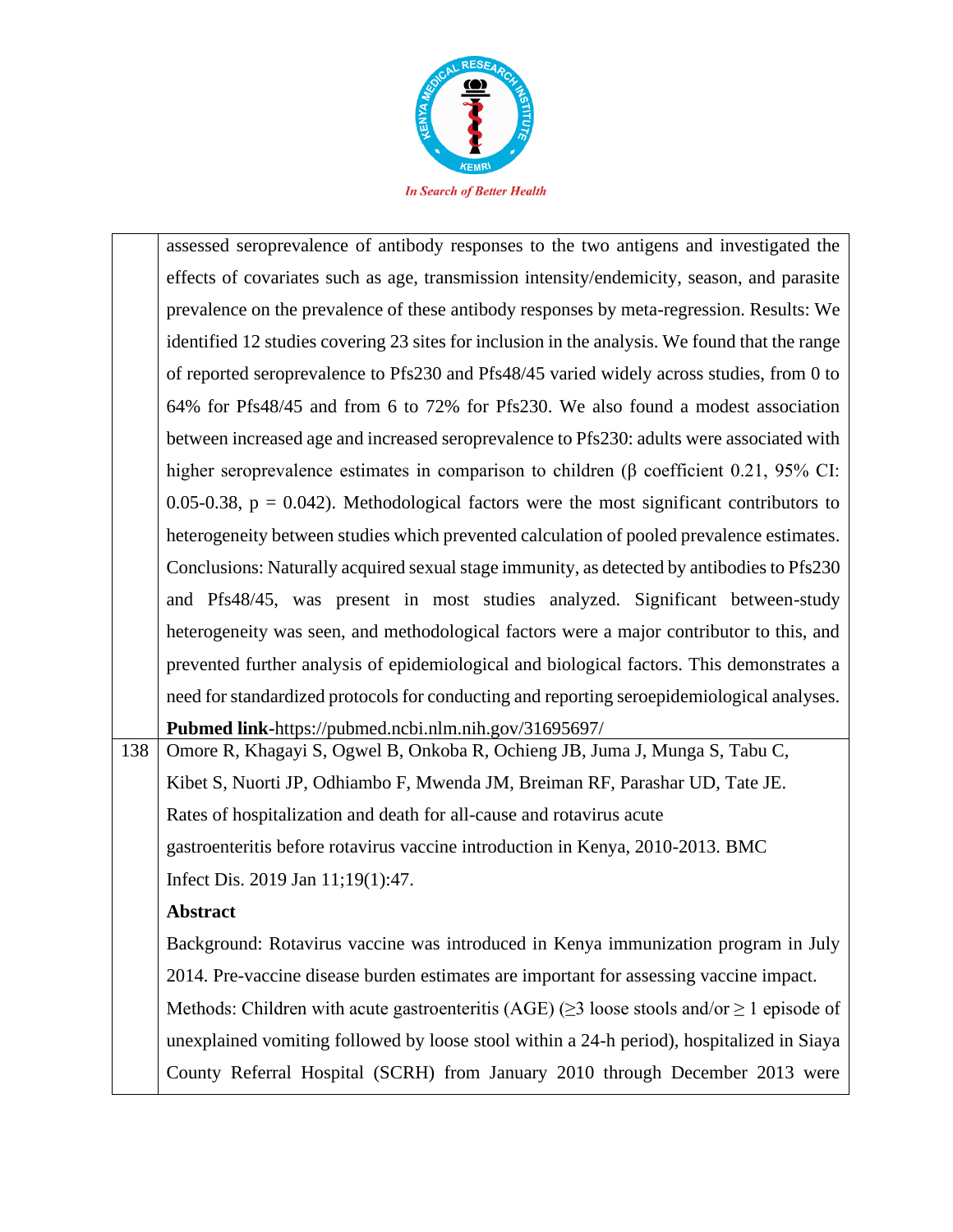

|     | enrolled. Stool specimens were tested for rotavirus (RV) using an enzyme immunoassay         |
|-----|----------------------------------------------------------------------------------------------|
|     | (EIA). Hospitalization rates were calculated using person-years of observation (PYO) from    |
|     | the Health Demographic Surveillance System (HDSS) as a denominator, while adjusting          |
|     | for healthcare utilization at household level and proportion of stool specimen collected     |
|     | from patients who met the case definition at the surveillance hospital. Mortality rates were |
|     | calculated using PYO as the denominator and number of deaths estimated using total deaths    |
|     | in the HDSS, proportion of deaths attributed to diarrhoea by verbal autopsy (VA) and         |
|     | percent positive for rotavirus AGE (RVAGE) hospitalizations.                                 |
|     | Results: Of 7760 all-cause hospitalizations among children $<$ 5 years of age, 3793 (49%)    |
|     | were included in the analysis. Of these, 21% (805) had AGE; RV was detected in 143           |
|     | $(26%)$ of 541 stools tested. Among children < 5 years, the estimated hospitalization rates  |
|     | per 100,000 PYO for AGE and RVAGE were 2413 and 429, respectively. Mortality rate            |
|     | associated with AGE and RVAGE were 176 and 45 per 100,000 PYO, respectively.                 |
|     | Conclusion: AGE and RVAGE caused substantial health care burden (hospitalizations and        |
|     | deaths) before rotavirus vaccine introduction in Kenya.                                      |
|     | Pubmed link- https://pubmed.ncbi.nlm.nih.gov/30634922/                                       |
| 139 | Schoenbuchner SM, Dolan C, Mwangome M, Hall A, Richard SA, Wells JC, Khara                   |
|     | T, Sonko B, Prentice AM, Moore SE. The relationship between wasting and                      |
|     | stunting: a retrospective cohort analysis of longitudinal data in Gambian                    |
|     | children from 1976 to 2016. Am J Clin Nutr. 2019 Aug 1;110(2):498-507.                       |
|     | <b>Abstract</b>                                                                              |
|     | Background: The etiologic relationship between wasting and stunting is poorly understood,    |
|     | largely because of a lack of high-quality longitudinal data from children at risk of         |
|     | undernutrition.                                                                              |
|     | Objectives: The aim of this study was to describe the interrelationships between wasting     |
|     | and stunting in children aged $<$ 2 y.                                                       |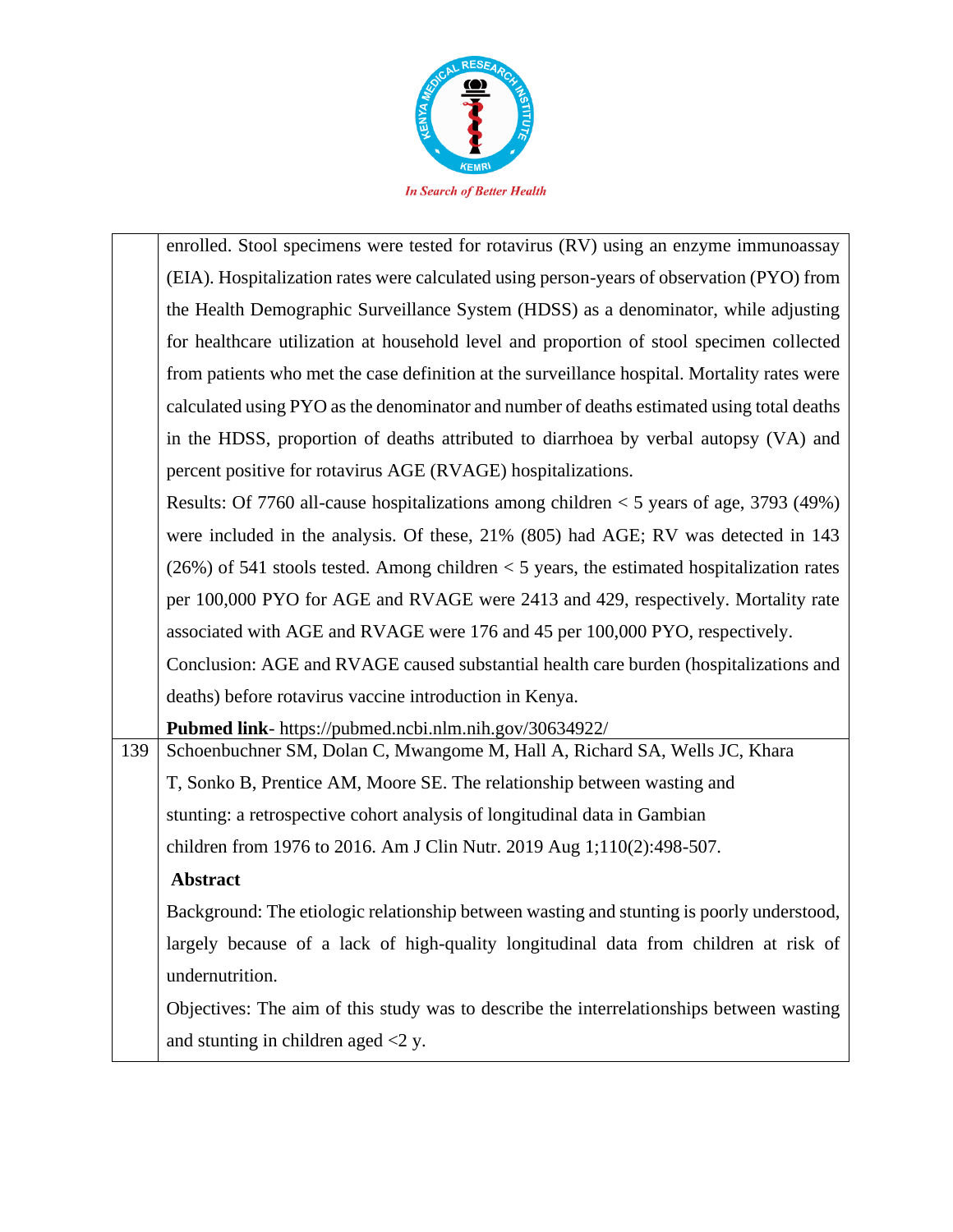

Methods: This study involved a retrospective cohort analysis, based on growth-monitoring records spanning 4 decades from clinics in rural Gambia. Anthropometric data collected at scheduled infant welfare clinics were converted to z scores, comprising 64,342 observations on 5160 subjects (median: 12 observations per individual). Children were defined as "wasted" if they had a weight-for-length z score <-2 against the WHO reference and "stunted" if they had a length-for-age z score <-2.

Results: Levels of wasting and stunting were high in this population, peaking at approximately (girls-boys) 12-18% at 10-12 months (wasted) and 37-39% at 24 mo of age (stunted). Infants born at the start of the annual wet season (July-October) showed early growth faltering in weight-for-length z score, putting them at increased risk of subsequent stunting. Using time-lagged observations, being wasted was predictive of stunting (OR: 3.2; 95% CI: 2.7, 3.9), even after accounting for current stunting. Boys were more likely to be wasted, stunted, and concurrently wasted and stunted than girls, as well as being more susceptible to seasonally driven growth deficits.

Conclusions: We provide evidence that stunting is in part a biological response to previous episodes of being wasted. This finding suggests that stunting may represent a deleterious form of adaptation to more overt undernutrition (wasting). This is important from a policy perspective as it suggests we are failing to recognize the importance of wasting simply because it tends to be more acute and treatable. These data suggest that stunted children are not just short children but are children who earlier were more seriously malnourished and who are survivors of a composite process.

**Pubmed link**- https://pubmed.ncbi.nlm.nih.gov/30753251/

140 Roberts DJ, Njuguna HN, Fields B, Fligner CL, Zaki SR, Keating MK, Rogena E, Walong E, Gachii AK, Maleche-Obimbo E, Irimu G, Mathaiya J, Orata N, Lopokoiyit R, Michuki J, Emukule GO, Onyango CO, Gikunju S, Owuor C, Muturi PK, Bunei M, Widdowson MA, Mott JA, Chaves SS. Comparison of Minimally Invasive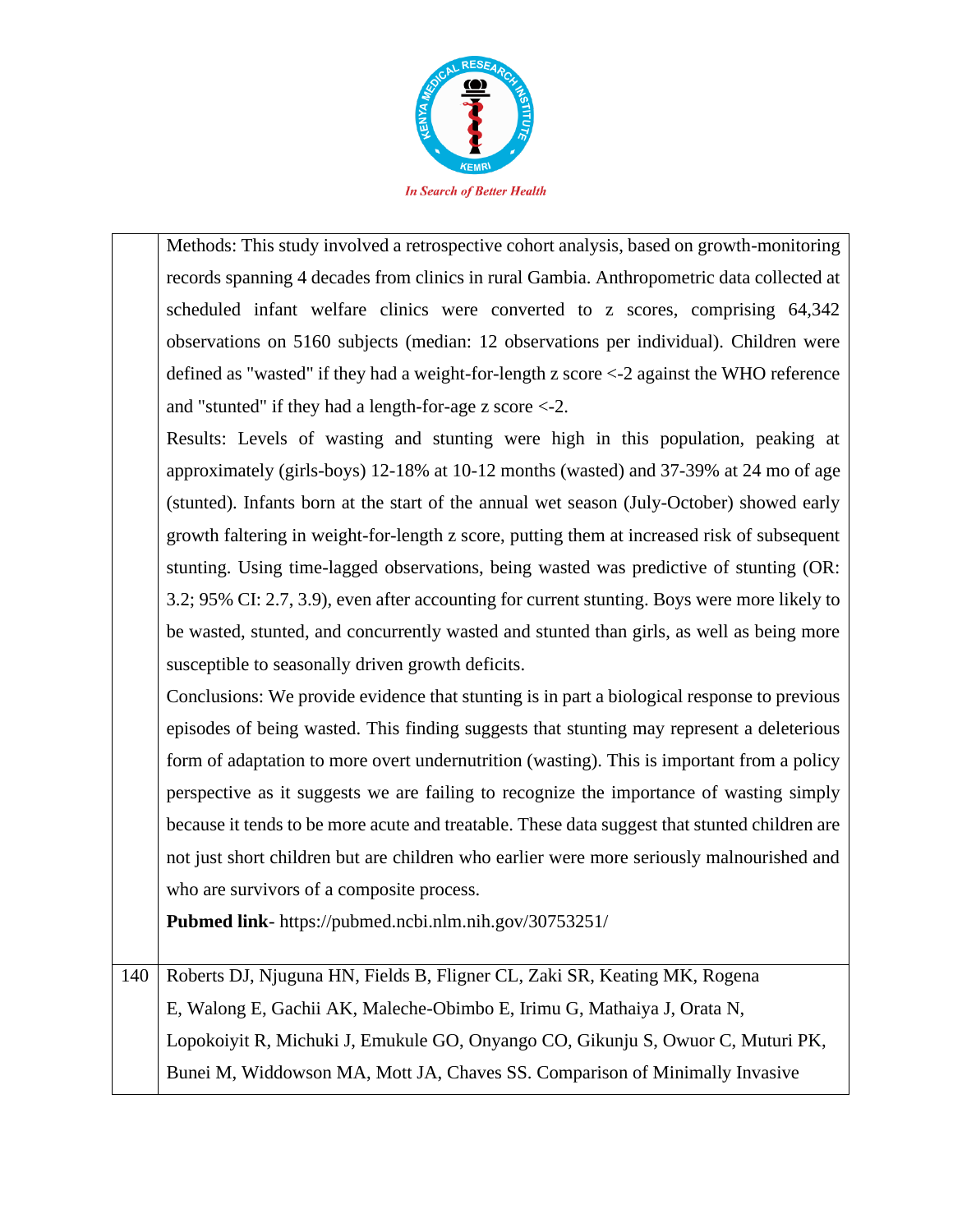

Tissue Sampling With Conventional Autopsy to Detect Pulmonary Pathology AmongRespiratory Deaths in a Resource-Limited Setting. Am J Clin Pathol. 2019 Jun 5;152(1):36-49.

### **Abstract**

Objectives: We compared minimally invasive tissue sampling (MITS) with conventional autopsy (CA) in detection of respiratory pathology/pathogens among Kenyan children younger than 5 years who were hospitalized with respiratory disease and died during hospitalization.

Methods: Pulmonary MITS guided by anatomic landmarks was followed by CA. Lung tissues were triaged for histology and molecular testing using TaqMan Array Cards (TACs). MITS and CA results were compared for adequacy and concordance.

Results: Adequate pulmonary tissue was obtained by MITS from 54 (84%) of 64 respiratory deaths. Comparing MITS to CA, full histologic diagnostic concordance was present in 23 (36%) cases and partial concordance in 19 (30%), an overall 66% concordance rate. Pathogen detection using TACs had full concordance in 27 (42%) and partial concordance in 24 (38%) cases investigated, an overall 80% concordance rate.

Conclusions: MITS is a viable alternative to CA in respiratory deaths in resource-limited settings, especially if combined with ancillary tests to optimize diagnostic accuracy.

**Pubmed link**- https://pubmed.ncbi.nlm.nih.gov/31006817/

141 Gichuki PM, Mbugua G, Kiplelgo EK, Irungu TW, Mwandawiro C. Long Term School Based Deworming against Soil-Transmitted Helminths Also Benefits the Untreated Adult Population: Results from a Community-Wide Cross Sectional Survey. J Trop Med. 2019 May 2;2019:4151536.

### **Abstract**

Background: Soil-transmitted helminths (STH) are a public health problem in Kenya. The primary control strategy for these infections is preventive chemotherapy (PC) delivered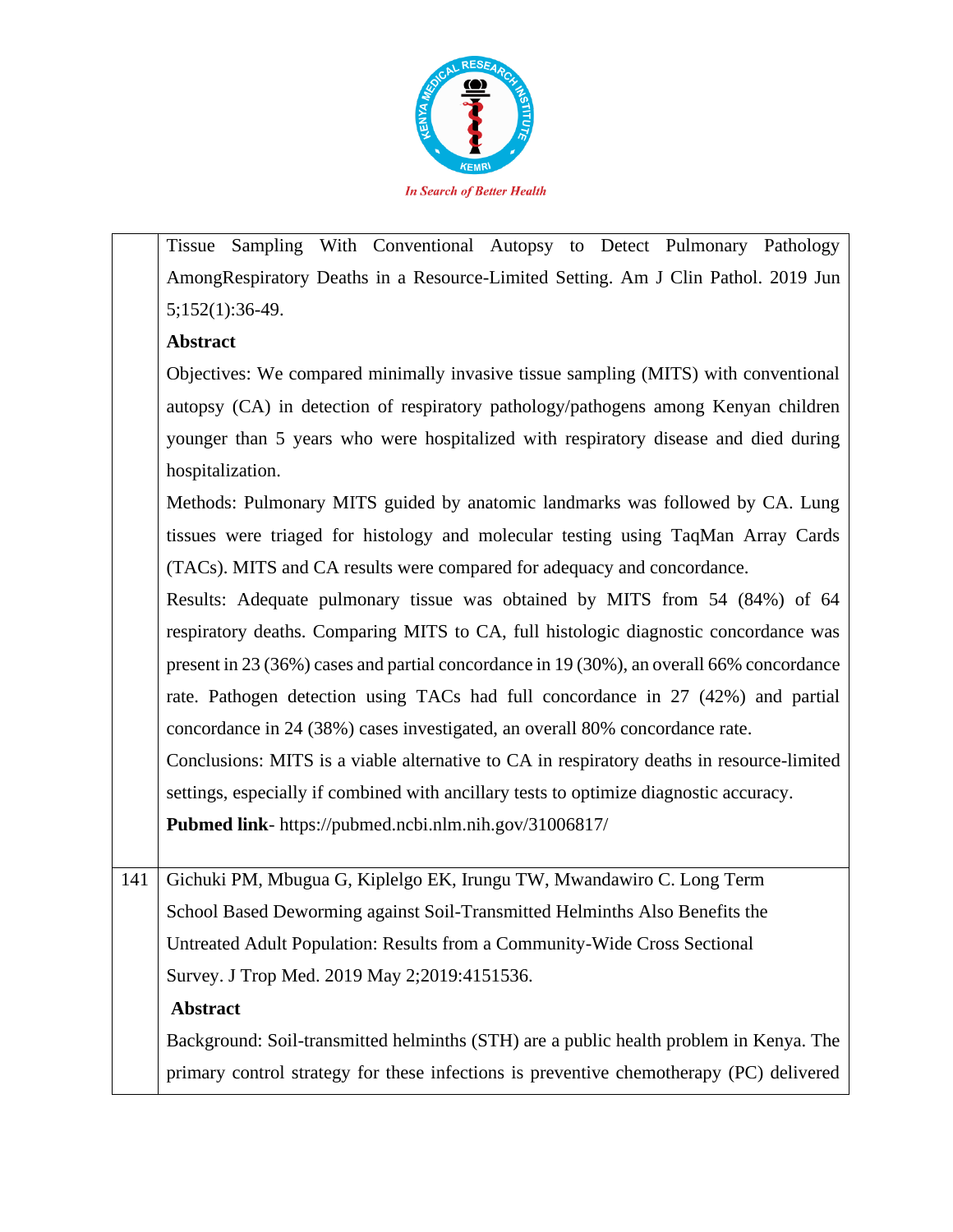

through school based deworming (SBD) programs. The World Health Organization (WHO) recommends the inclusion of other at-risk groups in the PC. The untreated groups in endemic areas have been shown to act as reservoirs for STH transmission. Few field based studies have focused on the possible benefits of SBD to the untreated groups in the community. This study sought to determine the levels of STH among all age groups in a community where SBD has been going on for more than 10 years.

Methods: This was a cross sectional study where 3,292 individuals, ranging from 2 to 98 years, were enrolled. Stool samples were analyzed using duplicate Kato Katz thick smear technique for presence of STH eggs. Statistical analysis was conducted using STATA software 14.0 (Stata corporation).

Results: Out of the total 3,292 stool samples analyzed, only 13 were positive for any STH. Of these, 12 were infected with Trichuris trichiura and one case was of hookworm. There was no Ascaris lumbricoides infection detected. Of the 13 STH infections, seven of the infections were of school going age  $(6-18 \text{ years})$ , 5 were of preschool age  $(< 6 \text{ years})$ , and one was of adult age group (18>). More male (61.5%) than female were infected with STH. Conclusion: This study shows very low prevalence of STH among all age groups in Mwea, suggesting that long term SBD may also be benefitting the untreated groups in the community and thus the potential to achieve STH elimination in such endemic areas.

**Pubmed link**-https://pubmed.ncbi.nlm.nih.gov/31186652/

142 Mburu M, Guzé MA, Ong'wen P, Okoko N, Moghadassi M, Cohen CR, Bukusi EA, Wolf HT. Evaluating the effectiveness of the HIV adolescent package of care (APOC) training on viral load suppression in Kenya. Public Health. 2019 Aug;173:146-149.

# **Abstract**

Objectives: To evaluate the effectiveness of the implementation of the adolescent package of care (APOC) training on adolescent viral suppression at Family AIDS Care & Education Services (FACES)-supported sites.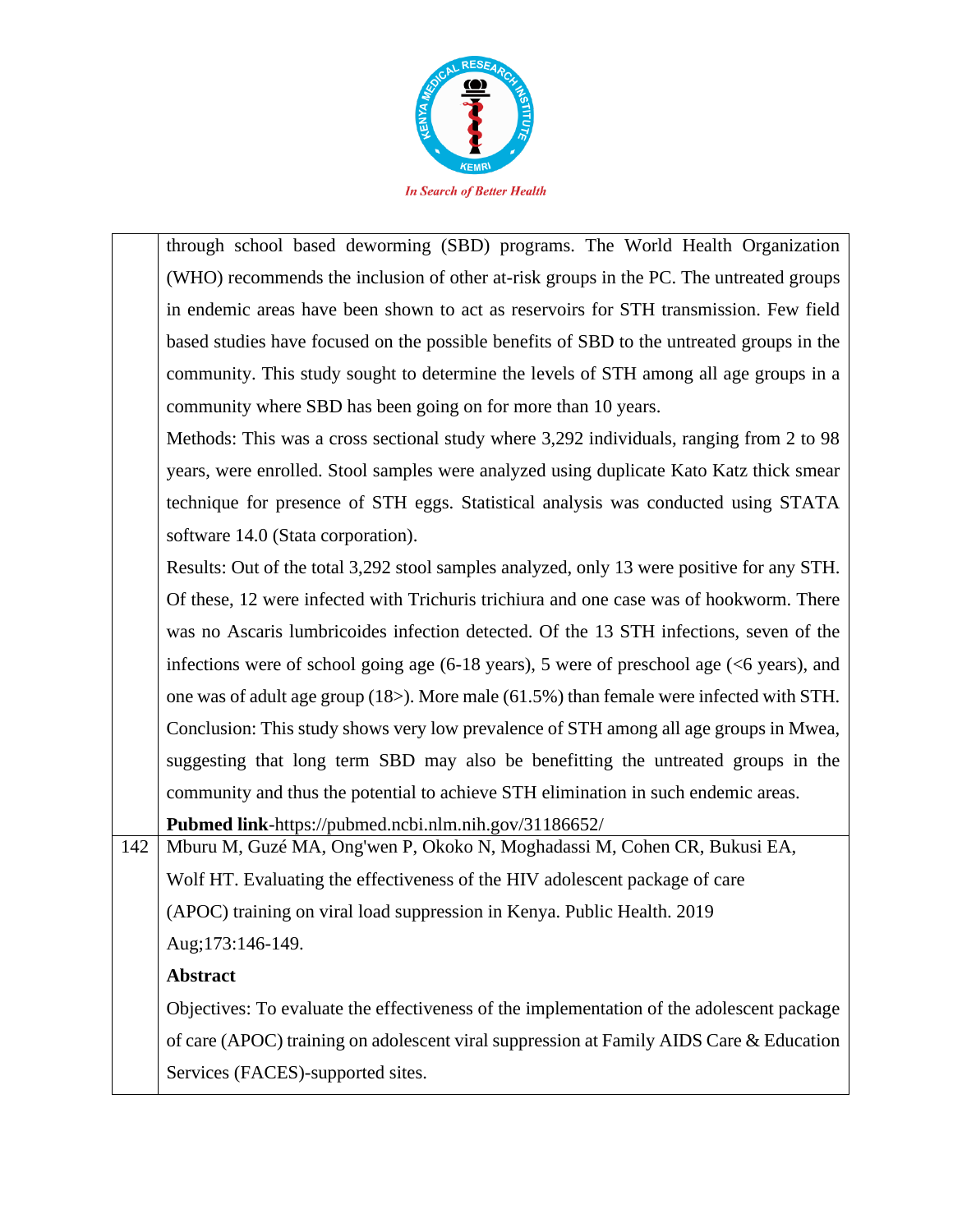

Study design: The effect of APOC training was evaluated based on viral load suppression (<1000 copies/mL) of 10-19-year-olds in 13 FACES-supported sites in six months before (January 2015-August 2016) and after (November 2015-March 2017) the APOC training for each site.

Methods: Patient-level data were abstracted from the FACES electronic medical records (OpenMRS) and the National AIDS and STI Control Programme viral load website. Information on adolescent clinic day implementation and utilization of an APOC checklist as a proxy for services provided at each site was collected. Generalized estimating equations with repeated measures clustered by patients were used for bivariate and multivariate modeling to assess factors associated with viral suppression.

Results: In the pretraining period, 60% of adolescents received services at clinics offering adolescent clinic days compared to 95% in the post-training period. Among those tested, 65% were virally suppressed during the pretraining period compared to 72% during the post-training period (odds ratio  $[OR] = 1.31$ , 95% confidence interval  $[CI]$  1.12, 1.53, P < 0.01). In multivariable analysis, there was no statistically significant change in viral load suppression due to APOC training (adjusted OR  $[aOR] = 0.97, 95\%$  CI: 0.72, 1.30, P = 0.84). However, at clinics offering adolescent-friendly clinic days, adolescents were nearly 2 times more likely to be virally suppressed than at facilities not offering these specialized clinic days (aOR = 1.86, 95% CI: 1.04, 3.32, P = 0.04).

Conclusions: This study suggests that adolescent clinic days greatly improve adolescent viral load suppression and should be considered for implementation across HIV programs. **Pubmed link**- https://pubmed.ncbi.nlm.nih.gov/31310874/

143 Wekesa Sifuna M, Wambui M, Kang'ethe Nganga J, Wainaina Kariuki D, Kimani FT, Muregi FW. Antiplasmodial Activity Assay of 3-Chloro-4-(4-chlorophenoxy) Aniline Combinations with Artesunate or Chloroquine  $\langle i \rangle$  In Vitro $\langle i \rangle$  and in a Mouse Model. Biomed Res Int. 2019 Oct 17;2019:5153482. **Abstract**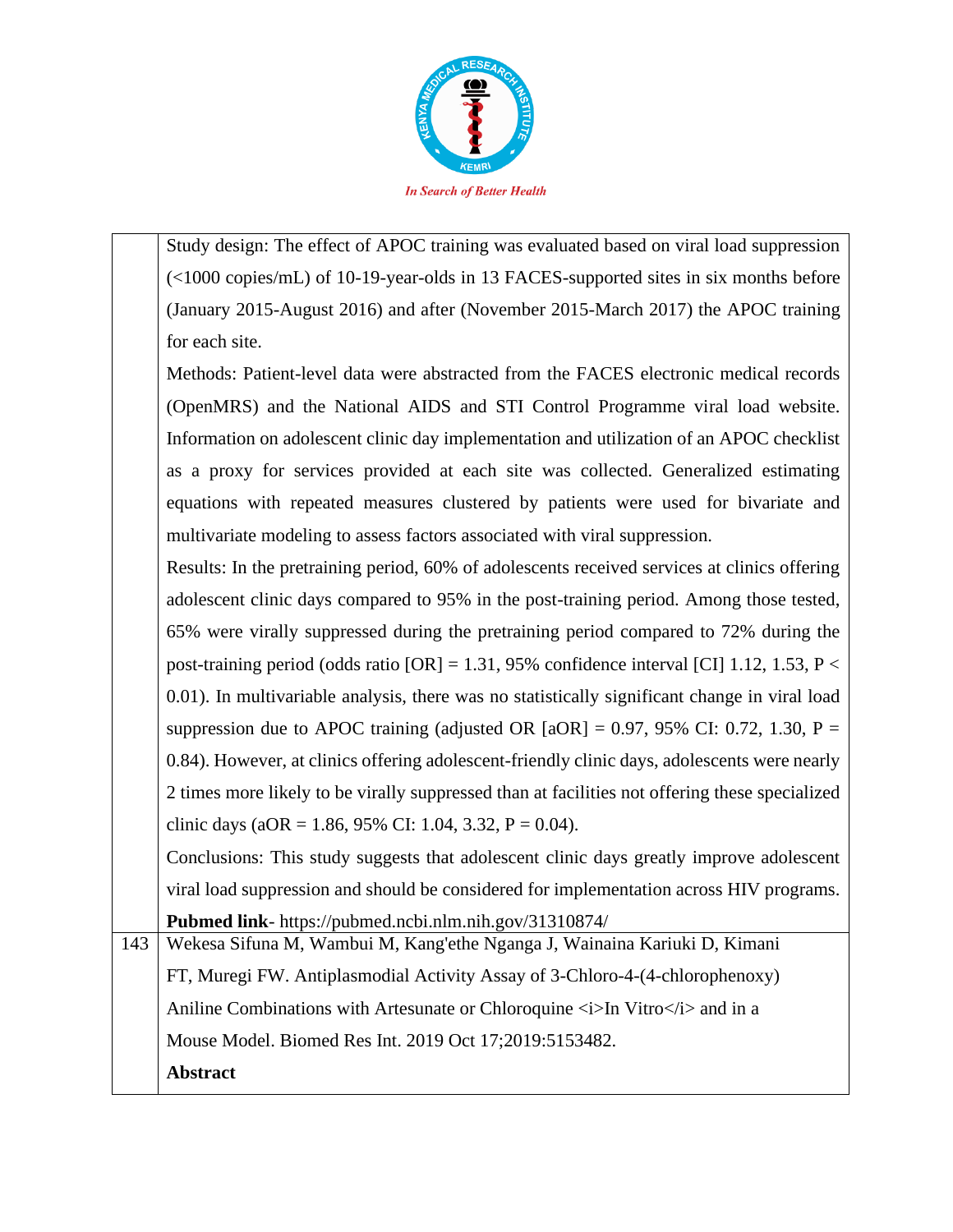

Malaria is the eighth highest contributor to global disease burden with 212 million cases and 429,000 deaths reported in 2015. There is an urgent need to develop multiple target drug to curb growing resistance by Plasmodia due to use of single target drugs and lack of vaccines. Based on a previous study, 3-chloro-4-(4-chlorophenoxy) aniline (ANI) inhibits Plasmodia enoyl acyl carrier protein reductase. This study aimed at evaluating the antiplasmodial activity of ANI combinations with artesunate (AS) or chloroquine (CQ) against P. falciparum in vitro based on the semiautomated microdilution assay and P. berghei in vivo based on Peters' 4-day test. Data were analysed by linear regression using version 5.5 of Statistica, 2000. From the results, on the one hand, a combination of 1.1 ng/ml AS and 3.3 μg/ml of ANI inhibited 50% growth of W2, while a combination of 0.8 ng/ml of AS and 2.6 μg/ml of ANI inhibited 50% growth of 3D7. On the other hand, a combination of 22 ng/ml CQ and 3.7 μg/ml of ANI inhibited 50% growth of W2, while a combination of 4.6 ng/ml CQ and 3.1 μg/ml of ANI inhibited 50% growth of 3D7. In in vivo assays, a combination of ED50 concentrations of AS and ANI cleared all parasites, while  $1/2$  and  $1/4$  ED50 combinations inhibited 67.0% and 35.4% parasite growth, respectively. ED50 combinations of CQ and ANI inhibited 81.0% growth of parasites, while 1/2 and 1/4 ED50 combinations inhibited 27.3% and 10.2% parasite growth. Assuming a linear relationship between percentage chemosuppression and combination ratios, only 0.88 mg/kg of AS combined with 1.68 mg/kg of ANI or 1.78 mg/kg of CQ with 3.15 mg/kg of ANI inhibited 50% parasite growth in vivo. ANI combinations with AS or CQ are thus potential antimalarial drug combinations if their clinical efficacy and safety are ascertained.

**Pubmed link**-https://pubmed.ncbi.nlm.nih.gov/31781619/

144 Aluvaala J, Collins GS, Maina B, Mutinda C, Wayiego M, Berkley JA, English M. Competing risk survival analysis of time to in-hospital death or discharge in a large urban neonatal unit in Kenya. Wellcome Open Res. 2019 Jun 17;4:96. doi: 10.12688/wellcomeopenres.15302.1. PMID: 31289756; PMCID: PMC6611136. 145 | Oiye S, Safari N, Anyango J, Arimi C, Nyawa B, Kimeu M, Odinde J, Kambona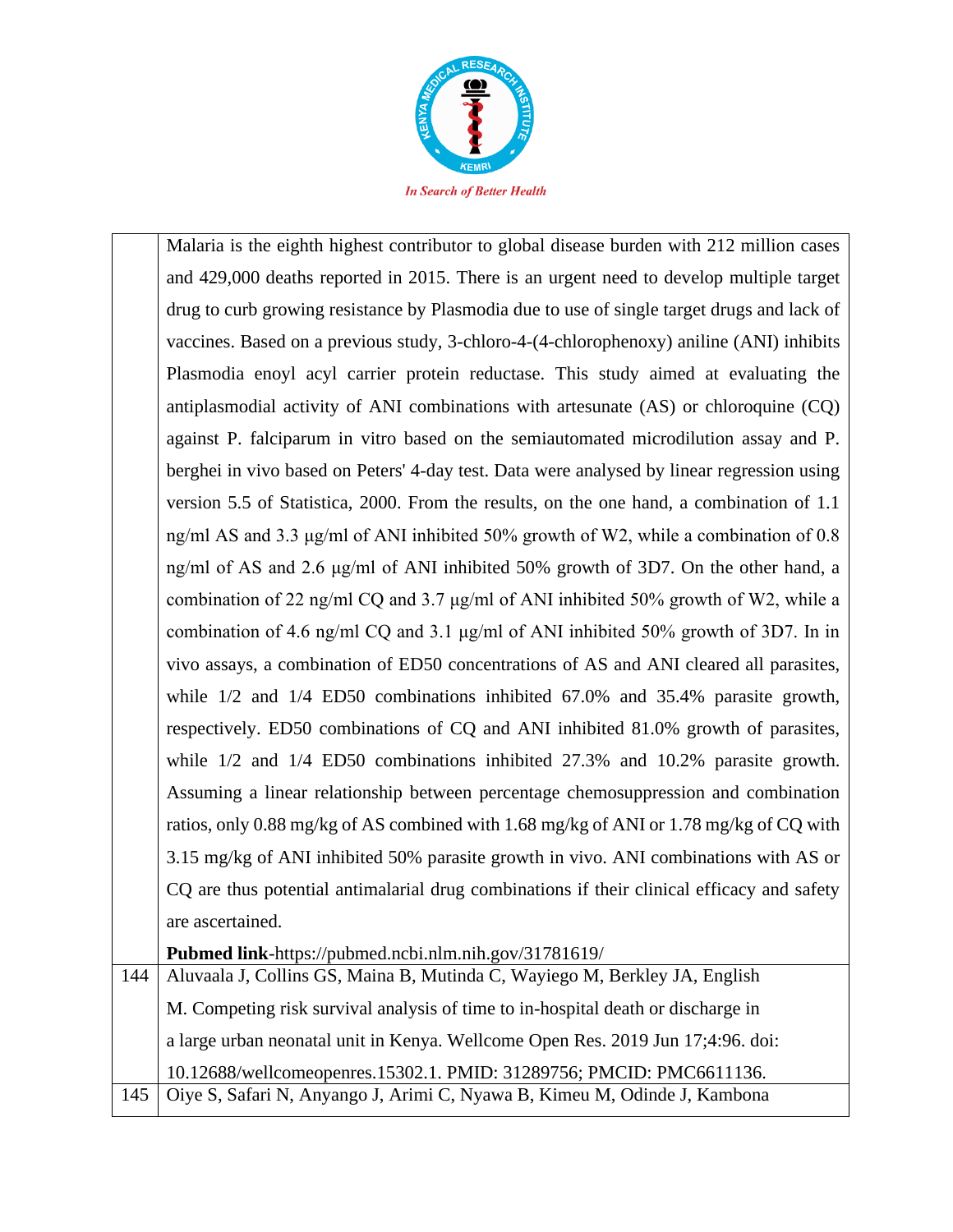

O, Kahindi R, Mutisya R. Programmatic implications of some vitamin A supplementation and deworming determinants among children aged 6-59 months in resource-poor rural Kenya. Pan Afr Med J. 2019 Feb 28;32:96.

### **Abstract**

Introduction: Controlling vitamin A deficiency and soil-transmitted helminth infections are public health imperatives. We aimed at revealing some caregiver and child-related determinants of uptake of vitamin A supplementation and deworming, and examine their programmatic implications in Kenyan context.

Methods: A cross-sectional study of randomly selected 1,177 households with infants and young children aged 6-59 months in three of the 47 counties of Kenya. The number of times a child was

given vitamin A supplements and dewormed 6 months and one year preceding the study was extracted from mother-child health books.

Results: Coverage for age-specific deworming was considerably depressed compared to corresponding vitamin A supplementation and for both services, twice-yearly provisions were disproportionately lower than half-yearly. Univariate and multivariate analyses showed relatively younger children, of Islam-affiliated caregivers (vis a vis Christians) and those who took less time to nearest health facilities as more likely to be supplemented with vitamin A. Similar observations were made for deworming where additionally, maternal and child ages were also determinants in favour of older groups. Other studied factors were not significant determinants. Programmatic allusions of the determining factors were discussed.

Conclusion: Key to improving uptake of vitamin A supplementation and deworming among Kenyan 6-59 months olds are: increasing access to functional health facilities, expanding outreaches and campaigns, dispelling faith-related misconceptions and probably modulating caregiver and child age effects by complementing nutrition literacy with robust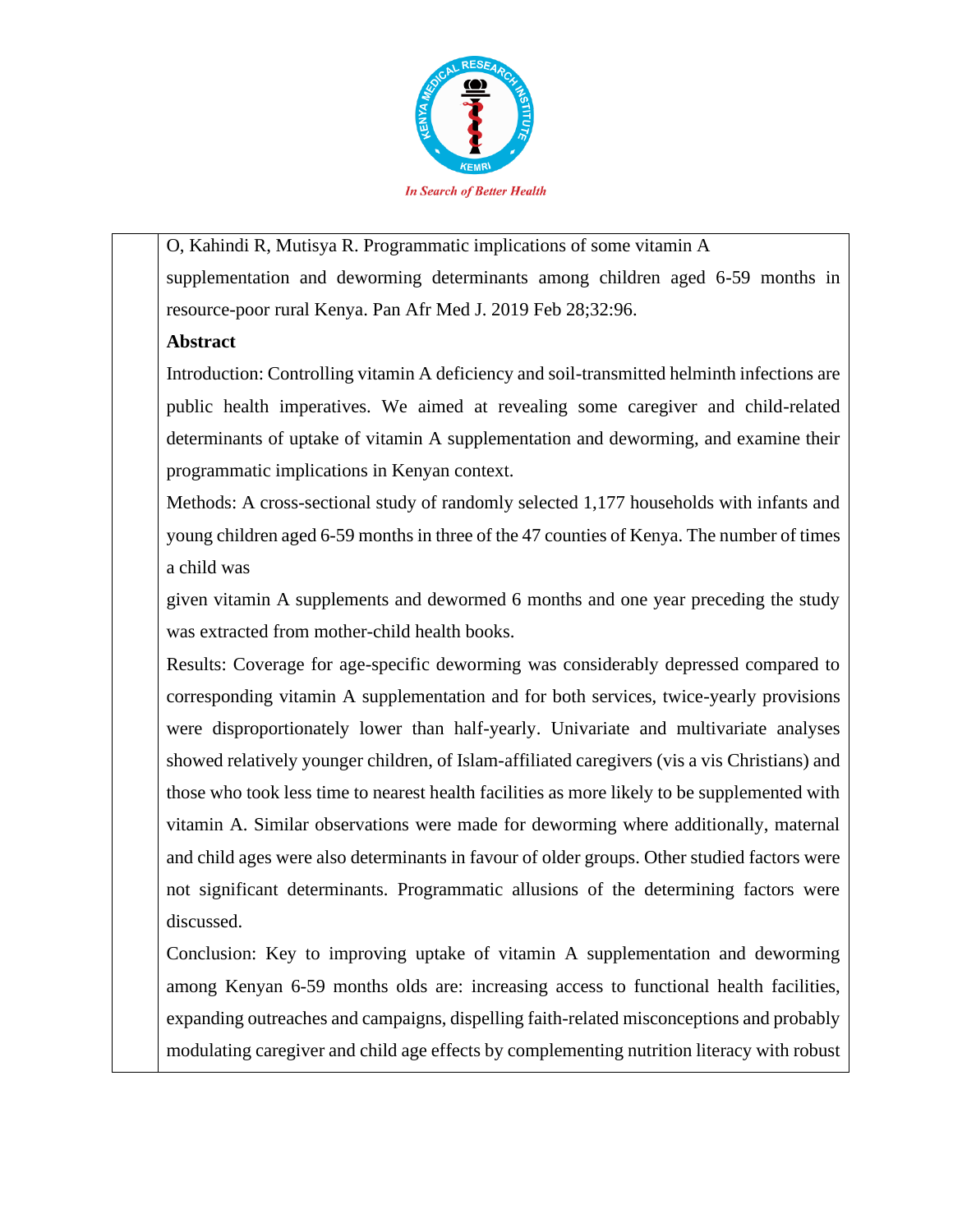

|     | and innovative caregiver reminders. Given analogous service points and scheduling,           |
|-----|----------------------------------------------------------------------------------------------|
|     | relative lower uptake of deworming warrants further investigations.                          |
|     | Pubmed link-https://pubmed.ncbi.nlm.nih.gov/31231453/                                        |
| 146 | Marzouk M, Kelley M, Fadhil I, Slama S, Longuere KS, Ariana P, Carson G,                     |
|     | Marsh V. "If I have a cancer, it is not my fault I am a refugee": A qualitative              |
|     | study with expert stakeholders on cancer care management for Syrian refugees in Jordan.      |
|     | PLoS One. 2019 Sep 27;14(9):e0222496.                                                        |
|     | <b>Abstract</b>                                                                              |
|     | Background: Noncommunicable diseases including cancer are widespread amongst the 5.6         |
|     | million Syrian refugees currently hosted in the Middle East. Given its prevalence as the     |
|     | third leading cause of death in Syria, cancer is likely to be an important health burden     |
|     | among Syrian refugees. Against this background, our aim was to describe the clinical,        |
|     | ethical and policy decision-making experiences of health actors working within the current   |
|     | refugee cancer care system; the impact of refugee cancer care health policies on health care |
|     | providers and policy makers in this context; and provide suggestions for the way delivery    |
|     | of care should be optimised in a sustained emergency situation.                              |
|     | Methods: From April-July 2016, we conducted in-depth interviews with 12 purposively          |
|     | sampled health officials and health care workers from the Jordanian Ministry of Health,      |
|     | multilateral donors and international non-governmental organisations. Data were analysed     |
|     | using a framework analysis approach to identify systemic, practical and ethical challenges   |
|     | to optimising care for refugees, through author agreement on issues emerging from the data   |
|     | and those linked more directly to areas of questioning.                                      |
|     | Results: As has been previously reported, central challenges for policy makers and health    |
|     | providers were the lack of quality cancer prevalence data to inform programming and care     |
|     | delivery for this refugee population, and insufficient health resource allocation to support |
|     | services. In addition, limited access to international funding for the host country, the     |
|     | absence of long-term funding schemes, and barriers to coordination between institutions      |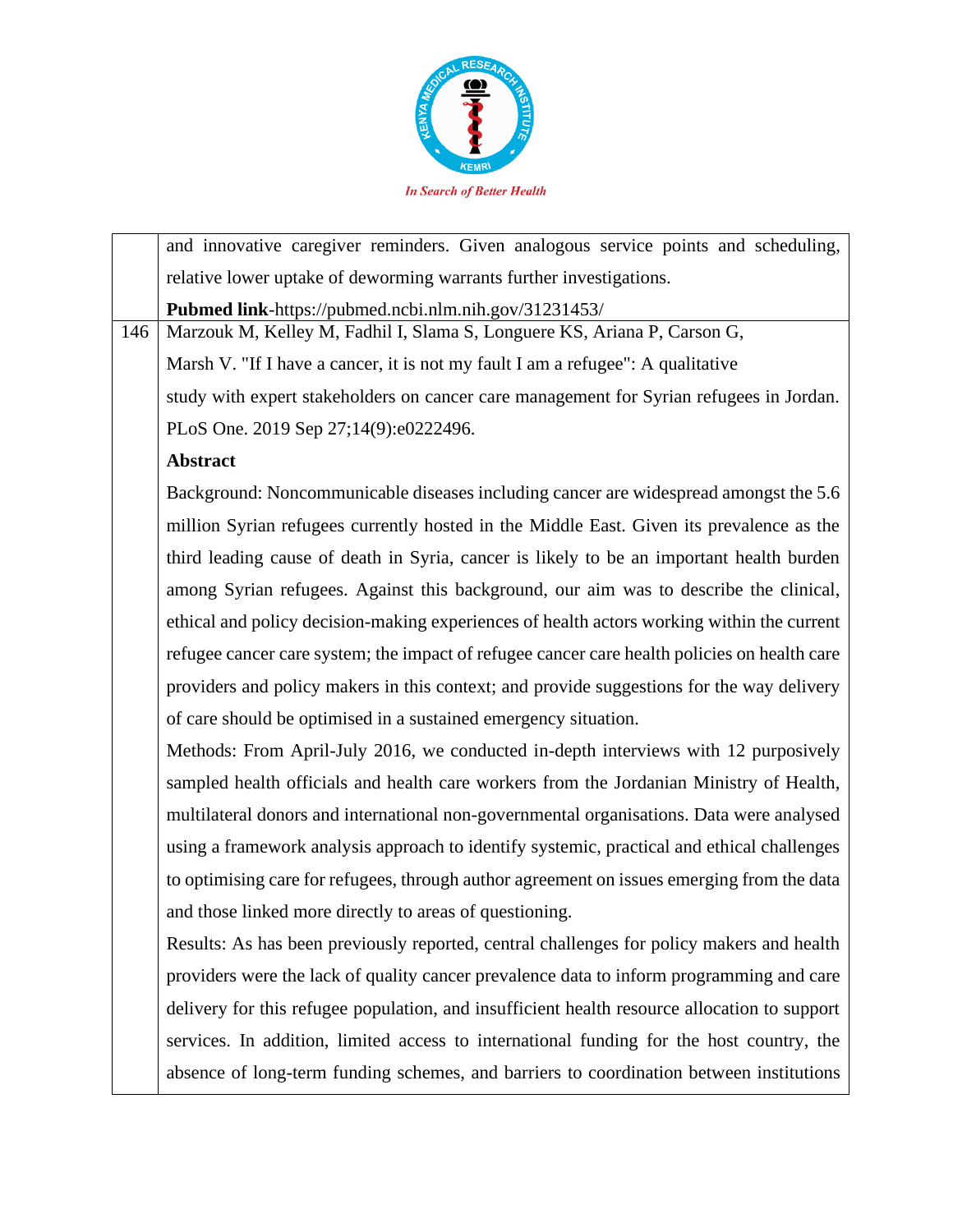

and frontline clinicians were seen as key barriers. In this context where economic priorities inevitably drive decision-making on public health policy and individual care provision, frontline healthcare workers and policy makers experienced significant moral distress where duties of care and humanitarian values were often impossible to uphold.

Conclusions: Our findings confirm and expand understanding of the challenges involved in resource allocation decisions for cancer care in refugee populations, and highlight these for the particular situation of long term Syrian refugees in Jordan. The insights offered by frontline clinicians and policy makers in this context reveal the unintended personal and moral impact of resource allocation decisions. With many countries facing similar challenges in the provision of cancer care for refugees, the lessons learned from Jordan suggest key areas for policy revision and international investment in developing cancer care policies for refugees internationally.

**Pubmed link**- https://pubmed.ncbi.nlm.nih.gov/31560701/

147 Muraya KW, Govender V, Mbachu C, Uguru NP, Molyneux S. 'Gender is not even a side issue…it's a non-issue': career trajectories and experiences from the perspective of male and female healthcare managers in Kenya. Health Policy Plan. 2019 May 1;34(4):249-256.

### **Abstract**

Women comprise a significant proportion of the health workforce globally but remain under-represented in the higher professional categories. Concern about the underrepresentation of women in health leadership positions has resulted in increased research on the topic, although this research has focused primarily on high-income countries. An improved understanding of the career trajectories and experiences of healthcare leaders in low- and middle-income countries (LMICs), and the role of gender, is therefore needed. This qualitative case study was undertaken in two counties in coastal Kenya. Drawing on the life-history approach, 12 male and 13 female healthcare leaders were interviewed between August 2015 and July 2016 on their career progression and related experiences.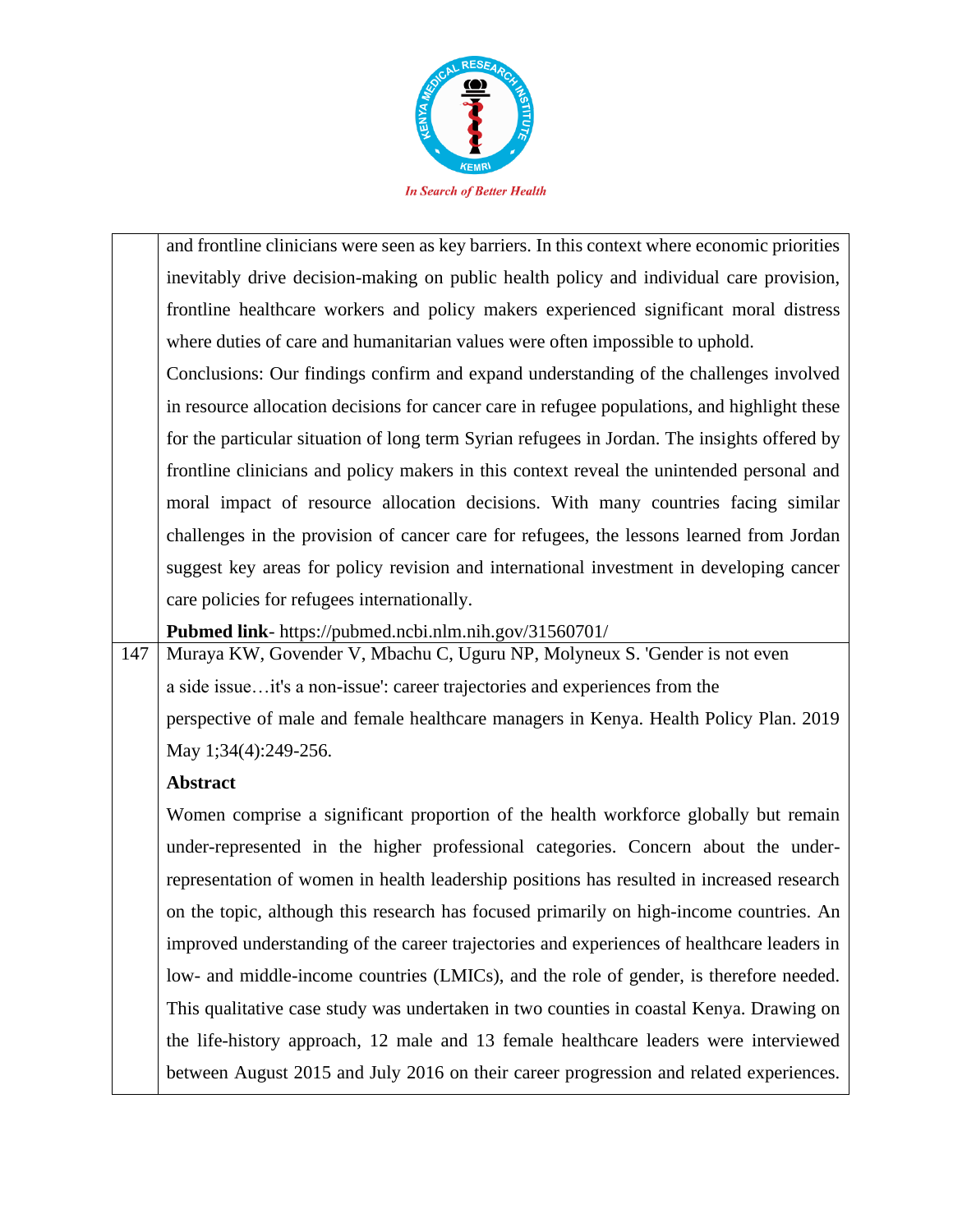

|     | Although gender was not spontaneously identified as a significant influence, closer           |
|-----|-----------------------------------------------------------------------------------------------|
|     | exploration of responses revealed that gendered factors played an important role. Most        |
|     | fundamentally, women's role as child bearers and gendered societal expectations including     |
|     | child nurturing and other domestic responsibilities can influence their ability to take up    |
|     | leadership opportunities, and their selection and appointment as leaders. Women's             |
|     | selection and appointment as leaders may also be influenced by positive discrimination        |
|     | policies (in favour of women), and by perceptions of women and men as having different        |
|     | leadership styles (against women, who some described as more emotive and reactive).           |
|     | These gendered influences intersect in relatively invisible ways with other factors more      |
|     | readily identified by respondents to influence their progression and experience. These        |
|     | factors included: professional cadre, with doctors more likely to be selected into leadership |
|     | roles; and personal and professional support systems ranging from family support and role     |
|     | models, through to professional mentorship and continuing education. We discuss the           |
|     | implications of these findings for policy, practice and research, including highlighting the  |
|     | need for more in-depth intersectionality analyses of leadership experience in LMICs.          |
|     | Pubmed link-https://pubmed.ncbi.nlm.nih.gov/                                                  |
| 148 | Macpherson L, Ogero M, Akech S, Aluvaala J, Gathara D, Irimu G, English M,                    |

Agweyu A. Risk factors for death among children aged 5-14 years hospitalised with pneumonia: a retrospective cohort study in Kenya. BMJ Glob Health. 2019 Sep 3;4(5):e001715.

### **Abstract**

Introduction: There were almost 1 million deaths in children aged between 5 and 14 years in 2017, and pneumonia accounted for 11%. However, there are no validated guidelines for pneumonia management in older children and data to support their development are limited. We sought to understand risk factors for mortality among children aged 5-14 years hospitalised with pneumonia in district-level health facilities in Kenya.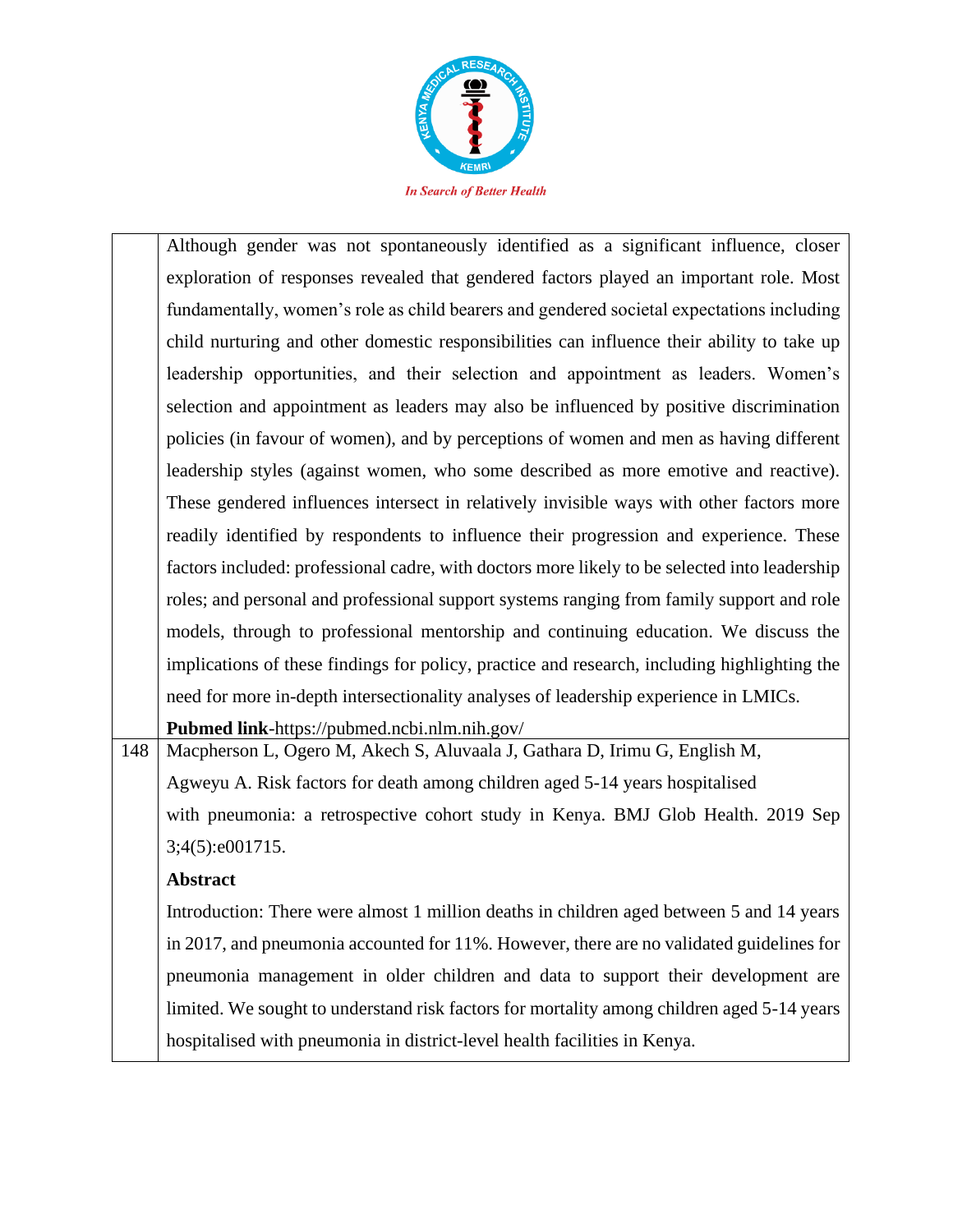

Methods: We did a retrospective cohort study using data collected from an established clinical information network of 13 hospitals. We reviewed records for children aged 5-14 years admitted with pneumonia between 1 March 2014 and 28 February 2018. Individual clinical signs were examined for association with inpatient mortality using logistic regression. We used existing WHO criteria (intended for under 5s) to define levels of severity and examined their performance in identifying those at increased risk of death. Results: 1832 children were diagnosed with pneumonia and 145 (7.9%) died. Severe pallor was strongly associated with mortality (adjusted OR (aOR) 8.06, 95% CI 4.72 to 13.75) as were reduced consciousness, mild/moderate pallor, central cyanosis and older age (>9 years) (aOR >2). Comorbidities HIV and severe acute malnutrition were also associated with death (aOR 2.31, 95% CI 1.39 to 3.84 and aOR 1.89, 95% CI 1.12 to 3.21, respectively). The presence of clinical characteristics used by WHO to define severe pneumonia was associated with death in univariate analysis (OR 2.69). However, this combination of clinical characteristics was poor in discriminating those at risk of death (sensitivity: 0.56, specificity: 0.68, and area under the curve: 0.62). Conclusion: Children >5 years have high inpatient pneumonia mortality. These findings also suggest that the WHO criteria for classification of severity for children under 5 years do not appear to be a valid tool for risk assessment in this older age group, indicating the urgent need for evidence-based clinical guidelines for this neglected population. **Pubmed link**- https://pubmed.ncbi.nlm.nih.gov/31544003/ 149 Gichuki PM, Kepha S, Mulewa D, Masaku J, Kwoba C, Mbugua G, Mazigo HD, Mwandawiro C. Association between Schistosoma mansoni infection and access to improved water and sanitation facilities in Mwea, Kirinyaga County, Kenya. BMC Infect

### **Abstract**

Dis. 2019 Jun 7;19(1):503.

Background: Schistosomiasis remains a public health problem in Central Kenya despite concerted control efforts. Access to improved water and sanitation has been emphasized as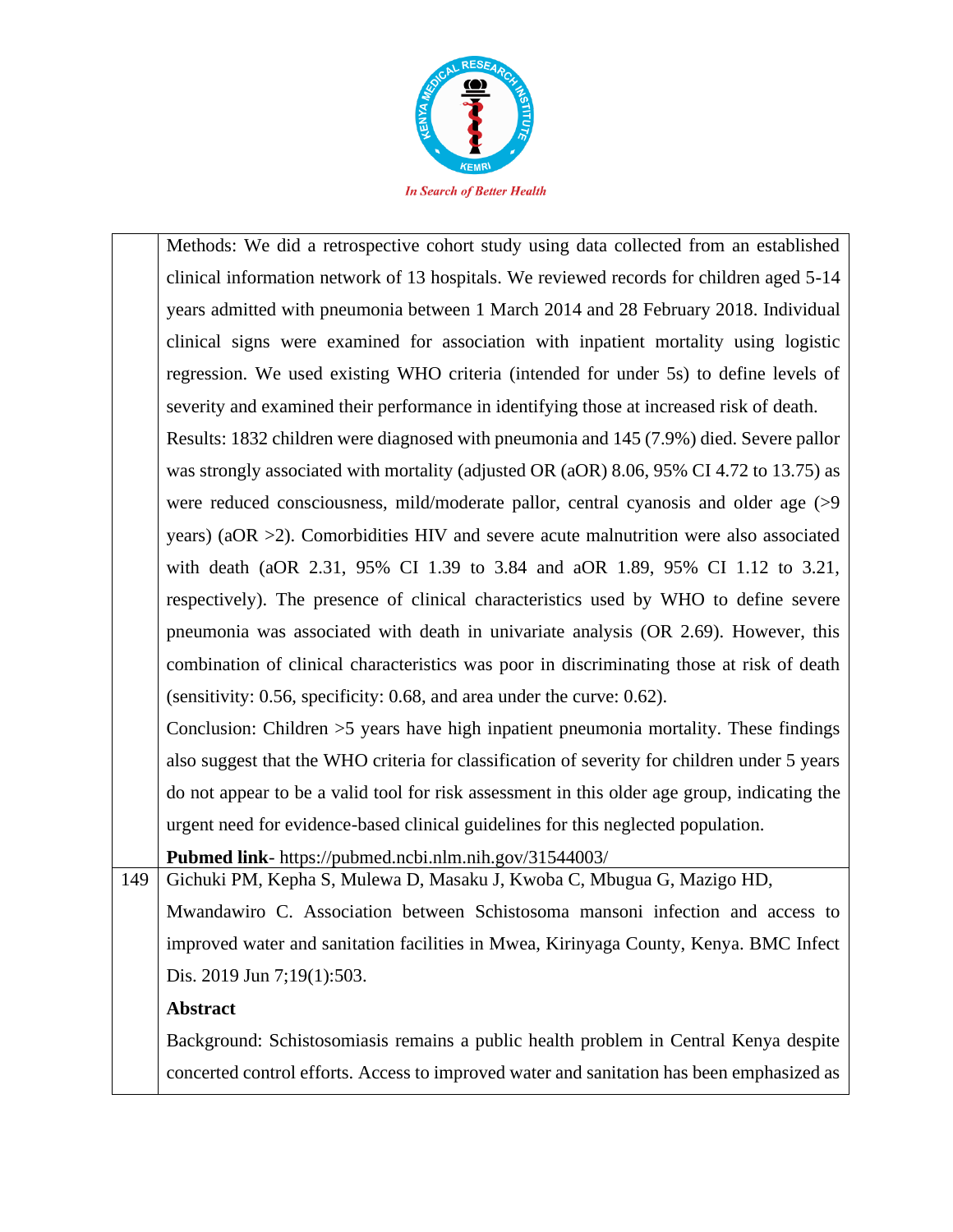

important control measures. Few studies have assessed the association between access to improved water sources and sanitation facilities with Schistosoma mansoni infection in different environmental settings. This study assessed the association between S. mansoni infection and household access to improved water sources and sanitation facilities in Mwea, Kirinyaga County, Kenya.

Methods: A cross sectional study was conducted between the months of August and October 2017. A total of 905 household heads from seven villages were interviewed and their stool samples screened for S. mansoni using the Kato Katz technique. Comparisons of demographic factors by S. mansoni infection were tested for significance using the chisquare test  $(\chi^2)$  or the Fisher exact test for categorical variables. Variables associated with S. mansoni infection were analyzed using univariable analysis and the strength of the association measured as odds ratio (OR) using mixed effects logistic regression at 95% CI, with values considered significant at  $p < 0.05$ .

Results: The overall prevalence of S. mansoni was, 23.1% (95% CI: 20.5-26.0%), with majority of the infections being of light intensity. Rurumi village had the highest prevalence at 33.3%, with Kirogo village having the least prevalence at 7.0%. Majority (84.1%) of the households lacked access to improved water sources but had access to improved sanitation facilities (75%). Households with access to piped water had the lowest S. mansoni infections. However, there was no significant association between S. mansoni infections with either the main source of water in the household (Odds Ratio (OR) =0.782 (95% CI: 0.497-1.229)  $p = 0.285$  or sanitation facilities (OR = 1.018 (95% CI: 0.705-1.469)  $p =$ 0.926.

Conclusion: Our study suggests that S. mansoni is still a public health problem among all age groups in Mwea irrigation scheme, Kirinyaga County, Central Kenya. Majority of the households lacks access to improved water sources but have access to improved sanitation facilities. This study recommends initiatives to ensure adequate provision of improved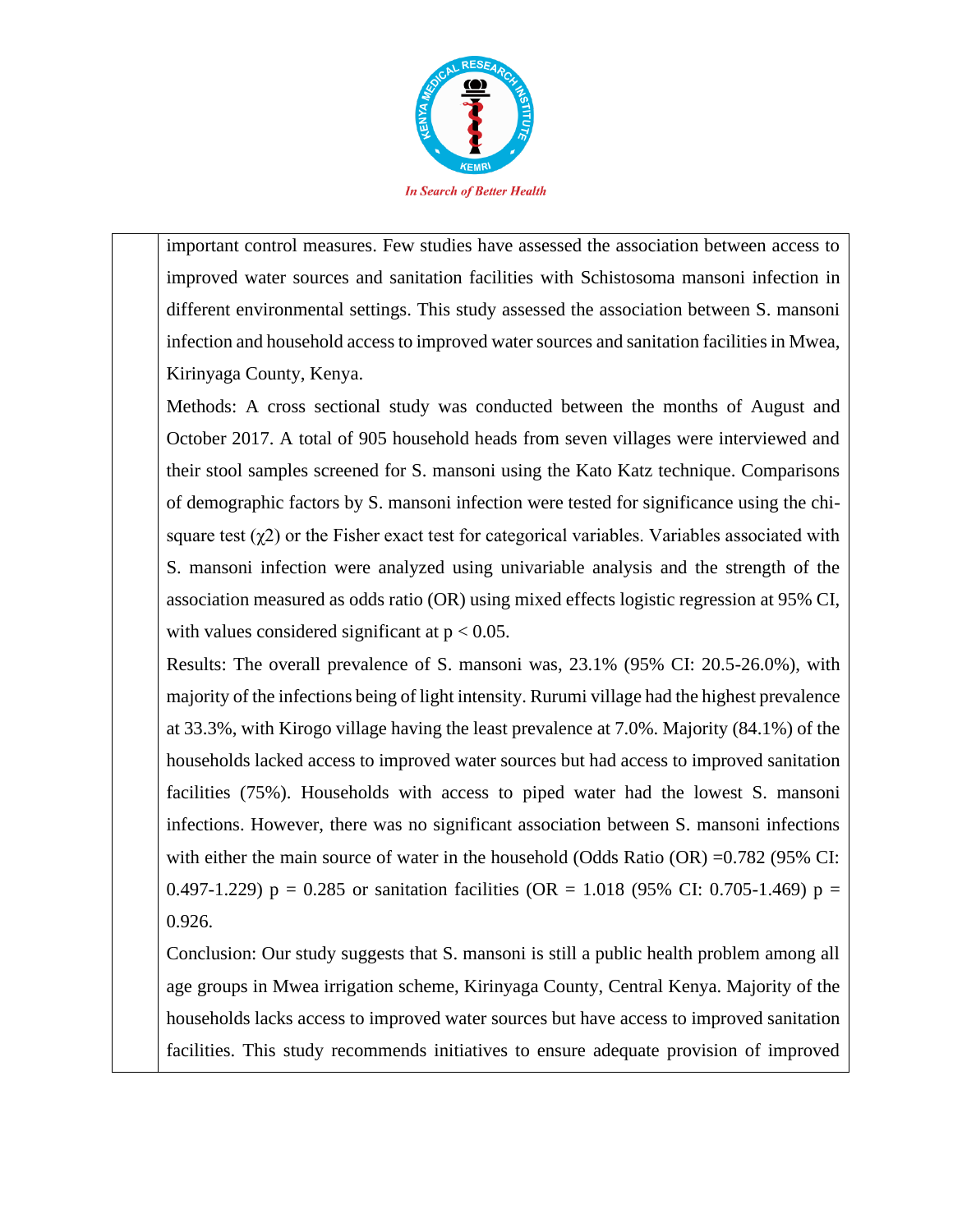

water sources, and the inclusion of the adult community in preventive chemotherapy programs. **Pubmed link**- https://pubmed.ncbi.nlm.nih.gov/31174478/ 150 Juma DW, Muiruri P, Yuhas K, John-Stewart G, Ottichilo R, Waitumbi J, Singa B, Polyak C, Kamau E. The prevalence and antifolate drug resistance profiles of Plasmodium falciparum in study participants randomized to discontinue or continue cotrimoxazole prophylaxis. PLoS Negl Trop Dis. 2019 Mar 21;13(3):e0007223. **Abstract** Objective: Cotrimoxazole prevents opportunistic infections including falciparum malaria in HIV-infected individuals but there are concerns of cross-resistance to other antifolate drugs such as sulphadoxine-pyrimethamine (SP). In this study, we investigated the prevalence of antifolate-resistance mutations in Plasmodium falciparum that are associated with SP resistance in HIV-infected individuals on antiretroviral treatment randomized to discontinue (STOP-CTX), or continue (CTX) cotrimoxazole in Western Kenya. Design: Samples were obtained from an unblinded, non-inferiority randomized controlled trial where participants were recruited on a rolling basis for the first six months of the study, then followed-up for 12 months with samples collected at enrollment, quarterly, and during sick visits. Method: Plasmodium DNA was extracted from blood specimens. Initial screening to determine the presence of Plasmodium spp. was performed by quantitative reverse transcriptase real-time PCR, followed by genotyping for the presence of SP-resistance associated mutations by Sanger sequencing. Results: The prevalence of mutant haplotypes associated with SP-resistant parasites in pfdhfr (51I/59R/108N) and pfdhps (437G/540E) genes were significantly higher (P = 0.0006 and  $P = 0.027$ , respectively) in STOP-CTX compared to CTX arm. The prevalence of quintuple haplotype (51I/59R/108N/437G/540E) was 51.8% in STOP-CTX vs. 6.3% (P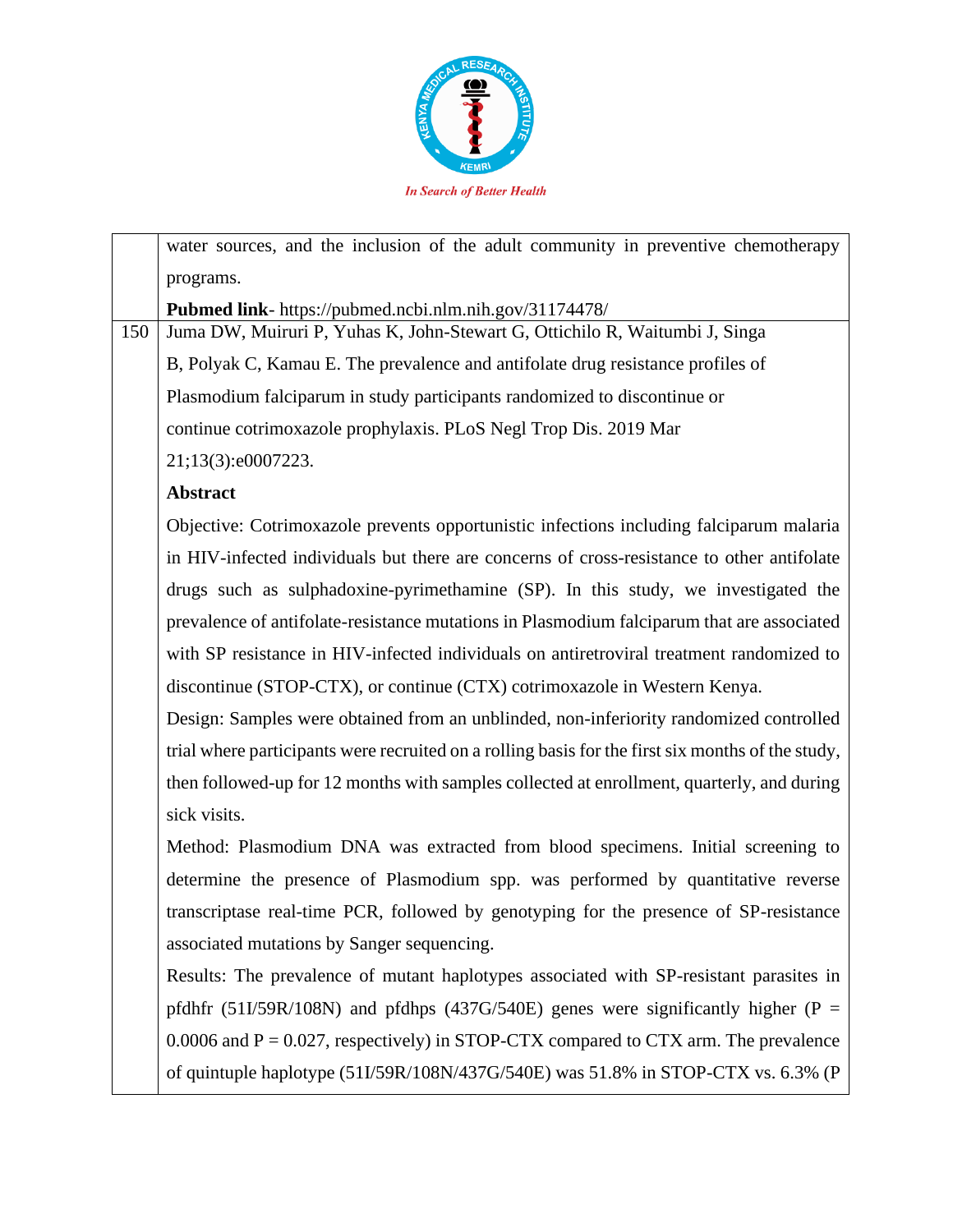

 $= 0.0007$ ) in CTX arm. There was a steady increase in mutant haplotypes in both genes in STOP-CTX arm overtime through the study period, reaching statistical significance (P < 0.0001). Conclusion: The frequencies of mutations in pfdhfr and pfdhps genes were higher in STOP-CTX arm compared to CTX arm, suggesting cotrimoxazole effectively controls and selects against SP-resistant parasites. **Pubmed link**- https://pubmed.ncbi.nlm.nih.gov/30897090/ 151 Tamari N, Minakawa N, Sonye GO, Awuor B, Kongere JO, Munga S, Larson PS. Antimalarial bednet protection of children disappears when shared by three or more people in a high transmission setting of western Kenya. Parasitology. 2019 Mar; 146(3): 363-371. **Abstract** A sizeable proportion of households is forced to share single long-lasting insecticide treated net (LLIN). However, the relationship between increasing numbers of people sharing a net and the risk for Plasmodium infection is unclear. This study revealed whether risk for Plasmodium falciparum infection is associated with the number of people sharing a LLIN in a holoendemic area of Kenya. Children  $\leq 5$  years of age were tested for P. falciparum infection using polymerase chain reaction. Of 558 children surveyed, 293 (52.5%) tested positive for parasitaemia. Four hundred and fifty-eight (82.1%) reported sleeping under a LLIN. Of those, the number of people sharing a net with the sampled child ranged from 1 to 5 (median = 2). Children using a net alone or with one other person were at lower risk than non-users (OR =  $0.29$ , 95% CI 0.10-0.82 and OR = 0.47, 95% CI 0.22-0.97, respectively). On the other hand, there was no significant difference between non-users and children sharing a net with two ( $OR = 0.88$ , 95% CI 0.44-1.77) or more other persons (OR

= 0.75, 95% CI 0.32-1.72). LLINs are effective in protecting against Plasmodium infection in children when used alone or with one other person compared with not using them. Public health professionals should inform caretakers of the risks of too many people sharing a net. **Pubmed link**- https://pubmed.ncbi.nlm.nih.gov/30198452/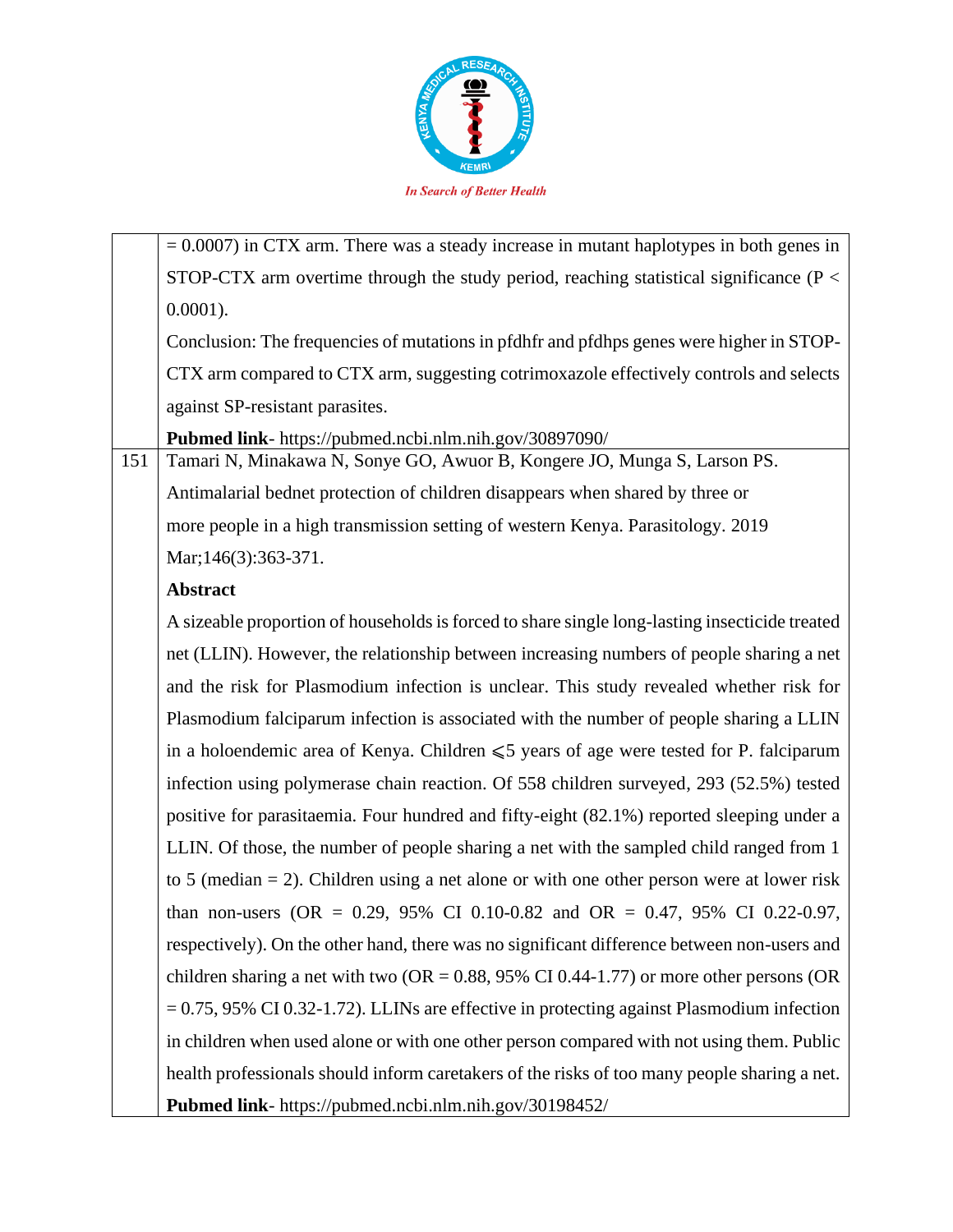

152 Obbo CJD, Kariuki ST, Gathirwa JW, Olaho-Mukani W, Cheplogoi PK, Mwangi EM. In vitro antiplasmodial, antitrypanosomal and antileishmanial activities of selected medicinal plants from Ugandan flora: Refocusing into multi-component potentials. J Ethnopharmacol. 2019 Jan 30;229:127-136.

### **Abstract**

Ethnopharmacological relevance: Seven medicinal plants from Ugandan flora, namely Entada abyssinica, Khaya anthotheca, Vernonia amygdalina, Baccharoides adoensis, Schkuhria pinnata, Entandropragma utile and Momordica foetida, were selected in this study. They are used to treat conditions and infections ranging from inflammations, pains and fevers to viruses, bacteria, protozoans and parasites. Two of the plants, V. amygdalina and M. foetida, are also used as human food or relish, while others are important in ethnoveterinary practices and in zoopharmacognosy in the wild. The aim of this study was to evaluate the in vitro antiplasmodial, antitrypanosomal and antileishmanial activities, along with cytotoxicity of the multi-component extracts of these plants.

Materials and methods: Different parts of the plants were prepared and serially extracted with hexane, petroleum ether, dichloromethane, ethyl acetate, methanol and double distilled water. Solvent free extracts were assayed for in vitro inhibition against four reference parasite strains, Plasmodium falciparum (K1), Trypanosoma brucei rhodesiense (STIB 900), Trypanosoma cruzi (Talahuen C2C4) and Leishmania donovani (MHOM-ET-67/L82) using standard methods. Toxicity was assessed against L6 skeletal fibroblast and mouse peritoneal macrophage (J774) cells and selectivity indices (SIs) calculated for the most active extracts.

Results: The strongest activities, demonstrating median inhibitory concentration (IC50) values  $\leq 2$  µg/ml, were observed for the dichloromethane and petroleum ether extracts of K. anthotheca, B. adoensis and S. pinnata. Overall, IC50 values ranged from < 1 μg/ml to  $> 90 \text{ µg/ml}$ . Out of 22 extracts demonstrating IC50s  $< 20 \text{ µg/ml}$ , seven were against T. b. rhodesiense (IC50: 1.6-16.2 μg/ml), six against T. cruzi (IC50: 2.1-18.57 μg/ml), none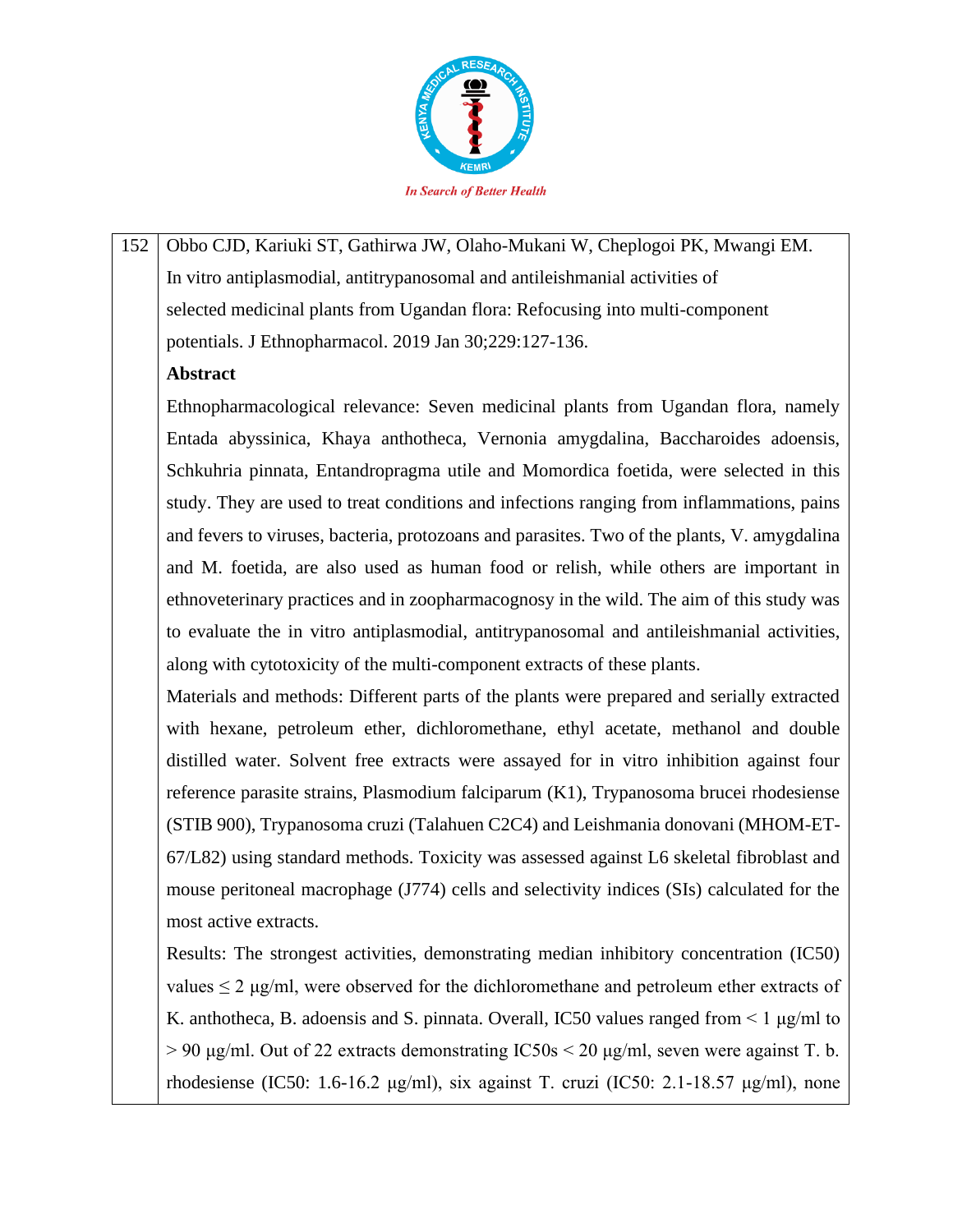

against L. donovani (IC50: falling  $> 3.3$  and  $>10 \mu g/ml$ ), and nine against P. falciparum (IC50: 0.96 μg/ml to 4.69 μg/ml). Selectivity indices (SI) calculated for the most active extracts ranged from <1.00 to 94.24. However, the B. adoensis leaf dichloromethane extract (a) was equipotent (IC50 = 3.3  $\mu$ g/ml) against L. donovani and L6 cells respectively, indicating non-specific selection. Trypanosome and Plasmodium parasites were comparatively more sensitive to the test extracts.

Conclusions: The benefits achieved from the seven tested plant species as traditional ethnomedicinal and ethnoveterinary therapies or in zoopharmacognosy against infections and conditions of animals in the wild are strongly supported by results of this study. The synergy of plant extracts, so achieved by concerted actions of the ligands, produces adequate perturbation of targets in the four parasite genera, resulting in the strong potencies exhibited by low IC50 values. The total inhibitory effect, achieved as a sum of perturbations contributed by each participating compound in the extract, minimises toxic effects of the compounds as seen in the high SI's obtained with some extracts. Those extracts demonstrating  $SI \geq 4$  form promising candidates for further cell-based and system pharmacology studies.6.

**Pubmed link**- https://pubmed.ncbi.nlm.nih.gov/30273736/

153 Sandbulte MR, Gautney BJ, Maloba M, Wexler C, Brown M, Mabachi N, Goggin K, Lwembe R, Nazir N, Odeny TA, Finocchario-Kessler S. Infant HIV testing at birth using point-of-care and conventional HIV DNA PCR: an implementation feasibility pilot study in Kenya. Pilot Feasibility Stud. 2019 Jan 25;5:18.

### **Abstract**

Background: Infant HIV diagnosis by HIV DNA polymerase chain reaction (PCR) testing at the standard 6 weeks of age is often late to mitigate the mortality peak that occurs in HIV positive infants' first 2-3 months of life. Kenya recently revised their early infant diagnosis (EID) guidelines to include HIV DNA PCR testing at birth (pilot only), 6 weeks, 6 months, and 12 months postnatal and a final 18-month antibody test. The World Health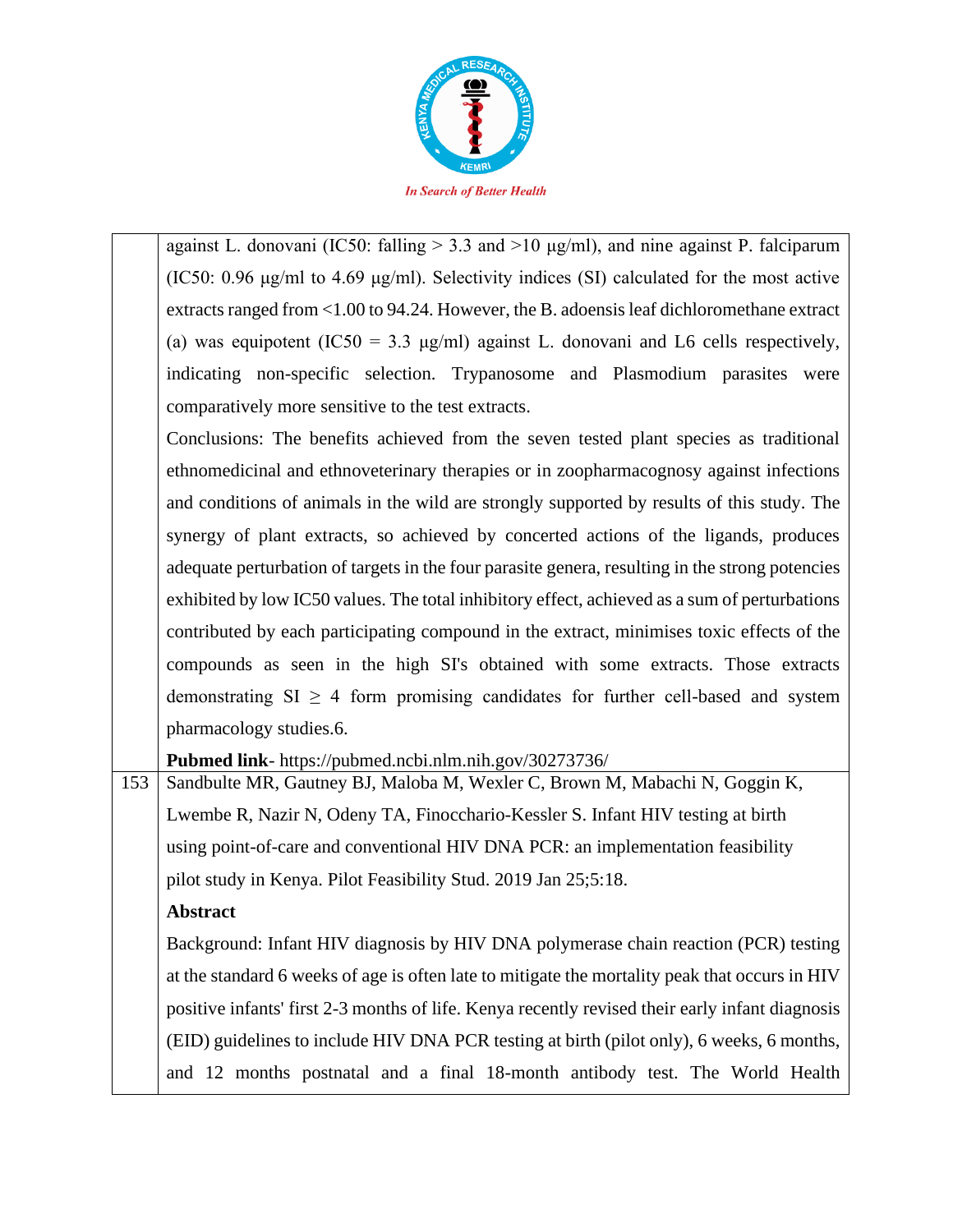

Organization (WHO) approved point-of-care (POC) diagnostic platforms for infant HIV testing in resource-limited countries that could simplify logistics and expedite infant diagnosis. Sustainable scale-up and optimal utility in Kenya and other high-prevalence countries depend on robust implementation studies in diverse clinical settings.

Methods: We will pilot the implementation of birth testing by HIV DNA PCR, as well as two POC testing systems (Xpert HIV-1 Qual [Xpert] and Alere q HIV-1/2 Detect [Alere q]), on specimens collected from Kenyan infants at birth (0 to 2 weeks) and 6 weeks (4 to < 24 weeks) postnatal. The formative phase will inform optimal implementation of birth testing and two POC testing technologies. Qualitative interviews with stakeholders (providers, parents of HIV-exposed infants, and community members) will assess attitudes, barriers, and recommendations to optimize implementation at their respective sites. A nonblinded pilot study at four Kenyan hospitals ( $n = 2$  Xpert,  $n = 2$  Alere q platforms) will evaluate infant HIV POC testing compared with standard of care HIV DNA PCR testing in both the birth and 6-week windows. Objectives of the pilot are to assess uptake, efficiency, quality, implementation variables, user experiences of birth testing with both POC testing systems or with HIV DNA PCR, and costs.

Discussion: This study will generate data on the clinical impact and feasibility of adding HIV testing at birth utilizing POC and traditional PCR HIV testing strategies in resourcelimited settings. Data from this pilot will inform the optimal implementation of Kenya's birth testing guidelines and of POC testing systems for the improvement of EID outcomes. **Pubmed link**-https://pubmed.ncbi.nlm.nih.gov/30701079/

154 Ogari CO, Nyamache AK, Nonoh J, Amukoye E. Prevalence and detection of drug resistant mutations in Mycobacterium tuberculosis among drug naïve patients in Nairobi, Kenya. BMC Infect Dis. 2019 Mar 25;19(1):279. **Abstract**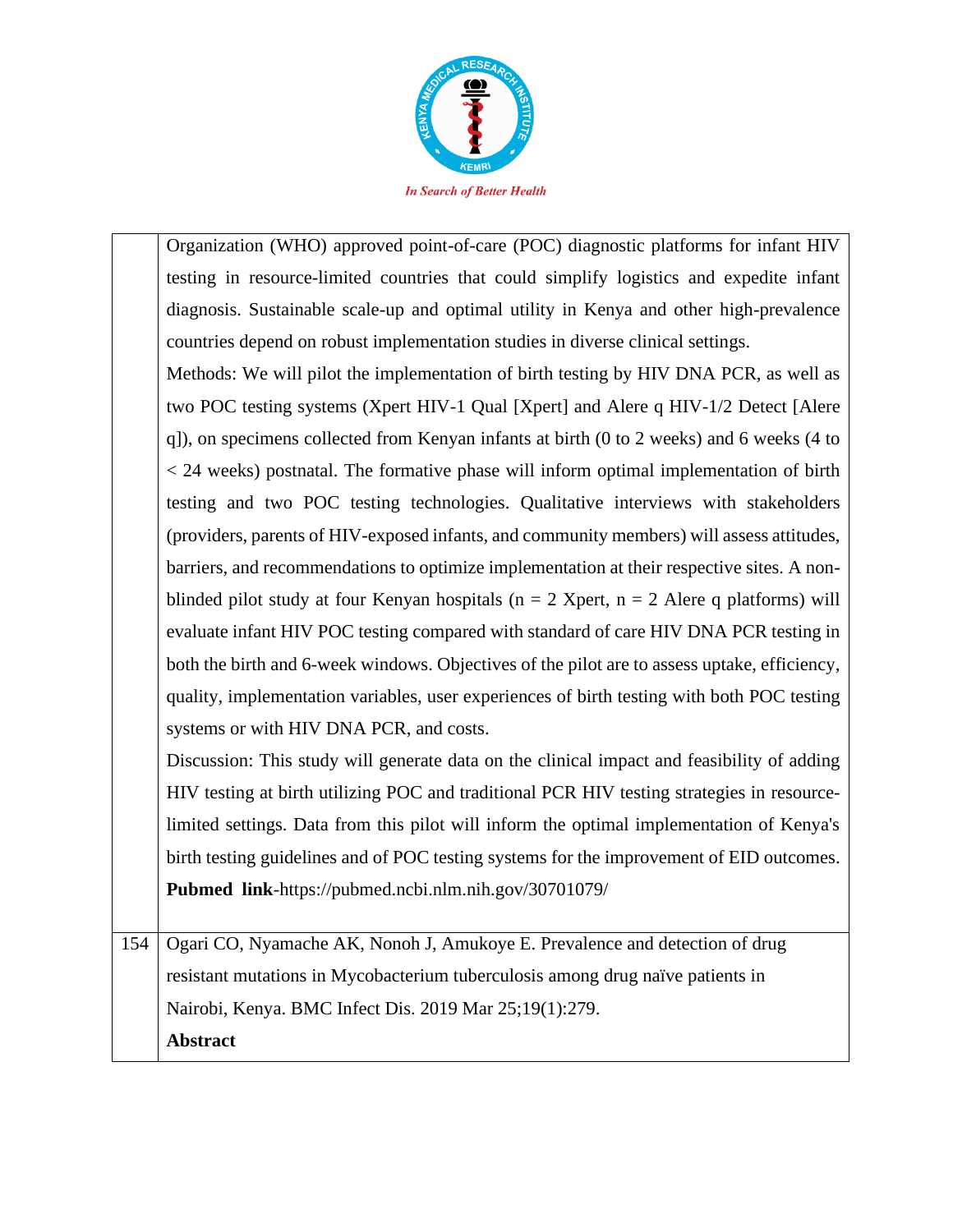

Background: Tuberculosis (TB), an ancient scourge of humanity known for several thousands of years, is still a significant public health challenge in many countries today even though some progress has been made in recent years in controlling the disease. The study's aim was to determine the prevalence of mutations responsible for drug resistance in Mycobacterium tuberculosis among patients visiting selected health centers in Nairobi, Kenya.

Methods: The cross-sectional study involved 132 TB positive patients visiting Mbagathi and Chandaria hospitals between September 2015 and August 2016. Sputum samples were collected from the participants and handled in a biosafety level 3 laboratory at the Kenya Medical Research Institute (KEMRI). Samples were decontaminated using N-Acetyl-L-Cysteine (NALC) - Sodium Hydroxide (NALC-NaOH), stained using Zeihl-Neelsen (ZN), and cultured in Mycobacterium Growth Indicator Tube (MGIT). DNA extracted from cultured isolates using Genolyse™ technique was subjected to Multiplex PCR amplification and reverse hybridization for detection of drug resistance mutations on rpoB, katG, inhA, gyrA, gyrB, rrs and eis genes using Hain Genotype MTBDRplus and MTBDRsl.

Results: All 132 (100%) patients included in the study were culture positive for M. tuberculosis. Among them, 72 (54%) were male while the remaining 60 (46%) were female. The mean age of the patients was  $26.4 \pm 19.4$  (SD) with a range of 18 to 60 years. Overall, the prevalence of the resistance to first and second-line TB drugs was 1.5% (2/132). Resistance to isoniazid (INH) was observed in 1 of 132 patients (0.8%), as was multi-drug resistant tuberculosis (MDR-TB), also at 0.8%. No resistance to fluoroquinolones (FQ) or kanamycin (KAN) was observed. The INH resistant strain had the katG mutations S315 T, while mutations detected for the MDR-TB were katG S513 T for INH, rpoB S531 L for rifampicin (RIF) and rrs G1484 T for cross-resistance to aminoglycosides/capreomycin (AG/CP).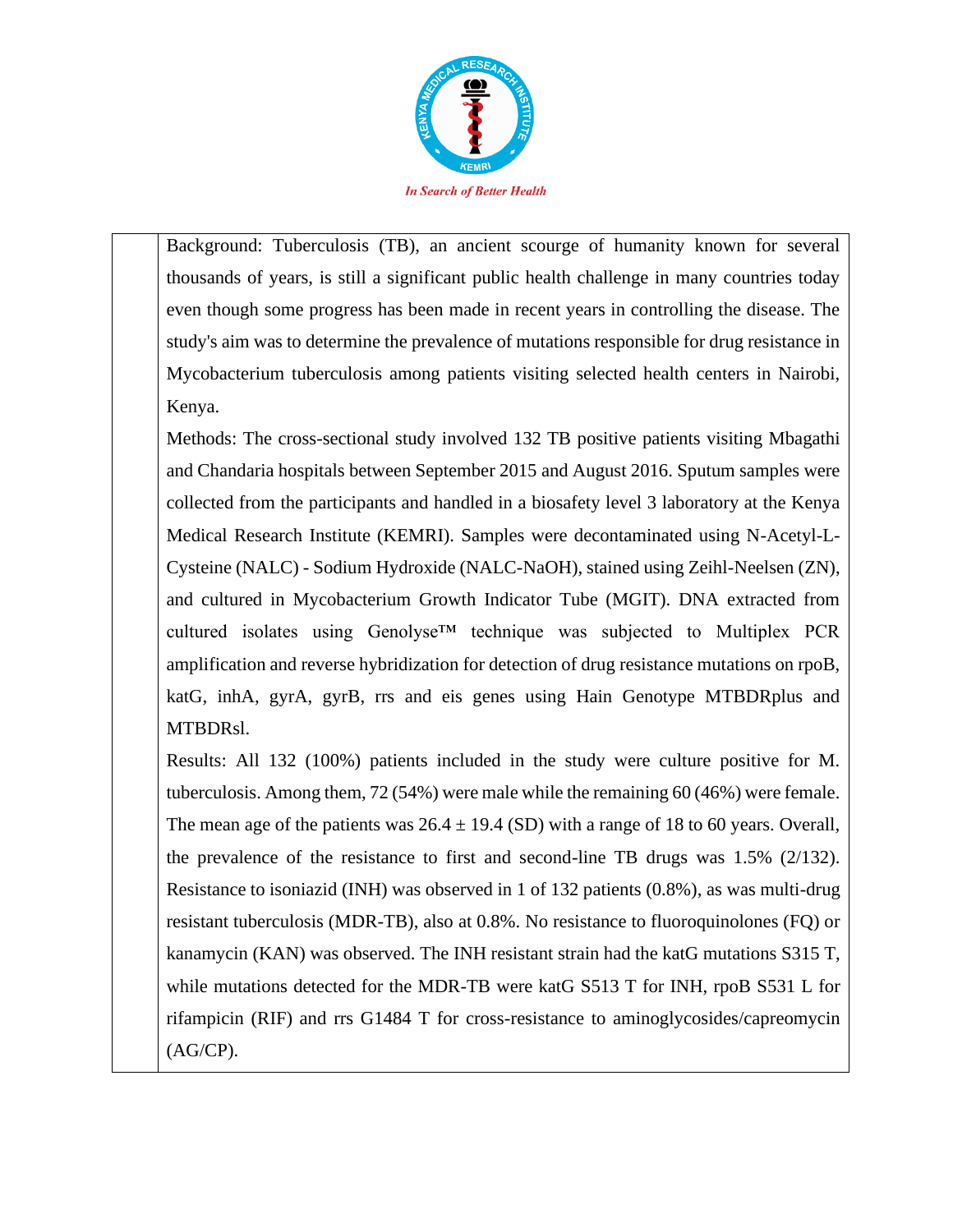

|     | Conclusions: Molecular analysis confirms transmission of the drug-resistant M.               |
|-----|----------------------------------------------------------------------------------------------|
|     | tuberculosis strains. The data suggested that there is homogeneity when it comes to the type |
|     | of drug resistance and mutation that occurs in the region. This calls for intensified drug   |
|     | resistance surveillance and drug adherence among patients infected with TB.                  |
|     | <b>Pubmed link-</b> https://pubmed.ncbi.nlm.nih.gov/30909867/                                |
| 155 | Mmeje O, Njoroge B, Wekesa P, Murage A, Ondondo RO, van der Poel S, Guzé                     |
|     | MA, Shade SB, Bukusi EA, Cohan D, Cohen CR. Empowering HIV-infected women in                 |
|     | low-resource settings: A pilot study evaluating a patient-centered HIV                       |
|     | prevention strategy for reproduction in Kisumu, Kenya. PLoS One. 2019 Mar                    |
|     | 6;14(3):e0212656.                                                                            |
|     | <b>Abstract</b>                                                                              |
|     | Background: Female positive/male negative HIV-serodiscordant couples express a desire        |
|     | for children and may engage in condomless sex to become pregnant. Current guidelines         |
|     | recommend antiretroviral treatment in HIV-serodiscordant couples, yet HIV RNA viral          |
|     | suppression may not be routinely assessed or guaranteed and pre-exposure prophylaxis may     |
|     | not be readily available. Therefore, options for becoming pregnant while limiting HIV        |
|     | transmission should be offered and accessible to HIV-affected couples desiring children.     |

Methods: A prospective pilot study of female positive/male negative HIV-serodiscordant couples desiring children was conducted to evaluate the acceptability, feasibility, and effectiveness of timed vaginal insemination. Eligible women were 18-34 years with regular menses. Prior to timed vaginal insemination, couples were observed for two months, and tested and treated for sexually transmitted infections. Timed vaginal insemination was performed for up to six menstrual cycles. A fertility evaluation and HIV RNA viral load assessment was offered to couples who did not become pregnant.

Findings: Forty female positive/male negative HIV-serodiscordant couples were enrolled; 17 (42.5%) exited prior to timed vaginal insemination. Twenty-three couples (57.5%) were introduced to timed vaginal insemination; eight (34.8%) achieved pregnancy, and six live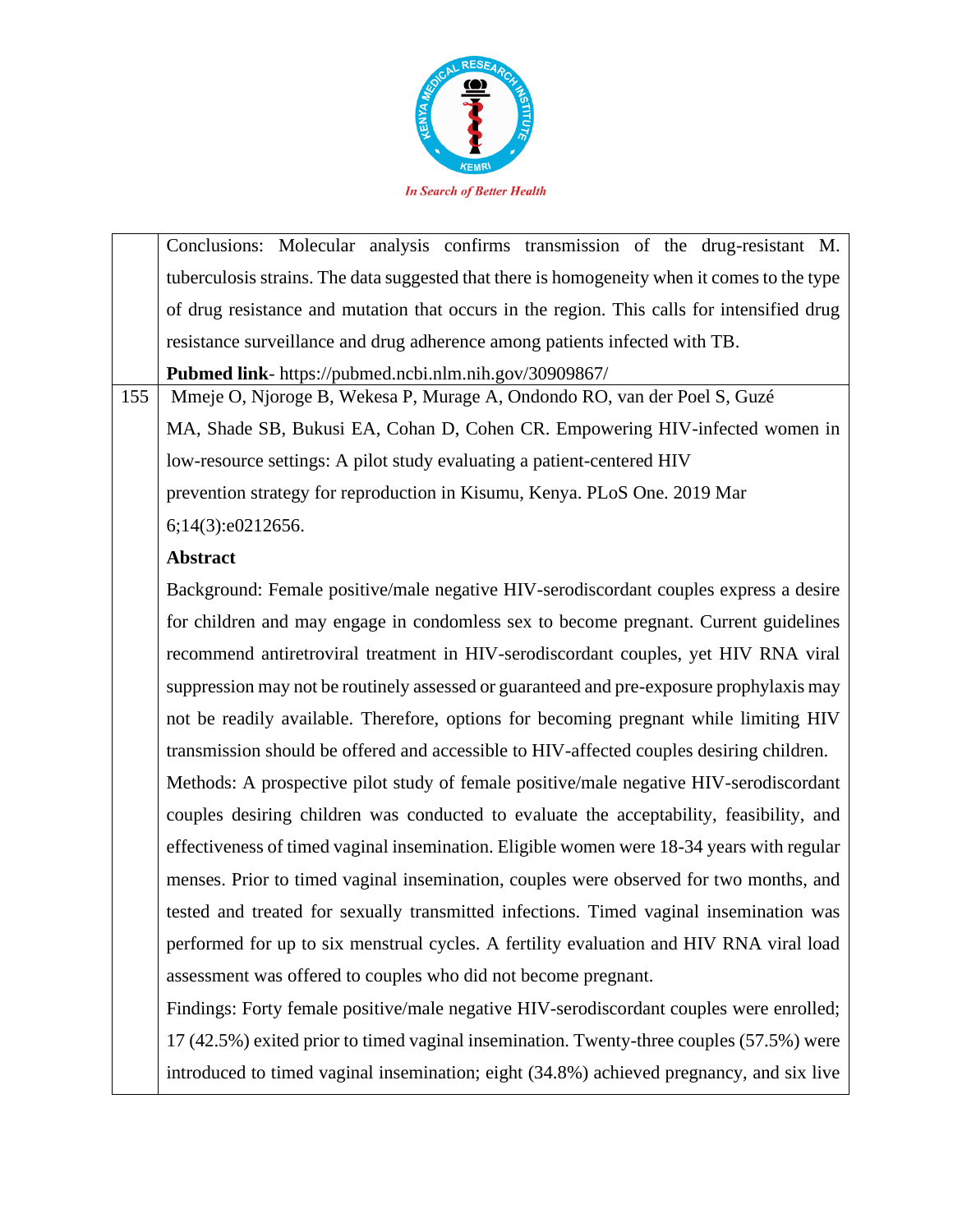

births resulted without a case of HIV transmission. Seven couples completed a fertility evaluation. Four women had no demonstrable tubal patency bilaterally; one male partner had decreased sperm motility. Five women had unilateral/bilateral tubal patency; and seven women had an HIV RNA viral load  $(\geq 400 \text{ copies/mL}).$ 

Conclusion: Timed vaginal insemination is an acceptable, feasible, and effective method for attempting pregnancy. Given the desire for children and inadequate viral suppression, interventions to support safely becoming pregnant should be integrated into HIV prevention programs.

**Pubmed link**-https://pubmed.ncbi.nlm.nih.gov/30840672/

156 Abeijon C, Alves F, Monnerat S, Wasunna M, Mbui J, Viana AG, Bueno LL, Siqueira WF, Carvalho SG, Agrawal N, Fujiwara R, Sundar S, Campos-Neto A. Development of a Multiplexed Assay for Detection of  $\langle i \rangle$ Leishmania donovani $\langle i \rangle$ and  $\langle i \rangle$ Leishmania infantum $\langle i \rangle$  Protein Biomarkers in Urine Samples of Patients with Visceral Leishmaniasis. J Clin Microbiol. 2019 Apr 26;57(5):e02076-18.

### **Abstract**

Visceral leishmaniasis (VL) is a serious and fatal disease caused by the parasites Leishmania infantum and Leishmania donovani The gold standard diagnostic test for VL is the demonstration of parasites or their DNA in spleen, lymph node, or bone marrow aspirates. Serological tests exist but cannot distinguish active VL from either prior exposure to the parasites or previously treated VL disease. Using mass spectroscopy, we have previously identified three L. infantum protein biomarkers (Li-isd1, Li-txn1, and Li-ntf2) in the urine of VL patients and developed a sensitive and specific urine-based antigen detection assay for the diagnosis of VL that occurs in Brazil (where VL is caused by L. infantum). However, unpublished observations from our laboratory at DetectoGen showed that these biomarkers were detected in only 55% to 60% of VL patients from India and Kenya, where the disease is caused by L. donovani Here, we report the discovery and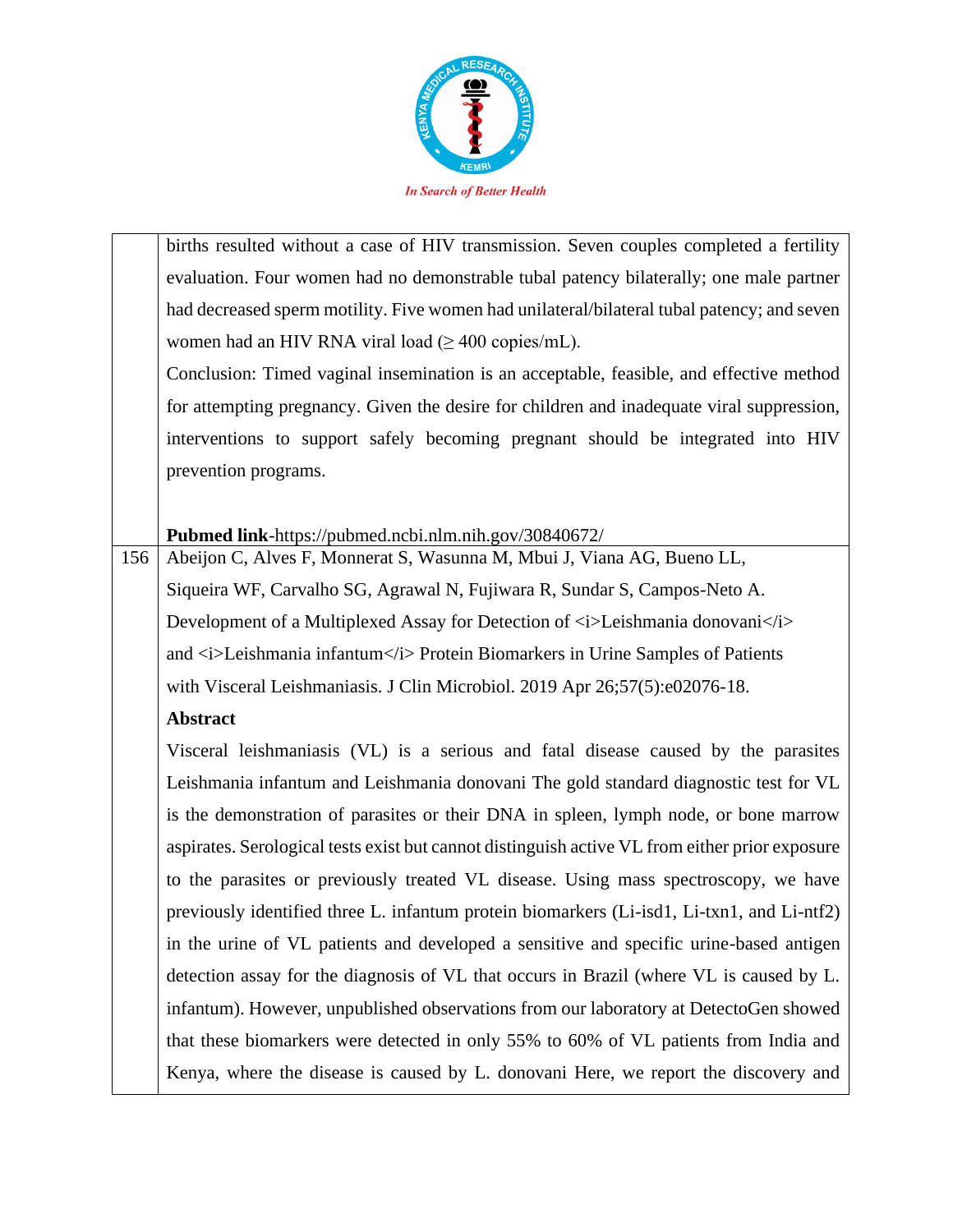

characterization of two new biomarkers of L. donovani (Ld-mao1 and Ld-ppi1) present in the urine of VL patients from these two countries. Capture enzyme-linked immunosorbent assays using specific rabbit IgG and chicken IgY were developed, and the assays had sensitivities of 44.4% and 28.8% for the detection of Ld-mao1 and Ld-ppi1, respectively. In contrast, a multiplexed assay designed to simultaneously detect all five leishmanial biomarkers markedly increased the assay sensitivity to 82.2%. These results validate the utility of leishmanial protein biomarkers found in the urine of VL patients as powerful tools for the development of an accurate diagnostic test for this disease.

**Pubmed link**- https://pubmed.ncbi.nlm.nih.gov/30787142/

157 | Silverman RA, John-Stewart GC, Beck IA, Milne R, Kiptinness C, McGrath CJ, Richardson BA, Chohan B, Sakr SR, Frenkel LM, Chung MH. Predictors of mortality within the first year of initiating antiretroviral therapy in urban and rural Kenya: A prospective cohort study. PLoS One. 2019 Oct 4;14(10):e0223411.

### **Abstract**

Introduction: Despite increased treatment availability, HIV-infected individuals continue to start antiretroviral therapy (ART) late in disease progression, increasing early mortality risk.

Materials and methods: Nested prospective cohort study within a randomized clinical trial of adult patients initiating ART at clinics in urban Nairobi and rural Maseno, Kenya, between 2013-2014. We estimated mortality incidence rates following ART initiation and used Cox proportional hazards regression to identify predictors of mortality within 12 months of ART initiation. Analyses were stratified by clinic site to examine differences in mortality correlates and risk by location.

Results: Among 811 participants initiated on ART, the mortality incidence rate within a year of initiating ART was 7.44 per 100 person-years (95% CI 5.71, 9.69). Among 207 Maseno and 612 Nairobi participants initiated on ART, the mortality incidence rates (per 100 person-years) were 12.78 (95% CI 8.49, 19.23) and 5.72 (95% CI 4.05, 8.09). Maseno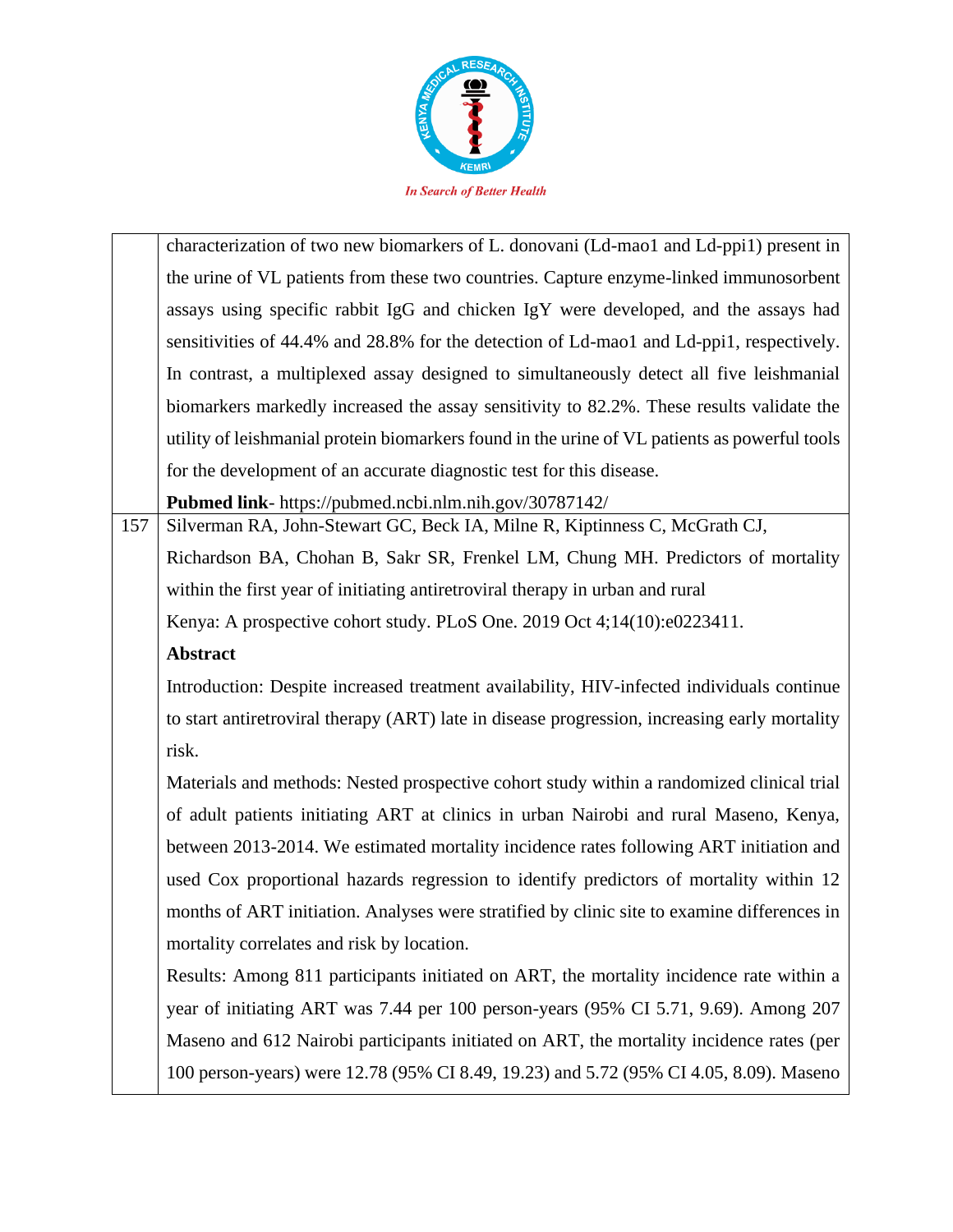

had a 2.20-fold greater risk of mortality than Nairobi (95% CI 1.29, 3.76;  $P = 0.004$ ). This association remained [adjusted hazard ratio (HR) =  $2.09$  (95% CI 1.17, 3.74); P = 0.013] when adjusting for age, gender, education, pre-treatment drug resistance (PDR), and CD4 count, but not when adjusting for BMI. In unadjusted analyses, other predictors  $(P<0.05)$ of mortality included male gender ( $HR = 1.74$ ), age ( $HR = 1.04$  for 1-year increase), fewer years of education (HR =  $0.92$  for 1-year increase), unemployment (HR = 1.89), low body mass index (BMI<18.5 m/kg2; HR = 4.99), CD4 count <100 (HR = 11.67) and 100-199 (HR = 3.40) vs. 200-350 cells/ $\mu$ L, and pre-treatment drug resistance (PDR; HR = 2.49). The increased mortality risk associated with older age, males, and greater education remained when adjusted for location, age, education and PDR, but not when adjusted for BMI and CD4 count. PDR remained associated with increased mortality risk when adjusted for location, age, gender, education, and BMI, but not when adjusted for CD4 count. CD4 and BMI associations with increased mortality risk persisted in multivariable analyses. Despite similar baseline CD4 counts across locations, mortality risk associated with low CD4 count, low BMI, and PDR was greater in Maseno than Nairobi in stratified analyses. Conclusions: High short-term post-ART mortality was observed, partially due to low CD4 count and BMI at presentation, especially in the rural setting. Male gender, older age, and markers of lower socioeconomic status were also associated with greater mortality risk. Engaging patients earlier in HIV infection remains critical. PDR may influence short-term mortality and further studies to optimize management will be important in settings with increasing PDR.

**Pubmed link**-https://pubmed.ncbi.nlm.nih.gov/31584992/

158 Nduba V, Van't Hoog AH, de Bruijn A, Mitchell EMH, Laserson K, Borgdorff M. Estimating the annual risk of infection with Mycobacterium tuberculosis among adolescents in Western Kenya in preparation for TB vaccine trials. BMC Infect Dis. 2019 Aug 2;19(1):682.

**Abstract**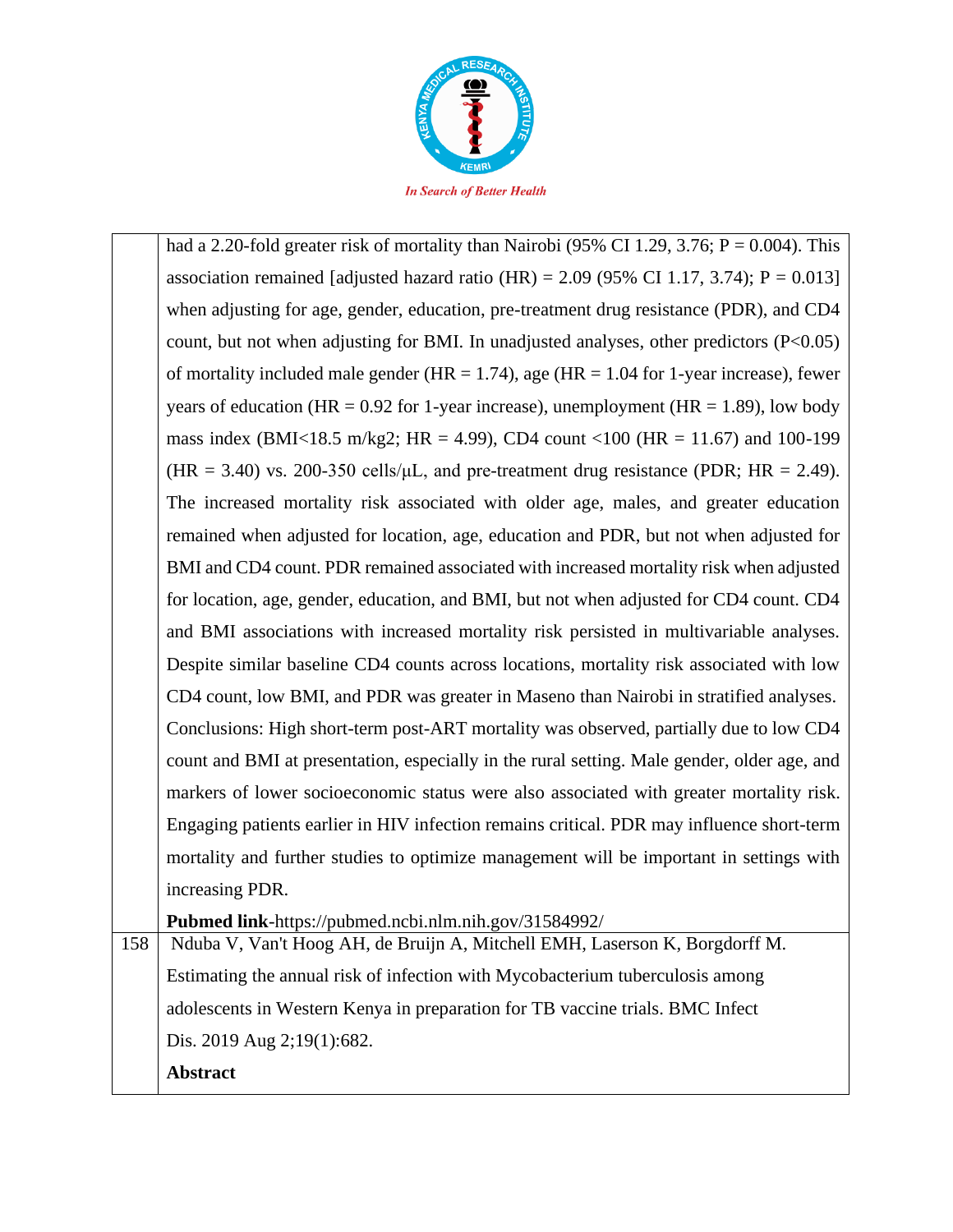

Background: Adolescents are a prime target group for tuberculosis (TB) vaccine trials that include prevention of infection (POI). The BCG vaccine is given at birth and does not prevent TB infection. TB infection, a critical endpoint for POI vaccine trials would need to be documented to estimate sample sizes in target populations.

Methods: Adolescents aged 12-18 years of age were enrolled in an area under continuous demographic surveillance. A tuberculin skin test (TST) survey was conducted as part of a study on TB prevalence and incidence. All adolescents got TSTs at enrolment and returned after 72 h for reading. A TST of  $\geq 10$  mm if HIV negative or  $\geq 5$  mm if HIV positive, was considered positive.

Results: Of 4808 adolescents returning for TST readings (96% of those enrolled), mean age was 14.4 (SD 1.9), 4518(94%) were enrolled in school and 21(0.4%) gave a previous history of tuberculosis. Among adolescents with TST reactivity, the mean TST induration was 13.2 mm (SD 5.4). The overall prevalence of latent TB infection was 1544/4808 (32.1, 95% CI 29.2-35.1) with a corresponding annual risk of TB infection (ARTI) of 2.6% (95% CI 2.2-3.1). Risk factors for a positive TST included being male (OR 1.3, 95% CI 1.2,1.5), history of having a household TB contact (OR 1.5, 95% CI 1.2,1.8), having a BCG scar (OR 1.5,95% CI 1.2,1.8), living in a rural area (OR 1.4, 95% CI 1.1,1.9), and being out of school (OR 1.8, 95% CI 1.4,2.3).

Conclusion: We conclude that the high TB transmission rates we found in this study, suggest that adolescents in this region may be an appropriate target group for TB vaccine trials including TB vaccine trials aiming to prevent infection.

**Pubmed link**- https://pubmed.ncbi.nlm.nih.gov/31375068/

159 Hassan AS, Bibby DF, Mwaringa SM, Agutu CA, Ndirangu KK, Sanders EJ, Cane PA, Mbisa JL, Berkley JA. Presence, persistence and effects of pre-treatment HIV-1 drug resistance variants detected using next generation sequencing: A Retrospective longitudinal study from rural coastal Kenya. PLoS One. 2019 Feb 13;14(2):e0210559.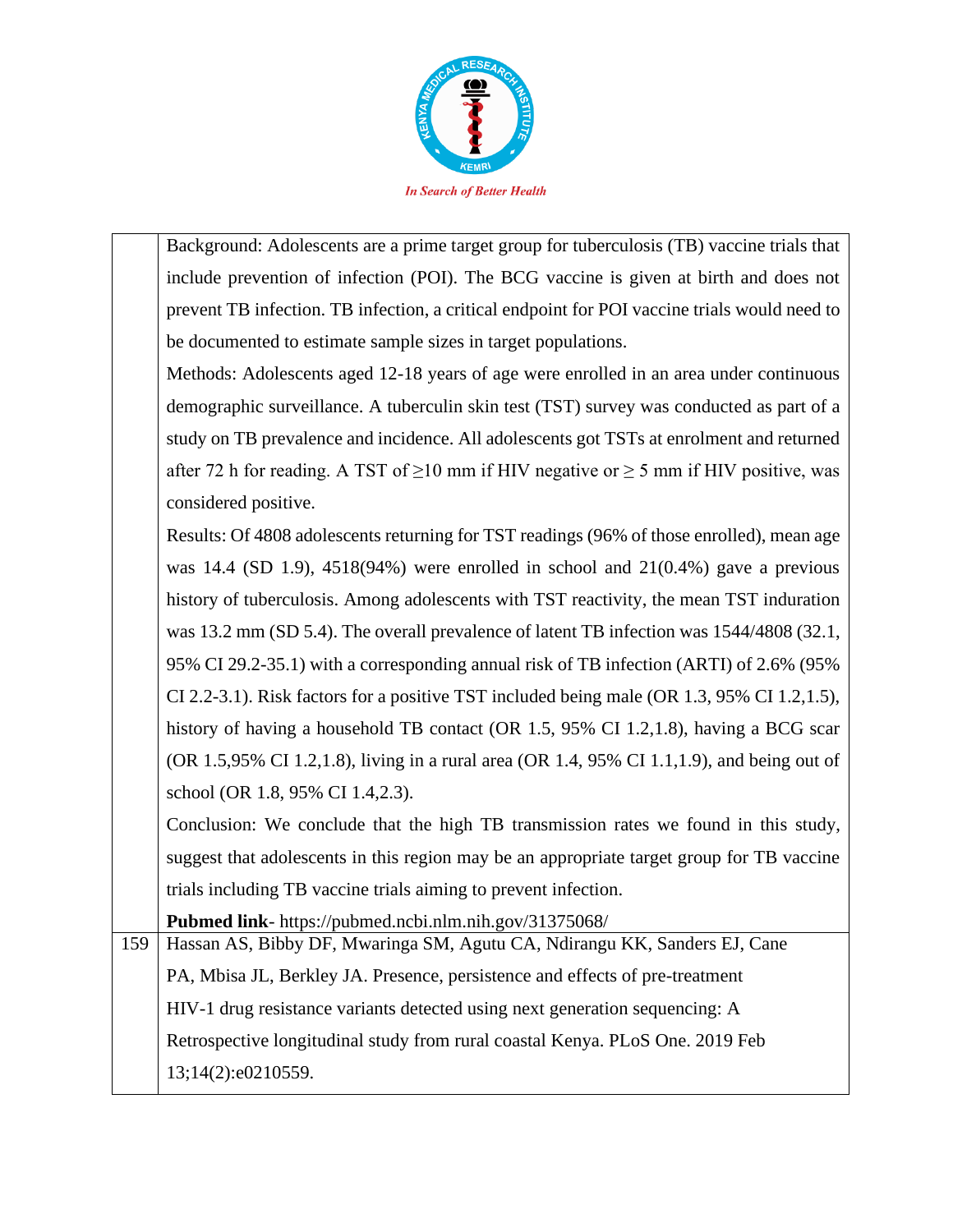

#### **Abstract**

Background: The epidemiology of HIV-1 drug resistance (HIVDR) determined by Sanger capillary sequencing, has been widely studied. However, much less is known about HIVDR detected using next generation sequencing (NGS) methods. We aimed to determine the presence, persistence and effect of pre-treatment HIVDR variants detected using NGS in HIV-1 infected antiretroviral treatment (ART) naïve participants from rural Coastal Kenya.

Methods: In a retrospective longitudinal study, samples from HIV-1 infected participants collected prior  $[n = 2$  time-points] and after  $[n = 1$  time-point] ART initiation were considered. An ultra-deep amplicon-based NGS assay, calling for nucleotide variants at >2.0% frequency of viral population, was used. Suspected virologic failure (sVF) was defined as a one-off HIV-1 viral load of >1000 copies/ml whilst on ART.

Results: Of the 50 eligible participants, 12 (24.0% [95% CI: 13.1-38.2]) had at least one detectable pre-treatment HIVDR variant against Protease Inhibitors (PIs,  $n = 6$  [12%]), Nucleoside Reverse Transcriptase Inhibitors (NRTIs,  $n = 4$  [8.0%]) and Non-NRTIs ( $n = 3$ [6.0%]). Overall, 15 pre-treatment resistance variants were detected (frequency, range: 2.3- 92.0%). A positive correlation was observed between mutation frequency and absolute load for NRTI and/or NNRTI variants ( $r = 0.761$  [ $p = 0.028$ ]), but not for PI variants ( $r = -0.117$  $[p = 0.803]$ ). Participants with pre-treatment NRTI and/or NNRTI resistance had increased odds of sVF (OR = 6.0; 95% CI = 1.0-36.9; p = 0.054).

Conclusions: Using NGS, pre-treatment resistance variants were common, though observed PI variants were unlikely transmitted, but rather probably generated de novo. Even when detected from a low frequency, pre-treatment NRTI and/or NNRTI resistance variants may adversely affect treatment outcomes.

**Pubmed link**-https://pubmed.ncbi.nlm.nih.gov/30759103/ 160 Lee JS, Mogasale V, Lim JK, Ly S, Lee KS, Sorn S, Andia E, Carabali M,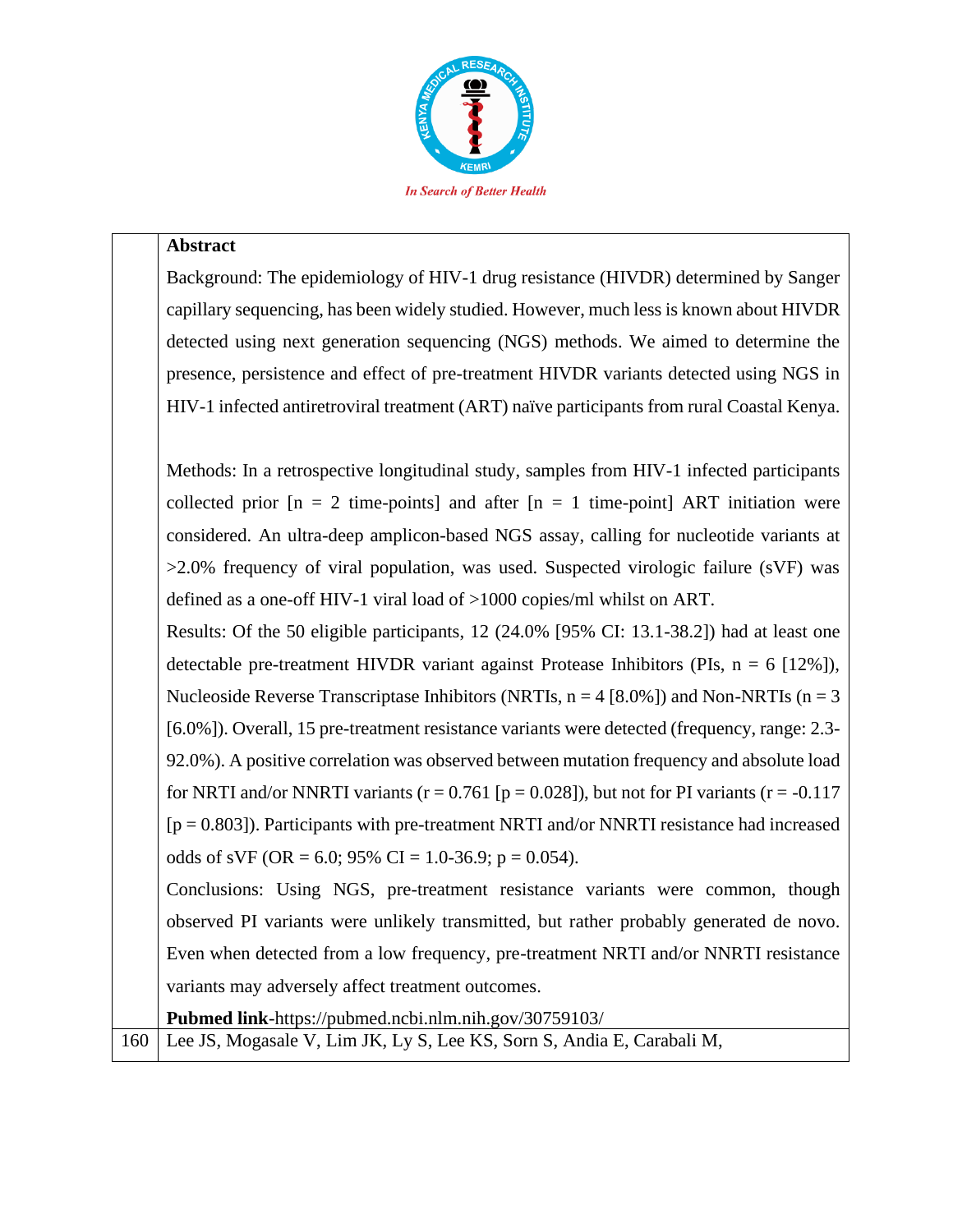

Namkung S, Lim SK, Ridde V, Njenga SM, Yaro S, Yoon IK. A multi-country study of the economic burden of dengue fever based on patient-specific field surveys in Burkina Faso, Kenya, and Cambodia. PLoS Negl Trop Dis. 2019 Feb 28;13(2):e0007164.

### **Abstract**

Background: Dengue fever is a rapidly growing public health problem in many parts of the tropics and sub-tropics in the world. While there are existing studies on the economic burden of dengue fever in some of dengue-endemic countries, cost components are often not standardized, making cross-country comparisons challenging. Furthermore, no such studies have been available in Africa.

Methods/principal findings: A patient-specific survey questionnaire was developed and applied in Burkina Faso, Kenya, and Cambodia in a standardized format. Multiple interviews were carried out in order to capture the entire cost incurred during the period of dengue illness. Both private (patient's out-of-pocket) and public (non-private) expenditure were accessed to understand how the economic burden of dengue is distributed between private and non-private payers. A substantial number of dengue-confirmed patients were identified in all three countries: 414 in Burkina Faso, 149 in Kenya, and 254 in Cambodia. The average cost of illness for dengue fever was \$26 (95% CI \$23-\$29) and \$134 (95% CI \$119-\$152) per inpatient in Burkina Faso and Cambodia, respectively. In the case of outpatients, the average economic burden per episode was \$13 (95% CI \$23-\$29) in Burkina Faso and \$23 (95% CI \$19-\$28) in Kenya. Compared to Cambodia, public contributions were trivial in Burkina Faso and Kenya, reflecting that a majority of medical costs had to be directly borne by patients in the two countries.

Conclusions/significance: The cost of illness for dengue fever is significant in the three countries. In particular, the current study sheds light on the potential economic burden of the disease in Burkina Faso and Kenya where existing evidence is sparse in the context of dengue fever, and underscores the need to achieve Universal Health Coverage. Given the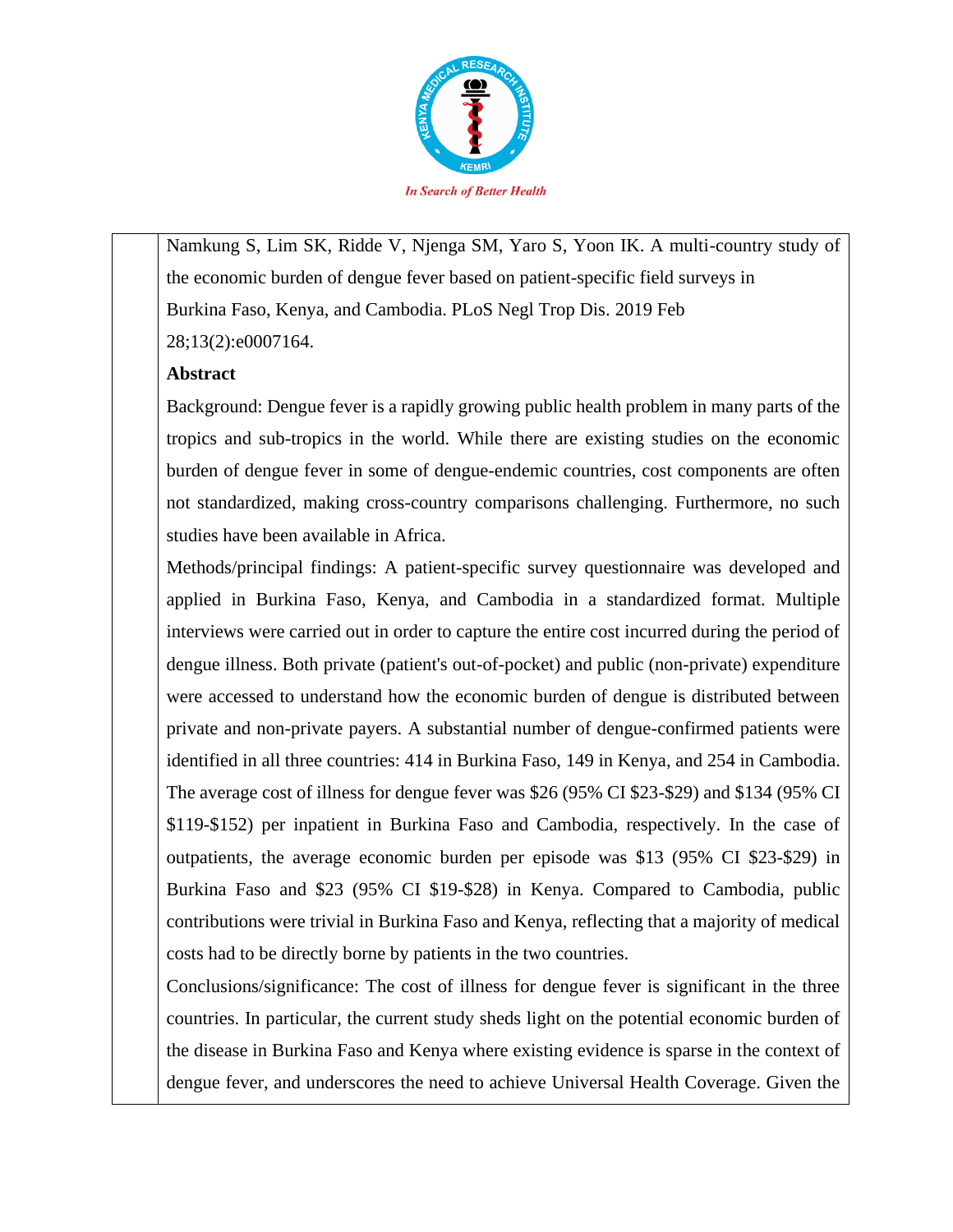

availability of the current (CYD-TDV) and second-generation dengue vaccines in the near future, our study outcomes can be used to guide decision makers in setting health policy priorities.

**Pubmed link**- https://pubmed.ncbi.nlm.nih.gov/30817776/

161 Sandfort TGM, Dominguez K, Kayange N, Ogendo A, Panchia R, Chen YQ, Chege W, Cummings V, Guo X, Hamilton EL, Stirratt M, Eshleman SH. HIV testing and the HIV care continuum among sub-Saharan African men who have sex with men and transgender women screened for participation in HPTN 075. PLoS One. 2019 May 31;14(5):e0217501.

### **Abstract**

Throughout the world, men who have sex with men (MSM) are at increased risk for HIV infection compared to heterosexual men. Little is known about awareness of HIV infection and other gaps in the HIV care continuum for MSM, especially in sub-Saharan Africa (SSA). This information is urgently needed to address the HIV epidemic in this population. This study assessed gaps in the HIV care continuum among persons screened for participation in a multi-country prospective study that evaluated the feasibility of recruiting and retaining MSM for HIV prevention studies in SSA (HIV Prevention Trials Network (HPTN) 075, conducted in four cities in Kenya, Malawi, and South Africa). Participants were recruited using site-specific strategies, that included outreach and informal networks. Transgender women (TW) were eligible to participate. During screening, 601 MSM and TW were tested for HIV infection and asked about prior HIV testing, HIV status, engagement in care, and HIV treatment. Viral load testing and retrospective antiretroviral (ARV) drug testing were performed for HIV-infected participants. Most participants (92.2%) had a prior HIV test; 42.1% were last tested >6 months earlier. HIV prevalence was 30.4%. HIV infection was associated with older age and identifying as female or transgender; 43.7% of the HIV-infected participants were newly diagnosed, especially younger persons and persons with a less recent HIV test. Almost a third of previously-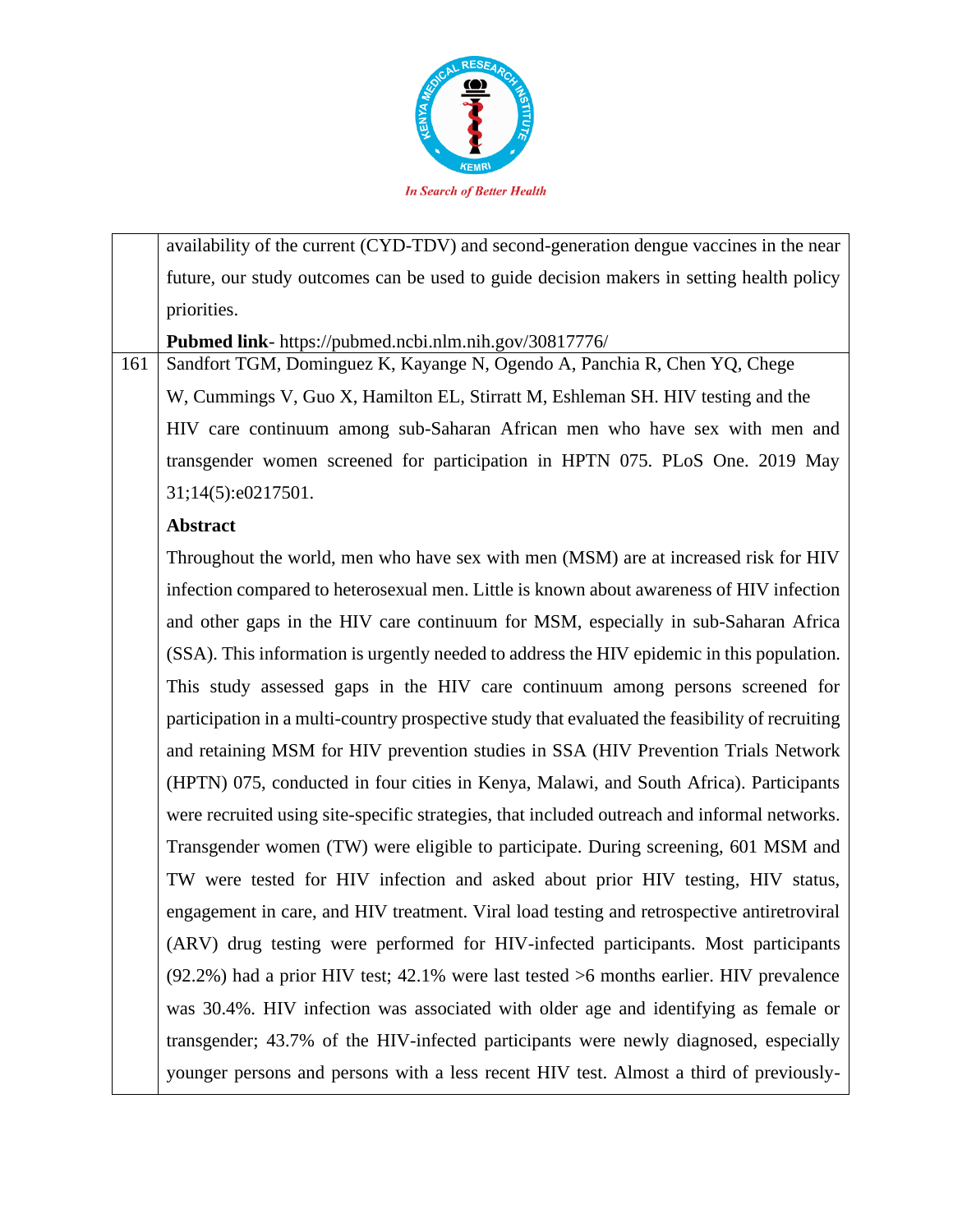

diagnosed participants were not linked to care. Most participants (88.7%) in care were on ARV treatment (ART). Only about one-quarter of all HIV-infected participants were virally suppressed. These findings demonstrate substantial prevalence of undiagnosed HIV infection and sub-optimal HIV care engagement among MSM and TW in SSA. Increased HIV testing frequency and better linkage to care represent critical steps in preventing further HIV transmission in this population. Once in care, gaps in the HIV care continuum appear less critical.

**Pubmed link-** https://pubmed.ncbi.nlm.nih.gov/31150447/

162 Oliwa JN, Gathara D, Ogero M, van Hensbroek MB, English M, Van't Hoog A; Clinical Information Network. Diagnostic practices and estimated burden of tuberculosis among children admitted to 13 government hospitals in Kenya: An analysis of two years' routine clinical data. PLoS One. 2019 Sep 4;14(9):e0221145.

# **Abstract**

Background: True burden of tuberculosis (TB) in children is unknown. Hospitalised children are low-hanging fruit for TB case detection as they are within the system. We aimed to explore the process of recognition and investigation for childhood TB using a guideline-linked cascade of care.

Methods: This was an observational study of 42,107 children admitted to 13 county hospitals in Kenya from 01Nov 15-31Oct 16, and 01Nov 17-31Oct 18. We estimated those that met each step of the cascade, those with an apparent (or "Working") TB diagnosis and modelled associations with TB tests amongst guideline-eligible children.

Results: 23,741/42,107 (56.4%) met step 1 of the cascade ( $\geq$ 2 signs and symptoms suggestive of TB). Step 2(further screening of history of TB contact/full respiratory exam) was documented in 14,873/23,741 (62.6%) who met Step 1. Step 3(chest x-ray or Mantoux test) was requested in 2,451/14,873 (16.5%) who met Step 2. Step 4(≥1 bacteriological test) was requested in 392/2,451 (15.9%) who met Step 3. Step 5("Working TB" diagnosis) was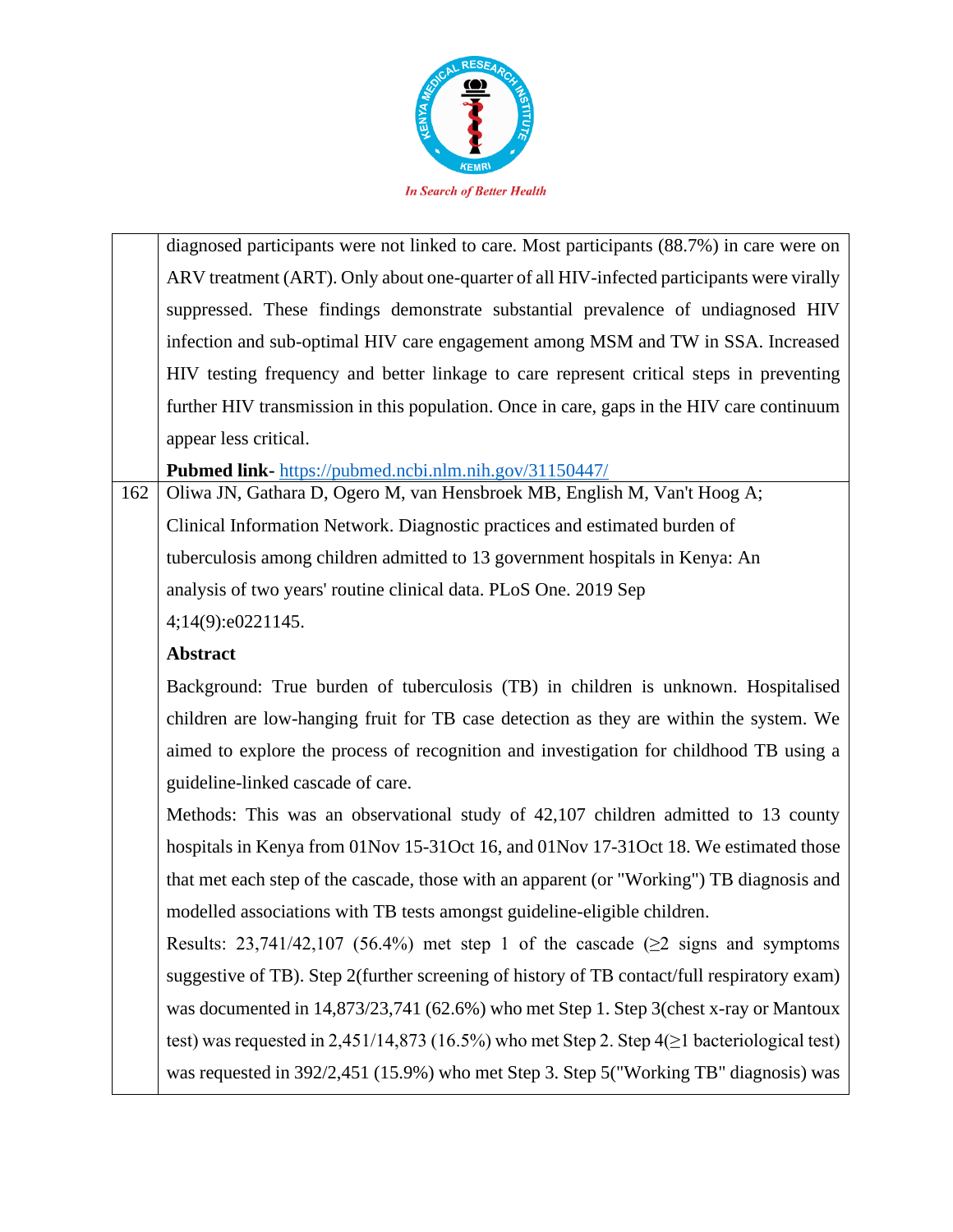

|     | documented in 175/392 (44.6%) who met Step 4. Factors associated with request of TB           |
|-----|-----------------------------------------------------------------------------------------------|
|     | tests in patients who met Step 1 included: i) older children [AOR 1.19(CI 1.09-1.31)]; ii)    |
|     | co-morbidities of HIV, malnutrition or pneumonia [AOR 3.81(CI 3.05-4.75), 2.98(CI 2.69-       |
|     | 3.31) and 2.98(CI 2.60-3.40) respectively]; iii) sicker children, readmitted/referred [AOR    |
|     | $1.24$ (CI 1.08-1.42) and 1.15(CI 1.04-1.28) respectively]. "Working TB" diagnosis was        |
|     | in $2.9\%(1,202/42,107)$ of<br>all<br>admissions<br>and<br>$0.2\%(89/42,107)$<br>made<br>were |
|     | bacteriologically-confirmed.                                                                  |
|     |                                                                                               |
|     | Conclusions: More than half of all paediatric admissions had symptoms associated with TB      |
|     | and nearly two-thirds had more specific history documented. Only a few amongst them got       |
|     | TB tests requested. TB was diagnosed in 2.9% of all admissions but most were inadequately     |
|     | investigated. Major challenges remain in identifying and investigating TB in children in      |
|     | hospitals with access to Xpert MTB/RIF and a review is needed of existing guidelines.         |
|     | Pubmed link- https://pubmed.ncbi.nlm.nih.gov/31483793/                                        |
| 163 | Odero NA, Samuels AM, Odongo W, Abong'o B, Gimnig J, Otieno K, Odero C,                       |
|     | Obor D, Ombok M, Were V, Sang T, Hamel MJ, Kachur SP, Slutsker L, Lindblade KA,               |
|     | Kariuki S, Desai M. Community-based intermittent mass testing and treatment for malaria       |
|     | in an area of high transmission intensity, western Kenya: development of study site           |
|     | infrastructure and lessons learned. Malar J. 2019 Jul 29;18(1):255.                           |
|     | Abstract                                                                                      |
|     | Background: Malaria transmission is high in western Kenya and the asymptomatic infected       |
|     | population plays a significant role in driving the transmission. Mathematical modelling and   |
|     | simulation programs suggest that interventions targeting asymptomatic infections through      |
|     | mass testing and treatment (MTaT) or mass drug administration (MDA) have the potential        |
|     | to reduce malaria transmission when combined with existing interventions.                     |
|     | Objective: This paper describes the study site, capacity development efforts required, and    |
|     | lessons learned for implementing a multi-year community-based cluster-randomized              |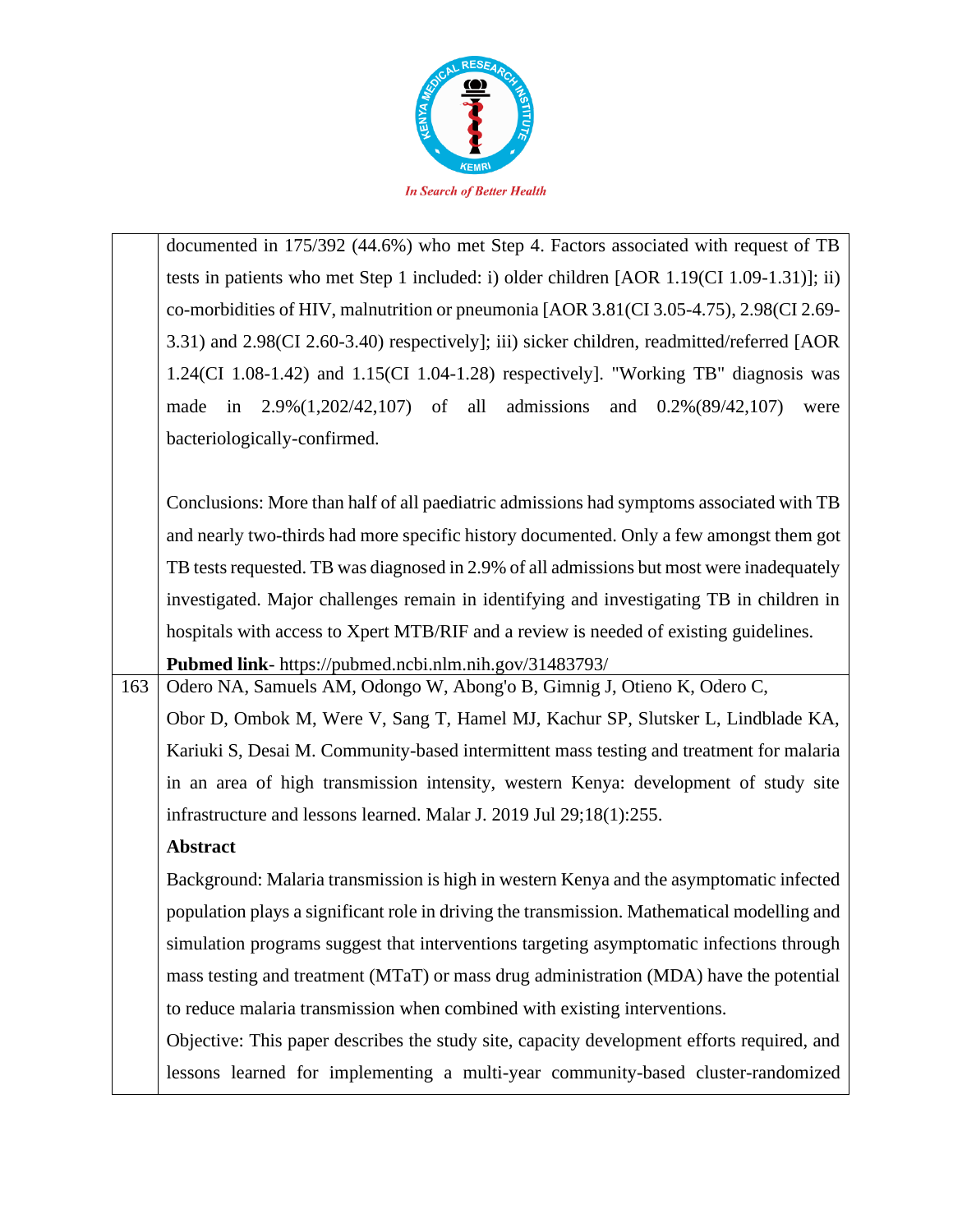

controlled trial to evaluate the impact of MTaT for malaria transmission reduction in an area of high transmission in western Kenya.

Methods: The study partnered with Kenya's Ministry of Health (MOH) and other organizations on community sensitization and engagement to mobilize, train and deploy community health volunteers (CHVs) to deliver MTaT in the community. Within the health facilities, the study availed staff, medical and laboratory supplies and strengthened health information management system to monitor progress and evaluate impact of intervention. Results: More than 80 Kenya MOH CHVs, 13 clinical officers, field workers, data and logistical staff were trained to carry out MTaT three times a year for 2 years in a population of approximately 90,000 individuals. A supply chain management was adapted to meet daily demands for large volumes of commodities despite the limitation of few MOH facilities having ideal storage conditions. Modern technology was adapted more to meet the needs of the high daily volume of collected data.

Conclusions: In resource-constrained settings, large interventions require capacity building and logistical planning. This study found that investing in relationships with the communities, local governments, and other partners, and identifying and equipping the appropriate staff with the skills and technology to perform tasks are important factors for success in delivering an intervention like MTaT.

**Pubmed link**- https://pubmed.ncbi.nlm.nih.gov/31357997/

164 Kiti MC, Melegaro A, Cattuto C, Nokes DJ. Study design and protocol for investigating social network patterns in rural and urban schools and households in a coastal setting in Kenya using wearable proximity sensors. Wellcome Open Res. 2019 Aug 22;4:84.

# **Abstract**

Background: Social contact patterns shape the transmission of respiratory infections spread via close interactions. There is a paucity of observational data from schools and households, particularly in developing countries. Portable wireless sensors can record unbiased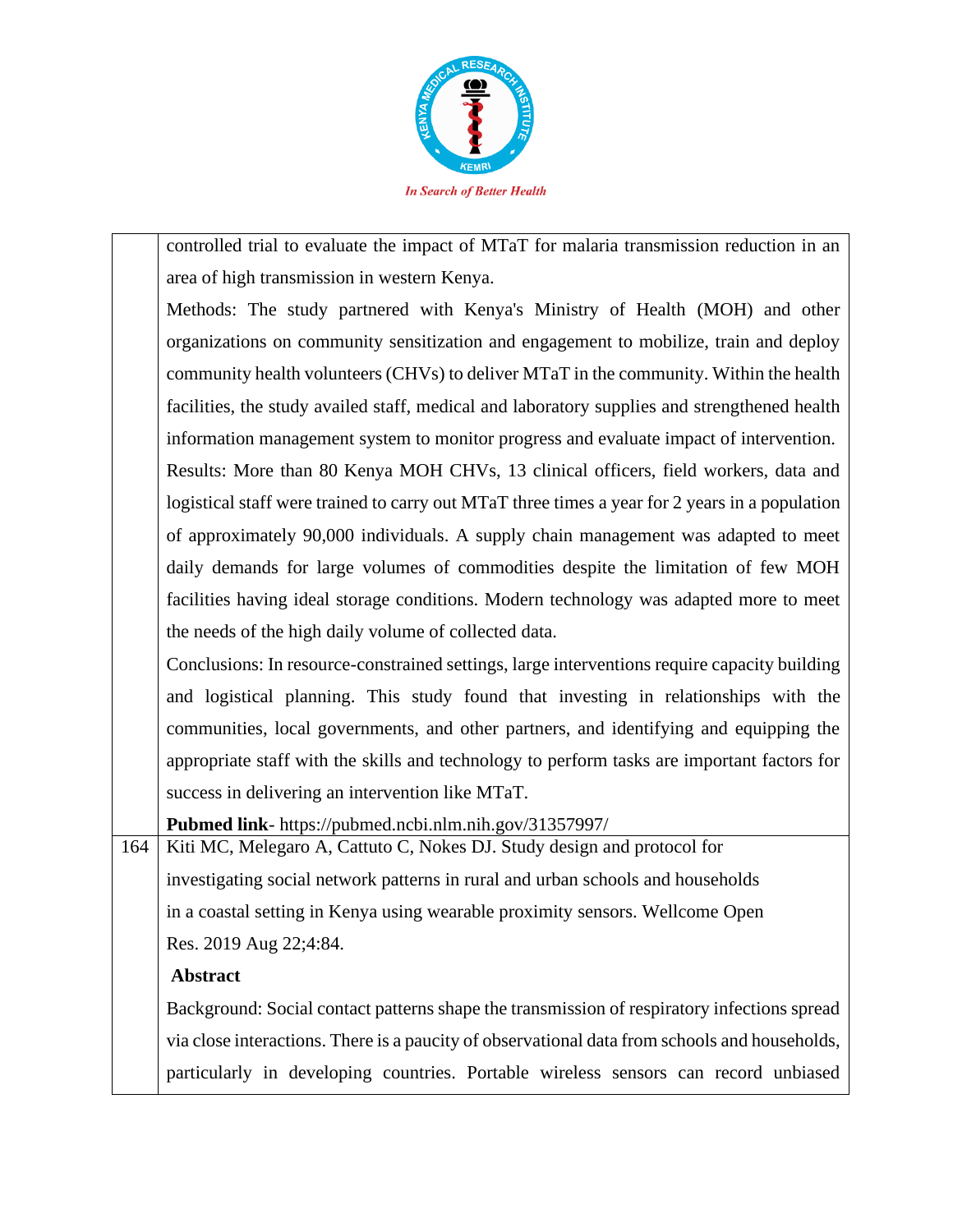

proximity events between individuals facing each other, shedding light on pathways of infection transmission. Design and methods: The aim is to characterize face-to-face contact patterns that may shape the transmission of respiratory infections in schools and households in Kilifi, Kenya. Two schools, one each from a rural and urban area, will be purposively selected. From each school, 350 students will be randomly selected proportional to class size and gender to participate. Nine index students from each school will be randomly selected and followed-up to their households. All index household residents will be recruited into the study. A further 3-5 neighbouring households will also be recruited to give a maximum of 350 participants per household setting. The sample size per site is limited by the number of sensors available for data collection. Each participant will wear a wireless proximity sensor lying on their chest area for 7 consecutive days. Data on proximal dyadic interactions will be collected automatically by the sensors only for participants who are face-to-face. Key characteristics of interest include the distribution of degree and the frequency and duration of contacts and their variation in rural and urban areas. These will be stratified by age, gender, role, and day of the week. Expected results: Resultant data will inform on social contact patterns in rural and urban areas of a previously unstudied population. Ensuing data will be used to parameterize mathematical simulation models of transmission of a range of respiratory viruses, including respiratory syncytial virus, and used to explore the impact of intervention measures such as vaccination and social distancing.

**Pubmed link**-https://pubmed.ncbi.nlm.nih.gov/31489381/

165 Ermel A, Tonui P, Titus M, Tong Y, Wong N, Ong'echa J, Muthoka K, Kiptoo S, Moormann A, Hogan J, Mwangi A, Cu-Uvin S, Loehrer PJ, Orang'o O, Brown D. A cross-sectional analysis of factors associated with detection of oncogenic human papillomavirus in human immunodeficiency virus-infected and uninfected Kenyan women. BMC Infect Dis. 2019 Apr 27;19(1):352. **Abstract**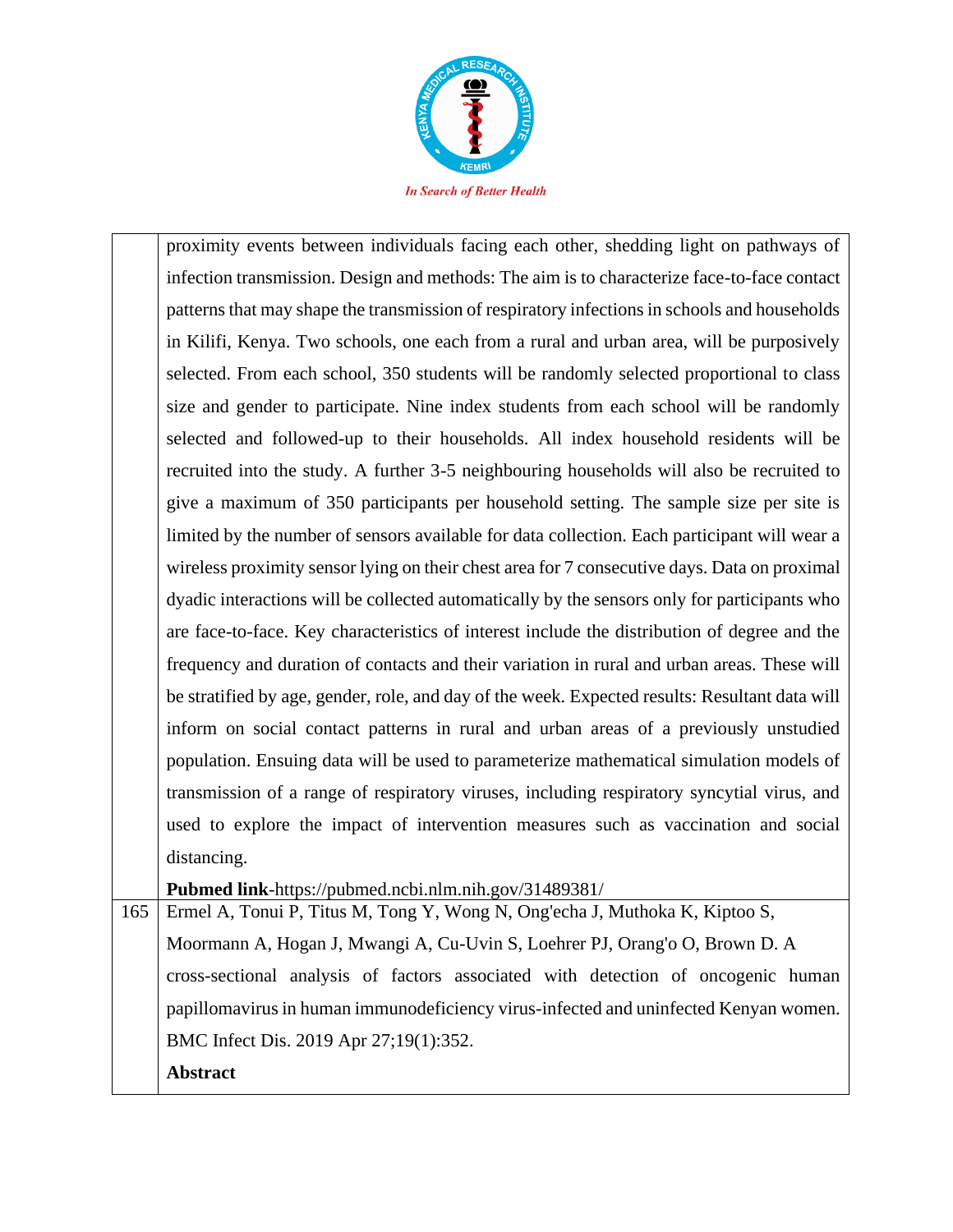

Background: Cervical cancer is caused by oncogenic human papillomaviruses (HPV) and is one of the most common malignancies in women living in sub-Saharan Africa. Women infected with the human immunodeficiency virus (HIV) have a higher incidence of cervical cancer, but the full impact on HPV detection is not well understood, and associations of biological and behavioral factors with oncogenic HPV detection have not been fully examined. Therefore, a study was initiated to investigate factors that are associated with oncogenic HPV detection in Kenyan women.

Methods: Women without cervical dysplasia were enrolled in a longitudinal study. Data from enrollment are presented as a cross-sectional analysis. Demographic and behavioral data was collected, and HPV typing was performed on cervical swabs. HIV-uninfected women ( $n = 105$ ) and HIV-infected women ( $n = 115$ ) were compared for demographic and behavioral characteristics using t-tests, Chi-square tests, Wilcoxon sum rank tests or Fisher's exact tests, and for HPV detection using logistic regression or negative binomial models adjusted for demographic and behavioral characteristics using SAS 9.4 software.

Results: Compared to HIV-uninfected women, HIV-infected women were older, had more lifetime sexual partners, were less likely to be married, were more likely to regularly use condoms, and were more likely to have detection of HPV 16, other oncogenic HPV types, and multiple oncogenic types. In addition to HIV, more lifetime sexual partners was associated with a higher number of oncogenic HPV types (aIRR 1.007, 95% CI 1.007- 1.012). Greater travel distance to the clinic was associated with increased HPV detection (aOR for detection of  $\geq 2$  HPV types: 3.212, 95% CI 1.206-8.552). Older age (aOR for HPV 16 detection: 0.871, 95% CI 0.764-0.993) and more lifetime pregnancies (aOR for detection of oncogenic HPV types: 0.706, 95% CI, 0.565-0.883) were associated with reduced detection.

Conclusion: HIV infection, more lifetime sexual partners, and greater distance to healthcare were associated with a higher risk of oncogenic HPV detection, in spite of ART use in those who were HIV-infected. Counseling of women about sexual practices, improved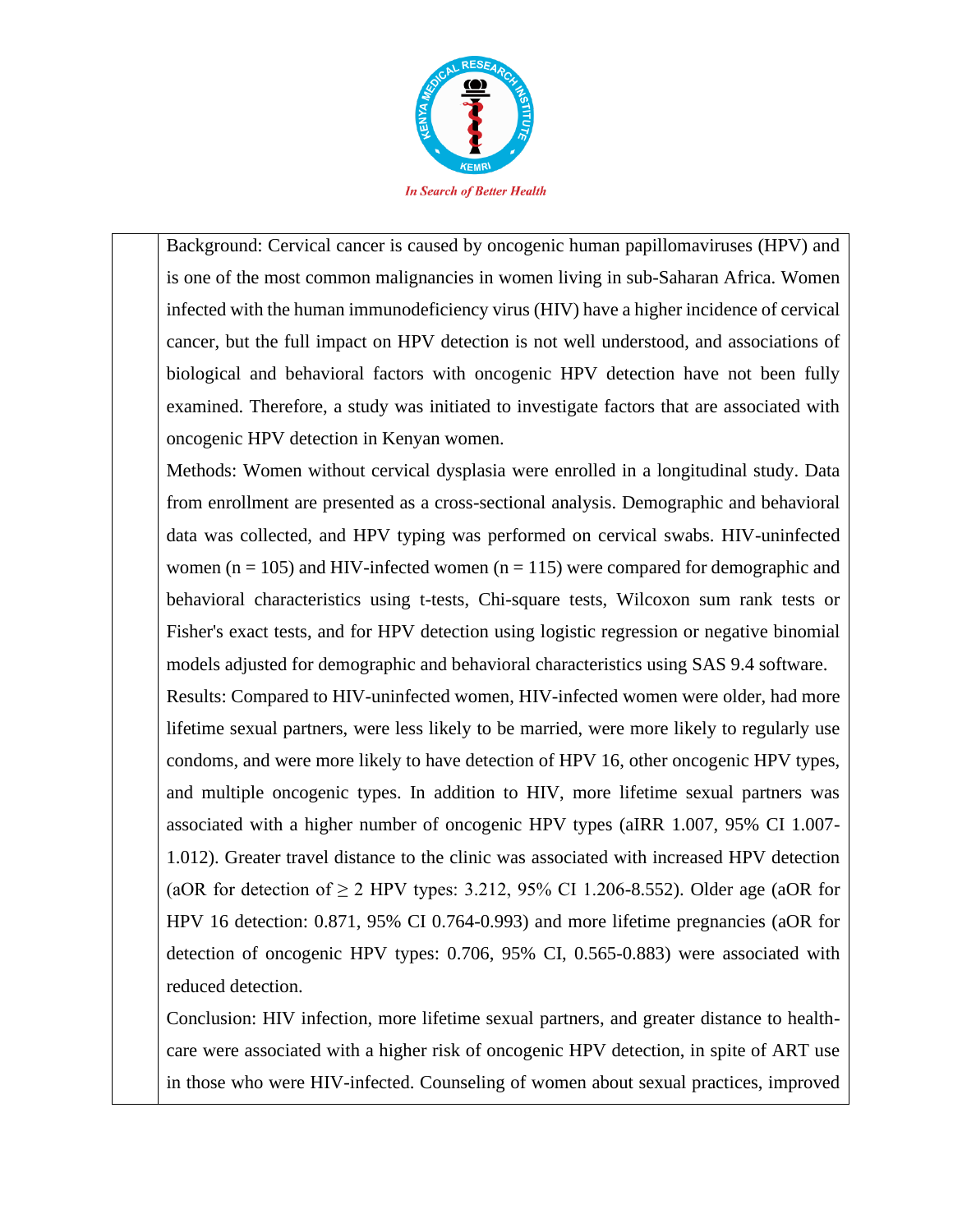

|     | access to health-care facilities, and vaccination against HPV are all potentially important |
|-----|---------------------------------------------------------------------------------------------|
|     | in reducing oncogenic HPV infections.                                                       |
|     | Pubmed link-https://pubmed.ncbi.nlm.nih.gov/31029097/                                       |
| 166 | Levy R, Mathai M, Chatterjee P, Ongeri L, Njuguna S, Onyango D, Akena D,                    |
|     | Rota G, Otieno A, Neylan TC, Lukwata H, Kahn JG, Cohen CR, Bukusi D, Aarons GA,             |
|     | Burger R, Blum K, Nahum-Shani I, McCulloch CE, Meffert SM. Implementation                   |
|     | research for public sector mental health care scale-up (SMART-DAPPER): a                    |
|     | sequential multiple, assignment randomized trial (SMART) of non-specialist-                 |
|     | delivered psychotherapy and/or medication for major depressive disorder and                 |
|     | posttraumatic stress disorder (DAPPER) integrated with outpatient care clinics              |
|     | at a county hospital in Kenya. BMC Psychiatry. 2019 Dec 28;19(1):424.                       |
|     | <b>Abstract</b>                                                                             |
|     | Background: Mental disorders are a leading cause of global disability, driven primarily by  |
|     | depression and anxiety. Most of the disease burden is in Low and Middle Income Countries    |
|     | (LMICs), where 75% of adults with mental disorders have no service access. Our research     |
|     | team has worked in western Kenya for nearly ten years. Primary care populations in Kenya    |
|     | have high prevalence of Major Depressive Disorder (MDD) and Posttraumatic Stress            |
|     | Disorder (PTSD). To address these treatment needs with a sustainable, scalable mental       |
|     | health care strategy, we are partnering with local and national mental health stakeholders  |
|     | in Kenya and Uganda to identify 1) evidence-based strategies for first-line and second-line |
|     | treatment delivered by non-specialists integrated with primary care, 2) investigate         |
|     | presumed mediators of treatment outcome and 3) determine patient-level moderators of        |
|     | treatment effect to inform personalized, resource-efficient, non-specialist treatments and  |
|     | sequencing, with costing analyses. Our implementation approach is guided by the             |
|     | Exploration, Preparation, Implementation, Sustainment (EPIS) framework.                     |
|     | Methods/design: We will use a Sequential, Multiple Assignment Randomized Trial              |
|     | (SMART) to randomize 2710 patients from the outpatient clinics at Kisumu County             |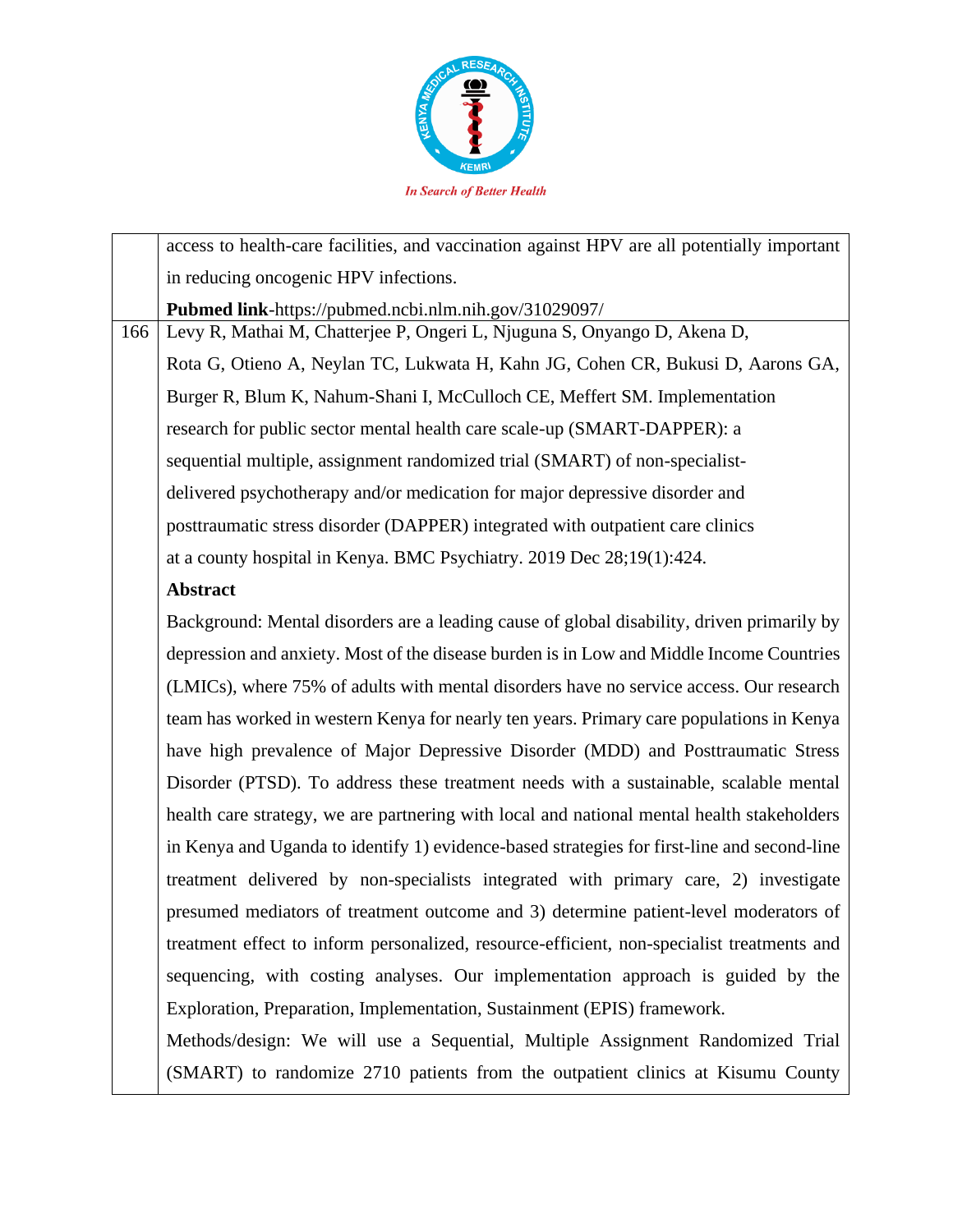

|     | Hospital (KCH) who have MDD, PTSD or both to either 12 weekly sessions of non-                           |
|-----|----------------------------------------------------------------------------------------------------------|
|     | specialist-delivered Interpersonal Psychotherapy (IPT) or to 6 months of fluoxetine                      |
|     | prescribed by a nurse or clinical officer. Participants who are not in remission at the                  |
|     | conclusion of treatment will be re-randomized to receive the other treatment (IPT receives               |
|     | fluoxetine and vice versa) or to combination treatment (IPT and fluoxetine). The SMART-                  |
|     | DAPPER Implementation Resource Team, (IRT) will drive the application of the EPIS                        |
|     | model and adaptations during the course of the study to optimize the relevance of the data               |
|     | for generalizability and scale -up.                                                                      |
|     | Discussion: The results of this research will be significant in three ways: 1) they will                 |
|     | determine the effectiveness of non-specialist delivered first- and second-line treatment for             |
|     | MDD and/or PTSD, 2) they will investigate key mechanisms of action for each treatment                    |
|     | and 3) they will produce tailored adaptive treatment strategies essential for optimal                    |
|     | sequencing of treatment for MDD and/or PTSD in low resource settings with associated                     |
|     | cost information - a critical gap for addressing a leading global cause of disability.                   |
|     | Pubmed link-https://pubmed.ncbi.nlm.nih.gov/31883526/                                                    |
| 167 | Wamae K, Okanda D, Ndwiga L, Osoti V, Kimenyi KM, Abdi AI, Bejon P,                                      |
|     | Sutherland C, Ochola-Oyier LI. No evidence of $\langle i \rangle P$ . falciparum $\langle i \rangle K13$ |
|     | artemisinin conferring mutations over a 24-year analysis in Coastal Kenya, but a                         |
|     | near complete reversion to chloroquine wild type parasites. Antimicrob Agents                            |
|     | Chemother. 2019 Oct 7;63(12):e01067-19.                                                                  |
|     | <b>Abstract</b>                                                                                          |
|     | Antimalarial drug resistance is a substantial impediment to malaria control. The spread of               |
|     | resistance has been described using genetic markers which are important epidemiological                  |
|     | tools. We carried out a temporal analysis of changes in allele frequencies of 12 drug                    |

did not detect any of the validated kelch 13 (k13) artemisinin resistance markers, nonetheless, a single k13 allele, K189T, was maintained at a stable high frequency (>10%)

resistance markers over two decades of changing antimalarial drug policy in Kenya. We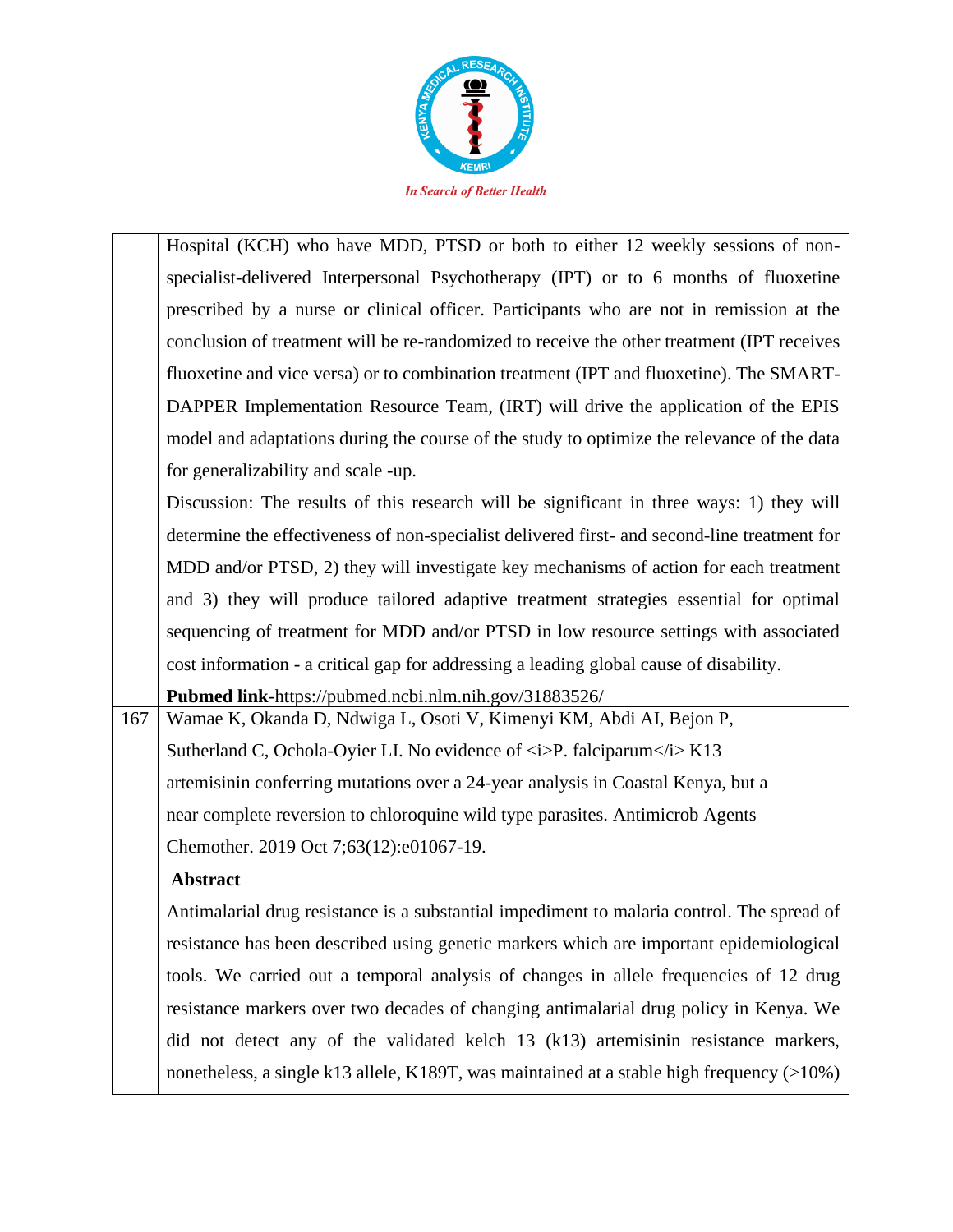

|     | over time. There was a distinct shift from chloroquine resistant transporter (crt)-76, multi- |
|-----|-----------------------------------------------------------------------------------------------|
|     | drug resistant gene 1 (mdr1)-86 and mdr1-1246 chloroquine $(CQ)$ resistance alleles to a      |
|     | 99% prevalence of CQ sensitive alleles in the population, following the withdrawal of CQ      |
|     | from routine use. In contrast, the dihydropteroate synthetase (dhps) double mutant (437G)     |
|     | and 540E) associated with sulfadoxine-pyrimethamine (SP) resistance was maintained at a       |
|     | high frequency $($ >75%), after a change from SP to artemisinin combination therapies         |
|     | (ACTs). The novel cysteine desulfurase (nfs) K65 allele, implicated in resistance to          |
|     | lumefantrine in a West African study, showed a gradual significant decline in allele          |
|     | frequency pre- and post-ACT introduction (from 38% to 20%), suggesting evidence of            |
|     | directional selection in Kenya, potentially not due to lumefantrine. The high frequency of    |
|     | CQ-sensitive parasites circulating in the population suggests that the re-introduction of CQ  |
|     | in combination therapy for the treatment of malaria can be considered in the future.          |
|     | However, the risk of a re-emergence of CQ resistant parasites circulating below detectable    |
|     | levels or being reintroduced from other regions remains.                                      |
|     | <b>Pubmed link-https://pubmed.ncbi.nlm.nih.gov/31591113/</b>                                  |
| 168 | Kapulu MC, Njuguna P, Hamaluba MM; CHMI-SIKA Study Team. Controlled Human                     |
|     |                                                                                               |

Malaria Infection in Semi-Immune Kenyan Adults (CHMI-SIKA): a study protocol to investigate  $\langle i \rangle$  in vivo Plasmodium falciparum $\langle i \rangle$  malaria parasite growth in the context of pre-existing immunity. Wellcome Open Res. 2019 Nov 14;3:155.

# **Abstract**

Malaria remains a major public health burden despite approval for implementation of a partially effective pre-erythrocytic malaria vaccine. There is an urgent need to accelerate development of a more effective multi-stage vaccine. Adults in malaria endemic areas may have substantial immunity provided by responses to the blood stages of malaria parasites, but field trials conducted on several blood-stage vaccines have not shown high levels of efficacy. We will use the controlled human malaria infection (CHMI) models with malariaexposed volunteers to identify correlations between immune responses and parasite growth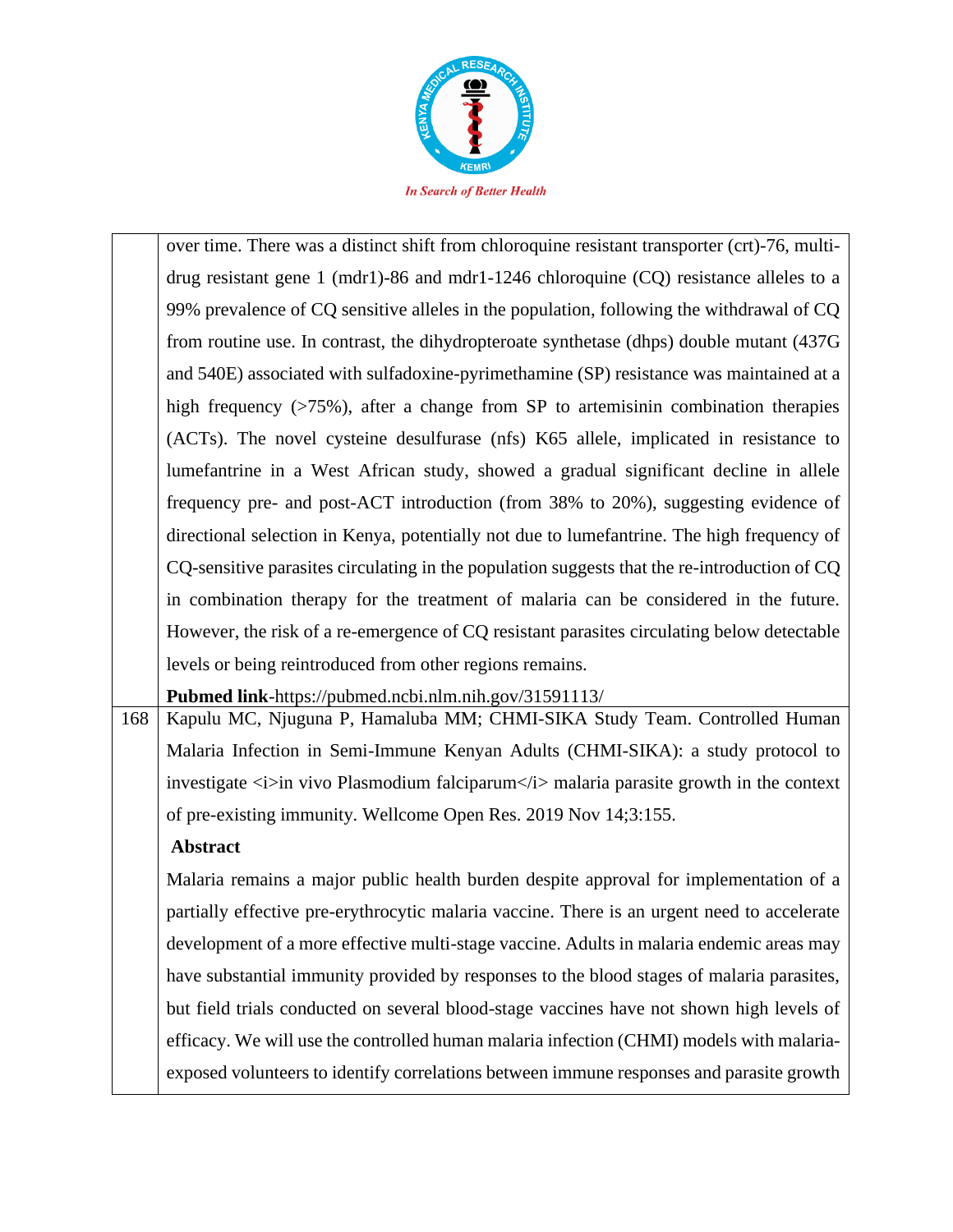

| rates in vivo. Immune responses more strongly associated with control of parasite growth    |
|---------------------------------------------------------------------------------------------|
| should be prioritized to accelerate malaria vaccine development. We aim to recruit up to    |
| 200 healthy adult volunteers from areas of differing malaria transmission in Kenya, and     |
| after confirming their health status through clinical examination and routine haematology   |
| and biochemistry, we will comprehensively characterize immunity to malaria using $>100$     |
| blood-stage antigens. We will administer 3,200 aseptic, purified, cryopreserved             |
| Plasmodium falciparum sporozoites (PfSPZ Challenge) by direct venous inoculation.           |
| Serial quantitative polymerase chain reaction to measure parasite growth rate in vivo will  |
| be undertaken. Clinical and laboratory monitoring will be undertaken to ensure volunteer    |
| safety. In addition, we will also explore the perceptions and experiences of volunteers and |
| other stakeholders in participating in a malaria volunteer infection study. Serum, plasma,  |
| peripheral blood mononuclear cells and whole blood will be stored to allow a                |
| comprehensive assessment of adaptive and innate host immunity. We will use CHMI in          |
| semi-immune adult volunteers to relate parasite growth outcomes with antibody responses     |
| and other markers of host immunity.                                                         |
| Pubmed link- https://pubmed.ncbi.nlm.nih.gov/31803847/                                      |

169 | Cordero JP, Steyn PS, Gichangi P, Kriel Y, Milford C, Munakampe M, Njau I, Nkole T, Silumbwe A, Smit J, Kiarie J. Community and Provider Perspectives on Addressing Unmet Need for Contraception: Key Findings from a Formative Phase Research in Kenya, South Africa and Zambia (2015-2016). Afr J Reprod Health. 2019 Sep;23(3):106-119.

# **Abstract**

Unmet need for contraception remains a challenge especially in low and middle-income countries. Community participation or the -active involvement of affected populations in all stages of decision-making and implementation of policies, programs, and services‖ is a precondition for attaining the highest standard of health. Participation as a key component of rights and quality of care frameworks could increase met needs. However, it has been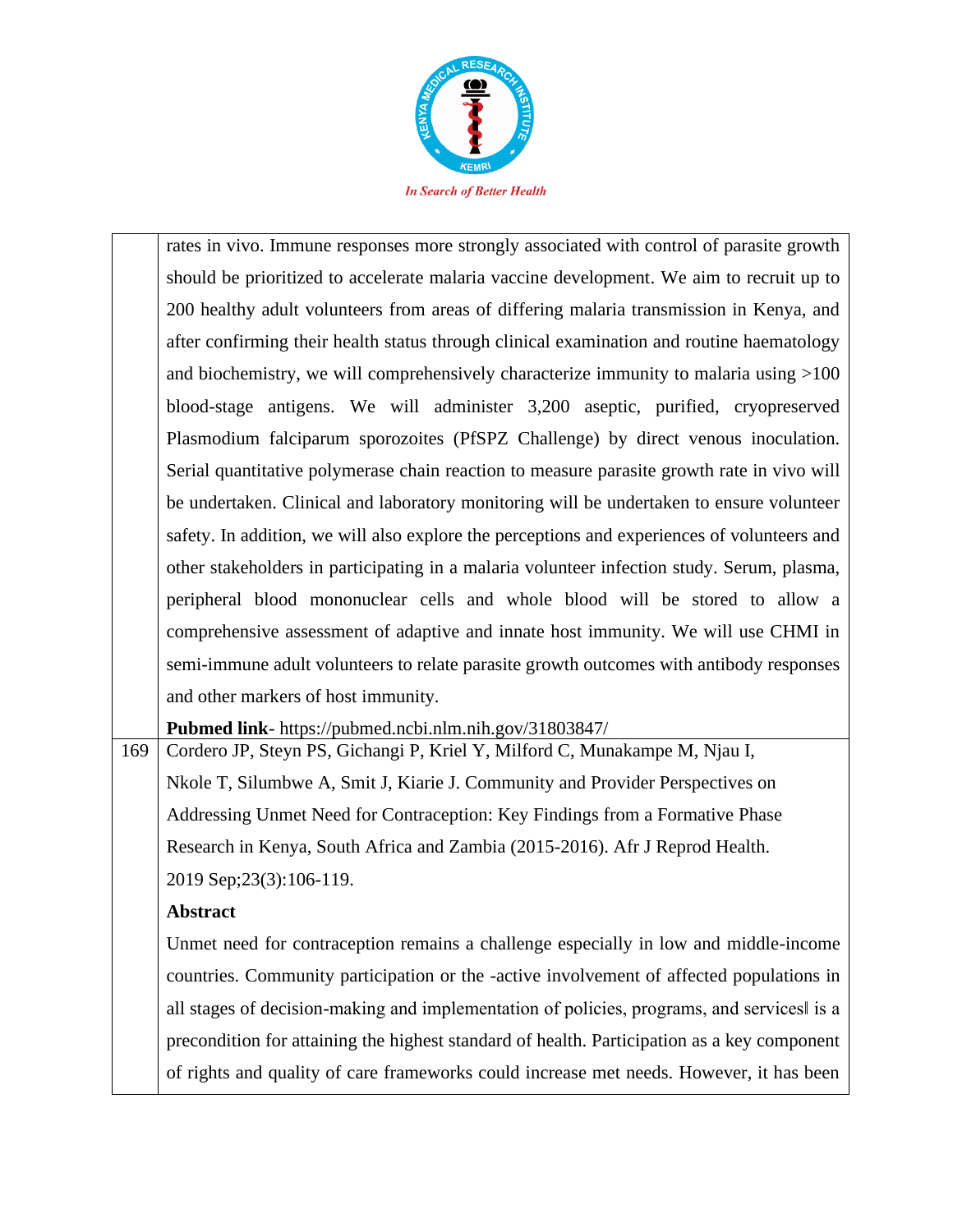

inadequately addressed in contraceptive programs. A qualitative, exploratory methodology that included focus group discussions and in-depth interviews with community members, healthcare providers, and other stakeholders were conducted to identify domains or key thematic areas of action through which stakeholders could be engaged. The study conducted in Kenya, South Africa, and Zambia explored knowledge and use of contraceptives, barriers and enablers to access, quality of care, and participatory practices. Thematic analysis was used, facilitated by NVivo (version 10 QSR International) with a single master codebook. Comparing the thematic areas that emerged from the county data, four domains were selected: quality of care, informed decision-making, acceptability, and accountability. These domains informed the theory of change of a participatory programme aiming to meet unmet needs. Identifying possible generalizable domains establishes measurable and comparable intermediate outcomes for participatory programs despite diverse African contexts.

**Pubmed link**-https://pubmed.ncbi.nlm.nih.gov/31782636/

170 Kombe FK, Marsh V, Molyneux S, Kamuya DM, Ikamba D, Kinyanjui SM. Enhancing fieldworkers' performance management support in health research: an exploratory study on the views of field managers and fieldworkers from major research centres in Africa. BMJ Open. 2019 Dec 18;9(12):e028453.

# **Abstract**

Introduction: Fieldworkers are part of the system that promotes scientific and ethical standards in research, through data collection, consenting and supporting research, due to their insider cultural knowledge and fluency in local languages. The credibility and integrity of health research, therefore, rely on how fieldworkers adhere to institutional and research procedures and guidelines.

Objectives: This study mapped out existing practices in training, support and performance management of fieldworkers in Africa, described fieldworkers' and their managers' experiences, and lessons learnt. A consultative process, involving field managers from 15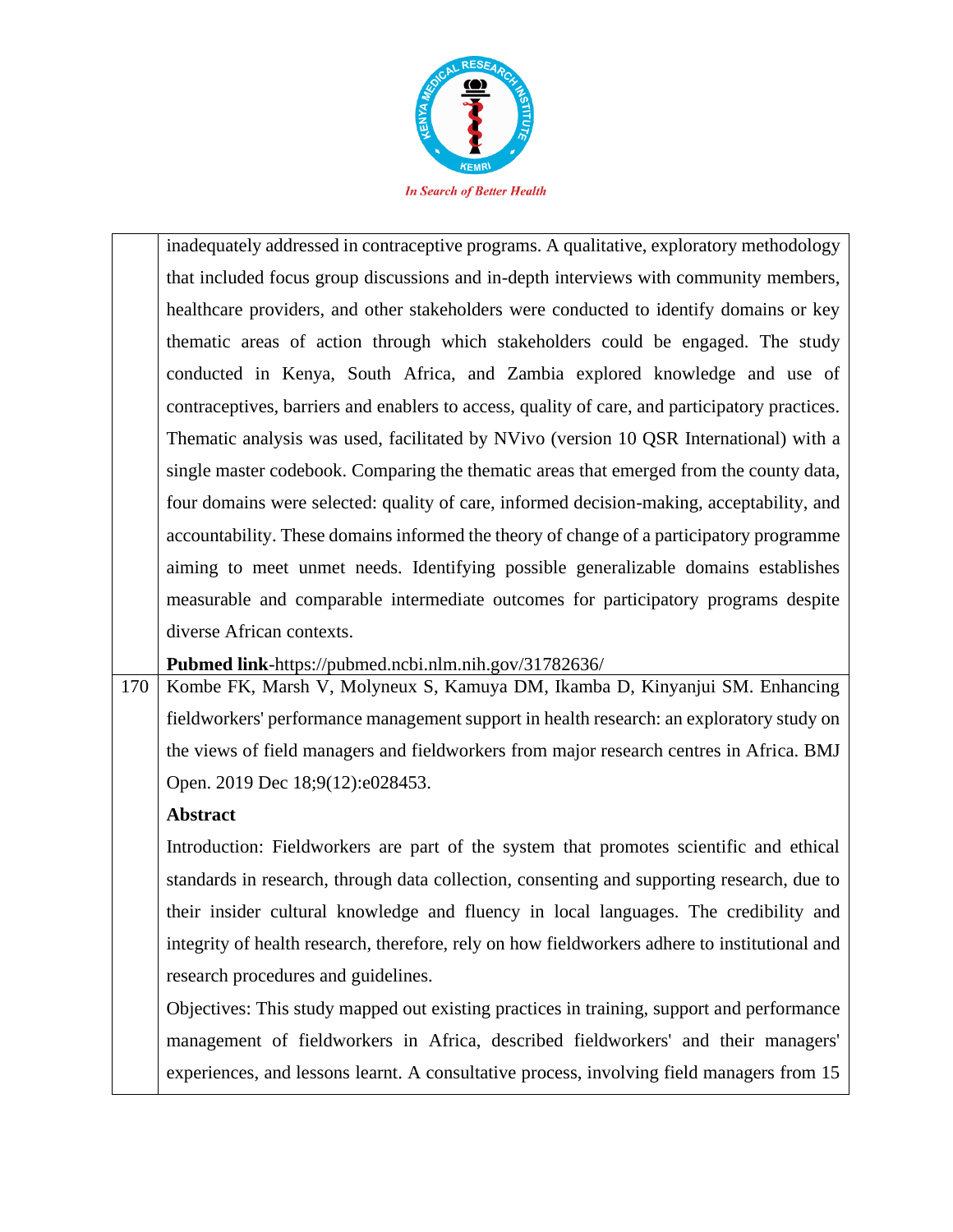

international health research institutions, was used to identify appropriate ways of addressing the challenges fieldworkers face.

Methods: In phase 1, we conducted 32 telephone interviews with 20 field managers and 12 senior fieldworkers from 18 major research centres in Africa, Medical Research Council-UK and the INDEPTH Network Secretariat. In phase 2, we held a 2.5-day workshop involving 25 delegates, including 18 field managers from the institutions that were involved in phase 1 and 7 additional stakeholders from the KEMRI Wellcome Trust Research Programme (KWTRP). An earlier report from phase 1 was published in BMC Med ical Ethics in 2015. Data transcribed from the interviews and workshop proceedings were analysed thematically using NVivo V.10 software.

Results: Most institutions employed fieldworkers, usually with 12 years of formal education and residing within the geographical areas of research, to support studies. Although their roles were common, there were marked differences in the type of training, professional development schemes and fieldworkers support. Fieldworkers faced various challenges, with the potential to affect their ethical and scientific practices.

Discussion: Fieldworkers undertake vital tasks that promote data quality and ethical practice in research. There is a need for research institutions to develop a structured support system, provide fieldworkers with interpersonal skills training, and provide space for discussion, reflection and experience sharing to help fieldworkers tackle the practical and ethical challenges they face.

**Pubmed link**- https://pubmed.ncbi.nlm.nih.gov/31857297/

171 Elson L, Randu K, Feldmeier H, Fillinger U. Efficacy of a mixture of neem seed oil (Azadirachta indica) and coconut oil (Cocos nucifera) for topical treatment of tungiasis. A randomized controlled, proof-of-principle study. PLoS Negl Trop Dis. 2019 Nov 22;13(11):e0007822. **Abstract**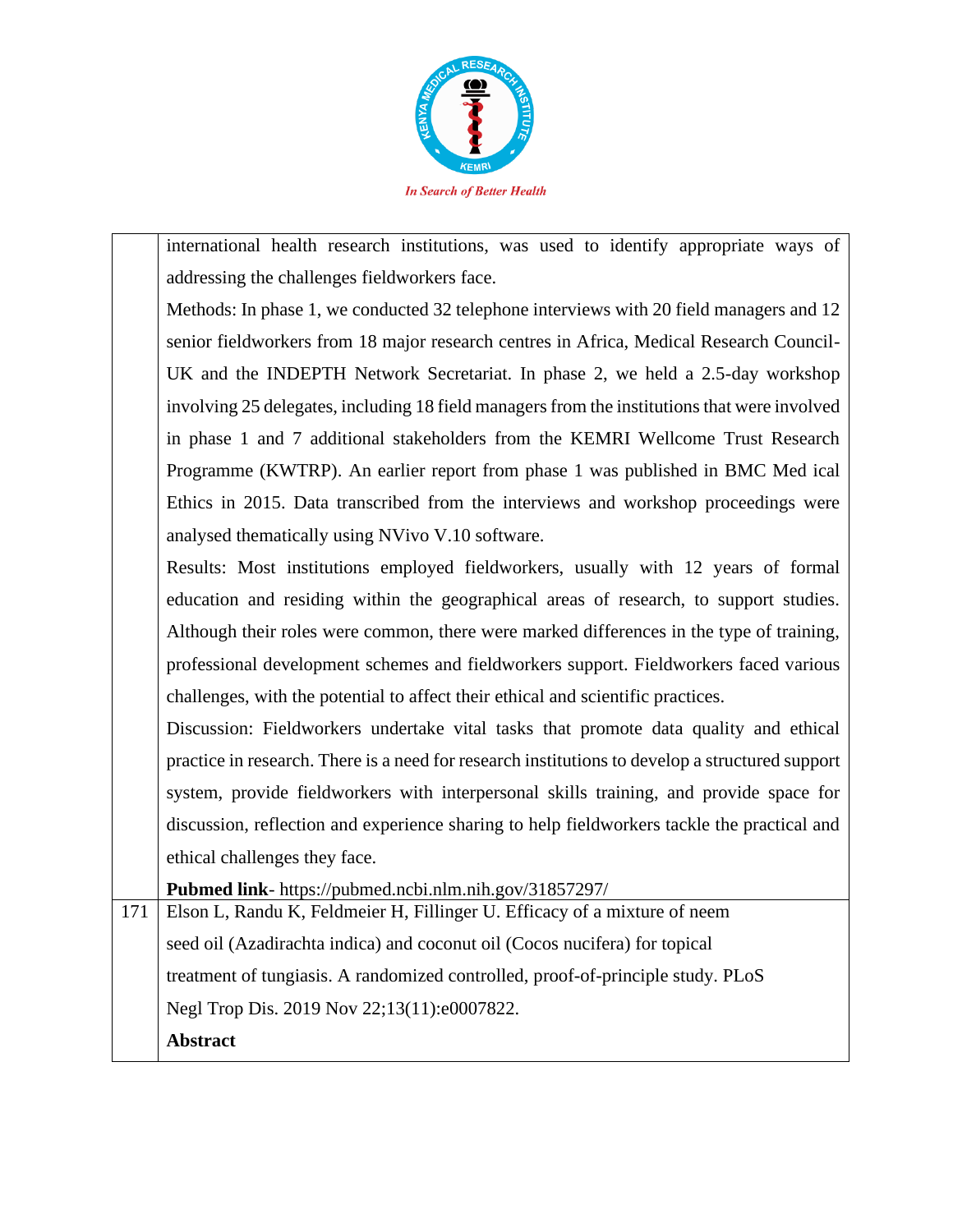

Background: Tungiasis is a neglected tropical skin disease caused by the female sand flea (Tunga penetrans), which burrows into the skin causing intense pain, itching and debilitation. People in endemic countries do not have access to an effective and safe home treatment. The aim of this study was to determine the efficacy of a traditionally used and readily available mixture of neem and coconut oil for treatment of tungiasis in coastal Kenya.

Methodology: Ninety-six children aged 6-14 years with at least one embedded viable flea were randomized to be treated with either a mixture of 20% neem (Azadirachta indica) seed oil in coconut oil (NC), or with a 0.05% potassium permanganate (KMnO4) foot bath. Up to two viable fleas were selected for each participant and monitored for 6 days after first treatment using a digital microscope for signs of viability and abnormal development. Acute pathology was assessed on all areas of the feet using a previously established score. Children reported pain levels and itching on a visual scale.

Results: The NC was not more effective in killing embedded sand fleas within 7 days than the current standard with KMnO4, killing on average 40% of the embedded sand fleas six days after the initial treatment. However, the NC was superior with respect to the secondary outcomes of abnormal development and reduced pathology. There was a higher odds that fleas rapidly aged in response to NC compared to KMnO4 (OR 3.4, 95% CI: 1.22-9.49, p  $= 0.019$ ). NC also reduced acute pathology (p $<0.005$ ), and there was a higher odds of children being pain free (OR 3.5,  $p = 0.001$ ) when treated with NC.

Conclusions: Whilst NC did not kill more fleas than KMnO4 within 7 days, secondary outcomes were better and suggest that a higher impact might have been observed at a longer observation period. Further trials are warranted to assess optimal mixtures and dosages. **Pubmed link**-https://pubmed.ncbi.nlm.nih.gov/31756189/

172 Mweu MM, Wambua J, Njuga F, Bejon P, Mwanga D. Bayesian evaluation of the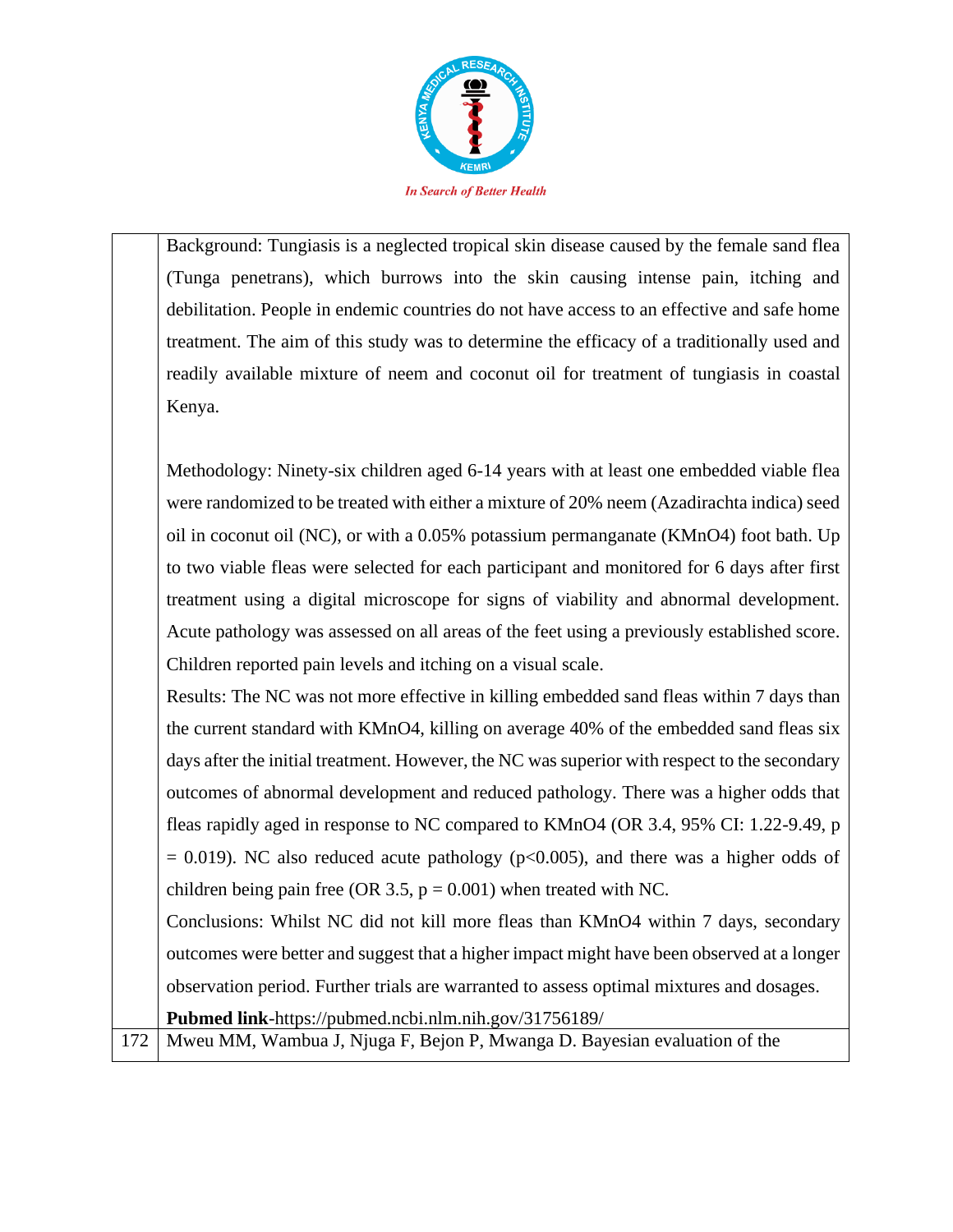

performance of three diagnostic tests for <i>Plasmodium falciparum</i>in</i> infection in a lowtransmission setting in Kilifi County, Kenya. Wellcome Open Res. 2019 Oct 1;4:67.

### **Abstract**

Background: Central to the successful elimination of Plasmodium falciparum malaria, are tests with superior capability of diagnosing low-density parasitaemias. Empirical evidence on the performance of the commonly available diagnostics (light microscopy (LM), rapid diagnostic tests (RDT) and polymerase chain reaction (PCR)) is needed to better inform case management and surveillance activities within primary health care settings where elimination of falciparum malaria is targeted. The objective of this study was to estimate the sensitivity (Se) and specificity (Sp) and predictive values of LM, RDT and PCR tests for P. falciparum infection in children, while evaluating the effect of specific covariates on the accuracy of the tests. Methods: The study enrolled 1,563 children presenting with fever (axillary temperature  $\geq$  37.5 0C) to the Ngerenya dispensary, Kilifi County between March and December 2014. A Bayesian latent class model (BLCM) was fitted to the participants' diagnostic data obtained from blood samples that were screened for the presence of P. falciparum using the three tests. Results: The PCR assay registered a higher Se (97.6% [92.0; 99.7]) than LM (84.0% [74.8; 91.0]) but similar to RDT (92.2% [84.4; 97.0]). However, the assay showed a similar Sp (98.9% [98.2; 99.4]) to both RDT (99.4% [98.9; 99.7]) and LM (99.5% [99.0; 99.8]). Regarding predictive values, the tests yielded statistically similar estimates of positive and negative predictive values (PPV and NPV). A serial interpretation of the results of RDT and LM raised the PPVs and NPVs to >98%. Conclusions: LM and RDT afford high Se and Sp in symptomatic care-seeking children in this low P. falciparum prevalence setting. A serial combination of the tests assures high PPV and NPV estimates. These elements, coupled with the wide deployment and affordability of the tests, lend the tests useful for guiding clinical care and surveillance activities for P. falciparum within elimination settings.

**Pubmed link**- https://pubmed.ncbi.nlm.nih.gov/31595228/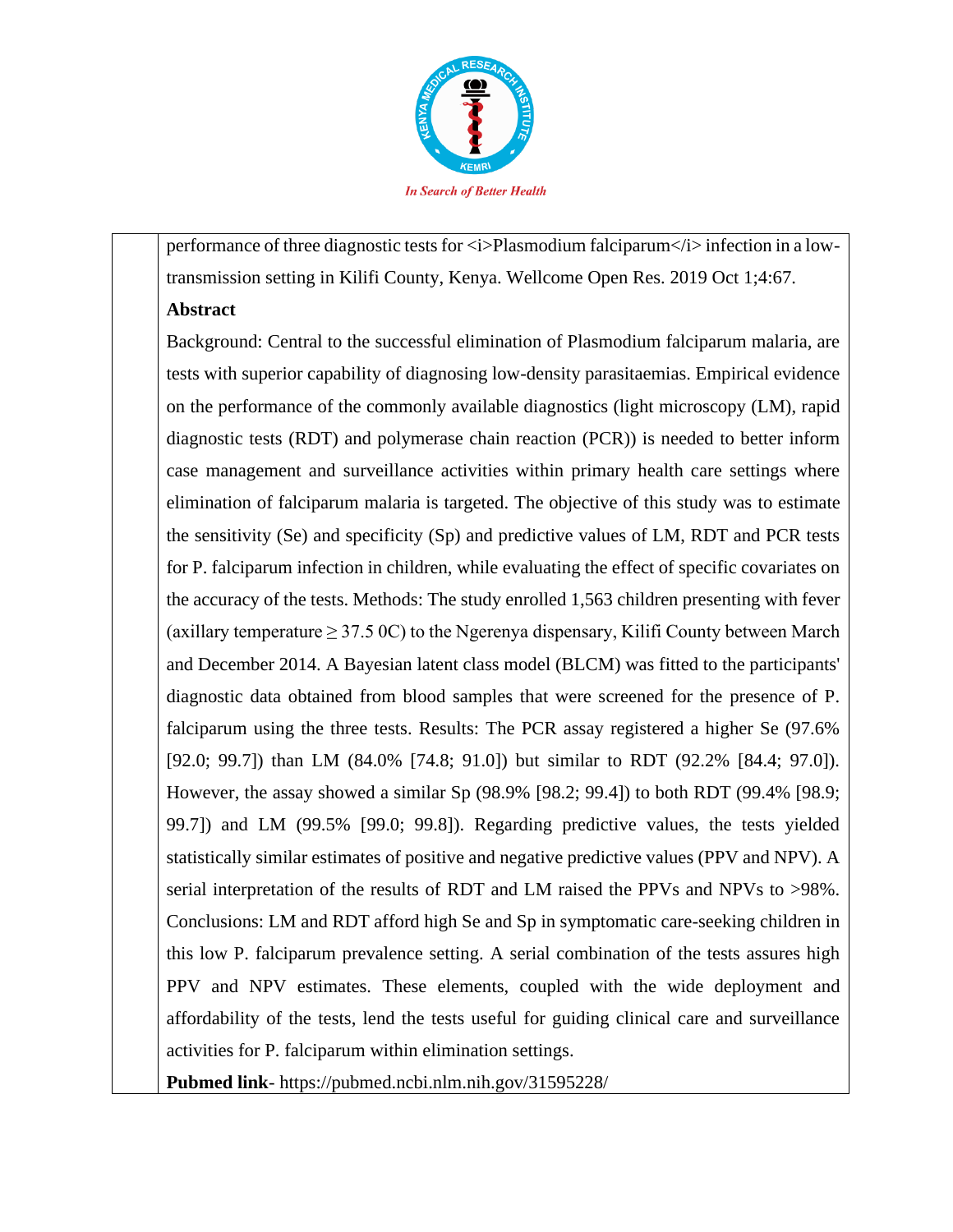

173 Bitilinyu-Bangoh J, Voskuijl W, Thitiri J, Menting S, Verhaar N, Mwalekwa L, de Jong DB, van Loenen M, Mens PF, Berkley JA, Bandsma RHJ, Schallig HDFH. Performance of three rapid diagnostic tests for the detection of Cryptosporidium spp. and Giardia duodenalis in children with severe acute malnutrition and diarrhoea. Infect Dis Poverty. 2019 Nov 28;8(1):96.

### **Abstract**

Background: There is significant need for accurate diagnostic tools for Cryptosporidium spp. and Giardia duodenalis infections in resource limited countries where diarrhoeal disease caused by these parasites is often prevalent. The present study assessed the diagnostic performance of three commercially available rapid diagnostic tests (RDTs) based on faecal-antigen detection for Cryptosporidium spp. and/or G. duodenalis infections in stool samples of children admitted with severe acute malnutrition (SAM) and diarrhoea. An established multiplex PCR was used as reference test.

Methods: Stool samples from children with SAM and diarrhoea enrolled in a randomized controlled trial (registered at clinicaltrials.gov/ct2/show/NCT02246296) in Malawi ( $n =$ 175) and Kenya ( $n = 120$ ) between December 2014 and December 2015 were analysed by a multiplex PCR for the presence of Cryptosporidium spp., G. duodenalis or Entamoeba histolytica parasite DNA. Cryptosporidium-positive samples were species typed using restriction fragment length polymorphism analysis. A sub-sample of the stool specimens  $(n = 236)$  was used for testing with three different RDTs. Diagnostic accuracy of the tests under evaluation was assessed using the results of PCR as reference standard using MedCalc software. Pearson Chi-square test and Fisher's exact test were used to determine (significant) difference between the number of cryptosporidiosis or giardiasis cases found by PCR in Malawi and Kenya. The overall diagnostic accuracy of each RDT was calculated by plotting a receiver operating characteristic (ROC) curve for each test and to determine the area under the curve (AUC) using SPSS8 software.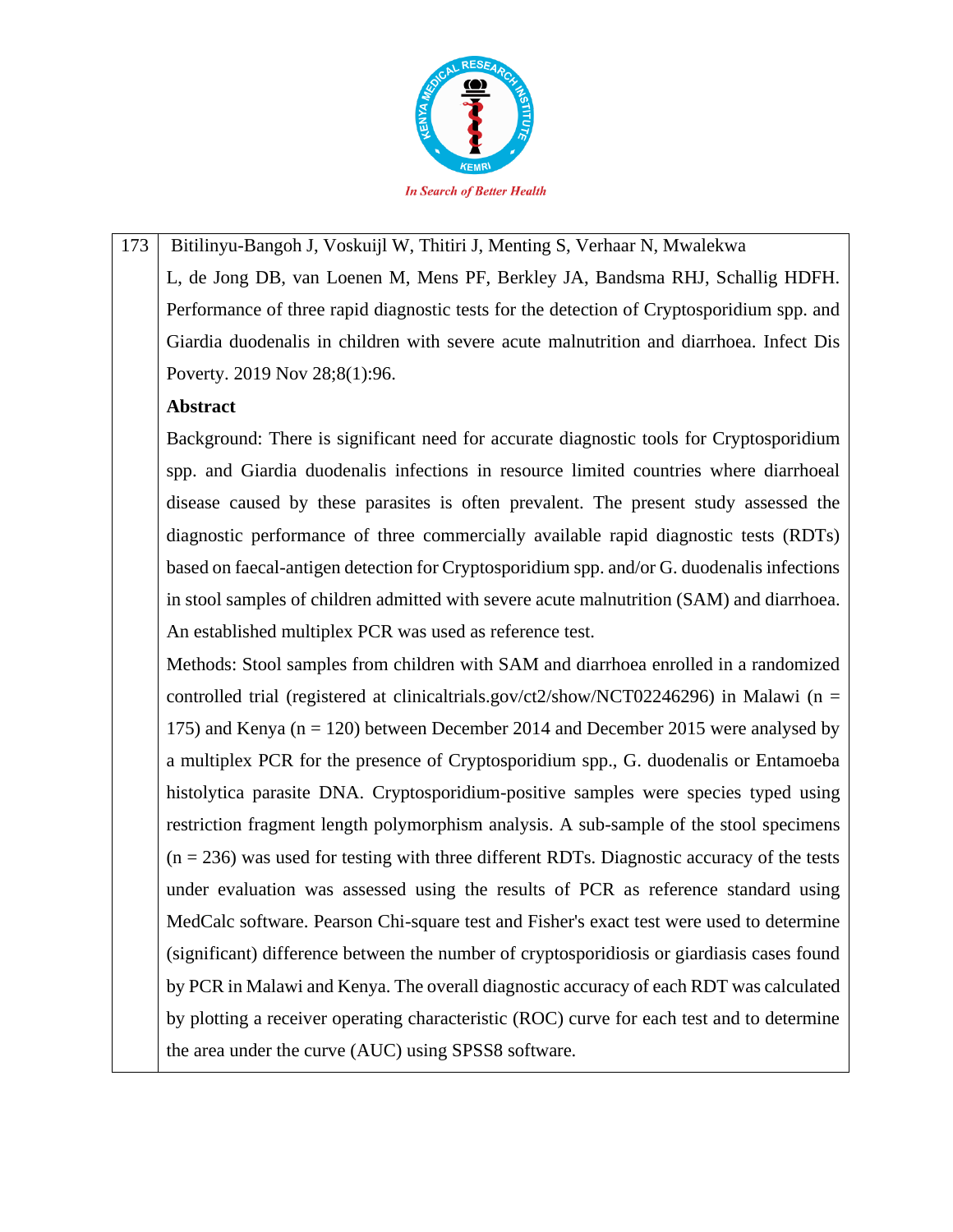

|     | Results: Prevalence of Cryptosporidium spp. by PCR was 20.0 and 21.7% in Malawi and            |
|-----|------------------------------------------------------------------------------------------------|
|     | Kenya respectively, mostly C. hominis. G. duodenalis prevalence was 23.4 and 5.8% in           |
|     | Malawi and Kenya respectively. E. histolytica was not detected by PCR. RDT testing             |
|     | followed the same pattern of prevalence. RDT sensitivities ranged for cryptosporidiosis        |
|     | from 42.9 to 76.9% and for G. duodenalis from 48.2 to 85.7%. RDT specificities ranged          |
|     | from 88.4 to 100% for Cryptosporidium spp. and from 91.2 to 99.2% for G. duodenalis            |
|     | infections. Based on the estimated area under the curve (AUC) values, all tests under          |
|     | evaluation had an acceptable overall diagnostic accuracy $(> 0.7)$ , with the exception of one |
|     | RDT for Cryptosporidium spp. in Malawi.                                                        |
|     | Conclusions: All three RDTs for Cryptosporidium spp. and Giardia duodenalis evaluated          |
|     | in this study have a moderate sensitivity, but sufficient specificity. The main value of the   |
|     | RDTs is within their rapidness and their usefulness as screening assays in surveys for         |
|     | diarrhoea.                                                                                     |
|     | Pubmed link- https://pubmed.ncbi.nlm.nih.gov/31775877                                          |
| 174 | Zulaika G, Kwaro D, Nyothach E, Wang D, Zielinski-Gutierrez E, Mason L,                        |
|     | Eleveld A, Chen T, Kerubo E, van Eijk A, Pace C, Obor D, Juma J, Oyaro B,                      |
|     | Niessen L, Bigogo G, Ngere I, Henry C, Majiwa M, Onyango CO, Ter Kuile FO,                     |
|     | Phillips-Howard PA. Menstrual cups and cash transfer to reduce sexual and                      |
|     | reproductive harm and school dropout in adolescent schoolgirls: study protocol                 |
|     | of a cluster-randomised controlled trial in western Kenya. BMC Public Health.                  |
|     | 2019 Oct 21;19(1):1317.                                                                        |
|     | <b>Abstract</b>                                                                                |
|     | Background: Adolescent girls in sub-Saharan Africa are disproportionally vulnerable to         |
|     | sexual and reproductive health (SRH) harms. In western Kenya, where unprotected                |
|     | transactional sex is common, young females face higher rates of school dropout, often due      |
|     | to pregnancy, and sexually transmitted infections (STIs), including HIV. Staying in school     |
|     | has shown to protect girls against early marriage, teen pregnancy, and HIV infection. This     |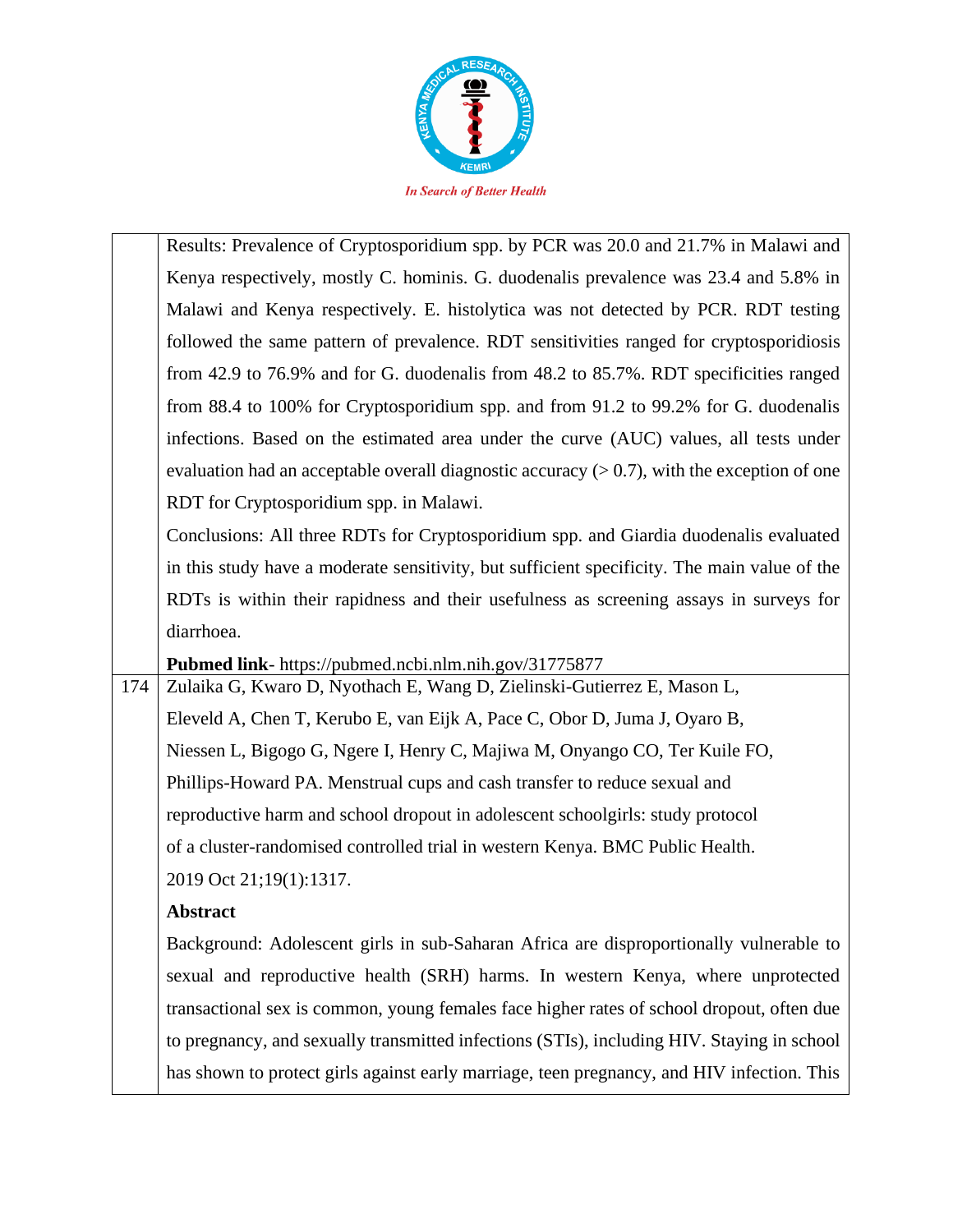

study evaluates the impact of menstrual cups and cash transfer interventions on a composite of deleterious outcomes (HIV, HSV-2, and school dropout) when given to secondary schoolgirls in western Kenya, with the aim to inform evidence-based policy to improve girls' health, school equity, and life-chances.

Methods: Single site, 4-arm, cluster randomised controlled superiority trial. Secondary schools are the unit of randomisation, with schoolgirls as the unit of measurement. Schools will be randomised into one of four intervention arms using a 1:1:1:1 ratio and block randomisation: (1) menstrual cup arm; (2) cash transfer arm, (3) cups and cash combined intervention arm, or (4) control arm. National and county agreement, and school level consent will be obtained prior to recruitment of schools, with parent consent and girls' assent obtained for participant enrolment. Participants will be trained on safe use of interventions, with all arms receiving puberty and hygiene education. Annually, the state of latrines, water availability, water treatment, handwashing units and soap in schools will be measured. The primary endpoint is a composite of incident HIV, HSV-2, and all-cause school dropout, after 3 years follow-up. School dropout will be monitored each term via school registers and confirmed through home visits. HIV and HSV-2 incident infections and risk factors will be measured at baseline, mid-line and end-line. Intention to treat analysis will be conducted among all enrolled participants. Focus group discussions will provide contextual information on uptake of interventions. Monitoring for safety will occur throughout.

Discussion: If proved safe and effective, the interventions offer a potential contribution toward girls' schooling, health, and equity in low- and middle-income countries.

**Pubmed link**- https://pubmed.ncbi.nlm.nih.gov/31638946/

175 Okello G, Molyneux S, Zakayo S, Gerrets R, Jones C. Producing routine malaria data: an exploration of the micro-practices and processes shaping routine malaria data quality in frontline health facilities in Kenya. Malar J. 2019 Dec 16;18(1):420.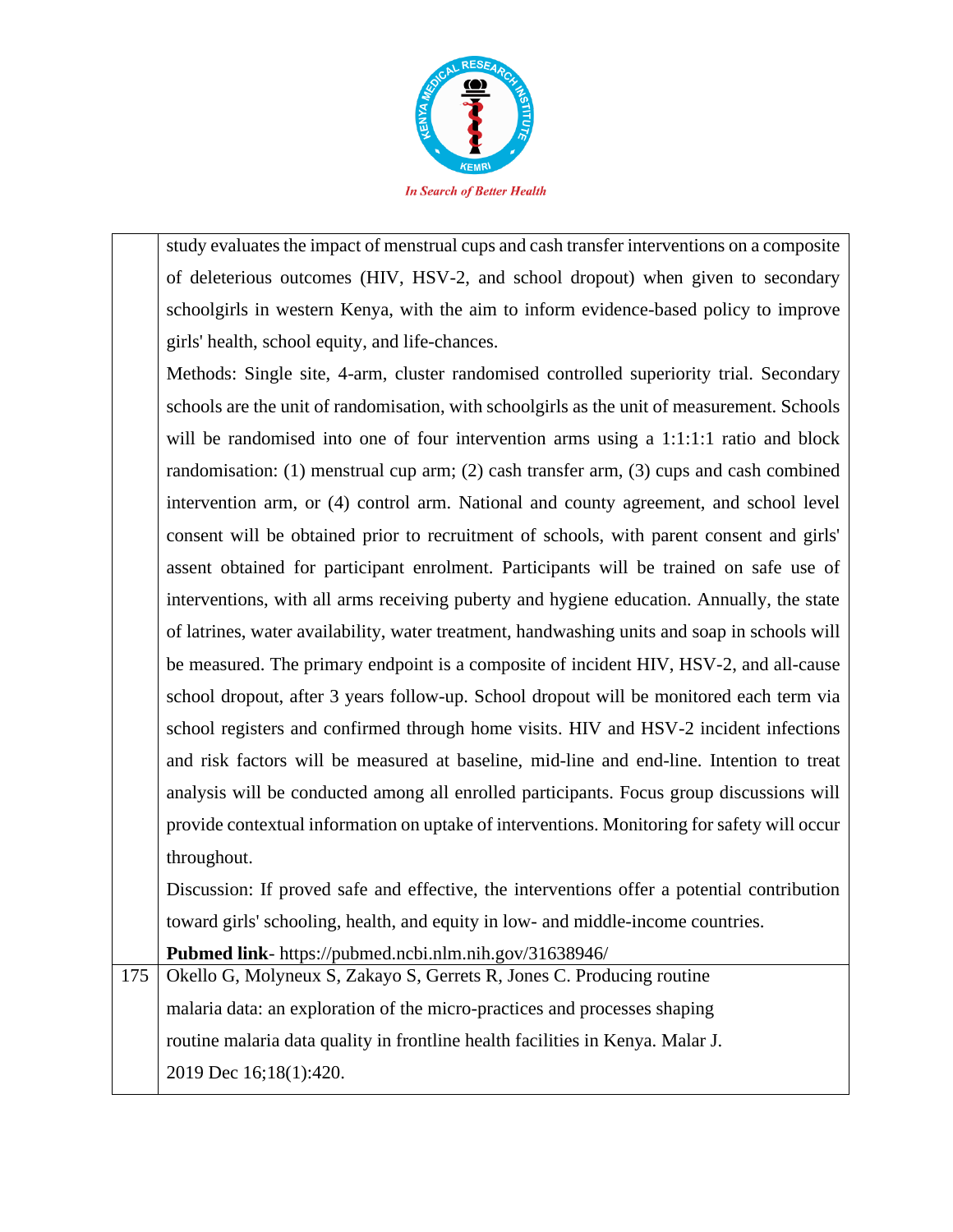

#### **Abstract**

Background: Routine health information systems can provide near real-time data for malaria programme management, monitoring and evaluation, and surveillance. There are widespread concerns about the quality of the malaria data generated through routine information systems in many low-income countries. However, there has been little careful examination of micro-level practices of data collection which are central to the production of routine malaria data.

Methods: Drawing on fieldwork conducted in two malaria endemic sub-counties in Kenya, this study examined the processes and practices that shape routine malaria data generation at frontline health facilities. The study employed ethnographic methods-including observations, records review, and interviews-over 18-months in four frontline health facilities and two sub-county health records offices. Data were analysed using a thematic analysis approach.

Results: Malaria data generation was influenced by a range of factors including human resource shortages, tool design, and stock-out of data collection tools. Most of the challenges encountered by health workers in routine malaria data generation had their roots in wider system issues and at the national level where the framing of indicators and development of data collection tools takes place. In response to these challenges, health workers adopted various coping mechanisms such as informal task shifting and use of improvised tools. While these initiatives sustained the data collection process, they also had considerable implications for the data recorded and led to discrepancies in data that were recorded in primary registers. These discrepancies were concealed in aggregated monthly reports that were subsequently entered into the District Health Information Software 2.

Conclusion: Challenges to routine malaria data generation at frontline health facilities are not malaria or health information systems specific; they reflect wider health system weaknesses. Any interventions seeking to improve routine malaria data generation must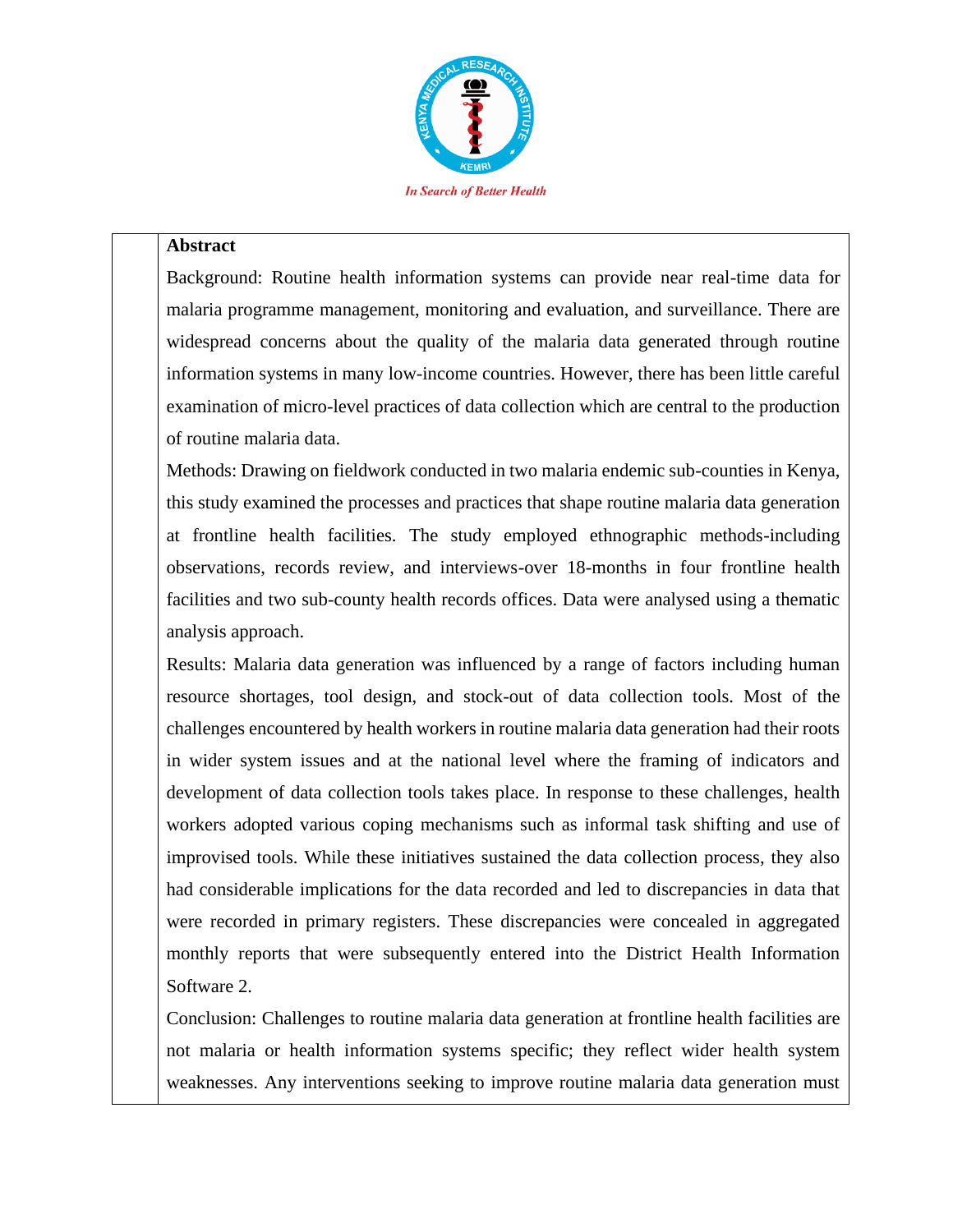

look beyond just malaria or health information system initiatives and include consideration of the broader contextual factors that shape malaria data generation. **Pubmed link**-https://pubmed.ncbi.nlm.nih.gov/31842872/ 176 | Kennedy SH, Victora CG, Craik R, Ash S, Barros FC, Barsosio HC, Berkley JA, Carvalho M, Fernandes M, Cheikh Ismail L, Lambert A, Lindgren CM, McGready R, Munim S, Nellåker C, Noble JA, Norris SA, Nosten F, Ohuma EO, Papageorghiou AT, Stein A, Stones W, Tshivuila-Matala COO, Staines Urias E, Vatish M, Wulff K, Zainab G, Zondervan KT, Uauy R, Bhutta ZA, Villar J. Deep clinical and biological phenotyping of the preterm birth and small for gestational age syndromes: The INTERBIO-21  $\langle \text{sup} \rangle$ st $\langle \text{sup} \rangle$  Newborn Case-Control Study protocol. Gates Open Res. 2019 Feb 5;2:49. **Abstract** Background: INTERBIO-21 st is Phase II of the INTERGROWTH-21 st Project, the population-based, research initiative involving nearly 70,000 mothers and babies worldwide coordinated by Oxford University and performed by a multidisciplinary network of more than 400 healthcare professionals and scientists from 35 institutions in 21 countries worldwide. Phase I, conducted 2008-2015, consisted of nine complementary studies designed to describe optimal human growth and neurodevelopment, based conceptually on the WHO prescriptive approach. The studies generated a set of international standards for monitoring growth and neurodevelopment, which complement the existing WHO Child Growth Standards. Phase II aims to improve the functional classification of the highly heterogenous preterm birth and fetal growth restriction syndromes through a better understanding of how environmental exposures, clinical conditions and nutrition influence patterns of human growth from conception to childhood, as well as specific neurodevelopmental domains and associated behaviors at 2 years of age. Methods: In the INTERBIO-21 st Newborn Case-Control Study, a major component of

Phase II, our objective is to investigate the mechanisms potentially responsible for preterm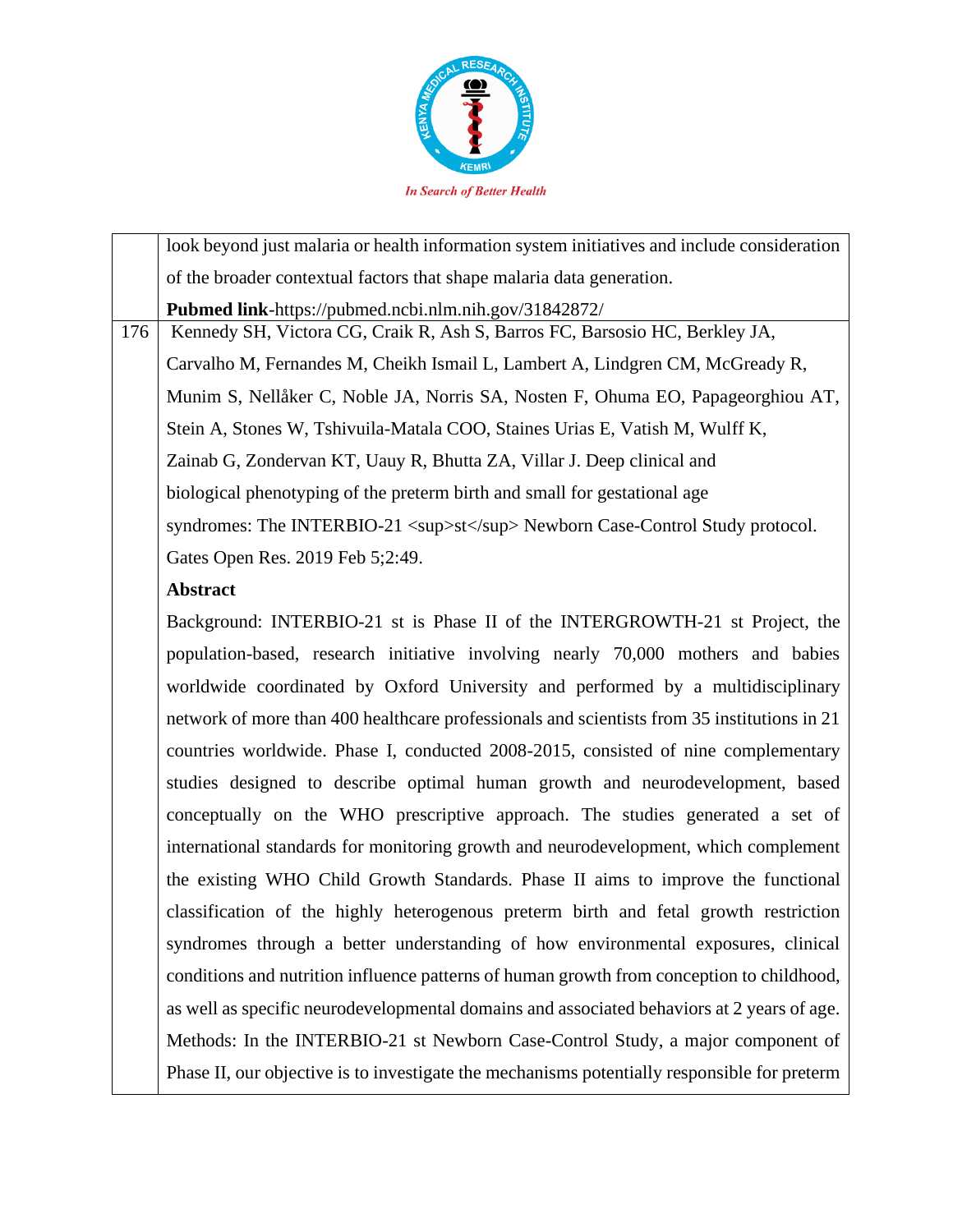

birth and small for gestational age and their interactions, using deep phenotyping of clinical, growth and epidemiological data and associated nutritional, biochemical, omic and histological profiles. Here we describe the study sites, population characteristics, study design, methodology and standardization procedures for the collection of longitudinal clinical data and biological samples (maternal blood, umbilical cord blood, placental tissue, maternal feces and infant buccal swabs) for the study that was conducted between 2012 and 2018 in Brazil, Kenya, Pakistan, South Africa, Thailand and the UK. Discussion: Our study provides a unique resource for the planned analyses given the range of potentially disadvantageous exposures (including poor nutrition, pregnancy complications and infections) in geographically diverse populations worldwide. The study should enhance current medical knowledge and provide new insights into environmental influences on human growth and neurodevelopment.

**Pubmed link**-https://pubmed.ncbi.nlm.nih.gov/31172050/

177 Talisuna AO, Zurovac D, Githinji S, Oburu A, Malinga J, Nyandigisi A, Jones CO, Snow RW. Efficacy of Mobile Phone Short Message Service (SMS) Reminders on Malaria Treatment Adherence and Day 3 Post-Treatment Reviews (SMS-RES-MAL) in Kenya: A Study Protocol. J Clin Trials. 2019 Jun 25;5(2):217.

# **Abstract**

Background: Mobile phone short messaging services (SMS) have been investigated in health information reporting, provider performance, drug and diagnostic stock management and patient adherence to treatment for chronic diseases. However, their potential role in improving patients' adherence to malaria treatment and day 3 post treatment reviews remains unclear.

Methods/design: A "proof of concept" open label randomised controlled trial will be conducted at four sites in Western Kenya. Principal research questions are: 1) Can mobile phone SMS reminders improve patient adherence to malaria treatment? 2) Can mobile phone SMS reminders improve day 3 post treatment reviews? Eligible caregivers (n=1000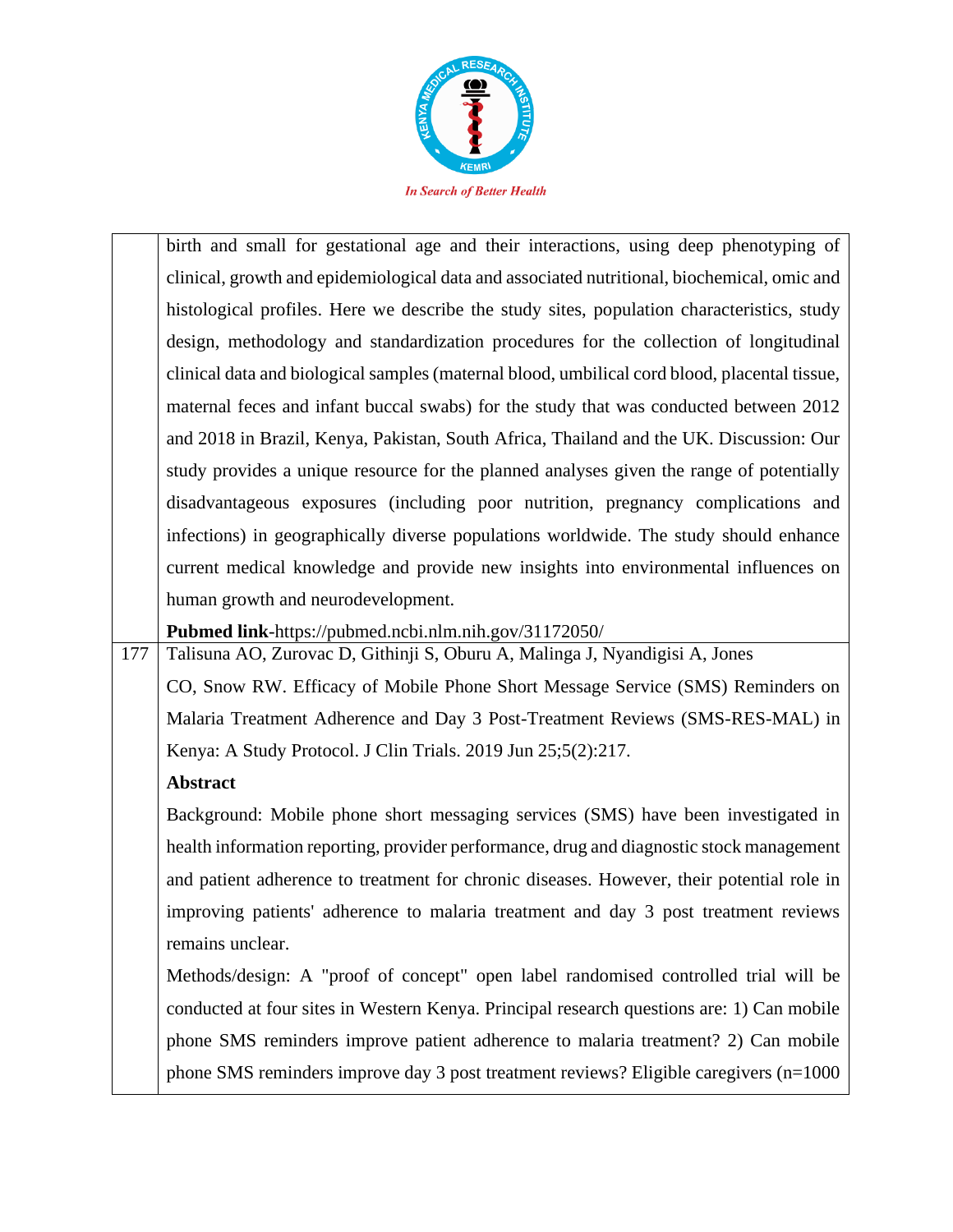

per arm) of children under five years old with uncomplicated malaria will be randomly assigned (one to one) to: a) the current standard of care (provider counselling and health education); and b) the current standard of care plus SMS reminders. Within each arm, caregivers will be further randomized to three different categories. In categories 1 and 2, 300 caregivers per arm per category will be visited at home on day 1 and 2 of follow up respectively, to measure appropriate timing and adherence of the second Artemether-Lumefantrine (AL) dose and doses 3 and 4. Further, caregivers in categories 1 and 2 will be required to come to the health facility for the day 3 post treatment reviews. Finally, in category 3, 400 caregivers per arm will be visited at home on day 3 to measure adherence for the full AL course. Each category will be visited at home only once to avoid biases in the measures of adherence as a result of home consultations. Primary outcomes will be adherence to the full AL course (category 3), as well as, the proportion of patients reporting back for day 3 post treatment reviews (categories 1 and 2). The primary analysis will be intention-to-treat. Costs of the intervention will be measured over the period of the intervention, and a cost-effectiveness ratio will be estimated.

Discussion: If successful, evidence from this trial could improve malaria treatment adherence and offer pragmatic approaches for antimalarial drug resistance surveillance and risk mitigation in Africa.

**Pubmed link**- https://pubmed.ncbi.nlm.nih.gov/31285980/

178 Houston KA, Gibb J, Olupot-Olupot P, Obonyo N, Mpoya A, Nakuya M, Muhindo R, Uyoga S, Evans JA, Connon R, Gibb DM, George EC, Maitland K. Gastroenteritis aggressive versus slow treatment for rehydration (GASTRO): a phase II rehydration trial for severe dehydration: WHO plan C versus slow rehydration. BMC Med. 2019 Jul 1;17(1):122.

# **Abstract**

Background: World Health Organization rehydration management guidelines (plan C) for severe dehydration are widely practiced in resource-poor settings, but never formally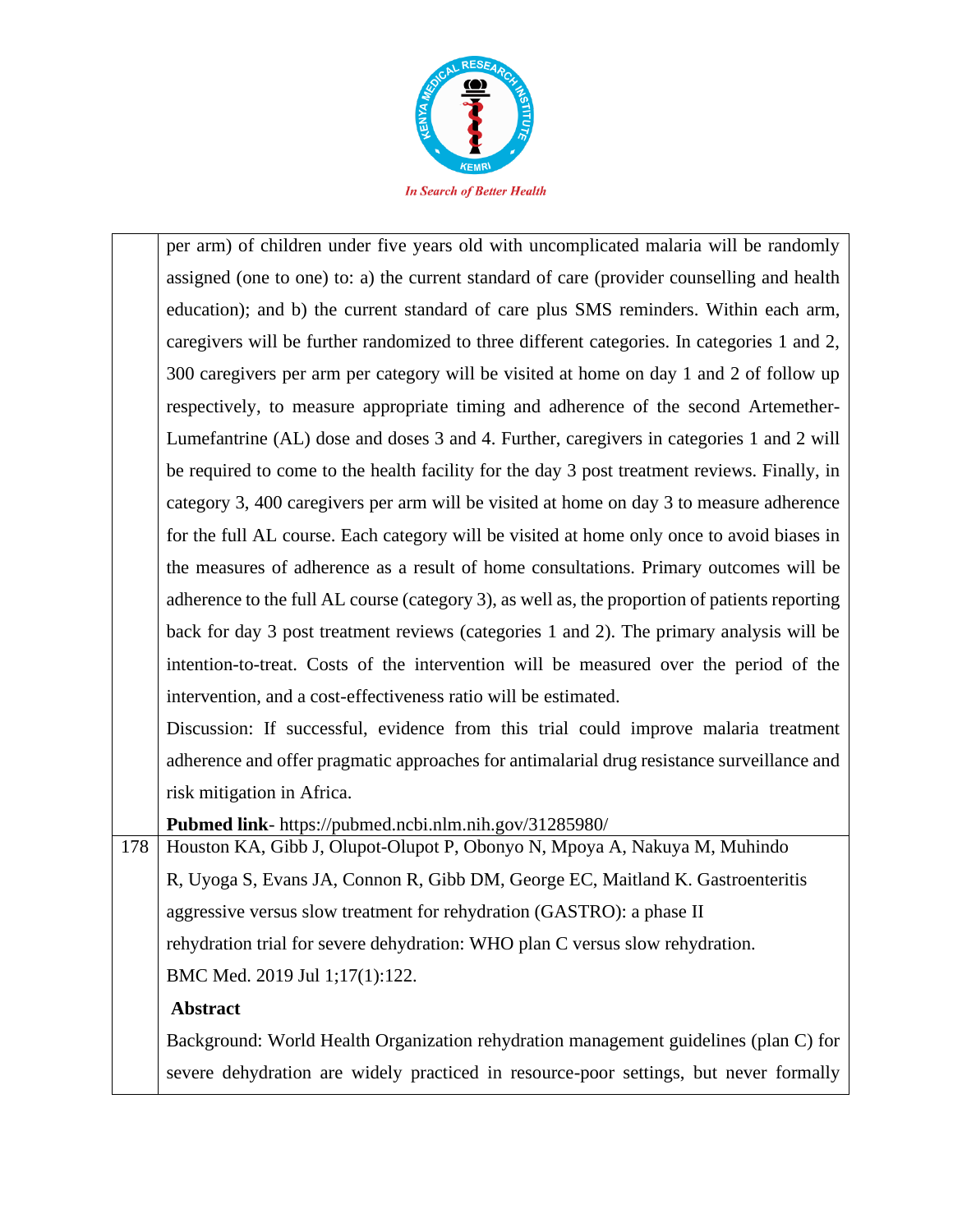

evaluated in a trial. The Fluid Expansion as a Supportive Therapy trial raised concerns regarding the safety of bolus therapy for septic shock, warranting a formal evaluation of rehydration therapy for gastroenteritis.

Methods: A multi-centre open-label phase II randomised controlled trial evaluated two rehydration strategies in 122 Ugandan/Kenyan children aged 60 days to 12 years with severe dehydration secondary to gastroenteritis. We compared the safety and efficacy of standard rapid rehydration using Ringer's lactate (100 ml/kg over 3 h (6 h if  $< 1$  year), incorporating 0.9% saline boluses for children with shock (plan C) versus slower rehydration: 100 ml/kg Ringer's lactate over 8 h (all ages) without boluses (slow: experimental). The primary outcome was the frequency of serious adverse events (SAE) within 48 h including cardiovascular, respiratory and neurological complications. Secondary outcomes included clinical, biochemical and physiological measures of response to treatment by intravenous rehydration.

Results: One hundred twenty-two eligible children (median (IQR) age 8 (6-12) months) were randomised to plan C ( $n = 61$ ) or slow ( $n = 61$ ), with two (2%) lost to follow-up at day 7). Following randomisation mean (SD) time to start intravenous rehydration started was 15 min (18) in both arms. Mean (SD) fluid received by 1 hour was greater in plan C (mean 20.2 ml/kg  $(12.2)$  and 33.1 ml/kg  $(17)$  for children  $\lt 1$  year and  $\gt 1$  year respectively) versus 10.4 ml/kg (6.6) in slow arm. By 8 hours volume received were similar mean (SD) plan C: 96.3 ml/kg (15.6) and 97.8 ml/kg (10.0) for children  $\leq 1$  and  $\geq 1$  year respectively vs 93.2 ml/kg (12.2) in slow arm. By 48-h, three (5%) plan C vs two (3%) slow had an SAE (risk ratio 0.67, 95% CI 0.12-3.85,  $p = 0.65$ ). There was no difference in time to the correction of dehydration ( $p = 0.9$ ) or time to discharge ( $p = 0.8$ ) between groups. Atrial natriuretic peptide levels rose substantially by 8 hours in both arms, which persisted to day 7. Day 7 weights suggested only 33 (29%) could be retrospectively classified as severely dehydration  $(≥ 10%$  weight loss).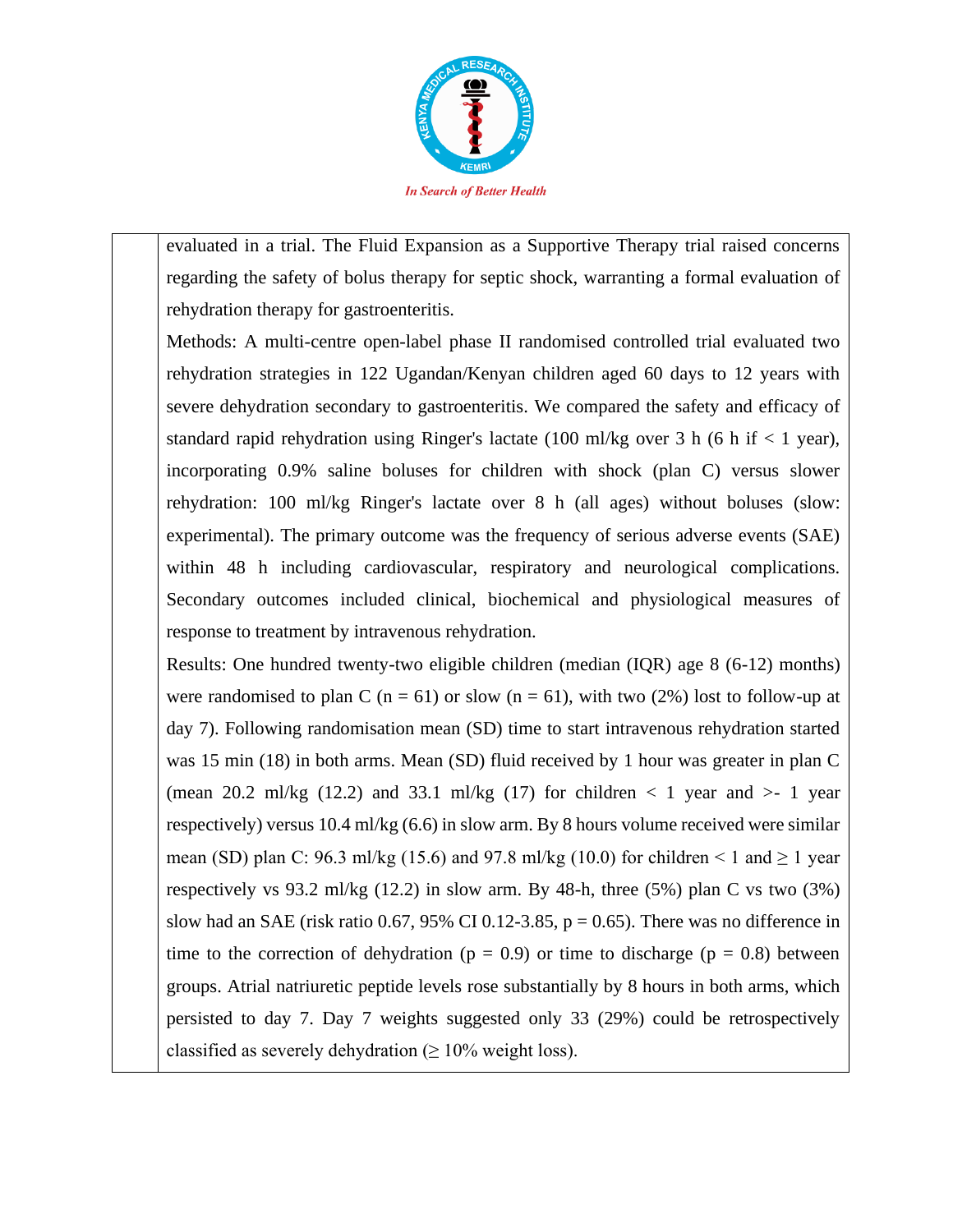

Conclusion: Slower rehydration over 8 hours appears to be safe, easier to implement than plan C. Future large trials with mortality as the primary endpoint are warranted. **Pubmed link-** https://pubmed.ncbi.nlm.nih.gov/31256761/ 179 | Kimathi D, Juan A, Bejon P, Grais RF, Warimwe GM; YEFE and NIFTY vaccine trials teams. Randomized, double-blinded, controlled non-inferiority trials evaluating the immunogenicity and safety of fractional doses of Yellow Fever vaccines in Kenya and Uganda. Wellcome Open Res. 2019 Nov 20;4:182. **Abstract** Introduction: Yellow fever is endemic in specific regions of sub-Saharan Africa and the Americas, with recent epidemics occurring on both continents. The yellow fever vaccine is effective, affordable and safe, providing life-long immunity following a single dose vaccination. However, the vaccine production process is slow and cannot be readily scaled up during epidemics. This has led the World Health Organization (WHO) to recommend the use of fractional doses as a dose-sparing strategy during epidemics, but there are no randomized controlled trials of fractional yellow fever vaccine doses in Africa. Methods and analysis: We will recruit healthy adult volunteers, adults living with HIV, and children to a series of randomized controlled trials aiming to determine the immunogenicity and safety of fractional vaccine doses in comparison to the standard vaccine dose. The trials will be conducted across two sites; Kilifi, Kenya and Mbarara, Uganda. Recruited participants will be randomized to receive fractional or standard doses of yellow fever vaccine. Scheduled visits will include blood collection for serum and peripheral blood mononuclear cells (PBMCs) before vaccination and on various days - up to 2 years - postvaccination. The primary outcome is the rate of seroconversion as measured by the plaque reduction neutralization test (PRNT 50) at 28 days post-vaccination. Secondary outcomes include antibody titre changes, longevity of the immune response, safety assessment using clinical data, the nature and magnitude of the cellular immune response and postvaccination control of viremia by vaccine dose. Ethics and dissemination: The clinical trial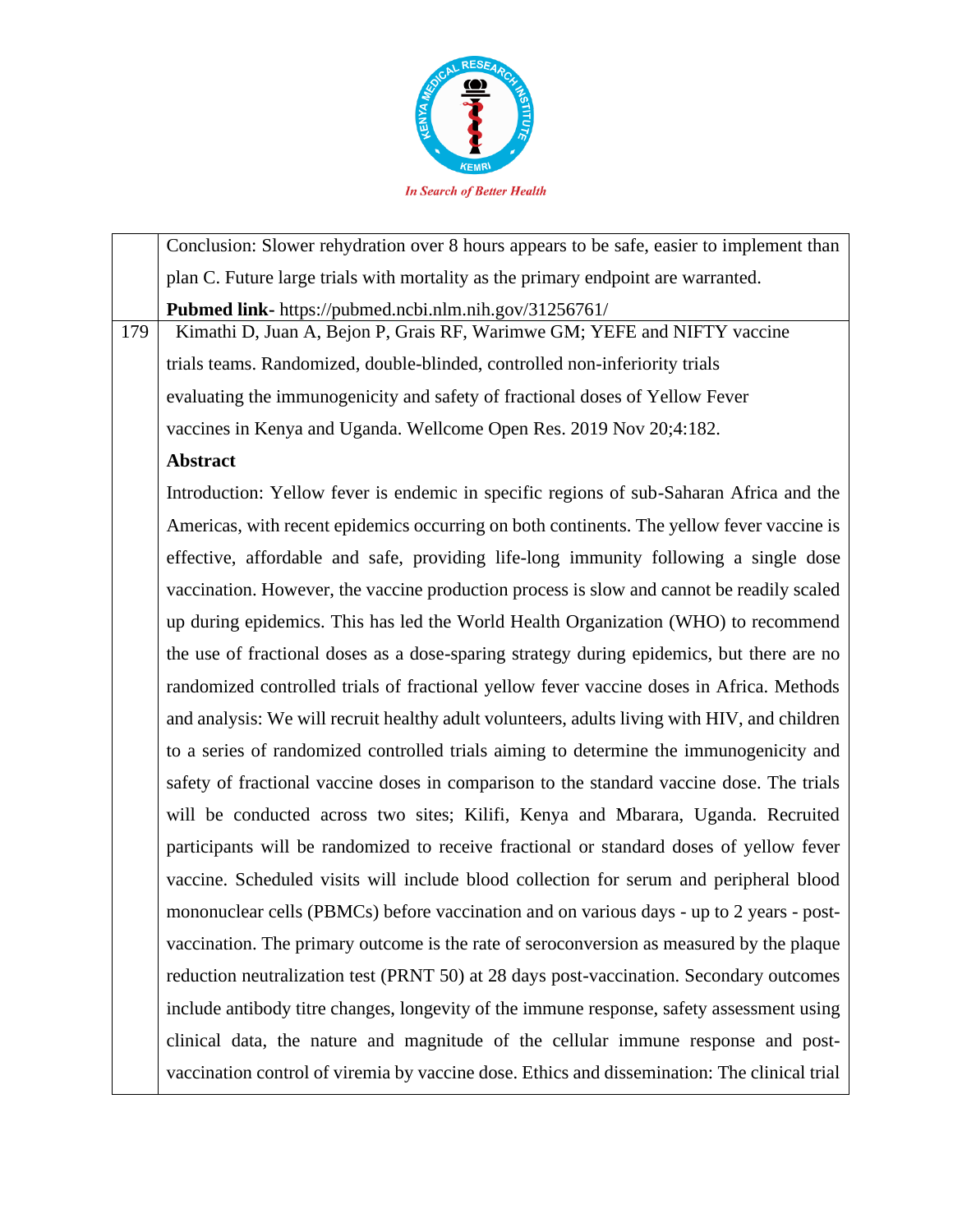

protocols have received approval from the relevant institutional ethics and regulatory review committees in Kenya and Uganda, and the WHO Ethics Review Committee. The research findings will be disseminated through open-access publications and presented at relevant conferences and workshops. Registration: ClinicalTrials.gov NCT02991495 (registered on 13 December 2016) and NCT04059471 (registered on 15 August 2019). **Pubmed link**- https://pubmed.ncbi.nlm.nih.gov/31984244/

180 Enoch AJ, English M; Clinical Information Network, McGivern G, Shepperd S. Variability in the use of pulse oximeters with children in Kenyan hospitals: A mixed-methods analysis. PLoS Med. 2019 Dec 31;16(12):e1002987.

# **Abstract**

Background: Pulse oximetry, a relatively inexpensive technology, has the potential to improve health outcomes by reducing incorrect diagnoses and supporting appropriate treatment decisions. There is evidence that in low- and middle-income countries, even when available, widespread uptake of pulse oximeters has not occurred, and little research has examined why. We sought to determine when and with which children pulse oximeters are used in Kenyan hospitals, how pulse oximeter use impacts treatment provision, and the barriers to pulse oximeter use.

Methods and findings: We analyzed admissions data recorded through Kenya's Clinical Information Network (CIN) between September 2013 and February 2016. We carried out multiple imputation and generated multivariable regression models in R. We also conducted interviews with 30 healthcare workers and staff from 14 Kenyan hospitals to examine pulse oximetry adoption. We adapted the Integrative Model of Behavioural Prediction to link the results from the multivariable regression analyses to the qualitative findings. We included 27,906 child admissions from 7 hospitals in the quantitative analyses. The median age of the children was 1 year, and 55% were male. Three-quarters had a fever, over half had a cough; other symptoms/signs were difficulty breathing (34%), difficulty feeding (34%), and indrawing (32%). The most common diagnoses were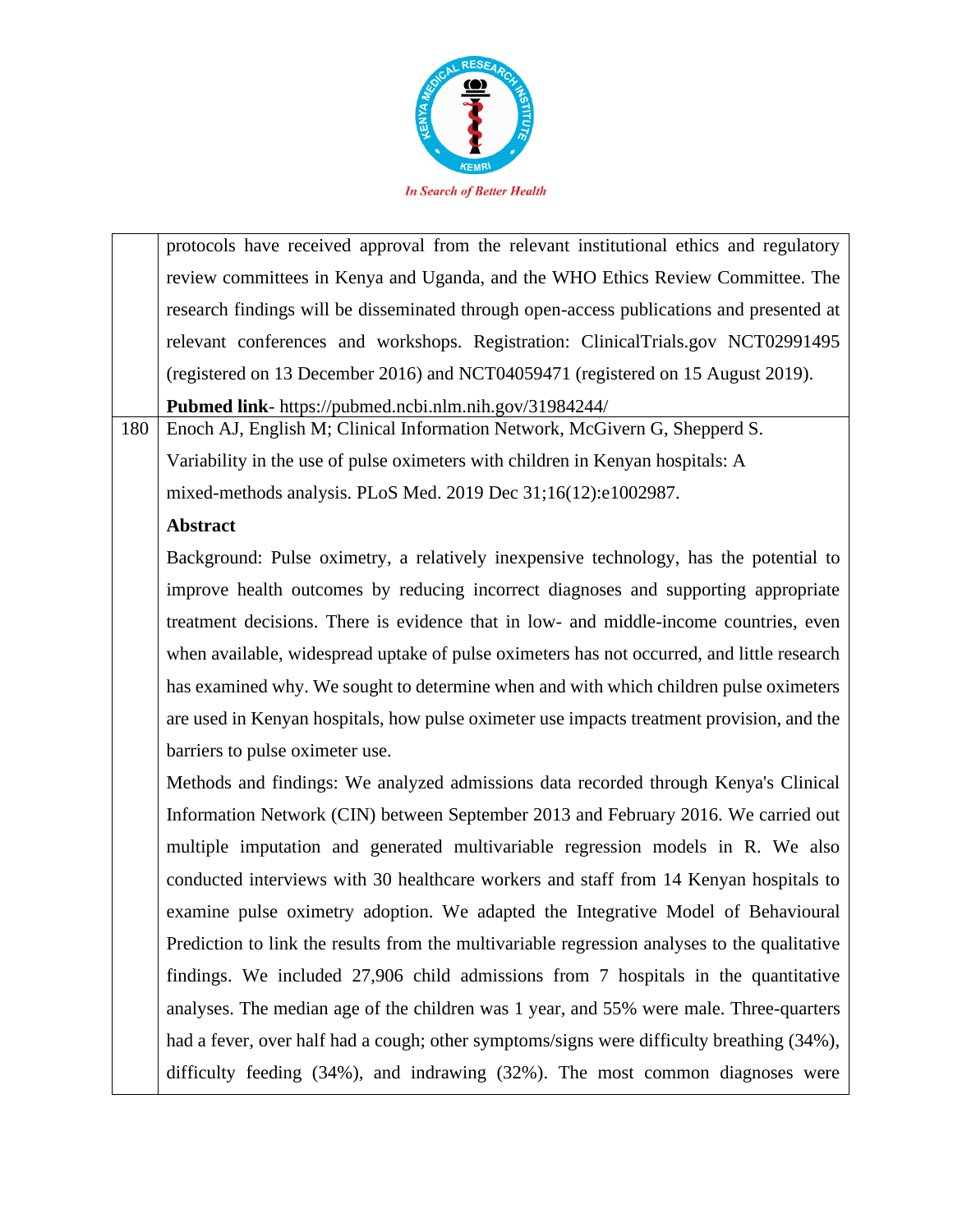

pneumonia, diarrhea, and malaria: 45%, 35%, and 28% of children, respectively, had these diagnoses. Half of the children obtained a pulse oximeter reading, and of these, 10% had an oxygen saturation level below 90%. Children were more likely to receive a pulse oximeter reading if they were not alert (odds ratio [OR]: 1.30, 95% confidence interval (CI): 1.09, 1.55,  $p = 0.003$ ), had chest indrawing (OR: 1.28, 95% CI: 1.17, 1.40,  $p < 0.001$ ), or a very high respiratory rate (OR: 1.27, 95% CI: 1.13, 1.43,  $p < 0.001$ ), as were children admitted to certain hospitals, at later time periods, and when a Paediatric Admission Record (PAR) was used (OR PAR used compared with PAR not present: 2.41, 95% CI: 1.98, 2.94, p < 0.001). Children were more likely to be prescribed oxygen if a pulse oximeter reading was obtained (OR: 1.42, 95% CI:1.25, 1.62,  $p < 0.001$ ) and if this reading was below 90% (OR: 3.29, 95% CI: 2.82, 3.84,  $p < 0.001$ ). The interviews indicated that the main barriers to pulse oximeter use are inadequate supply, broken pulse oximeters, and insufficient training on how, when, and why to use pulse oximeters and interpret their results. According to the interviews, variation in pulse oximeter use between hospitals is because of differences in pulse oximeter availability and the leadership of senior doctors in advocating for pulse oximeter use, whereas variation within hospitals over time is due to repair delays. Pulse oximeter use increased over time, likely because of the CIN's feedback to hospitals. When pulse oximeters are used, they are sometimes used incorrectly and some healthcare workers lack confidence in readings that contradict clinical signs. The main limitations of the study are that children with high levels of missing data were not excluded, interview participants might not have been representative, and the interviews did not enable a detailed exploration of differences between counties or across senior management groups. Conclusions: There remain major challenges to implementing pulse oximetry-a cheap, decades old technology-into routine care in Kenya. Implementation requires efficient and transparent procurement and repair systems to ensure adequate availability. Periodic training, structured clinical records that include prompts, the promotion of pulse oximetry by senior doctors, and monitoring and feedback might also support pulse oximeter use. Our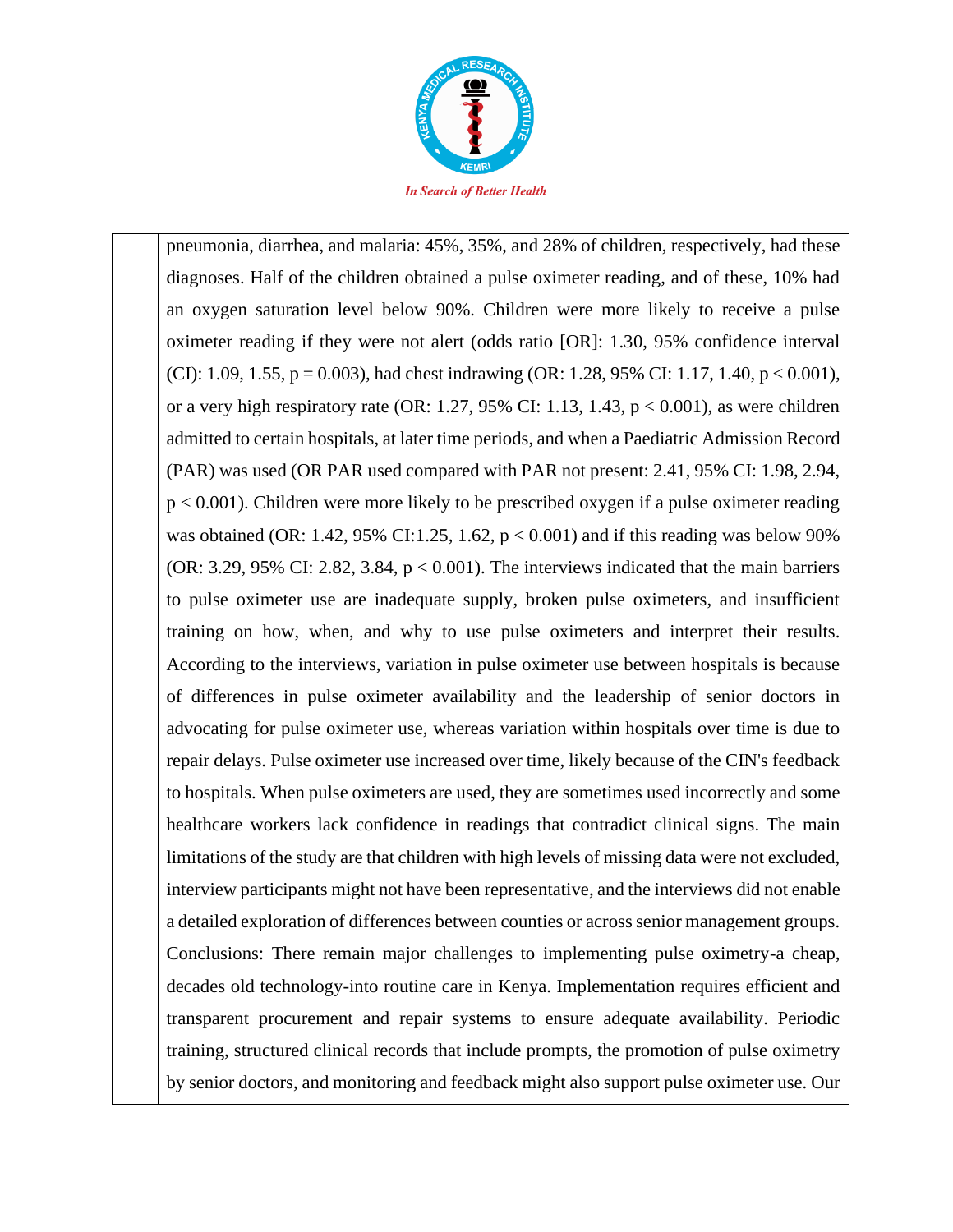

findings can inform strategies to support the use of pulse oximeters to guide prompt and effective treatment, in line with the Sustainable Development Goals. Without effective implementation, the potential benefits of pulse oximeters and possible hospital cost-savings by targeting oxygen therapy might not be realized. **Pubmed link**- https://pubmed.ncbi.nlm.nih.gov/31891572/ 181 Tuti T, Winters N, Muinga N, Wanyama C, English M, Paton C. Evaluation of Adaptive Feedback in a Smartphone-Based Serious Game on Health Care Providers' Knowledge Gain in Neonatal Emergency Care: Protocol for a Randomized Controlled Trial. JMIR Res Protoc. 2019 Jul 26;8(7):e13034. **Abstract** Background: Although smartphone-based clinical training to support emergency care training is more affordable than traditional avenues of training, it is still in its infancy and remains poorly implemented. In addition, its current implementations tend to be invariant to the evolving learning needs of the intended users. In resource-limited settings, the use of

such platforms coupled with serious-gaming approaches remain largely unexplored and underdeveloped, even though they offer promise in terms of addressing the health workforce skill imbalance and lack of training opportunities associated with the high neonatal mortality rates in these settings.

Objective: This randomized controlled study aims to assess the effectiveness of offering adaptive versus standard feedback through a smartphone-based serious game on health care providers' knowledge gain on the management of a neonatal medical emergency.

Methods: The study is aimed at health care workers (physicians, nurses, and clinical officers) who provide bedside neonatal care in low-income settings. We will use data captured through an Android smartphone-based serious-game app that will be downloaded to personal phones belonging to the study participants. The intervention will be adaptive feedback provided within the app. The data captured will include the level of feedback provided to participants as they learn to use the mobile app, and performance data from